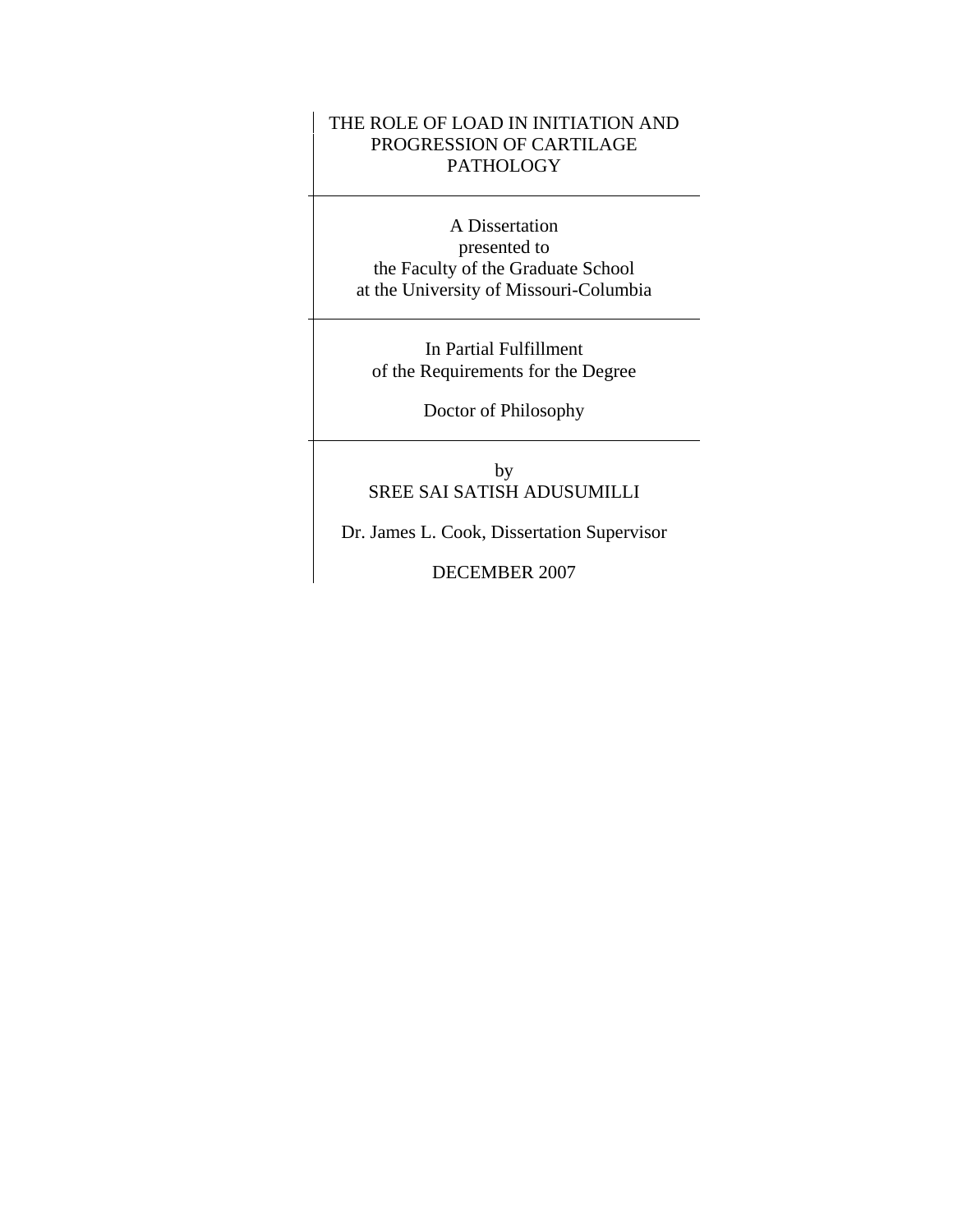### **ACKNOWLEDGEMENTS**

I would like to thank Dr. James L. Cook for all his encouragement, dedication and constant guidance to my learning and program. Dr. David A. Wilson for his unwavering support and guidance through out the completion of this program. Drs Fox, Reddy and Ganjam for their support and teaching. Dr's Stoker and Kuroki and all the other members of the Comparative Orthopaedic Laboratory for their continued support in enabling me to complete e this program.

I would also like to take this opportunity to thank Dr. Ranjitha Tiwari for all the support she gave me right through my learning process.

Above all I would like to thank my parents for all the love, care and warmth they me and to whom all the credit of my success in life goes.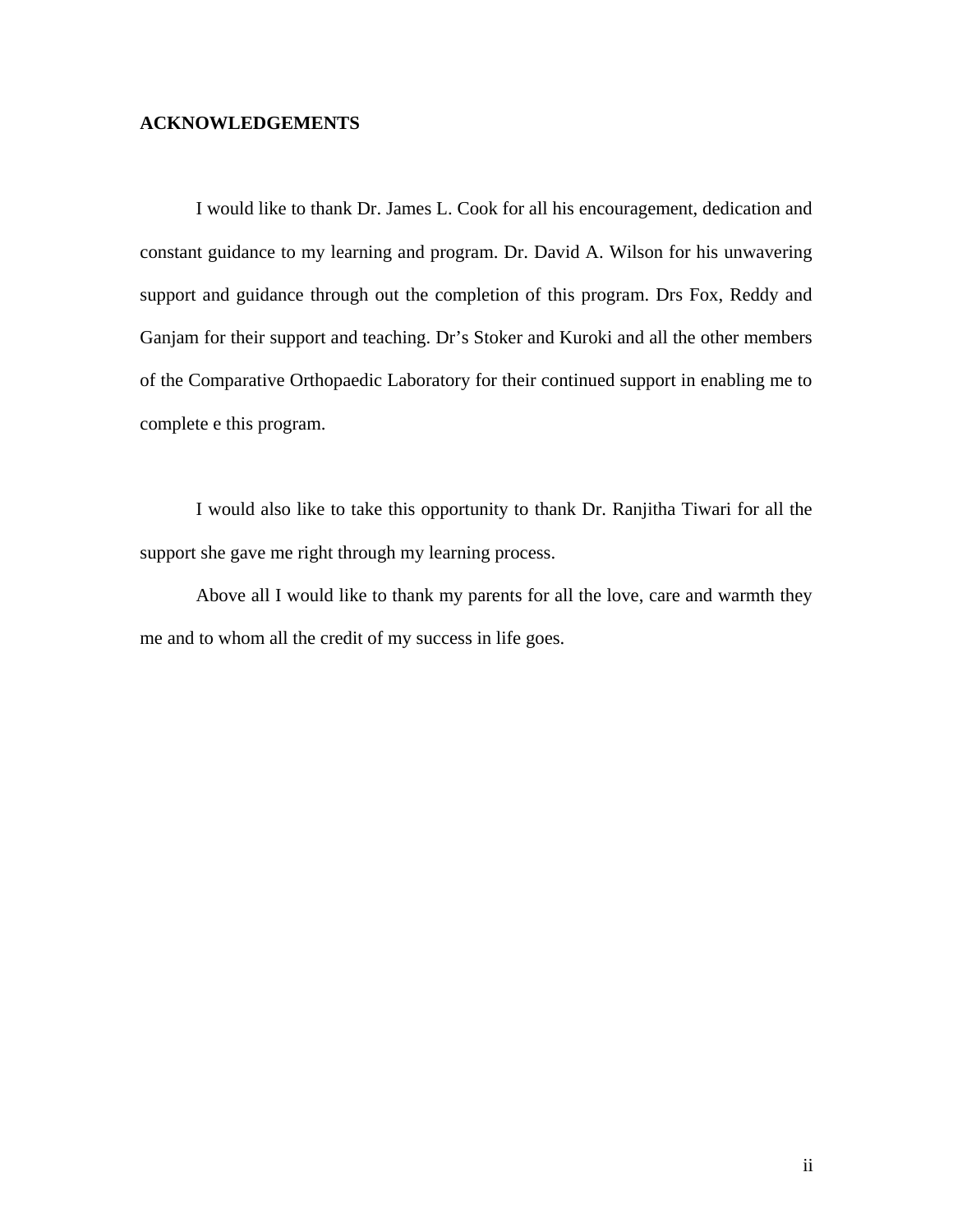## **THE ROLE OF LOAD IN INITIATION AND PROGRESSION OF CARTILAGE PATHOLOGY**

Sree Sai Satish Adusumilli

Dr. James L. Cook, Dissertation Supervisor

### **ABSTRACT**

Articular cartilage is primarily responsible for dissipation of load in diarthrodial joints. Load plays a critical role in maintaining cartilage health, but can also be a primary contributing factor in cartilage disease. Osteoarthritis, initially seen as cartilage degradation, can result from application of abnormal loads to normal tissue or application of normal load to abnormal tissue. IL-1β is known to play a major role in the initiation and progression of osteoarthritis through inciting cascades which cause inflammation and degradation. When cartilage degradation and the associated symptoms occur, corticosteroids are used extensively in the equine industry. Corticosteroids do have beneficial effects with respect to lameness and inflammation, but can exacerbate cartilage degradation and hinder tissue healing . Therefore, it is important to understand the roles and interactions of load, IL-1β, and corticosteroids with respect to cartilage health and disease.

To better understand the effects of corticosteroids and IL-1β on articular cartilage *in vivo*, relevant gene expression, extracellular matrix composition, and biomarker production of cartilage subjected to various combinations of load, corticosteroids, and IL-1 β were analyzed using *in vitro* tissue explant and 3-D chondrocyte culture systems. The results from this study have begun to disclose

iii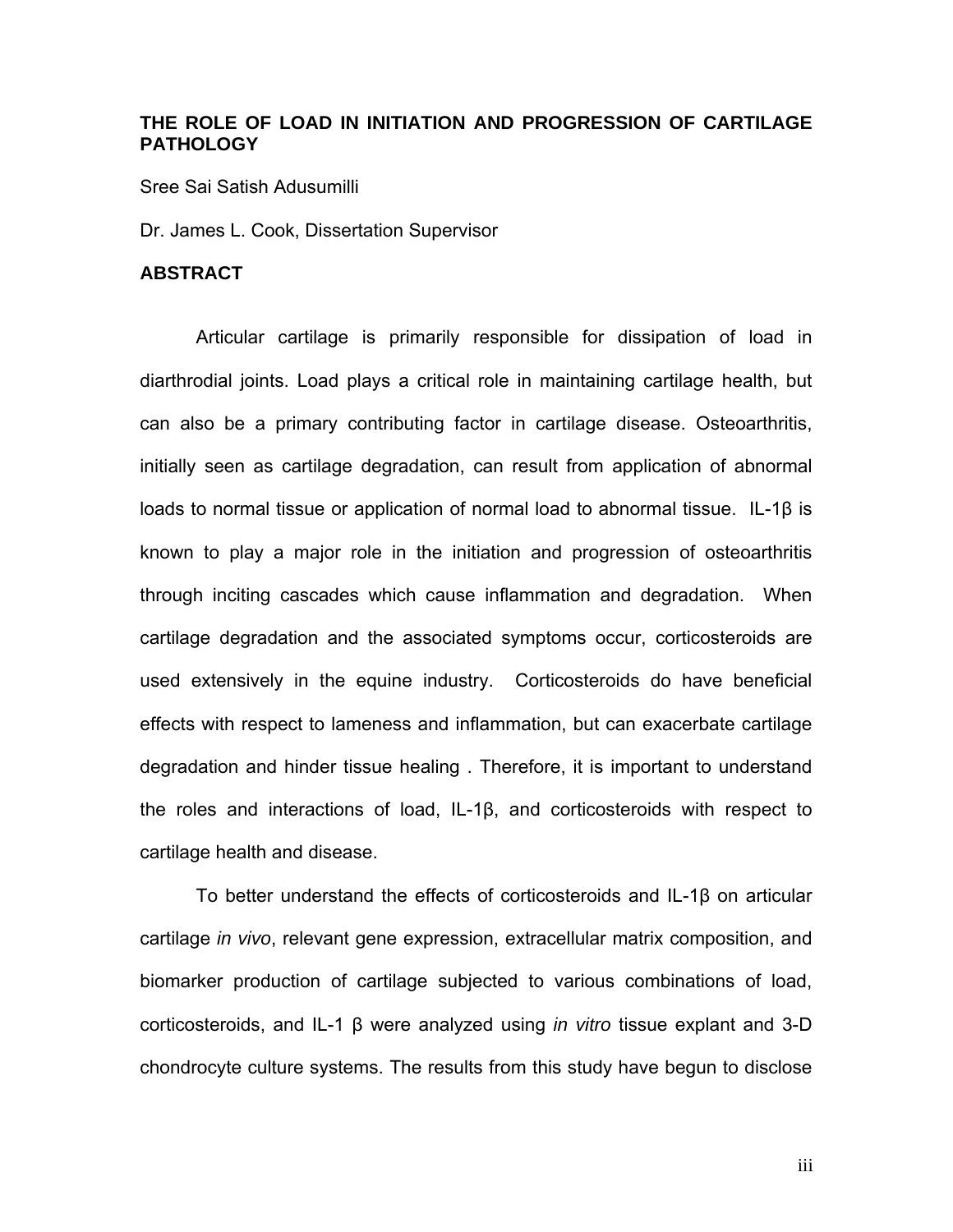some of the effects of various loads on articular cartilage. Higher frequencies and durations of compressive loading seemed to have more pronounced deleterious effects on cartilage, even within physiological loading ranges. In combination with corticosteroids, compressive loads at 2 and 6 MPa delivered at a frequency of 1 Hz for 20 minutes three times a day resulted in changes similar to those reported in corticosteroid-induced arthropathy. However similar compressive load delivered at lower frequencies at 2 and 6 MPa delivered at a frequency of 0.1 Hz for 20 minutes three times a day seemed to mitigate some of the deleterious effects of IL-1β as evidenced by decreased expression of matrix metalloproteinases when compared to unloaded samples and samples loaded at higher frequencies.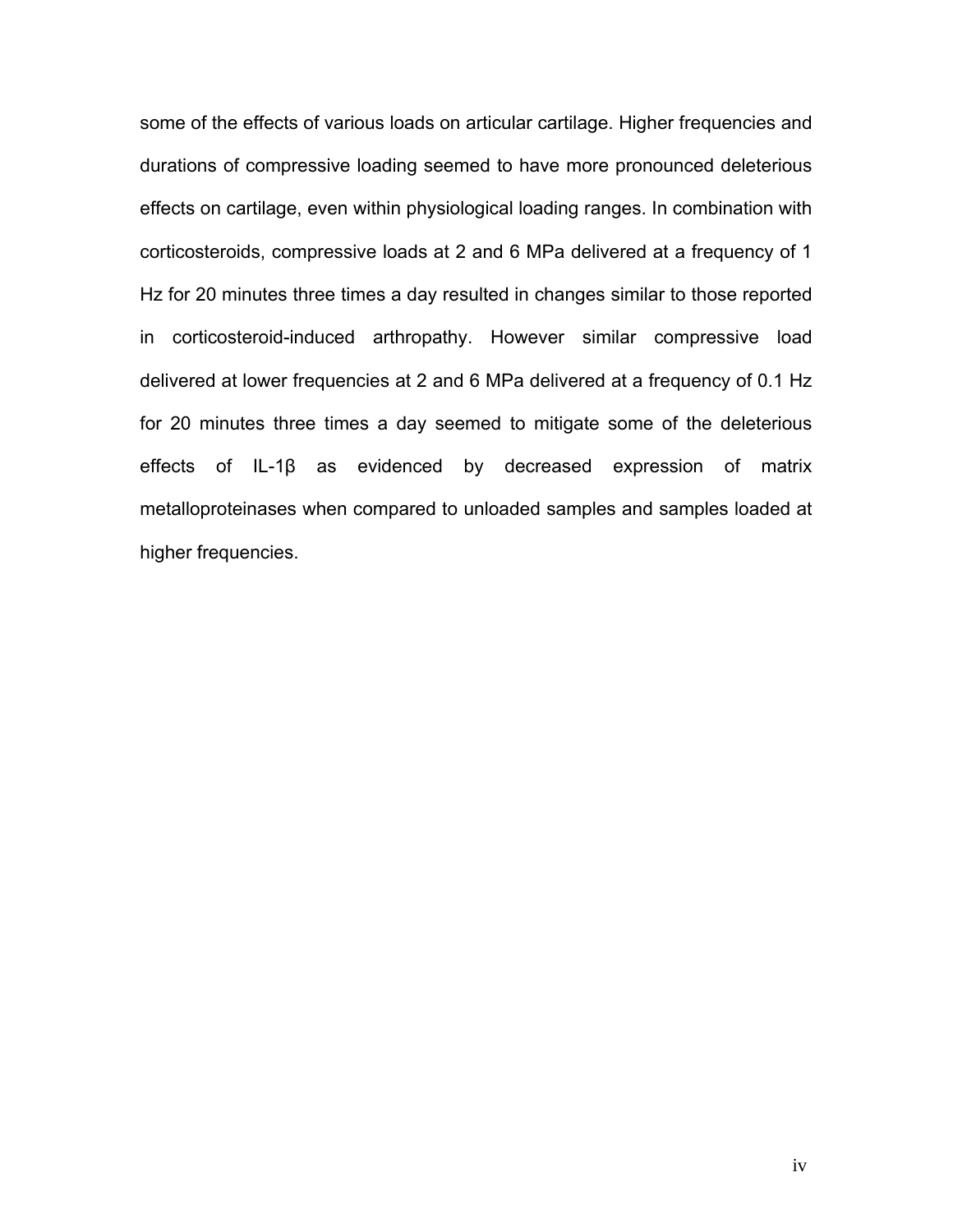| List of Figures……………………………………………………………………vii                             |
|--------------------------------------------------------------------------|
|                                                                          |
| Chapter                                                                  |
|                                                                          |
|                                                                          |
| 3. Biochemical characterization of cartilage affected by osteochondrosis |
|                                                                          |
| 4. The effects of corticosteroids on chondrocytes. A biochemical         |
| 113                                                                      |
| 5. An in vitro model of cartilage degradation: comparison of two loading |
|                                                                          |
| 6. Effect of Corticosteroids and Load on Articular Cartilage Explants174 |
| 7. An in vitro model of osteoarthritis a comparison of recombinant       |
| human and equine IL-1β with compressive loads 219                        |
|                                                                          |

# **Table of Contents**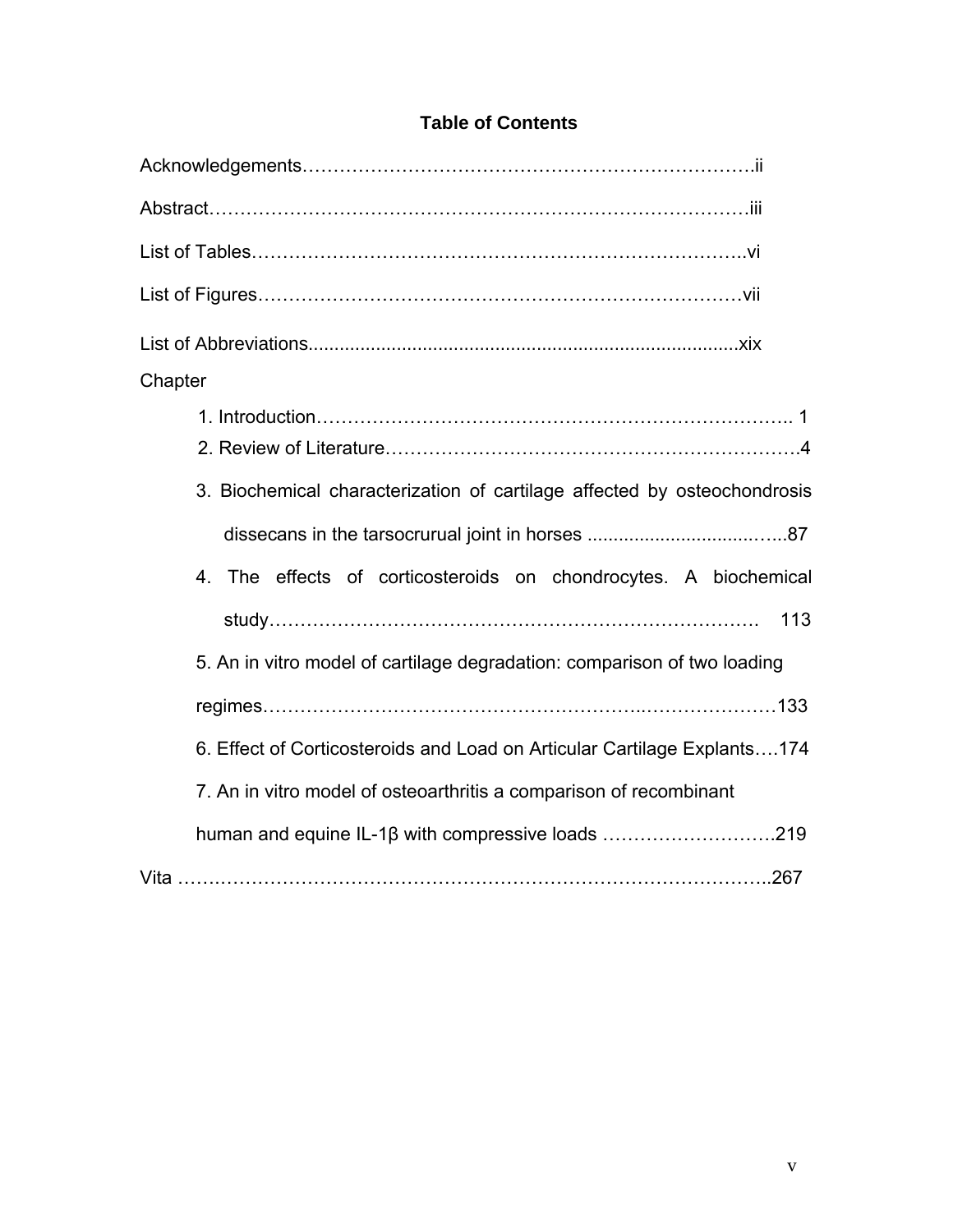# **LIST OF Tables**

| <b>Table 5.1.:</b> Description of treatment groups based on concentration of re IL-1 $\beta$ |  |  |  |
|----------------------------------------------------------------------------------------------|--|--|--|
|                                                                                              |  |  |  |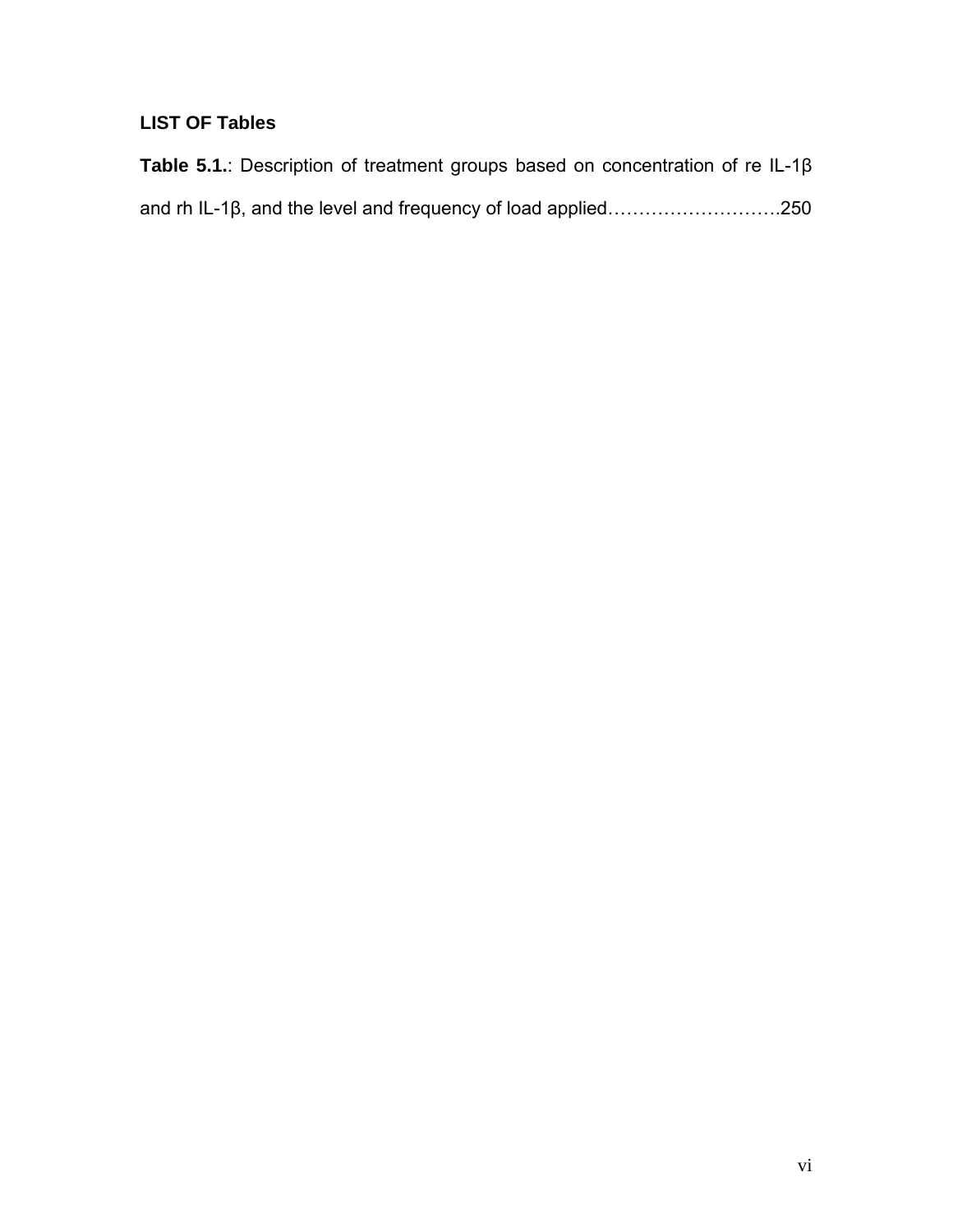### **LIST OF FIGURES**

#### **Figure Page 2018**

- **1.1** Mean (± SEM ) tissue HP and GAG content in OCD affected and **111** normal cartilage. \* Significant P < 0.05.
- **1.2** Pictomicrograph sections of Toluidine blue staining of normal (A) **111**  and OCD affected (B) articular cartilage.
- **1.3** Mean (± SEM) immunohistochemistry scores for collagen type I, II **112** and X in OCD affected and control cartilage. \* Significant P < 0.05.
- **2.1** Mean (± SEM) live cells in constructs treated with or without MPA **131** and loads of 0, 10 and 25 kPa at day 3 and 10. \* Significantly different form no load 0 mg/ml day 3.
- **2.2** Mean (± SEM) NO content in media treated with or without MPA **131** and loads of 0, 10 and 25 kPa at day 3,6 and 10.\* Significantly different from no load 0 mg/ ml day 3. a Significantly different from corresponding no load sample. b Significantly different from corresponding day 3 sample.
- **2.3** Mean  $(\pm$  SEM) PGE<sub>2</sub> content in media treated with or without MPA  $\blacksquare$  132 and loads of 0,10 and 25 kPa at day 3, 6 and 10. \* Significantly different from no load day 0 mg/ ml day 3, a Significantly different from corresponding no MPA group.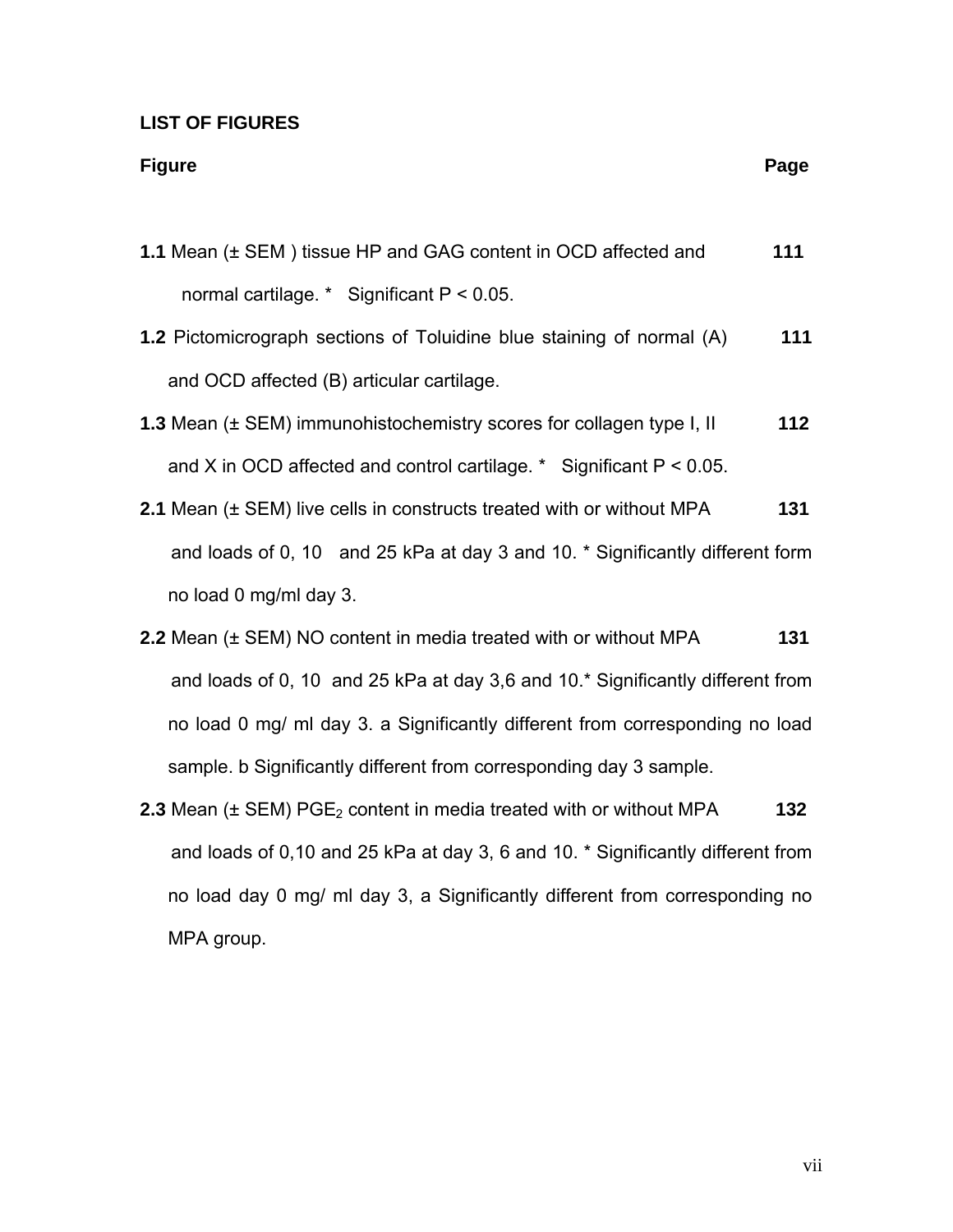- **2.4** Mean (± SEM) total GAG content in constructs treated with or **132**  without MPA and loads of 0, 10 and 25 kPa at day 3 and 10. \* Significantly different from corresponding no MPA group.
- **3.1** Mean relative gene expression for collagen I from samples loaded **158** at 0, 2 and 6 MPa at either 0.1 or 1 Hz frequencies either once a day or three times a day on day 3 and 10. \* Significantly different from corresponding group loaded once a day.
- **3.2** Mean relative gene expression for collagen II from samples loaded **159**  at 0, 2 and 6 MPa at either 0.1 or 1 Hz frequencies either once a day or three times a day on day 3 and 10. \* Significantly different from no load day 3. a Significantly different from group loaded at similar regimen once a day.b Significantly different form 6 MPa o.1 Hz once a day
- **3.3** Mean relative gene expression for aggrecan from samples loaded at **160** 0, 2 and 6 MPa at either 0.1 or 1 Hz frequencies either once a day or three times a day on day 3 and 10. \* Significantly different from no load day 3 a Significantly different from corresponding day 3. b Significantly different from no load day 10. c Significantly different from corresponding sample loaded once a day.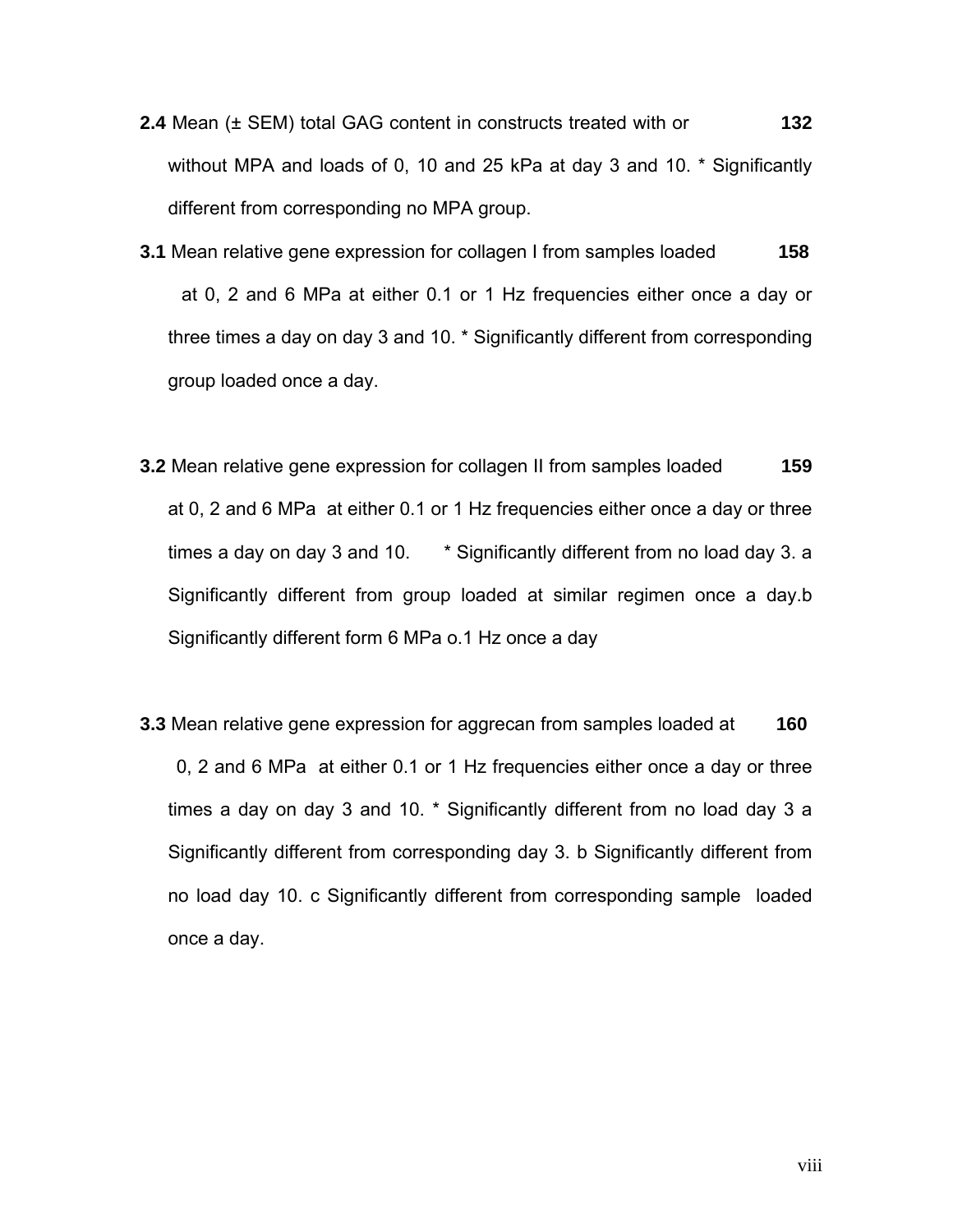**3.4** Mean relative gene expression for MMP 1 from samples loaded at 0, 2 **169** and 6 MPa at either 0.1 or 1 Hz frequencies either once a day or three times a day on day 3 and 10. \* Significantly different form 6 MPa 1 Hz day 3.

**3.5** Mean relative gene expression for TIMP 1 from samples loaded at 0, 2 **169**  and 6 MPa at either 0.1 or 1 Hz frequencies either once a day or three times a day on day 3 and 10. \* Significantly different from no load day 3. a Significantly different from corresponding day 3 sample.

- **3.6** Mean relative gene expression for COX 2 from samples loaded at 0, 2 **170** and 6 MPa at either 0.1 or 1 Hz frequencies either once a day or three times a day on day 3 and 10. \* Significantly different from no load day 3. a Significantly different from no load day 10
- **3.7** Mean (± SEM ) tissue HP content in samples loaded at 0, 2 and 6 MPa **170**  at either 0.1 or 1 Hz frequencies either once a day or three times a day on day 3 and 10. \* Significantly different from no load day 3. a Significantly different from no load day 10. b Significantly different from group loaded at similar MPa but lower frequency.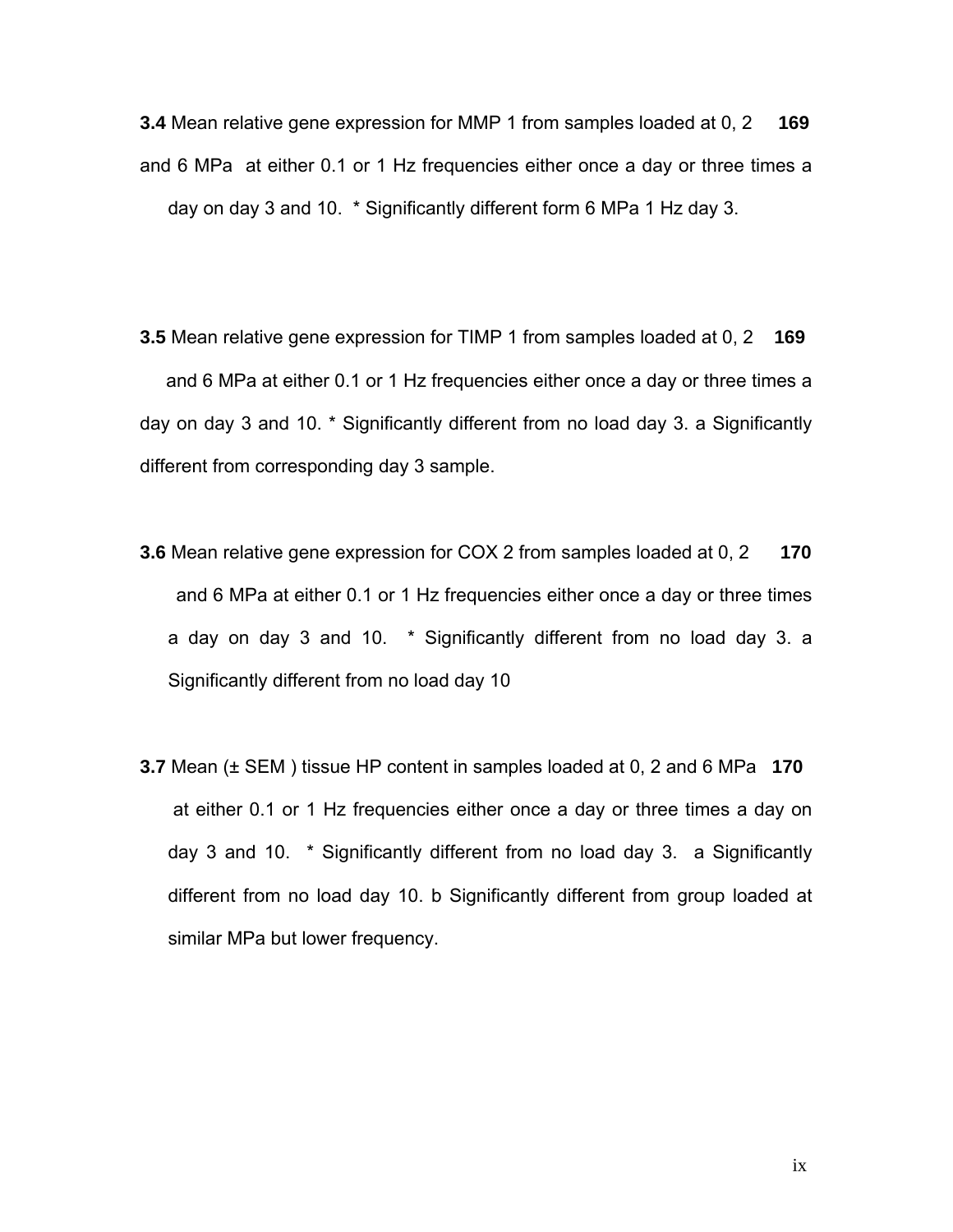- **3.8** Mean (± SEM ) tissue GAG content in samples loaded at 0, 2 and **171** 6 MPa at either 0.1 or 1 Hz frequencies either once a day or three times a day on day 3 and 10. \* Significantly different from no load day 3. a Significantly different from lower frequency at same MPa. b Significantly different from corresponding day 3 group.
- **3.9** Mean (± SEM ) media GAG content in samples loaded at 0, 2 and **171** 6 MPa at either 0.1 or 1 Hz frequencies either once a day or three times a day on day 3,6 and 10. \* Significantly different from corresponding day 3.
- **3.10** Mean (± SEM ) media NO content in samples loaded at 0, 2 **172** and 6 MPa at either 0.1 or 1 Hz frequencies either once a day or three times a day on day 3,6 and 10. \* Significantly different from corresponding day no load. a Significantly different from corresponding day 3. Note: 1X: samples loaded once a day.
- **3.11** Mean (± SEM ) media PGE2 content in samples loaded at 0, 2 **172** and 6 MPa at either 0.1 or 1 Hz frequencies either once a day or three times a day on day 3,6 and 10. \* Significantly higher than corresponding no load sample. a Significantly lower than corresponding day 3 sample. b Significantly lower than corresponding sample loaded three times a day. Note: 1X: samples loaded once a day.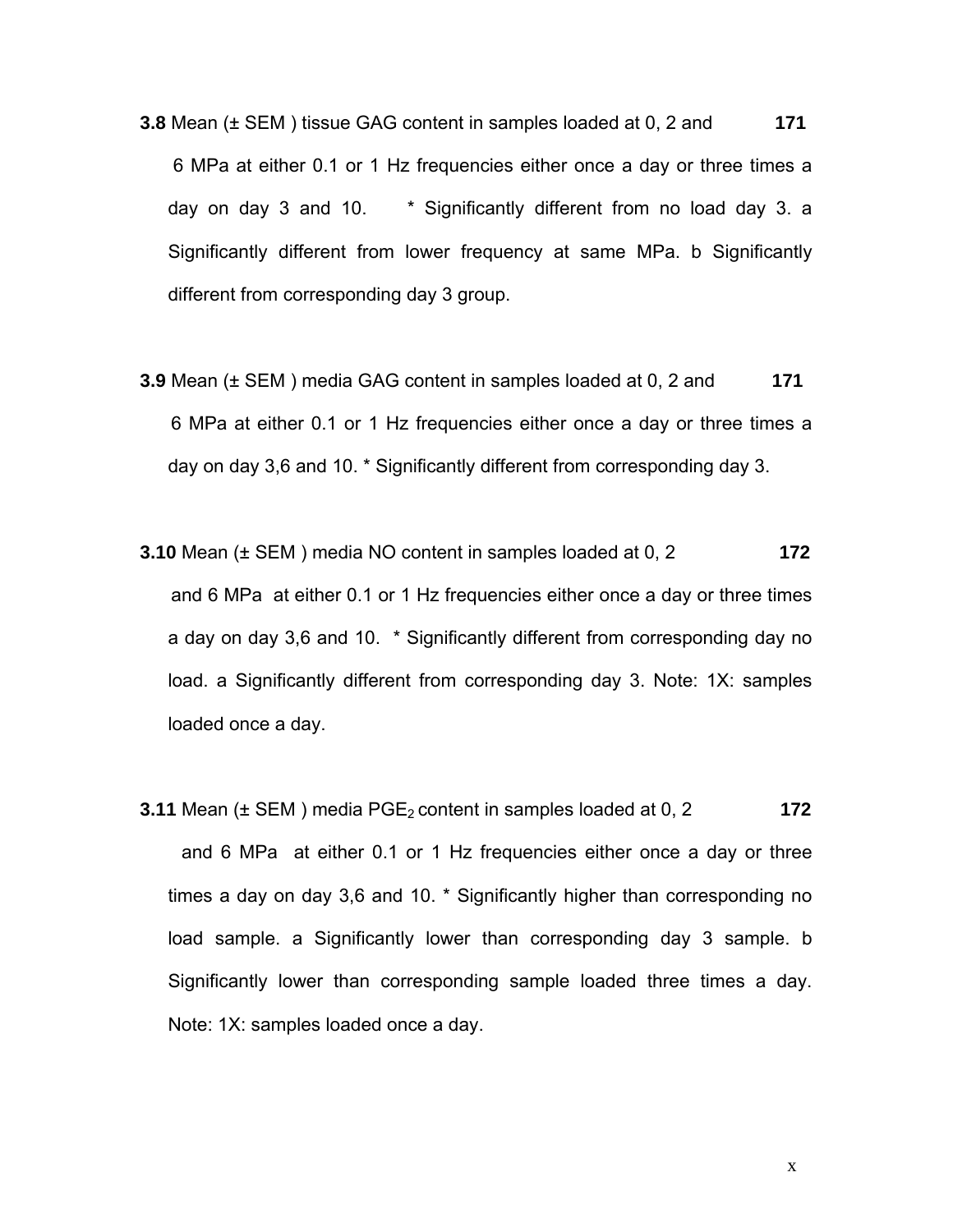- **3.12** Mean (± SEM ) cell viability of samples loaded at 0, 2 and 6 MPa **173**  at either 0.1 or 1 Hz frequencies either once a day or three times a day on day 3 and 10. \* Significantly different from no load day 3. a Significantly different from no load day 10. b Significantly different from corresponding day 3 group.
- **4.1** Mean (± SEM ) tissue HP content in samples loaded at 0, 2 and 6 MPa **207**  at either 0.1 or 1 Hz frequencies three times a day and cultured with either 0, 0.4 or 4 mg/ml of MPA on day 3 and 10. \* significantly different form no load 0 mg/ ml day 3. a significantly different form no load 0 mg/ ml day 10.
- **4.2** Mean (± SEM ) tissue GAG content in samples loaded at 0, 2 and **208**  6 MPa at either 0.1 or 1 Hz frequencies three times a day and cultured with either 0, 0.4 or 4 mg/ml of MPA on day 3 and 10. \* Significantly different form no load 0 mg/ ml day 3. a Significantly different from no load 0 mg/ ml day 10.
- **4.3** Mean (± SEM ) media GAG content in samples loaded at 0, 2 and **209**  6 MPa at either 0.1 or 1 Hz frequencies three times a day and cultured with either 0, 0.4 or 4 mg/ml of MPA on day 3, 6 and 10. \* Significantly different from corresponding no load 0 mg/ ml. a Significantly different from corresponding no MPA group. b Significant differences between days c significantly different from corresponding no load group.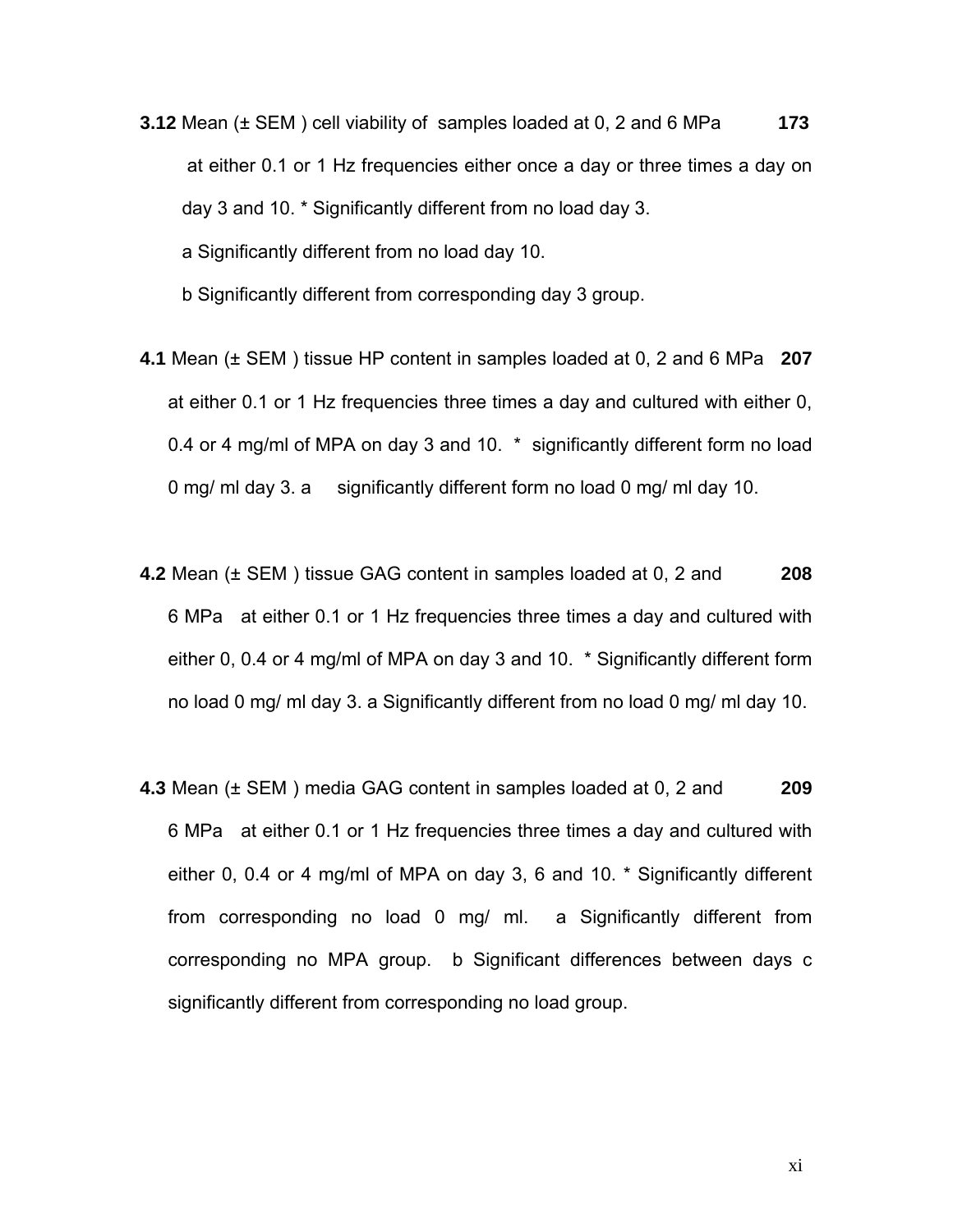- **4.4** Mean relative collagen I gene expression for samples loaded at 0, 2 **210**  and 6 MPAat either 0.1 or 1 Hz frequencies three times a day and cultured with either 0, 0.4 or 4 mg/ml of MPA on day 3 and 10. \* Significantly different from both 6 MPa 1 Hz 0.4 and 4 mg on day 3. a Significantly different from only 6 MPa 1 Hz 4 mg on day 3. b Significantly different from both 2 MPa 1 Hz 0.4 and 4 mg on day 10.
- **4.5** Mean relative collagen II gene expression for samples loaded at 0, 2 **211**  and 6 MPAat either 0.1 or 1 Hz frequencies three times a day and cultured with either 0, 0.4 or 4 mg/ml of MPA on day 3 and 10. \* significantly different from untreated control day 3. a significantly different form no load 4 mg/ ml day 3. b significantly different from 2 MPa 0.1 Hz 0 mg/ ml day 3. c significantly different from its corresponding no MPA group.
- **4.6** Mean relative collagen X gene expression for samples loaded at 0, 2 **212**  and 6 MPAat either 0.1 or 1 Hz frequencies three times a day and cultured with either 0, 0.4 or 4 mg/ml of MPA on day 3 and 10.
- **4.7** Mean relative aggrecan gene expression for samples loaded at 0, 2 **212**  and 6 MPAat either 0.1 or 1 Hz frequencies three times a day and cultured with either 0, 0.4 or 4 mg/ml of MPA on day 3 and 10. a significantly different from day 3 no load b significantly different form no load day 3 4 mg/ ml. c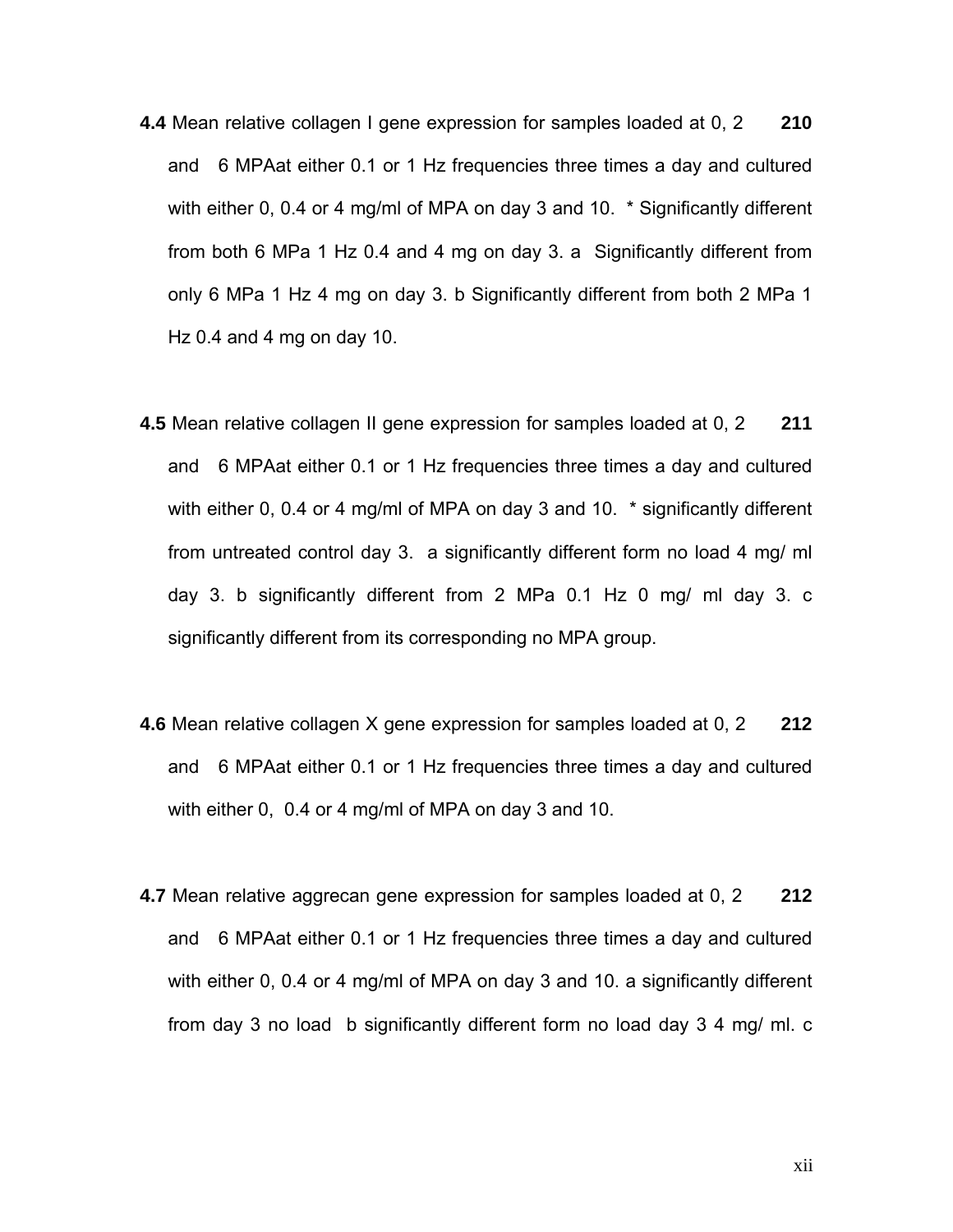significantly different form 2 MPa 0.1 Hz 0 mg day 3. \* Significantly different form the corresponding no MPA loaded group.

- **4.8** Mean relative MMP1 gene expression for samples loaded at 0, 2 **213**  and 6 MPAat either 0.1 or 1 Hz frequencies three times a day and cultured with either 0, 0.4 or 4 mg/ml of MPA on day 3 and 10. a Sigificantly higher than corresponding no load 0 mg/ ml, b Sigificantly higher than corresponding no load sample.
- **4.9** Mean relative MMP13 gene expression for samples loaded at 0, 2 **214**  and 6 MPAat either 0.1 or 1 Hz frequencies three times a day and cultured with either 0, 0.4 or 4 mg/ml of MPA on day 3 and 10. \* significantly different from no load 0 mg/ ml day 3, a significantly different from no load 0.4 mg/ ml day 3, b significantly different from no load 4 mg/ ml day 3, c significantly different from 6 MPa 0.1 Hz 0 mg/ ml day 3, d significantly different from no load 0 mg/ ml day 10, e significantly different from no load 0.4 mg/ ml day 10, f significantly different from 2 MPa 0.1 Hz 0 mg/ ml day 3.
- **4.10** Mean relative TIMP1 gene expression for samples loaded at 0, 2 **215**  and 6 MPAat either 0.1 or 1 Hz frequencies three times a day and cultured with either 0, 0.4 or 4 mg/ml of MPA on day 3 and 10. \* Significantly different form no load 0 mg/ ml day 3. a significantly different form no load 0.4 mg/ ml day 3. b significantly different from no load 4 mg/ ml day 3.
- **4.11** Mean relative COX 2 gene expression for samples loaded at 0, 2 **215**  and 6 MPAat either 0.1 or 1 Hz frequencies three times a day and cultured

xiii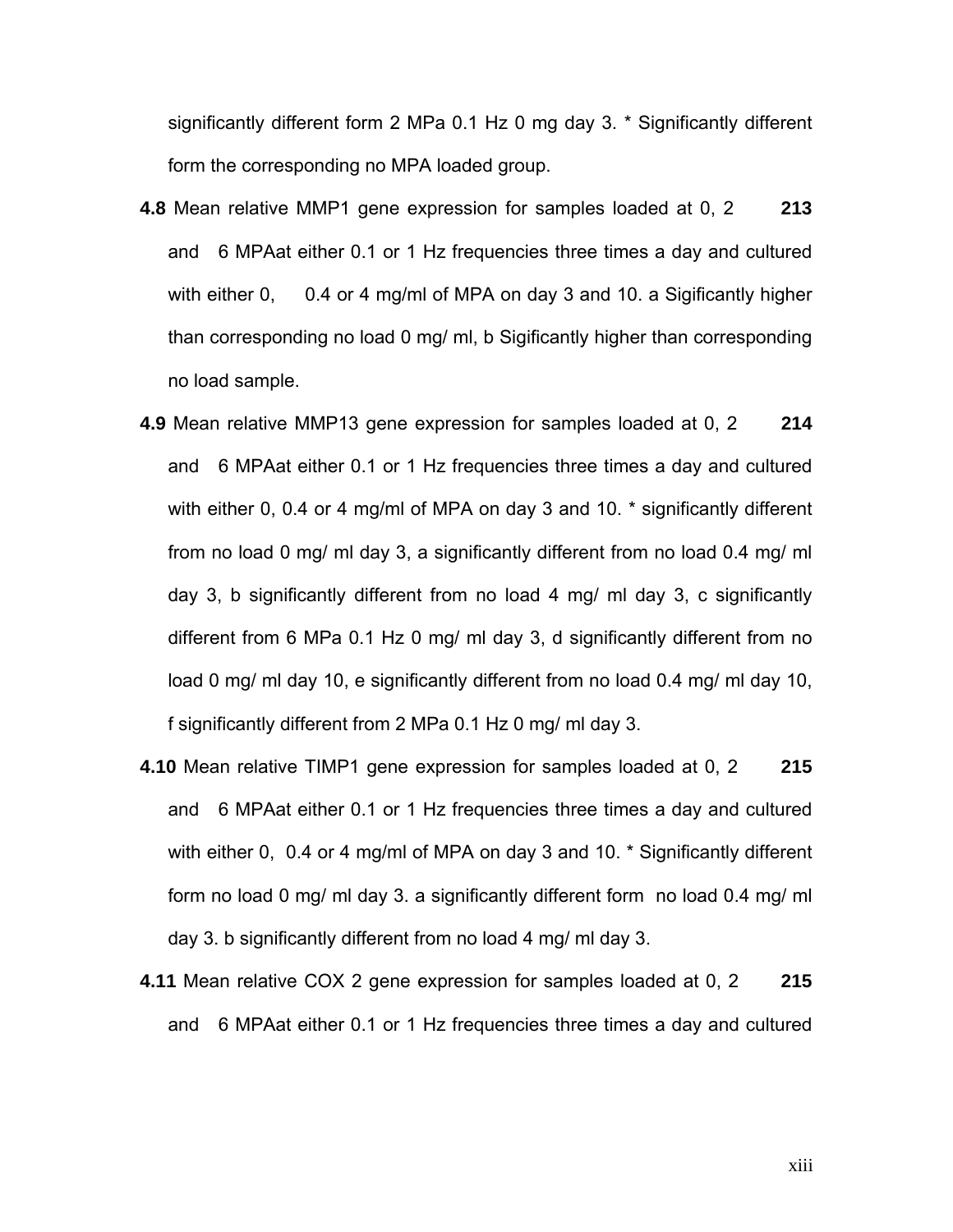with 0, 0.4 or 4 mg/ml of MPA on day 3 and 10. \* Significantly different from 6 MPa 1 Hz 0 mg/ ml day 3.

- **4.12** Mean ( $\pm$  SEM) media PGE<sub>2</sub> content in samples loaded at 0, 2 and **216** 6 MPA at either 0.1 or 1 Hz frequencies three times a day and cultured with either 0, 0.4 or 4 mg/ml of MPA with on day 3, 6 and 10. \* Significantly different from corresponding no treatment sample, a Significant differences between days.
- **4.13** Mean (± SEM ) media NO content in samples loaded at 0, 2 and **217**  6 MPA at either 0.1 or 1 Hz frequencies three times a day and cultured with either 0, 0.4 or 4 mg/ml of MPA with on day 3, 6 and 10. \* Significantly different from corresponding day 3 sample, a Significantly different from corresponding no load sample.

.

.

- **4.14** Mean (± SEM ) cell viability content in samples loaded at 0, 2 and **218**  6 MPa at either 0.1 or 1 Hz frequencies three times a day and cultured with either 0, 0.4 or 4 mg/ml of MPA with on day 3 and 10. \* Significantly lower than corresponding no treatment, a Significantly lower than corresponding day 3, b Significantly lower than corresponding 2 MPa 0.1 Hz.
- **5.1** Mean (± SEM) tissue HP content in samples loaded at 0, 2 and **257** 6 MPa at either 0.1 or 1 Hz frequencies three times a day and cultured with

xiv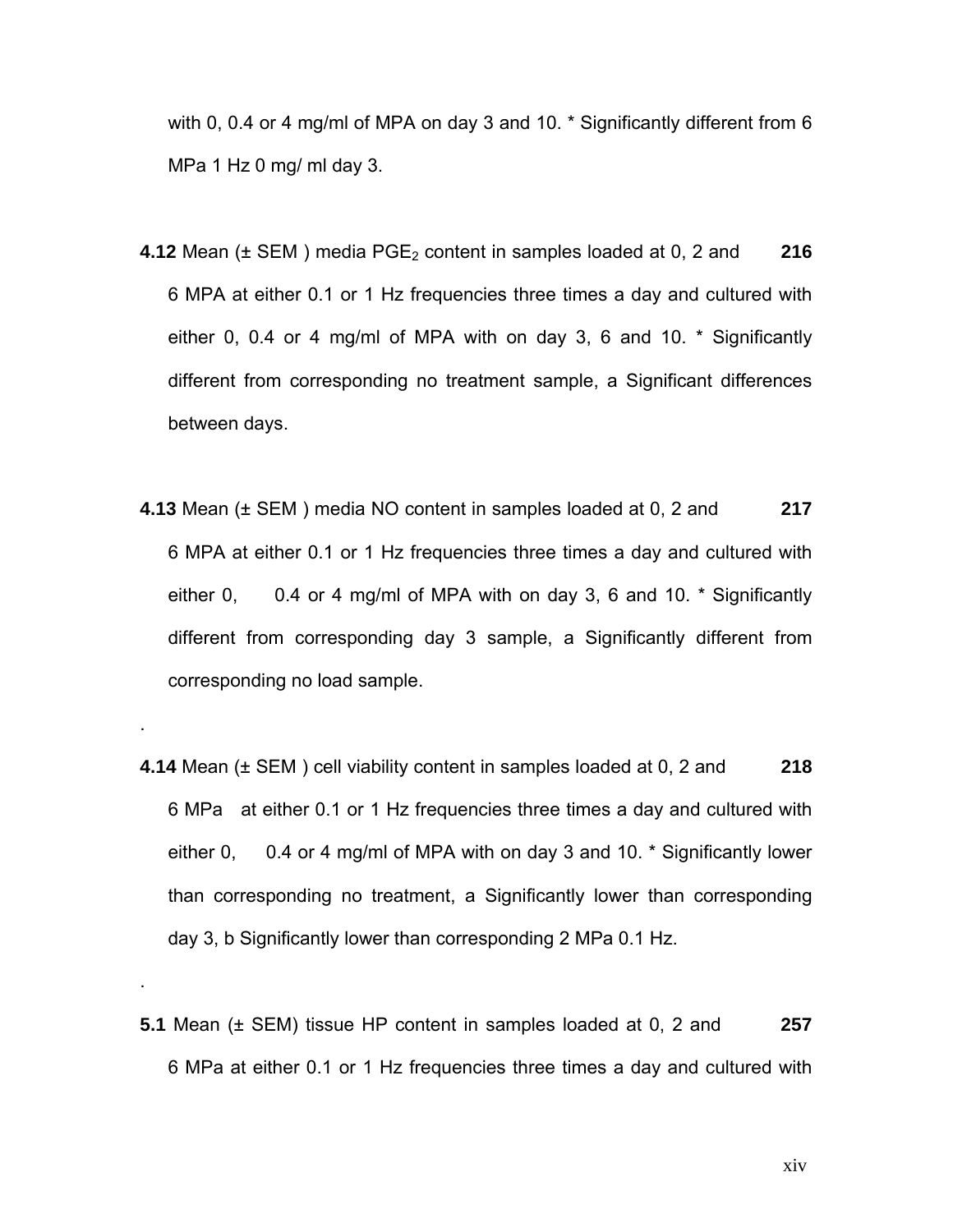either 10 or 100 ng/ml of re IL-1β or 100 or 200 ng/ml of rh IL-1β on day 3 and 10.

- **5.2** Mean (± SEM) tissue GAG content in samples loaded at 0, 2 and **258** 6 MPa at either 0.1 or 1 Hz frequencies three times a day and cultured with either 10 or 100 ng/ml of re IL-1β or 100 or 200 ng/ml of rh IL-1β on day 3 and 10. \* significantly different from untreated day 3 control, a significantly different from 2 MPa 0.1 Hz day 3, b significantly different form its no IL 1 group on day 3, c significantly different form corresponding day 3 group.
- **5.3** Mean (± SEM) media GAG content in samples loaded at 0, 2 and **259** 6 MPa at either 0.1 or 1 Hz frequencies three times a day and cultured with either 10 or 100 ng/ml of re IL-1β or 100 or 200 ng/ml of rh IL-1β on day 3, 6 and 10. \* Significantly different from corresponding no treatment control. a Significantly different from corresponding day 3.
- **5.4** Mean relative collagen I gene expression for samples loaded at 0, 2 **259**  and 6 MPAat either 0.1 or 1 Hz frequencies three times a day and cultured with either 10 or 100 ng/ml of re IL-1β or 100 or 200 ng/ml of rh IL-1β on day 3 and 10. Not significantly different from no load 0 ng/ ml day 3, \* Significantly different from no load 0 ng/ ml day 10
- **5.5** Mean relative collagen II gene expression for samples loaded at 0, 2 **260**  and 6 MPAat either 0.1 or 1 Hz frequencies three times a day and cultured

xv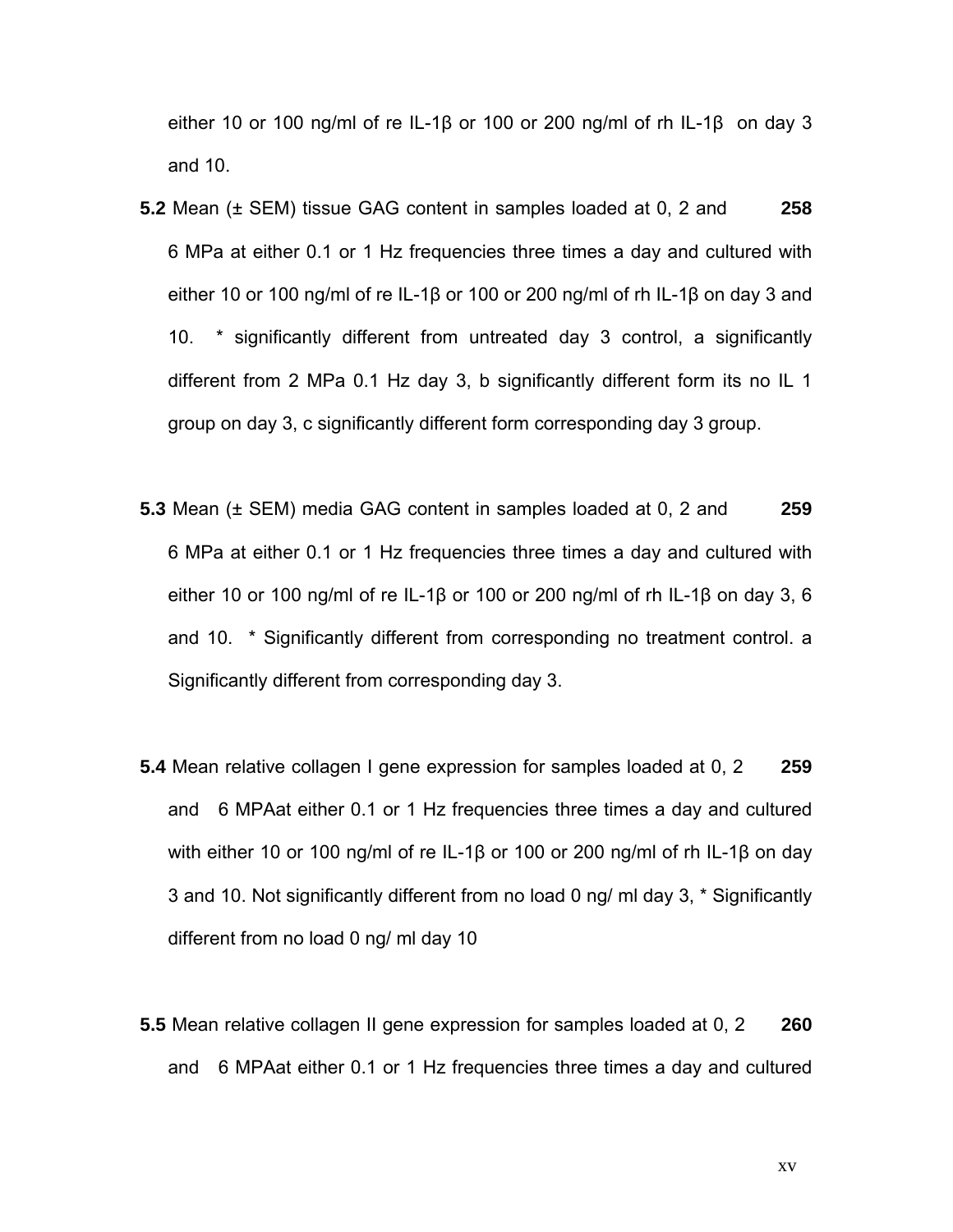with either 10 or 100 ng/ml of re IL-1β or 100 or 200 ng/ml of rh IL-1β on day 3 and 10. \* not significantly different from no treatment control day 3 , a significantly different from no treatment control day 10, b significantly different from its respective no IL 1 Control, 1 significantly different from similar treatment at day 3, c significantly higher than 6 MPa 1 Hz 200 ng/ ml H day 10

**5.6** Mean relative aggrecan gene expression for samples loaded at **261** 0, 2 and 6 MPAat either 0.1 or 1 Hz frequencies three times a day and cultured with either 10 or 100 ng/ml of re IL-1β or 100 or 200 ng/ml of rh IL-1β on day 3 and 10. \* not significantly different from no load 0 mg/ ml day 3. a significantly different from 2 MPa 0.1 Hz 0 ng/ ml. b significantly different from 10 ng/ ml E. c significantly different from no load 0 mg/ ml day 10. d significantly different from 2 MPa 0.1 Hz 100 ng/ ml H. e significantly different from 2 MPa 0.1 Hz 10 ng/ ml E.

**5.7** Mean relative MMP 1 gene expression for samples loaded at 0, 2 **262**  and 6 MPA at either 0.1 or 1 Hz frequencies three times a day and cultured with either 10 or 100 ng/ml of re IL-1β or 100 or 200 ng/ml of rh IL-1β on day 3 and 10. \* Significantly different from corresponding no load group. a Significantly different from corresponding control.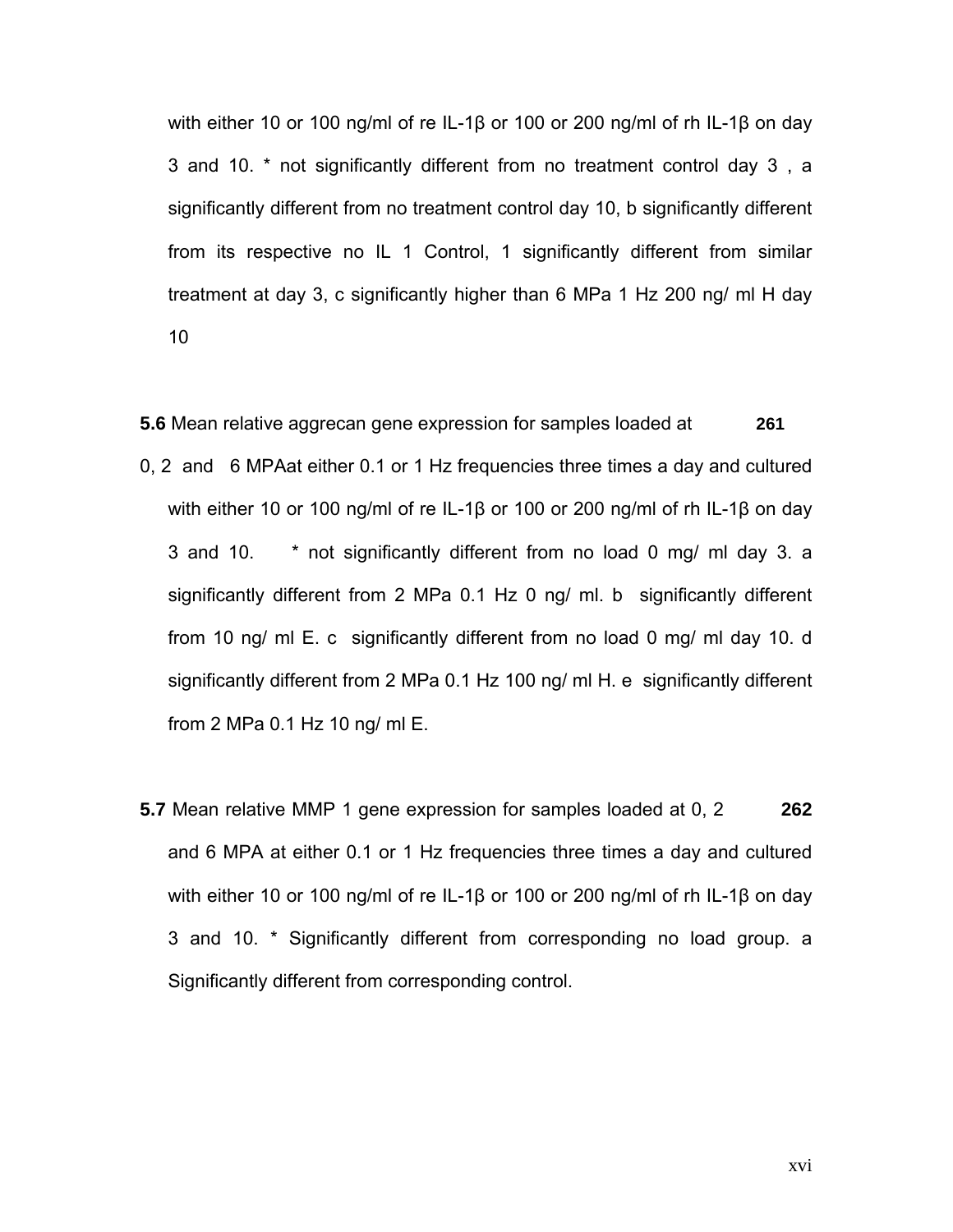- **5.8** Mean relative MMP 13 gene expression for samples loaded at 0, 2 **263**  and6 MPA at either 0.1 or 1 Hz frequencies three times a day and cultured with either 10 or 100 ng/ml of re IL-1β or 100 or 200 ng/ml of rh IL-1β on day 3 and 10. \* Significantly different from corresponding control, a Significantly different from corresponding no load group.
- **5.9** Mean relative TIMP 1 gene expression for samples loaded at 0, 2 **263**  and 6 MPA at either 0.1 or 1 Hz frequencies three times a day and cultured with either 10 or 100 ng/ml of re IL-1β or 100 or 200 ng/ml of rh IL-1β on day 3 and 10. \* Significantly different from corresponding no load group. a Significantly different from corresponding control

**5.10** Mean relative COX 2 gene expression for samples loaded at 0, 2 **264** and 6 MPA at either 0.1 or 1 Hz frequencies three times a day and cultured with either 10 or 100 ng/ml of re IL-1β or 100 or 200 ng/ml of rh IL-1β on day 3 and 10. \* Significantly different from corresponding control.a Significantly different from corresponding no load group.

**5.11** Mean ( $\pm$  SEM) media PGE<sub>2</sub> content in samples loaded at 0, 2 and 265 6 MPA at either 0.1 or 1 Hz frequencies three times a day and cultured with either 10 or 100 ng/ml of re IL-1β or 100 or 200 ng/ml of rh IL-1β on day 3, 6 and 10. \* Significantly different from corresponding no load group. a Significantly different from corresponding no treatment group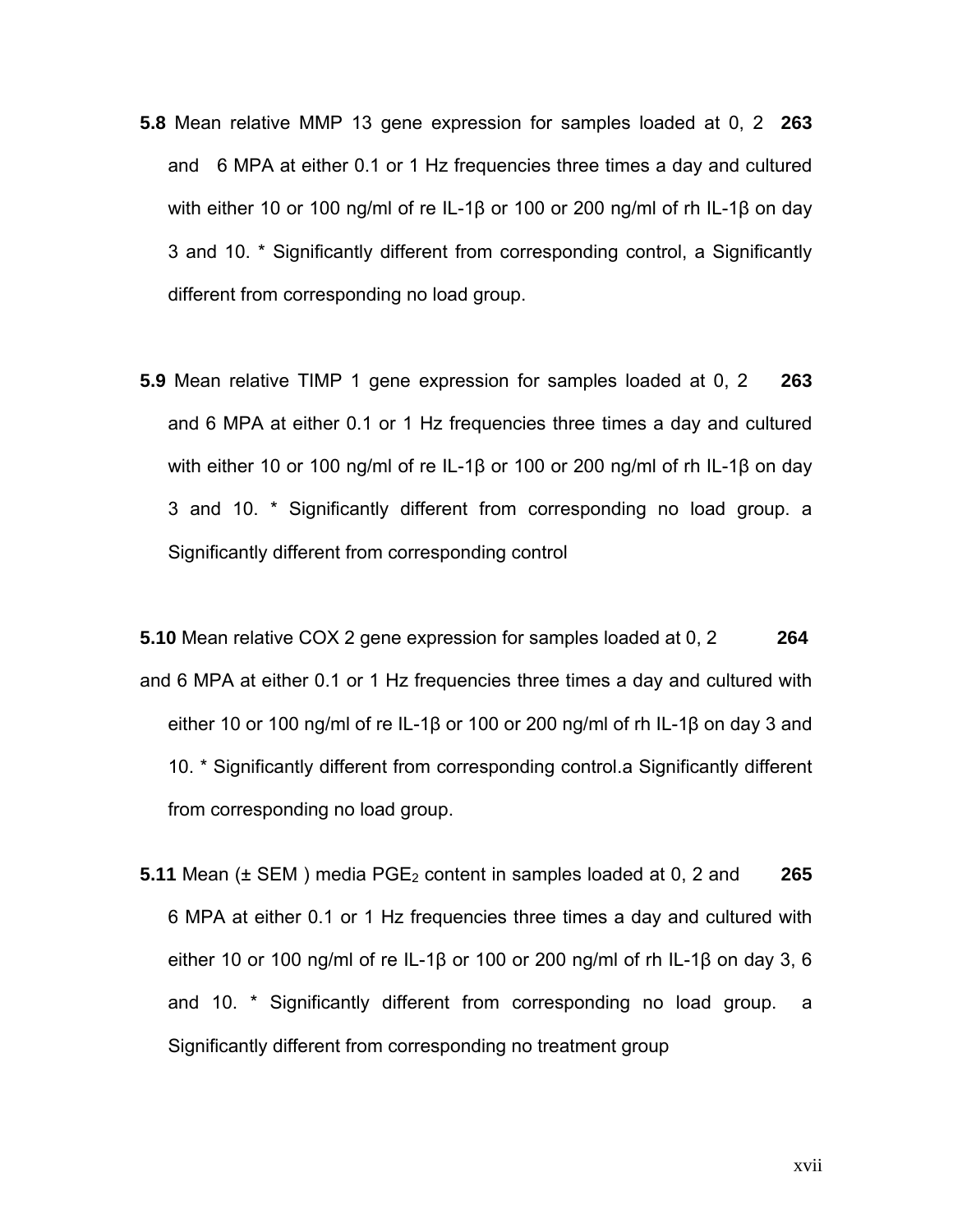**5.12** Mean (± SEM ) cell viability content in samples loaded at 0, 2 and **266**  6 MPa at either 0.1 or 1 Hz frequencies three times a day and cultured with either 10 or 100 ng/ml of re IL-1β or 100 or 200 ng/ml of rh IL-1β on day 3, 6 and 10. a Not significantly different from no load 0 ng/ml day 3.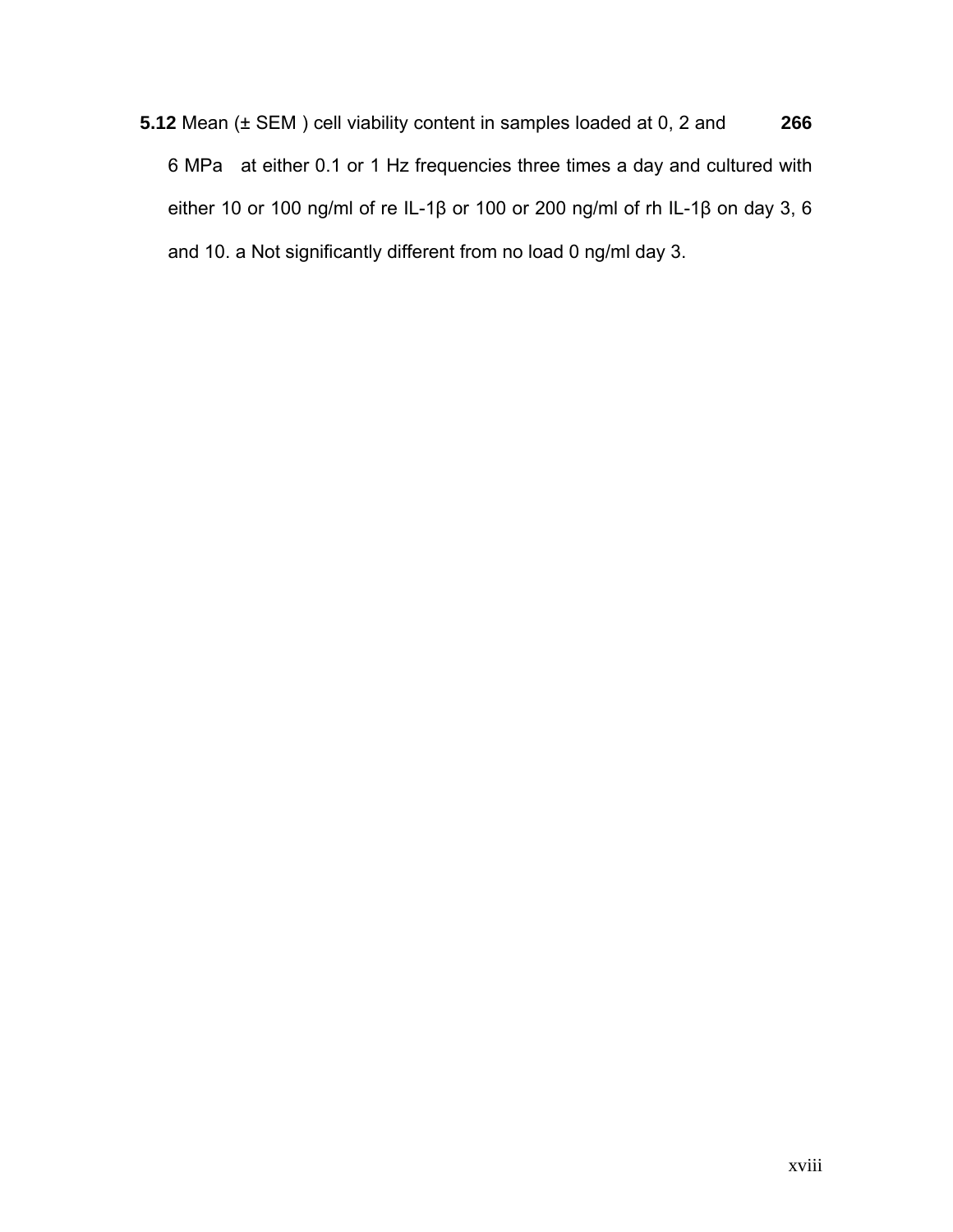# **List of Abbreviations Used**

- OC Osteochondrosis
- OCD Osteochondrosis Dissecans
- OA Osteoarthritis
- IL-1 β Interleukin 1
- TGF β Transforming Growth Factor
- MPA Methylprednisolone Acetate
- MPa MegaPascals
- kPa KiloPascals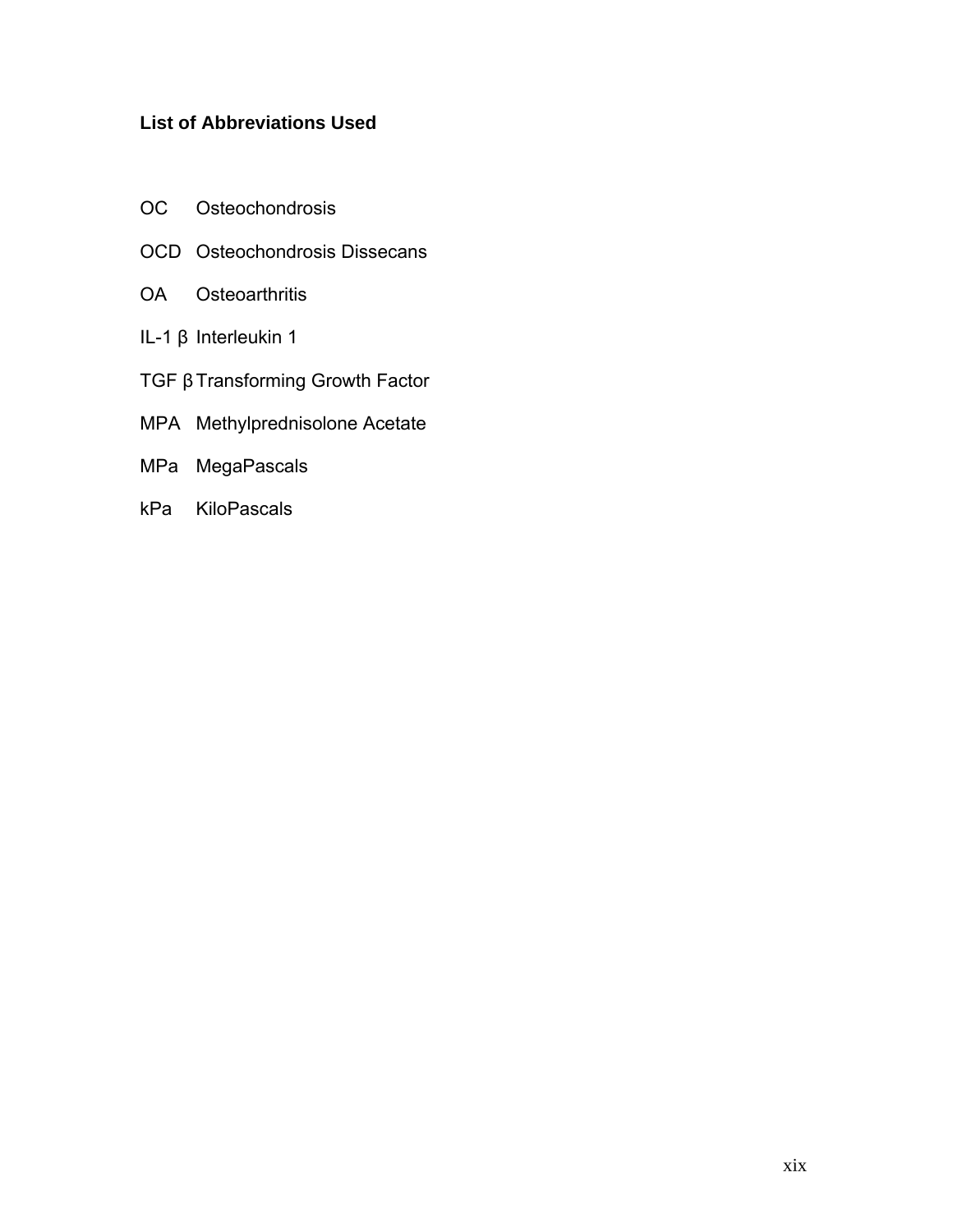#### **Introduction**

Articular cartilage is an aneural, avascular, alymphatic hyaline cartilage and is characterized by an abundant extracellular matrix (ECM) which makes up 95 % of the tissue volume and consists mainly of aggrecan and collagen type II. Chondrocytes fill most of the remaining tissue volume and though, are sparse are the sole producers of the ECM. The chondrocytes play a central role in the production, organization and maintenance of the ECM and are in turn protected by the ECM from the biomechanical forces exerted on the cartilage.

Articular cartilage is a very dynamic organ, the main components of which are the collagens, proteoglycans and chondrocytes which act together to determine the mechanical behavior of cartilage. Any change in the composition of these components either due to increased degradation or decreased production will change the mechanical properties of cartilage. Chondrocyte metabolism is regulated by a variety of factors such as cytokines, growth factors, matrix adhesion, and mechanical loading. In an *in vivo* situation, the coordinated influence of these factors regulate the biologic behavior of chondrocytes and, thus, the state of cartilage health.

Normal mechanical loading is needed for chondrocytes to be able to produce and maintain the ECM. The effect of loading also depends on the magnitude and frequency of applied load. Static compression of tissue to physiological magnitudes causes breakdown of proteoglycan. Moderate exercise has a protective effect on the joint and increases matrix synthesis and content. Moderate exercise has been shown to reduce the severity of OA lesions in rats.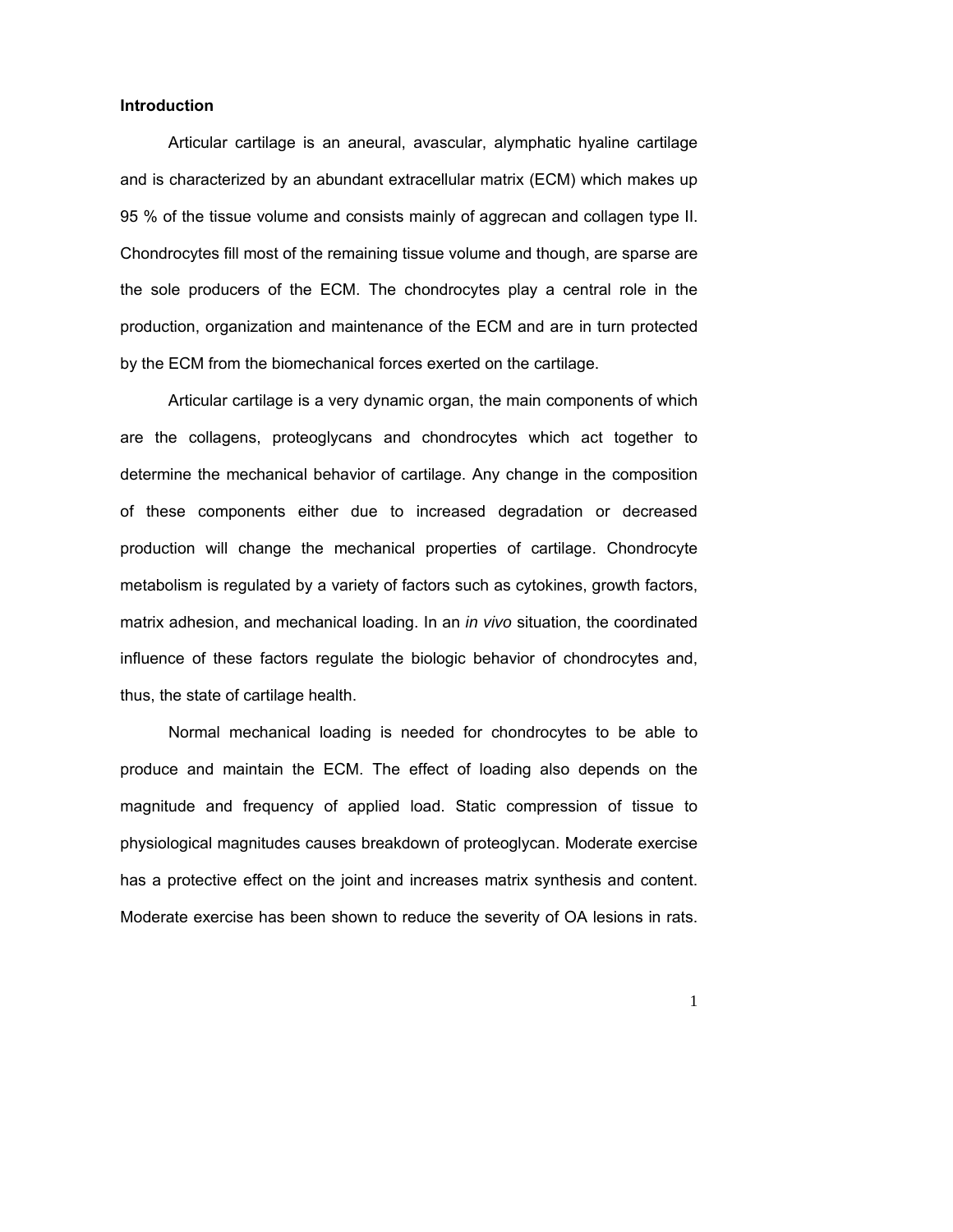Application of supraphysiologic (excessive frequency/ magnitude) load elicits a net ECM catabolic response by chondrocytes characterized by increased expression of matrix metalloproteinase (MMP)-1, MMP-3, MMP-9 interleukin 1β (IL- 1 β), tumor necrosis factor α, cycloxygenase- 2, increased nitric oxide, prostaglandin  $E_2$  synthesis reduced expression of type II collagen and aggrecan, inhibited the synthesis of DNA, proteoglycan, collagen and protein, and increased chondrocyte cell death.

 The exact mechanism from mechanical load stimulation to signal transduction and change in gene expression is not yet fully understood. Studies suggest that multiple regulatory pathways could be involved including upstream signaling pathways and mechanisms that may lead to direct changes at the level of transcription, translation, and post-translational modifications and cellmediated extracellular assembly and degradation of matrix. Correspondingly, the stimulus could be due to changes in cell shape and volume, fluid flow, hydrostatic and osmotic pressure, shear and electrical potential which are brought about by loading. By these pathways, physical stimuli can not only alter the rate of matrix production, but the quality and functionality of newly synthesized proteoglycans, collagens, and other molecules, resulting in diseases like osteoarthritis and osteochondrosis.

Various *in vitro* models have been developed to study cartilage metabolism in response to various stimuli and have their own advantages and disadvantages. The biggest disadvantage of these studies is that none of them have incorporated load as a factor. Since the major aim of an *in vitro* model is to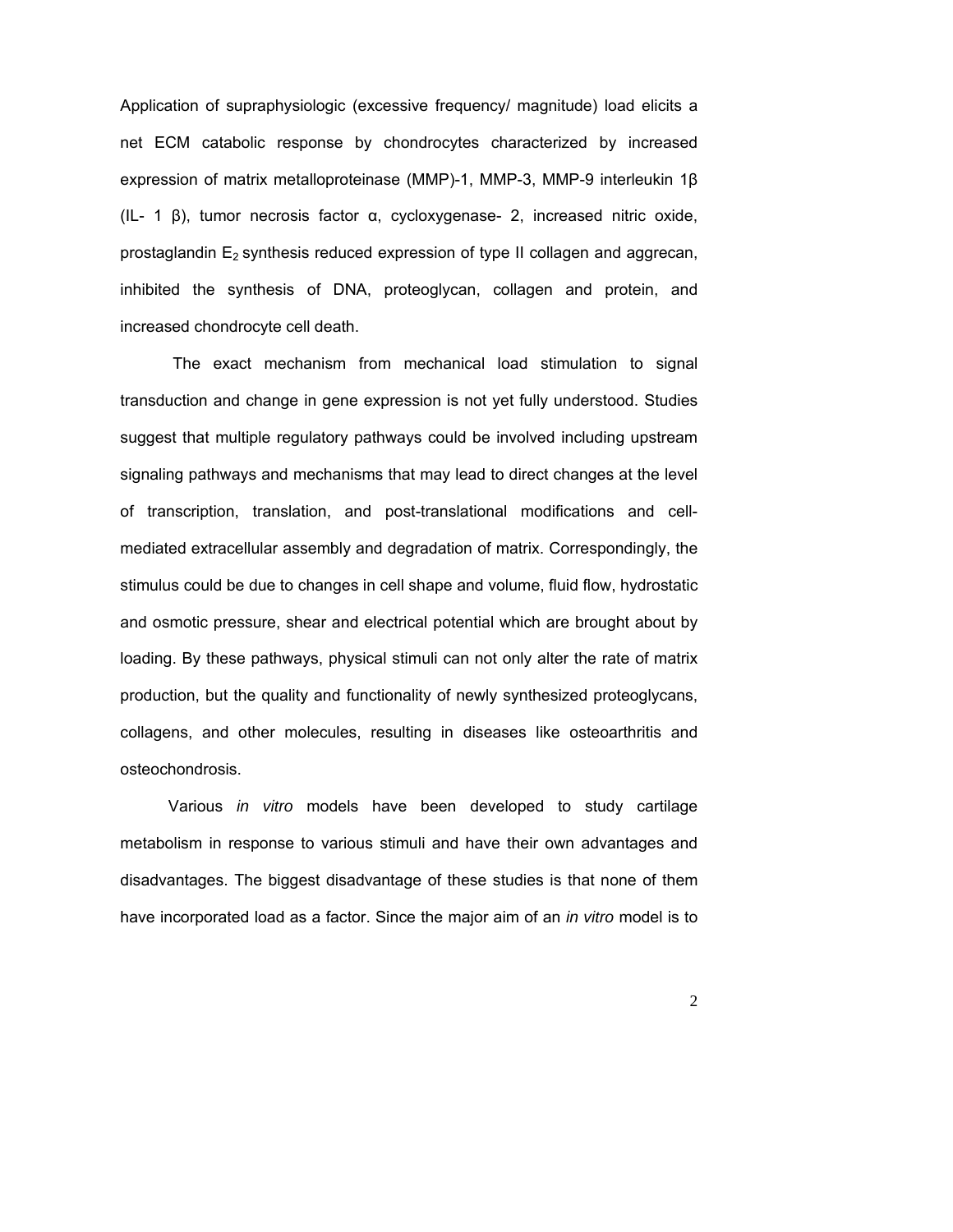mimic an *in vivo* situation and since joints are always experiencing some degree of load, it is essential that load be included as a factor in cartilage studies as load has both beneficial and deleterious affects and may influence how the cartilage reacts to a particular stimulus.

Osteoarthritis and osteochondrosis are the biggest problems affecting the equine industry and cost millions of dollars in terms of treatment costs, loss of use and prolonged disability. The main objectives to the studies undertaken were to try and elucidate if load plays a role in the development of these diseases either alone or in combination with other stimuli. Since horses are born athletes and extensively used for sport and pleasure as an athlete, these studies would enable us to better understand if a horse should be exercised in a particular situation and if so to what levels of joint loading as the amount of load experienced by the cartilage would be directly proportional to the activity.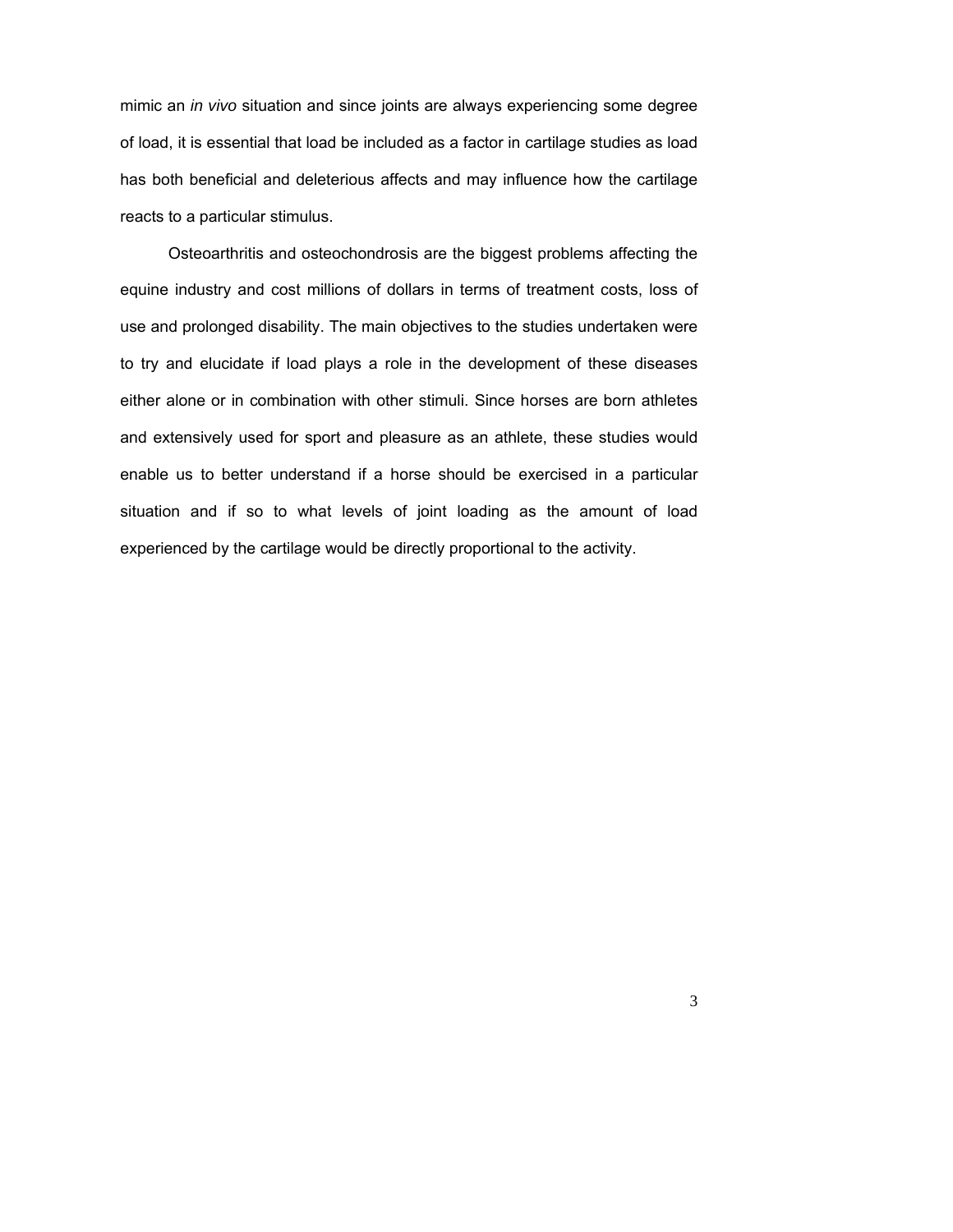#### **Review of Literature**

There are three major types of cartilage in the body: 1) elastic cartilage, 2) fibrocartilage, and 3) hyaline cartilage. Elastic cartilage exists in the epiglottis and the eustachian tube. Fibrocartilage, often exists temporarily at fracture sites, but is permanently present in three major locations in the body: the intervertebral disks of the spine, as a covering of the mandibular condyle in the temporomandibular joint, and in the meniscus of the knee. The third type of cartilage, hyaline cartilage also called the articular cartilage, is most prominently found in diarthroidal joints covering long bones.

Articular cartilage is an aneural, avascular, alymphatic hyaline cartilage and is characterized by an abundant extracellular matrix (ECM) which makes up 95 % of the tissue volume and consists mainly of aggrecan and collagen type II  $1,2$ . Chondrocytes fill most of the remaining tissue volume and though, are sparse are the sole producers of the ECM. The chondrocytes play a central role in the production, organization and maintenance of the ECM and are in turn protected by the ECM from the biomechanical forces exerted on the cartilage. $3,1$ 

Articular cartilage can be divided in two major phases: 1) a fluid phase (68-85%) consisting of water and electrolytes, and 2) a solid phase made up of collagen type II (10-20%),trapped proteoglycans (5-10 %), glycoproteins and chondrocytes  $(2 -5\%)$ .  $4,3,5,1,6$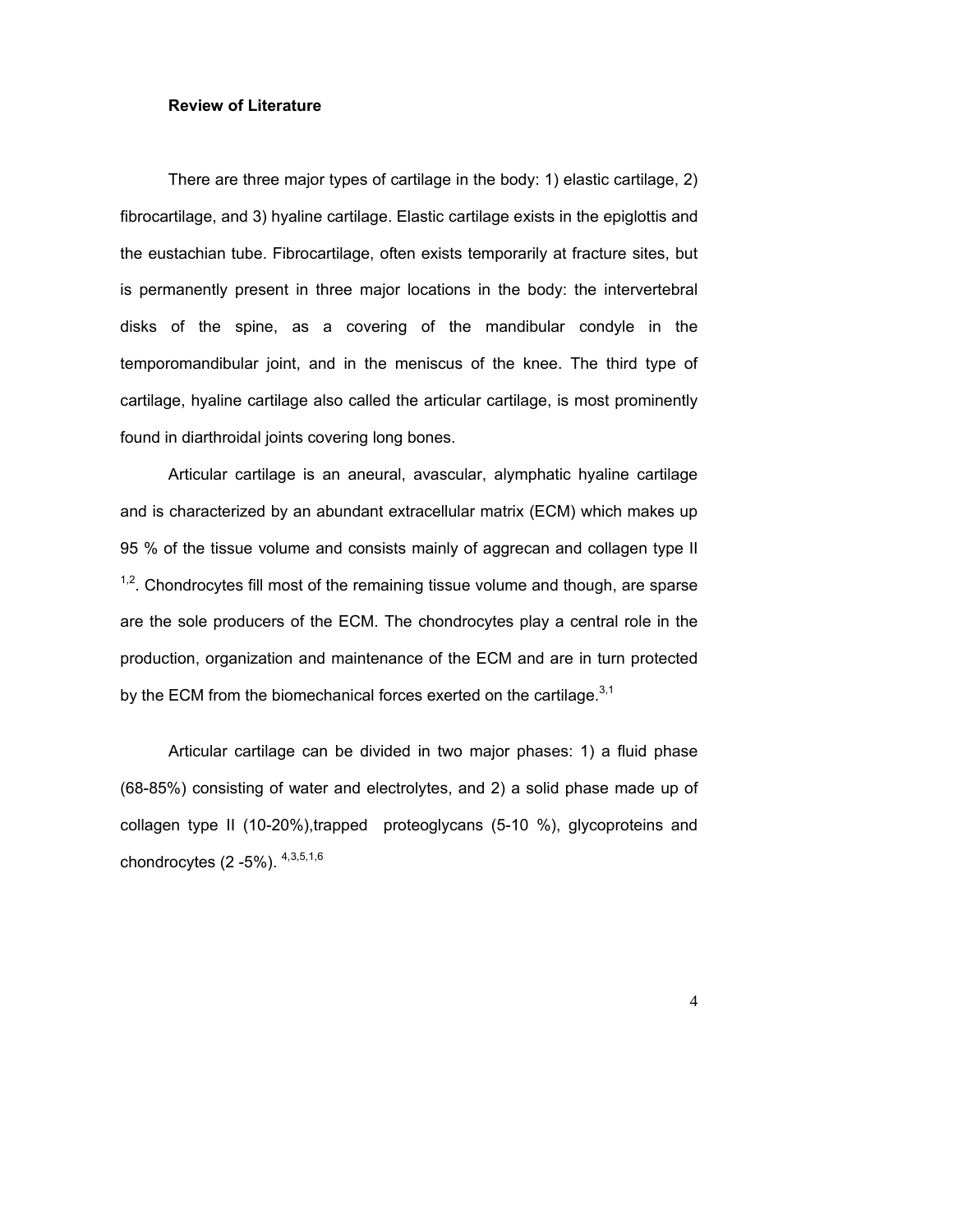Articular cartilage is a very dynamic organ and these three major components act together to determine the mechanical behavior of cartilage, and any change in the composition of these components either due to increased degradation or decreased production will change the mechanical properties of cartilage.<sup>6</sup> In vitro studies have shown that chondrocyte metabolism is regulated by cytokines,<sup>7</sup> growth factors,<sup>8</sup> matrix adhesion,<sup>9,10</sup> and mechanical loading<sup>11,12</sup>. In an in vivo, situation the coordinated influence of these all these factors regulate the biologic behavior of chondrocytes and, thus, the state of cartilage health.

Of the three major components, the most prevalent is water $13-16$ . About 30% of the total water exists within the intrafibrillar space of collagen  $17-19$ . The collagen fibril diameter and the amount of water within the collagen is determined by the swelling pressure due to the fixed charge density (FCD) of the proteoglycans  $18,20,19$ . So what this means is that the proteoglycans have strong negative electric charges. The proteoglycans are constrained within the collagen matrix. Because the proteoglycans are bound closely, the closeness of the negative charges creates a repulsion force that must be neutralized by positive ions in the surrounding fluid. The higher concentration of ions in the tissue compared to outside the tissue leads to swelling pressures. The exclusion of water raises the density of fixed charge, which in turn raises the swelling pressure and charge-charge repulsion $6$ . The amount of water present in cartilage depends on 1) the concentration of proteoglycans which determines FCD and swelling pressure, 2) the organization of the collagen network, and 3) the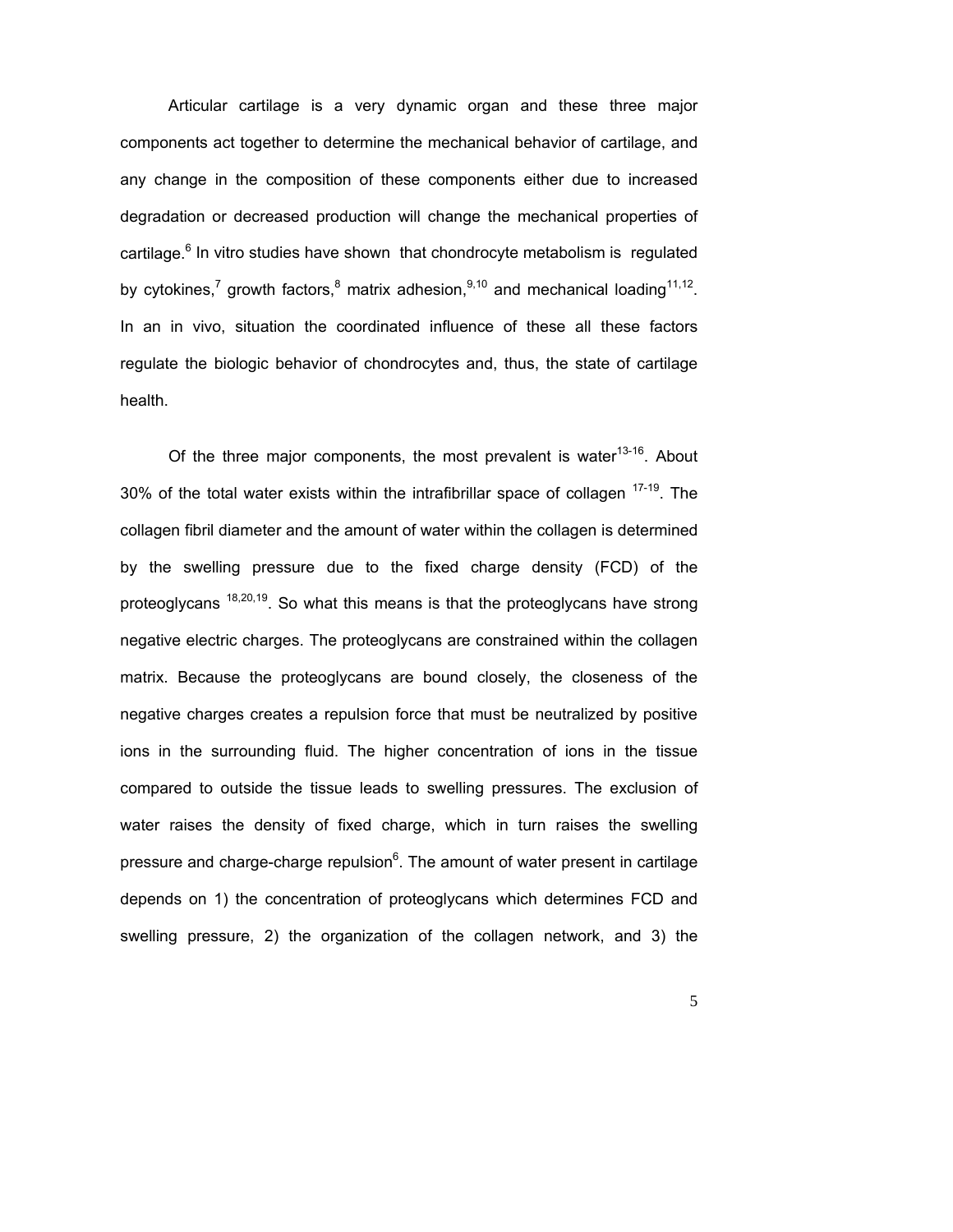stiffness and strength of the collagen network. The FCD also determines the collagen fibril diameter. The collagen network resists the swelling of the articular cartilage. If the collagen network is degraded, as in the case of OA, the amount of water in the cartilage increases<sup>21-23</sup>, because more negative ions are exposed to draw in fluid. This increase in fluid can significantly alter the mechanical behavior of the cartilage.

In addition, with a pressure gradient or compression, fluid is squeezed out of the cartilage. When the fluid is being squeezed out, there are drag forces between the fluid and the solid matrix that increases with increasing compression and make it more difficult to exude water. This behavior increases the stiffness of the cartilage as the rate of loading is increased.<sup>5,22,6</sup>

Collagen accounts for about two-thirds of the dry weight of adult articular cartilage. Collagen is the component of cartilage that is believed to contribute most to tensile behavior of the tissue. The tissue's material strength depends on the extensive cross-linking of the collagen and the apparent zonal changes in fibrillar architecture with tissue depth. The predominant collagen in articular cartilage is type II, and contains three  $α$  1(II) polypeptide chains.  $6$ . The collagen network traps proteoglycans and other cartilage molecules.  $1$  Once this collagen network is laid down during development, the chondrocytes seem to have little capacity to recapitulate the overall collagen architecture if the mature tissue is injured or undergoes advanced degenerative changes. The ability of chondrocytes to remodel the collagen at ultrastructural and molecular levels is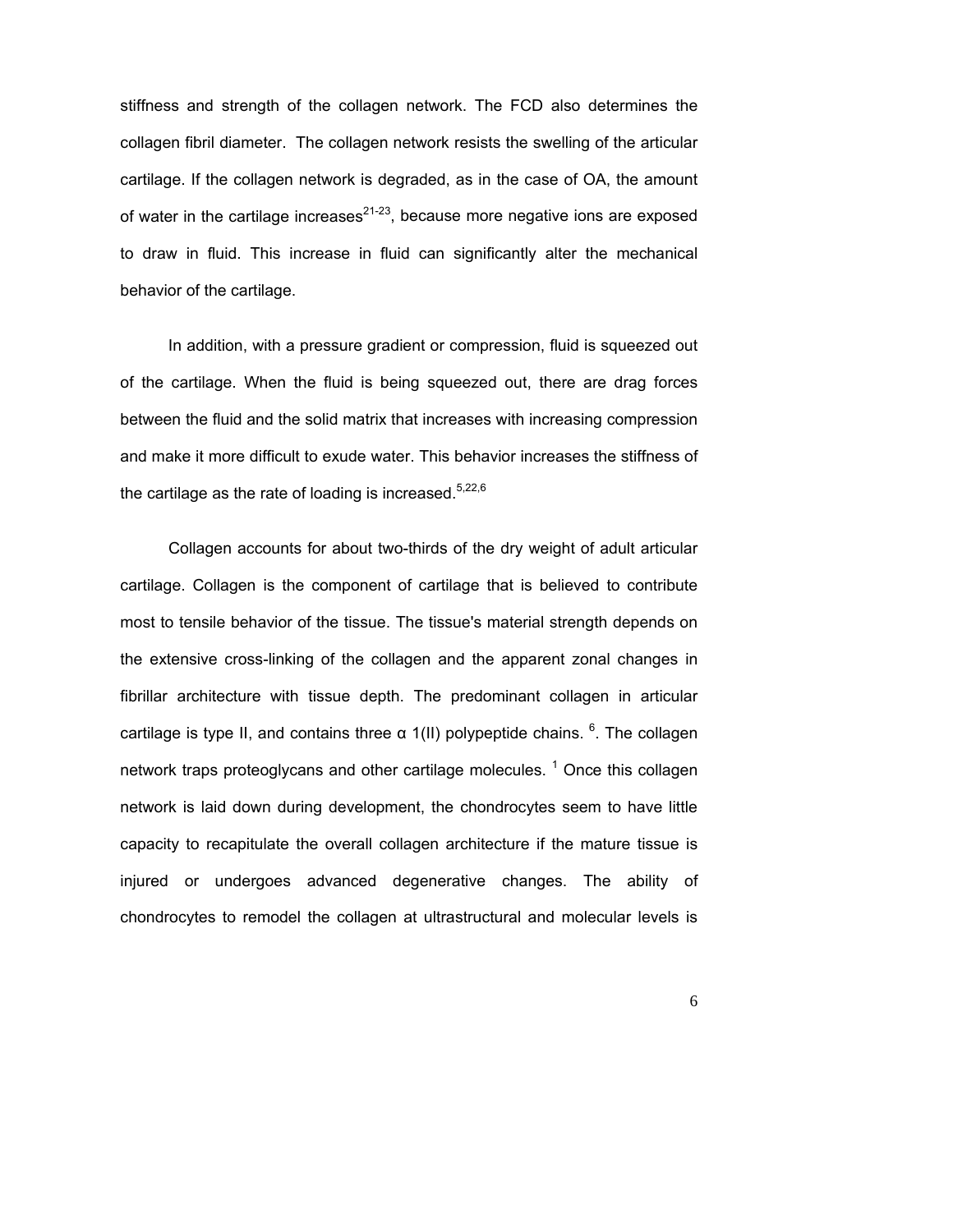poorly understood, but it may be more significant than previously thought and possible molecular mechanisms are a topic of growing interest.<sup>24</sup> Collagenases are mainly thought to be be responsible for degradation of collagens by an initial cleavage of the collagen molecule into three-quarter and one-quarter length fragments. Chondrocytes in culture with IL-1 stimulation and in tissue removed form arthritic joints have been shown to express s collagenases, including collagenase-3 (MMP13) which is the most active in cleaving type II collagen.<sup>25</sup>

The third major component of cartilage is aggrecan, a large aggregating proteoglycan. The presence of aggrecan is considered the hallmark of chondrogenesis and accounts for 80-90% of the total proteoglycan and has been studied extensively due to its role in skeletal growth, joint function and the development of arthritis. These molecules normally occupy much larger space when not compacted by a collagen network. The compaction of the proteoglycans affects swelling pressure as well as fluid motion under compression. 26-30

Proteoglycans are formed from GAGs covalently attached to core proteins. GAGs are the most abundant heteropolysaccharides in the body. These molecules are long unbranched polysaccharides containing a repeating disaccharide unit. GAGs are highly negatively charged with extended conformation that imparts high viscosity to the solution. GAGs are located primarily on the surface of cells or in the ECM. Along with the high viscosity of GAGs comes low compressibility, which makes these molecules ideal for a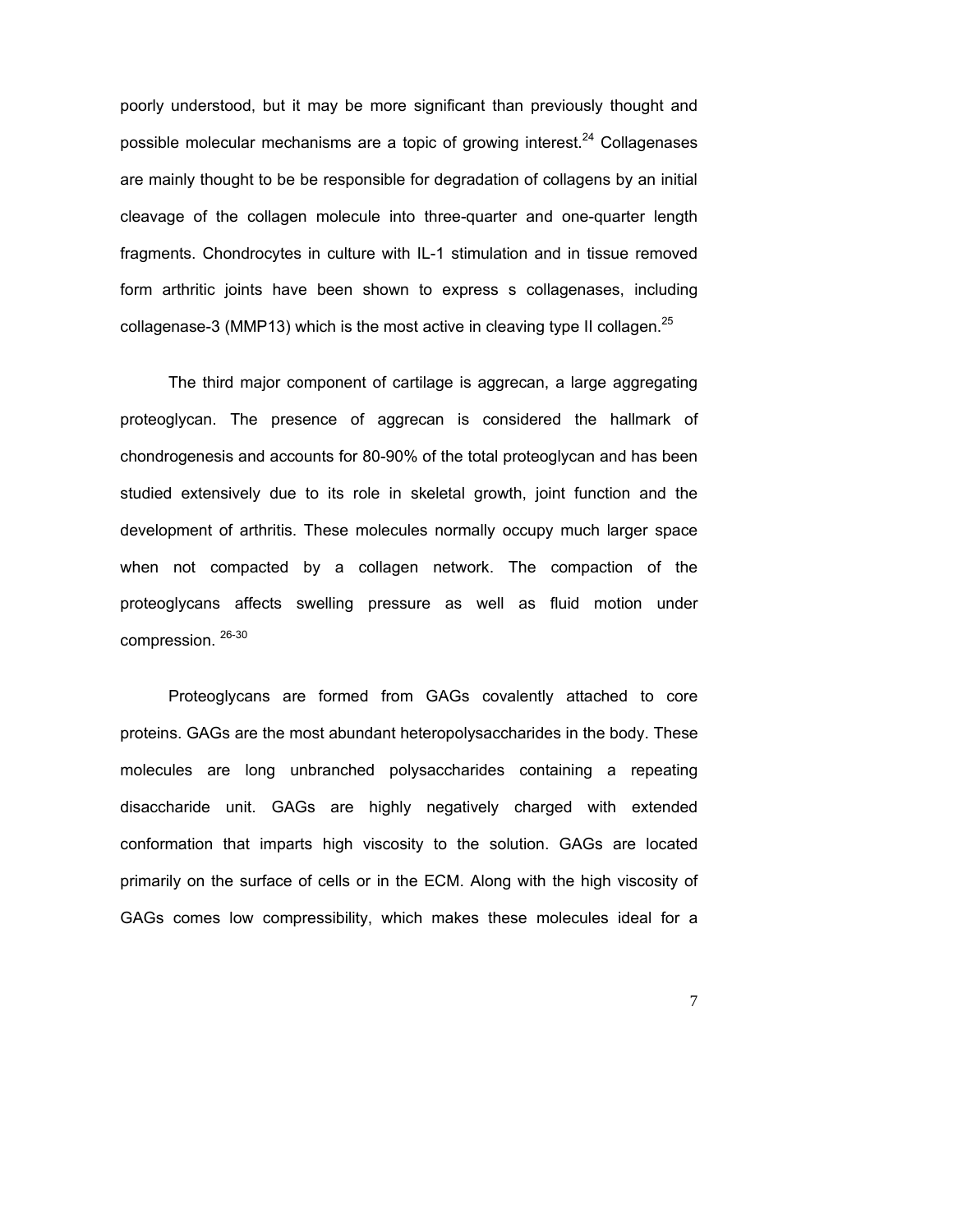lubricating fluid in the joints. At the same time, their rigidity provides structural integrity to cells and provides passageways between cells, allowing for cell migration. Proteoglycans are able to bind calcium and hence their changes are thought to play an important role in endochondral ossification. $31$ 

Articular cartilage can be divided into four zones. The superficial or tangential layer, which is characterized by low proteoglycan content and the collagen fibrils are arranged parallel to the surface. This layer makes up 5-10% of the ECM volume.  $32,33,2$  The transitional of intermediate layer is characterized by an increase in proteoglycan content and the collagen fibrils are arranged perpendicular to the surface. This layer occupies 40-45 % of the ECM volume.  $32,33,2$  Another 40-45 % of the matrix volume is occupied by the deep or radial layer and is characterized by high proteoglycan content. The fourth zone is the calcified cartilage layer which occupies 5-10% of the matrix volume. This layer lies between the tidemark and the subchondral plate of the bone and is characterized by a high concentration of calcium salts, the absence of proteoglycans, radial collagen fibers and rounded chondrocytes. 32,33,2

The articular cartilage is a very dynamic organ and is constantly being remodeled and this requires a balance between degradation and synthesis of matrix molecules and imbalance in this cycle could lead to chemical and biomechanical failure of the cartilage. Chondrocytes through their interactions with the matrix maintain this balance and integration of newly synthesized molecules into the matrix. The degradation part of the process is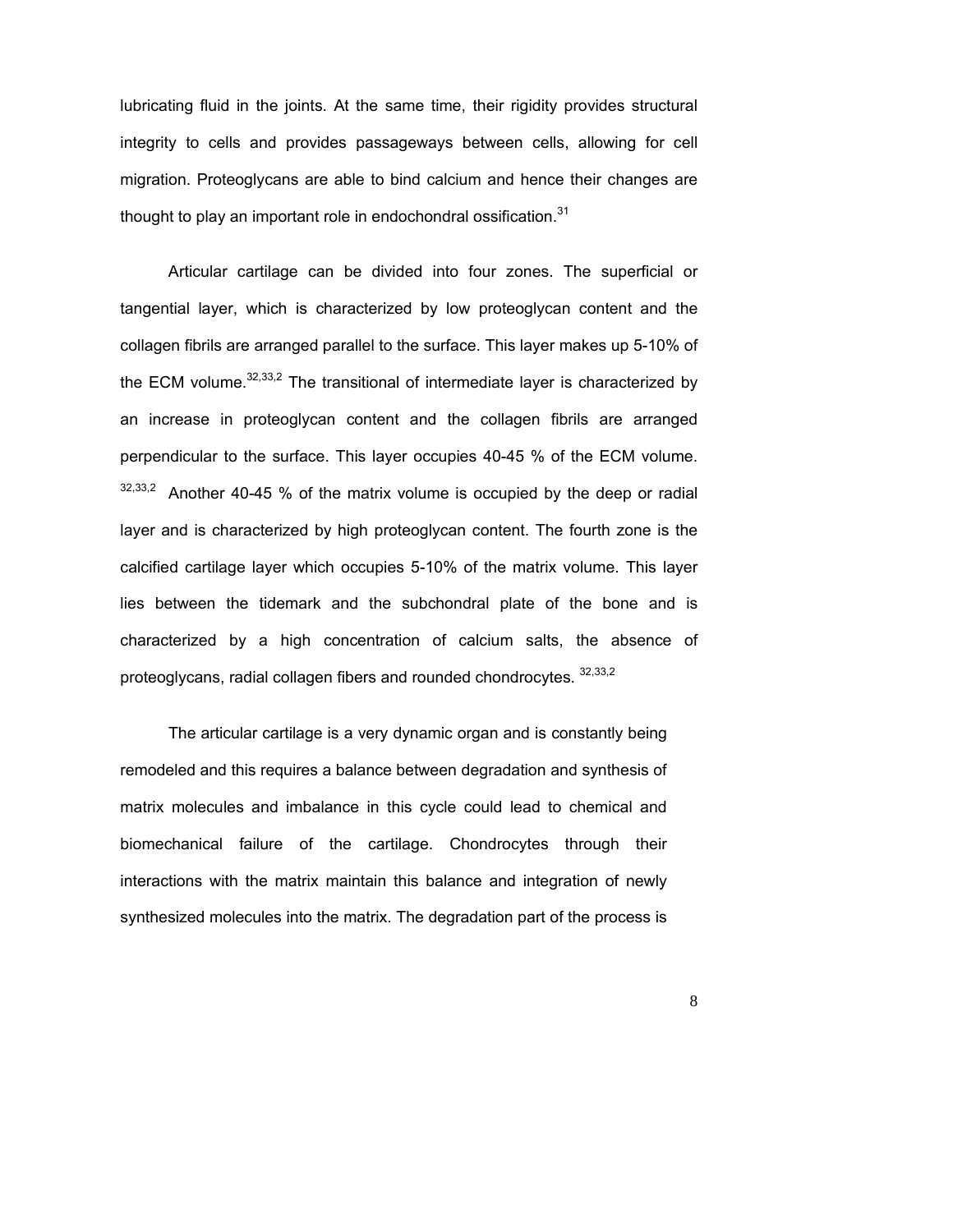controlled by the production and activation of matrix proteinases and their inhibitors. Two proteinases are primarily responsible for collagen and proteoglycan degradation in cartilage tissue 1)matrix metalloproteinases (MMPs) and 2)aggrecanases. $34$  Collagen degradation is regulated by MMPs where as both aggrecanases and MMPs can degrade aggrecan. Though the exact mechanism is not understood, in normal articular cartilage the levels of MMPs and aggrecanases is tightly regulated to basal levels for matrix turnover and remodeling,  $35$  and is accomplished by tissue inhibitors of metalloproteinases (TIMPs). $36,37$  In OA this balance is lost resulting in cartilage degradation and failure. 38

Articular cartilage has an incredibly low coefficient of friction which, along with its ability to bear very large compressive loads, makes it ideally suited for placement in joints which experience varying degrees of load during movement and rest. The articular cartilage thus 1) protects the bone from abrasion and other damage, 2) transmits and distributes compressive loads and shearing forces to the subchondral bone, 3) provides for joint congruity and thus low contact stress between apposing joints 4) provides a smooth, lubricated surface which facilitates movement with little friction between articulating surfaces. <sup>39</sup> The ECM in the cartilage along with the synovial fluid provides a low friction surface.  $40$  The articular cartilage lacks blood supply and all nutrition is diffused. The articular cartilage has limited healing capacity and any injury can lead to the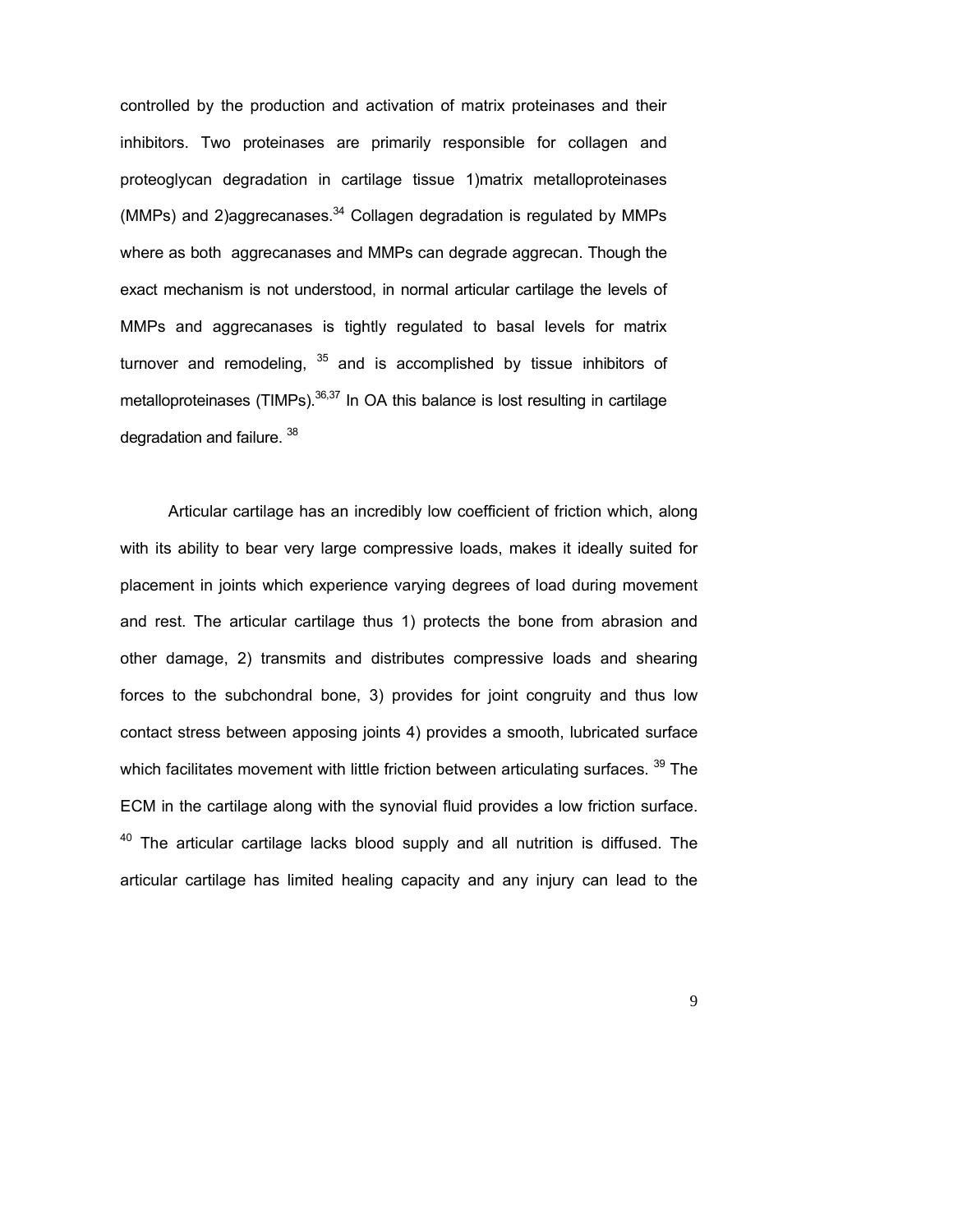development of various orthopedic diseases such as Osteochondrosis  $(OC)^{41-44}$ and Osteoarthritis (OA) 45-47.

The exact mechanism of the initiation and progression of OA and OC are not understood and various factors ranging from excessive load due to over exercise or abnormal joints  $48-53,44$  to trauma<sup>54-58</sup> to nutrition<sup>59-66</sup> to genetics<sup>67-72</sup> to metabolic and endocrine disorders  $^{73,64,74,75}$  have been thought to play a role in the initiation and progression of both these conditions.

 The mechanical environment of the chondrocytes is an important factor and influences the health and function of the joint.<sup>76,77</sup> The chondrocytes use mechanical signals in conjunction with other environmental and genetic factors to regulate their metabolic activity. However, the specific sequence of events through which this occurs is not understood.<sup>78</sup> This capability provides a means by which articular cartilage can alter its structure and composition. <sup>11,76,79,12</sup>

Articular cartilage serves as a system for load support, load transfer and motion between bones of the diarthrodial joint and any alterations can compromise the ability of the cartilage to function and survive the strenuous mechanical environment normally found in the load bearing joints.<sup>80</sup> As cartilage develops it responds to load and remodels. Not only is cartilage thickness increased in regions of highest physiological load,  $81-83$  in young adult animals it is smooth, glistening, pearly white where as in older animals the articular cartilage often acquires a yellowish tint and India ink staining reveals an increasing degree of fibrillation and erosion with advancing age.  $81$  The applied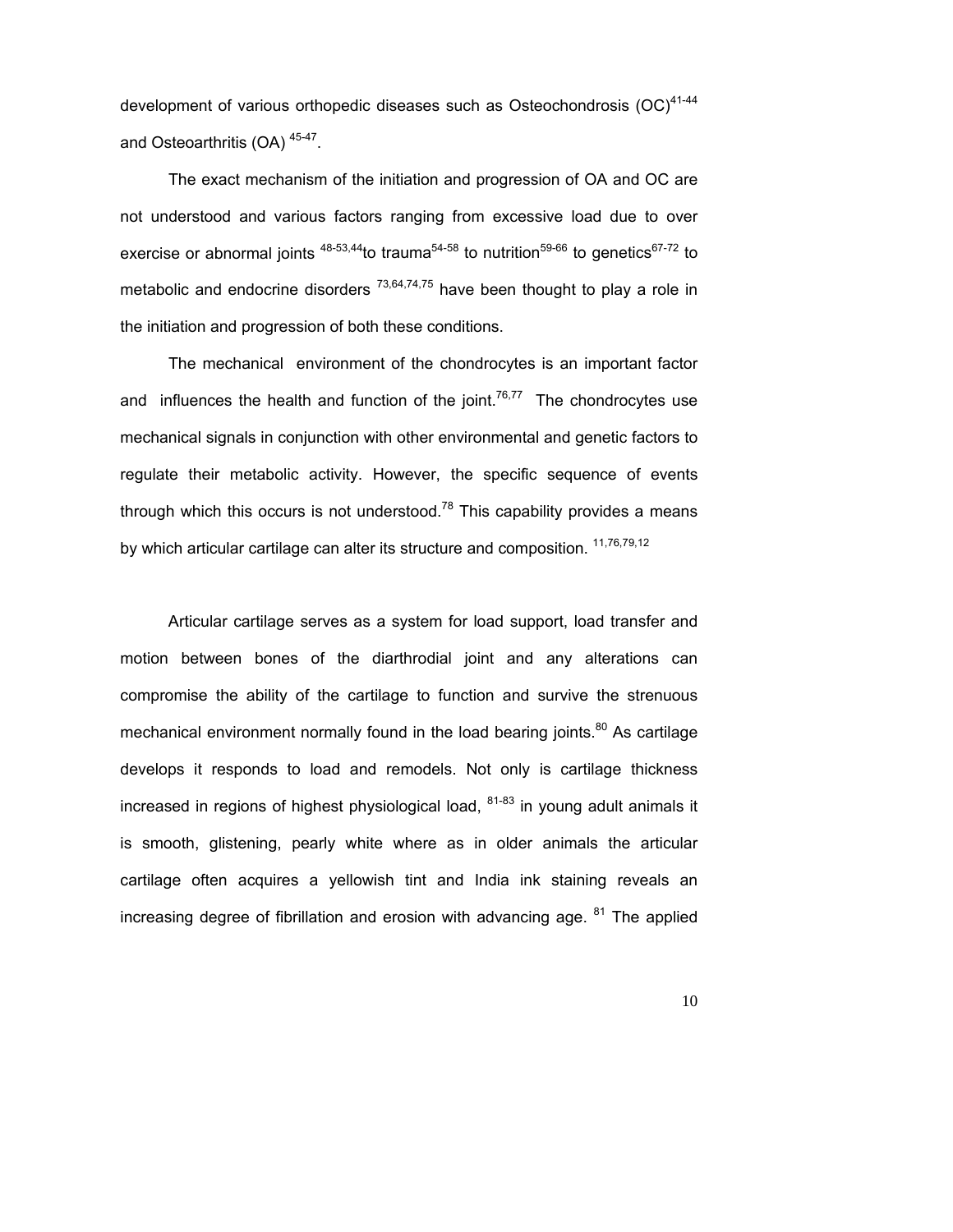forces probably modify cellular behavior by affecting metabolism, gene expression, cytokine and growth factor secretion.

 The pressure exerted on cartilage varies between 0 and 20 MPa during movements,  $84-88$  with the average daily contact stress on a human joint ranging from approximately 3 to 10 MPa. $^{22}$  Normal mechanical loading is needed for chondrocytes to be able to produce and maintain the ECM.  $89-91$  The effect of loading also depends on the magnitude and frequency of load applied. Static compression of tissue to physiological magnitudes causes the breakdown of proteoglycan.<sup>92-94</sup> Moderate exercise has a protective effect on the joint and increases matrix synthesis and content. <sup>95-100</sup> Moderate exercise has been shown to reduce severity of OA lesions in rats.<sup>101</sup> Whereas application of supraphysiologic (excessive frequency/ magnitude) load elicits a net ECM catabolic response by chondrocytes characterized by increased expression of matrix metalloproteinase (MMP)-1, MMP-3, MMP-9 interleukin 1β (IL- 1 β), tumor necrosis factor α, cycloxygenase- 2, increased NO, PGE<sub>2</sub> synthesis reduced expression of type II collagen and aggrecan, inhibited the synthesis of DNA, proteoglycan, collagen and protein, and increased chondrocyte cell death.102,103,93,104-106

 The exact mechanism from mechanical load stimulation to signal transduction and change in gene expression is not yet fully understood. Studies suggest that multiple regulatory pathways could be involved including upstream signaling pathways,  $107-109$  and mechanisms that may lead to direct changes at the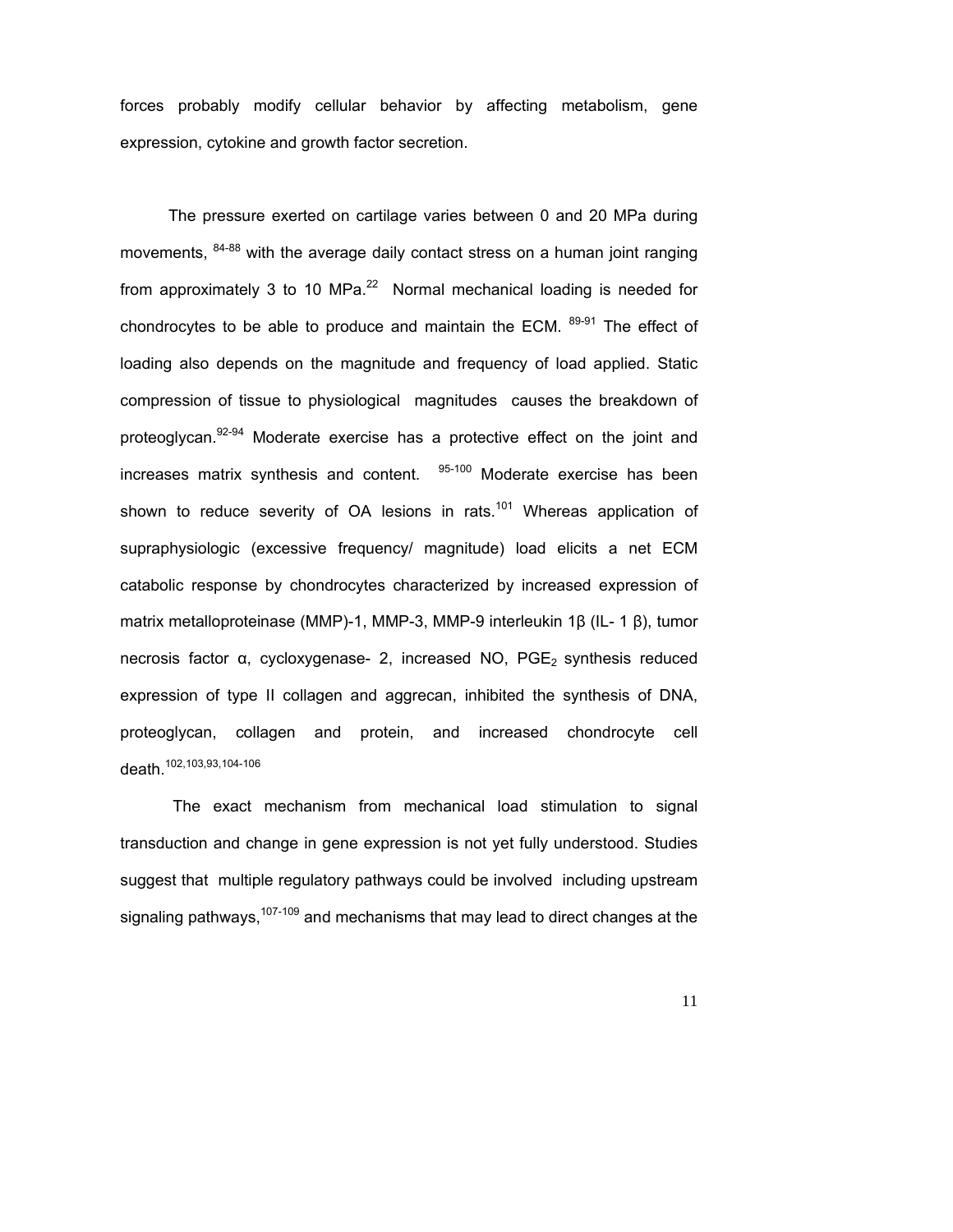level of transcription,  $110-112$  translation, and post-translational modifications  $113-115$ and cell-mediated extracellular assembly and degradation of matrix.<sup>116-118</sup> Correspondingly, the stimulus could be due to changes in cell shape and volume,  $119,78$  fluid flow,  $120-122$  hydrostatic and osmotic pressure, shear and electrical potential which are brought about by loading.<sup>123</sup> By these pathways physical stimuli can not only alter the rate of matrix production, but the quality and functionality of newly synthesized proteoglycans, collagens, and other molecules.

OA and OC not only effect horses but are also seen in humans and several other species.  $124-127$  Both these are painful conditions and there is currently no cure for either OA or OC and the available treatments are palliative at best. As stated earlier the pathophysiology of OA and OC are not fully understood and further studies to understand the pathogenesis and pathophysiology of these arthropathies are necessary for both human and veterinary medicine. The potential to address both these conditions exists in various animal models,  $128-136,127$  and further investigation using animal models will give us a better understanding of the arthropathies. Though *in vivo* models are closer to the clinical situation, an inherent defect with *in vivo* models is the lack of ability to look at the effects of a single factor in the initiation and progression of these conditions. Thus the use of *in vitro* models is gaining wider acceptance. The main advantages of these *in vitro* systems over the *in vivo* models are reduced cost, reduction of confounding variables, reduced biological variability,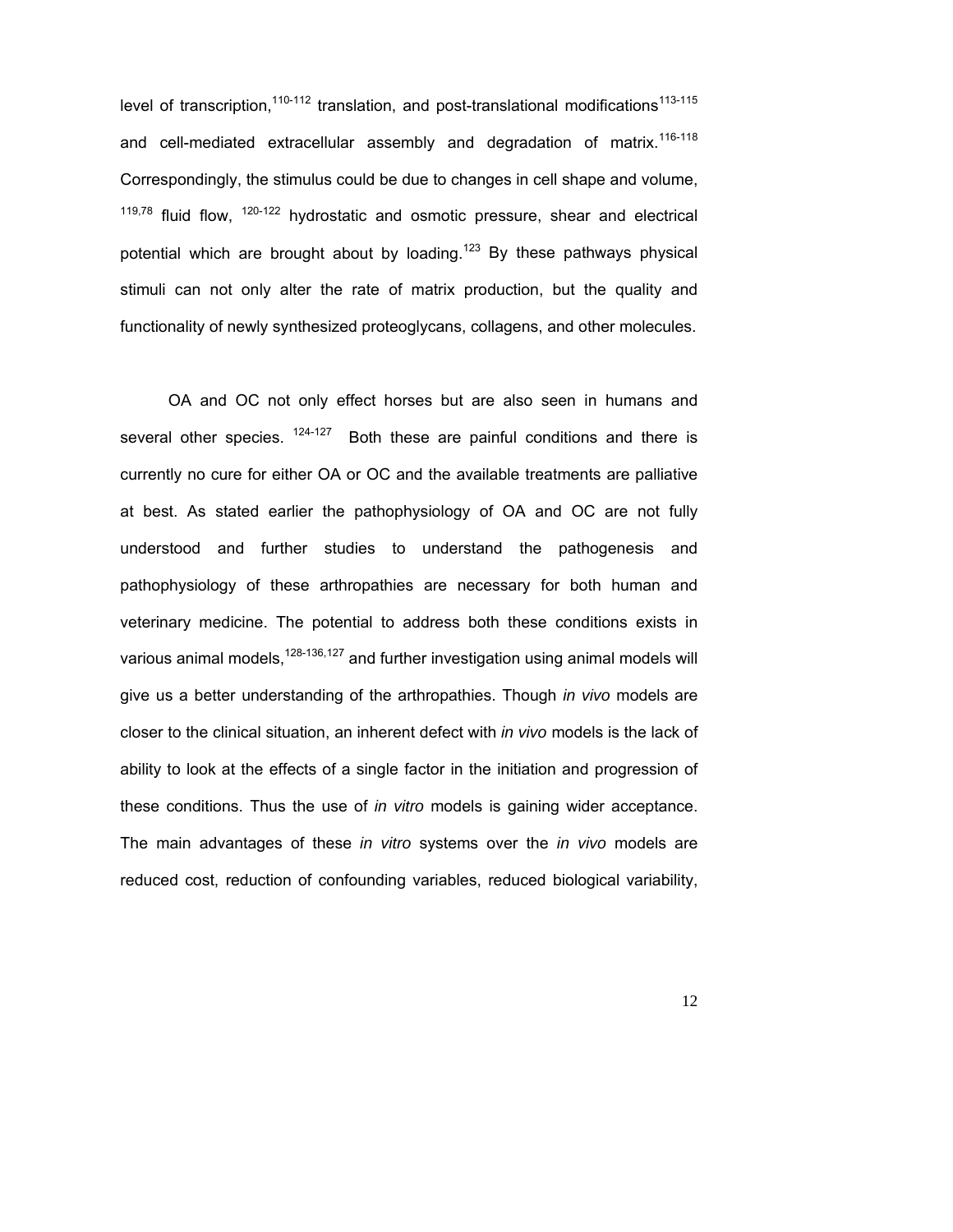increased experimental control, the use of methodologies which are not feasible in vivo, their basic simplicity and above all the need for fewer animals.

Various *in vitro* models have been proposed for the study of cartilage health and pathology. Ranging from monolayer cultures to co-cultures. Although it is possible to isolate large numbers of chondrocytes from normal cartilage, growth in an adherent monolayer culture results in dedifferentiation to a more fibroblast- like phenotype characterized by change form round to spindle- shaped cells, increased proliferative capacity, decreased expression of collagen type II and aggrecan and increased expression of collagen type I and III.<sup>137-139</sup>

Various three-dimensional (3-D) cultures systems have been used by suspending chondrocytes in collagen gel  $140-142$ , agraose gel  $143-153$ , in alginate<sup>154-</sup>  $161$  and using polyglycolic acid scaffolds<sup>162,163</sup> and these cultures have been shown to maintain cell viability differentiation, and appropriate ECM production, and are probably the best way to culture chondrocytes or study the effects of various substances on chondrocytes, but these models lack cell matrix interaction which is essential for the normal function of the cartilage. A good example to support the importance of cell matrix interactions is that this is that chondrocytes in agarose cultures do not show significant response to load until they have synthesized enough/measurable ECM. <sup>164,165</sup>

In contrast, chondrocytes in cartilage explant culture have low mitotic activity, maintain their differentiated phenotype, and the ECM is similar to the one observed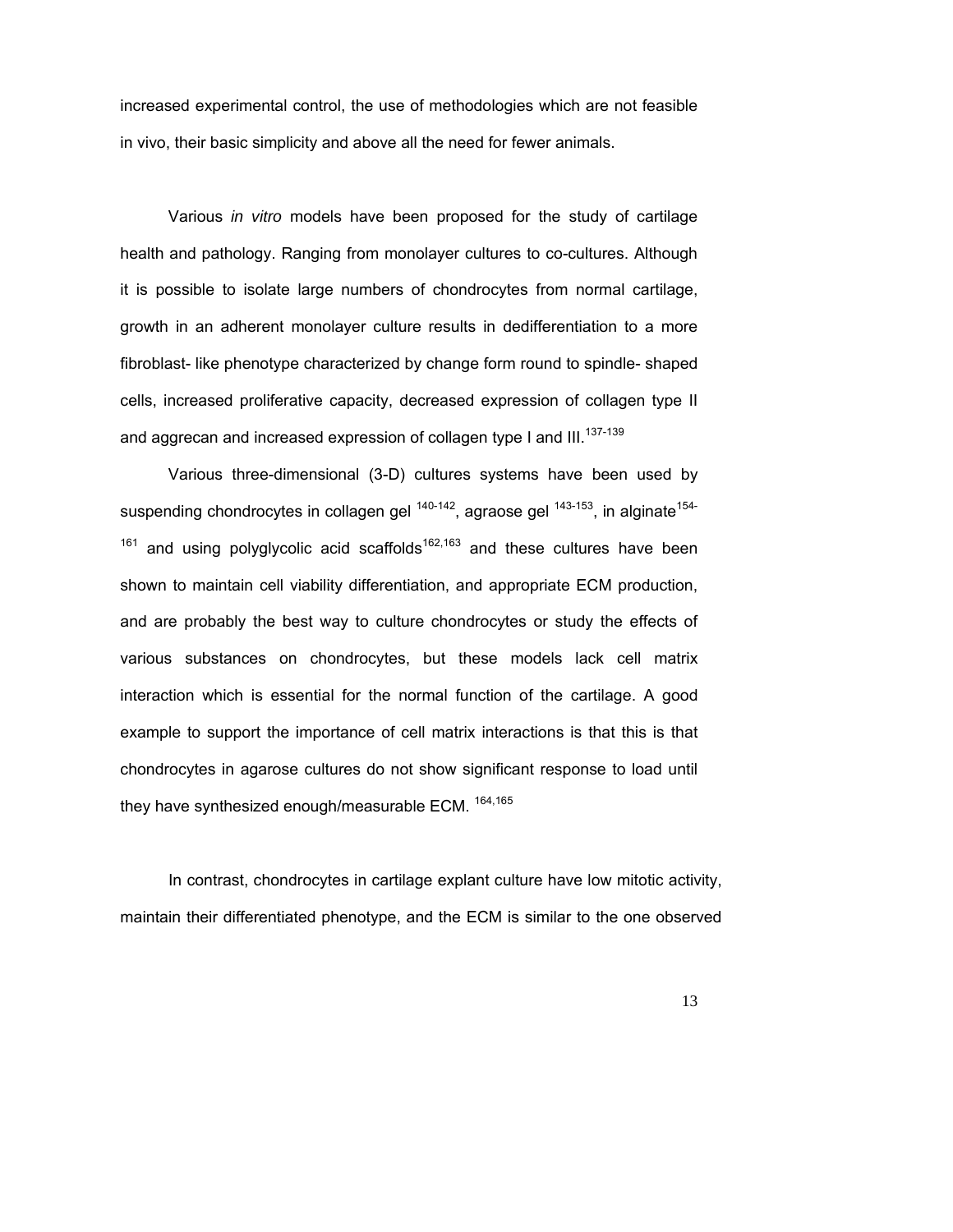in vivo.<sup>138</sup> However significant differences in biochemical characteristics [total collagen, Glycosaminoglycan (GAG) and DNA concentration] and chondrocyte ECM metabolism (aggrecan, decorin and biglycan synthesis) have been noted in explants isolated from different locations within a joint, thus limiting the number of explants available per animal for critical evaluation.<sup>166-168</sup> Although explant cultures seem to be the best model<sup>169</sup> as these are closer to the *in vivo* situation the above mentioned factors must be taken into consideration and the samples should be limited to a particular region of the joint, so as to minimize any differences in composition and biomechanical characteristics.

An inherent problem with most of the *in vitro* models proposed for the study of chondrocytes and cartilage, is that they have ignored the role of biomechanical stress in the maintenance of chondrocyte homeostasis and the role it plays in initiation and or progression of disease. The main function of articular cartilage is to serve as a system for load support, load transfer and motion between bones of the diarthrodial joint and a strenuous mechanical environment is normally found in the load bearing joints.<sup>80</sup> Also since load plays an important role in the health and disease states of the cartilage it is important that the effects of load on articular cartilage be studied and be included in any *in vitro* models. Various attempts have been made to apply compressive, tensile, hydrostatic, and sheer stresses. . Mechanical loads have been applied under various conditions, frequencies and durations ranging from single compressions of up to 50% strain,  $170-173$  to large-amplitude cyclic compression at varying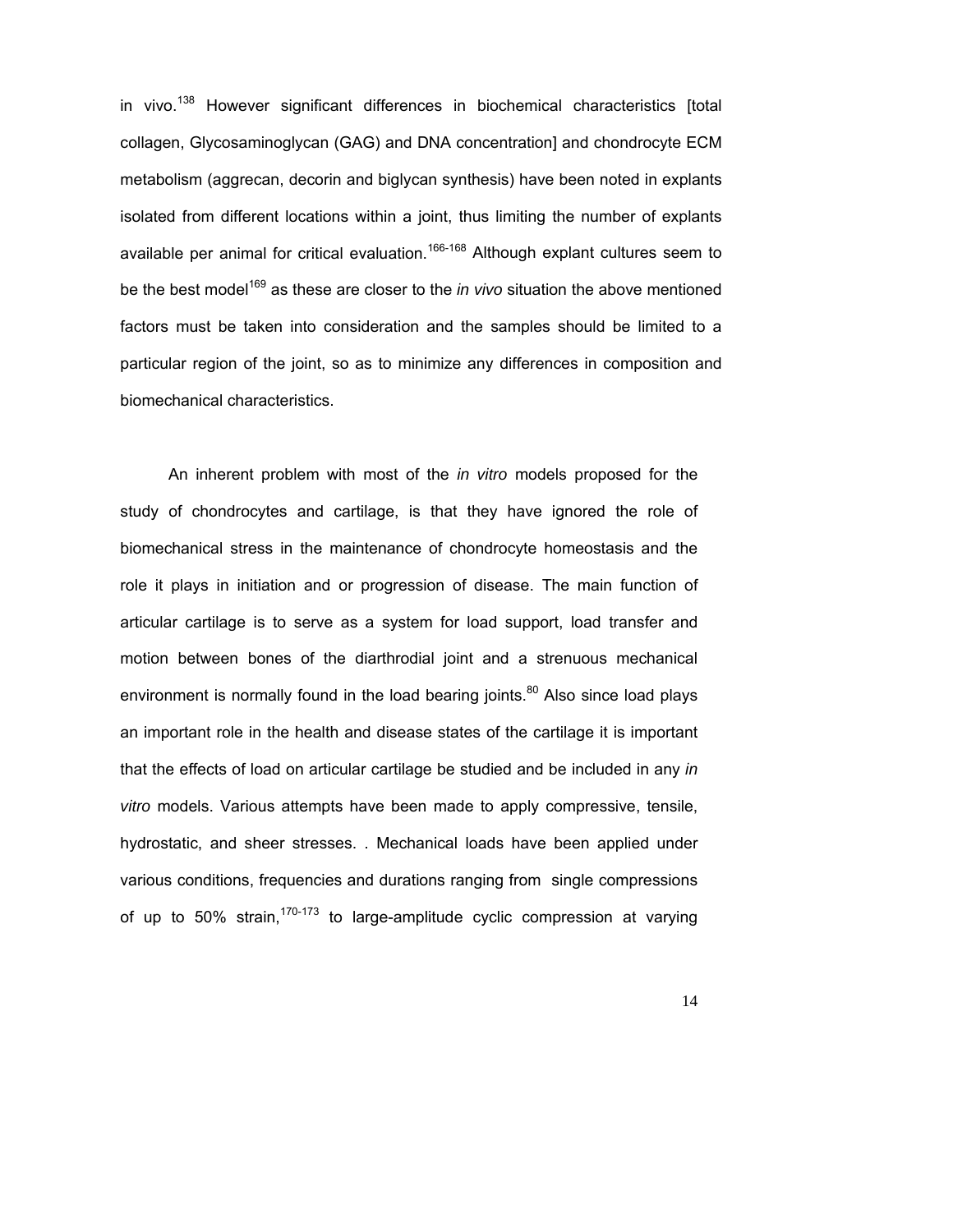frequencies for up to 2 hours.<sup>174-177</sup> Injurious mechanical compression of cartilage *in vitro* has been shown to damage the ECM, resulting in increased water content,<sup>174,170,178,179</sup> decreased stiffness,<sup>178,179</sup> increased hydraulic permeability, <sup>176</sup> loss of glycosaminoglycan(GAG)to the culture medium,<sup>180,178,171,179,176,172</sup> loss of collagen to the medium,<sup>176</sup> temporary denaturation of collagen in the tissue 174,170,176,177 cell death by both apoptosis and necrosis,180,170,178,175,171,177,181 and decreased matrix synthesis rates in the remaining viable cells.<sup>179</sup> The exact amount of pressure required to produce disease in an *in vivo* situation is not yet known and needs to be understood to be able to develop an effective *in vitro* model for the study of cartilage pathology or for use to test various drugs.

OC was first described in 1888 by Konig.<sup>182</sup> OC was first described in the horse by Nilsson in 1947<sup>183</sup> but was not generally accepted as a clinically important problem in horses until the 1970s. Osteochondrosis (OC) is a disease of multifactorial etiopathogenesis which results in failure of normal endochondral ossification. OC refers to cartilage abnormalities which typically occur in specific locations within joints of affected species. In horses, articular cartilage changes associated with OC may spontaneously resolve,  $184,185$  or result in the formation of cartilage flaps which are characteristic of osteochondrosis dissecans (OCD), or in the formation of subchondral bone cysts (SBCs)<sup>186</sup>. Cartilage flaps often become calcified and may subsequently become detached loose bodies in the joint ("joint mice")  $187$ . OCD can be localized to a single joint, but is frequently bilateral, and may be a generalized condition. Though virtually any joint in the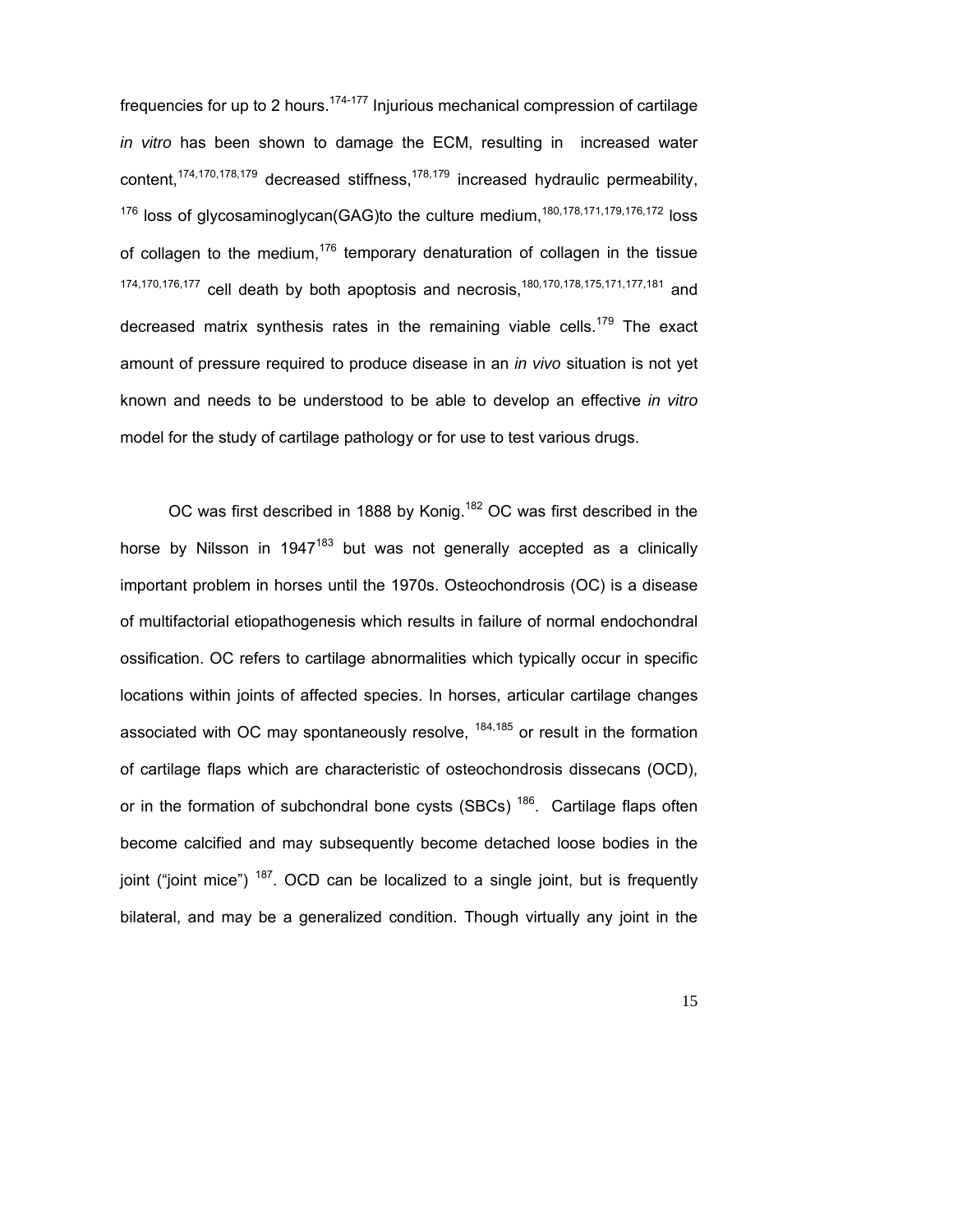horse can develop OCD, the most commonly affected sites are the hock, stifle, shoulder, fetlock and the cervical vertebrae <sup>187</sup>. OCD often results in incongruent articular surfaces which may cause secondary osteoarthritis.<sup>188,42,189</sup> Though predilection sites are variable among species, due to the similarity in the morphology of early lesions it is thought that the pathogenesis of osteochondrosis is the same, regardless of the species affected.<sup>190</sup>

 Though the definitive cause is not known it is thought to have a multifactorial origin in which, nutrition, environment, heredity and trauma are thought to play roles in the etiopathogenesis of OC. Other factors such as ischemia and biomechanical forces are also considered to be involved <sup>191-193</sup> Gender may also be a major influence in the development of OC, as the incidence of OC in male horses is twice as high as in females which, in general, holds true across all species <sup>194</sup>. Exogenous corticosteroids and trauma or load have been implicated in causing OCD-like lesions in horses and rats although the mechanism of action is again unknown.<sup>195-197</sup>

Corticosteroids are commonly used not only in the treatment of joint injury, but are also used to treat ailments such as airway disease and shock dermatitis in various species, because they are the most potent anti-inflammatory drug available. They are known to have systemic effects, it is important for us to try and understand the effect of corticosteroids on cartilage tissues. Various studies have found that methylpredinsolone acetate (MPA) to be present in the joint and synovial fluid for periods ranging from 2- 39 days.<sup>198,199</sup> The effect of corticosteroids on cartilage appears to be influenced by the type and dose of the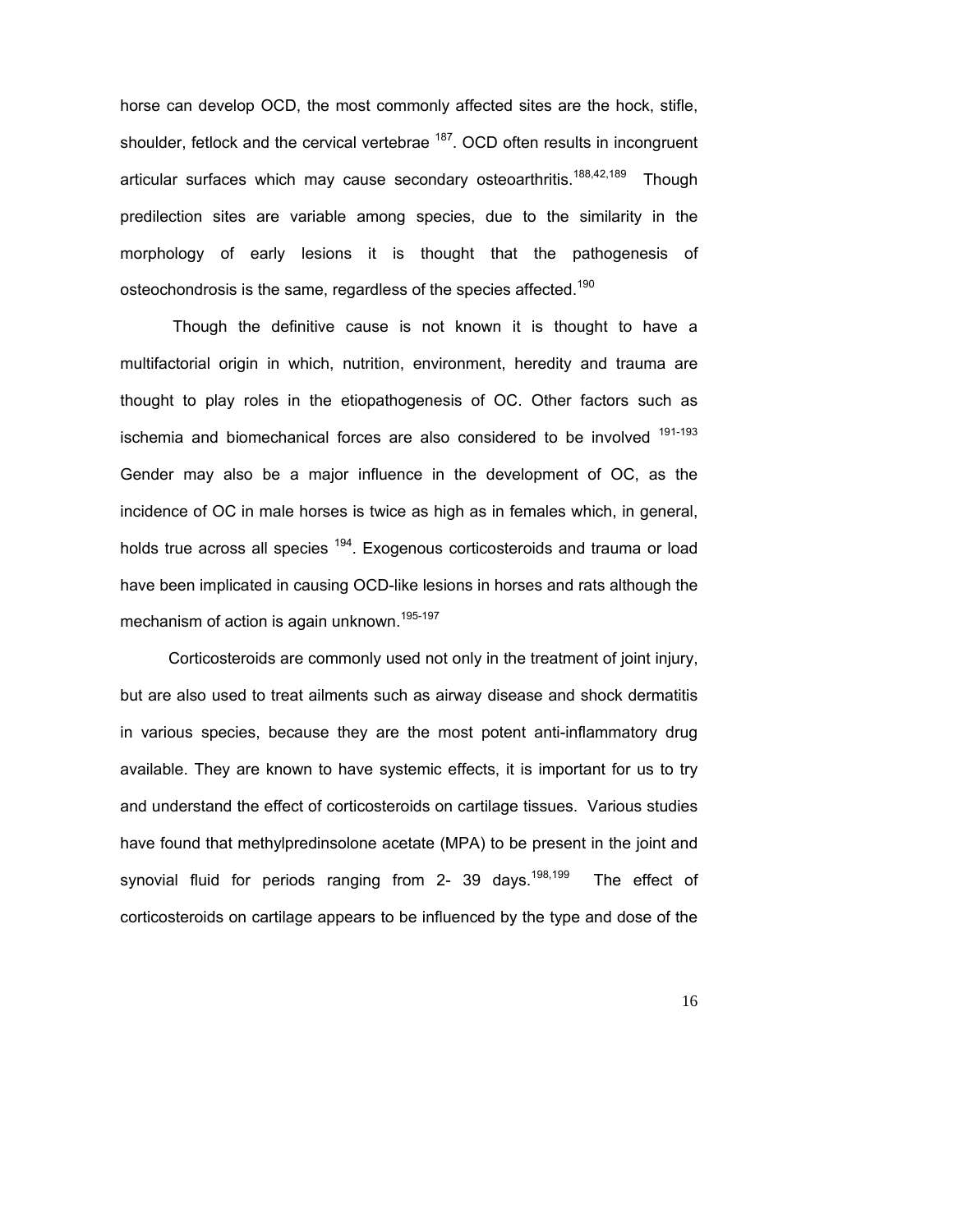corticosteroid used for treatment  $200,201$ . Intra-articular corticosteroids do have some undesirable side effects, and long term use can cause harm to the cartilage<sup>202</sup>.

Corticosteroids reduce pain and swelling, but despite their clinical success, *in-vitro* and *in- vivo* studies have shown that intra-articular injections of corticosteroids may have detrimental effects on the cartilage matrix. Coricosteroids decrease proteoglycan synthesis<sup>203-207,196,200</sup> and have a generalized inhibitory effect on collagen type II synthesis<sup>208,209,31</sup>. Although there is eventual recovery in proteoglycan synthesis, the cartilage remains depleted of proteoglycan for several months.<sup>205-207</sup> Incubating articular cartilage explants in medium containing methylprednisolone acetate (MPA) at 10mg/ml for 24 hours has been reported to cause severe depression of proteoglycan synthesis which fails to recover after 13 days of culture in medium without MPA. <sup>210</sup>

Other pathological changes of intra-articular administration of corticosteroids include decreased collagen synthesis, increased water content and delayed healing<sup>205-207, 202</sup>, thus making the cartilage more susceptible to mechanical injury <sup>196,211</sup>. Rats receiving corticosteroids and subjected to running exercises displayed fibrotic invasion and subchondral bone replacement of degenerated articular cartilage associated with areas of cell death, and loss of matrix staining when compared to rats that received running exercise or corticosteroids alone<sup>196</sup>Cartilage from joints of horses receiving MPA and subjected to running exercise had decreased compressive stiffness, permeability,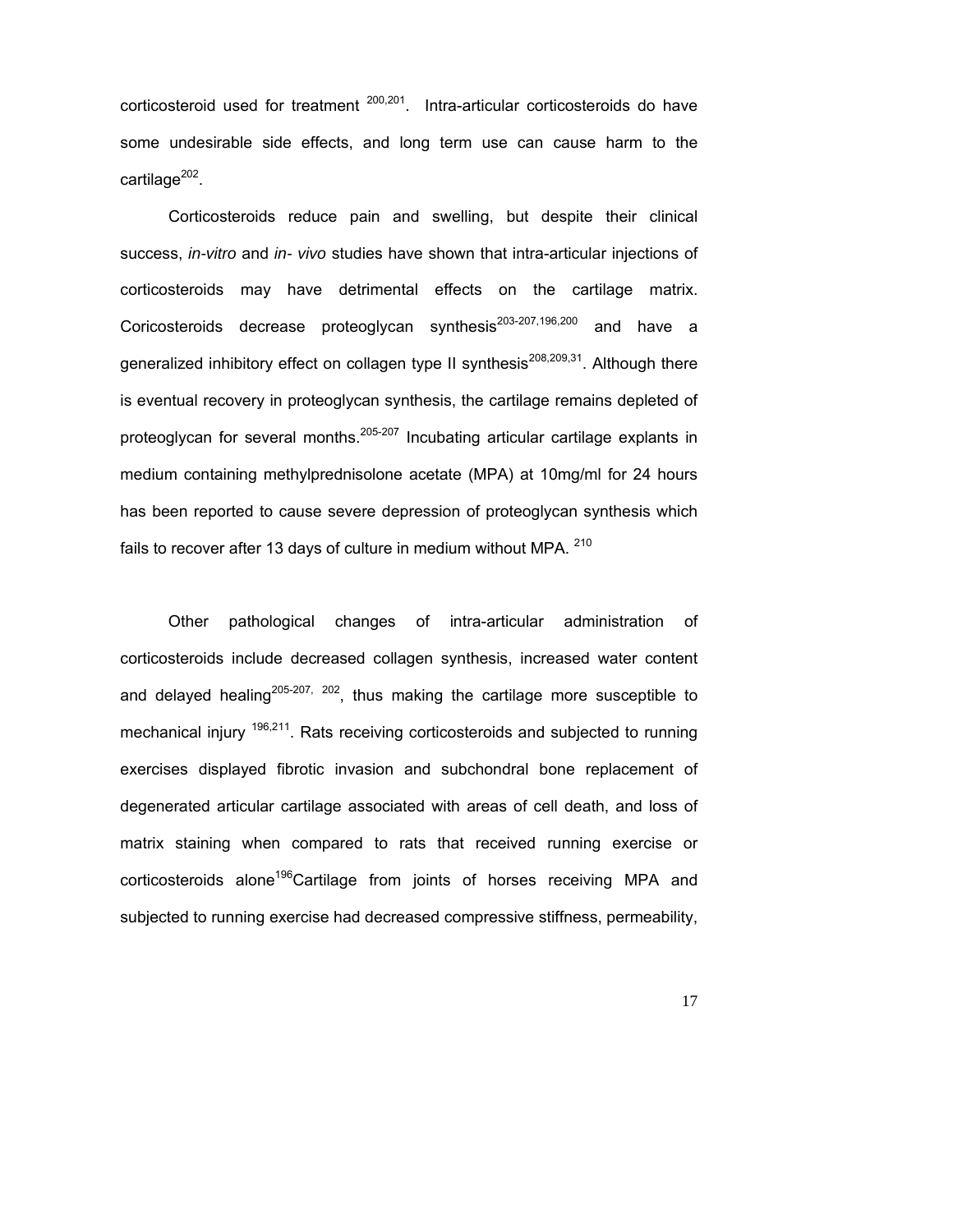and shear modulus, and was 24% thinner than diluent treated control joints<sup>197</sup>. These findings suggest a synergestic and/or potentiative interaction among the various risk factors that promote cartilage degradation. Corticosteroids are also known to affect gene expression of various matrix molecules and have been shown to affect the expression of procollagen and collagen II and and decrese matrix metalloproteinases (MMPs) 1, 3,and 13 and tissue inhibitor of metalloproteinases (TIMP)-1.  $^{212,213}$  Though the exact mechanism or reason why corticosteroids along with exercise may cause OC is not known. From the above studies it may be possible to speculate that the decreased collagen and proteoglycan synthesis along with the increase in water content and thinning of cartilage, could alter the phenotype of the chondrocytes, thus causing an overall decrease in quality and quantity of matrix produced resulting in alteration of the mechanical properties of the cartilage. The change in the viscoelastic properties of the cartilage is accompanied by a change in the composition of the ECM and repeated stress on the damaged osteochondral location could produce the lesions observed in OC.

Other studies have indicated the chondroprotective effects of corticosteroids under certain conditions<sup>214-216</sup>. An *in vitro* study using various doses of MPA on equine articular cartilage explants state that lower doses increased protein and collagen synthesis whereas higher doses decreased total proteoglycan degradation in a dose dependent fashion $31$ . Treatment with MPA has been shown to significantly reduce the incidence and size of osteophytes in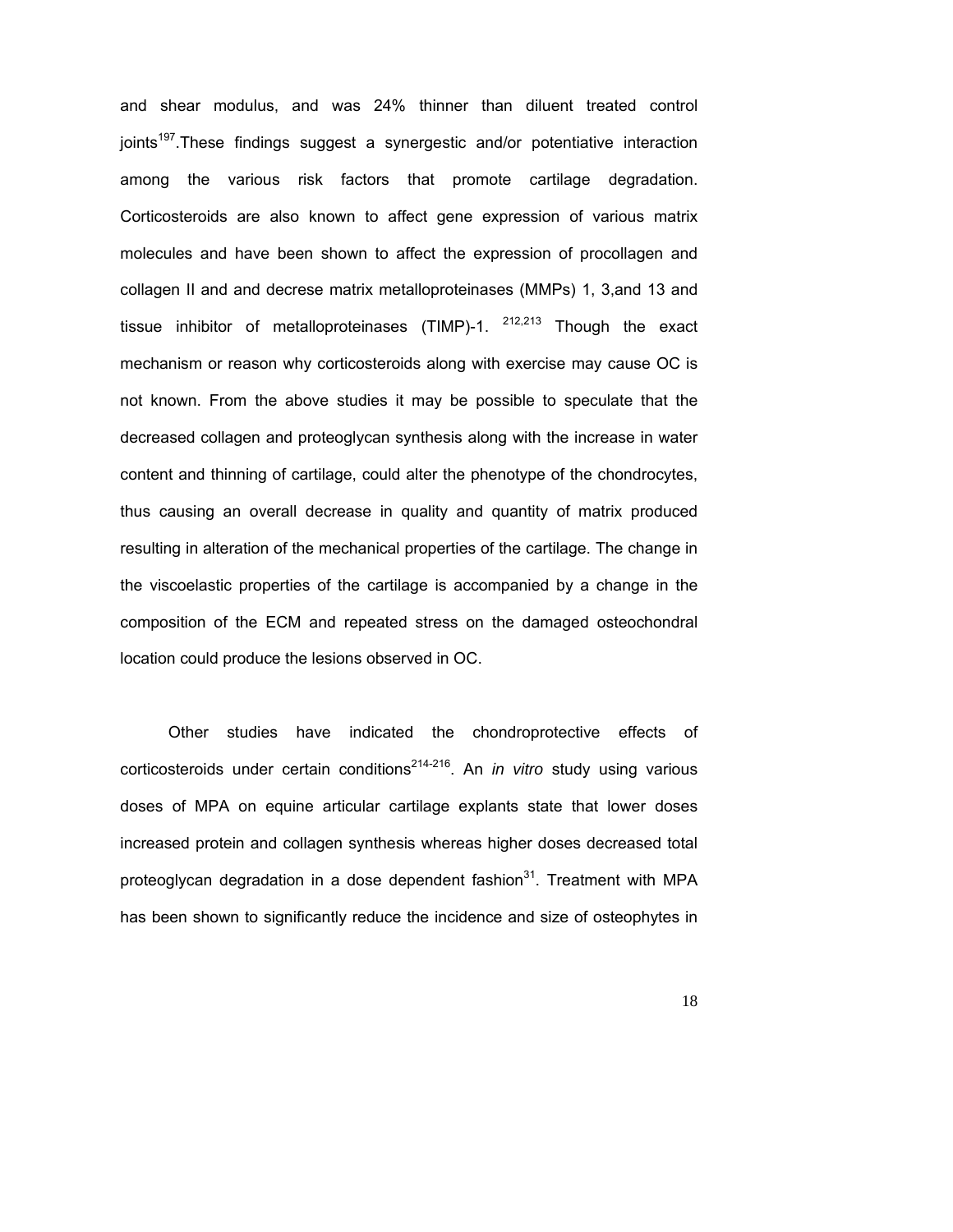experimentally induced OA.<sup>214</sup> In an *in vivo* study of cartilage from horses with carpal osteochondral fragmentation, the histomorphological parameters were significantly better after intra-articular injections of triamcinolone acetonide (TA) than those which did not receive any treatment <sup>201</sup>

**Comment [c1]:** Not sure if I need to keep this paragraph.

Though the clinical importance of equine OC gained recognition in the 1970s, understanding the disease mechanisms has been advanced more recently by the development of methodologies that facilitate the *in vitro* and molecular study of OC. Efforts have been made to ascertain the cause of OC and also to understand the molecular and biochemical changes in the cartilage as the disease progresses. Various studies have looked at the effect of growth factors and changes in their concentration,  $2^{17}$  roles of cathepsins B and L  $2^{18}$  the effects of circulating insulin on chondrocyte maturation<sup>219</sup>, the role of ischemia in initiation of OC  $190$ , the levels of parathyroid hormone-related peptide (PTH-rP) and mRNA expression relating to delayed ossification  $220$ , levels of matrixmetalloproteinases (MMP)  $^{221-224}$  and bonemorphogenic enzymes  $^{225}$  the rate of weight gain/growth rate  $226,227$ , nutritional status of the dam  $227,228$ , the morphology and characteristics of bone and cartilage <sup>229-231</sup> and its relationship to infection. <sup>230</sup> the effects of exercise. <sup>184,232,231</sup>

 Various theories have been proposed to explain OC. A close association between MMP 13, Col X and chondrogenesis has been demonstrated. <sup>233,234</sup> Since MMPs are thought to play an important role in matrix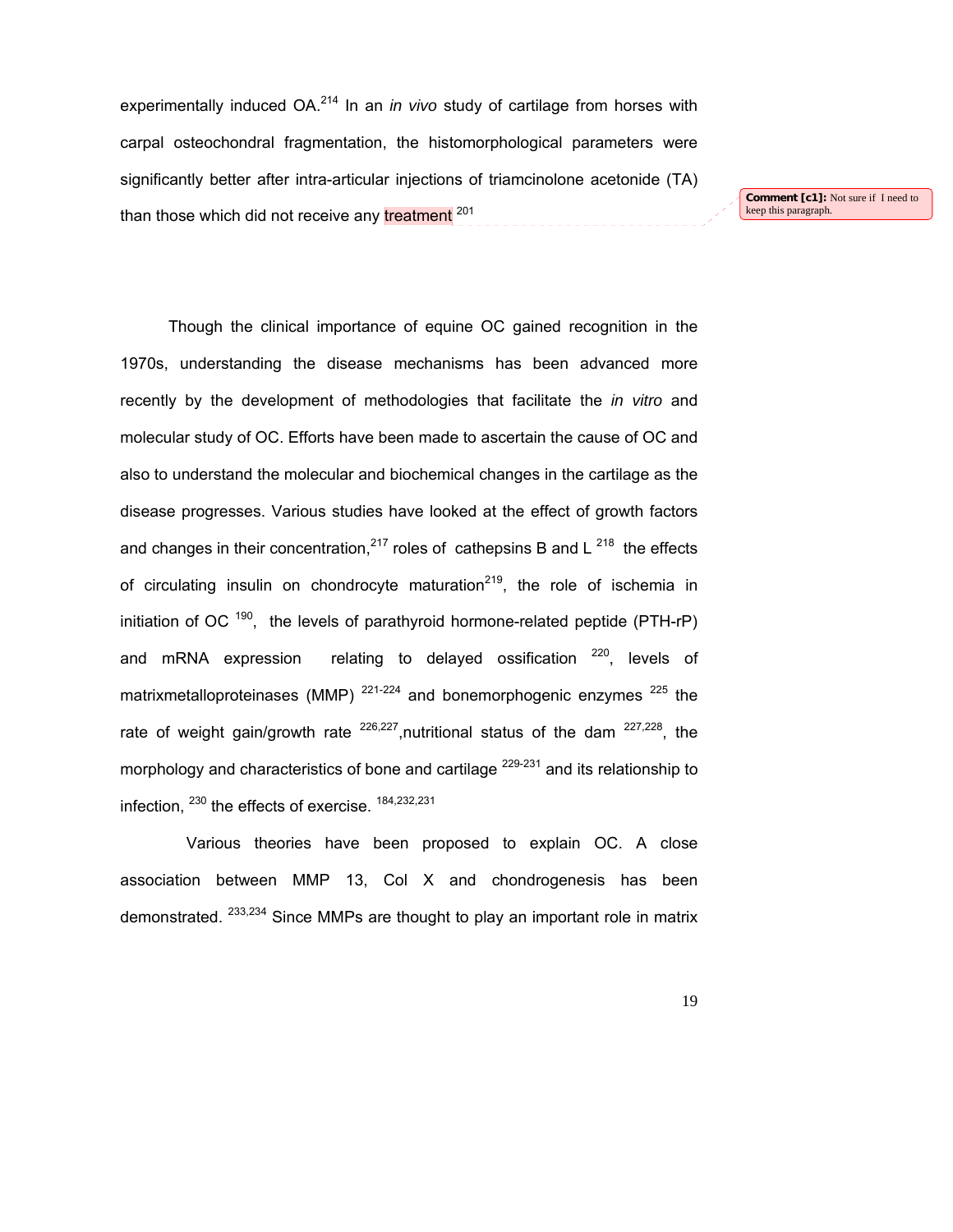turnover and chondrogenesis<sup>235,37</sup> an imbalance could lead to delayed endochondrarl ossification resulting in OC. The rate of weight gain could also be important in the initiation of the disease a disparity in structural development and body weight could lead to the application of abnormal force to the physeal growth cartilage. A high calorie or rate of feed intake also contributes to rapid growth of the bones, but with low density resulting in a weak subchondral spongiosa.  $129$  It could be possible that this could be the reason for increased feed intake being thought of as a cause of OC.

Parathyroid hormone stimulates the production of Vit. D, which is important in the process of endochondal ossification. Infact studies have shown retained growth plate cartilage along with a disorganization of chondrocyte cell columns and inhibition of cartilage matrix calcification as a result of vitamin D deficiency.<sup>236</sup>

Cathepsins B and L have been shown to be involved in endochondral ossification. This may be relevant to developmental orthopaedic diseases (DOD) such as OC in that these enzymes have been reported to have the potential to degrade bone and extracellular matrix.<sup>218</sup> Regulation of growth factors in cartilage may be involved in OC; an increase in growth factors IGF-1 and TGFbeta1 was reported in OC cartilage compared to normal controls.<sup>217</sup> The authors of this study concluded that an increase in growth factors in OC was likely the result of attempted healing and that manipulation of growth factors in OC cartilage would be unlikely to alter the incidence or progression of disease.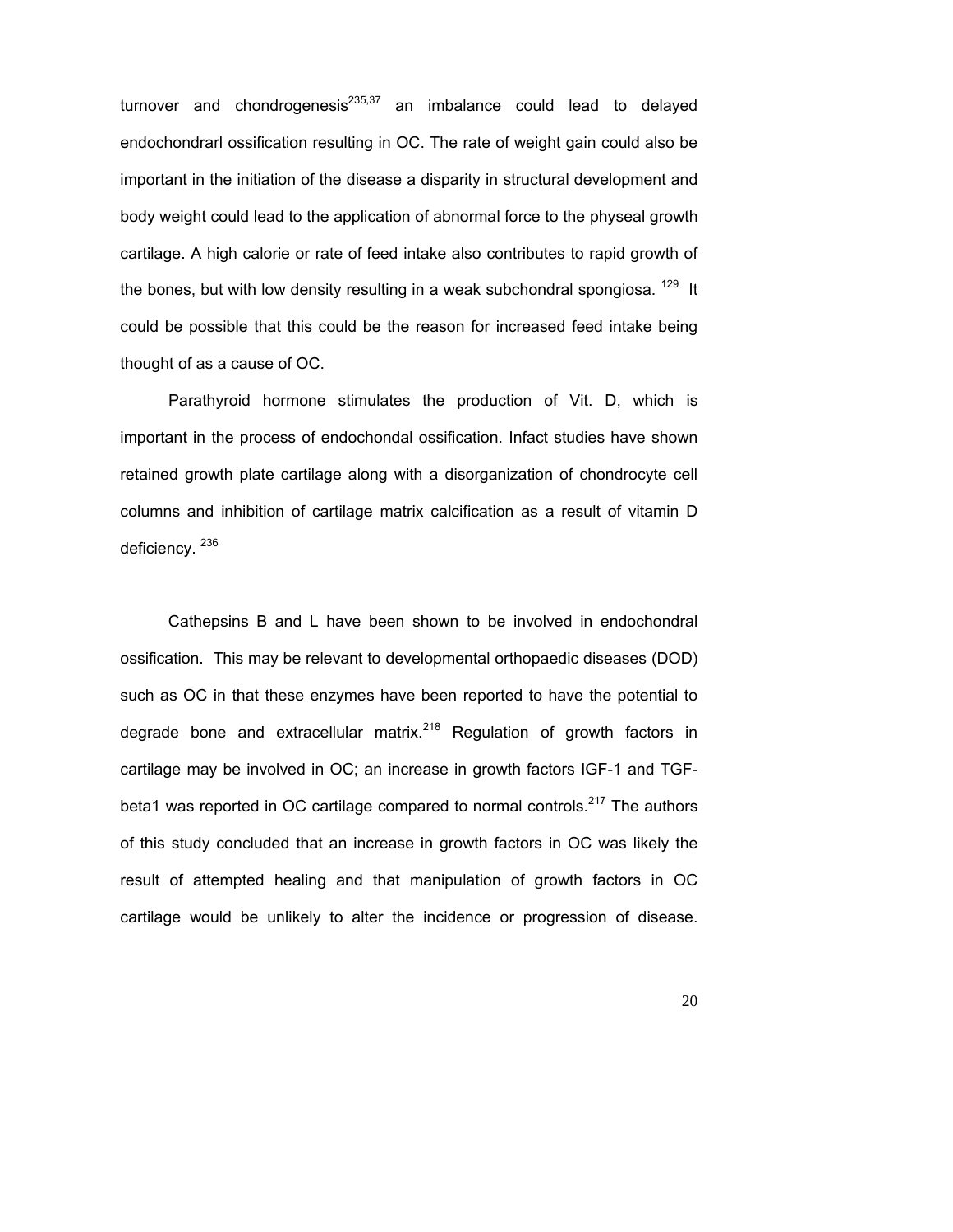Published data suggests that high amounts of circulating insulin from a high energy diet can affect chondrocyte maturation resulting in altered matrix metabolism and faulty mineralization.<sup>219</sup> There is also evidence that ischemia may be a key factor in the initiation of OC.  $190$  Results from another study showed elevated PTH-rP protein and mRNA expression suggesting a role for PTH-rP in delayed ossification and OC.  $^{220}$  There is also evidence that ischemia may be a key factor in the initiation of OC.  $190$  Local ischemia to the epiphyseal cartilage of the articular-epiphyseal cartilage complex is thought to lead to the formation of highly vulnerable zones of necrotic epiphyseal cartilage which could cause a delay in endochondral ossification, with extension of necrotic cartilage into the subchondral bone.

Though exercise contributes positively to bone density,  $237,238$  depending on the circumstances it seems to have a dual role regarding developmental orthopaedic diseases (DOD). As a contributing factor to DOD, with the increased trauma of exercise non-clinical lesions present at an early age manifest into clinical signs.<sup>239,187</sup> Horses with access to free exercise or subjected to forced exercise (trotting five miles/day five days/week) in addition to free exercise tended to have less incidence and had less severity of DOD lesions, thus indicating a potential prophylactic role to the development and severity of DOD. 240-242

Thus it is possible that any of these factors or a combination of them affect chondrocyte maturation and their ability to produce matrix components in the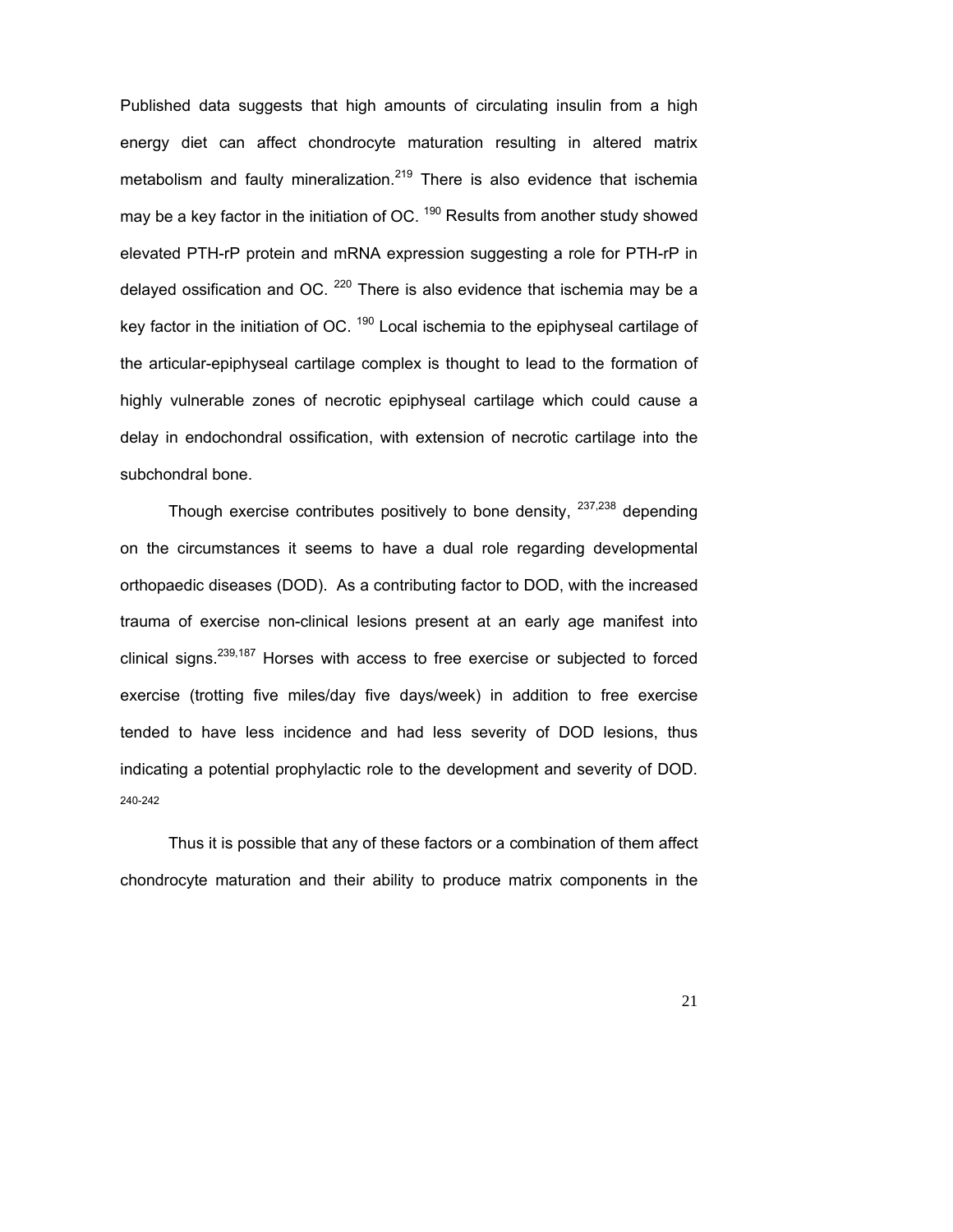desired quality and or quantity thus causing a failure in the process of enochondral calsification and an overall failure of the cartilage.

The extracellular matrix of normal articular cartilage is produced by chondrocytes and is composed of water, proteoglycans and collagens  $243,244$ . Proteoglycans are able to bind calcium so are thought to play an important role in ossification and thus may be important in the etiology and progression of OC  $^{245}$ . GAG content has been shown to be altered in OCD lesions from several different species.<sup>246-252</sup> Abnormal GAG production could be the result of multiple factors, including genetic, nutritional, metabolic, or traumatic  $250$ , and could occur either prior or subsequent to the completion of endochondral ossification and thus be either a cause of, or the effect/ sequel of, the pathogenesis of OCD. The decrease in GAG content could be due to a decreased production by chondrocytes, an increased loss of extracellular matrix, or both  $253-257$ , and could occur either due to physiologic degradation of GAG in the absence of normal synthetic function due to genotypic or phenotypic abnormalities in cells, and imbalanced degradation of GAG secondary to pathologic enzymatic degradation that results form OCD induced osteoarthritis <sup>253-256,250,257</sup>. Abnormal GAG degradation is likely to be attributable to either a programmed or induced alteration in the balance of chondrocyte GAG synthesis and degradation.<sup>253-256</sup>. This could again be associated to genetic, nutritional, metabolic, or traumatic factors. In a previous study from our laboratory, chondrocytes from naturally occurring OC lesions were less viable and less capable of producing extracellular matrix molecules than chondrocytes from unaffected dogs  $257$ , providing evidence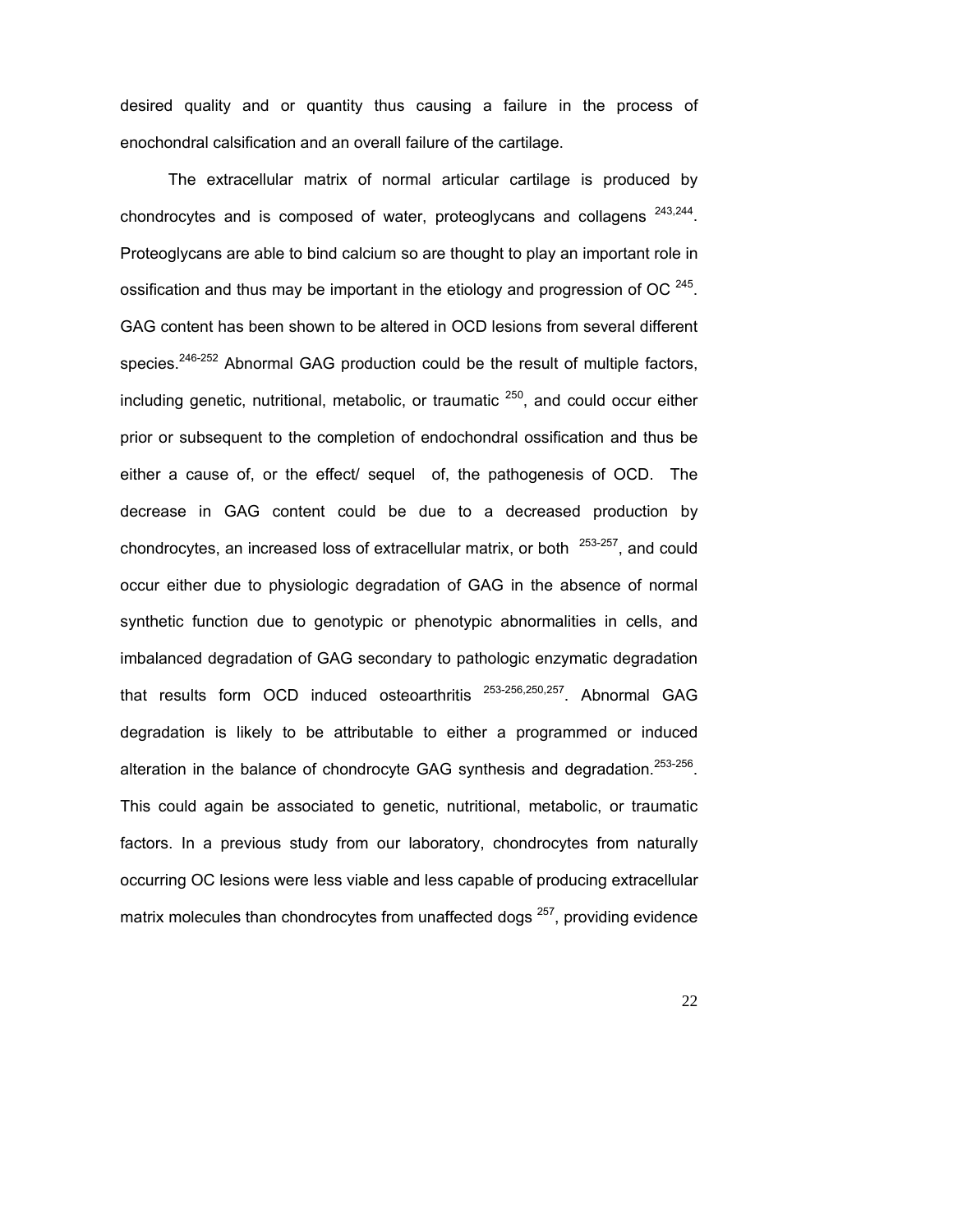that decreased synthesis by chondrocytes may account for at least a portion of the decreased GAG consistently seen in OC.

 As stated earlier collagen type II is the predominant collagen type in hyaline cartilage<sup>258</sup> and provides the tensile strength of the tissue  $259$  and aggregating proteoglycans form the main compression- resistant constituent  $260$ . Type-X collagen is predominantly produced by chondrocytes in the zone of hypertrophy and is thought to be associated with calcification of this zone of cartilage. <sup>258,261, 228</sup>, <sup>229</sup> Type X collagen is common in young horses and has been been demonstrated to be is limited to hypertrophic chondrocytes in horses  $\leq$  24 months of age  $^{262}$ , but in older horses it is present only in osteoarthritic articular cartilage  $^{217}$ . Thus the presence of collagen type X in OCD lesions could be due to the presence of hypertrophic chondrocytes.

 Any defect in this unique extracellular matrix may result in weakening of the cartilage and the subsequent development of OC. Since proteoglycans and collagens are the critical components of the extracellular matrix, it is likely that one or both are critically involved in the etiopathogenesis. Increased degradative activity by MMP in OCD cartilage has also been reported.<sup>223,224</sup> Thus collagenases may not only play a role in the development of pathology of OCD lesions but may also be part of a final common pathway in the pathology of OCD and OA This could suggest that increased degradation of collagens and GAG could be the cause for GAG and collagen loss in OC, and pathologic matrix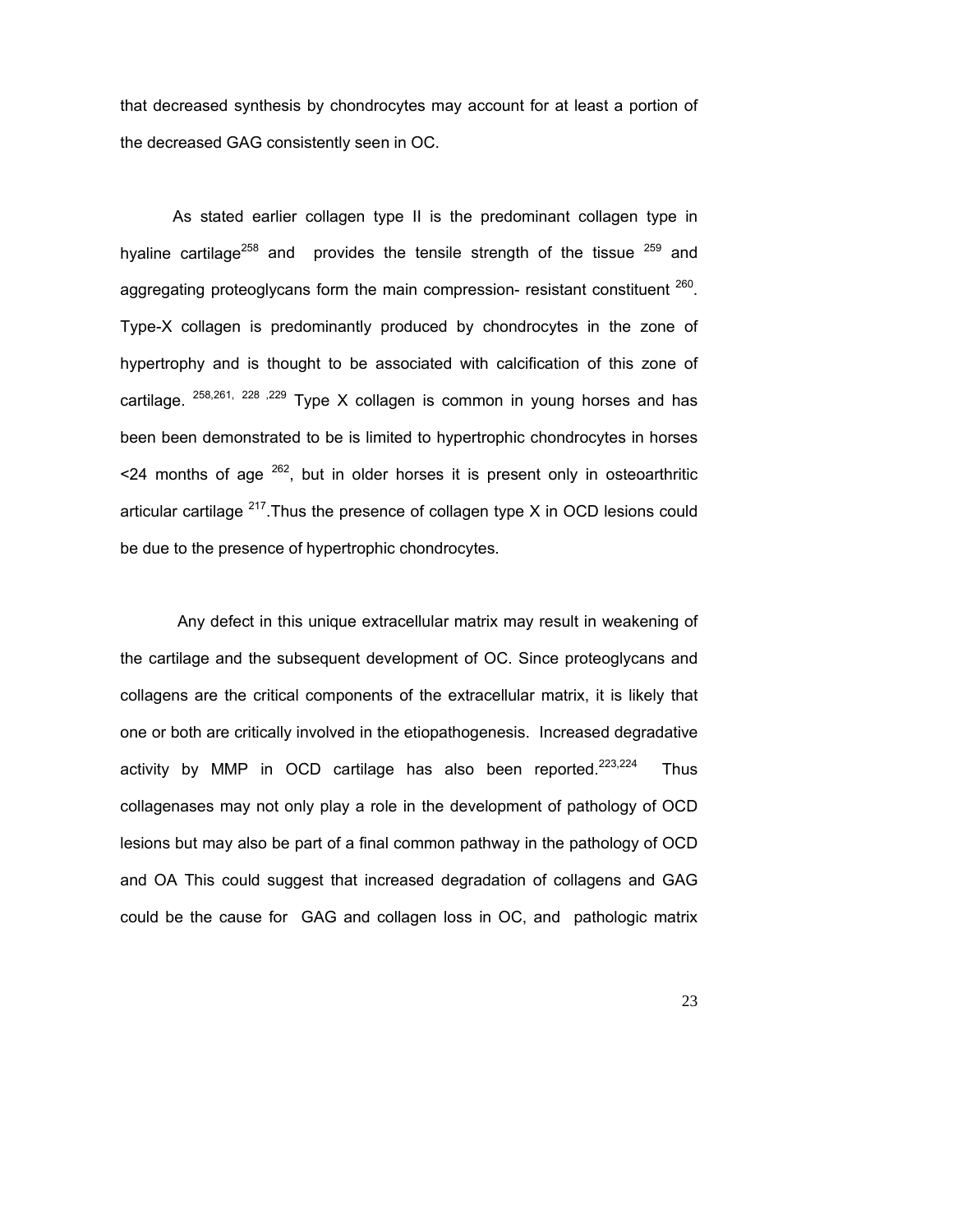degradation, could also be a component in disease initiation and/or progression. The deficiency of GAG and collagen type II and increased MMP activity associated with OC lesions may result in areas of mechanical weakness allowing subsequent fissure formation and release of cartilage fragments into the joint space.

One of the major factors for the lack of knowledge for the initiating causes of OCD is that most studies use tissues from advanced cases of OCD. It is thus possible that the changes observed in the tissue are due to pathology that has developed secondary to the development of OCD in the tissue, and therefore not a cause of the development of OCD. Further, it is difficult to differentiate causative changes in tissue metabolism from secondary changes in tissue metabolism that occur due to the development of OCD. It is thus important that studies be conducted at early stages of OC so as to be able to identify the main factors (genes/trauma/enzymes/hormones) involved in the initiation of disease and differentiate this pathology from pathology that develops later in the disease process secondary to OCD development. For example, long term studies of juvenile OCD in humans have shown that 50% of these cases progress to exhibit signs of OA after an average follow up of 33 years. $^{263}$  Similar results have been seen in other species. Since a large number of OC affected cases develop secondary OA, it is important that any study of OC differentiate the changes in the tissue due to primary and secondary pathologies. Therefore, studies designed to identify metabolic differences between tissues from OCD affected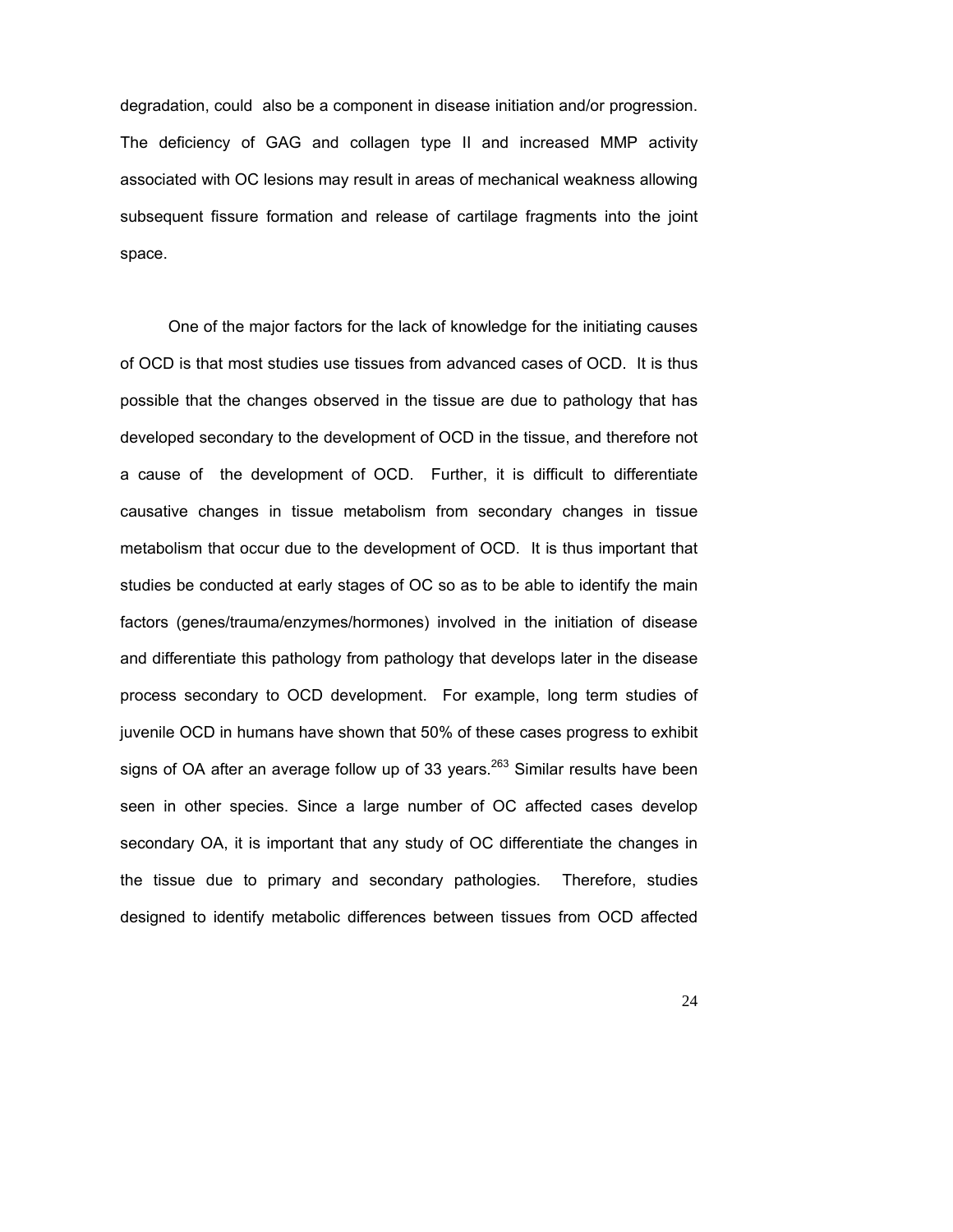individuals and OA affected individuals will be valuable in differentiating the pathological changes in OCD cases that are caused by OCD and those that are caused by the secondary development of OA in the tissue.

The most prevalent form of musculoskeletal disease is Arthritis. The term arthritis refers to disorder of one or more joints.There are over a 100 known types of arthritis, of which five account for 90 per cent of cases—OA, rheumatoid arthritis (RA), fibromyalgia, systemic lupus erythematosus and gout. OA is the most common of these and effects 10-15% (1995) of the population and this percentage is expected to increase to 18% by 2020. $264$ 

Over time the definition of OA has evolved form "hypertrophic arthritis" to "OA diseases are a result of both mechanical and biologic events that destabilize the normal coupling of degradation and synthesis of articular cartilage chondrocytes and ECM, and subchondral bone. Although they may be initiated by multiple factors, including genetic, developmental, metabolic and traumatic, OA diseases involve all of the tissues of the diarthrodial joints. Ultimately OA diseases are manifested by morphologic, biochemical molecular and biomechanical changes of both cells and matrix which lead to a softening, fibrillation, ulceration, loss of articular cartilage, sclerosis and eburnation of subchondral bone, osteophytes and subchondral cysts. When clinically evident OA diseases are characterized by joint pain, tenderness, limitation of movement, crepitus, occasional effusion and variable degrees of inflammation whithout systemic effects."265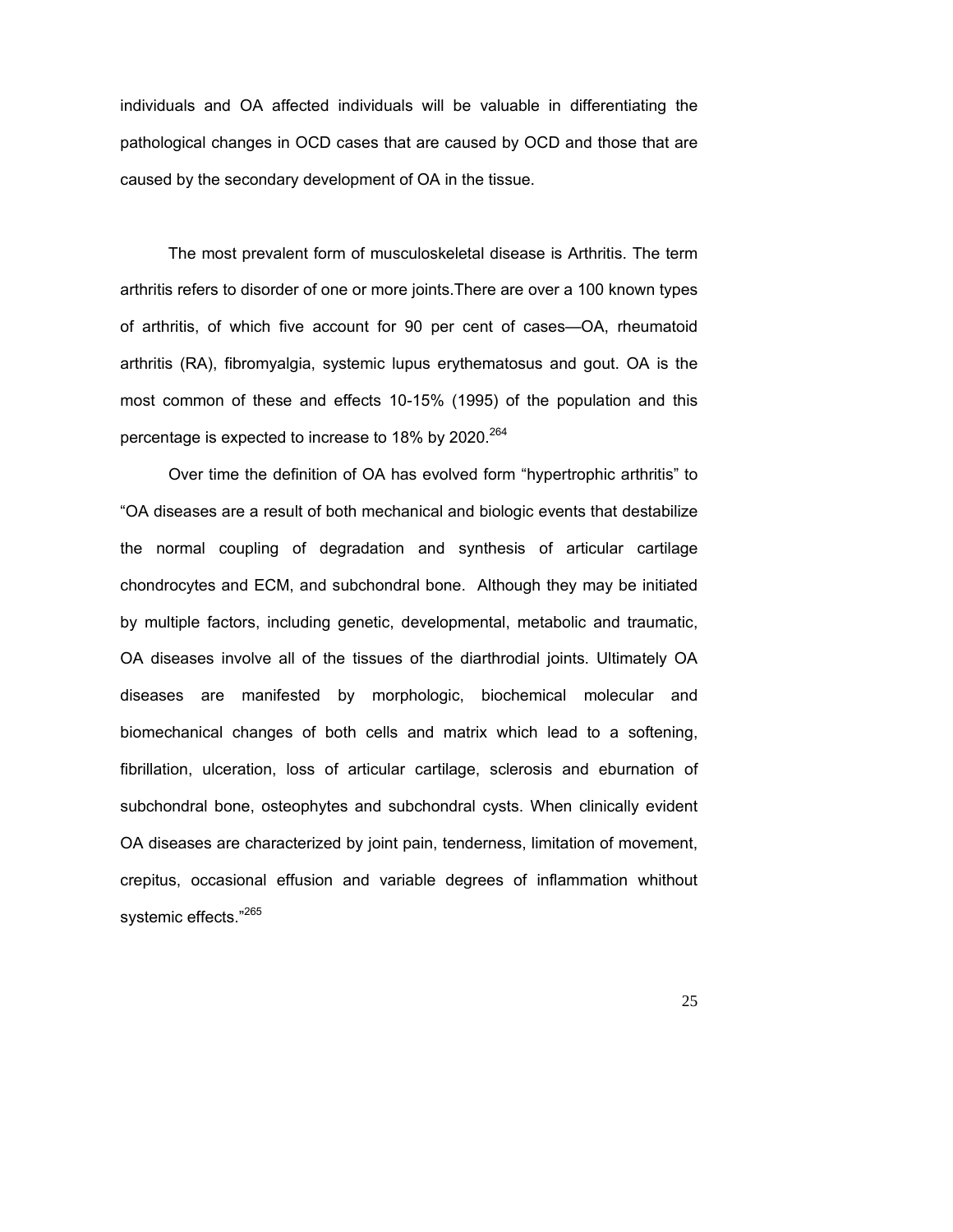In other words OA is a complex interactive, degradative and repair process which involves cartilage, bone and synovium and is characterized by progressive and irreversible degradation of articular cartilage  $ECM.<sup>266-270</sup>$  Though various factors are involved in the initiation and progression of OA, it has been capsulized as " the application of abnormal stress to normal cartilage or the application of normal stress to abnormal cartilage."<sup>271,272</sup>

The etiopathogenesis of OA can be broadly divided into the following 3 stages:

Stage 1: Proteolytic breakdown of the ECM occurs. Chondrocyte metabolism is altered resulting in and increased production of enzymes, including MMPs (eg, collagenase, stromelysin) which destroy the ECM. The amount of TIMPs produced as a counter measure to the MMPs is insufficient to counteract the proteolytic effect.

Stage 2: In this stage proteoglycans and collagen fragments are released into the synovial fluid due to the fibrillation and erosion of the cartilage surface.<sup>273,274</sup>

Stage 3: The breakdown products of cartilage induce a chronic inflammatory response in the synovium. This causes production of cytokines, such as IL-1, tumor necrosis factor-alpha (TNF-α), and metalloproteinases by the synovial macrophages. These can diffuse back into the cartilage and directly destroy tissue or stimulate chondrocytes to produce more metalloproteinases. Osteorathritic cartilage has also been shown to produce increased amounts of IL- $1.^{275}$  Other pro-inflammatory molecules such as nitric oxide (NO), $^{276,277}$  an oxygen free radical<sup>278</sup> also may be a factor. Ultimately all these events alter the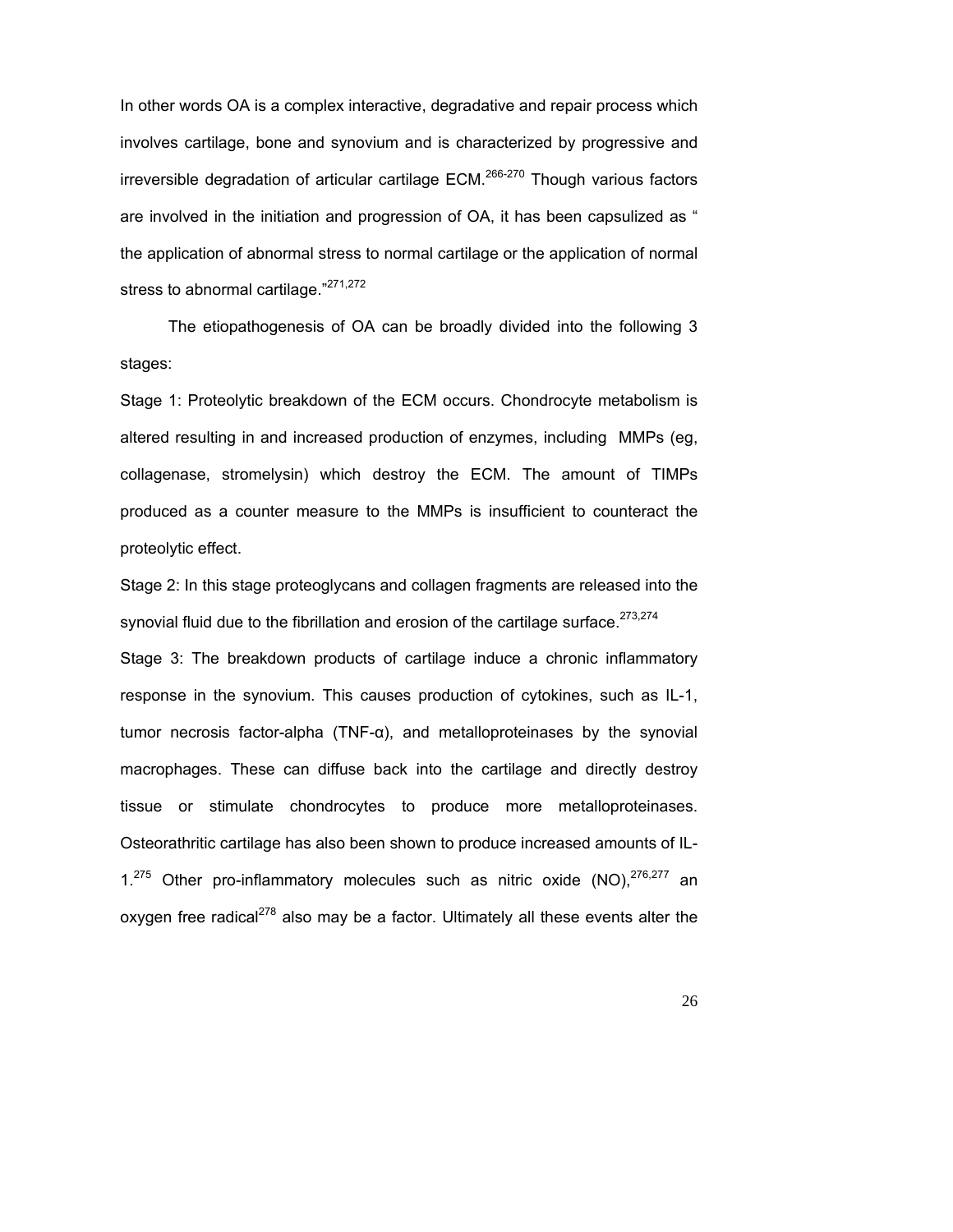joint architecture, and compensatory bone overgrowth occurs in an attempt to stabilize the joint. As the joint architecture is changed and further mechanical and inflammatory stress occurs on the articular surfaces, the disease progresses unchecked.

As stated earlier the healthy articular cartilage is being constantly remodeled and a strict balance is maintained between degradative and synthetic events in such a way that the quality and quantity of articular cartilage is maintained. In OA though a mostly succesful<sup>279,280</sup> the cytokines and free radicals which freely diffuse into cartilage can not only down regulate proteoglycan and collagen synthesis by chondrocytes, but also initiate the production of catabolic proteinases, cytokines, and free radicals such as NO thus contributing to further matrix degradation  $1^{281-283}$  Therefore the degradative or catabolic activity is increased to levels much greater than the synthetic or anabolic activity resulting in an overall loss of proteoglycans and collagens. 38,273,274

MMPs are a family of structurally related zinc-binding endopeptidases <sup>284</sup> and participate in the normal physiology of connective tissue during development, morphogenesis, bone remodeling, and wound healing, and it is believed that the unregulated activity of these enzymes leads to arthritis development. They are secreted as inactive proenzymes that require enzymatic cleavage in order to become activated. Once activated, MMPs become susceptible to the plasma-derived MMP inhibitor, alpha-2-macroglobulin, and to TIMPs which are also secreted by synovial cells and chondrocytes. There are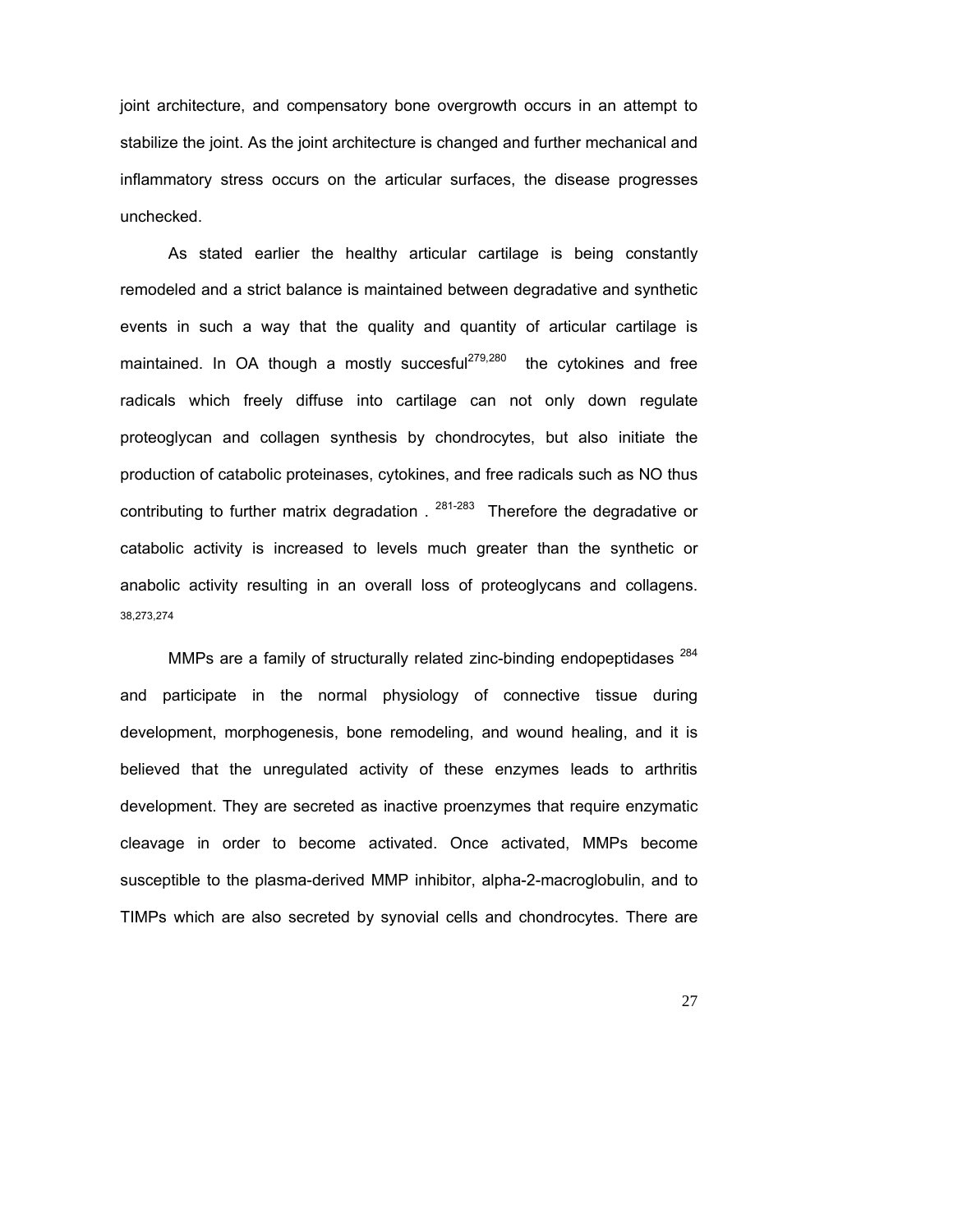over 20 MMPs <sup>235,284</sup> and are known to play a vital role in cleavage and degradation collagens and aggrecans of ECM. <sup>285-294</sup> Of the 20 MMPs, MMP-1 (interstitial collagenase), MMP-3 (stromelysin-I), and MMP-13 (collagenase-3) are known to effect cartilage. The concentrations of several MMPs have been shown to be increased in cartilage, synovial membrane and synovial fluid of patients with arthritis, <sup>295-298</sup> and cartilage-specific overexpression of active human MMP-13 has been shown to cause OA in mice.<sup>299</sup> MMP 3 in addition to directly cleaving matrix molecules also is a member of the activation cascades of matrix degrading enzymes, including other MMPs.<sup>300</sup> Cytokines such as IL-1 and tumor necrosis factor (TNF)-α have also been shown to be increased in arthritic joints and are known to induce catabolic pathways leading to an enhanced expression of MMPs.<sup>301-303,298,304</sup>. Thus not only is inhibition of these proteases regarded as an important approach for reducing damage in arthritic tissues, 305,306 but are also thought of as markers for OA.<sup>307-309</sup>

Though controversy still exists, aggrecanases are thought to play an important role in degradation of proteoglycans. Aggrecanases are zinc metalloproteinases whose structure and domain arrangements are homologous to a disintegrin and a metalloproteinase domain with thrombospondin motifs proteins (ADAMTS)  $310,311$  Aggrecanase-1<sup>312</sup> was first reported in 1999 and is now known as ADAMTS-4 and aggrecanse- $2^{313}$  now known as ADAMTS-5. More recently ADAMTS-1 has also been shown to have aggrecanase activity. 314 There is a wide variation in the results of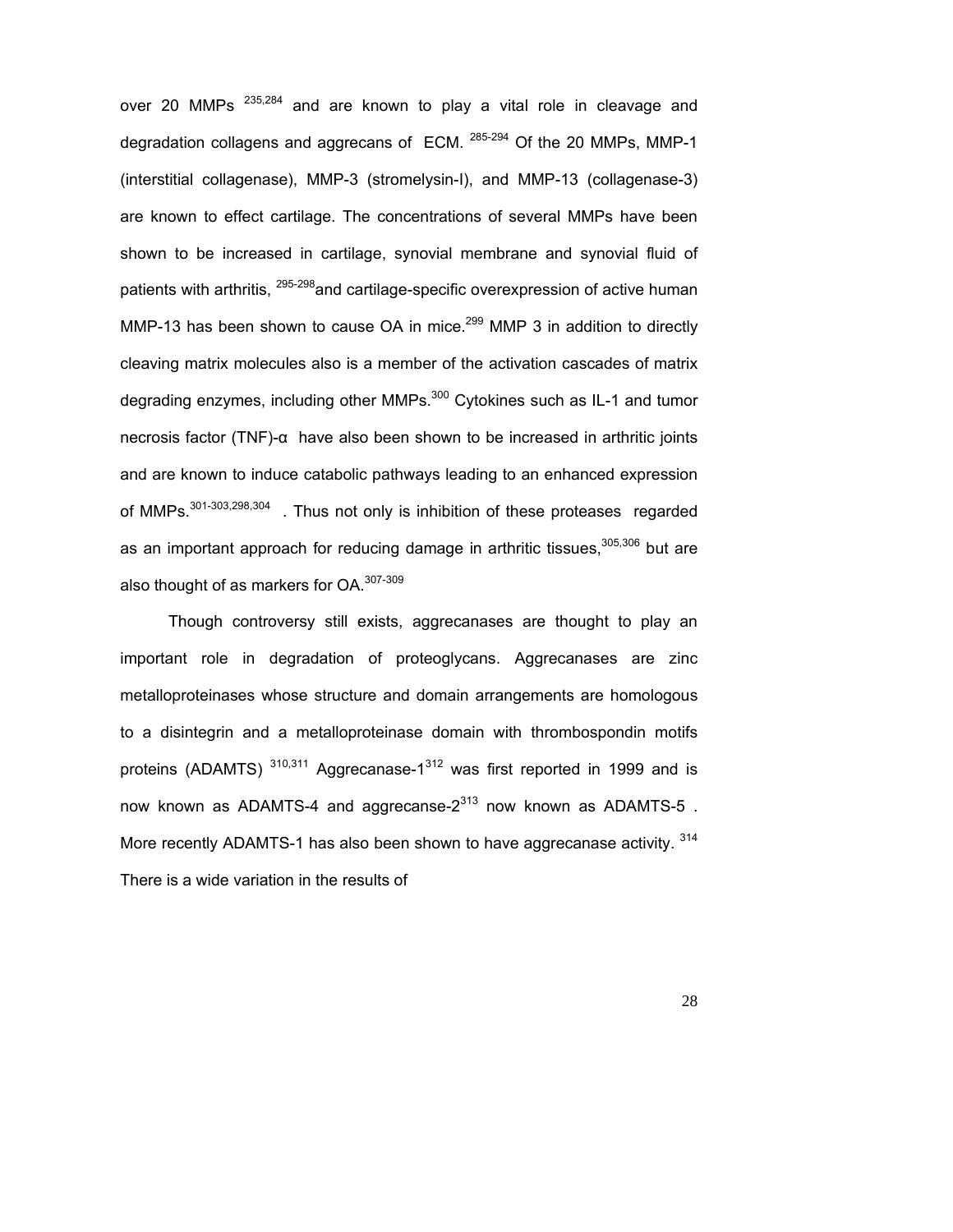studies done in various species using various culture models using various stimulatory factors. <sup>315-319</sup> Some studies have shown an increase in mRNA expression of certain ADAMTS $316-319$ but not of others where as others have shown no difference in all ADAMTS, $315$  but a general increase in aggrecanase activity suggesting that enhanced aggrecanase activity may be regulated posttranscriptionally or that the increased activity is due to unidentified aggrecanases.<sup>315</sup> This variability could indicate that species and age of the tissue and culture conditions of isolated cells could play an important role in the regulatory mechanisms of ADAMTS-4 and ADAMTS-5 transcription and translation.

 There is still a controversy as to wether MMPs or aggrecanseas cause aggrecan degradation in cartilage. Both MMP-generated G1-VDIPEN<sup>341</sup> fragment and the aggrecanase-generated G1-NITEGE $^{373}$  fragment are found in cartilage,  $34$  and synovial fluids  $320-322$  from patients with OA. In in vitro models where cartilage explants stimulated with IL-1, TNF-α or retinoic acid, aggrecanases appeared to be the primary enzymes responsible for aggrecan degradation in the first week,  $323,294$  and though the mRNA levels of MMP-3 and MMP-13 are elevated, $323$  they are thought to play little if any role in the degradation process. However, after 3 weeks MMP-dependent cleavage of aggrecan core protein can be detected, collagen breakdown also starts to occur at this point.<sup>294</sup>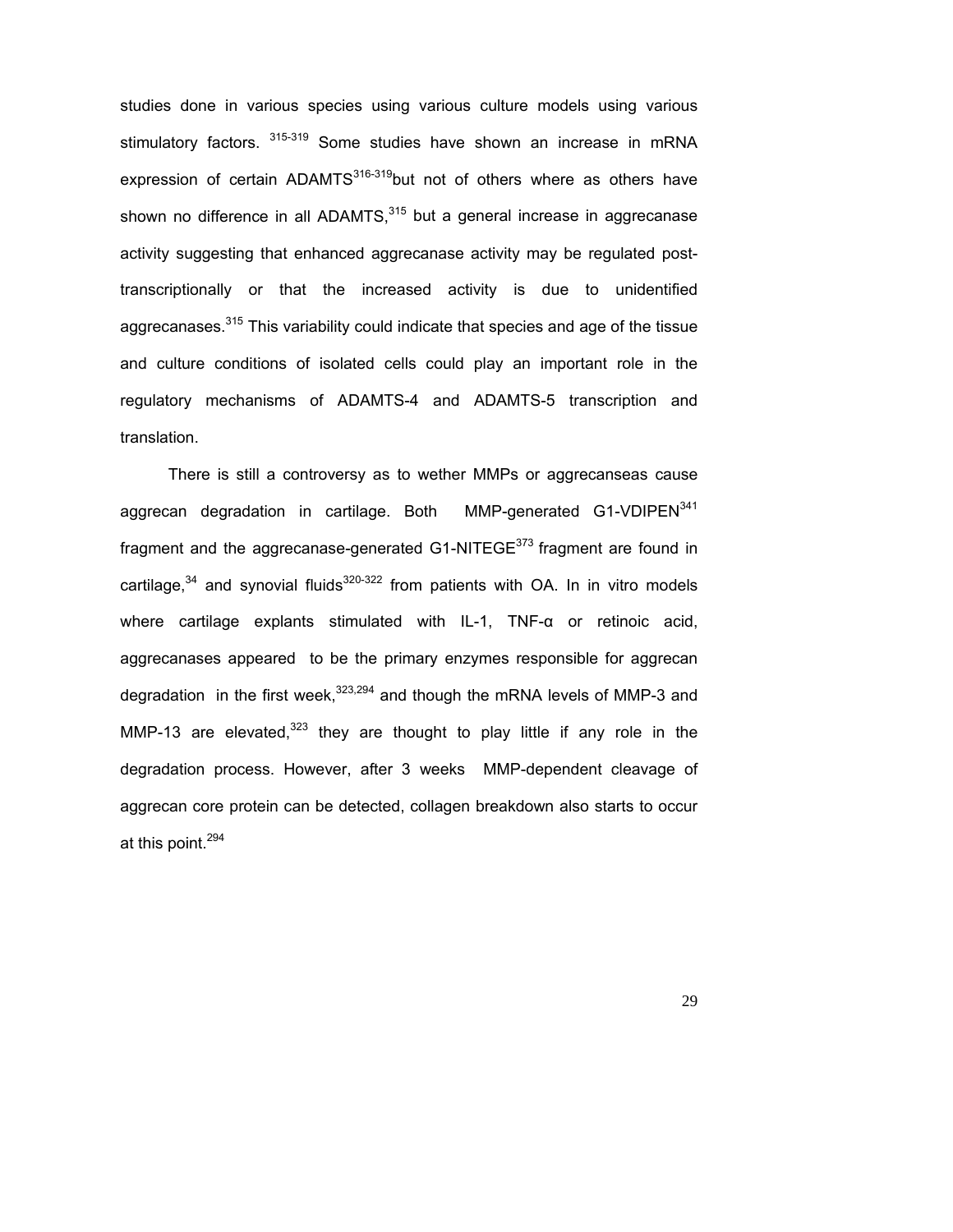Articular cartilage also contains TIMPs <sup>324,325</sup> which inhibit all three proteinases and are the main regulators of MMPs in cartilage as they bind 1:1 with  $MMPs<sup>326-328</sup>$ .

In earlier studies it has been shown that though TIMP was not elevated, proteinases were elevated about threefold in OA patellar cartilage.  $329,325$  This may lead to an imbalance in OA so that the proteinases escape control by the inhibitor and cause excessive matrix degradation. A more recent study<sup>330</sup> has shown that deficienct of TIMP-3 results in changes similar to those seen in OA patients giving further credibility to the theory that an imbalance between MMP and TIMP may play a pathophysiologic role in the development of OA. The ability of TIMP-1 and 2 to inhibit MMPs has also been shown in chondrocyte and explant cultures.<sup>331-333</sup>

It is well understood that inflammation is an integral part of OA.<sup>334</sup> The list of proinflammatory mediators in animals and humans is long and not yet complete. Some of these are histamine, bradykinin, prostanoids (such as prostaglandin E2), leukotrienes, platelet-activating factor, nitric oxide, cytokines (some are anti-inflammatory), endothelin and oxygen radicals. 335

Various cytokines (pro- and antiinflammatory), antagonists, and growth factors, in particular the proinflammatory cytokines are thought to play a role in the pathophysiology of OA. Of the proinflammatory cytokines IL-1 $\beta$  and TNF $\alpha$  are of major importance to cartilage destruction.<sup>336,337</sup> IL-1 $\beta$  and TNF $\alpha$  not only stimulate their own production, but also induce chondrocytes and synovial cells to produce other cytokines, such as IL-8, IL-6, and leukocyte inhibitory factor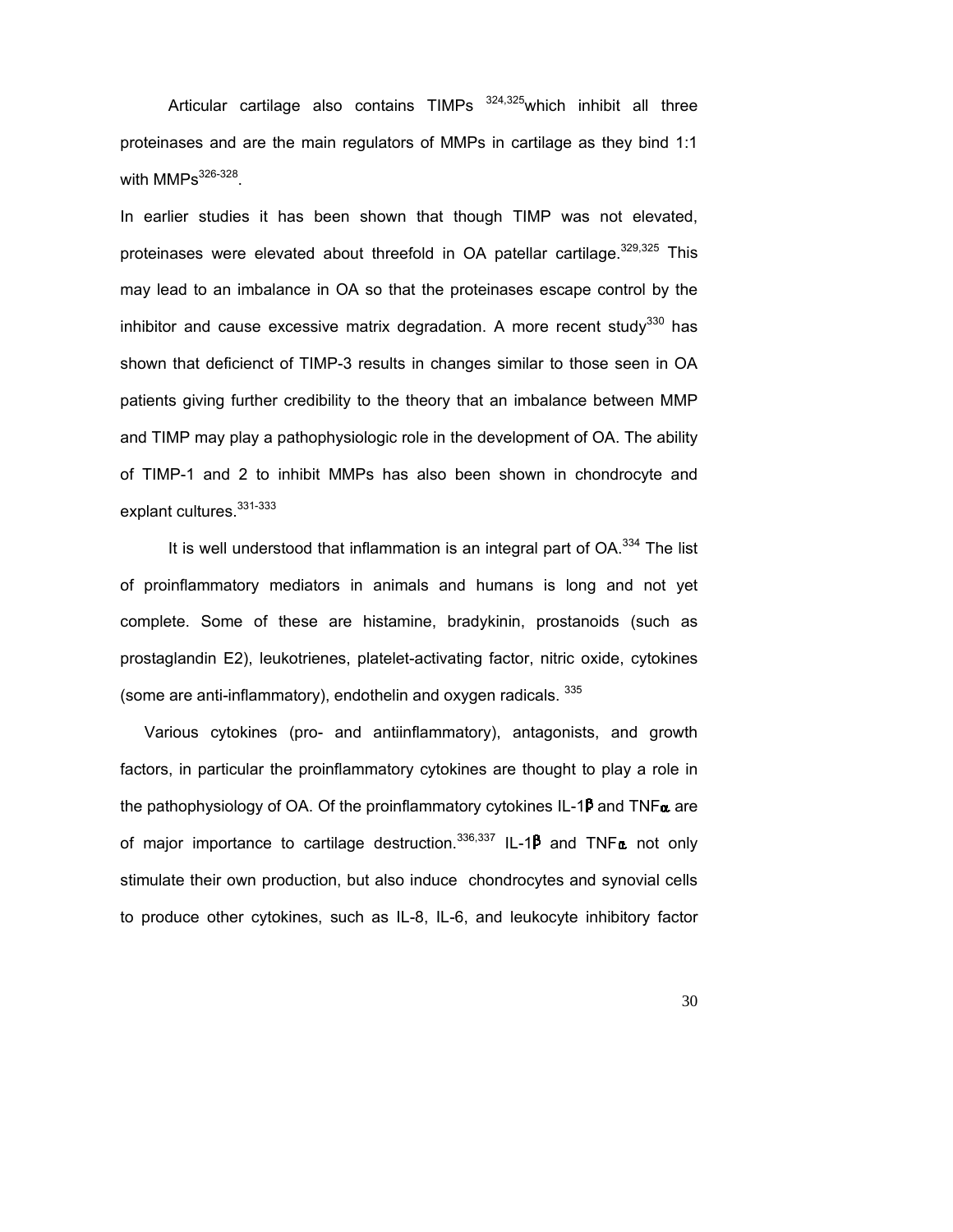(LIF), as well as stimulate proteases and prostaglandin  $E_2$  (PGE<sub>2</sub>) production. IL-1 a proinflammatory cytokine and can be secreted from almost every nucleated cell in the body.<sup>335</sup> Extensive research has and is being done to understand the effects of IL-1 on cartilage. They are thought to be produced by the synovium and activated chondrocytes  $338,293$  but can diffuse freely into cartilage. IL-1 plays an important role in the pathophysiology of  $OA^{339}$  and stimulates the production of nitric oxide and PGE2 in a concentration-dependent manner<sup>340,275,341</sup> IL-1 $\beta$  is synthesized as a precursor, and is converted to the mature form by  $IL-1<sup>β</sup>$ converting enzyme (ICE), or caspase  $1.^{342}$  Specific cell-surface receptors (IL-1R) mediate the biologic activation of cells by IL-1. $343$ The levels of ICE  $344$  and IL-1R  $345,346$  have been shown to be up-regulated in both OA synovium and cartilage giving these cells a higher sensitivity to stimulation by IL-1 $\beta^{.345}$  This phenomenon could be responsible for potentiating the effect of this cytokine and up-regulating the gene expression of a number of catabolic factors, which, in turn, enhances cartilage destruction. The main isoform produced in the horse is IL-1 $\beta$ .<sup>347</sup> IL-1 receptor antagonist (IL-1Ra) is a competitive inhibitor of IL-1R and can inhibit various catabolic pathways related to  $OA$ , including  $PGE<sub>2</sub>$  synthesis, collagenase and NO production by chondrocytes, and cartilage matrix degradation. Though a higher level of IL-1Ra is found in OA tissues, the ratio of IL-1Ra to IL-1 $\beta$  is insufficient to deal with the increased level of IL-1P found in OA,  $338,348$  and though studies have shown that intraarticular injections of the IL-Ra gene can prevent the progression of structural changes in OA,the exact role of IL-1 antagonists and their ability to neutralize increased level of active IL-1 $\beta$  are not known.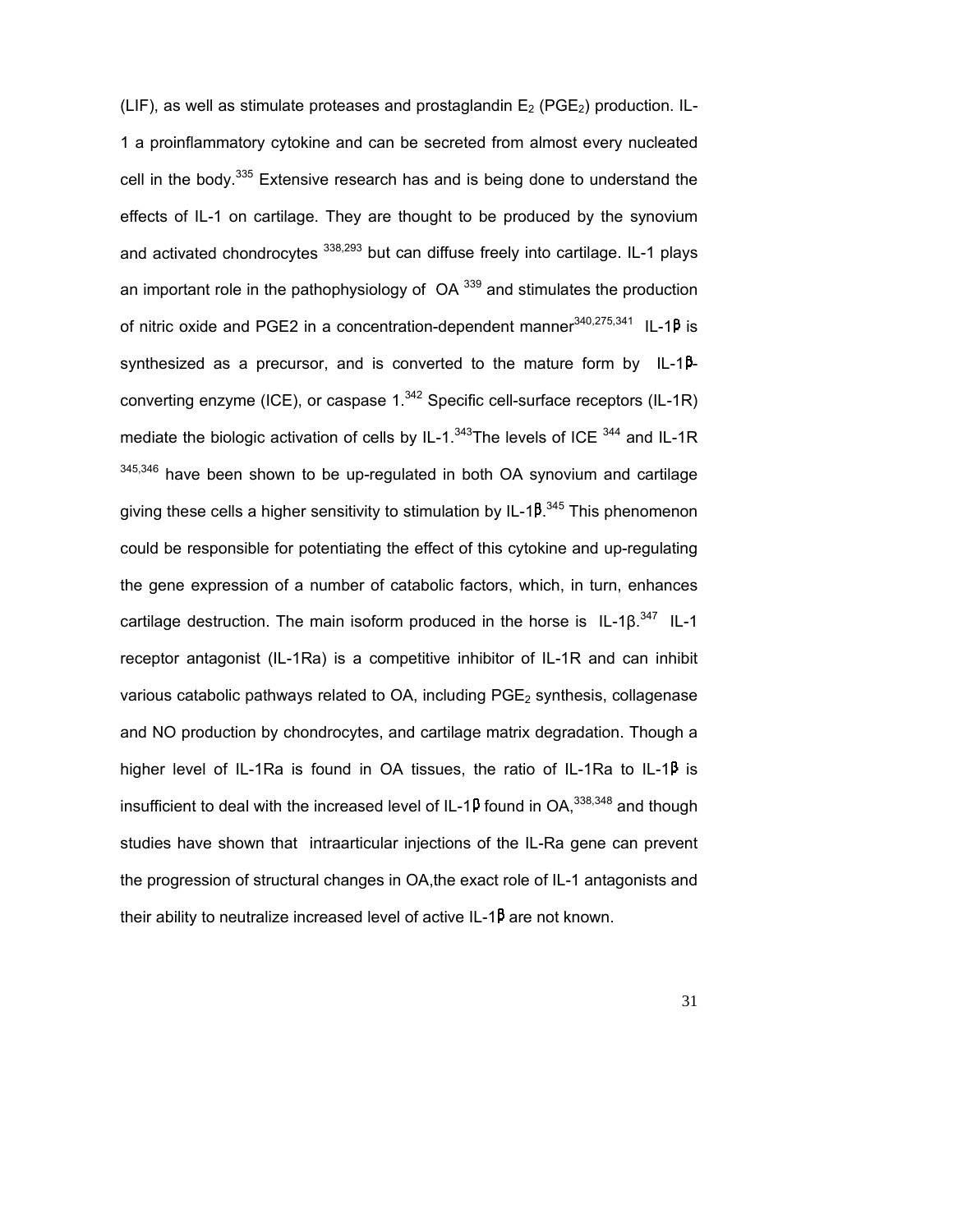IL-1β stimulates various enzymes (particularly MMPs) that result in cartilage degradation,  $349-352$  and also inhibits the compensatory synthesis pathways used by chondrocytes to restore the integrity of the degraded ECM.<sup>353</sup> The differential regulation of metalloprotease and TIMP syntheses by IL-1 suggests that this cytokine, during inflammatory conditions, may promote cartilage degradation by creating an imbalance between the level of these enzymes and their inhibitors.<sup>354</sup> When IL-1 was injected into mouse joints a single injection produced only mild inflammation, but resulted in substantial inhibition of proteoglycan synthesis and enhanced breakdown, repeated injections however had very seviour degradative effects on the cartilage and produced profound inflammation.<sup>355,356</sup> An increase in release of IL-1β in osteoarthritic cartilage has also been shown. 339 IL-1 causes degradation of proteoglycans and collagens. IL-1 suppresses collagen synthesis at two levels : a pretranslational level which is NO independent, and a translational or post-translational level which is NO-mediated.<sup>357</sup>

Thus the importance of IL-1 in cartilage metabolism results from its ability to suppress the synthesis of type II collagen and promote the synthesis of type I collagen thus giving the tissue fibroblasts; induce the production of enzymes involved in matrix degradation; and suppress the ability of chondrocytes to synthesise new proteoglycan, and efforts are being made to use this as a potenitial marker for diagnosis or a candidate for treatment of disease.

NO is formed by the conversion of L-arginine to citrulline, with oxygen serving as an electron acceptor. The removal of the terminal guanidino nitrogen is catalyzed by an enzyme nitric oxide synthase (NOS). $358$  NOS exists in three isoforms,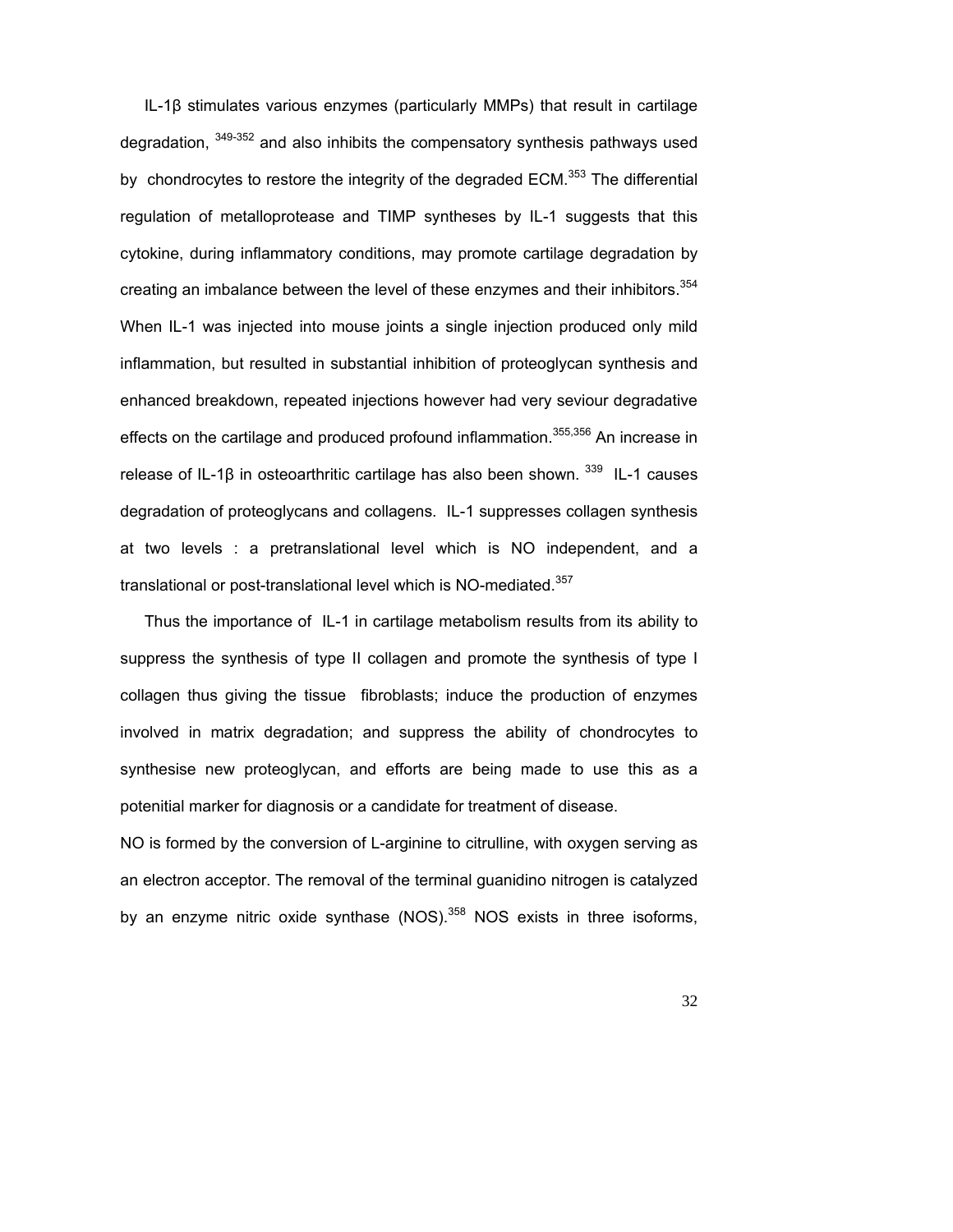NOS1 (nNOS), $359,360$  NOS2 (iNOS) $361$  and NOS3 (eNOS), $362$  It is the iNOS isoform, which is predominantly responsible for NO production in articular cartilage $363$  and can be induced by endotoxin, cytokines, and microbial products.<sup>364-367,282,368,369</sup> In the diarthrodial joints chondrocyte are the major source of NO,  $370-373$  with the cells in the superficial zone being the best source.  $374$ It is not clear if osteoarthritic cartilage spontaneously produces nitrites $375,376$  or if these are induced by cytokines.<sup>377,371,372,378</sup> Though there is acute inflammation in osteoarthritis, resulting in induction of iNOS, but its detection could be time dependent and also be based on the viability of the cells. $334$  Previous studies have shown mechanical stress to be an important modulator of NO production<sup>109,379</sup>. In a study done on porcine articular cartilage explants, an increase in NO synthesis by both static and intermittent compression was identified which could play an important role in cartilage degradation<sup>380</sup>. An increased production of nitrite in monolayer cultures of bovine articular chondrocytes, due to mechanical loading in the form of fluid-induced shear stress corresponding to the duration and magnitude of the physical stimulation has also been reported<sup>109</sup> NO has been shown to suppress proteoglycan synthesis, and induce chondrocyte apoptosis in articular chondrocytes $381-383$ . NO has also been implicated in rheumatoid and osteoarthritis in both clinical cases and experimental models<sup>384-386</sup>. NO can play both a protective and a degradative role in cartilage *in vitro*, 387,282 and this could depend on the oxygen tension as the ratio of NO to  $O_2$  may determine the amount of various NO derivatives that are formed. Endogenously generated NO has been shown to suppress the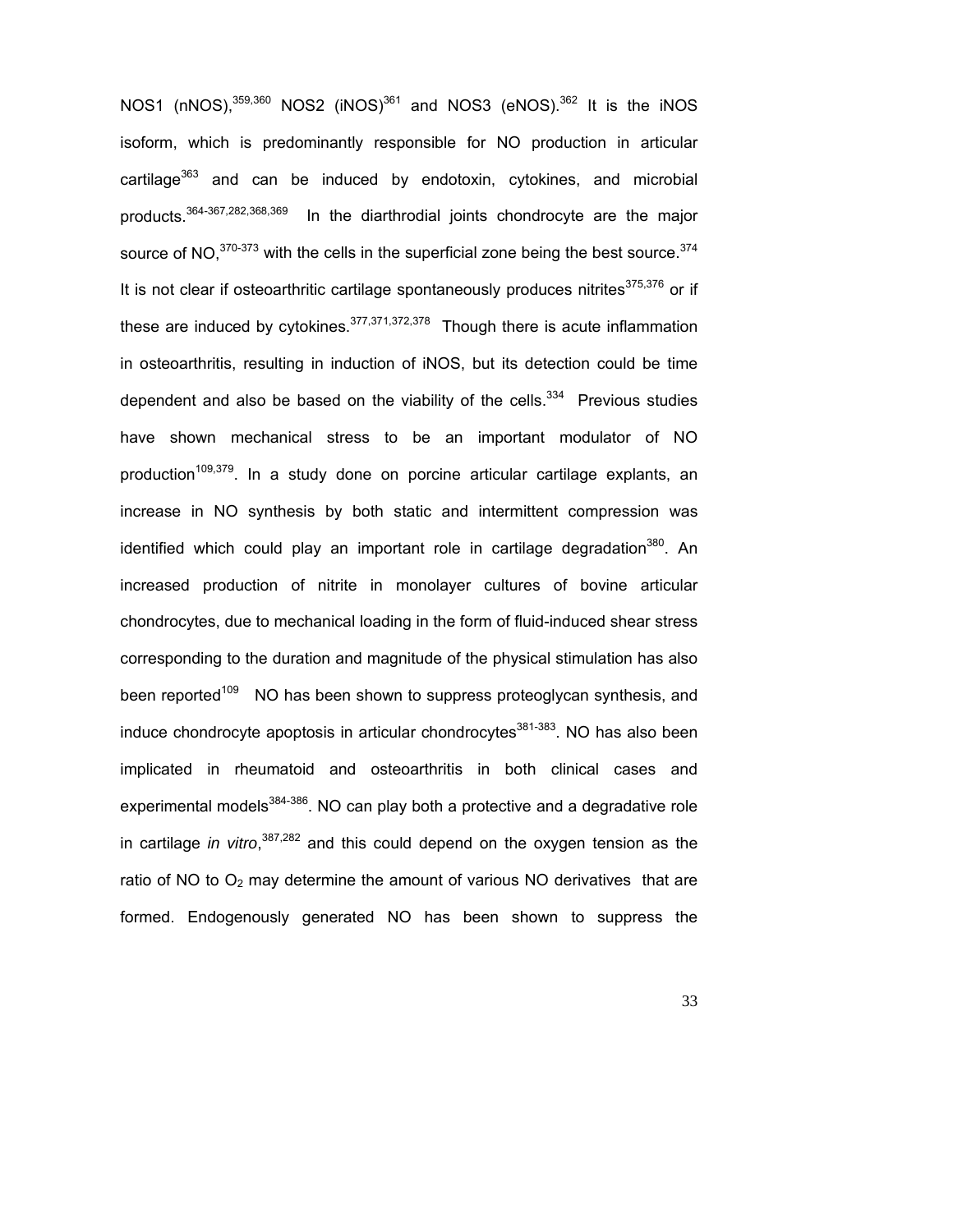biosynthesis of aggrecan in various species,  $388381$  and is also thought to play a role in collagen degradation.  $357$  Since NO plays such an important role in the mediation of inflammation and cartilage degradation various iNOS inhibitors have been developed and tested and could play a potential role in prevention and treatment of OA.

Prostaglandins exert diverse and complex modulatory roles during physiologic and pathophysiologic conditions, including OA. The regulation of prostaglandins is the subject of intensive investigation. There are two isoforms of COX, which are designated COX-1 and COX-2  $389$  and are the enzymes which catalyze the rate-limiting step in prostaglandin synthesis, converting arachidonic acid into  $PGG<sub>2</sub>$  and  $PGH<sub>2</sub>$ . COX-1 is expressed in many cells and is important in maintaining homeostasis, where as COX-2 is induced by various stimuli including cytokines in inflammatory cells and tissues. PGE synthase (PGES) acts downstream of COX to catalyze the conversion of PGH<sub>2</sub> into PGE<sub>2.</sub>  $^{390,391}$  In many cells the main prostaglandin produced is  $PGE<sub>2</sub>$ , and studies with a specific monoclonal antibody to  $PGE<sub>2</sub>$  have indicated that this prostaglandin contributes to inflammation.<sup>392</sup> The expression of the inducible cyclooxygenase, COX-2, is increased in OA chondrocytes that spontaneously produce  $PGE_2$  ex vivo,<sup>376</sup> thus suggesting that COX-2 has a key role in the process of inflammation. Increased  $PGE<sub>2</sub>$  production in response to stimulation by proinflammatory cytokines coincides with the upregulation of COX-2 expression. In addition, *in vivo* studies have shown that COX-2 inhibitors reduce  $PGE_2$  synthesis more markedly than other prostaglandins.<sup>393</sup>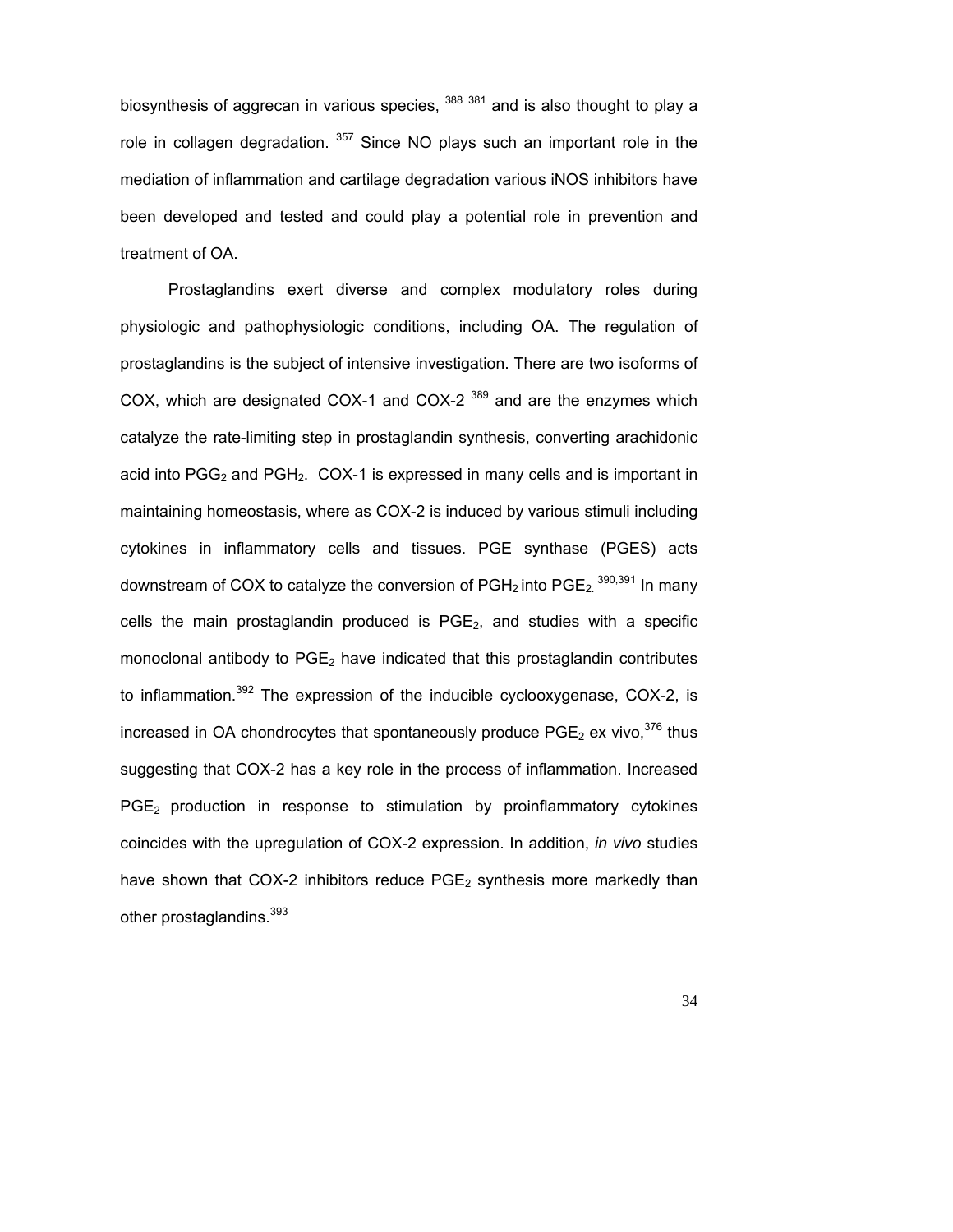Since both OC and OA are a major problem in both veterinary and human medicine it is necessary that we try and understand the mechanism of initiation and progression of these diseases. The key to any cure for these painful conditions will only be possible if we understand the initial changes that occur in the complex organ called the cartilage. For this it is important that appropriate *in vivo* and *in vitro* models be developed and validated. Since load plays a critical role in cartilage development, homeostasis and degradation the aim of the studies presented here was to try and understand the role that load plays in the initiation and progression of these diseases.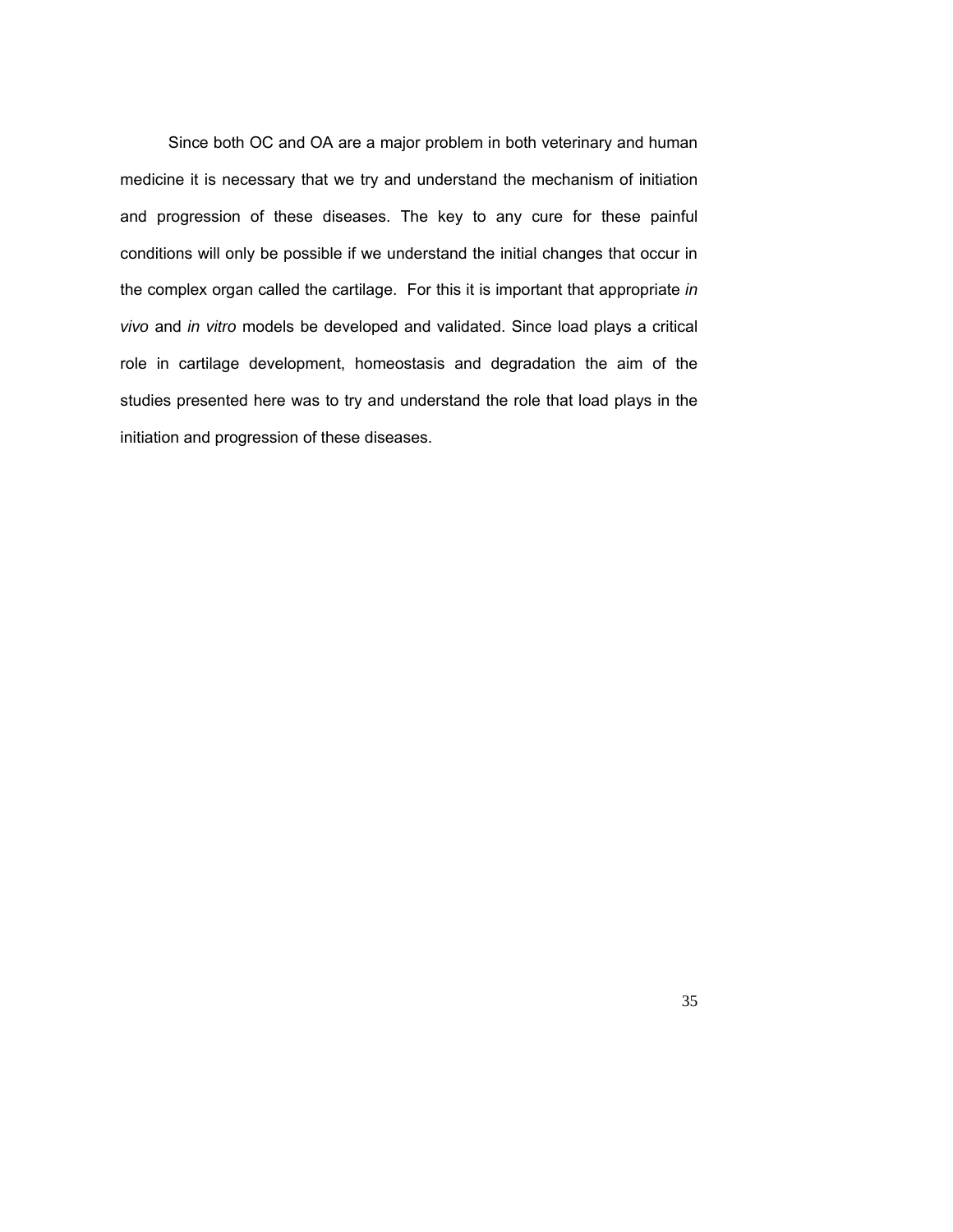- 1. CA. P. The structure and function of articular cartilage matrixes In: Woessner JF Jr HD, ed. *Joint Cartilage Degradation*. New York Marcel Dekker Inc., 1993;1-35.
- 2. Mankin HJ MV, Buckwalter JA etal.,. Articular cartilage structure, composition and function. In: Buckwalter JA ET, Simon SR. , ed. *Orthopaedic basic science*. 2 ed. Rosemont: American Academy of Orthopaedic Surgeons, 2000;444-470.
- 3. Stockwell R. Biology of Cartilage Cells. Cambridge, UK: Cambridge University Press. , 1979.
- 4. Stockwell RA, Scott JE. Distribution of acid glycosaminoglycans in human articular cartilage. *Nature* 1967;215:1376-1378.
- 5. Lai WM, Hou JS, Mow VC. A triphasic theory for the swelling and deformation behaviors of articular cartilage. *J Biomech Eng* 1991;113:245- 258.
- 6. Mow VC GW, Chen FH. . Structure and Function of Articular Cartilage and Meniscus In: Mow VC HR, ed. *Biomechanics of Diarthrodial Joints*. 3 ed. Philadelphia: Lippincott Williams and Wilkins, 2005;181-258.
- 7. Lotz M. Cytokines in cartilage injury and repair. *Clin Orthop Relat Res* 2001:S108-115.
- 8. Trippel SB. Growth factor actions on articular cartilage. *J Rheumatol Suppl* 1995;43:129-132.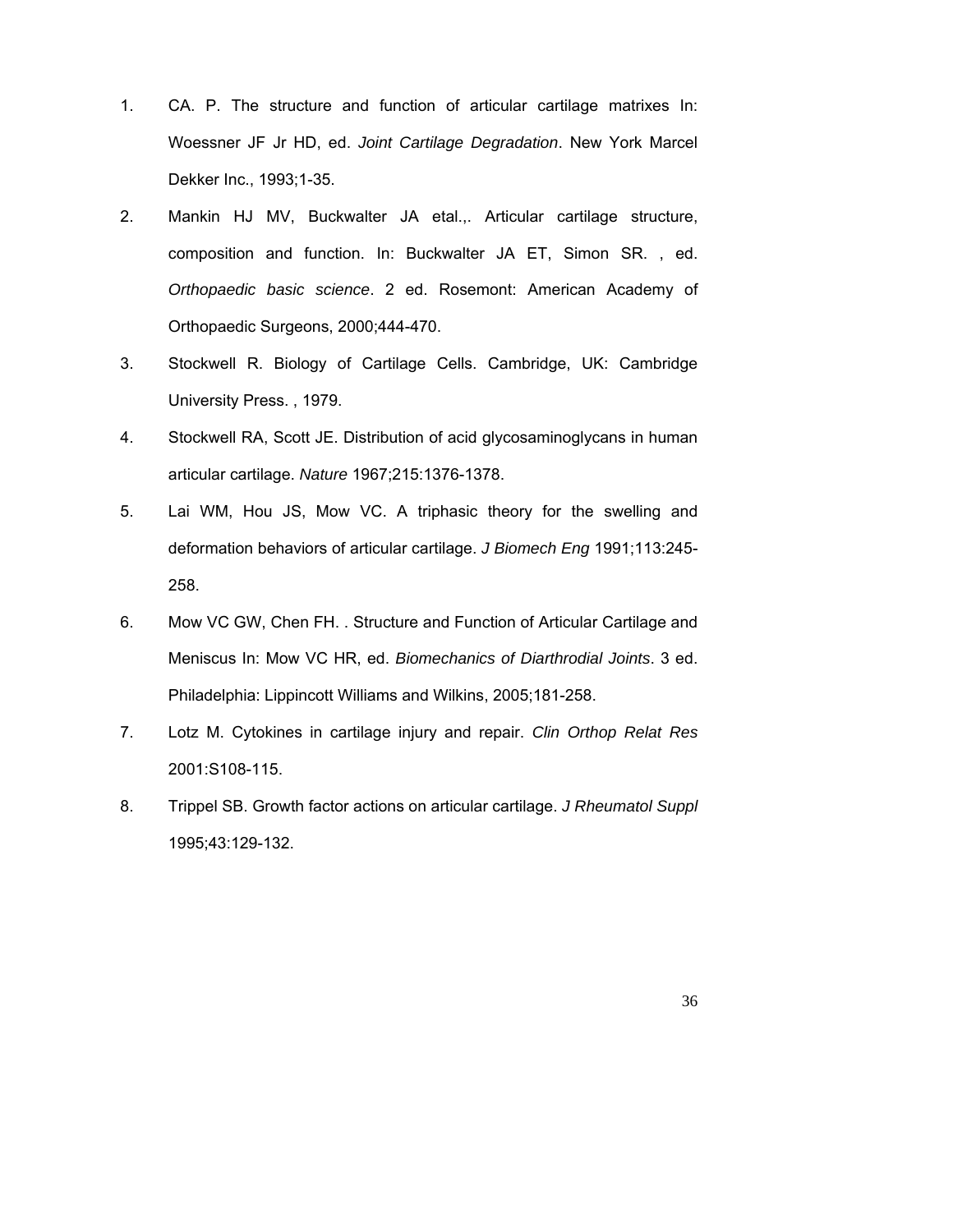- 9. Knudson W, Casey B, Nishida Y, et al. Hyaluronan oligosaccharides perturb cartilage matrix homeostasis and induce chondrocytic chondrolysis. *Arthritis Rheum* 2000;43:1165-1174.
- 10. Scully SP, Lee JW, Ghert PMA, et al. The role of the extracellular matrix in articular chondrocyte regulation. *Clin Orthop Relat Res* 2001:S72-89.
- 11. Helminen H, Jurvelin, J, Kiviranta, I, Paukkonen, K, Sa¨a¨ma¨nen, A-M, Tammi, M. Joint loading effects on articular cartilage: a historical review. In: Helminen HJ KI, Tammi M, Sa¨a¨ma¨nen A-M, Paukkonen K, Jurvelin J, ed. *Joint loading:biology and health of articular structures*. Bristol, UK: John Wright and Sons, 1987.
- 12. Guilak F, Sah, R.L, Setton, L.A. Physical regulation of cartilage metabolism. In: Mow V, Hayes, WC, ed. *Basic orthopaedic biomechanics*. 2 ed. New York: Raven Press, 1997;179-207.
- 13. CW M. The fictional properties of animal joints. *Wear* 1962;5:1-17.
- 14. Maroudas A. Biophysical chemistry of cartilaginous tissues with special reference to solute and fluid transport. *Biorheology* 1975;12:233-248.
- 15. Maroudas A GG. Measurement of swelling pressure of cartilage In: KKA M, ed. *Methods in cartilage research*. San Diego: Academic Press, 1990;298-302.
- 16. Torzill PA AE, Jenkins JT. Water content and solute diffusion properties in articular cartilage In: Mow VC RA, ed. *Biomechanics of diarthrodial joints*. New York: Springer, 1990;363-390.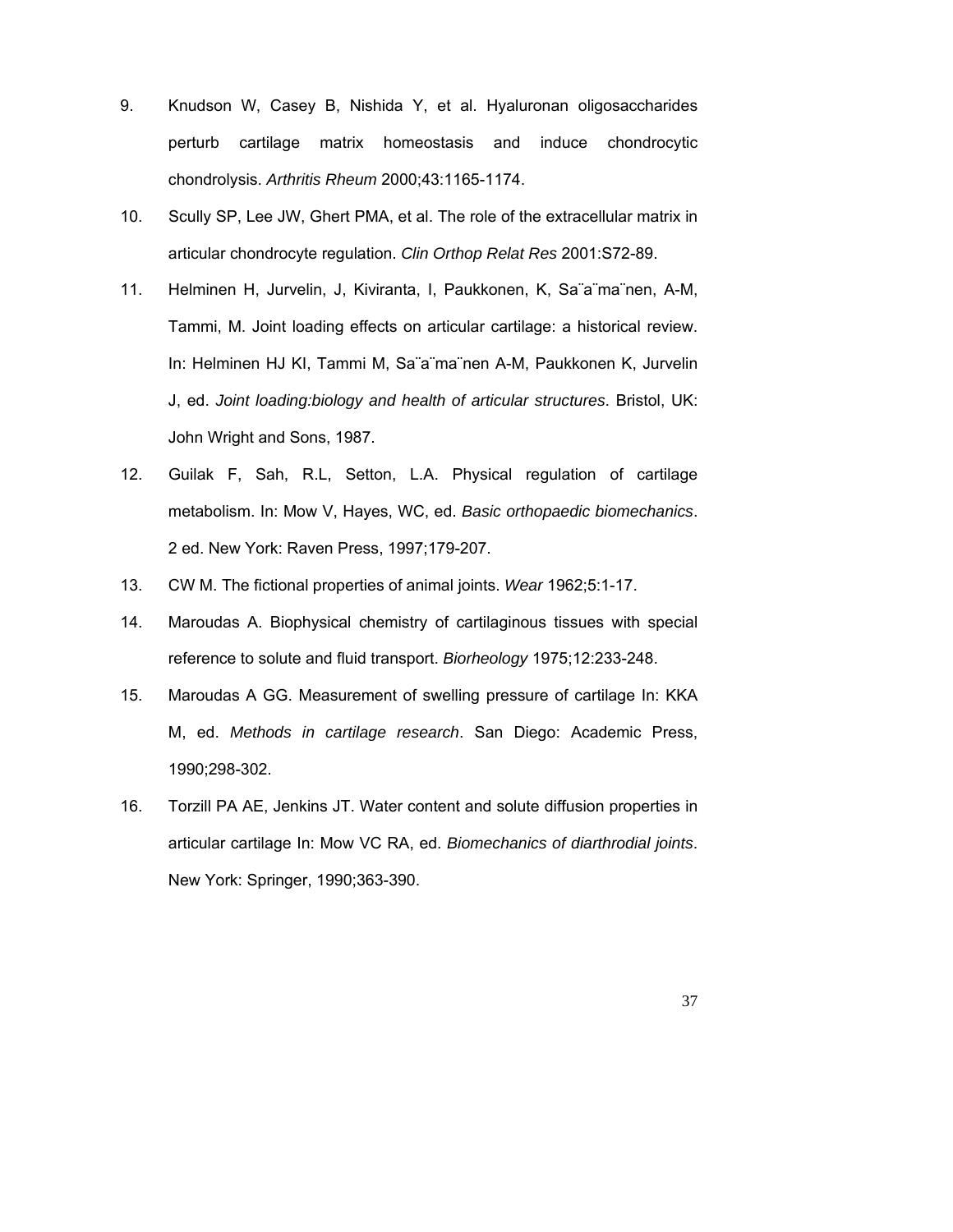- 17. Katz EP, Li ST. The intermolecular space of reconstituted collagen fibrils. *J Mol Biol* 1973;73:351-369.
- 18. Torzilli PA. Influence of cartilage conformation on its equilibrium water partition. *J Orthop Res* 1985;3:473-483.
- 19. Wachtel E, Maroudas A, Schneiderman R. Age-related changes in collagen packing of human articular cartilage. *Biochim Biophys Acta* 1995;1243:239-243.
- 20. Maroudas A, Schneiderman R. "Free" and "exchangeable" or "trapped" and "non-exchangeable" water in cartilage. *J Orthop Res* 1987;5:133-138.
- 21. Venn M, Maroudas A. Chemical composition and swelling of normal and osteoarthrotic femoral head cartilage. I. Chemical composition. *Ann Rheum Dis* 1977;36:121-129.
- 22. Mow VC, Ratcliffe A, Poole AR. Cartilage and diarthrodial joints as paradigms for hierarchical materials and structures. *Biomaterials* 1992;13:67-97.
- 23. Narmoneva DA, Wang JY, Setton LA. A noncontacting method for material property determination for articular cartilage from osmotic loading. *Biophys J* 2001;81:3066-3076.
- 24. Eyre D. Collagen of articular cartilage. *Arthritis Res* 2002;4:30-35.
- 25. Dahlberg L, Billinghurst RC, Manner P, et al. Selective enhancement of collagenase-mediated cleavage of resident type II collagen in cultured osteoarthritic cartilage and arrest with a synthetic inhibitor that spares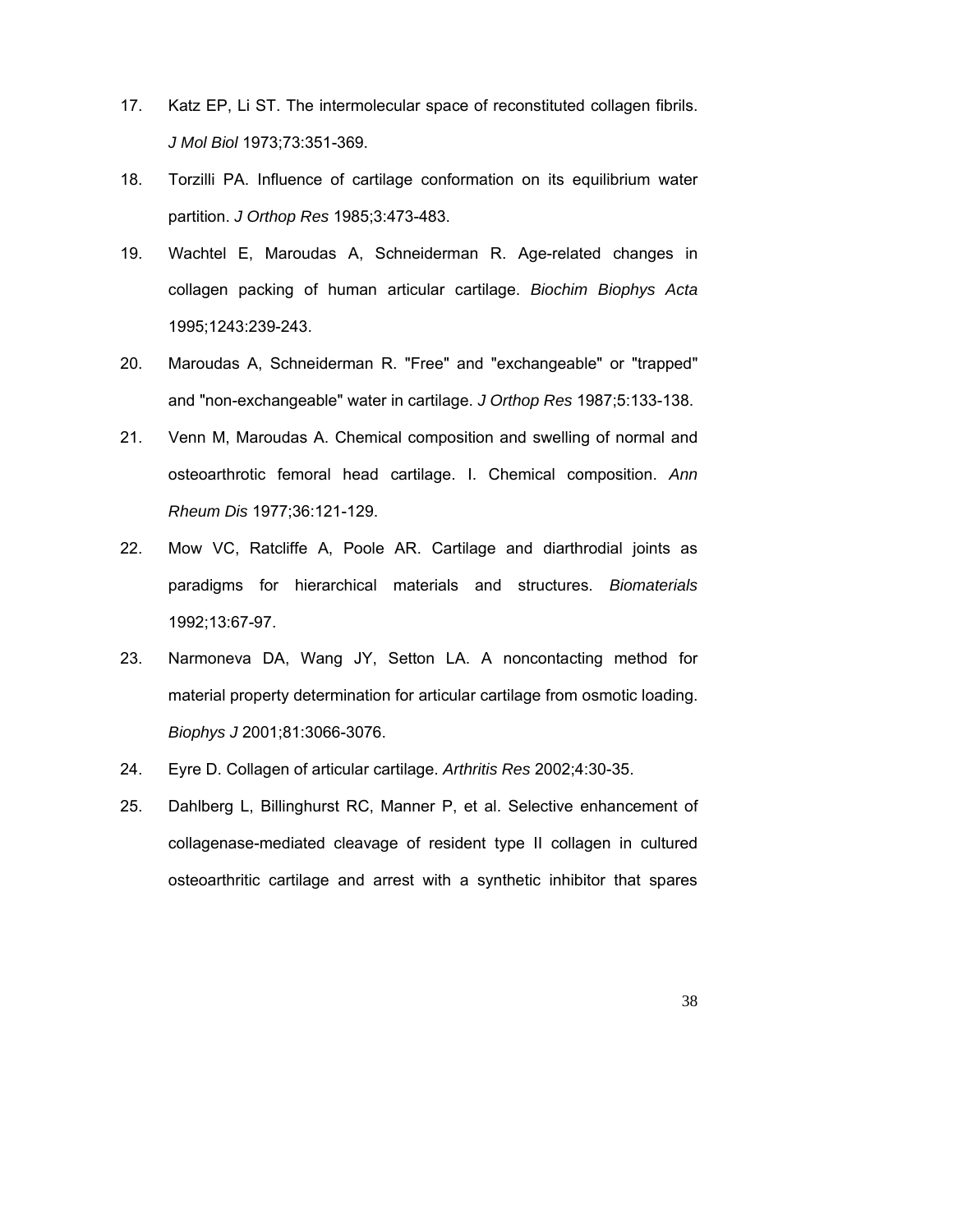collagenase 1 (matrix metalloproteinase 1). *Arthritis Rheum* 2000;43:673- 682.

- 26. Hascall VC, Sajdera SW. Proteinpolysaccharide complex from bovine nasal cartilage. The function of glycoprotein in the formation of aggregates. *J Biol Chem* 1969;244:2384-2396.
- 27. Hascall VC. Interaction of cartilage proteoglycans with hyaluronic acid. *J Supramol Struct* 1977;7:101-120.
- 28. Hardingham T. Proteoglycans: their structure, interactions and molecular organization in cartilage. *Biochem Soc Trans* 1981;9:489-497.
- 29. Muir H. Proteoglycans at organisers of intracellular matrix. *Biochem Soc Trans* 1983;11:613-622.
- 30. Poole AR. Proteoglycans in health and disease: structures and functions. *Biochem J* 1986;236:1-14.
- 31. Todhunter RJ, Fubini SL, Wootton JA, et al. Effect of methylprednisolone acetate on proteoglycan and collagen metabolism of articular cartilage explants. *J Rheumatol* 1996;23:1207-1213.
- 32. Pool CA. The structure and function of articular cartilage matrixes In: Woessner JF Jr HD, ed. *Joint Cartilage Degradation*. New York Marcel Dekker Inc., 1993;1-35.
- 33. Frenkel SR, Di Cesare PE. Degradation and repair of articular cartilage. *Front Biosci* 1999;4:D671-685.
- 34. Lark MW, Bayne EK, Flanagan J, et al. Aggrecan degradation in human cartilage. Evidence for both matrix metalloproteinase and aggrecanase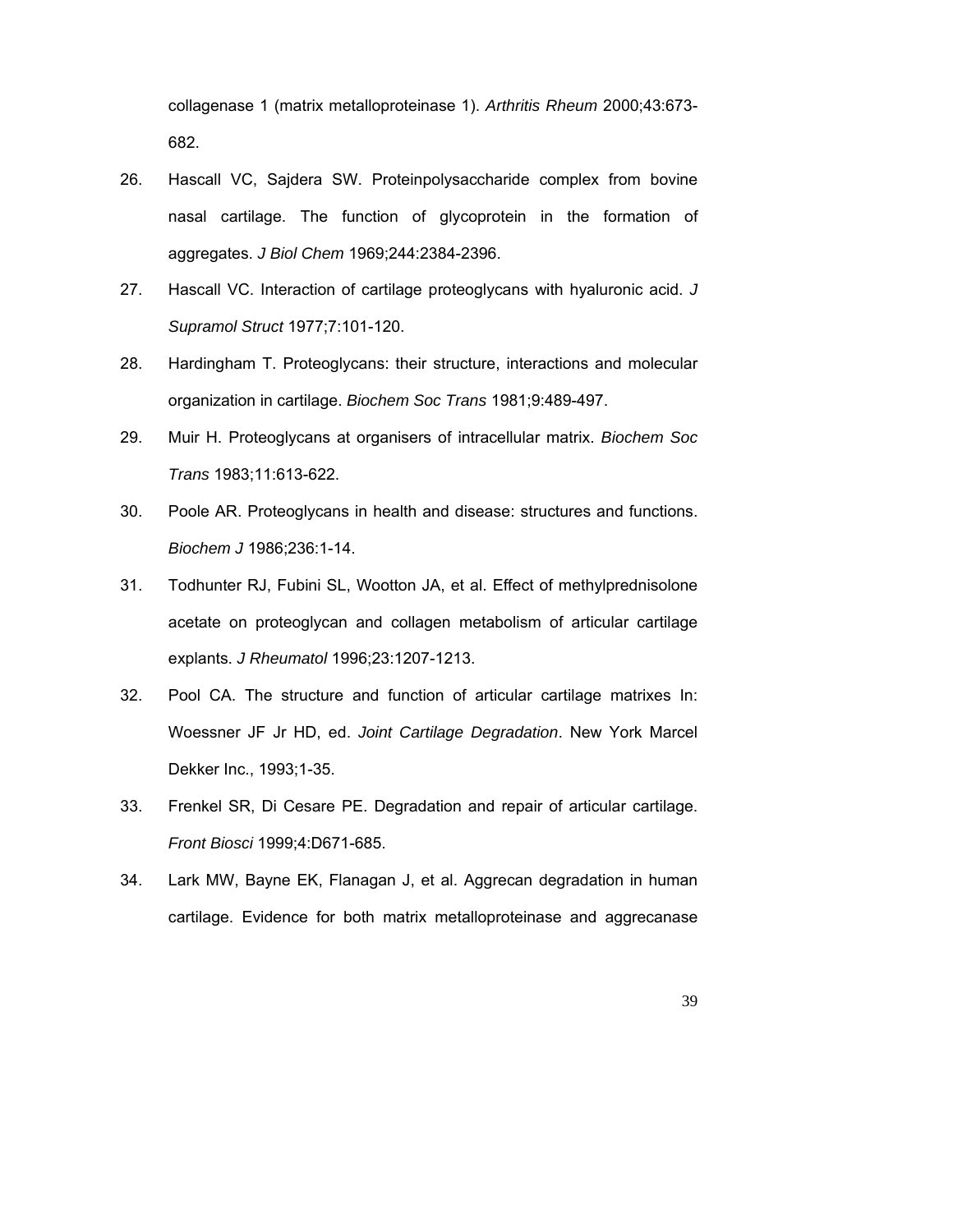activity in normal, osteoarthritic, and rheumatoid joints. *J Clin Invest* 1997;100:93-106.

- 35. Kevorkian L, Young DA, Darrah C, et al. Expression profiling of metalloproteinases and their inhibitors in cartilage. *Arthritis Rheum* 2004;50:131-141.
- 36. Baker AH, Edwards DR, Murphy G. Metalloproteinase inhibitors: biological actions and therapeutic opportunities. *J Cell Sci* 2002;115:3719-3727.
- 37. Nagase H, Kashiwagi M. Aggrecanases and cartilage matrix degradation. *Arthritis Res Ther* 2003;5:94-103.
- 38. Dean DD, Martel-Pelletier J, Pelletier JP, et al. Evidence for metalloproteinase and metalloproteinase inhibitor imbalance in human osteoarthritic cartilage. *J Clin Invest* 1989;84:678-685.
- 39. Schenk RK EP, Hunziker EB. . Articular cartilage morphology In: Kuettner KE SR, Hascall VC, ed. *Articular cartilage biochemistry* New York: Raven Press, 1986;3-22.
- 40. Simon R. Biomechanics of the joint. In: Kelly WN et al., ed. *Text book of Rheumatology*. Philadelphia: W.B.Saunders, 1981.
- 41. JR. R. Osteochondrosis in the horse. *Mod Vet Pract* 1975 Feb;56:113- 116.
- 42. Siffert RS. Classification of the osteochondroses. *Clin Orthop Relat Res* 1981:10-18.
- 43. Nakano T, Aherne FX. Involvement of trauma in the pathogenesis of osteochondritis dissecans in swine. *Can J Vet Res* 1988;52:154-155.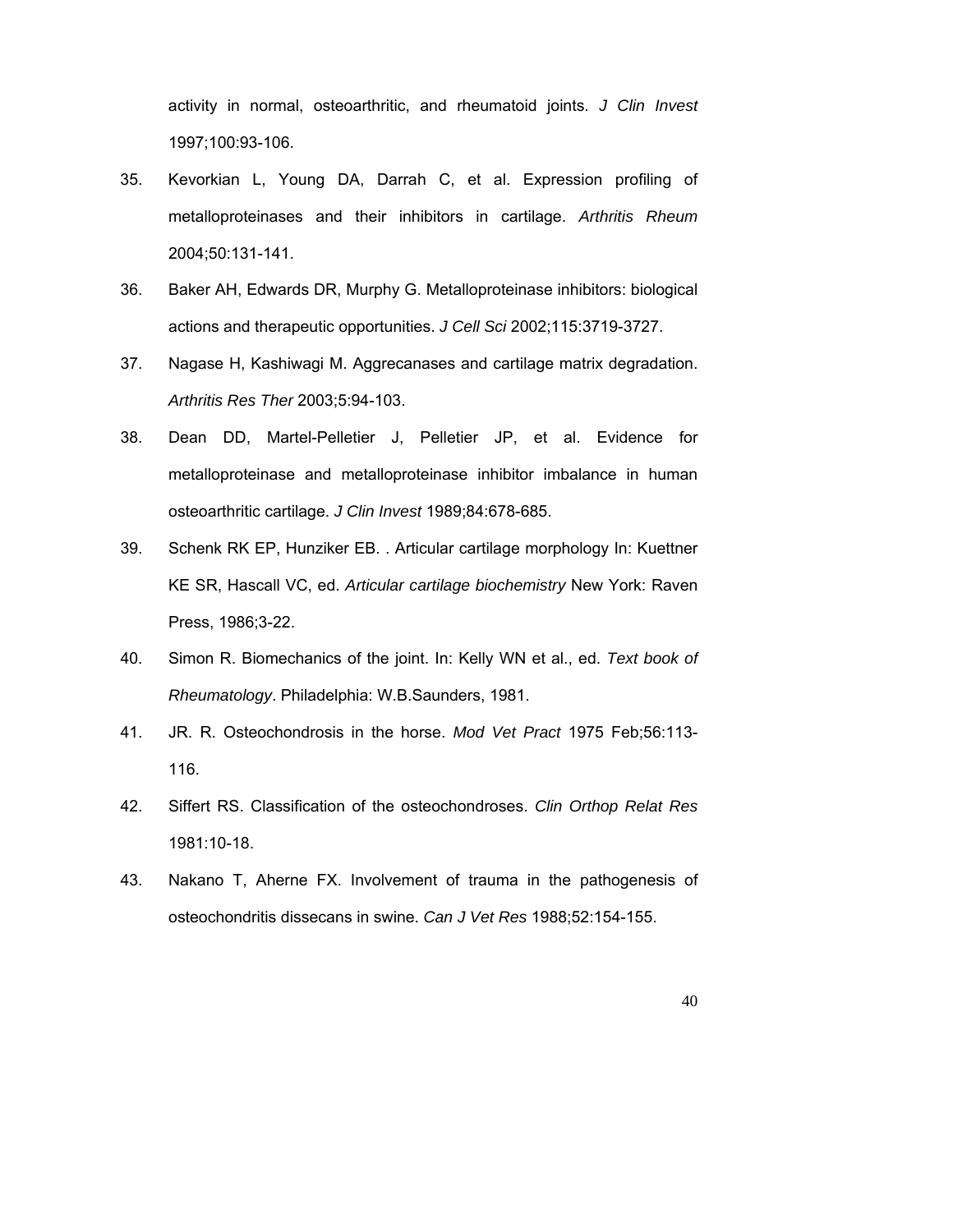- 44. Norrdin RW, Stover SM. Subchondral bone failure in overload arthrosis: a scanning electron microscopic study in horses. *J Musculoskelet Neuronal Interact* 2006;6:251-257.
- 45. Meachim G. The effect of scarification on articular cartilage in rabbit. . *J Bone Joint Surg Br* 1961;45:150-161.
- 46. HJ M. The response of articular cartilage to mechanical injury. . *J Bone Joint Surg Am* 1982;64:460-466.
- 47. Woo SL, Buckwalter JA. AAOS/NIH/ORS workshop. Injury and repair of the musculoskeletal soft tissues. Savannah, Georgia, June 18-20, 1987. *J Orthop Res* 1988;6:907-931.
- 48. Davis MA, Ettinger WH, Neuhaus JM, et al. The association of knee injury and obesity with unilateral and bilateral osteoarthritis of the knee. *Am J Epidemiol* 1989;130:278-288.
- 49. Radin EL, Burr DB, Caterson B, et al. Mechanical determinants of osteoarthrosis. *Semin Arthritis Rheum* 1991;21:12-21.
- 50. Thompson RC, Jr., Oegema TR, Jr., Lewis JL, et al. Osteoarthrotic changes after acute transarticular load. An animal model. *J Bone Joint Surg Am* 1991;73:990-1001.
- 51. Buckwalter JA. Osteoarthritis and articular cartilage use, disuse, and abuse: experimental studies. *J Rheumatol Suppl* 1995;43:13-15.
- 52. Radin EL. Osteoarthrosis--the orthopedic surgeon's perspective. *Acta Orthop Scand Suppl* 1995;266:6-9.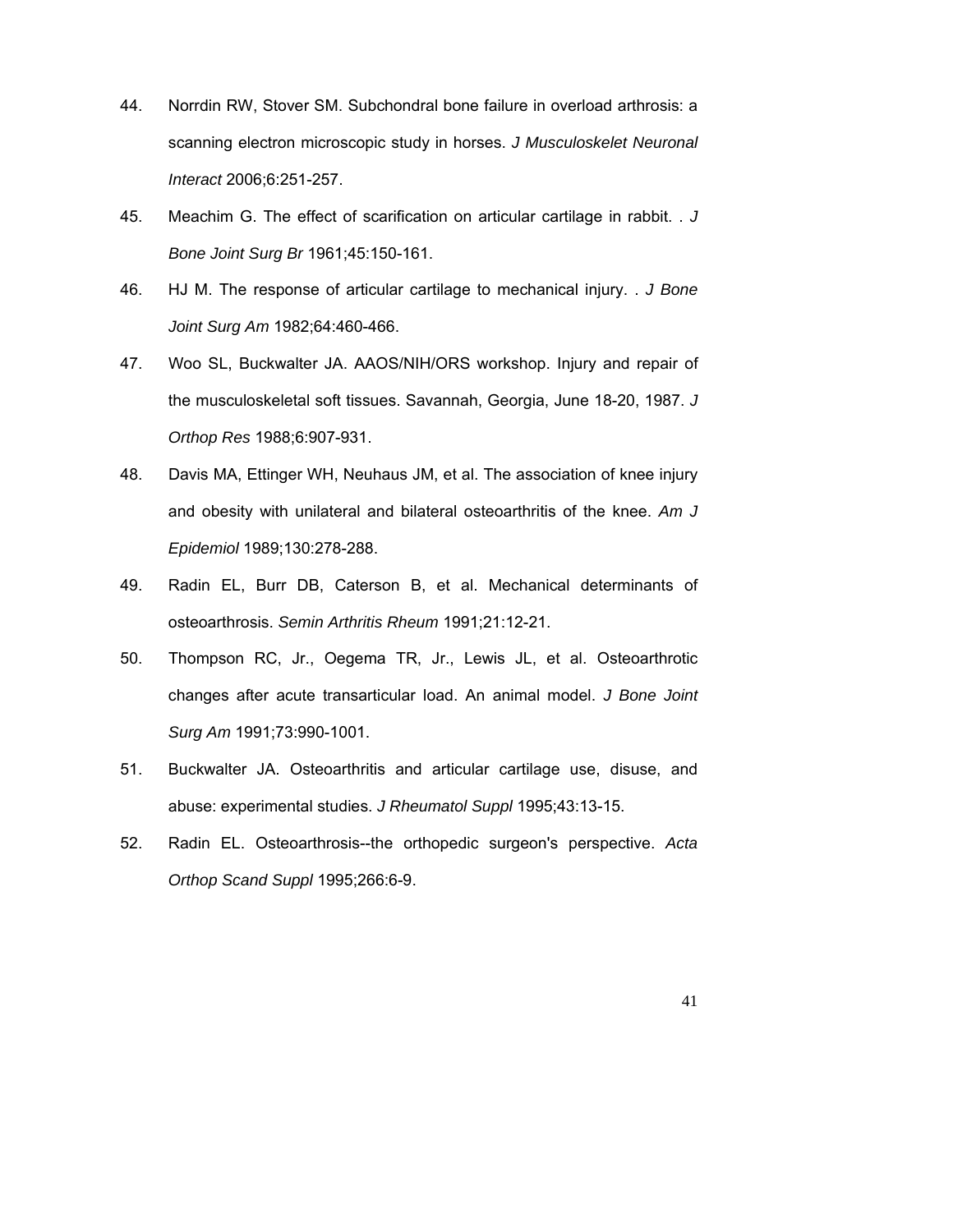- 53. Murray RC, Smith RK, Henson FM, et al. The distribution of cartilage oligomeric matrix protein (COMP) in equine carpal articular cartilage and its variation with exercise and cartilage deterioration. *Vet J* 2001;162:121- 128.
- 54. Hanlon CR, Estes WL, Jr. Osteoarthritis aggravated by trauma. *Am J Surg* 1949;78:556-569; disc 580.
- 55. Evans CH, Brown,T.D. Role of physical and mechanical agents in degrading the matrix. In: Woessner JFJ, Howell,D.S, ed. *Joint Cartilage Degradation;Basic and Clinical Aspects*. New York: Marcel Dekker, 1993;187-208.
- 56. Oegema TR, Jr., Lewis JL, Thompson RC, Jr. Role of acute trauma in development of osteoarthritis. *Agents Actions* 1993;40:220-223.
- 57. Gelber AC, Hochberg MC, Mead LA, et al. Joint injury in young adults and risk for subsequent knee and hip osteoarthritis. *Ann Intern Med* 2000;133:321-328.
- 58. Bolam CJ, Hurtig MB, Cruz A, et al. Characterization of experimentally induced post-traumatic osteoarthritis in the medial femorotibial joint of horses. *Am J Vet Res* 2006;67:433-447.
- 59. Slater MR, Scarlett JM, Donoghue S, et al. Diet and exercise as potential risk factors for osteochondritis dissecans in dogs. *Am J Vet Res* 1992;53:2119-2124.
- 60. McAlindon T, Felson DT. Nutrition: risk factors for osteoarthritis. *Ann Rheum Dis* 1997;56:397-400.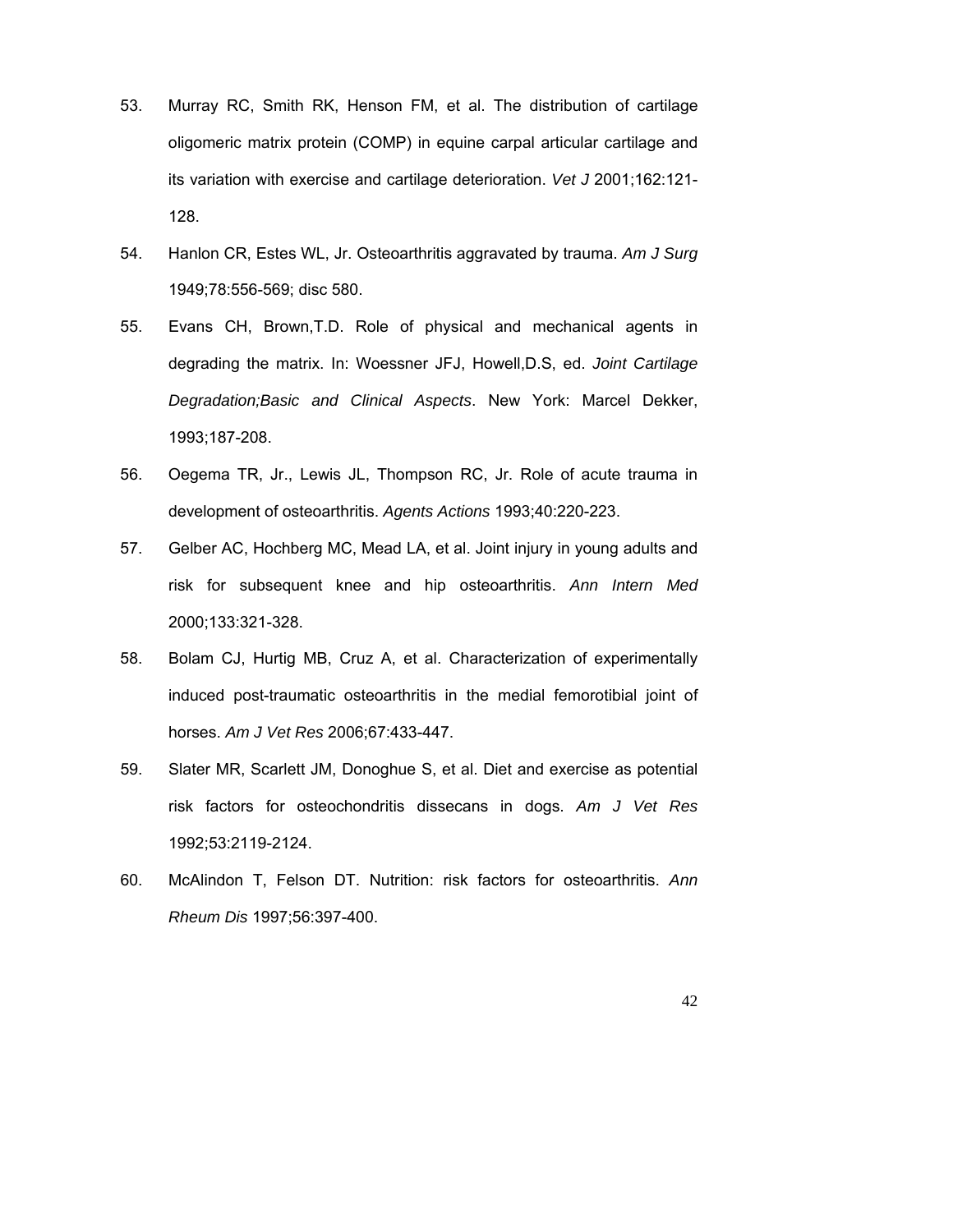- 61. Richardson DC, Zentek J. Nutrition and osteochondrosis. *Vet Clin North Am Small Anim Pract* 1998;28:115-135.
- 62. Schoenmakers I, Hazewinkel HA, Voorhout G, et al. Effects of diets with different calcium and phosphorus contents on the skeletal development and blood chemistry of growing great danes. *Vet Rec* 2000;147:652-660.
- 63. Gee EK, Firth EC, Morel PC, et al. Articular / epiphyseal osteochondrosis in Thoroughbred foals at 5 months of age: influences of growth of the foal and prenatal copper supplementation of the dam. *N Z Vet J* 2005;53:448- 456.
- 64. Goggs R, Vaughan-Thomas A, Clegg PD, et al. Nutraceutical therapies for degenerative joint diseases: a critical review. *Crit Rev Food Sci Nutr* 2005;45:145-164.
- 65. Ameye LG, Chee WS. Osteoarthritis and nutrition. From nutraceuticals to functional foods: a systematic review of the scientific evidence. *Arthritis Res Ther* 2006;8:R127.
- 66. Gee E, Davies M, Firth E, et al. Osteochondrosis and copper: histology of articular cartilage from foals out of copper supplemented and nonsupplemented dams. *Vet J* 2007;173:109-117.
- 67. Smith AD, A. D. Osteochondritis of the Knee Joint. *Journal of Bone and Joint Surgery* 1960;42:289.
- 68. Stougaard J. The Hereditary Factor in Osteochondritis Dissecans. *Journal of Bone andJoint Surgery* 1961;43:256.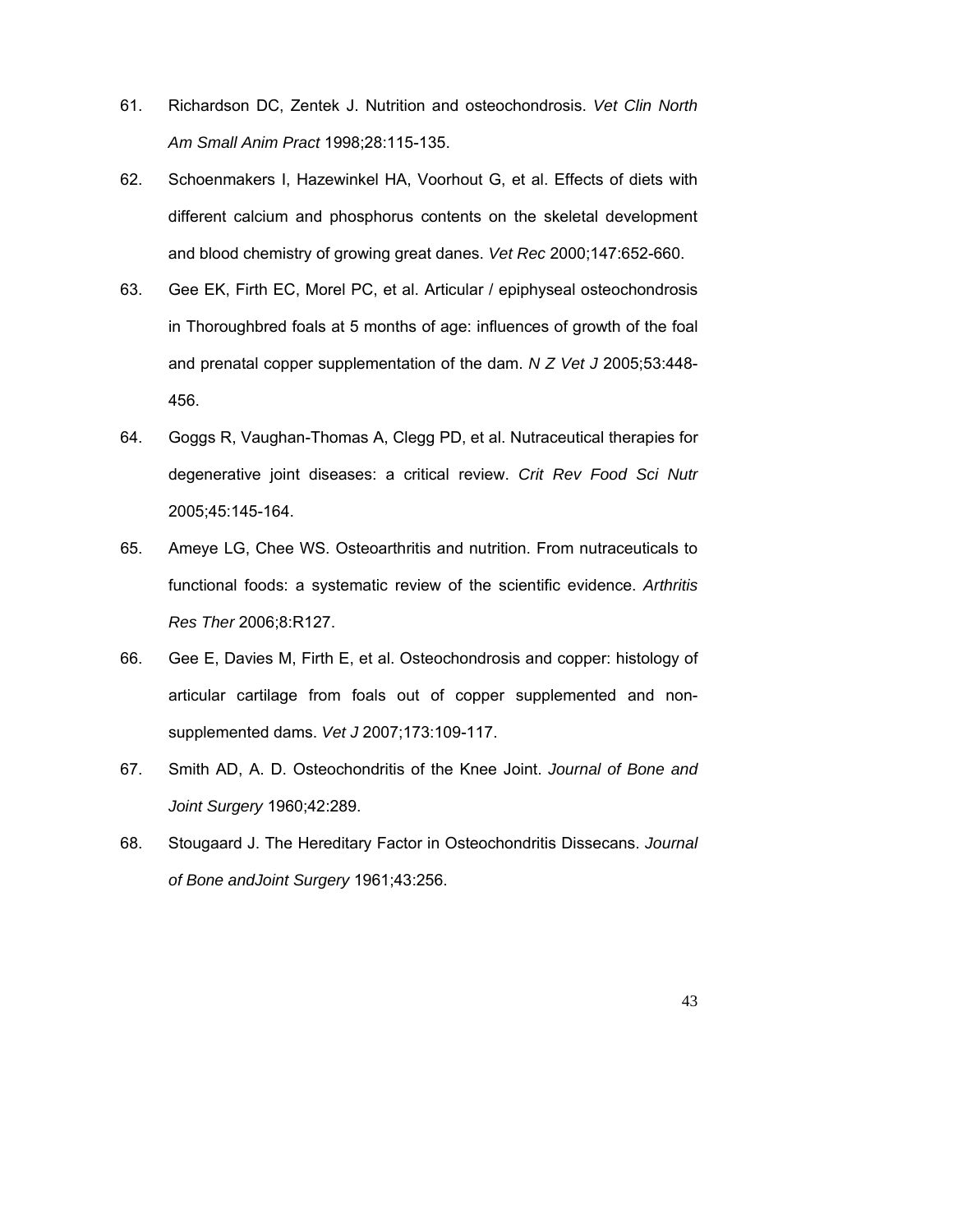- 69. Kellgren JH, Lawrence JS, Bier F. Genetic Factors in Generalized Osteo-Arthrosis. *Ann Rheum Dis* 1963;22:237-255.
- 70. Doherty M. How important are genetic factors in osteoarthritis. *J Rheumatol Suppl* 2004;70:22-27.
- 71. Kadarmideen HN, Janss LL. Evidence of a major gene from Bayesian segregation analyses of liability to osteochondral diseases in pigs. *Genetics* 2005;171:1195-1206.
- 72. Min JL, Meulenbelt I, Kloppenburg M, et al. Mutation analysis of candidate genes within the 2q33.3 linkage area for familial early-onset generalised osteoarthritis. *Eur J Hum Genet* 2007.
- 73. Ralston SL. Hyperglycemia/hyperinsulinemia after feeding a meal of grain to young horses with osteochondritis dissecans (OCD) lesions. *Pferdeheilkunde* 1996;12:320-322.
- 74. Rubenstein AH. Obesity: a modern epidemic. *Trans Am Clin Climatol Assoc* 2005;116:103-111; discussion 112-103.
- 75. Devecerski G, Tomasevic S, Teofilovski M, et al. [The frequency of metabolic and endocrine diseases in patients with various types of osteoarthritis]. *Med Pregl* 2006;59 Suppl 1:41-45.
- 76. Stockwell RA. Structure and function of the chondrocyte under mechanical stress In: Helminen HJ, Kiviranta, I., Tammi, M., et al., ed. *Joint Loading: Biology and Health of Articular Structures*. Bristol: Wright and Sons, 1987;126-148.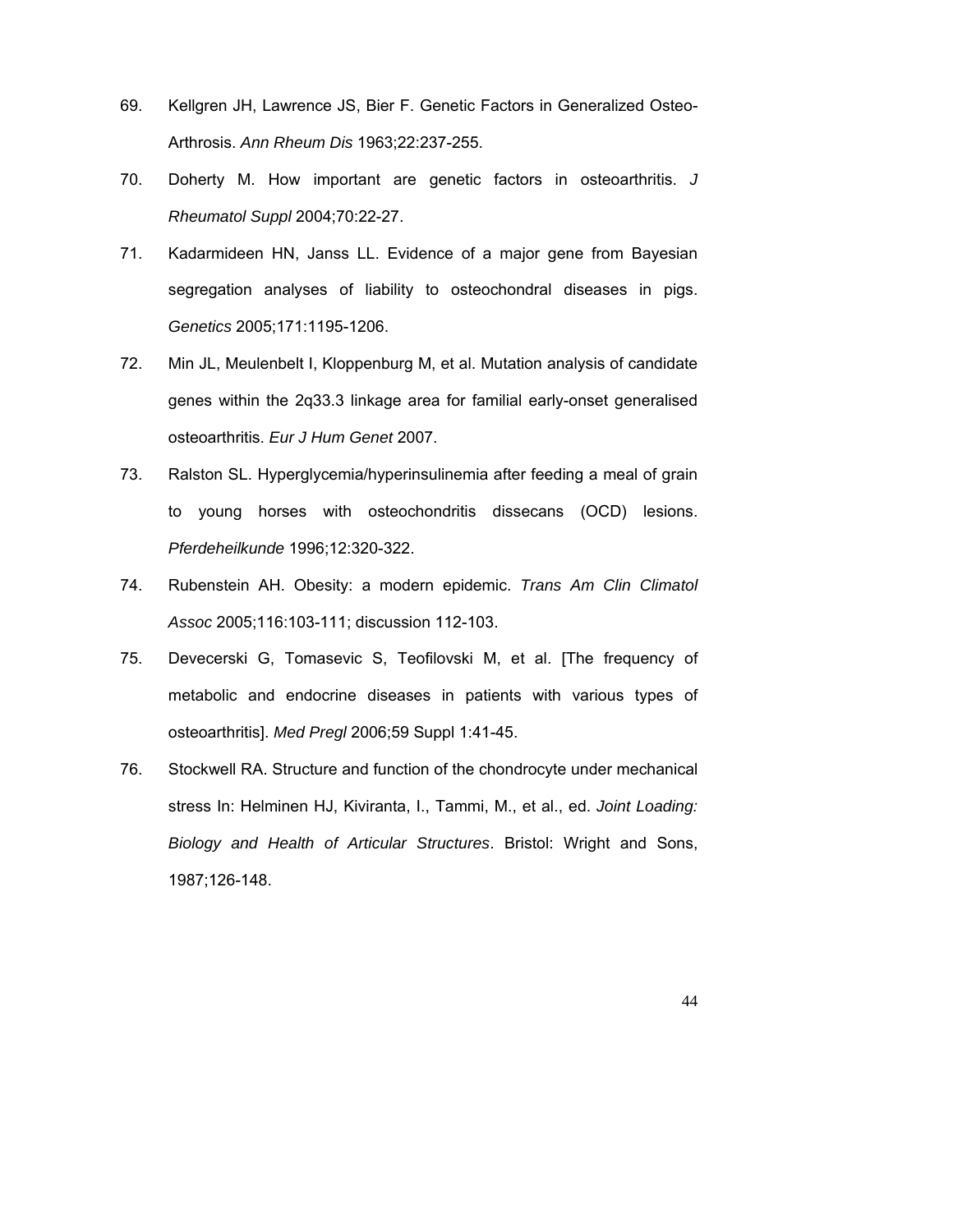- 77. Guilak F, Sah, R.L., Setton, L.A., 1997. Physical regulation of cartilage, metabolism. In: (Eds.), Philadelphia, pp. 179}207. Physical regulation of cartilage metabolism In: Mow VC, Hayes, W.C., ed. *Basic Orthopaedic Biomechanics*. 2 ed. Philadelphia: Lippincott-Raven, 1997;179-207.
- 78. Guilak F, Jones WR, Ting-Beall HP, et al. The deformation behavior and mechanical properties of chondrocytes in articular cartilage. *Osteoarthritis Cartilage* 1999;7:59-70.
- 79. van Campen GPJ vdSR. Cartilage and chondrocytes responses to mechanical loading in vitro In: Helminen HJ KI, Tammi M, Saamanen AM, K. P, Jurvelin J, ed. *Joint Loading: Biology and Health of Articular Structures*. Bristol: Wright and Sons, 1987;112–125.
- 80. Poole AR, Guilak, F, Abramson, S.B. Etiopathogenesis of Osteoarthritis In: Moskowitz RW, Altman, R.D, Hochberg,M.C, Buckwalter, J.A, Goldberg, V.M, ed. *Osteoarthritis*. 4 ed. Philadelphia: Lippincott Williams & Wilkins, 2007;3-26.
- 81. Bullough PG, Yawitz PS, Tafra L, et al. Topographical variations in the morphology and biochemistry of adult canine tibial plateau articular cartilage. *J Orthop Res* 1985;3:1-16.
- 82. Muller-Gerbl M, Schulte E, Putz R. The thickness of the calcified layer of articular cartilage: a function of the load supported? *J Anat* 1987;154:103- 111.
- 83. Eggli PS, Hunziker EB, Schenk RK. Quantitation of structural features characterizing weight- and less-weight-bearing regions in articular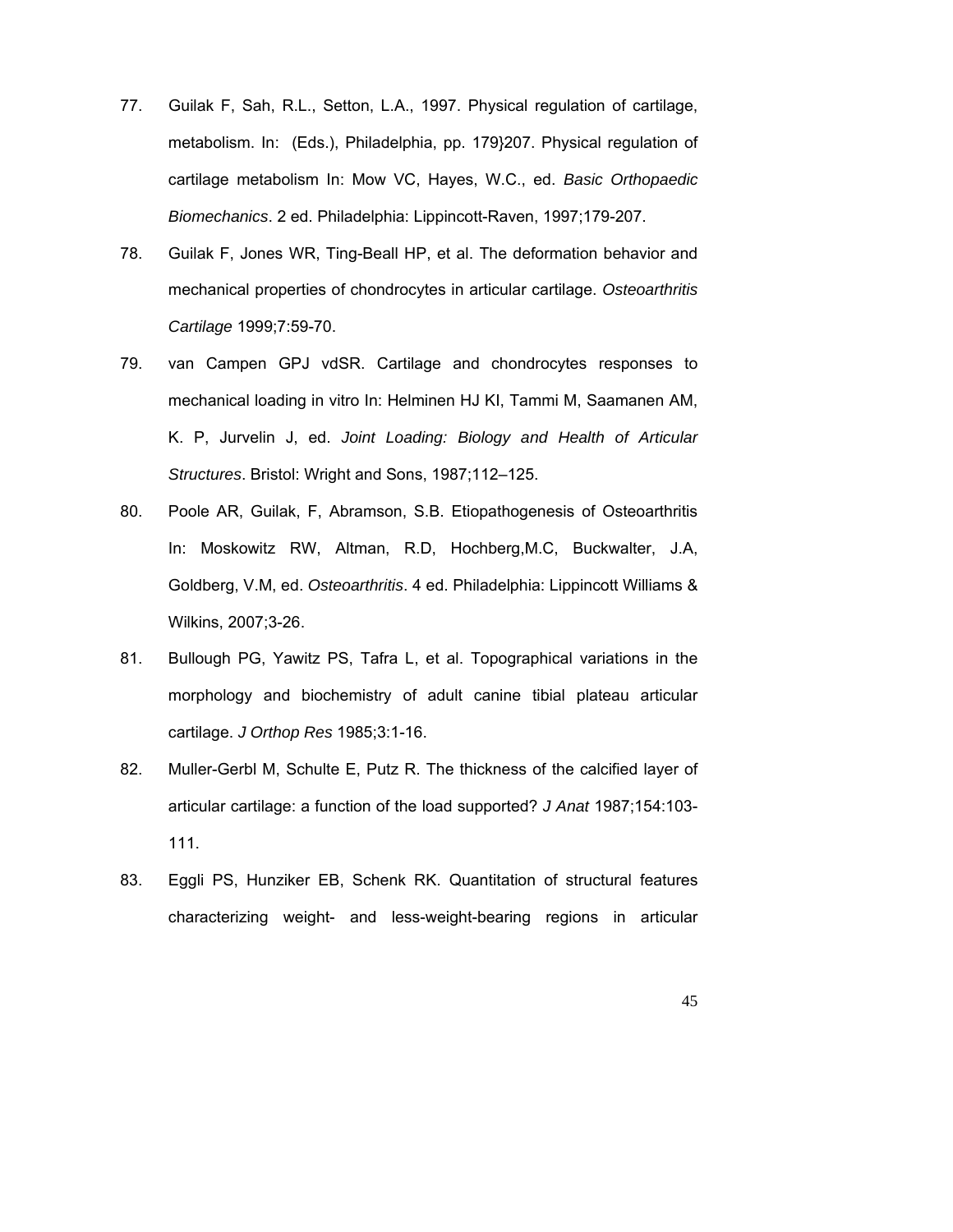cartilage: a stereological analysis of medial femoral condyles in young adult rabbits. *Anat Rec* 1988;222:217-227.

- 84. Greenwald AS, O'Connor JJ. The transmission of load through the human hip joint. *J Biomech* 1971;4:507-528.
- 85. JP P. Joint Kinetics In: L S, ed. *The joints and synovial fluid*. New York: Academic Press, 1980;139-176.
- 86. Ahmed AM, Burke DL. In-vitro measurement of static pressure distribution in synovial joints--Part I: Tibial surface of the knee. *J Biomech Eng* 1983;105:216-225.
- 87. Ahmed AM, Burke DL, Yu A. In-vitro measurement of static pressure distribution in synovial joints--Part II: Retropatellar surface. *J Biomech Eng* 1983;105:226-236.
- 88. Hodge WA, Fijan RS, Carlson KL, et al. Contact pressures in the human hip joint measured in vivo. *Proc Natl Acad Sci U S A* 1986;83:2879-2883.
- 89. Palmoski M, Perricone E, Brandt KD. Development and reversal of a proteoglycan aggregation defect in normal canine knee cartilage after immobilization. *Arthritis Rheum* 1979;22:508-517.
- 90. Kiviranta I, Jurvelin J, Tammi M, et al. Weight bearing controls glycosaminoglycan concentration and articular cartilage thickness in the knee joints of young beagle dogs. *Arthritis Rheum* 1987;30:801-809.
- 91. Jortikka MO, Inkinen RI, Tammi MI, et al. Immobilisation causes longlasting matrix changes both in the immobilised and contralateral joint cartilage. *Ann Rheum Dis* 1997;56:255-261.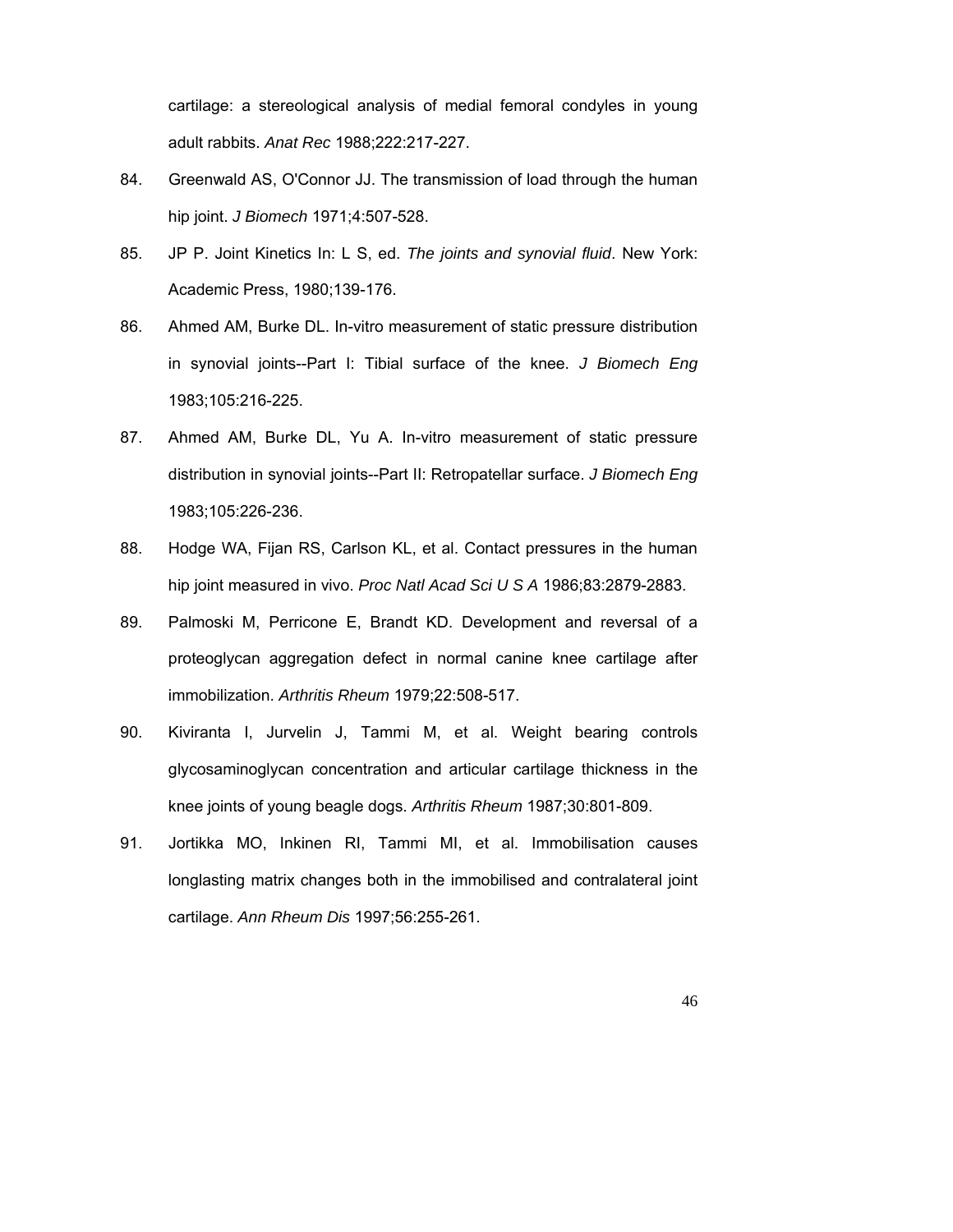- 92. Guilak F, Meyer BC, Ratcliffe A, et al. The effects of matrix compression on proteoglycan metabolism in articular cartilage explants. *Osteoarthritis Cartilage* 1994;2:91-101.
- 93. Ragan PM, Badger AM, Cook M, et al. Down-regulation of chondrocyte aggrecan and type-II collagen gene expression correlates with increases in static compression magnitude and duration. *J Orthop Res* 1999;17:836- 842.
- 94. Li KW, Williamson AK, Wang AS, et al. Growth responses of cartilage to static and dynamic compression. *Clin Orthop Relat Res* 2001:S34-48.
- 95. Palmoski MJ, Colyer RA, Brandt KD. Joint motion in the absence of normal loading does not maintain normal articular cartilage. *Arthritis Rheum* 1980;23:325-334.
- 96. Kiviranta I, Tammi M, Jurvelin J, et al. Moderate running exercise augments glycosaminoglycans and thickness of articular cartilage in the knee joint of young beagle dogs. *J Orthop Res* 1988;6:188-195.
- 97. Tammi M, Kiviranta I, Peltonen L, et al. Effects of joint loading on articular cartilage collagen metabolism: assay of procollagen prolyl 4-hydroxylase and galactosylhydroxylysyl glucosyltransferase. *Connect Tissue Res* 1988;17:199-206.
- 98. Otterness IG, Eskra JD, Bliven ML, et al. Exercise protects against articular cartilage degeneration in the hamster. *Arthritis Rheum* 1998;41:2068-2076.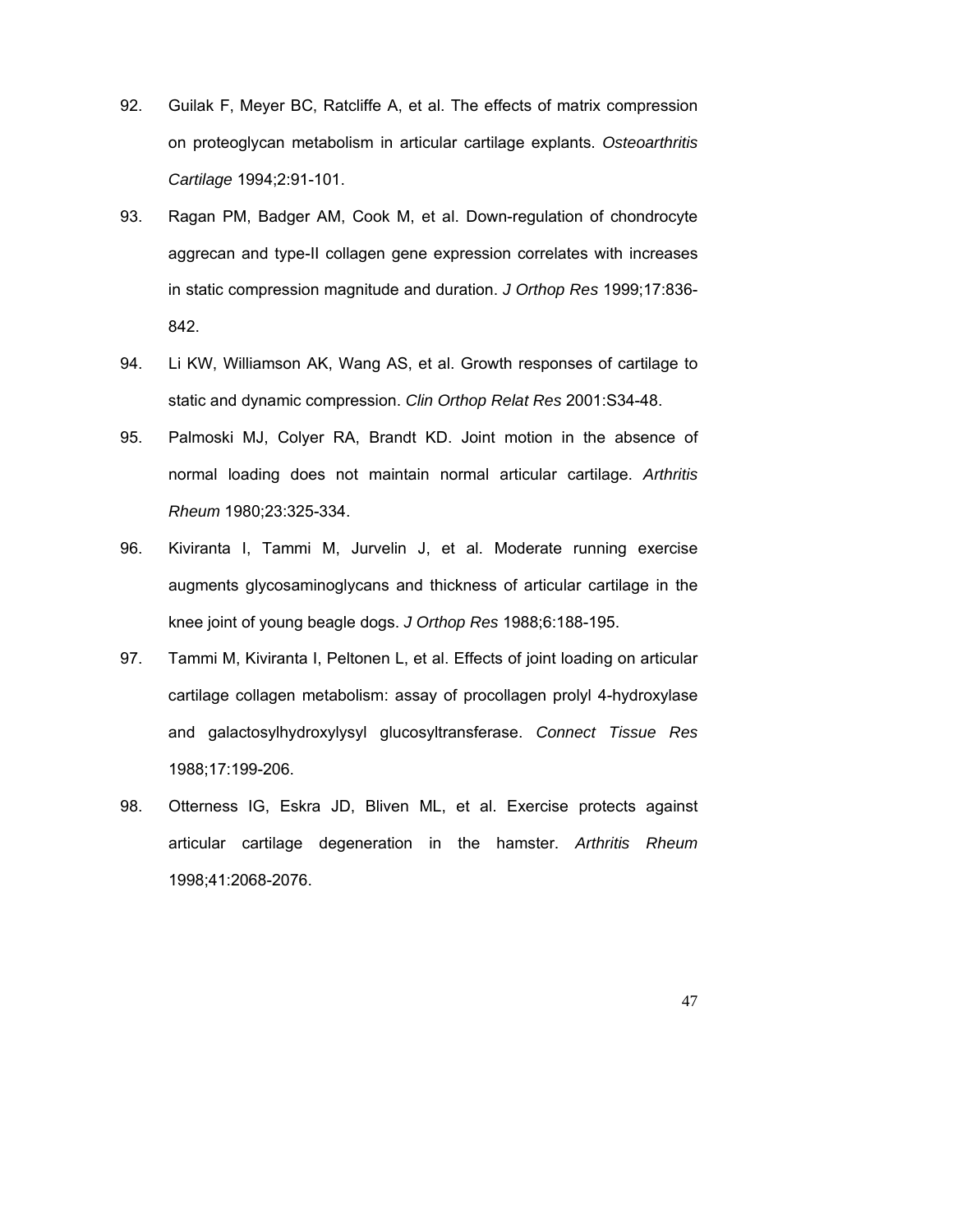- 99. Chowdhury TT, Bader DL, Lee DA. Dynamic compression inhibits the synthesis of nitric oxide and PGE(2) by IL-1beta-stimulated chondrocytes cultured in agarose constructs. *Biochem Biophys Res Commun* 2001;285:1168-1174.
- 100. Wiseman M, Henson F, Lee DA, et al. Dynamic compressive strain inhibits nitric oxide synthesis by equine chondrocytes isolated from different areas of the cartilage surface. *Equine Vet J* 2003;35:451-456.
- 101. Galois L, Etienne S, Grossin L, et al. Moderate-impact exercise is associated with decreased severity of experimental osteoarthritis in rats. *Rheumatology (Oxford)* 2003;42:692-693; author reply 693-694.
- 102. Pap G, Eberhardt R, Sturmer I, et al. Development of osteoarthritis in the knee joints of Wistar rats after strenuous running exercise in a running wheel by intracranial self-stimulation. *Pathol Res Pract* 1998;194:41-47.
- 103. Fujisawa T, Hattori T, Takahashi K, et al. Cyclic mechanical stress induces extracellular matrix degradation in cultured chondrocytes via gene expression of matrix metalloproteinases and interleukin-1. *J Biochem (Tokyo)* 1999;125:966-975.
- 104. Honda K, Ohno S, Tanimoto K, et al. The effects of high magnitude cyclic tensile load on cartilage matrix metabolism in cultured chondrocytes. *Eur J Cell Biol* 2000;79:601-609.
- 105. Fermor B, Weinberg JB, Pisetsky DS, et al. Induction of cyclooxygenase-2 by mechanical stress through a nitric oxide-regulated pathway. *Osteoarthritis Cartilage* 2002;10:792-798.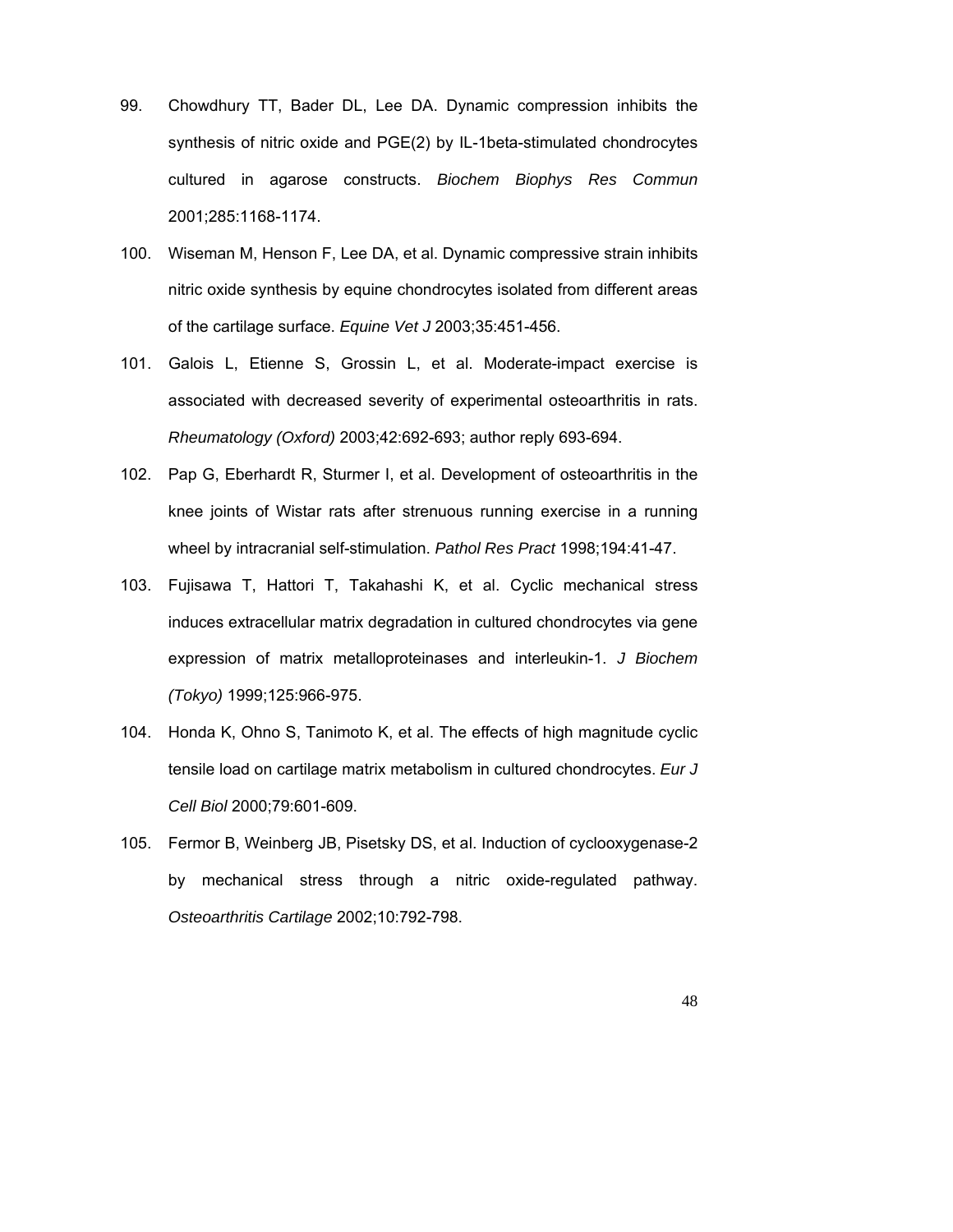- 106. Sauerland K, Plaas AH, Raiss RX, et al. The sulfation pattern of chondroitin sulfate from articular cartilage explants in response to mechanical loading. *Biochim Biophys Acta* 2003;1638:241-248.
- 107. Sims JR, Karp S, Ingber DE. Altering the cellular mechanical force balance results in integrated changes in cell, cytoskeletal and nuclear shape. *J Cell Sci* 1992;103 ( Pt 4):1215-1222.
- 108. Adams JC, Watt FM. Regulation of development and differentiation by the extracellular matrix. *Development* 1993;117:1183-1198.
- 109. Das P, Schurman DJ, Smith RL. Nitric oxide and G proteins mediate the response of bovine articular chondrocytes to fluid-induced shear. *J Orthop Res* 1997;15:87-93.
- 110. Smith RL, Rusk SF, Ellison BE, et al. In vitro stimulation of articular chondrocyte mRNA and extracellular matrix synthesis by hydrostatic pressure. *J Orthop Res* 1996;14:53-60.
- 111. Takahashi K, Kubo T, Kobayashi K, et al. Hydrostatic pressure influences mRNA expression of transforming growth factor-beta 1 and heat shock protein 70 in chondrocyte-like cell line. *J Orthop Res* 1997;15:150-158.
- 112. Valhmu WB, Stazzone EJ, Bachrach NM, et al. Load-controlled compression of articular cartilage induces a transient stimulation of aggrecan gene expression. *Arch Biochem Biophys* 1998;353:29-36.
- 113. Parkkinen JJ, Lammi MJ, Pelttari A, et al. Altered Golgi apparatus in hydrostatically loaded articular cartilage chondrocytes. *Ann Rheum Dis* 1993;52:192-198.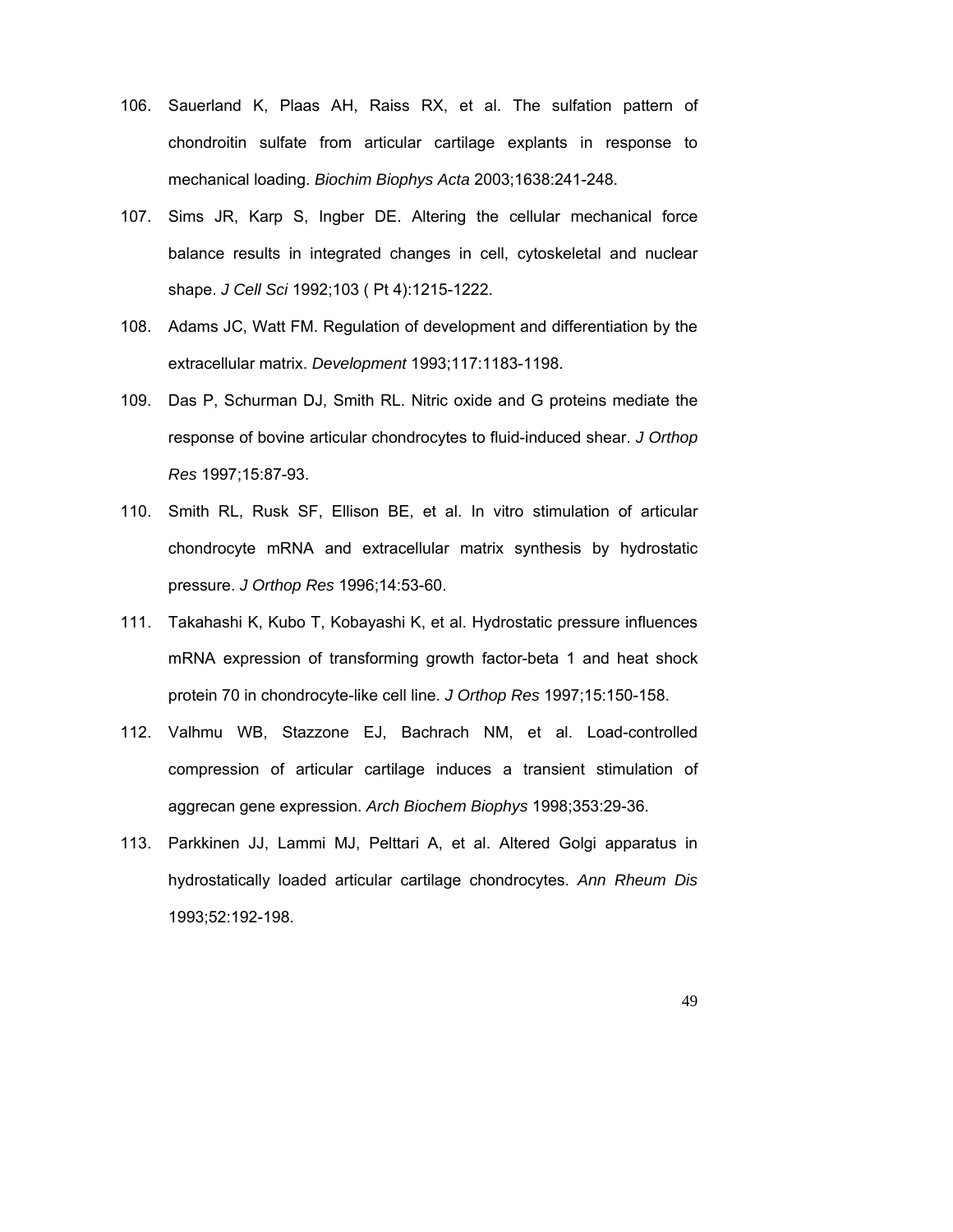- 114. Parkkinen JJ, Lammi MJ, Inkinen R, et al. Influence of short-term hydrostatic pressure on organization of stress fibers in cultured chondrocytes. *J Orthop Res* 1995;13:495-502.
- 115. Kim YJ, Grodzinsky AJ, Plaas AH. Compression of cartilage results in differential effects on biosynthetic pathways for aggrecan, link protein, and hyaluronan. *Arch Biochem Biophys* 1996;328:331-340.
- 116. Sah RL, Grodzinsky AJ, Plaas AH, et al. Effects of tissue compression on the hyaluronate-binding properties of newly synthesized proteoglycans in cartilage explants. *Biochem J* 1990;267:803-808.
- 117. Sah RL, Doong JY, Grodzinsky AJ, et al. Effects of compression on the loss of newly synthesized proteoglycans and proteins from cartilage explants. *Arch Biochem Biophys* 1991;286:20-29.
- 118. Farquhar T, Xia Y, Mann K, et al. Swelling and fibronectin accumulation in articular cartilage explants after cyclical impact. *J Orthop Res* 1996;14:417-423.
- 119. Guilak F, Ratcliffe A, Mow VC. Chondrocyte deformation and local tissue strain in articular cartilage: a confocal microscopy study. *J Orthop Res* 1995;13:410-421.
- 120. Kim YJ, Sah RL, Grodzinsky AJ, et al. Mechanical regulation of cartilage biosynthetic behavior: physical stimuli. *Arch Biochem Biophys* 1994;311:1- 12.
- 121. Bachrach NM, Valhmu WB, Stazzone E, et al. Changes in proteoglycan synthesis of chondrocytes in articular cartilage are associated with the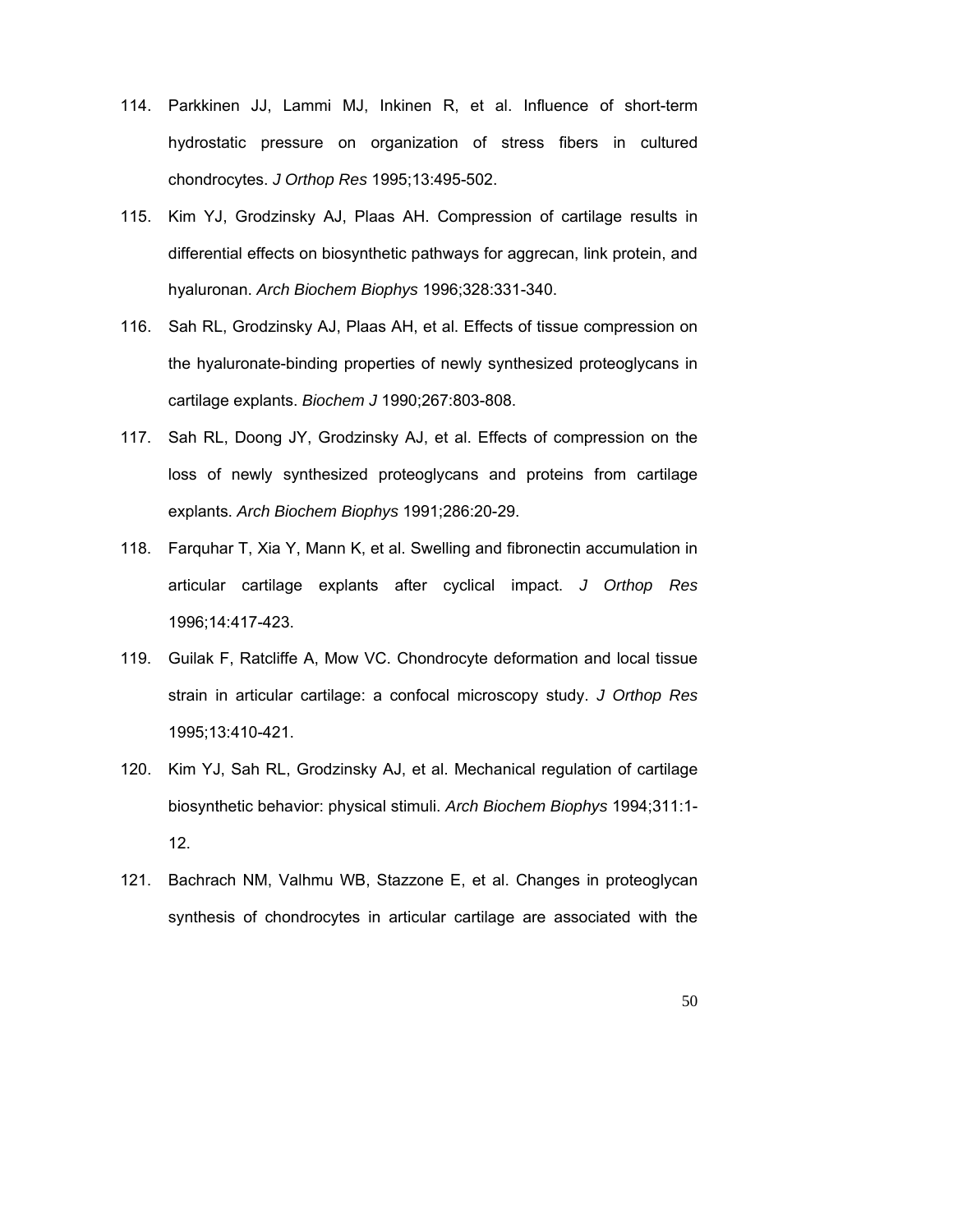time-dependent changes in their mechanical environment. *J Biomech* 1995;28:1561-1569.

- 122. Kim YJ, Bonassar LJ, Grodzinsky AJ. The role of cartilage streaming potential, fluid flow and pressure in the stimulation of chondrocyte biosynthesis during dynamic compression. *J Biomech* 1995;28:1055-1066.
- 123. Mow VC, Wang CC, Hung CT. The extracellular matrix, interstitial fluid and ions as a mechanical signal transducer in articular cartilage. *Osteoarthritis Cartilage* 1999;7:41-58.
- 124. Milton JL. Osteochondritis dissecans in the dog. *Vet Clin North Am Small Anim Pract* 1983;13:117-134.
- 125. Burton-Wurster N TR, Just G. Animal models of Osteoarthritis In: woessner JF Jr HD, ed. *Joint cartilage degradation*. New York: Marcel Dekker Inc. , 1993;347-384.
- 126. Ekman S CC. The pathophysiology of Osteochondrosis. *Vet Clin North Am Small Anim Pract* 1998;28:17-32.
- 127. Casal M, Haskins M. Large animal models and gene therapy. *Eur J Hum Genet* 2006;14:266-272.
- 128. Podrushniak EP, Ostapchuk AD, Suslov EI, et al. [Animal model of spinal osteochondrosis]. *Ortop Travmatol Protez* 1976:51-57.
- 129. Dammrich K. Relationship between nutrition and bone growth in large and giant dogs. *J Nutr* 1991;121:S114-121.
- 130. Bendele AM. Animal models of osteoarthritis. *J Musculoskelet Neuronal Interact* 2001;1:363-376.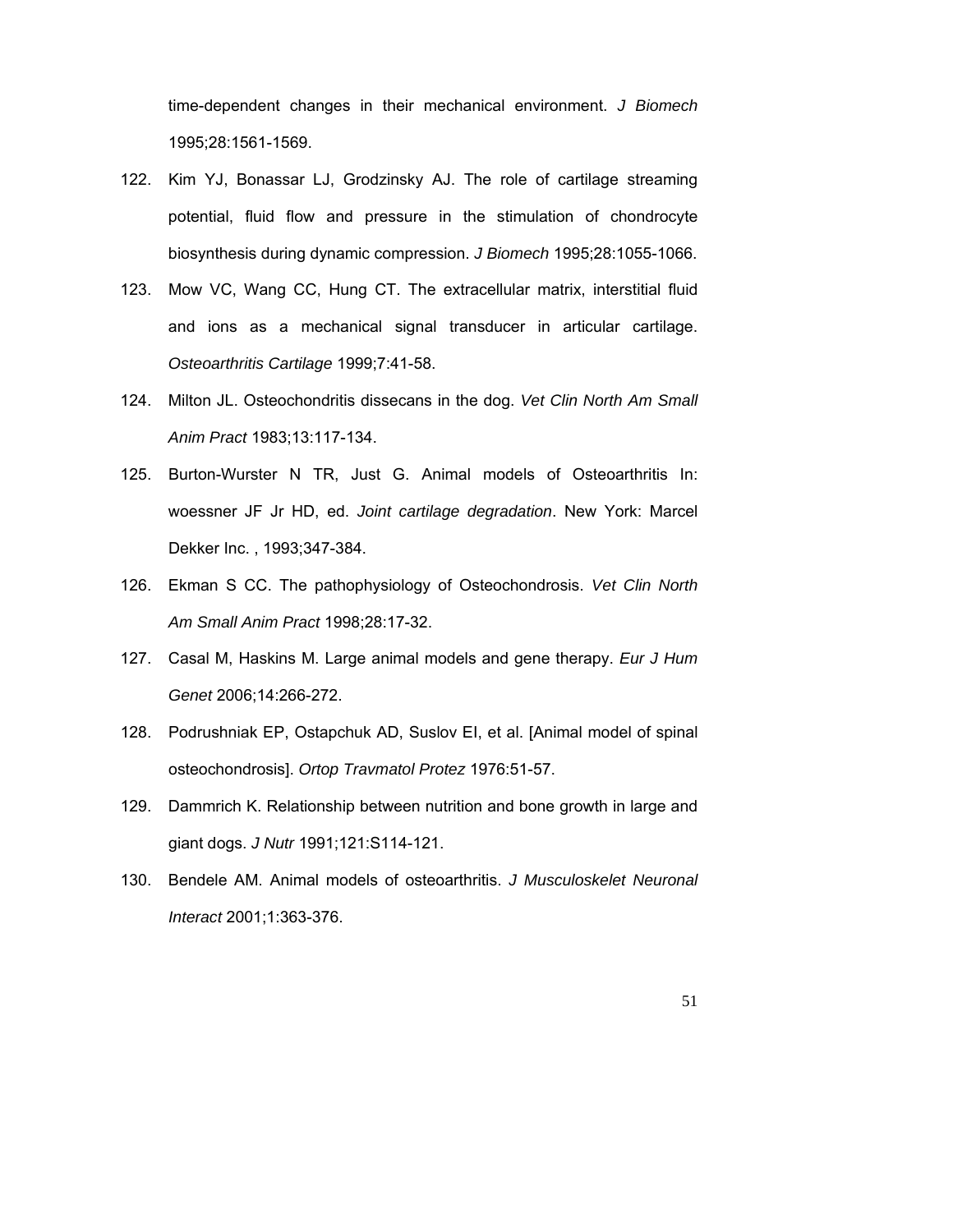- 131. Clements KM, Price JS, Chambers MG, et al. Gene deletion of either interleukin-1beta, interleukin-1beta-converting enzyme, inducible nitric oxide synthase, or stromelysin 1 accelerates the development of knee osteoarthritis in mice after surgical transection of the medial collateral ligament and partial medial meniscectomy. *Arthritis Rheum* 2003;48:3452- 3463.
- 132. Oakley SP, Lassere MN, Portek I, et al. Biomechanical, histologic and macroscopic assessment of articular cartilage in a sheep model of osteoarthritis. *Osteoarthritis Cartilage* 2004;12:667-679.
- 133. Ytrehus B, Andreas Haga H, Mellum CN, et al. Experimental ischemia of porcine growth cartilage produces lesions of osteochondrosis. *J Orthop Res* 2004;22:1201-1209.
- 134. Boyd SK, Muller R, Leonard T, et al. Long-term periarticular bone adaptation in a feline knee injury model for post-traumatic experimental osteoarthritis. *Osteoarthritis Cartilage* 2005;13:235-242.
- 135. Kamekura S, Hoshi K, Shimoaka T, et al. Osteoarthritis development in novel experimental mouse models induced by knee joint instability. *Osteoarthritis Cartilage* 2005;13:632-641.
- 136. Lorenz H, Wenz W, Ivancic M, et al. Early and stable upregulation of collagen type II, collagen type I and YKL40 expression levels in cartilage during early experimental osteoarthritis occurs independent of joint location and histological grading. *Arthritis Res Ther* 2005;7:R156-165.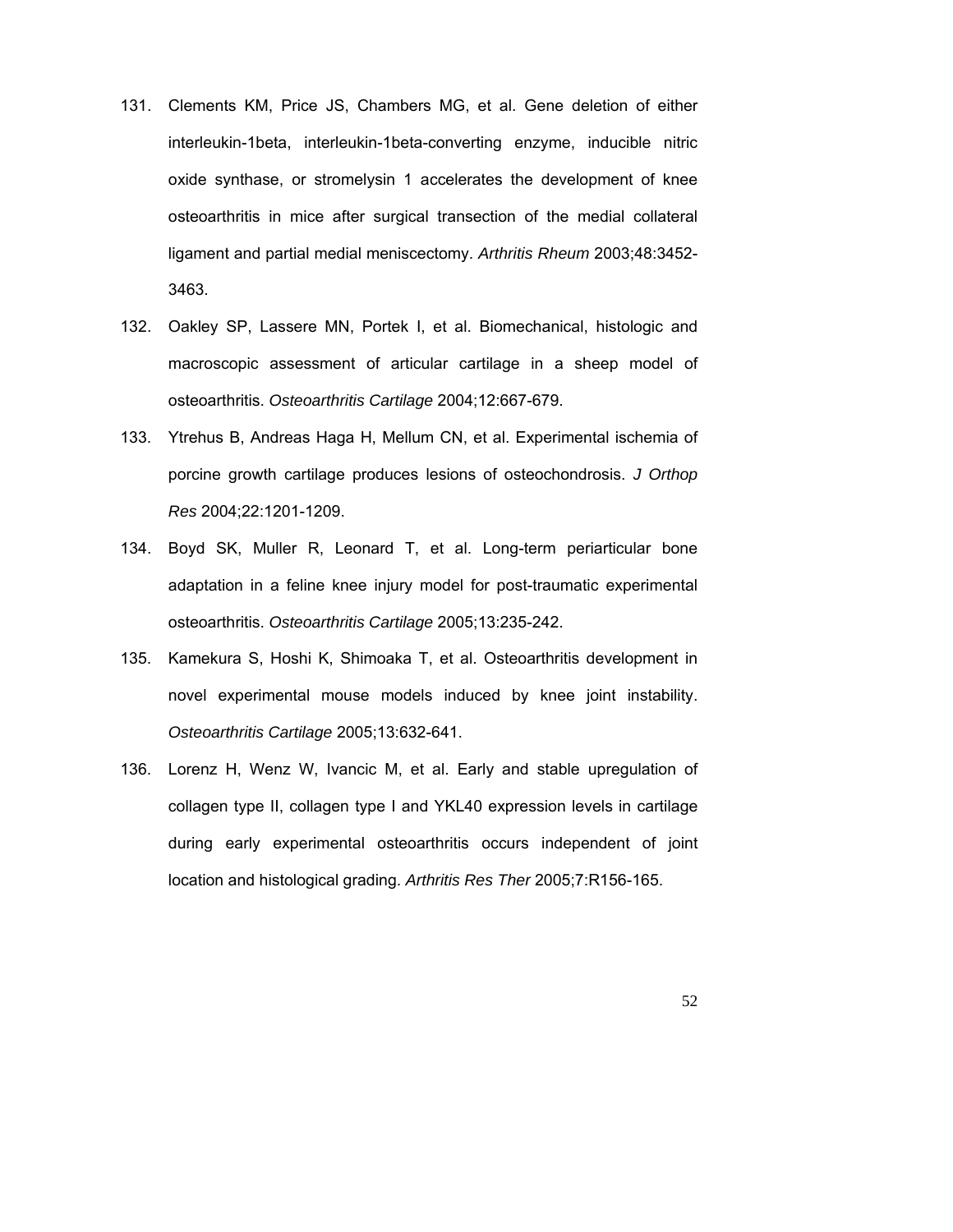- 137. Benya PD, Padilla SR, Nimni ME. Independent regulation of collagen types by chondrocytes during the loss of differentiated function in culture. *Cell* 1978;15:1313-1321.
- 138. Platt D. Isolated Chondrocyte and Cartilage Explant Culture Systems as Techniques to Investigate the Pathogenesis of Equine Joint Disease In: GW MCaT, ed. *Joint disease in the horse*. Philadelphia: WB Saunders Company, 1996;441-446.
- 139. Kawasaki K, Ochi M, Uchio Y, et al. Hyaluronic acid enhances proliferation and chondroitin sulfate synthesis in cultured chondrocytes embedded in collagen gels. *J Cell Physiol* 1999;179:142-148.
- 140. Yasui N, Osawa S, Ochi T, et al. Primary culture of chondrocytes embedded in collagen gels. *Exp Cell Biol* 1982;50:92-100.
- 141. Kimura T, Yasui N, Ohsawa S, et al. Chondrocytes embedded in collagen gels maintain cartilage phenotype during long-term cultures. *Clin Orthop Relat Res* 1984:231-239.
- 142. Ochi M UY, Matsusaki M, Wakitani S and Sumen Y:, . I. Cartilage repair a new surgical procedure of cultured chondrocyte transplantation In: Chan KM FFaKM, ed. *Controversies in Orthopaedic Sports Medicine*: Williams & Wilkins Asia-Pacific Ltd, 1998;549-563.
- 143. Benya PD, Shaffer JD. Dedifferentiated chondrocytes reexpress the differentiated collagen phenotype when cultured in agarose gels. *Cell* 1982;30:215-224.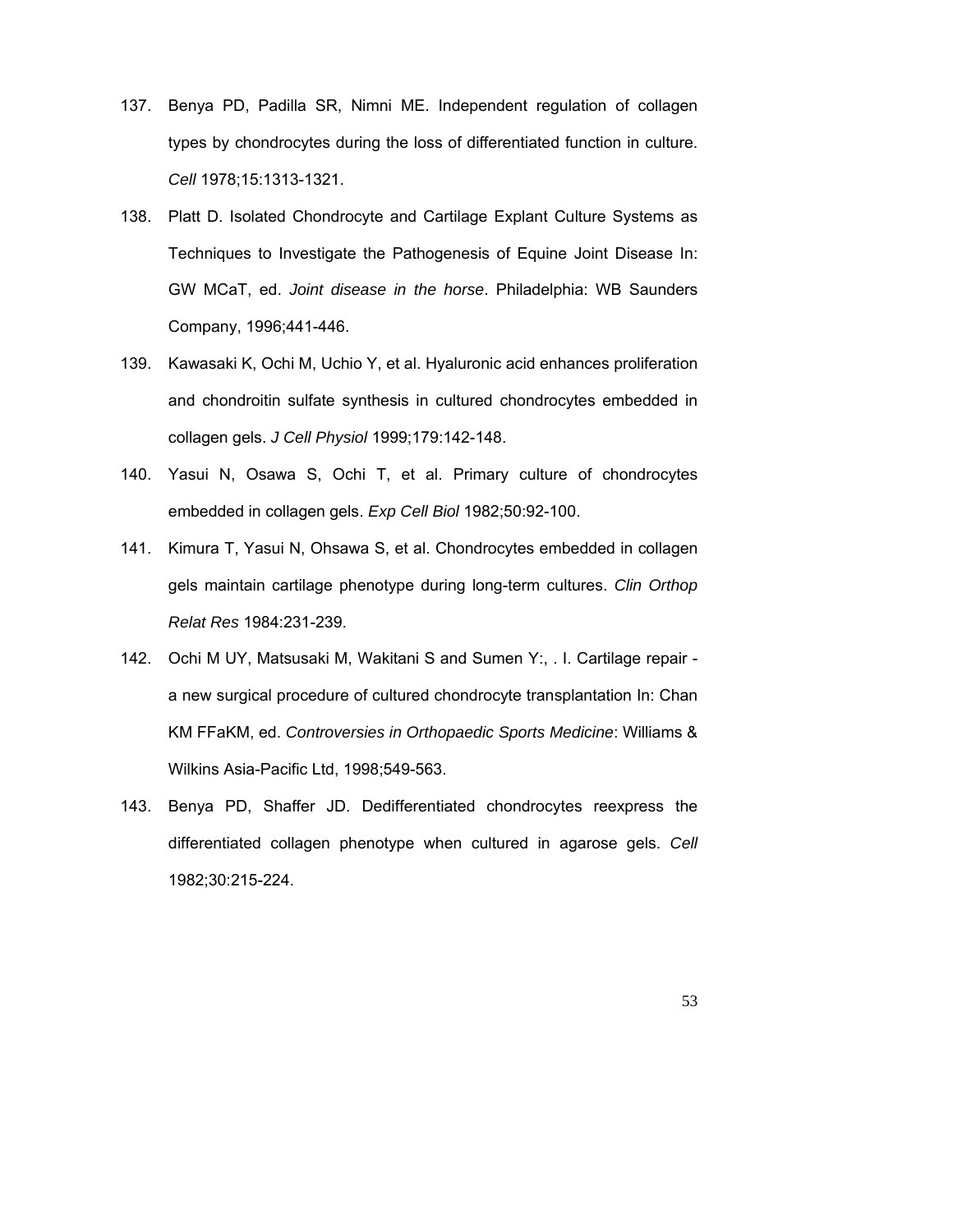- 144. Aydelotte MB, Greenhill RR, Kuettner KE. Differences between subpopulations of cultured bovine articular chondrocytes. II. Proteoglycan metabolism. *Connect Tissue Res* 1988;18:223-234.
- 145. Aydelotte MB, Kuettner KE. Differences between sub-populations of cultured bovine articular chondrocytes. I. Morphology and cartilage matrix production. *Connect Tissue Res* 1988;18:205-222.
- 146. Aulthouse AL, Beck M, Griffey E, et al. Expression of the human chondrocyte phenotype in vitro. *In Vitro Cell Dev Biol* 1989;25:659-668.
- 147. Bruckner P, Horler I, Mendler M, et al. Induction and prevention of chondrocyte hypertrophy in culture. *J Cell Biol* 1989;109:2537-2545.
- 148. Buschmann MD, Gluzband YA, Grodzinsky AJ, et al. Chondrocytes in agarose culture synthesize a mechanically functional extracellular matrix. *J Orthop Res* 1992;10:745-758.
- 149. Rahfoth B, Weisser J, Sternkopf F, et al. Transplantation of allograft chondrocytes embedded in agarose gel into cartilage defects of rabbits. *Osteoarthritis Cartilage* 1998;6:50-65.
- 150. Anderson CC, Cook JL, Kreeger JM, et al. In vitro effects of glucosamine and acetylsalicylate on canine chondrocytes in three-dimensional culture. *Am J Vet Res* 1999;60:1546-1551.
- 151. Cook JL, Anderson CC, Kreeger JM, et al. Effects of human recombinant interleukin-1beta on canine articular chondrocytes in three-dimensional culture. *Am J Vet Res* 2000;61:766-770.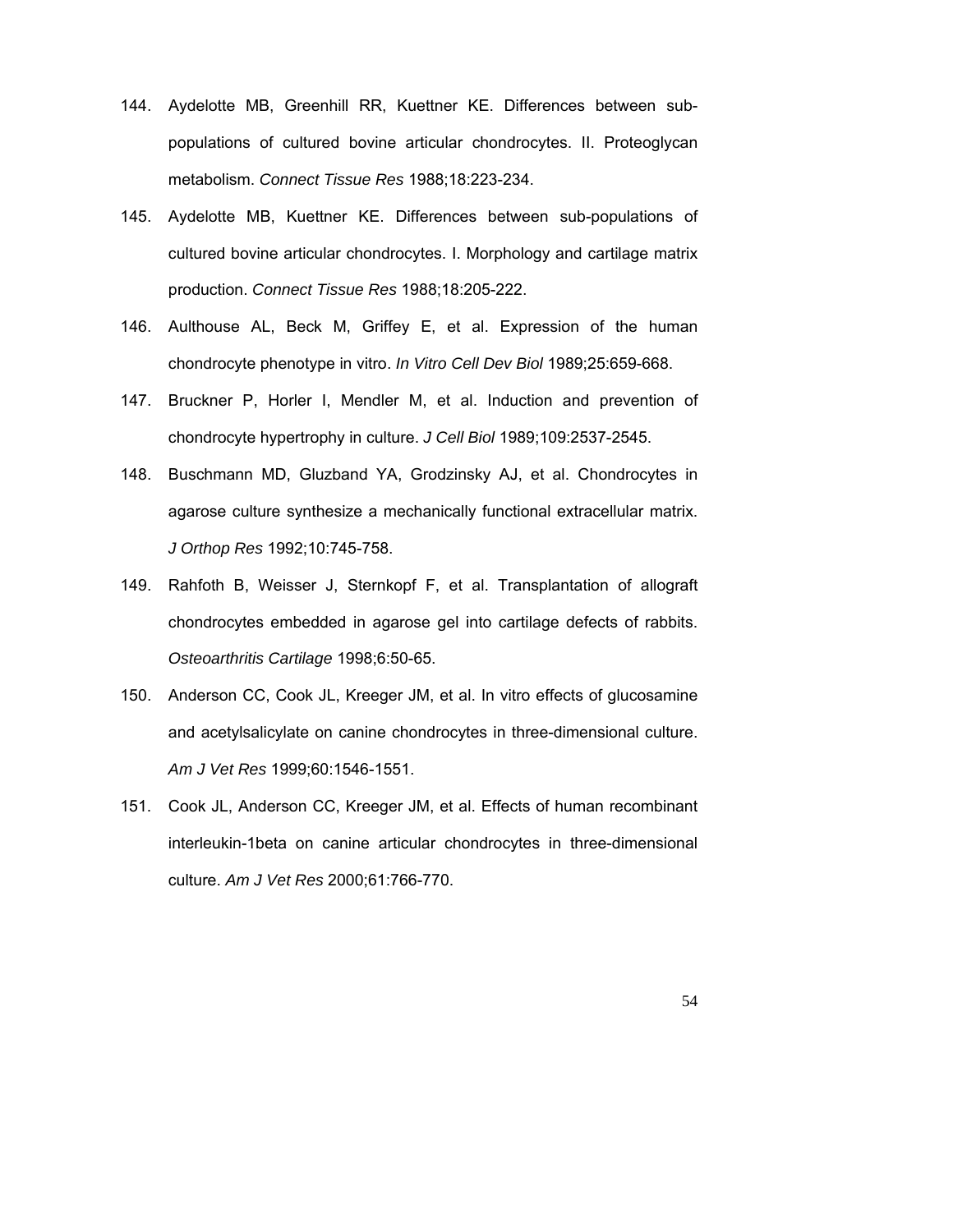- 152. Wang L, Verbruggen G, Almqvist KF, et al. Flow cytometric analysis of the human articular chondrocyte phenotype in vitro. *Osteoarthritis Cartilage* 2001;9:73-84.
- 153. Dvorak LD, Cook JL, Kreeger JM, et al. Effects of carprofen and dexamethasone on canine chondrocytes in a three-dimensional culture model of osteoarthritis. *Am J Vet Res* 2002;63:1363-1369.
- 154. Guo JF, Jourdian GW, MacCallum DK. Culture and growth characteristics of chondrocytes encapsulated in alginate beads. *Connect Tissue Res* 1989;19:277-297.
- 155. Bonaventure J, Kadhom N, Cohen-Solal L, et al. Reexpression of cartilage-specific genes by dedifferentiated human articular chondrocytes cultured in alginate beads. *Exp Cell Res* 1994;212:97-104.
- 156. Hauselmann HJ, Fernandes RJ, Mok SS, et al. Phenotypic stability of bovine articular chondrocytes after long-term culture in alginate beads. *J Cell Sci* 1994;107 ( Pt 1):17-27.
- 157. Mok SS, Masuda K, Hauselmann HJ, et al. Aggrecan synthesized by mature bovine chondrocytes suspended in alginate. Identification of two distinct metabolic matrix pools. *J Biol Chem* 1994;269:33021-33027.
- 158. van Susante JL, Buma P, van Osch GJ, et al. Culture of chondrocytes in alginate and collagen carrier gels. *Acta Orthop Scand* 1995;66:549-556.
- 159. Liu H, Lee YW, Dean MF. Re-expression of differentiated proteoglycan phenotype by dedifferentiated human chondrocytes during culture in alginate beads. *Biochim Biophys Acta* 1998;1425:505-515.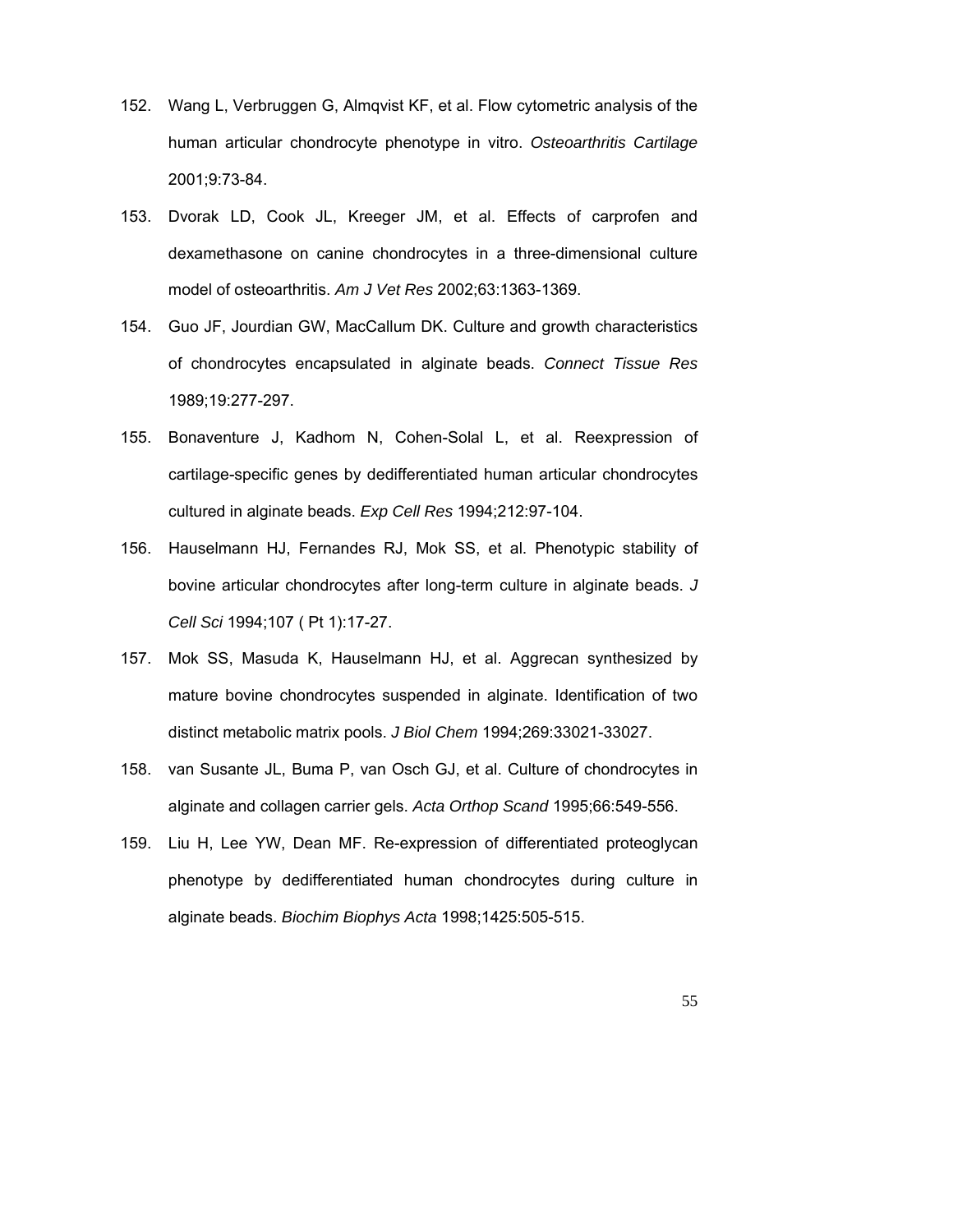- 160. Haudenschild DR, McPherson JM, Tubo R, et al. Differential expression of multiple genes during articular chondrocyte redifferentiation. *Anat Rec* 2001;263:91-98.
- 161. Lee DA, Reisler T, Bader DL. Expansion of chondrocytes for tissue engineering in alginate beads enhances chondrocytic phenotype compared to conventional monolayer techniques. *Acta Orthop Scand* 2003;74:6-15.
- 162. Kim WS, Vacanti JP, Cima L, et al. Cartilage engineered in predetermined shapes employing cell transplantation on synthetic biodegradable polymers. *Plast Reconstr Surg* 1994;94:233-237; discussion 238-240.
- 163. Vunjak-Novakovic G, Martin I, Obradovic B, et al. Bioreactor cultivation conditions modulate the composition and mechanical properties of tissueengineered cartilage. *J Orthop Res* 1999;17:130-138.
- 164. Buschmann MD, Gluzband YA, Grodzinsky AJ, et al. Mechanical compression modulates matrix biosynthesis in chondrocyte/agarose culture. *J Cell Sci* 1995;108 ( Pt 4):1497-1508.
- 165. Kerin A, Patwari P, Kuettner K, et al. Molecular basis of osteoarthritis: biomechanical aspects. *Cell Mol Life Sci* 2002;59:27-35.
- 166. Little CB, Ghosh P. Variation in proteoglycan metabolism by articular chondrocytes in different joint regions is determined by post-natal mechanical loading. *Osteoarthritis Cartilage* 1997;5:49-62.
- 167. Little CB, Ghosh P, Rose R. The effect of strenuous versus moderate exercise on the metabolism of proteoglycans in articular cartilage from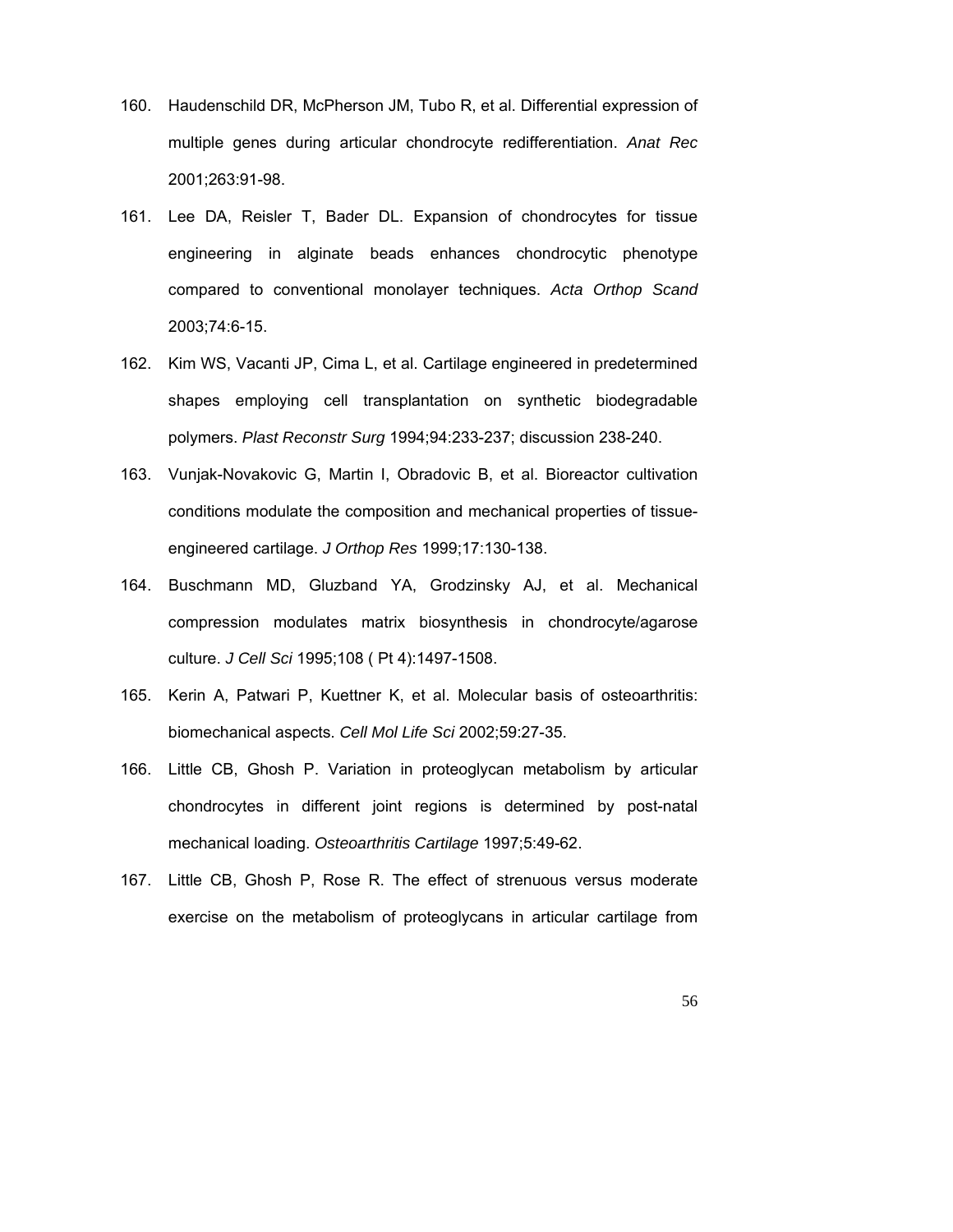different weight-bearing regions of the equine third carpal bone. *Osteoarthritis Cartilage* 1997;5:161-172.

- 168. Murray RC, Janicke HC, Henson FM, et al. Equine carpal articular cartilage fibronectin distribution associated with training, joint location and cartilage deterioration. *Equine Vet J* 2000;32:47-51.
- 169. Hascall VC, Handley CJ, McQuillan DJ, et al. The effect of serum on biosynthesis of proteoglycans by bovine articular cartilage in culture. *Arch Biochem Biophys* 1983;224:206-223.
- 170. Torzilli PA, Grigiene R, Borrelli J, Jr., et al. Effect of impact load on articular cartilage: cell metabolism and viability, and matrix water content. *J Biomech Eng* 1999;121:433-441.
- 171. D'Lima DD, Hashimoto S, Chen PC, et al. Human chondrocyte apoptosis in response to mechanical injury. *Osteoarthritis Cartilage* 2001;9:712-719.
- 172. Patwari P, Cook MN, DiMicco MA, et al. Proteoglycan degradation after injurious compression of bovine and human articular cartilage in vitro: interaction with exogenous cytokines. *Arthritis Rheum* 2003;48:1292-1301.
- 173. DiMicco MA, Patwari P, Siparsky PN, et al. Mechanisms and kinetics of glycosaminoglycan release following in vitro cartilage injury. *Arthritis Rheum* 2004;50:840-848.
- 174. Chen CT, Burton-Wurster N, Lust G, et al. Compositional and metabolic changes in damaged cartilage are peak-stress, stress-rate, and loadingduration dependent. *J Orthop Res* 1999;17:870-879.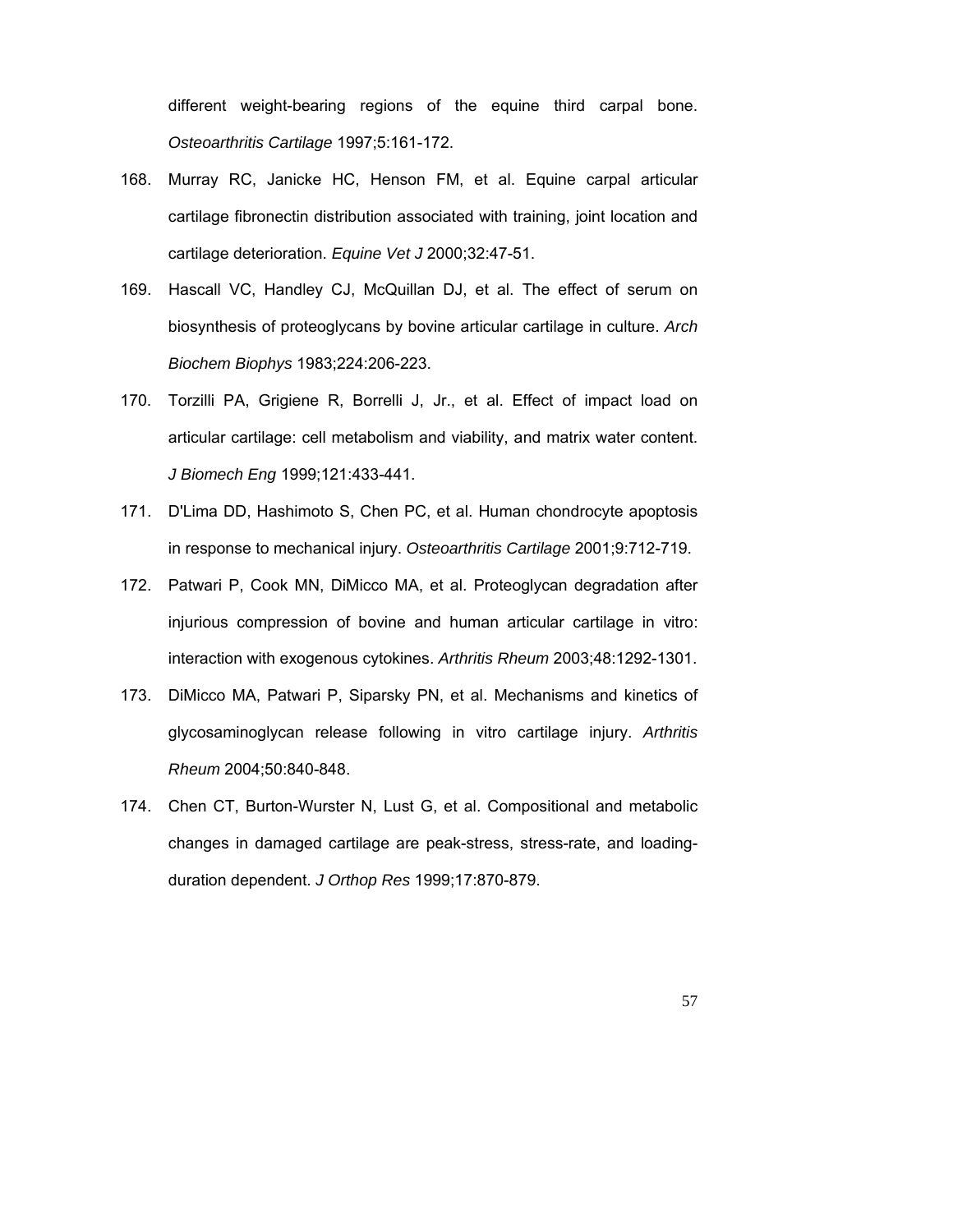- 175. Chen CT, Burton-Wurster N, Borden C, et al. Chondrocyte necrosis and apoptosis in impact damaged articular cartilage. *J Orthop Res* 2001;19:703-711.
- 176. Thibault M, Poole AR, Buschmann MD. Cyclic compression of cartilage/bone explants in vitro leads to physical weakening, mechanical breakdown of collagen and release of matrix fragments. *J Orthop Res* 2002;20:1265-1273.
- 177. Chen CT, Bhargava M, Lin PM, et al. Time, stress, and location dependent chondrocyte death and collagen damage in cyclically loaded articular cartilage. *J Orthop Res* 2003;21:888-898.
- 178. Loening AM, James IE, Levenston ME, et al. Injurious mechanical compression of bovine articular cartilage induces chondrocyte apoptosis. *Arch Biochem Biophys* 2000;381:205-212.
- 179. Kurz B, Jin M, Patwari P, et al. Biosynthetic response and mechanical properties of articular cartilage after injurious compression. *J Orthop Res* 2001;19:1140-1146.
- 180. Quinn TM, Grodzinsky AJ, Hunziker EB, et al. Effects of injurious compression on matrix turnover around individual cells in calf articular cartilage explants. *J Orthop Res* 1998;16:490-499.
- 181. Huser CA, Davies ME. Validation of an in vitro single-impact load model of the initiation of osteoarthritis-like changes in articular cartilage. *J Orthop Res* 2006;24:725-732.
- 182. Konig F. Uber freie korper in den glenken. *Dtsch Z Chir* 1888;27:90.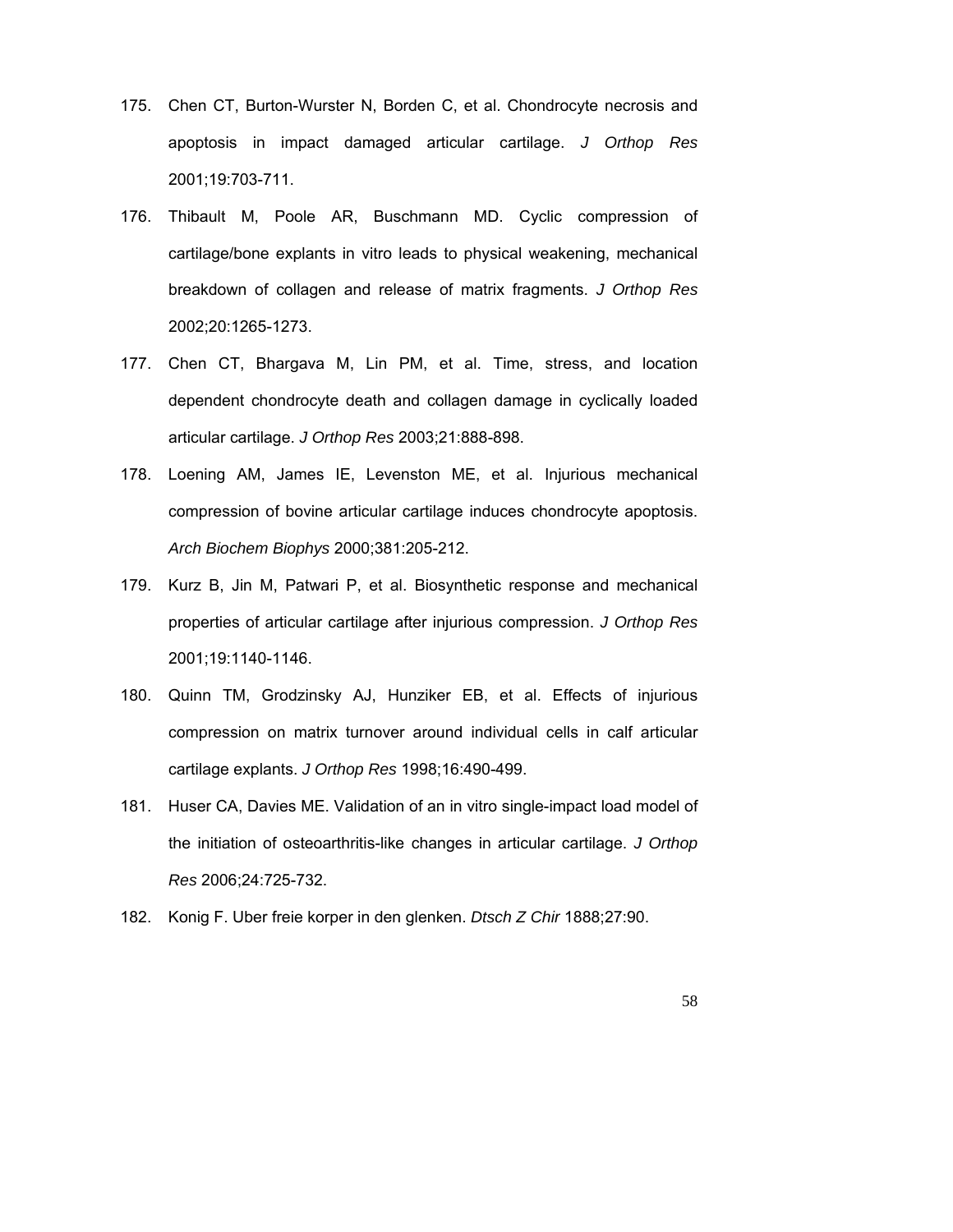- 183. Nilsson F. Hästens goniter. *Svensk Vetidn* 1947;52:1-14.
- 184. Barneveld A vWP. Conclusions regarding the influence of exercise on the development of the equine musculoskeletal system with special reference to osteochondrosis. *Equine Vet J Suppl* 1999 Nov;31:112-119.
- 185. van Weeren PR BA. The effect of exercise on the distribution and manifestation of osteochondrotic lesions in the Warmblood foal. *Equine Vet J Suppl* 1999 Nov;(31):16-25.
- 186. Watkins JP. Osteochondrosis In: Auer JA, ed. *Equine Surgery*. Philadelphia: WB Saunders Co., 1992;971-984.
- 187. Jeffcott LB. Osteochondrosis in the horse--searching for the key to pathogenesis. *Equine Vet J* 1991;23:331-338.
- 188. Olson SE. Introduction. Acta Radiol In: Olson SE, ed. *Introduction Acta Radiol*, 1978;7-14.
- 189. Laverty S, Okouneff S, Ionescu M, et al. Excessive degradation of type II collagen in articular cartilage in equine osteochondrosis. *J Orthop Res* 2002;20:1282-1289.
- 190. Ekman S, Carlson,C.S. The pathophysiology of Osteochondrosis. *Vet Clin North Am Small Anim Pract* 1998;28:17-32.
- 191. Douglas G, Rang M. The role of trauma in the pathogenesis of the osteochondroses. *Clin Orthop Relat Res* 1981:28-32.
- 192. Carlson CS, Meuten DJ, Richardson DC. Ischemic necrosis of cartilage in spontaneous and experimental lesions of osteochondrosis. *J Orthop Res* 1991;9:317-329.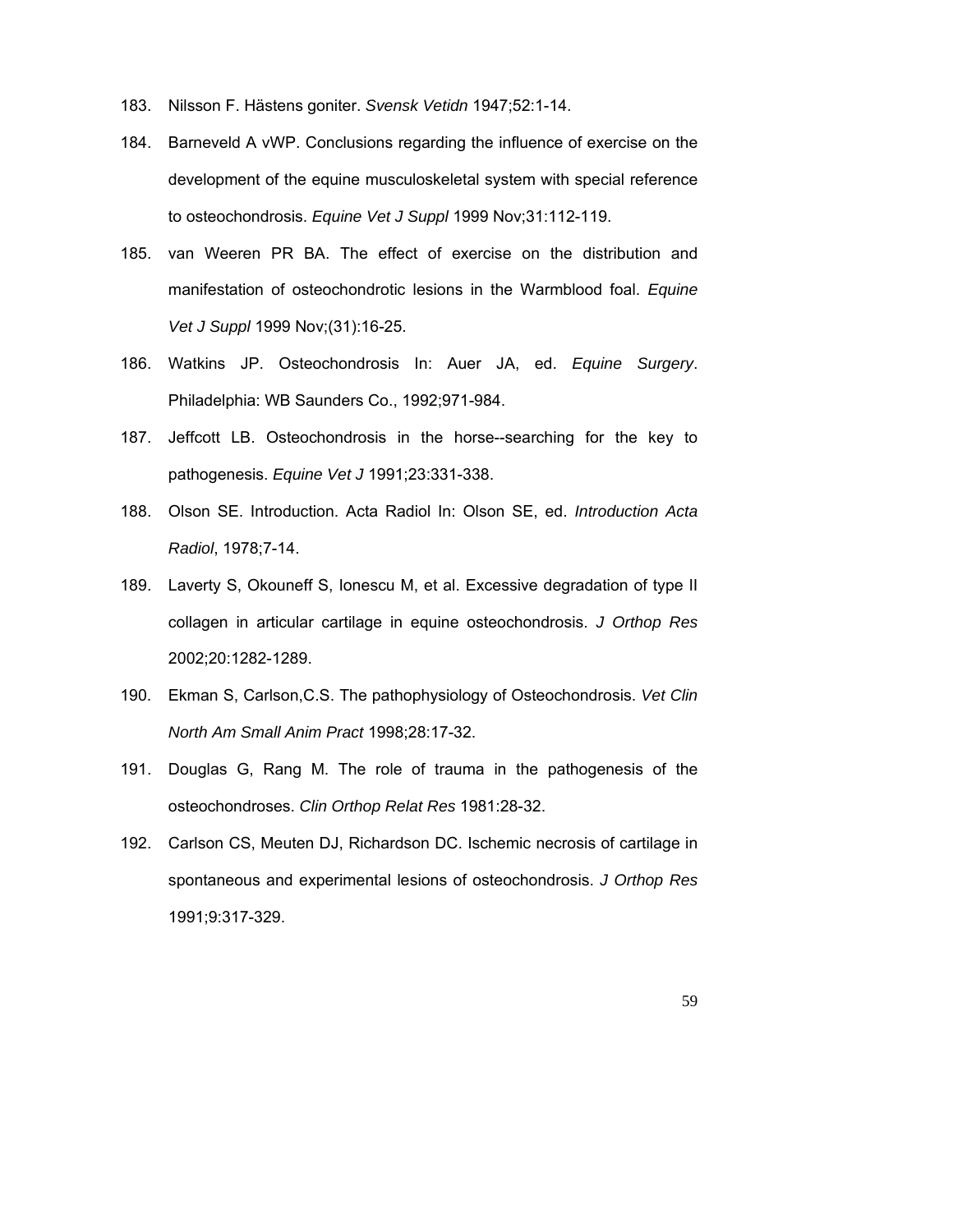- 193. Carlson CS, Cullins LD, Meuten DJ. Osteochondrosis of the articularepiphyseal cartilage complex in young horses: evidence for a defect in cartilage canal blood supply. *Vet Pathol* 1995;32:641-647.
- 194. Stromberg B. A review of the salient features of osteochondrosis in the horse. *Equine Vet J* 1979;11:211-214.
- 195. Glade MJ, Krook L, Schryver HF, et al. Morphologic and biochemical changes in cartilage of foals treated with dexamethasone. *Cornell Vet* 1983;73:170-192.
- 196. Gogia PP, Brown M, al-Obaidi S. Hydrocortisone and exercise effects on articular cartilage in rats. *Arch Phys Med Rehabil* 1993;74:463-467.
- 197. Murray RC, DeBowes RM, Gaughan EM, et al. The effects of intraarticular methylprednisolone and exercise on the mechanical properties of articular cartilage in the horse. *Osteoarthritis Cartilage* 1998;6:106-114.
- 198. Armstrong RD, English J, Gibson T, et al. Serum methylprednisolone levels following intra-articular injection of methylprednisolone acetate. *Ann Rheum Dis* 1981;40:571-574.
- 199. Autefage A, Alvinerie M, Toutain PL. Synovial fluid and plasma kinetics of methylprednisolone and methylprednisolone acetate in horses following intra-articular administration of methylprednisolone acetate. *Equine Vet J* 1986;18:193-198.
- 200. Foland JW, McIlwraith CW, Trotter GW, et al. Effect of betamethasone and exercise on equine carpal joints with osteochondral fragments. *Vet Surg* 1994;23:369-376.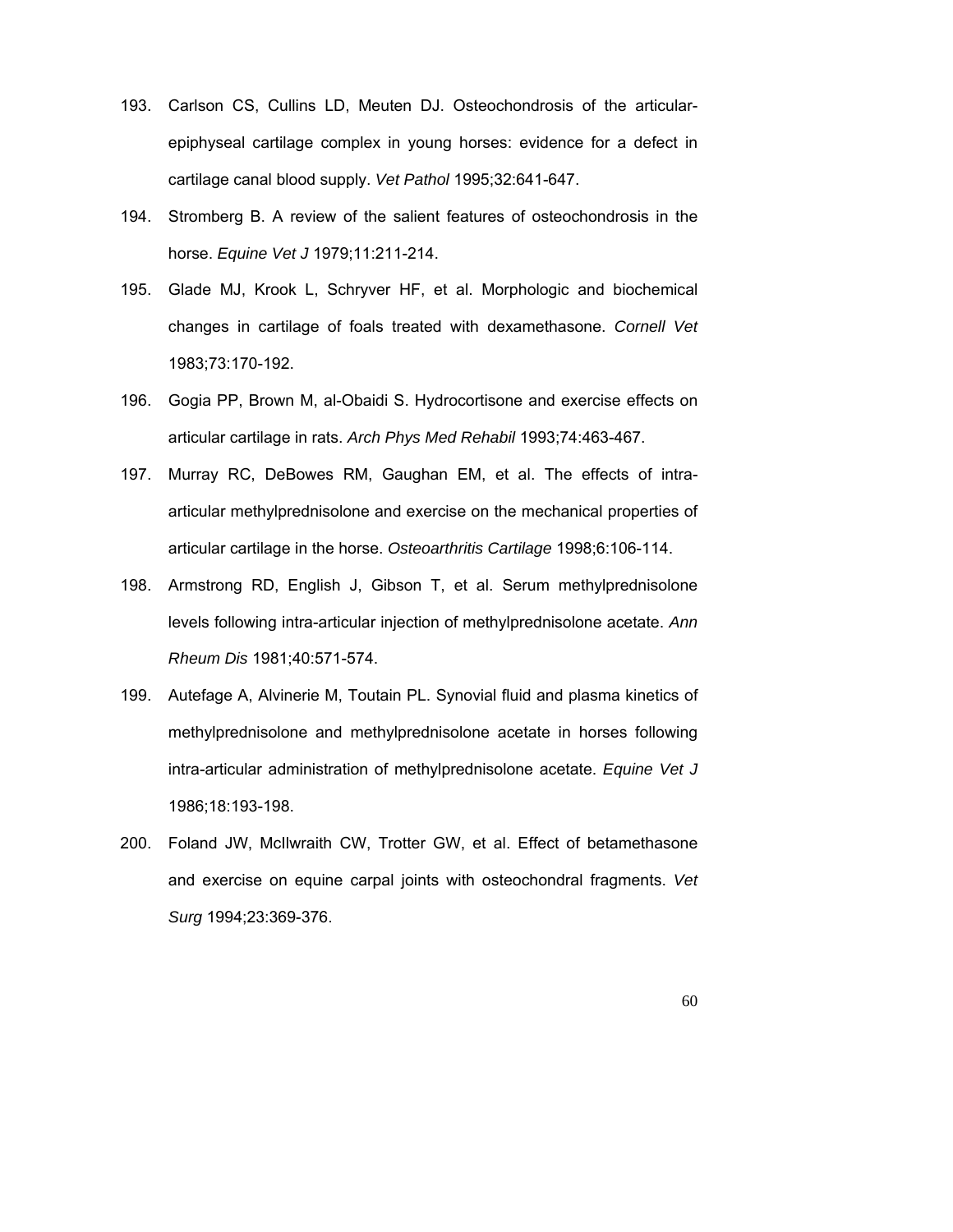- 201. Frisbie DD, Kawcak CE, Trotter GW, et al. Effects of triamcinolone acetonide on an in vivo equine osteochondral fragment exercise model. *Equine Vet J* 1997;29:349-359.
- 202. Creamer P. Intra-articular corticosteroid treatment in osteoarthritis. *Curr Opin Rheumatol* 1999;11:417-421.
- 203. Tessler RH, Salmon WD, Jr. Glucocorticoid inhibition of sulfate incorporation by cartilage of normal rats. *Endocrinology* 1975;96:898-902.
- 204. Silbermann M, von der Mark K, Maor G, et al. Dexamethasone impairs growth and collagen synthesis in condylar cartilage in vitro. *Bone Miner* 1987;2:87-106.
- 205. Chunekamrai S, Krook LP, Lust G, et al. Changes in articular cartilage after intra-articular injections of methylprednisolone acetate in horses. *Am J Vet Res* 1989;50:1733-1741.
- 206. Trotter GW, McIlwraith CW, Yovich JV, et al. Effects of intra-articular administration of methylprednisolone acetate on normal equine articular cartilage. *Am J Vet Res* 1991;52:83-87.
- 207. Shoemaker RS, Bertone AL, Martin GS, et al. Effects of intra-articular administration of methylprednisolone acetate on normal articular cartilage and on healing of experimentally induced osteochondral defects in horses. *Am J Vet Res* 1992;53:1446-1453.
- 208. Oikarinen AI, Vuorio EI, Zaragoza EJ, et al. Modulation of collagen metabolism by glucocorticoids. Receptor-mediated effects of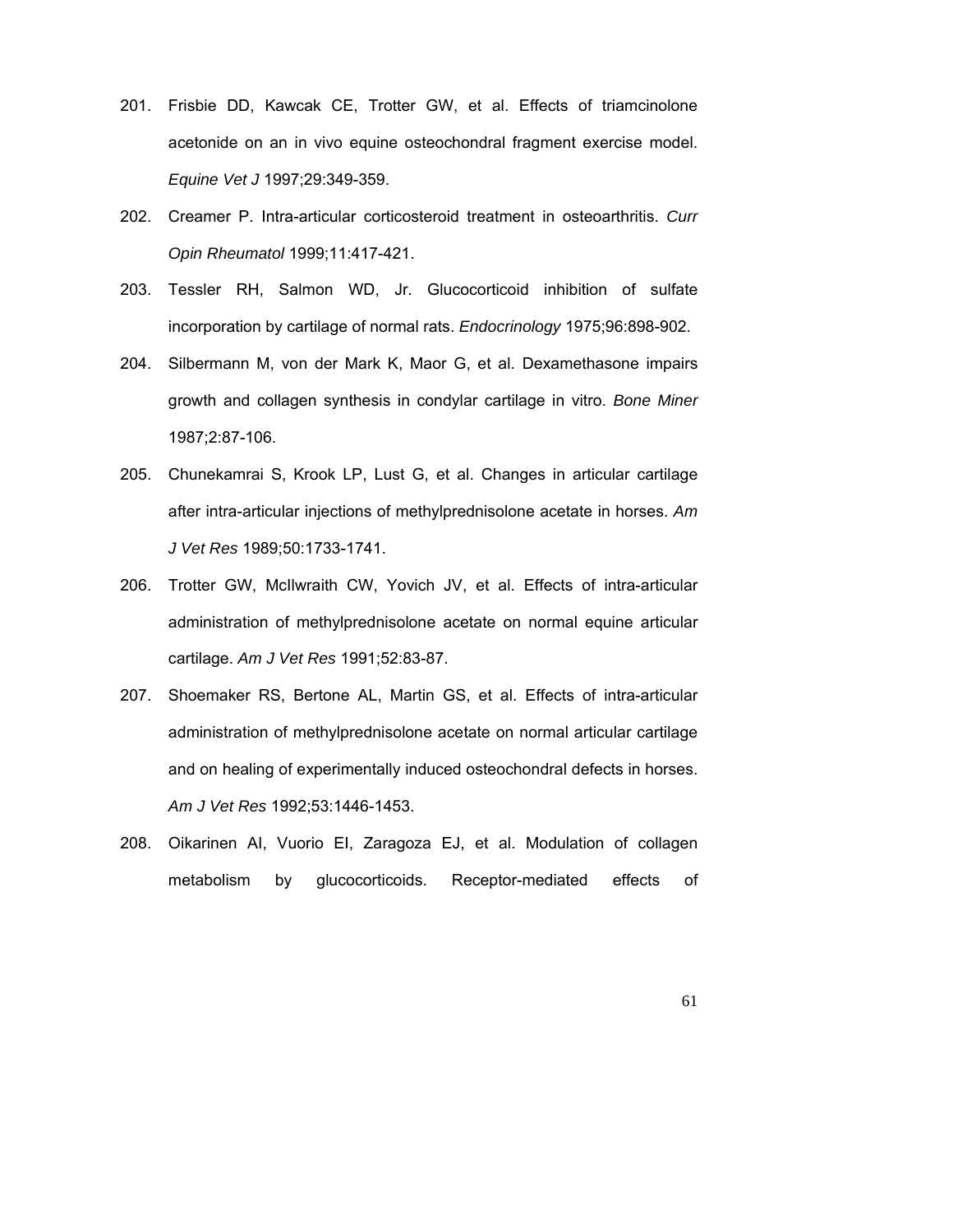dexamethasone on collagen biosynthesis in chick embryo fibroblasts and chondrocytes. *Biochem Pharmacol* 1988;37:1451-1462.

- 209. Srinivas GR, Chichester CO, Barrach HJ, et al. Effects of certain antiarthritic agents on the synthesis of type II collagen and glycosaminoglycans in rat chondrosarcoma cultures. *Agents Actions* 1994;41:193-199.
- 210. Murphy DJ, Todhunter RJ, Fubini SL, et al. The effects of methylprednisolone on normal and monocyte-conditioned medium-treated articular cartilage from dogs and horses. *Vet Surg* 2000;29:546-557.
- 211. Farquhar T, Todhunter RJ, Fubini SL, et al. Effect of methylprednisolone and mechanical loading on canine articular cartilage in explant culture. *Osteoarthritis Cartilage* 1996;4:55-62.
- 212. Fubini SL, Todhunter RJ, Burton-Wurster N, et al. Corticosteroids alter the differentiated phenotype of articular chondrocytes. *J Orthop Res* 2001;19:688-695.
- 213. Richardson DW, Dodge GR. Dose-dependent effects of corticosteroids on the expression of matrix-related genes in normal and cytokine-treated articular chondrocytes. *Inflamm Res* 2003;52:39-49.
- 214. Pelletier JP, Mineau F, Raynauld JP, et al. Intraarticular injections with methylprednisolone acetate reduce osteoarthritic lesions in parallel with chondrocyte stromelysin synthesis in experimental osteoarthritis. *Arthritis Rheum* 1994;37:414-423.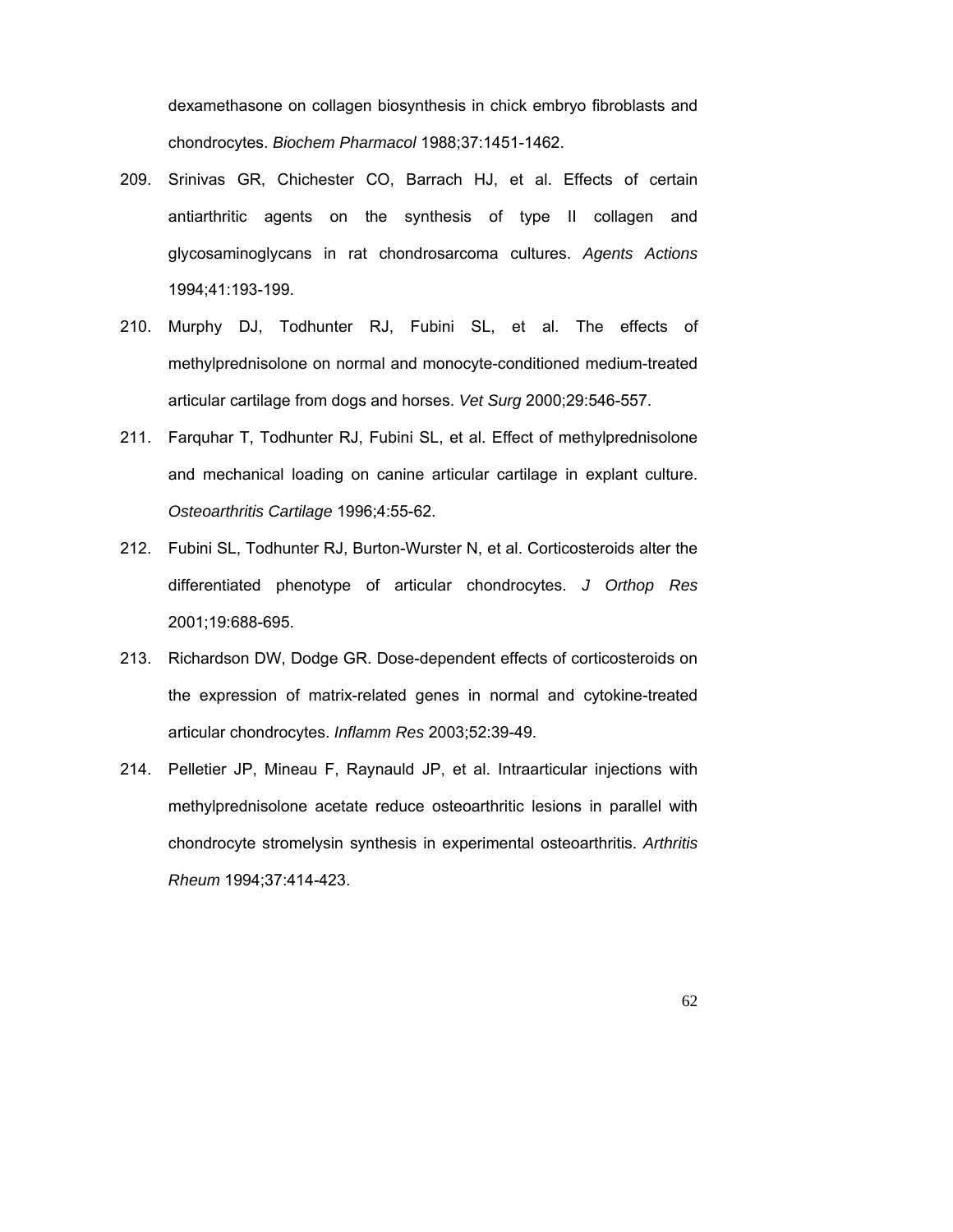- 215. Pelletier JP, DiBattista JA, Raynauld JP, et al. The in vivo effects of intraarticular corticosteroid injections on cartilage lesions, stromelysin, interleukin-1, and oncogene protein synthesis in experimental osteoarthritis. *Lab Invest* 1995;72:578-586.
- 216. Stricker SJ, Lozman PR, Makowski AL, et al. Chondroprotective effect of betamethasone in lapine pyogenic arthritis. *J Pediatr Orthop* 1996;16:231- 236.
- 217. Semevolos SA, Nixon AJ, Brower-Toland BD. Changes in molecular expression of aggrecan and collagen types I, II, and X, insulin-like growth factor-I, and transforming growth factor-beta1 in articular cartilage obtained from horses with naturally acquired osteochondrosis. *Am J Vet Res* 2001;62:1088-1094.
- 218. Glaser KE, Davies ME, Jeffcott LB. Differential distribution of cathepsins B and L in articular cartilage during skeletal development in the horse. *Equine Vet J* 2003;35:42-47.
- 219. Jeffcott LB, Henson FM. Studies on growth cartilage in the horse and their application to aetiopathogenesis of dyschondroplasia (osteochondrosis). *Vet J* 1998;156:177-192.
- 220. Semevolos SA, Brower-Toland BD, Bent SJ, et al. Parathyroid hormonerelated peptide and indian hedgehog expression patterns in naturally acquired equine osteochondrosis. *J Orthop Res* 2002;20:1290-1297.
- 221. Brama PA TJ, Beekman B, van Weeren PR, Barneveld A. Matrix metalloproteinase activity in equine synovial fluid: influence of age,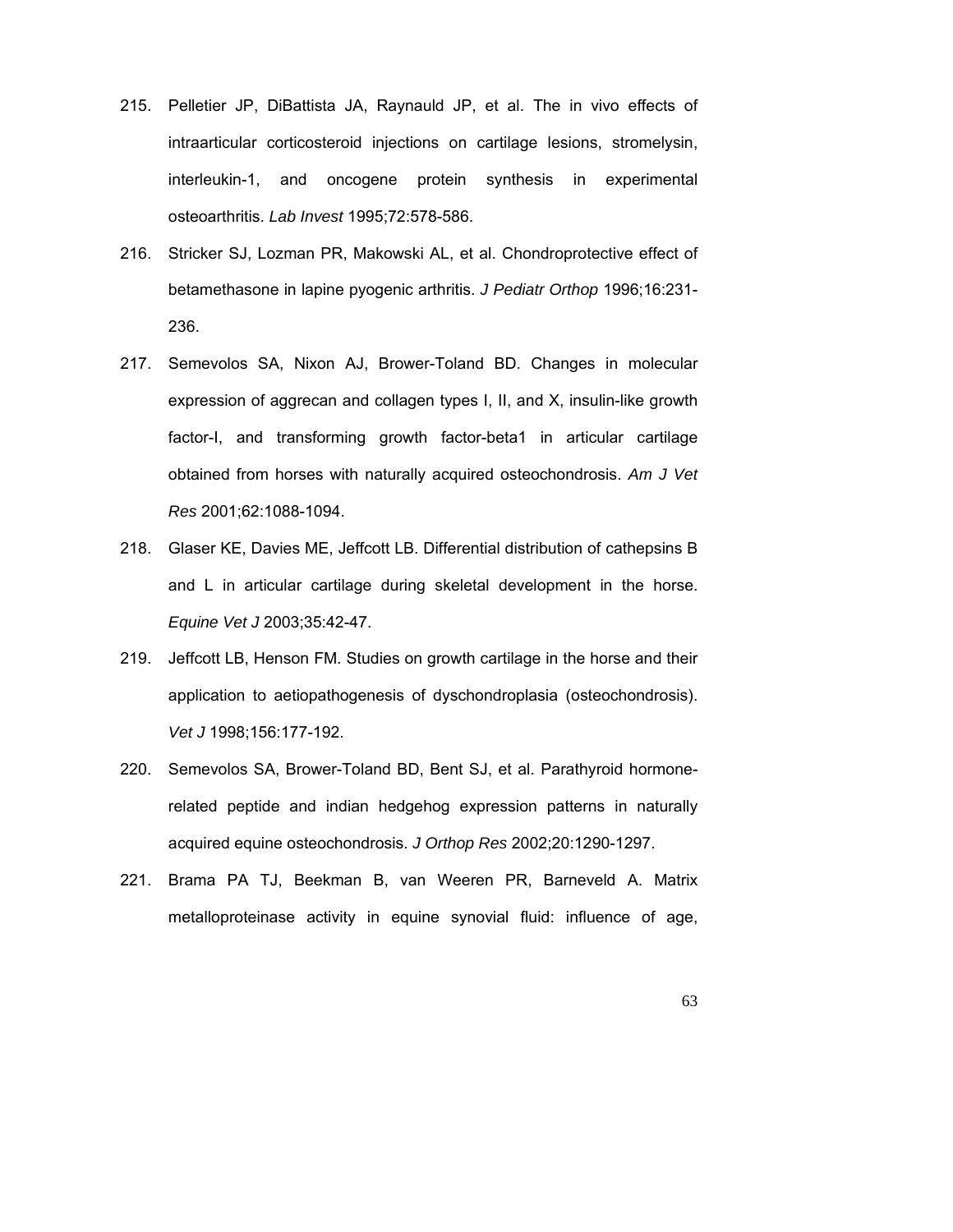osteoarthritis, and osteochondrosis. *Ann Rheum Dis* 1998 Nov;57:697- 699. .

- 222. Brama PA TJ, Beekman B, van El B, Barneveld A, van Weeren PR. Influence of development and joint pathology on stromelysin enzyme activity in equine synovial fluid. *Ann Rheum Dis* 2000 Feb;59:155-157.
- 223. Al-Hizab F, Clegg PD, Thompson CC, et al. Microscopic localization of active gelatinases in equine osteochondritis dissecans (OCD) cartilage. *Osteoarthritis Cartilage* 2002;10:653-661.
- 224. Kuroki K, Cook JL, Stoker AM, et al. Characterizing osteochondrosis in the dog: potential roles for matrix metalloproteinases and mechanical load in pathogenesis and disease progression. *Osteoarthritis Cartilage* 2005;13:225-234.
- 225. van de Lest CH vdHB, van Weeren PR, Brouwers JF, van Golde LM, Barneveld A. Changes in bone morphogenic enzymes and lipid composition of equine osteochondrotic subchondral bone. *Equine Vet J Suppl* 1999 Nov;(31):31-37.
- 226. van Weeren PR SvO-O, Barneveld A. The influence of birth weight, rate of weight gain and final achieved height and sex on the development of osteochondrotic lesions in a population of genetically predisposed Warmblood foals. *Equine Vet J Suppl* 1999 Nov (31):26-30.
- 227. Gee EK FE, Morel PC, Fennessy PF, Grace ND, Mogg TD. Articular / epiphyseal osteochondrosis in Thoroughbred foals at 5 months of age: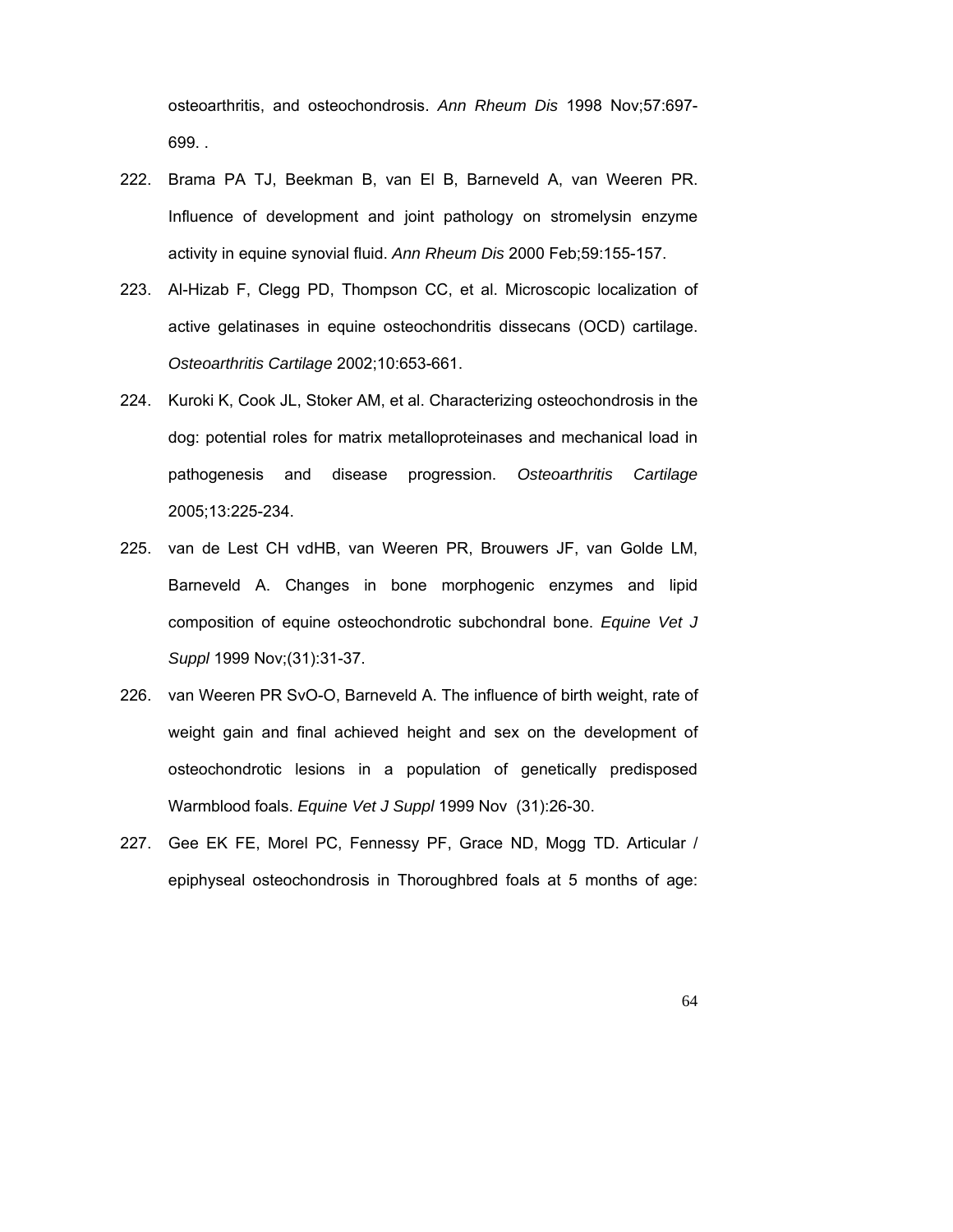influences of growth of the foal and prenatal copper supplementation of the dam. *N Z Vet J* 2005 Dec;53:448-456.

- 228. van Weeren PR KJ, Firth EC. Influence of liver copper status of mare and newborn foal on the development of osteochondrotic lesions. *Equine Vet J* 2003 Jan;35(1):67-71.
- 229. Firth EC GY. Cartilage thickness measurement in foals. *Res Vet Sci* 1987 Jan;42:35-46.
- 230. EC F. [Morphology of the immature radius and metacarpus in horses and the relationship to bone infection and osteochondrosis]

*Tijdschr Diergeneeskd* 1990 Dec 15 115:1175-1181.

- 231. Barneveld A vWP. Early changes in the distal intertarsal joint of Dutch Warmblood foals and the influence of exercise on bone density in the third tarsal bone. *Equine Vet J Suppl* 1999 Nov;31:67-73. .
- 232. Firth EC vWP, Pfeiffer DU, Delahunt J, Barneveld A. Effect of age, exercise and growth rate on bone mineral density (BMD) in third carpal bone and distal radius of Dutch Warmblood foals with osteochondrosis. *Equine Vet J Suppl* 1999 Nov;31:74-78.
- 233. Johansson N, Saarialho-Kere U, Airola K, et al. Collagenase-3 (MMP-13) is expressed by hypertrophic chondrocytes, periosteal cells, and osteoblasts during human fetal bone development. *Dev Dyn* 1997;208:387-397.
- 234. D'Angelo M, Yan Z, Nooreyazdan M, et al. MMP-13 is induced during chondrocyte hypertrophy. *J Cell Biochem* 2000;77:678-693.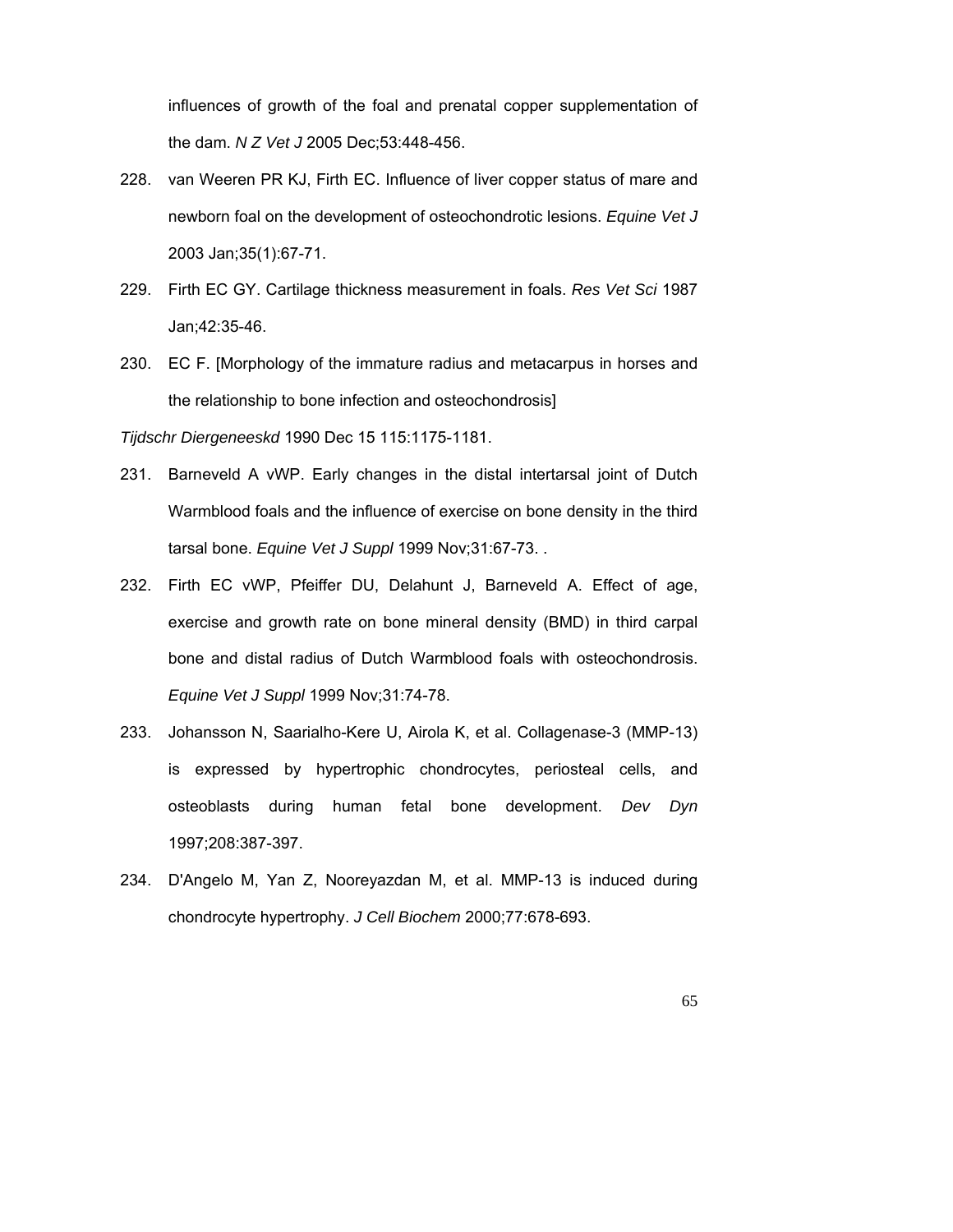- 235. McDonnell S, Morgan M, Lynch C. Role of matrix metalloproteinases in normal and disease processes. *Biochem Soc Trans* 1999;27:734-740.
- 236. Dickson IR, Maher PM. The influence of vitamin D metabolites on collagen synthesis by chick cartilage in organ culture. *J Endocrinol* 1985;105:79-85.
- 237. Stromberg J. A review of the salient features of osteochondrosis in the horse. *Equine Vet J* 1979;11:211-214.
- 238. Ralston S, Hrabinski,D, Brady,S. Glucose tolerance testing in foals. *Proceedings 17th Equine Nutrition and Physiology Society*, 2001;182.
- 239. Barrie HJ. Osteochondritis dissecans 1887-1987. A centennial look at Konig's memorable phrase. *J Bone Joint Surg Br* 1987;69:693-695.
- 240. Anderson K. Influence of exercise on developmental orthopedic disease and the properties of bone in weanling horses fed an imbalanced diet. Manhattan, Kansas: Kansas State University, 1991.
- 241. Valentino LW, Lillich JD, Gaughan EM, et al. Clinical Report Radiographic prevalence of osteochondrosis in yearling feral horses. *Veterinary and Comparative Orthopaedics and Traumatology* 1999;12:151.
- 242. van Weeren PR, Barneveld A. The effect of exercise on the distribution and manifestation of osteochondrotic lesions in the Warmblood foal. *Equine Vet J Suppl* 1999:16-25.
- 243. Rooney JR. *Clinical neurology of the horse*. Pennsylvania: KNA Press Inc., 1971.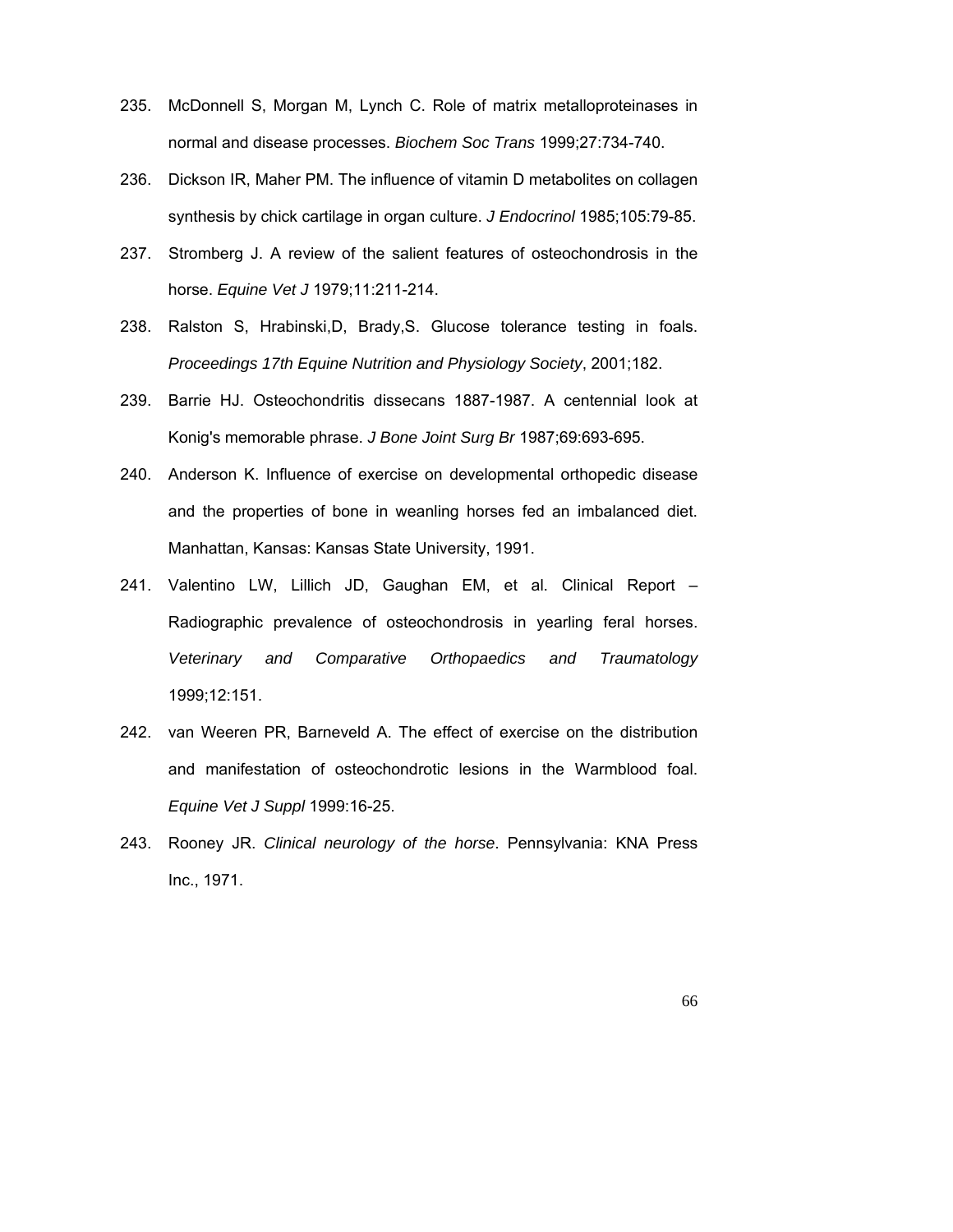- 244. Rosenberg LC, Buckwalter JA. Cartilage proteoglycen In: Kuettner K, Schleyerbach R,Hascall VC, eds. *Articular cartilage biochemistry*. New York: Raven Press, 1986;39-54.
- 245. Poole AR, Pidoux I, Rosenberg L. Role of proteoglycans in endochondral ossification: immunofluorescent localization of link protein and proteoglycan monomer in bovine fetal epiphyseal growth plate. *J Cell Biol* 1982;92:249-260.
- 246. Nakano T, Thompson JR, Aherne FX. Cartilage proteoglycans from normal and osteochondrotic porcine joints. *Can J Comp Med* 1985;49:219-226.
- 247. Ekman S HD, Johnell O, Rodriguez-Martinez H. Immunohistochemical localization of proteoglycans and non-collagenous matrix proteins in normal and osteochondrotic porcine articular-epiphyseal cartilage complex. *Matrix* 1990;10:402-411.
- 248. Koch S, Kampen WU, Laprell H. Cartilage and bone morphology in osteochondritis dissecans. *Knee Surg Sports Traumatol Arthrosc* 1997;5:42-45.
- 249. Lillich JD BA, Malemud CJ, Weisbrode SE, Ruggles AJ, Stevenson S. . Biochemical, histochemical, and immunohistochemical characterization of distal tibial osteochondrosis in horses. *Am J Vet Res* 1997 Jan;58:89-98.
- 250. Tomlinson JL, Cook JL, Kuroki K, et al. Biochemical characterization of cartilage affected by osteochondritis dissecans in the humeral head of dogs. *Am J Vet Res* 2001;62:876-881.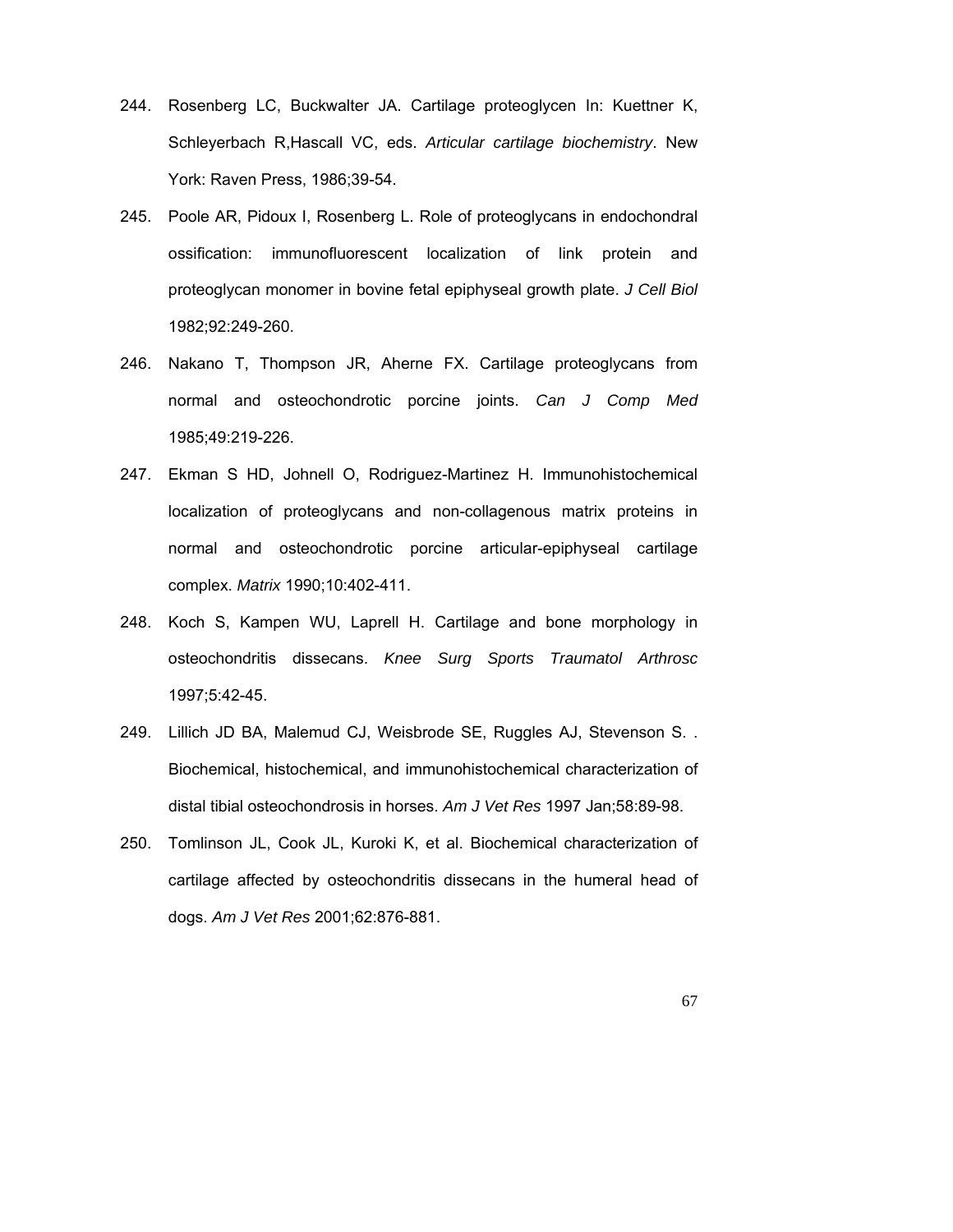- 251. Kuroki K C, J.L, Tomlinson,J.L, Kreeger,J.M. In vitro characterisation of chondrocytes isolated from naturally occurring osteochondrosis lesiions of the humeral head of dogs. *Am J Vet Res* 2002;63:186-192.
- 252. van de Lest CH BP, van El B, DeGroot J, van Weeren PR. . Extracellular matrix changes in early osteochondrotic defects in foals: a key role for collagen? *Biochim Biophys Acta* 2004;1690:54-62.
- 253. Goldring MB. Degradation of articular cartilage in culture:regulatory factors In: Woessner J,Howell D, eds. *Joint cartilage degradation*. New York: Marcel Dekker, Inc., 1993;281-345.
- 254. Morales TI. Articular cartilage organ cultures: in vitro models of matrix homeostasis, resorption, or repair In: Woessner JF,Howell DS, eds. *Joint cartilage degradation*. New York: Marcel Dekker, Inc., 1993;261-280.
- 255. Nagase H, Woessner JF. Role of endogenous preteinases in the degradation of cartilage matrix In: Woessner J,Howell D, eds. *Joint cartilage degradation*. New York: Marcel Dekker, Inc., 1993;159-185.
- 256. Reife RA SJ, Hasty KA. *Pathological cartilage degradation in human arthritides*. New York: Marcel Dekker, Inc., 1993.
- 257. Kuroki K, Cook JL, Tomlinson JL, et al. In vitro characterisation of chondrocytes isolated from naturally occurring osteochondrosis lesiions of the humeral head of dogs. *Am J Vet Res* 2002;63:186-192.
- 258. Mayne R, Brewton RG. Extracellular matrix of cartilage: collagen In: Woessner J,Howell D, eds. *Joint cartilage degradation*. New York: Marcel Dekker, Inc, 1993;81-108.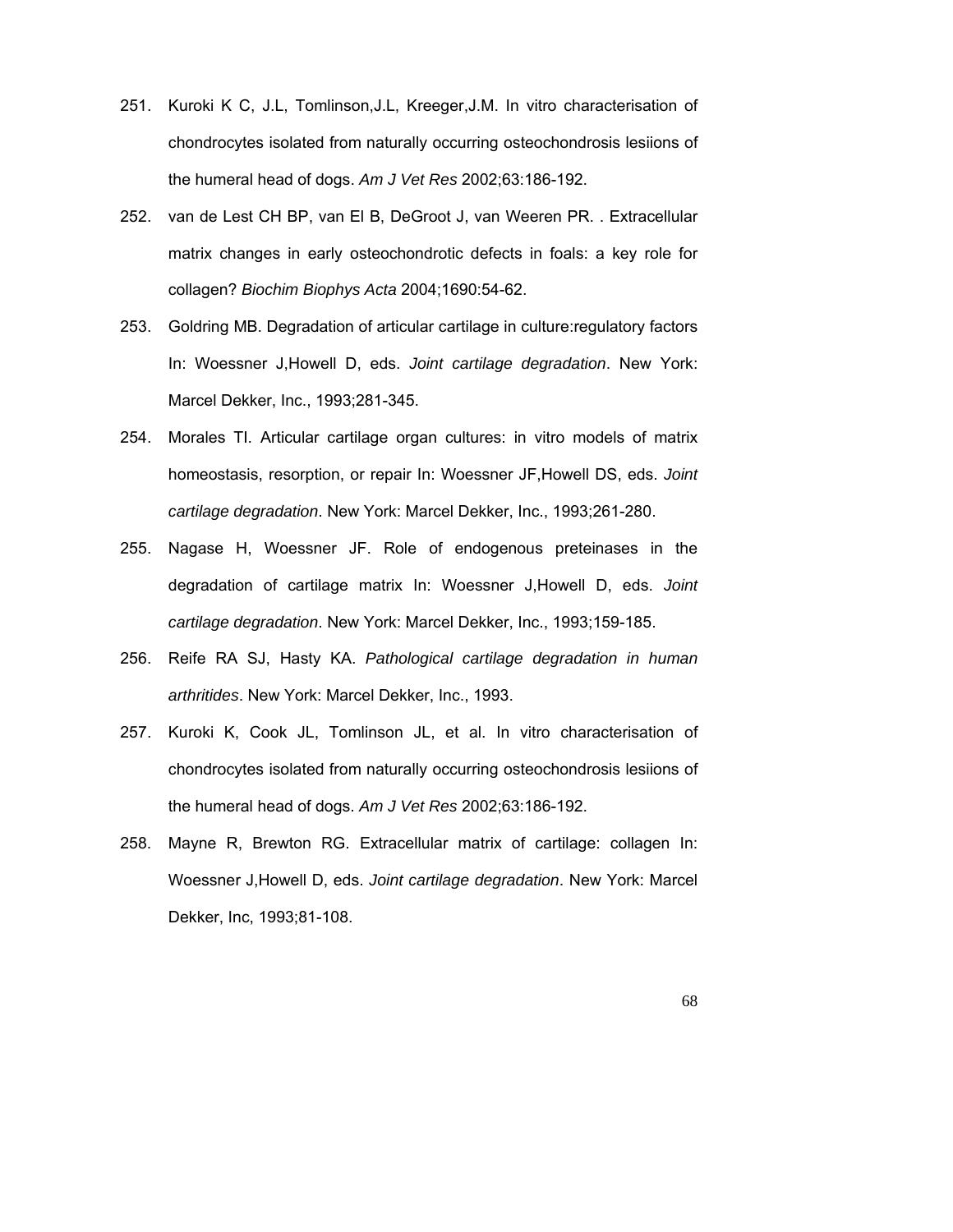- 259. Kempson GE. The mechanical properties of articular cartilage In: Sokoloff L, ed. *The joints and synovial fludi*. New York: Academic Press Inc., 1980;177-238.
- 260. Jurvelin J, Saamanen AM, Arokoski J, et al. Biomechanical properties of the canine knee articular cartilage as related to matrix proteoglycans and collagen. *Eng Med* 1988;17:157-162.
- 261. Morrison EH, Ferguson MW, Bayliss MT, et al. The development of articular cartilage: I. The spatial and temporal patterns of collagen types. *J Anat* 1996;189 ( Pt 1):9-22.
- 262. Henson FM, Davies ME, Schofield PN, et al. Expression of types II, VI and X collagen in equine growth cartilage during development. *Equine Vet J* 1996;28:189-198.
- 263. Twyman RS, Desai K, Aichroth PM. Osteochondritis dissecans of the knee. A long-term study. *J Bone Joint Surg Br* 1991;73:461-464.
- 264. Lawrence RC, Helmick CG, Arnett FC, et al. Estimates of the prevalence of arthritis and selected musculoskeletal disorders in the United States. *Arthritis Rheum* 1998;41:778-799.
- 265. Kuettner KE, Goldberg,V.M. Introduction In: Kuettner KE, Goldberg,V.M, ed. *Osteoathritic Disorders*. Rosemont: American Academy of Orthopaedic Surgeons, 1995;xxi-xxv.
- 266. McIlwraith CW. Diseases of joints, tendons, ligaments and related structures In: Stashak TS, ed. *in Adams Lameness in Horses*. 4th ed. Philadelphia: Lea & Febiger, 1987;339-485.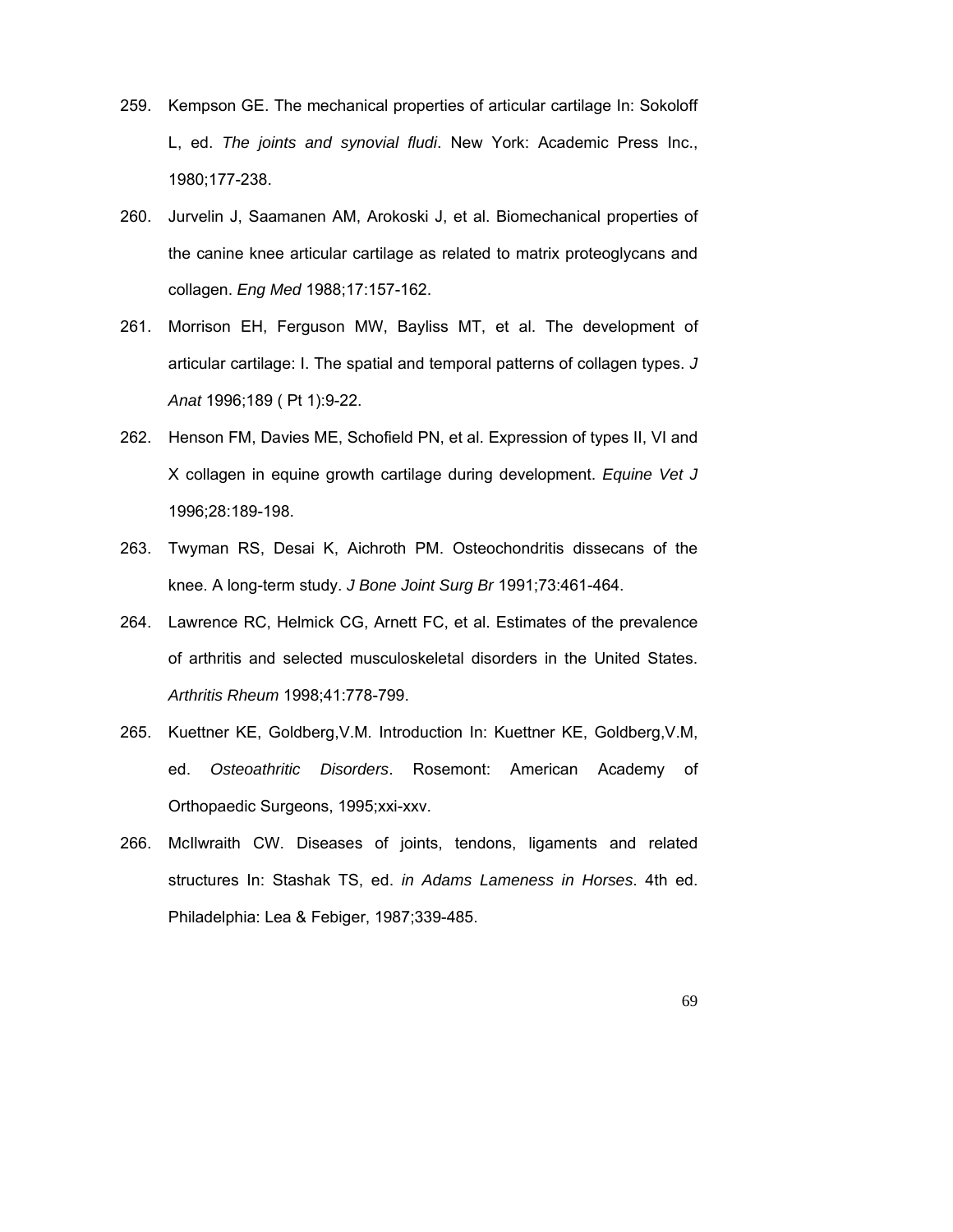- 267. Remmers EF LR, Kumkumian GK, Case JP, Roberts AB, Sporn MB, Wilder RL. . Cytokines and growth regulation of synoviocytes from patients with rheumatoid arthritis and rats with streptococcal cell wall arthritis. . *Growth Factors* 1990;2(2-3)::179-188.
- 268. Vachon AM KF, McIlwraith CW, Chapman P. . Biochemical analysis of normal articular cartilage in horses. . *Am J Vet Res* 1990 Dec;51:1905- 1911.
- 269. Pelletier JP RP, DiBattista JA, McCollum R, Martel-Pelletier J. Are cytokines involved in osteoarthritic pathophysiology? . *Semin Arthritis Rheum 1* 1991 Jun;20:12-25.
- 270. Howell DS PJ. *Etiopathogenesis of osteoarthritis, in Arthritis and Allied Conditions .12th ed Edited by McCarthy DJ and Koopman WJ. Philadelphia, Lea & Febiger*, 1993.
- 271. Mitchell NS, Cruess RL. Classification of degenerative arthritis. *Can Med Assoc J* 1977;117:763-765.
- 272. McIlwraith CW. General principles of joint pathobiology In: McIlwraith CW, Trotter,G.W, ed. *in Joint Disease in the Horse*. Philadelphia: W.B. Saunders company 1996;40-70.
- 273. Blanco Garcia FJ. Catabolic events in osteoarthritic cartilage. *Osteoarthritis Cartilage* 1999;7:308-309.
- 274. Henrotin Y, Reginster JY. Anabolic events in osteoarthritis. *Osteoarthritis Cartilage* 1999;7:310-312.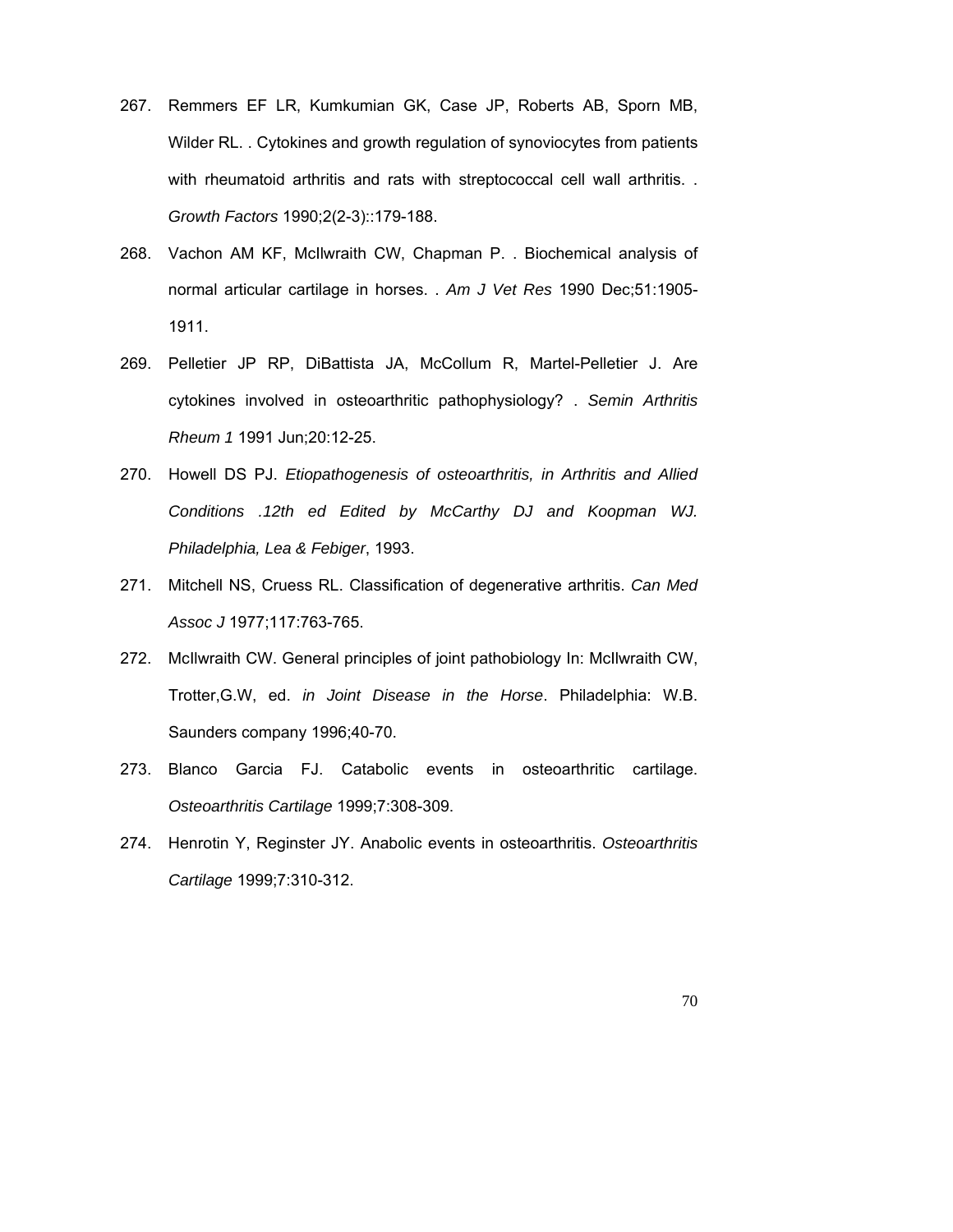- 275. Attur MG, Patel IR, Patel RN, et al. Autocrine production of IL-1 beta by human osteoarthritis-affected cartilage and differential regulation of endogenous nitric oxide, IL-6, prostaglandin E2, and IL-8. *Proc Assoc Am Physicians* 1998;110:65-72.
- 276. Davies MG, Fulton GJ, Hagen PO. Clinical biology of nitric oxide. *Br J Surg* 1995;82:1598-1610.
- 277. Salvemini D, Seibert,K, Marino,M.H. New concepts in inflammation and therapy. *Drug News* 1996;9:204-219.
- 278. Blake DR, Allen RE, Lunec J. Free radicals in biological systems--a review orientated to inflammatory processes. *Br Med Bull* 1987;43:371-385.
- 279. Hutadilok N, Ghosh P, Brooks PM. Binding of haptoglobin, inter-alphatrypsin inhibitor, and alpha 1 proteinase inhibitor to synovial fluid hyaluronate and the influence of these proteins on its degradation by oxygen derived free radicals. *Ann Rheum Dis* 1988;47:377-385.
- 280. Weinberger A, Simkin PA. Plasma proteins in synovial fluids of normal human joints. *Semin Arthritis Rheum* 1989;19:66-76.
- 281. Stefanovic-Racic M, Taskiran D, Georgescu HI, et al. Modulation of chondrocyte proteoglycan synthesis by endogeneously produced nitric oxide. *Inflamm Res* 1995;44 Suppl 2:S216-217.
- 282. Evans CH, Watkins SC, Stefanovic-Racic M. Nitric oxide and cartilage metabolism. *Methods Enzymol* 1996;269:75-88.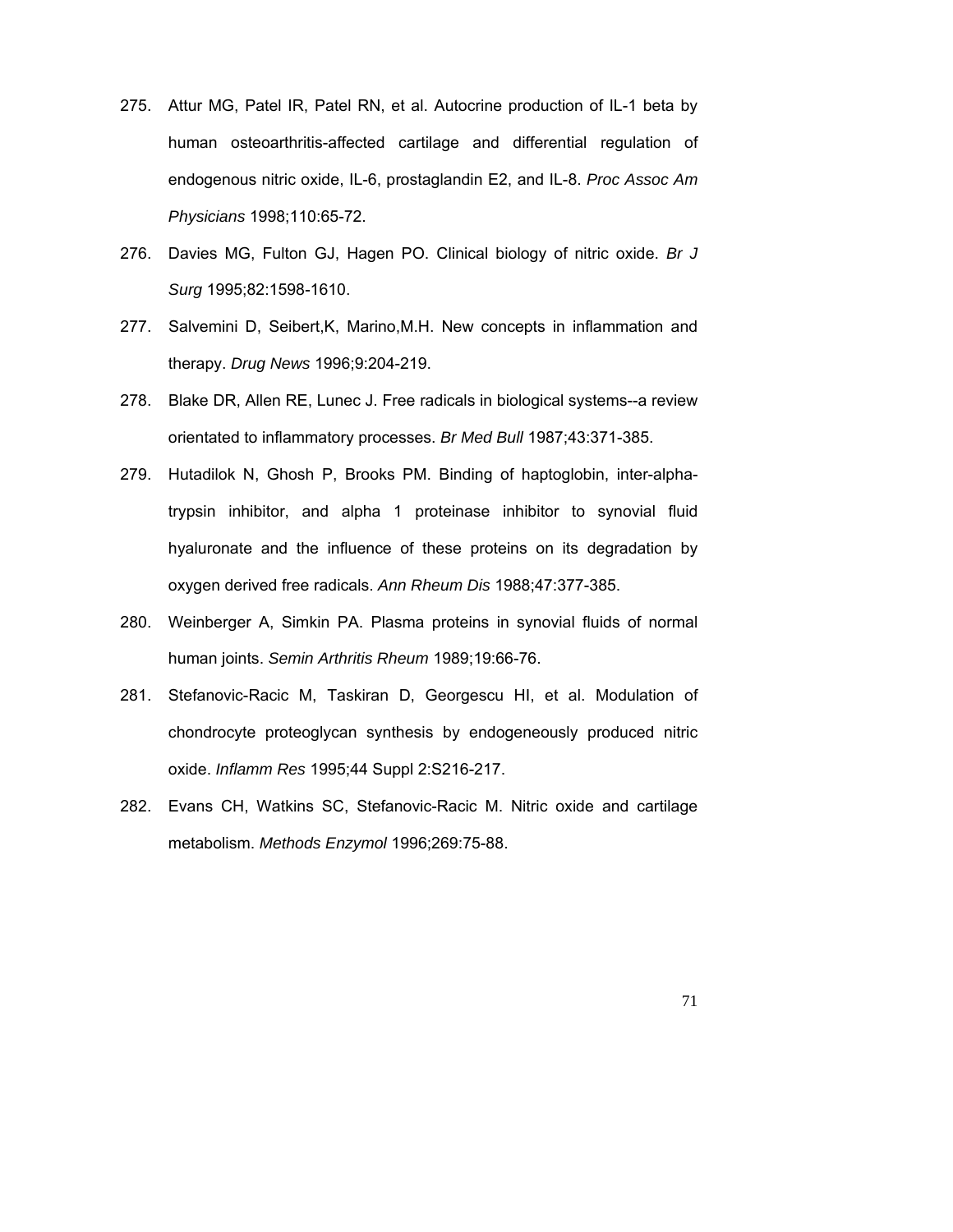- 283. Stefanovic-Racic M, Morales TI, Taskiran D, et al. The role of nitric oxide in proteoglycan turnover by bovine articular cartilage organ cultures. *J Immunol* 1996;156:1213-1220.
- 284. Nagase H, Woessner JF, Jr. Matrix metalloproteinases. *J Biol Chem* 1999;274:21491-21494.
- 285. Sapolsky A, Howell D. Proteolytic enzymes in human cartilage: the pathogenesis of osteoarthritis. *Compr Ther* 1976;2:33-40.
- 286. Sapolsky AI, Keiser H, Howell DS, et al. Metalloproteases of human articular cartilage that digest cartilage proteoglycan at neutral and acid pH. *J Clin Invest* 1976;58:1030-1041.
- 287. Woessner JF, Jr., Gunja-Smith Z. Role of metalloproteinases in human osteoarthritis. *J Rheumatol Suppl* 1991;27:99-101.
- 288. Karran EH, Young TJ, Markwell RE, et al. In vivo model of cartilage degradation--effects of a matrix metalloproteinase inhibitor. *Ann Rheum Dis* 1995;54:662-669.
- 289. Billinghurst RC, Dahlberg L, Ionescu M, et al. Enhanced cleavage of type II collagen by collagenases in osteoarthritic articular cartilage. *J Clin Invest* 1997;99:1534-1545.
- 290. Vankemmelbeke M, Dekeyser PM, Hollander AP, et al. Characterization of helical cleavages in type II collagen generated by matrixins. *Biochem J* 1998;330 ( Pt 2):633-640.
- 291. Smith RL. Degradative enzymes in osteoarthritis. *Front Biosci* 1999;4:D704-712.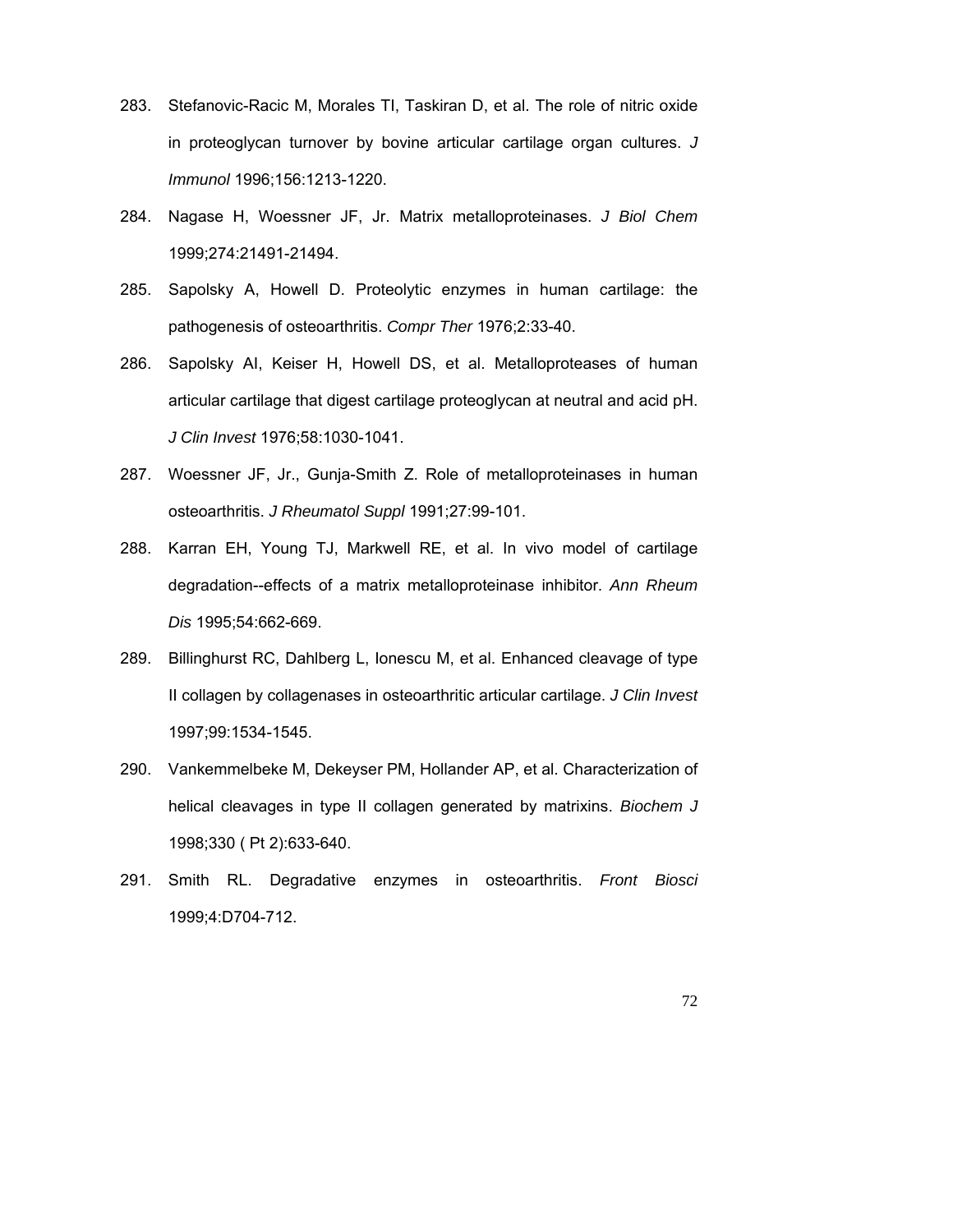- 292. Caterson B, Flannery CR, Hughes CE, et al. Mechanisms involved in cartilage proteoglycan catabolism. *Matrix Biol* 2000;19:333-344.
- 293. Pelletier JP, Martel-Pelletier,J, Howell,D.S. Etiopathogenesis of osteoarthritis In: Koopman WJ, ed. *Arthritis & allied conditions: a textbook of rheumatology*. 14 ed. Baltimore: Lippincott Williams & Wilkins, 2000;2195-2245.
- 294. Little CB, Hughes CE, Curtis CL, et al. Matrix metalloproteinases are involved in C-terminal and interglobular domain processing of cartilage aggrecan in late stage cartilage degradation. *Matrix Biol* 2002;21:271-288.
- 295. Reboul P, Pelletier JP, Tardif G, et al. The new collagenase, collagenase-3, is expressed and synthesized by human chondrocytes but not by synoviocytes. A role in osteoarthritis. *J Clin Invest* 1996;97:2011-2019.
- 296. Konttinen YT, Ainola M, Valleala H, et al. Analysis of 16 different matrix metalloproteinases (MMP-1 to MMP-20) in the synovial membrane: different profiles in trauma and rheumatoid arthritis. *Ann Rheum Dis* 1999;58:691-697.
- 297. Okada Y. Proteinase and matrix degradation In: Ruddy S, Harris,E.D.Jr, Sledge,C.B, ed. *Kelly'sTextbook of Rheumatology*. Philadelphia: WB Saunders Company, 2001;55-72.
- 298. Tetlow LC, Adlam DJ, Woolley DE. Matrix metalloproteinase and proinflammatory cytokine production by chondrocytes of human osteoarthritic cartilage: associations with degenerative changes. *Arthritis Rheum* 2001;44:585-594.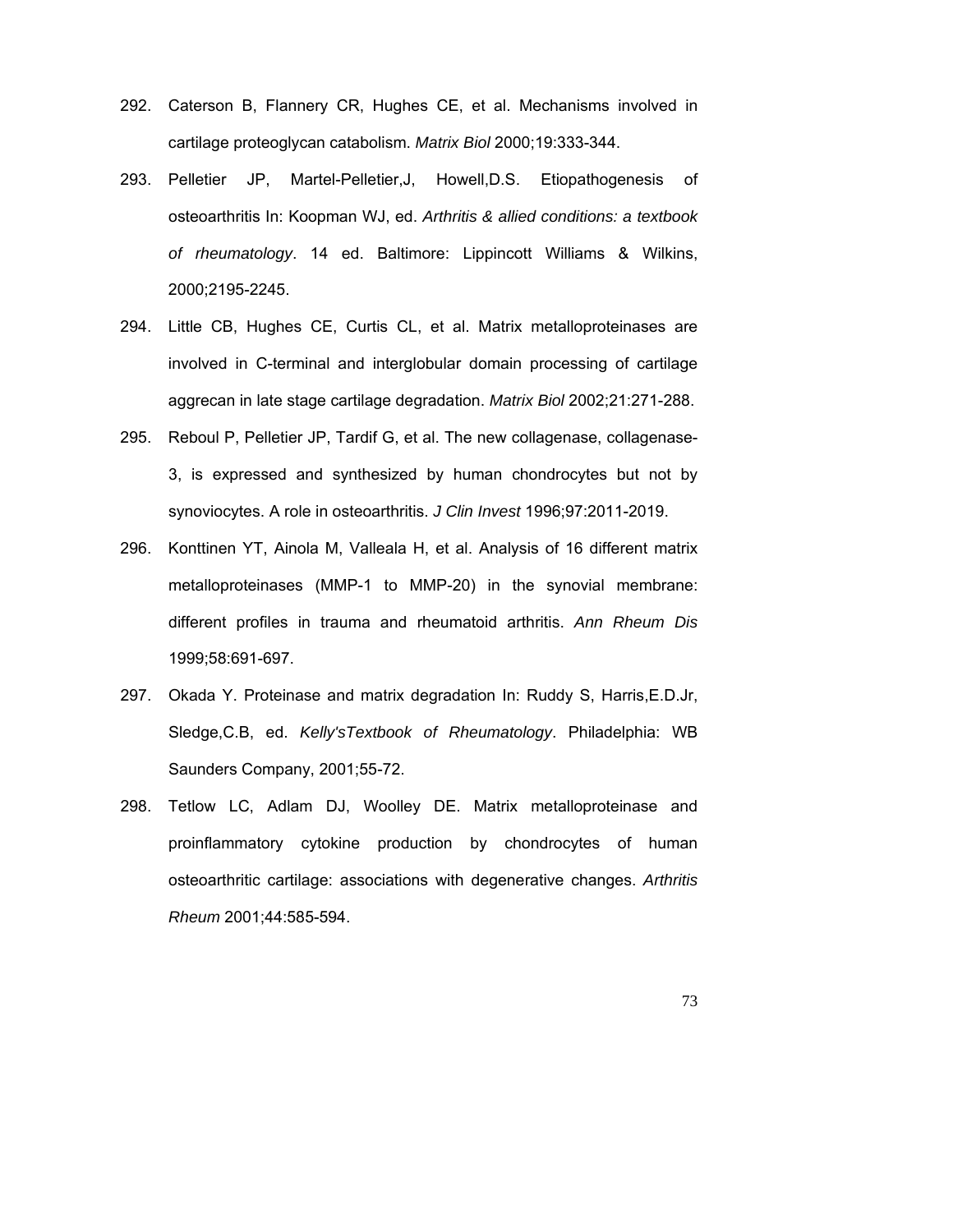- 299. Neuhold LA, Killar L, Zhao W, et al. Postnatal expression in hyaline cartilage of constitutively active human collagenase-3 (MMP-13) induces osteoarthritis in mice. *J Clin Invest* 2001;107:35-44.
- 300. Lee JH, Fitzgerald JB, Dimicco MA, et al. Mechanical injury of cartilage explants causes specific time-dependent changes in chondrocyte gene expression. *Arthritis Rheum* 2005;52:2386-2395.
- 301. Westacott CI, Sharif M. Cytokines in osteoarthritis: mediators or markers of joint destruction? *Semin Arthritis Rheum* 1996;25:254-272.
- 302. Shalom-Barak T, Quach J, Lotz M. Interleukin-17-induced gene expression in articular chondrocytes is associated with activation of mitogen-activated protein kinases and NF-kappaB. *J Biol Chem* 1998;273:27467-27473.
- 303. Goldring MB. Osteoarthritis and cartilage: the role of cytokines. *Curr Rheumatol Rep* 2000;2:459-465.
- 304. Fernandes JC, Martel-Pelletier J, Pelletier JP. The role of cytokines in osteoarthritis pathophysiology. *Biorheology* 2002;39:237-246.
- 305. Martel-Pelletier J, Tardif,G, Fernandes,J.C, Pelletier,J-P. Metalloproteases and their modulation as treatment in osteoarthritis In: Tsokos GC, ed. *Principles of molecular rheumatology*. Totowa, NJ: Humana Press, 2000;499-514.
- 306. Bigg HF, Rowan AD. The inhibition of metalloproteinases as a therapeutic target in rheumatoid arthritis and osteoarthritis. *Curr Opin Pharmacol* 2001;1:314-320.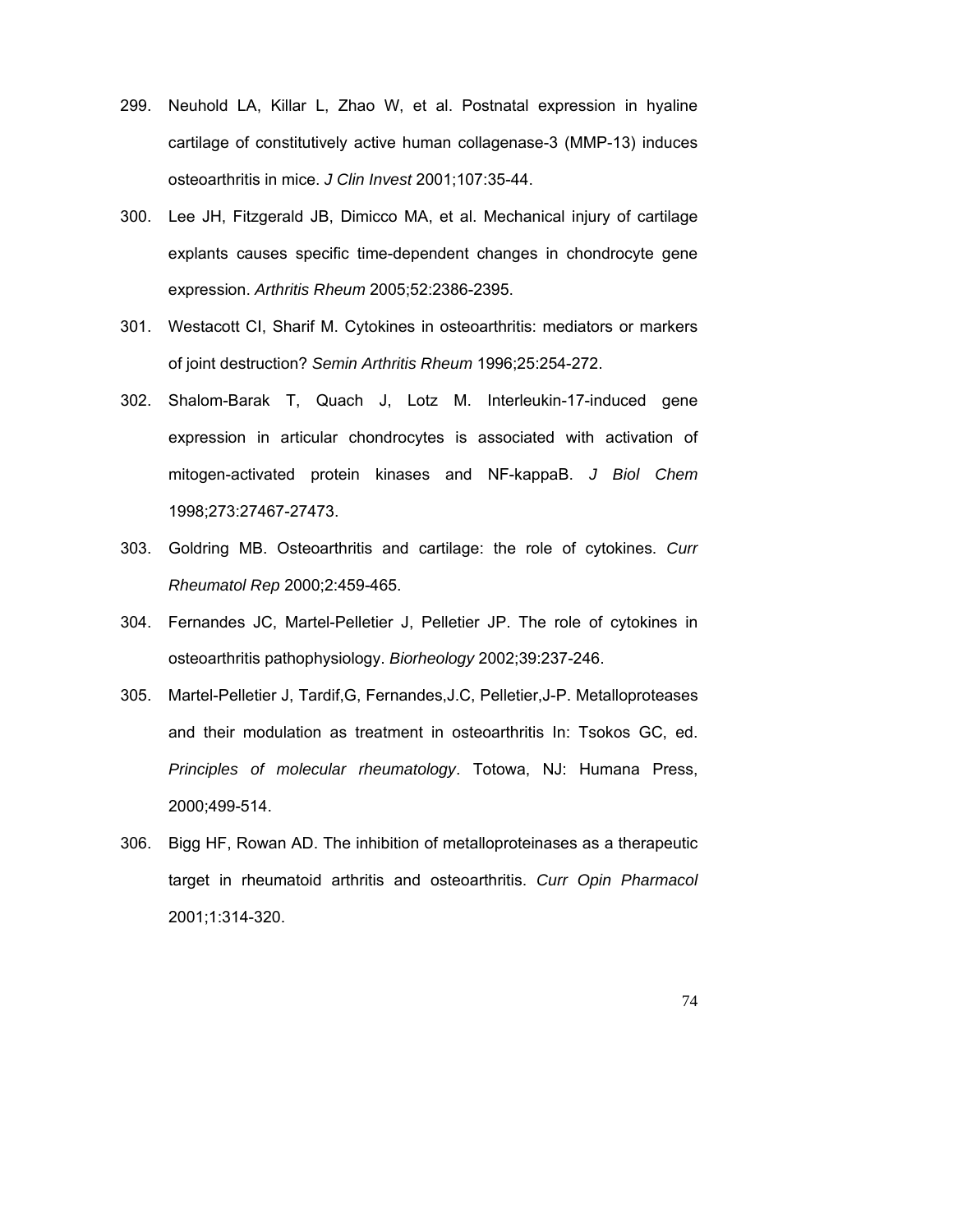- 307. Brama PA, TeKoppele JM, Beekman B, et al. Matrix metalloproteinase activity in equine synovial fluid: influence of age, osteoarthritis, and osteochondrosis. *Ann Rheum Dis* 1998;57:697-699.
- 308. DeGroot J, Bank RA, Tchetverikov I, et al. Molecular markers for osteoarthritis: the road ahead. *Curr Opin Rheumatol* 2002;14:585-589.
- 309. Takahashi M, Naito,K, Abe,M, Sawada,T, Nagano,A. Relationship between radiographic grading of osteoarthritis and the biochemical markers for arthritis in knee osteoarthritis. *Arthritis Res Ther* 2004;6:208- 212.
- 310. Tang BL. ADAMTS: a novel family of extracellular matrix proteases. *Int J Biochem Cell Biol* 2001;33:33-44.
- 311. Cal S, Obaya AJ, Llamazares M, et al. Cloning, expression analysis, and structural characterization of seven novel human ADAMTSs, a family of metalloproteinases with disintegrin and thrombospondin-1 domains. *Gene* 2002;283:49-62.
- 312. Tortorella MD, Burn TC, Pratta MA, et al. Purification and cloning of aggrecanase-1: a member of the ADAMTS family of proteins. *Science* 1999;284:1664-1666.
- 313. Abbaszade I, Liu RQ, Yang F, et al. Cloning and characterization of ADAMTS11, an aggrecanase from the ADAMTS family. *J Biol Chem* 1999;274:23443-23450.
- 314. Rodriguez-Manzaneque JC, Westling J, Thai SN, et al. ADAMTS1 cleaves aggrecan at multiple sites and is differentially inhibited by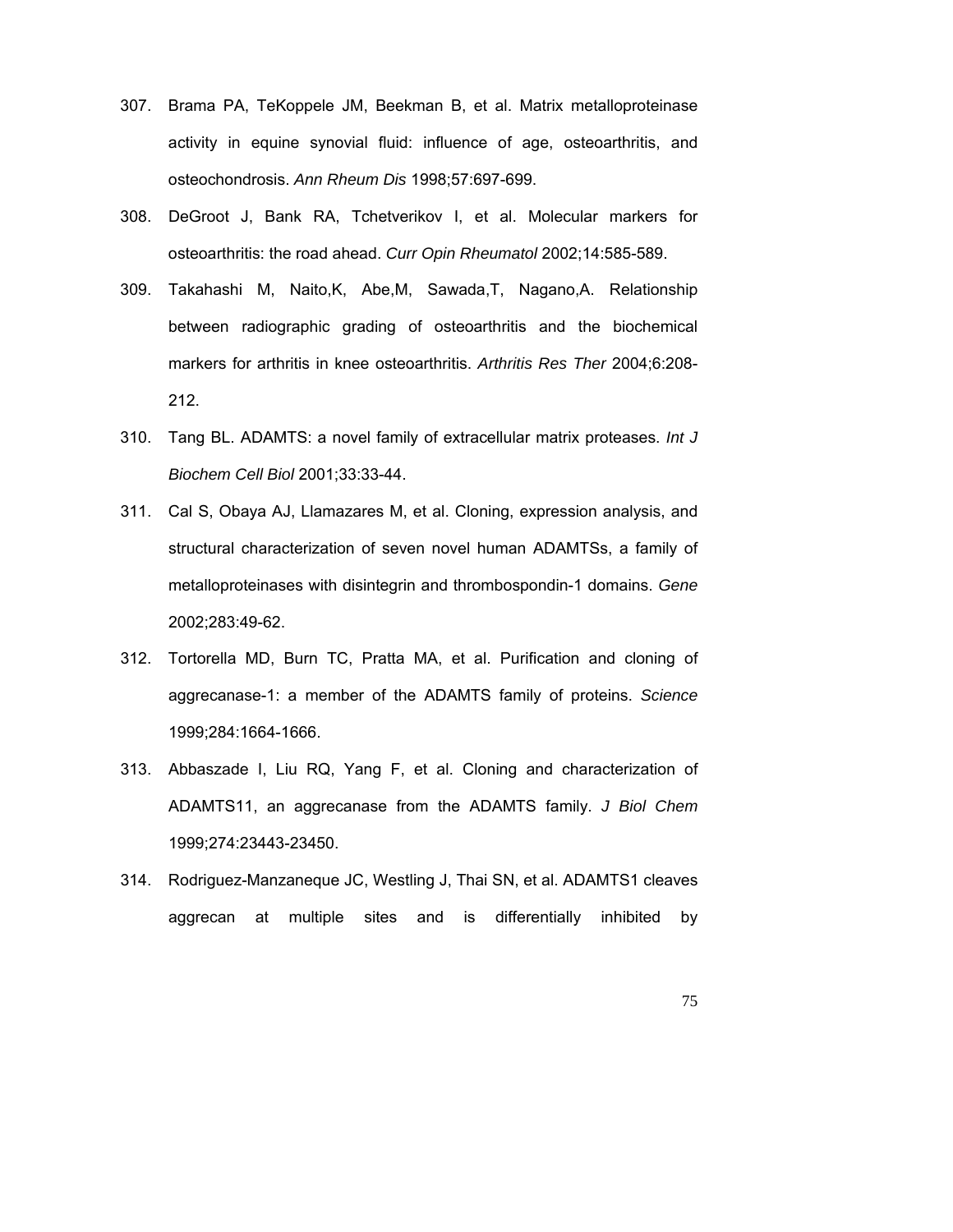metalloproteinase inhibitors. *Biochem Biophys Res Commun* 2002;293:501-508.

- 315. Flannery CR, Little CB, Hughes CE, et al. Expression of ADAMTS homologues in articular cartilage. *Biochem Biophys Res Commun* 1999;260:318-322.
- 316. Curtis CL, Hughes CE, Flannery CR, et al. n-3 fatty acids specifically modulate catabolic factors involved in articular cartilage degradation. *J Biol Chem* 2000;275:721-724.
- 317. Tortorella MD, Malfait AM, Deccico C, et al. The role of ADAM-TS4 (aggrecanase-1) and ADAM-TS5 (aggrecanase-2) in a model of cartilage degradation. *Osteoarthritis Cartilage* 2001;9:539-552.
- 318. Bau B, Gebhard PM, Haag J, et al. Relative messenger RNA expression profiling of collagenases and aggrecanases in human articular chondrocytes in vivo and in vitro. *Arthritis Rheum* 2002;46:2648-2657.
- 319. Little CB, Hughes CE, Curtis CL, et al. Cyclosporin A inhibition of aggrecanase-mediated proteoglycan catabolism in articular cartilage. *Arthritis Rheum* 2002;46:124-129.
- 320. Sandy JD, Flannery CR, Neame PJ, et al. The structure of aggrecan fragments in human synovial fluid. Evidence for the involvement in osteoarthritis of a novel proteinase which cleaves the Glu 373-Ala 374 bond of the interglobular domain. *J Clin Invest* 1992;89:1512-1516.
- 321. Lohmander LS, Neame PJ, Sandy JD. The structure of aggrecan fragments in human synovial fluid. Evidence that aggrecanase mediates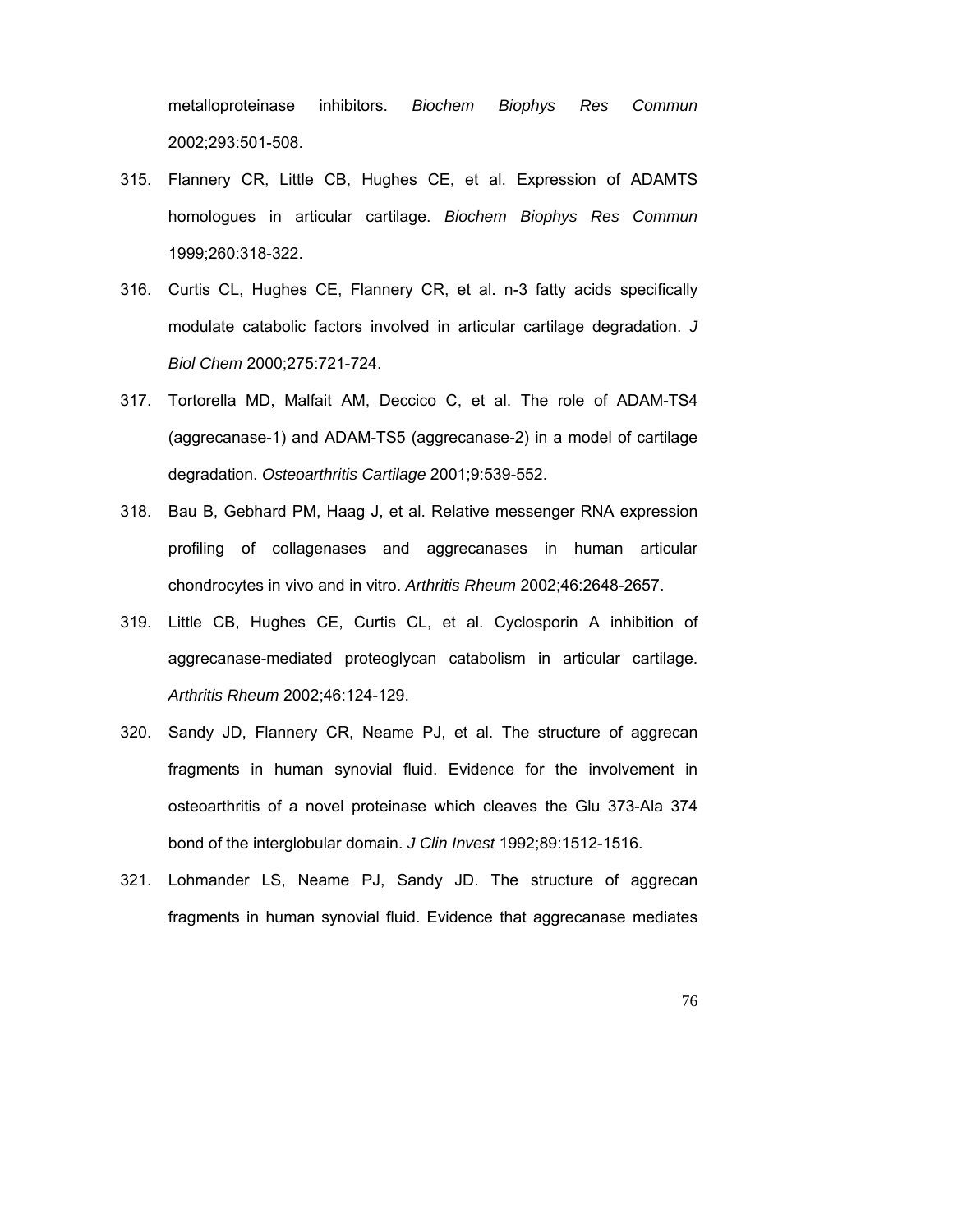cartilage degradation in inflammatory joint disease, joint injury, and osteoarthritis. *Arthritis Rheum* 1993;36:1214-1222.

- 322. Fosang AJ, Last K, Maciewicz RA. Aggrecan is degraded by matrix metalloproteinases in human arthritis. Evidence that matrix metalloproteinase and aggrecanase activities can be independent. *J Clin Invest* 1996;98:2292-2299.
- 323. Little CB, Flannery CR, Hughes CE, et al. Aggrecanase versus matrix metalloproteinases in the catabolism of the interglobular domain of aggrecan in vitro. *Biochem J* 1999;344 Pt 1:61-68.
- 324. Dean DD, Woessner JF, Jr. Extracts of human articular cartilage contain an inhibitor of tissue metalloproteinases. *Biochem J* 1984;218:277-280.
- 325. Dean DD, Azzo W, Martel-Pelletier J, et al. Levels of metalloproteases and tissue inhibitor of metalloproteases in human osteoarthritic cartilage. *J Rheumatol* 1987;14 Spec No:43-44.
- 326. Murphy G, Willenbrock F. Tissue inhibitors of matrix metalloendopeptidases. *Methods Enzymol* 1995;248:496-510.
- 327. Cawston TE. Metalloproteinase inhibitors and the prevention of connective tissue breakdown. *Pharmacol Ther* 1996;70:163-182.
- 328. Knauper V, Lopez-Otin C, Smith B, et al. Biochemical characterization of human collagenase-3. *J Biol Chem* 1996;271:1544-1550.
- 329. Azzo W, Woessner JF, Jr. Purification and characterization of an acid metalloproteinase from human articular cartilage. *J Biol Chem* 1986;261:5434-5441.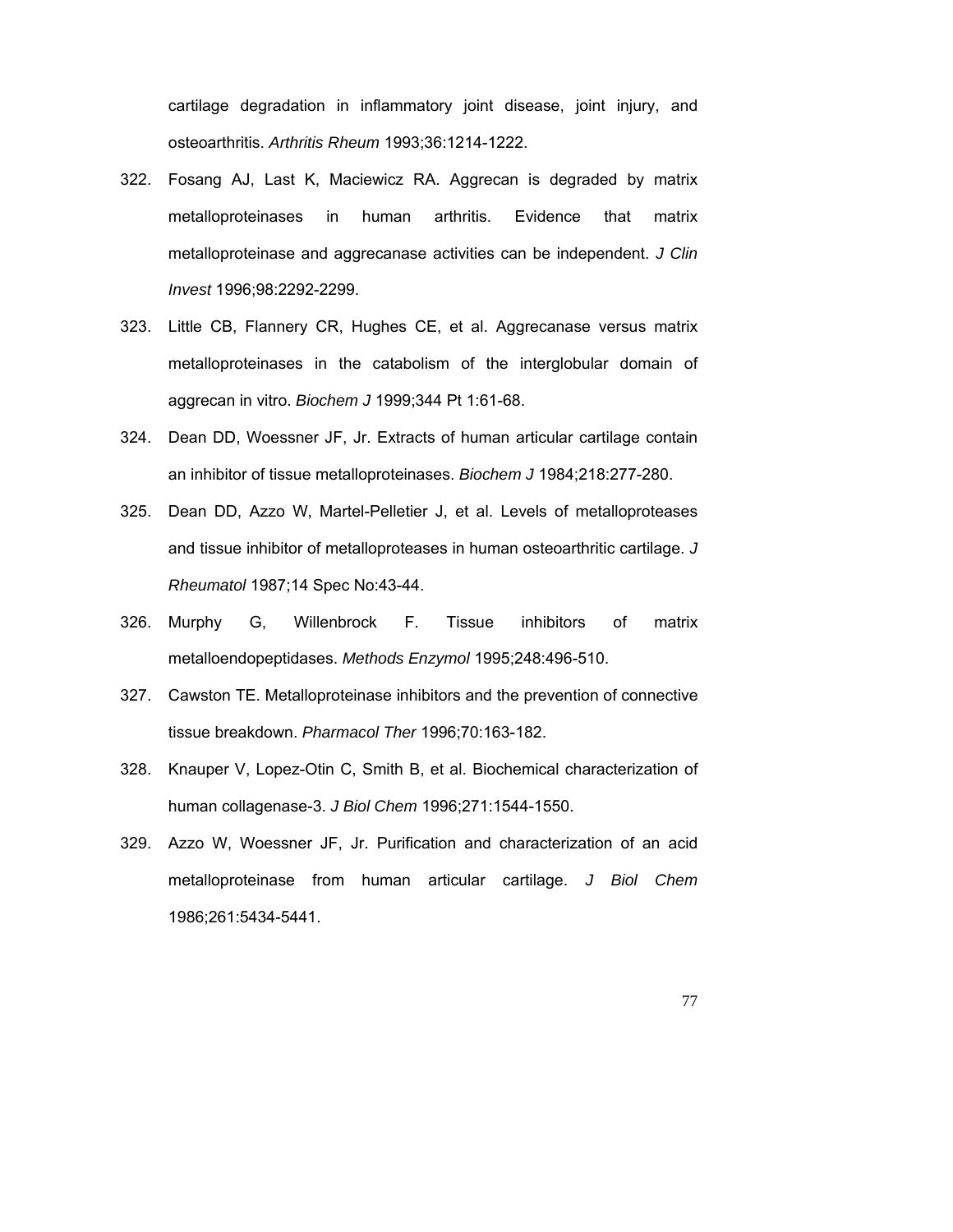- 330. Sahebjam S, Khokha R, Mort JS. Increased collagen and aggrecan degradation with age in the joints of Timp3(-/-) mice. *Arthritis Rheum* 2007;56:905-909.
- 331. Ellis AJ, Curry VA, Powell EK, et al. The prevention of collagen breakdown in bovine nasal cartilage by TIMP, TIMP-2 and a low molecular weight synthetic inhibitor. *Biochem Biophys Res Commun* 1994;201:94-101.
- 332. Bonassar LJ, Sandy JD, Lark MW, et al. Inhibition of cartilage degradation and changes in physical properties induced by IL-1beta and retinoic acid using matrix metalloproteinase inhibitors. *Arch Biochem Biophys* 1997;344:404-412.
- 333. Hughes CE, Little CB, Buttner FH, et al. Differential expression of aggrecanase and matrix metalloproteinase activity in chondrocytes isolated from bovine and porcine articular cartilage. *J Biol Chem* 1998;273:30576-30582.
- 334. Jang D, Murrell GA. Nitric oxide in arthritis. *Free Radic Biol Med* 1998;24:1511-1519.
- 335. Hunter RP. Nitric oxide, inducible nitric oxide synthase and inflammation in veterinary medicine. *Anim Health Res Rev* 2002;3:119-133.
- 336. van de Loo FA, Joosten LA, van Lent PL, et al. Role of interleukin-1, tumor necrosis factor alpha, and interleukin-6 in cartilage proteoglycan metabolism and destruction. Effect of in situ blocking in murine antigenand zymosan-induced arthritis. *Arthritis Rheum* 1995;38:164-172.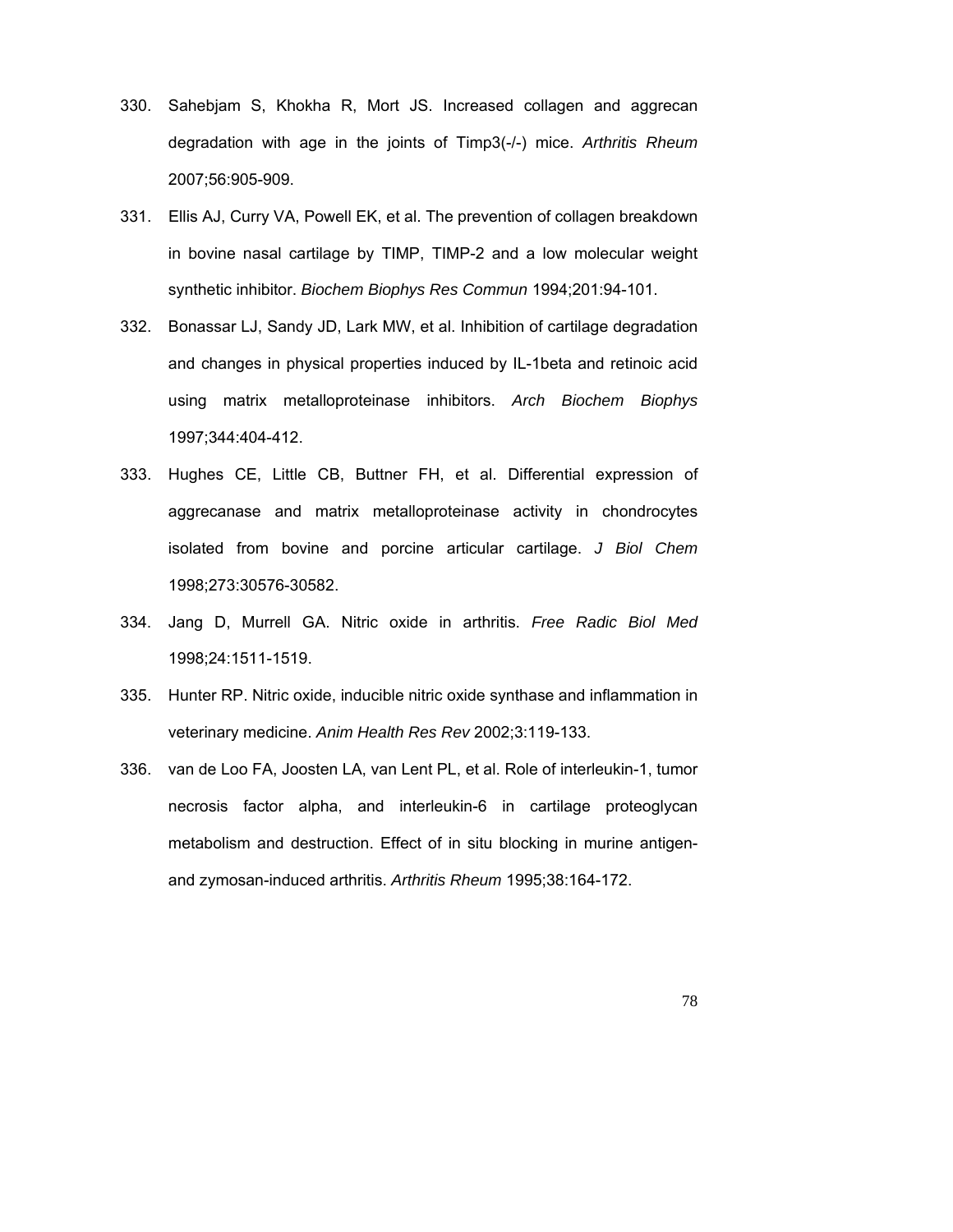- 337. Caron JP, Fernandes JC, Martel-Pelletier J, et al. Chondroprotective effect of intraarticular injections of interleukin-1 receptor antagonist in experimental osteoarthritis. Suppression of collagenase-1 expression. *Arthritis Rheum* 1996;39:1535-1544.
- 338. Martel-Pelletier J, di Battista,J.A, Lajeunesse,D. Biochemical factors in joint articular tissue degradation in osteoarthritis In: Reginster JY, Pelletier,J.P,Martel-Pelletier,J,Henrotin,Y, ed. *Osteoarthritis: clinical and experimental aspects*. Berlin: Springer-Verlag, 1999;156-187.
- 339. Attur MG PI, Patel RN, Abramson SB, Amin AR. . Autocrine production of IL-1 beta by human osteoarthritis-affected cartilage and differential regulation of endogenous nitric oxide, IL-6, prostaglandin E2, and IL-8. *Proc Assoc Am Physicians* 1998 Jan-Feb;110:65-72.
- 340. Järvinen TAH, Moilanen T, Järvinen TLN, et al. Endogenous nitric oxide and prostaglandin E2 do not regulate the synthesis of each other in interleukin-1 stimulated rat articular cartilage. *Inflammation* 1996;20:683– 692.
- 341. Lu LF, Fiscus RR. Interleukin-1beta causes different levels of nitric oxidemediated depression of contractility in different positions of rat thoracic aorta. *Life Sci* 1999;64:1373-1381.
- 342. Kronheim SR, Mumma A, Greenstreet T, et al. Purification of interleukin-1 beta converting enzyme, the protease that cleaves the interleukin-1 beta precursor. *Arch Biochem Biophys* 1992;296:698-703.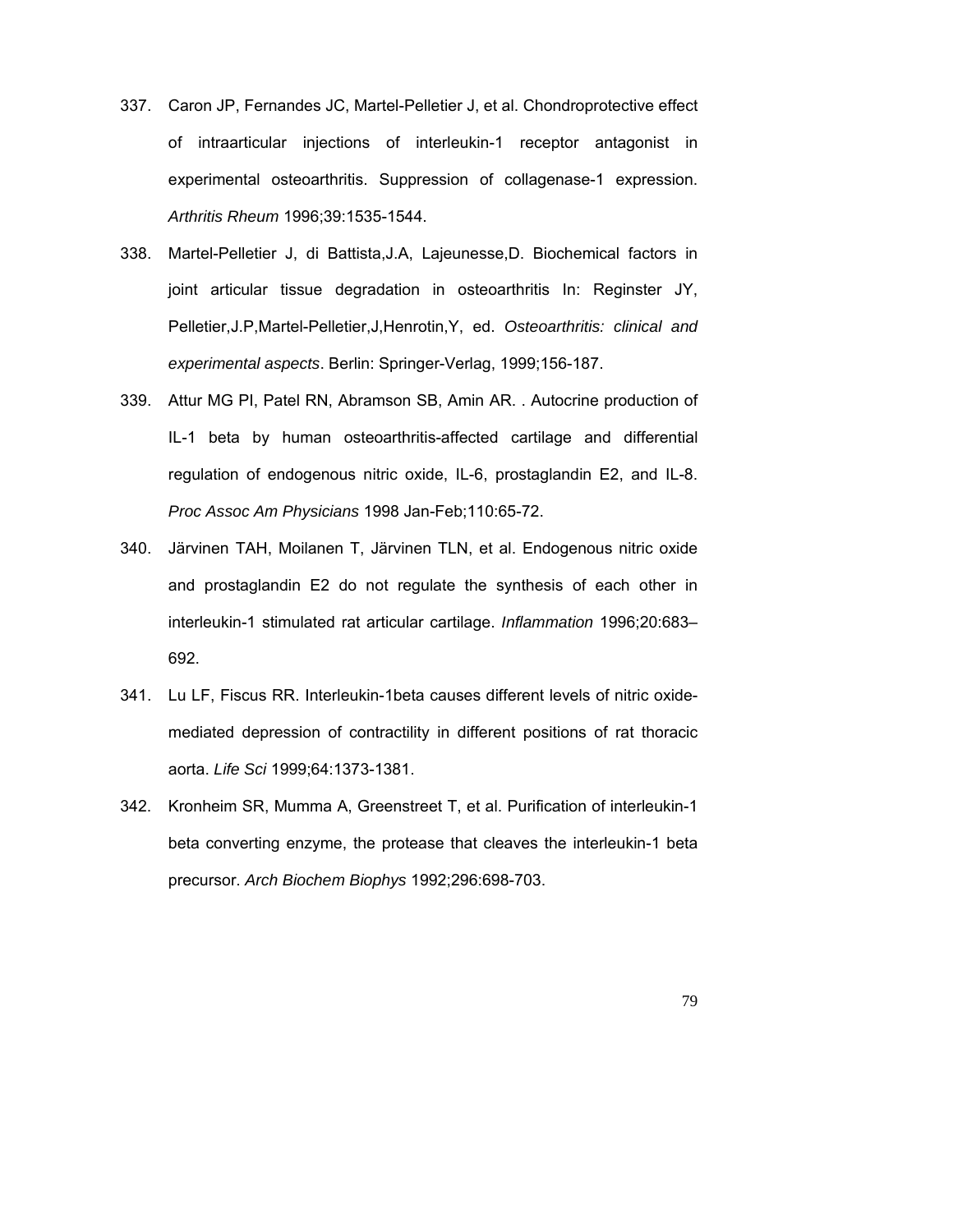- 343. Slack J, McMahan CJ, Waugh S, et al. Independent binding of interleukin-1 alpha and interleukin-1 beta to type I and type II interleukin-1 receptors. *J Biol Chem* 1993;268:2513-2524.
- 344. Saha N, Moldovan F, Tardif G, et al. Interleukin-1beta-converting enzyme/caspase-1 in human osteoarthritic tissues: localization and role in the maturation of interleukin-1beta and interleukin-18. *Arthritis Rheum* 1999;42:1577-1587.
- 345. Martel-Pelletier J, McCollum R, DiBattista J, et al. The interleukin-1 receptor in normal and osteoarthritic human articular chondrocytes. Identification as the type I receptor and analysis of binding kinetics and biologic function. *Arthritis Rheum* 1992;35:530-540.
- 346. Sadouk MB, Pelletier JP, Tardif G, et al. Human synovial fibroblasts coexpress IL-1 receptor type I and type II mRNA. The increased level of the IL-1 receptor in osteoarthritic cells is related to an increased level of the type I receptor. *Lab Invest* 1995;73:347-355.
- 347. May SA. Cytokines in the pathogenesis of equine joint disease In: Schijns VECJ, Horzinek,M.C, ed. *Cytokines in Veterinary Medicine*. New York: CAB International, 1997;191–199.
- 348. Martel-Pelletier J, Alaaeddine N, Pelletier JP. Cytokines and their role in the pathophysiology of osteoarthritis. *Front Biosci* 1999;4:D694-703.
- 349. Pujol JP LG. Interleukin-1 and osteoarthritis. *Life Sci* 1987 Sep 7;41:1187- 1198.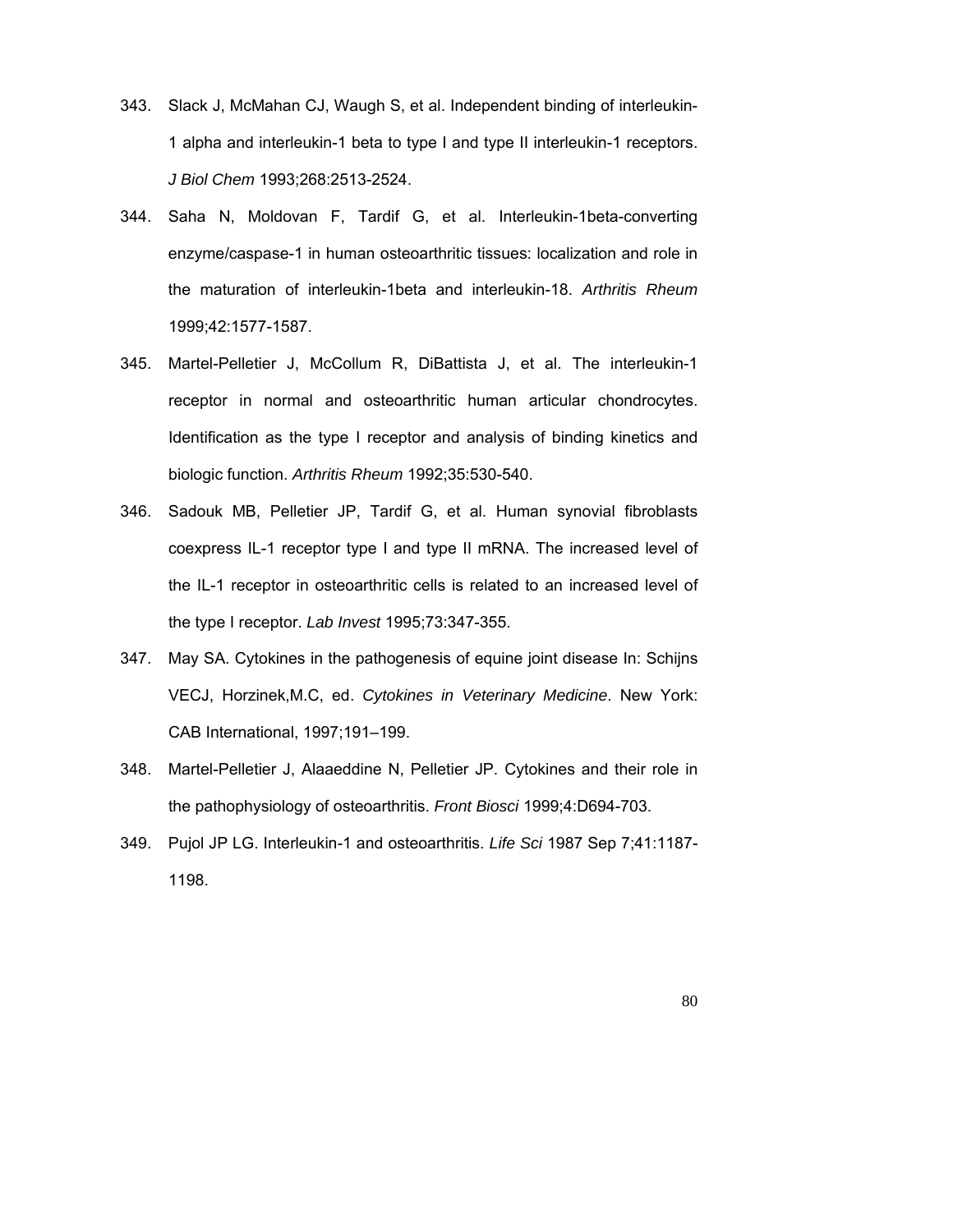- 350. Verschure PJ VNC. The effects of interleukin-1 on articular cartilage destruction as observed in arthritic diseases, and its therapeutic control. *Clin Exp Rheumatol* 1990 May- Jun;8:303-313.
- 351. Tiku K T-VS, Ramachandrula A, Tiku ML. . Articular chondrocytes secrete IL-1, express membrane IL-1, and have IL-1 inhibitory activity. . *Cell Immunol* 1992 Mar;140:1-20.
- 352. Priddy NH, Cook,J.L, Dodam,J.R, Kreeger,J.M, Tomlinson,J.L, Kuroki,K. . Effects of an opioid receptor agonist and antagonist on cytokinestimulated canine articular chondrocytes in three-dimensional culture. *Vet Comp Orthop Traumatol* 2002;15.
- 353. Fernandes JC M-PJ, Pelletier JP. The role of cytokines in osteoarthritis pathophysiology. *Biorheology* 2002;39:237-246.
- 354. Martel-Pelletier J, McCollum R, Fujimoto N, et al. Excess of metalloproteases over tissue inhibitor of metalloprotease may contribute to cartilage degradation in osteoarthritis and rheumatoid arthritis. *Lab Invest* 1994;70:807-815.
- 355. Chandrasekhar S, Harvey AK, Hrubey PS, et al. Arthritis induced by interleukin-1 is dependent on the site and frequency of intraarticular injection. *Clin Immunol Immunopathol* 1990;55:382-400.
- 356. van de Loo AA, van den Berg WB. Effects of murine recombinant interleukin 1 on synovial joints in mice: measurement of patellar cartilage metabolism and joint inflammation. *Ann Rheum Dis* 1990;49:238-245.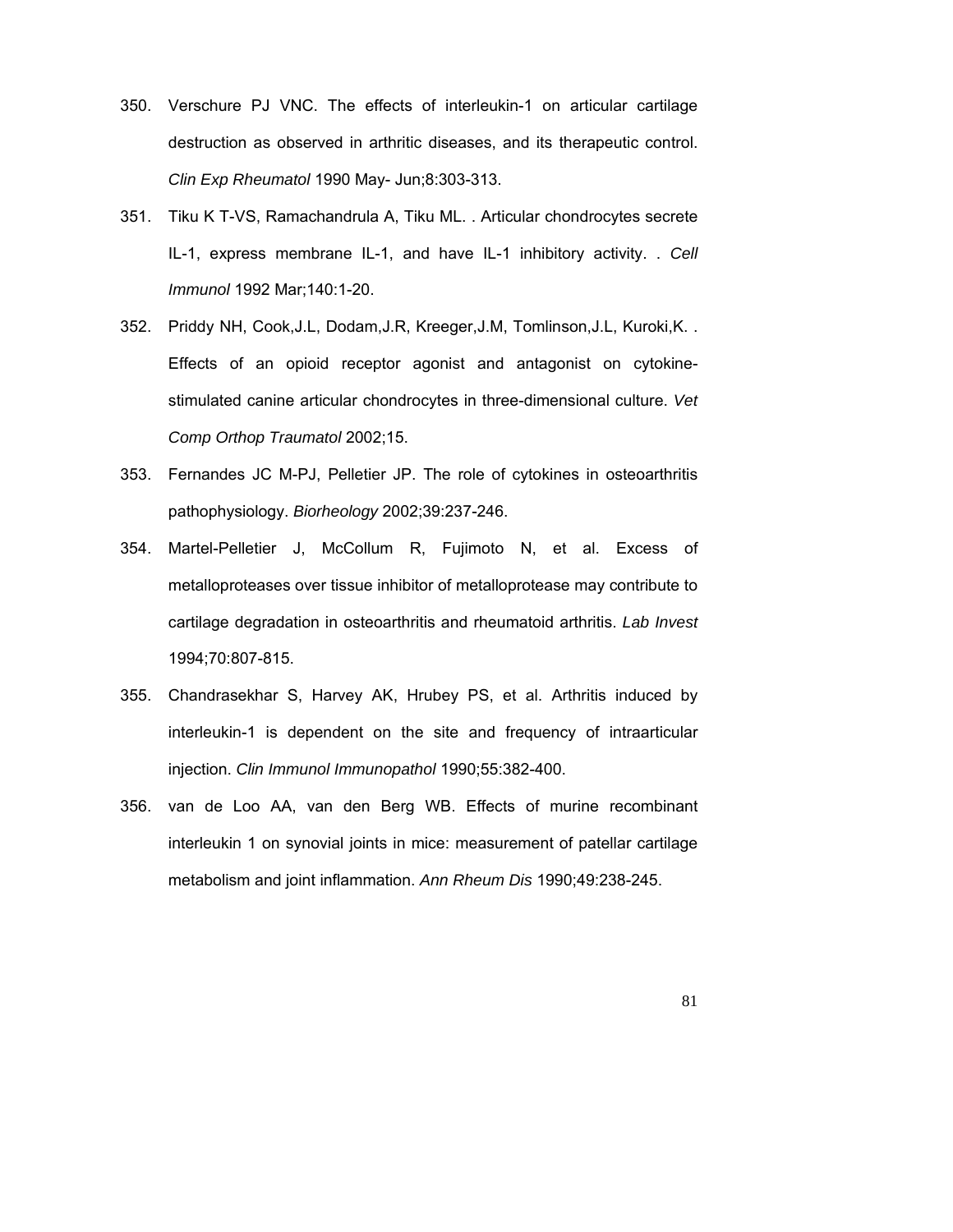- 357. Cao M, Westerhausen-Larson A, Niyibizi C, et al. Nitric oxide inhibits the synthesis of type-II collagen without altering Col2A1 mRNA abundance: prolyl hydroxylase as a possible target. *Biochem J* 1997;324 ( Pt 1):305- 310.
- 358. Kwon NS, Nathan CF, Gilker C, et al. L-citrulline production from Larginine by macrophage nitric oxide synthase. The ureido oxygen derives from dioxygen. *J Biol Chem* 1990;265:13442-13445.
- 359. Bredt DS, Glatt CE, Hwang PM, et al. Nitric oxide synthase protein and mRNA are discretely localized in neuronal populations of the mammalian CNS together with NADPH diaphorase. *Neuron* 1991;7:615-624.
- 360. Bredt DS, Hwang PM, Glatt CE, et al. Cloned and expressed nitric oxide synthase structurally resembles cytochrome P-450 reductase. *Nature* 1991;351:714-718.
- 361. Xie QW, Cho HJ, Calaycay J, et al. Cloning and characterization of inducible nitric oxide synthase from mouse macrophages. *Science* 1992;256:225-228.
- 362. Lamas S, Marsden PA, Li GK, et al. Endothelial nitric oxide synthase: molecular cloning and characterization of a distinct constitutive enzyme isoform. *Proc Natl Acad Sci U S A* 1992;89:6348-6352.
- 363. Sakurai H, Kohsaka H, Liu MF, et al. Nitric oxide production and inducible nitric oxide synthase expression in inflammatory arthritides. *J Clin Invest* 1995;96:2357-2363.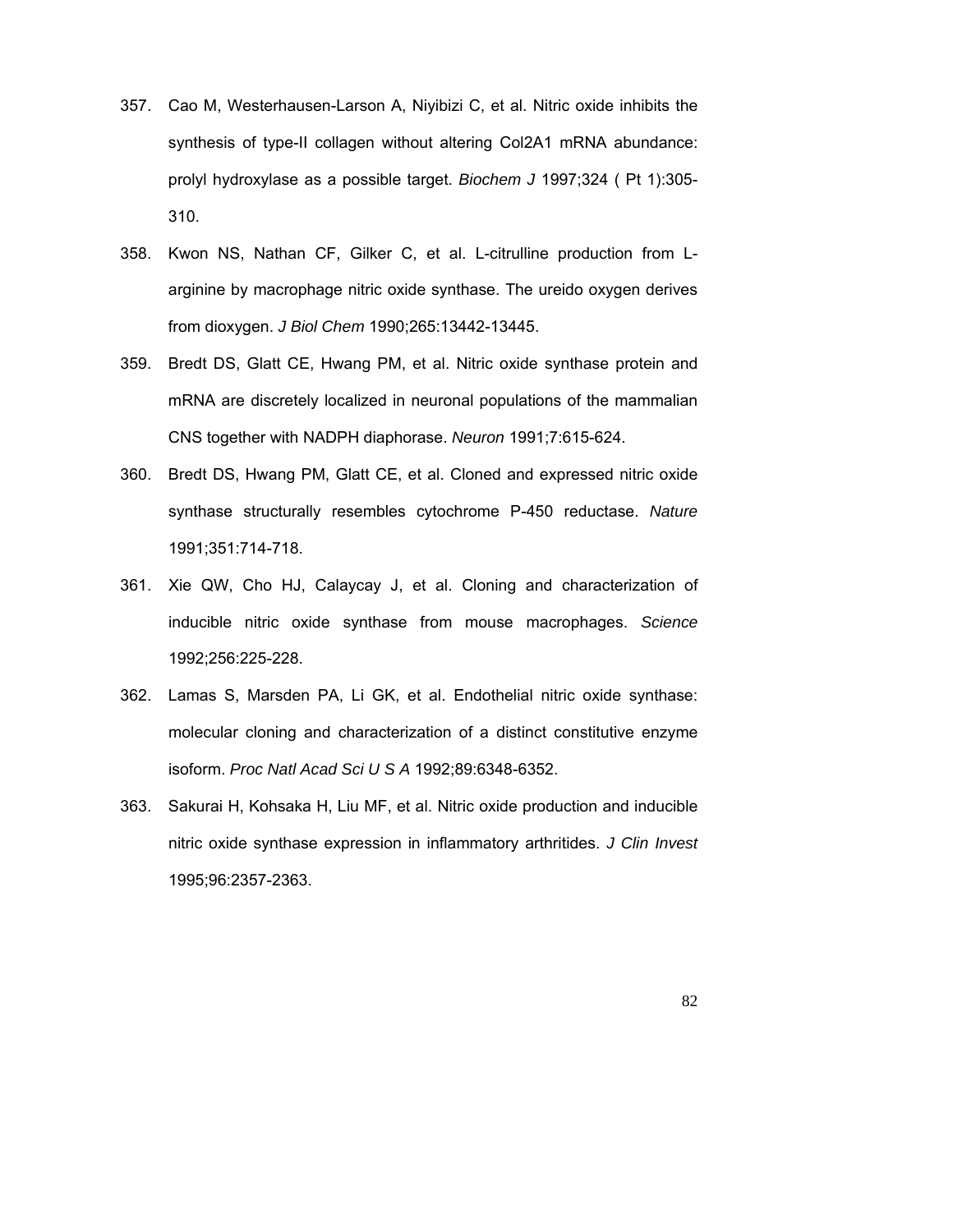- 364. Nussler AK, Di Silvio M, Billiar TR, et al. Stimulation of the nitric oxide synthase pathway in human hepatocytes by cytokines and endotoxin. *J Exp Med* 1992;176:261-264.
- 365. Knowles RG, Moncada S. Nitric oxide synthases in mammals. *Biochem J* 1994;298 ( Pt 2):249-258.
- 366. Maier R, Bilbe G, Rediske J, et al. Inducible nitric oxide synthase from human articular chondrocytes: cDNA cloning and analysis of mRNA expression. *Biochim Biophys Acta* 1994;1208:145-150.
- 367. Moncada S, Higgs EA. Molecular mechanisms and therapeutic strategies related to nitric oxide. *Faseb J* 1995;9:1319-1330.
- 368. Geller DA, Billiar TR. Molecular biology of nitric oxide synthases. *Cancer Metastasis Rev* 1998;17:7-23.
- 369. Jang D, Williams RJ, Wang MX, et al. Staphylococcus aureus stimulates inducible nitric oxide synthase in articular cartilage. *Arthritis Rheum* 1999;42:2410-2417.
- 370. Stadler J, Stefanovic-Racic M, Billiar TR, et al. Articular chondrocytes synthesize nitric oxide in response to cytokines and lipopolysaccharide. *J Immunol* 1991;147:3915-3920.
- 371. Grabowski PS, Macpherson H, Ralston SH. Nitric oxide production in cells derived from the human joint. *Br J Rheumatol* 1996;35:207-212.
- 372. Murrell GA, Doland MM, Jang D, et al. Nitric oxide: an important articular free radical. *J Bone Joint Surg Am* 1996;78:265-274.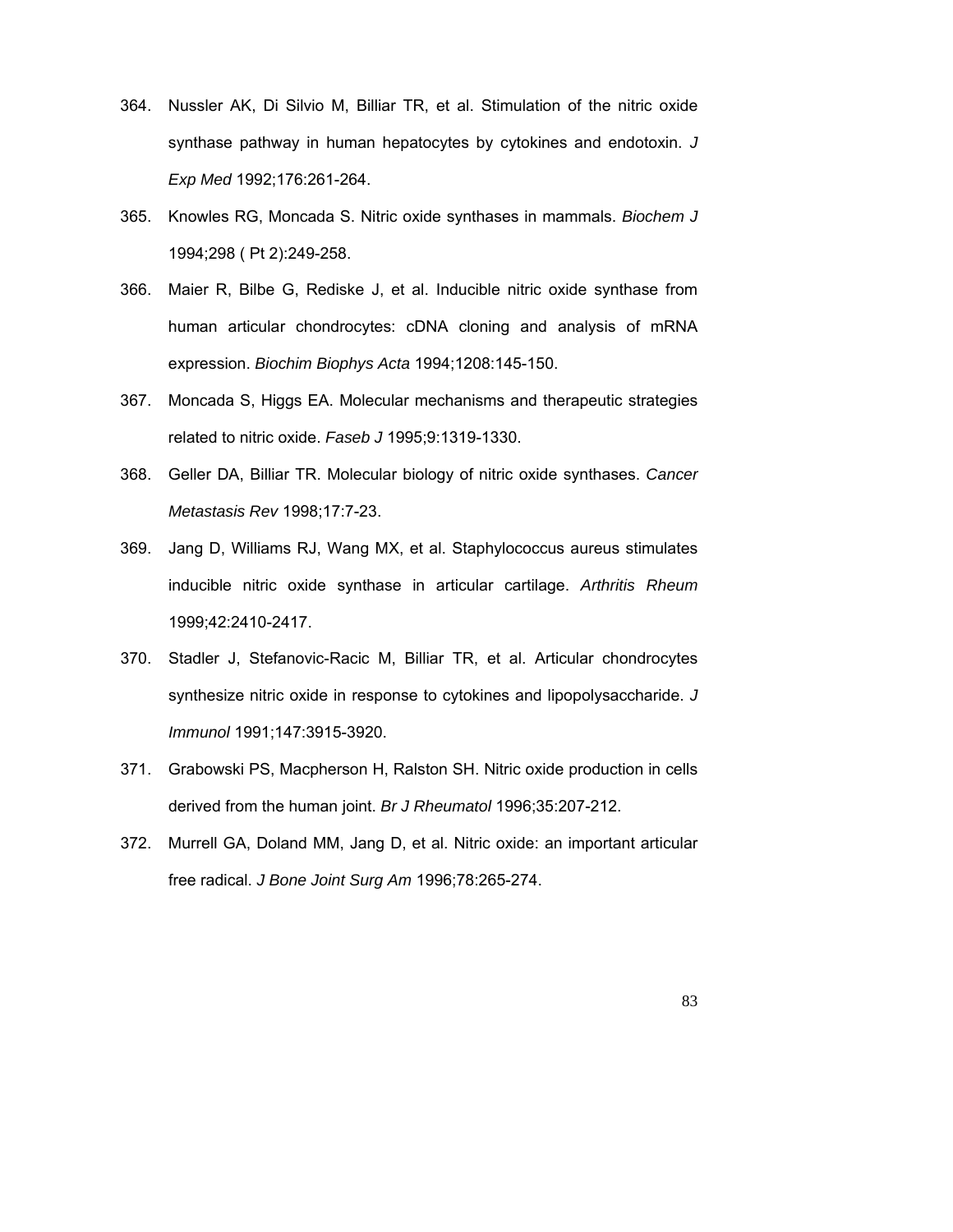- 373. Frean SP, Bryant CE, Froling IL, et al. Nitric oxide production by equine articular cells in vitro. *Equine Vet J* 1997;29:98-102.
- 374. Hayashi T, Abe E, Yamate T, et al. Nitric oxide production by superficial and deep articular chondrocytes. *Arthritis Rheum* 1997;40:261-269.
- 375. Amin AR, Di Cesare PE, Vyas P, et al. The expression and regulation of nitric oxide synthase in human osteoarthritis-affected chondrocytes: evidence for up-regulated neuronal nitric oxide synthase. *J Exp Med* 1995;182:2097-2102.
- 376. Amin AR, Attur M, Patel RN, et al. Superinduction of cyclooxygenase-2 activity in human osteoarthritis-affected cartilage. Influence of nitric oxide. *J Clin Invest* 1997;99:1231-1237.
- 377. Rediske JJ, Koehne CF, Zhang B, et al. The inducible production of nitric oxide by articular cell types. *Osteoarthritis Cartilage* 1994;2:199-206.
- 378. Tung JT, Venta PJ, Caron JP. Inducible nitric oxide expression in equine articular chondrocytes: effects of antiinflammatory compounds. *Osteoarthritis Cartilage* 2002;10:5-12.
- 379. Lee DA, Frean SP, Lees P, et al. Dynamic mechanical compression influences nitric oxide production by articular chondrocytes seeded in agarose. *Biochem Biophys Res Commun* 1998;251:580-585.
- 380. Fermor B, Weinberg JB, Pisetsky DS, et al. The effects of static and intermittent compression on nitric oxide production in articular cartilage explants. *J Orthop Res* 2001;19:729-737.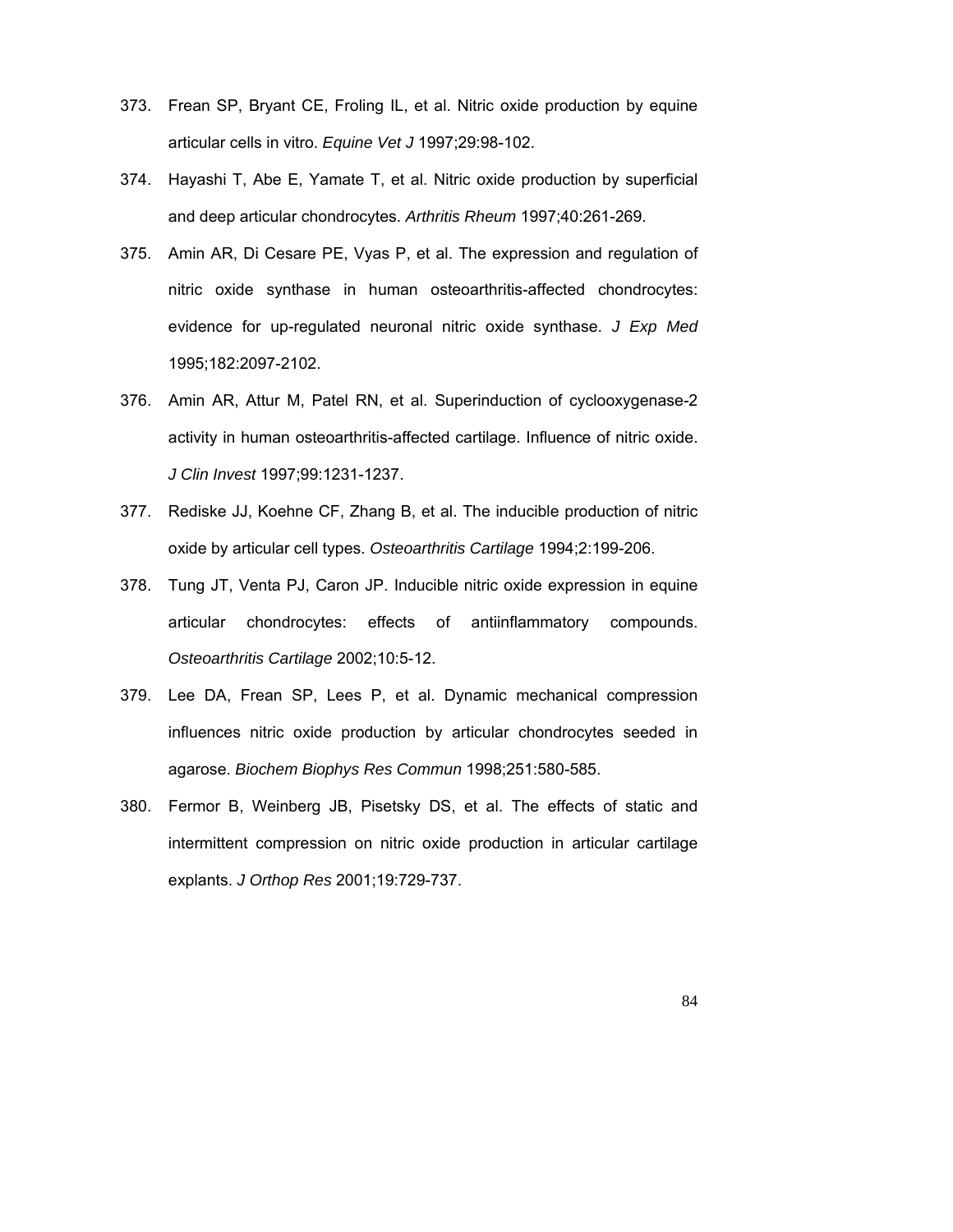- 381. Hauselmann HJ, Oppliger L, Michel BA, et al. Nitric oxide and proteoglycan biosynthesis by human articular chondrocytes in alginate culture. *FEBS Lett* 1994;352:361-364.
- 382. Blanco FJ, Ochs RL, Schwarz H, et al. Chondrocyte apoptosis induced by nitric oxide. *Am J Pathol* 1995;146:75-85.
- 383. Sasaki K, Hattori T, Fujisawa T, et al. Nitric oxide mediates interleukin-1 induced gene expression of matrix metalloproteinases and basic fibroblast growth factor in cultured rabbit articular chondrocytes. *J Biochem (Tokyo)* 1998;123:431-439.
- 384. McCartney-Francis N, Allen JB, Mizel DE, et al. Suppression of arthritis by an inhibitor of nitric oxide synthase. *J Exp Med* 1993;178:749-754.
- 385. Clancy RM, Amin AR, Abramson SB. The role of nitric oxide in inflammation and immunity. *Arthritis Rheum* 1998;41:1141-1151.
- 386. Studer R, Jaffurs D, Stefanovic-Racic M, et al. Nitric oxide in osteoarthritis. *Osteoarthritis Cartilage* 1999;7:377-379.
- 387. Nathan CF, Hibbs JB, Jr. Role of nitric oxide synthesis in macrophage antimicrobial activity. *Curr Opin Immunol* 1991;3:65-70.
- 388. Taskiran D, Stefanovic-Racic M, Georgescu H, et al. Nitric oxide mediates suppression of cartilage proteoglycan synthesis by interleukin-1. *Biochem Biophys Res Commun* 1994;200:142-148.
- 389. Xie WL, Chipman JG, Robertson DL, et al. Expression of a mitogenresponsive gene encoding prostaglandin synthase is regulated by mRNA splicing. *Proc Natl Acad Sci U S A* 1991;88:2692-2696.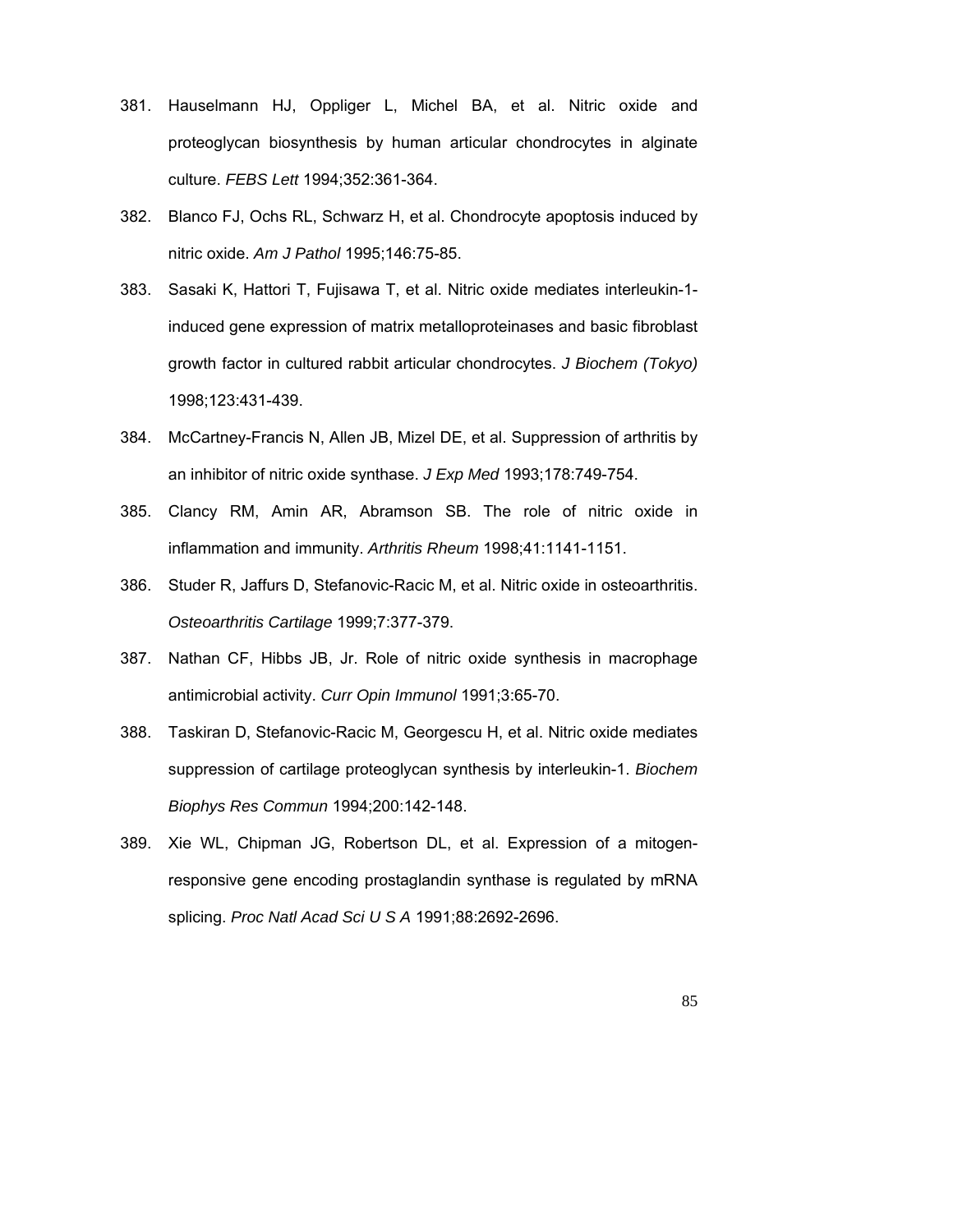- 390. Urade Y, Watanabe K, Hayaishi O. Prostaglandin D, E, and F synthases. *J Lipid Mediat Cell Signal* 1995;12:257-273.
- 391. Kudo I, Murakami M. Diverse functional coupling of prostanoid biosynthetic enzymes in various cell types. *Adv Exp Med Biol* 1999;469:29-35.
- 392. Portanova JP, Zhang Y, Anderson GD, et al. Selective neutralization of prostaglandin E2 blocks inflammation, hyperalgesia, and interleukin 6 production in vivo. *J Exp Med* 1996;184:883-891.
- 393. Harada Y, Hatanaka K, Kawamura M, et al. Role of prostaglandin H synthase-2 in prostaglandin E2 formation in rat carrageenin-induced pleurisy. *Prostaglandins* 1996;51:19-33.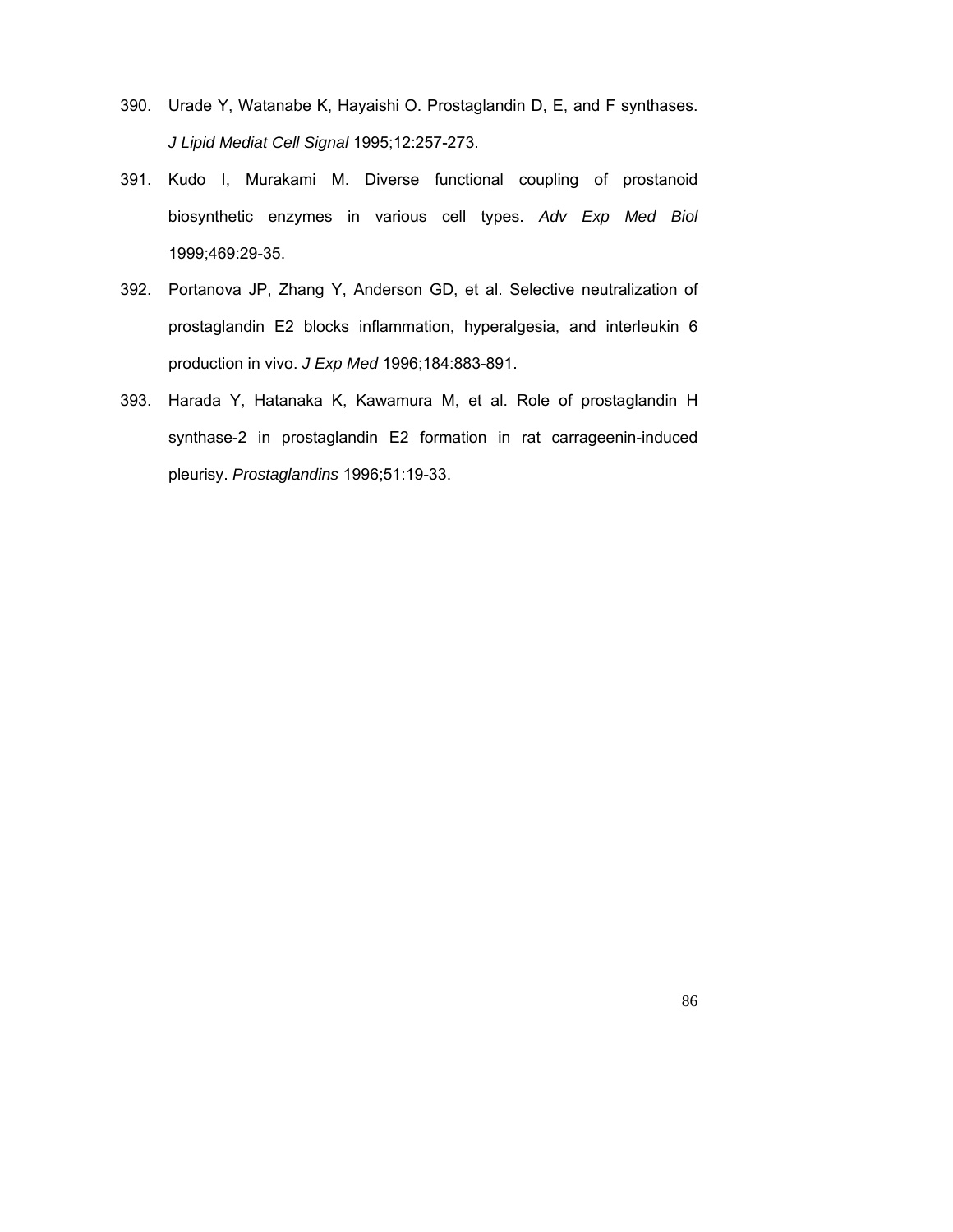## **Biochemical characterization of cartilage affected by osteochondrosis dissecans in the tarsocrurual joints of horses**

## **Introduction**

Osteochondrosis (OC) is a disease of multifactorial etiopathogenesis which results in failure of normal endochondral ossification. OC refers to cartilage abnormalities which typically occur in specific locations within joints of affected species. In horses, articular cartilage changes associated with OC may spontaneously resolve (1, 2), or result in the formation of chondral or osteochondral flaps which are characteristic of osteochondrosis dissecans (OCD), or in the formation of subchondral bone cysts (SBCs) (3). Cartilage flaps often become calcified and may subsequently become detached loose bodies in the joint ("joint mice") (4). OCD is commonly observed in young, rapidly growing and early maturing horses. OCD can be localized to a single joint, but is frequently bilateral, and may be a generalized condition. Though virtually any joint in the horse can develop OCD, the most commonly affected sites are the hock, stifle, shoulder, fetlock and the cervical vertebrae (3,4). OCD often results in incongruent articular surfaces which may cause secondary osteoarthritis (5-7). The economic cost of equine OC is attributable to a number of associated features including treatment costs, lost earnings, loss of training time due to lameness, and the decline in value associated with chronic lameness. Though the definitive cause of OC is not known, it is thought to have a multifactorial origin in which nutrition, heredity and trauma are thought to play roles (3). Other factors

87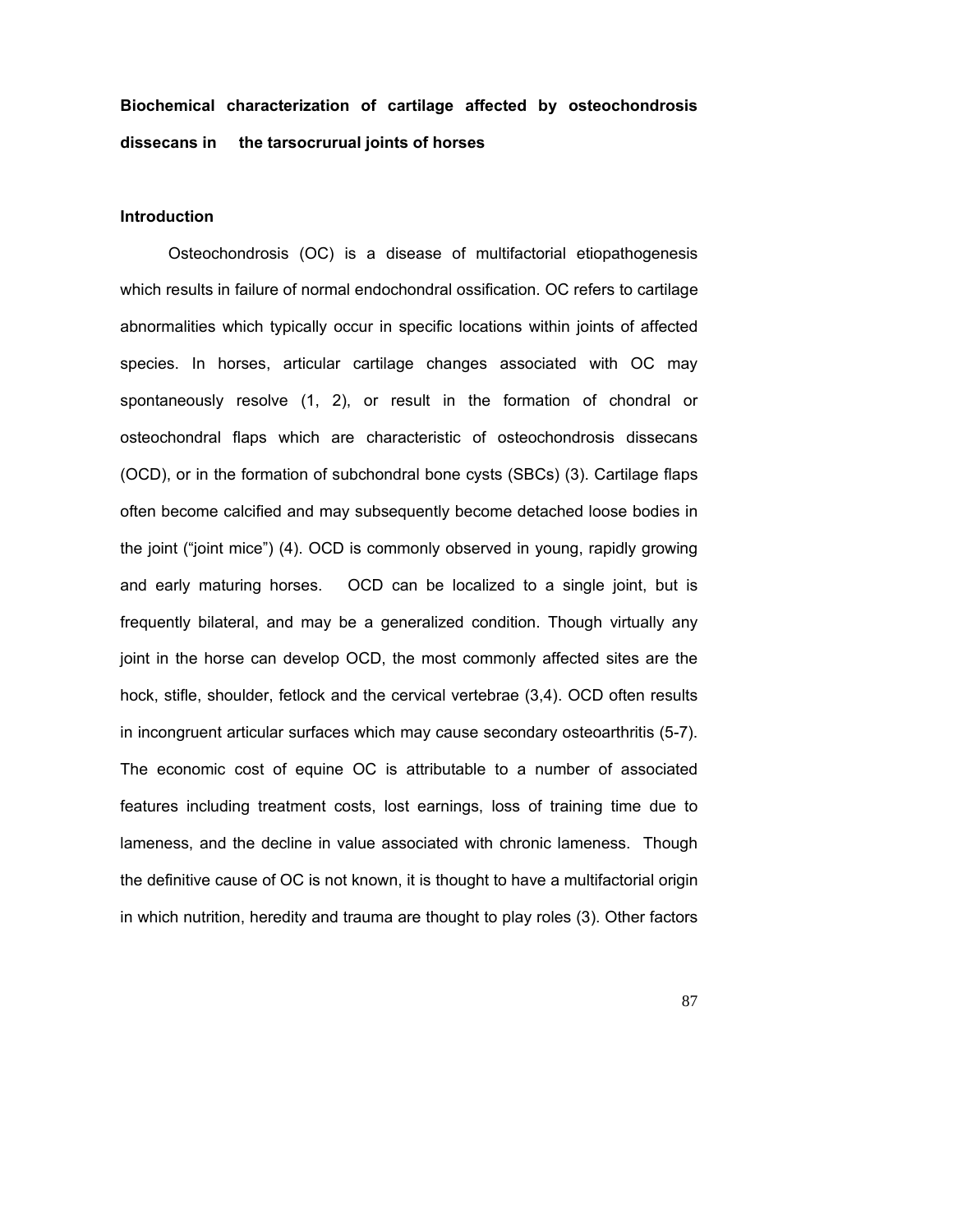such as ischemia and biomechanical forces are also considered to be involved (8-10). Gender may also be a major influence in the development of OC, as the incidence of OC in male horses has been reported to be as much as twice as high as in females which, in general, holds true across all species (11). Breed may also be a factor in the development of OC as Standardbred, Warmblood, and Thoroughbred breeds have a reported incidence from 10-35% in selected joints, whereas OC is rarely reported in ponies and feral horses (3).

Though the clinical importance of equine OC gained recognition in the 1970s, understanding the disease mechanisms has been advanced more recently by the development of biochemical and molecular biology techniques that facilitate the study of OC. Efforts have been made to ascertain the cause of OC and also to understand the molecular and biochemical changes in the cartilage, and the effect of various factors on the initiation and progression of the disease (2, 12-22).

The extracellular matrix of normal articular cartilage is produced by chondrocytes and is composed of water, proteoglycans and collagens (16, 17). Proteoglycans consist of a core protein with covalently attached glycosaminoglycan side chain(s). Proteoglycans are able to bind calcium so are thought to play an important role in ossification and thus may be important in the etiology and progression of OC (18). Collagen type II is the predominant collagen type in hyaline cartilage (19) and provides the tensile strength of the tissue (20) while aggregating proteoglycans form the main compression- resistant constituent (21). Type-X collagen is predominantly produced by chondrocytes in

88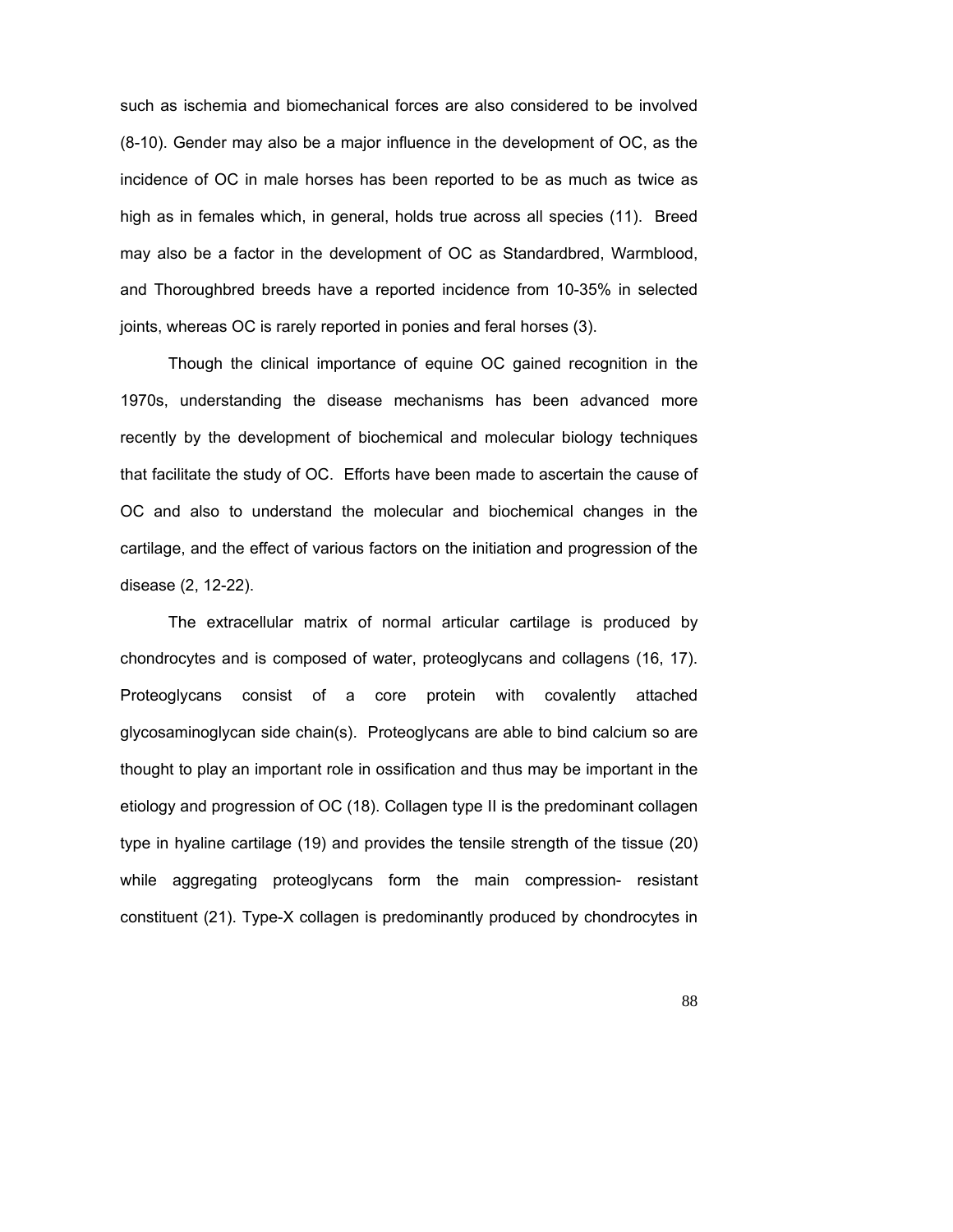the zone of hypertrophy and is thought to be associated with calcification of this zone of cartilage (19, 22). Any defect in this unique extracellular matrix may result in weakening of the cartilage and subsequent development of OC. Since proteoglycans and collagens are the critical components of the extracellular matrix, it is likely that one or both are critically involved in the degenerative changes associated with OC. Determining the concentration of sulfated glycosaminoglycans (GAG) provides an estimate of the proteoglycan content of the extracellular matrix. Hydroxyproline (HP) is present in the Y position of the Gly-X-Y repeating tripeptide of collagen, and the determination of HP concentration has been used as a measure of total collagen content in tissue specimens(23, 24).

The present study was designed to contribute to our understanding of the changes that occur in cartilage secondary to the development of OC. The specific purpose of this study was to compare the concentrations of glycosaminoglycan (GAG) and hydroxyproline (HP) and the immunohistochemical staining characteristics of type I, II and X collagen from normal cartilage and cartilage associated with osteochondrosis dissecans (OCD) in the tarsocrural joints of horses.

## **Methods**

Horses included in this study were those presented to the University of Missouri Veterinary Medical Teaching Hospital between June 2001 and September 2003 diagnosed with OCD, based on clinical and radiographic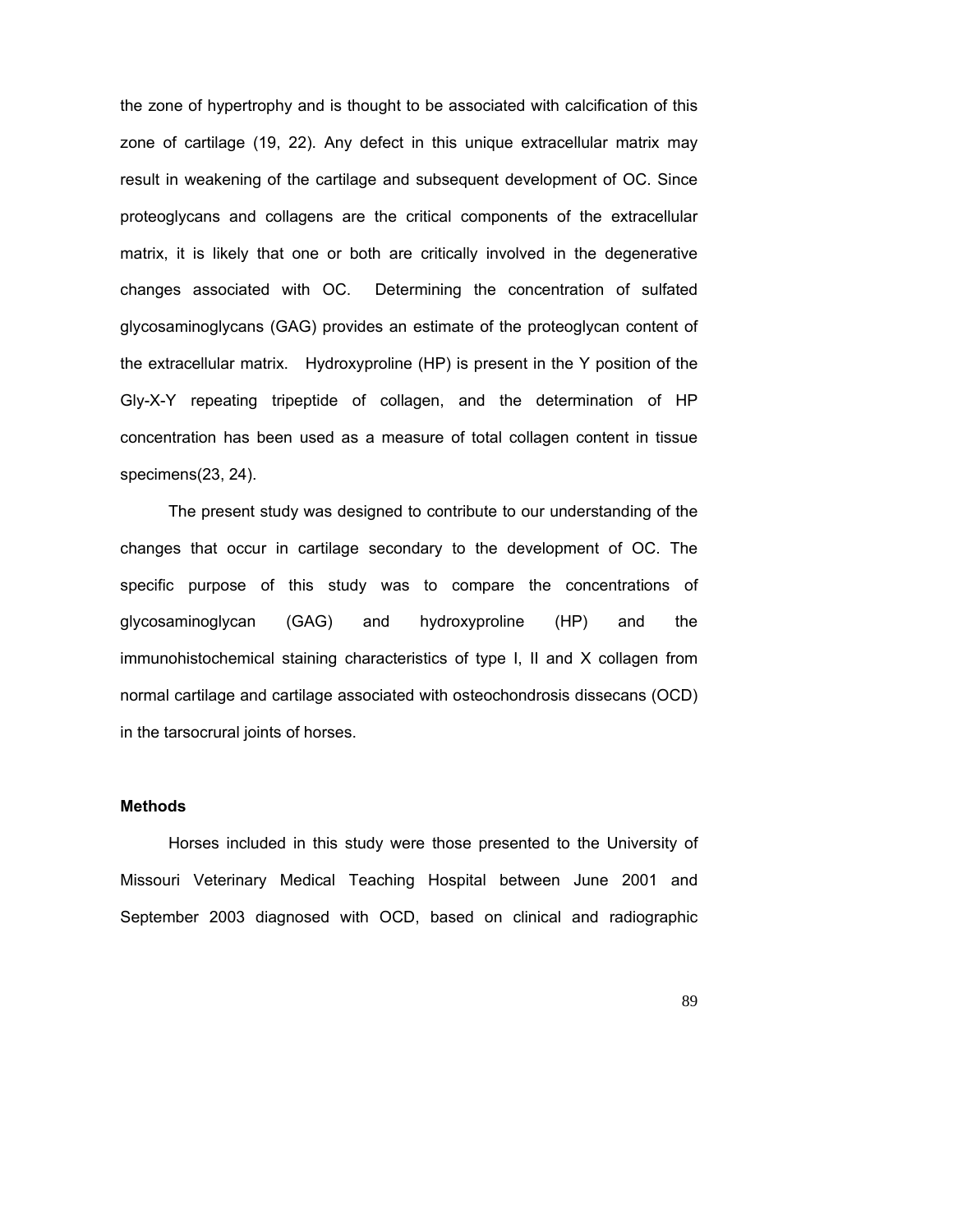evaluations. Osteochondral fragments and cartilage samples were collected via arthroscopic or arthrotomy approach to the joints of OCD affected horses (n = 20). Control samples (n = 13) were obtained from horses which died for reasons unrelated to OCD. Normal articular cartilage samples were collected from the distal intermediate ridge of the tibia  $(n= 11)$ , the lateral trochlear ridge of the talus (n=1) and the medial malleolus of the tibia (n=1). Each sample was divided into two portions perpendicular to the site of attachment, dividing the site of attachment and the articular cartilage into two approximately equal portions. The wet weight of one portion was determined prior to storage in Hanks buffered salt solution (HBSS) at -80°C for subsequent GAG and HP analysis. The other portion was placed in 10% neutral buffered formalin prior to histological processing and examination.

**Glycosaminoglycan assay:** The total sulfated GAG content of articular cartilage was measured using dimethylmethylene blue (DMMB) spectrophotometric analysis (25). Frozen samples were thawed and digested in 1.0 ml of papain (14 U/mg; 0.5 mg/ml) in distilled de-ionized water at  $65^{\circ}$ C for 12 hours. A 5 µl aliquot of the digest solution was combined with 240 µl of DMMB solution and absorbance was determined at 525 nm spectrophotometrically. Bovine trachea chondroitin sulfate A was used to construct a standard curve. The results were standardized by correcting for differences in sample weights. Total GAG content for samples was recorded in micrograms per milliliter per gram of sample wet weight.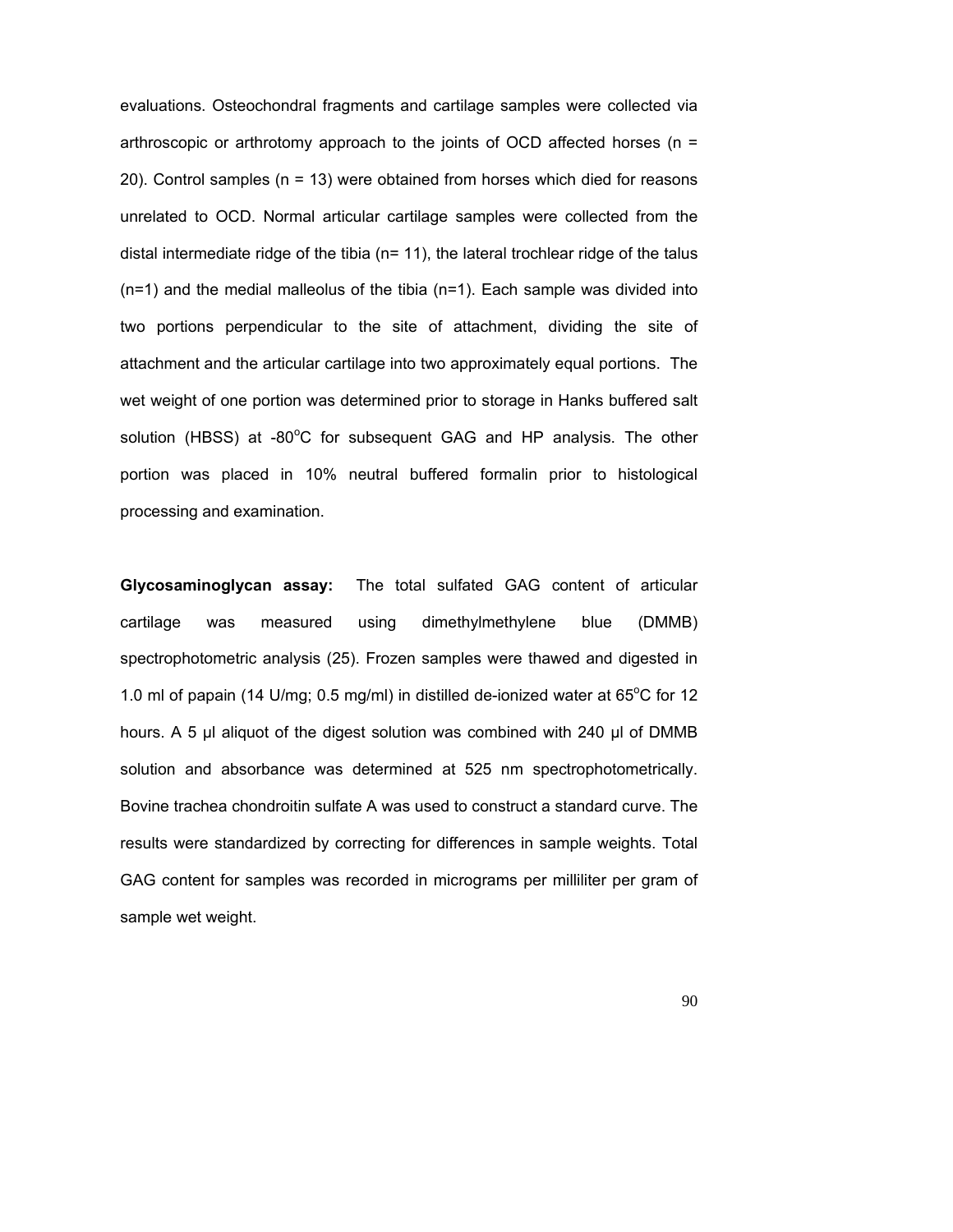**Hydroxyproline assay:** Articular cartilage HP content was determined colorimetrically (24). A 50 µl aliquot of papain digested articular cartilage was combined with 4N sodium hydroxide (50 µl) and hydrolyzed by autoclaving at 120 $^{\circ}$ C for 20 minutes. Chloramine T reagent (450  $\mu$ I) was added to the hydrolysate, mixed gently and oxidized at room temperature for 25 minutes. Ehrlich aldehyde reagent (450 µl) was then added to each sample. Samples were incubated at 65°C for 20 minutes to develop the chromophore. Known concentrations of HP standard were used to construct a standard curve. Absorbance (550 nm) was determined using a spectrophotometer. Hydroxyproline content was recorded in micrograms per milliliter per gram.

**Histologic assessment:** After routine histologic processing, 5 µm sections were stained with hematoxylin and eosin (H&E) and toluidine blue (TB). Sections were examined by one investigator (JLC) who was unaware of the origin of each section. Sections were evaluated for tissue morphology, cell and matrix content, and proteoglycan staining.

**Immunohistochemistry:** Immunohistochemical staining was performed on unstained sections in two batches for each collagen type. The antibodies used in this study have been used in other species (26). All staining was performed using a commercially available streptavidin - biotin- peroxidase kit.<sup>a</sup> Endogenous peroxidases were quenched with 3% hydrogen peroxide in water. For collagen X,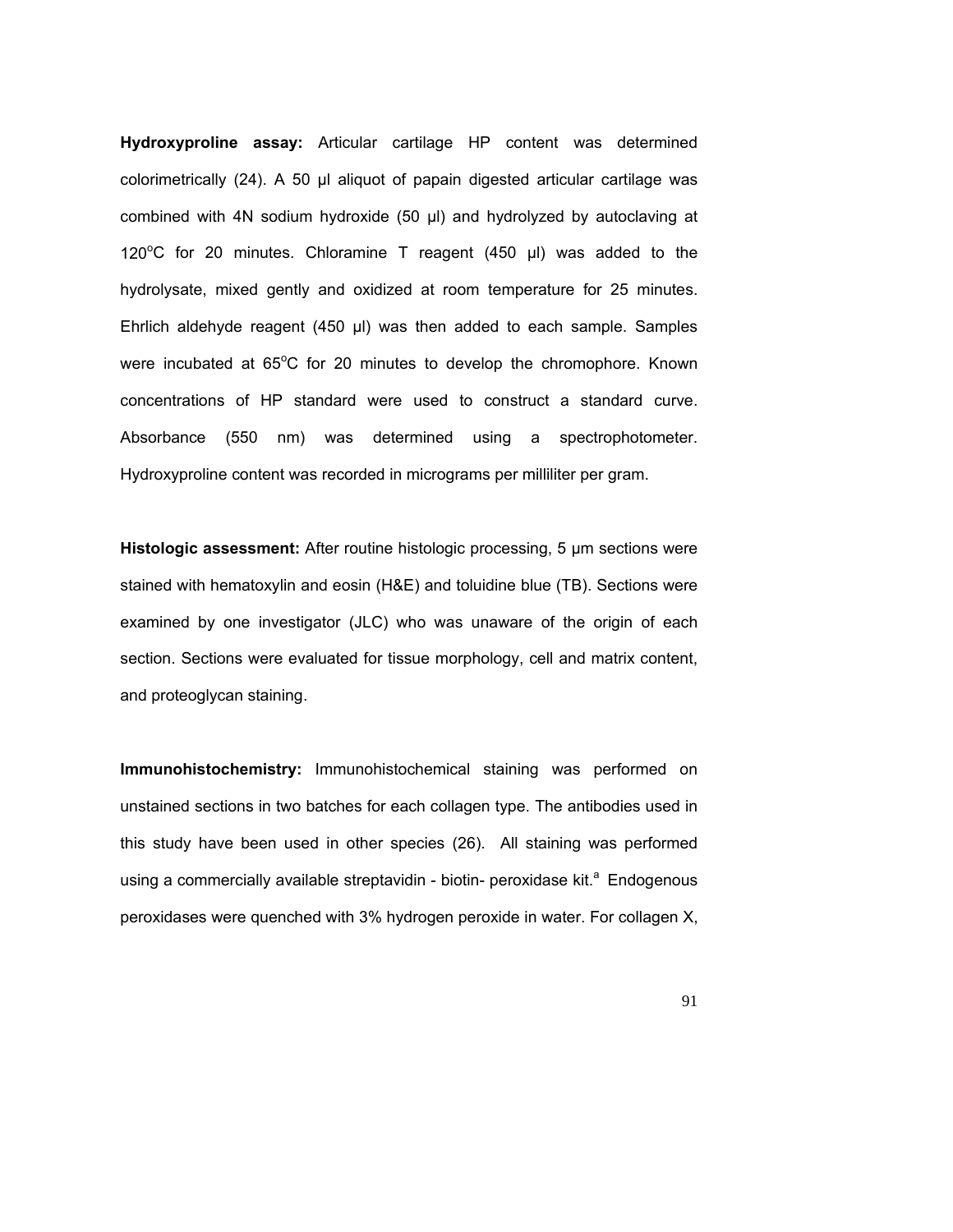testicular hyaluronidase digestion for 30 minutes was followed by a serum block, and the primary antibody (1:800 dilution mouse anti-deer monoclonal type-X collagen)<sup>b</sup> was applied for 18 hours at  $4^{\circ}$  C. For collagen types I and II, a 30 minute trypsin digestion was performed, a serum block was used and the primary antibody (1:150 dilution goat anti- bovine collagen type I)<sup>c</sup> for collagen type I was applied overnight at  $37^{\circ}$ C. For Collagen type II, a 1:400 dilution of rabbit antibovine collagen type II<sup>c</sup> was applied and kept overnight at  $4^{\circ}$  C. Positive (equine growth plate) and negative [non-immunised serum (serum lacking antibody) of the same species as the primary antibody] controls were included in the immunohistochemistry staining for each batch to ensure specificity of staining. All specimens were then counter-stained with hematoxylin. Stained sections were examined microscopically by two investigators (JLC & KK) who were unaware of the origin of each section. The sections were subjectively evaluated and scored by a method previously developed and used in our laboratory (26) for the presence and intensity of staining for the respective collagen types on the basis of the following scale: 0, no staining evident in the tissue section; 1, low intensity staining of < 25% of the tissue section; 2, low to moderate intensity staining of > 25% of the tissue section; 3, high intensity staining of > 25% of the tissue section. Sections were then subjectively evaluated for the location of the staining.

**Statistical analysis**: Data were categorized by group: control or affected (OCD). Medians and means (±SD) were calculated for each group. Data were compared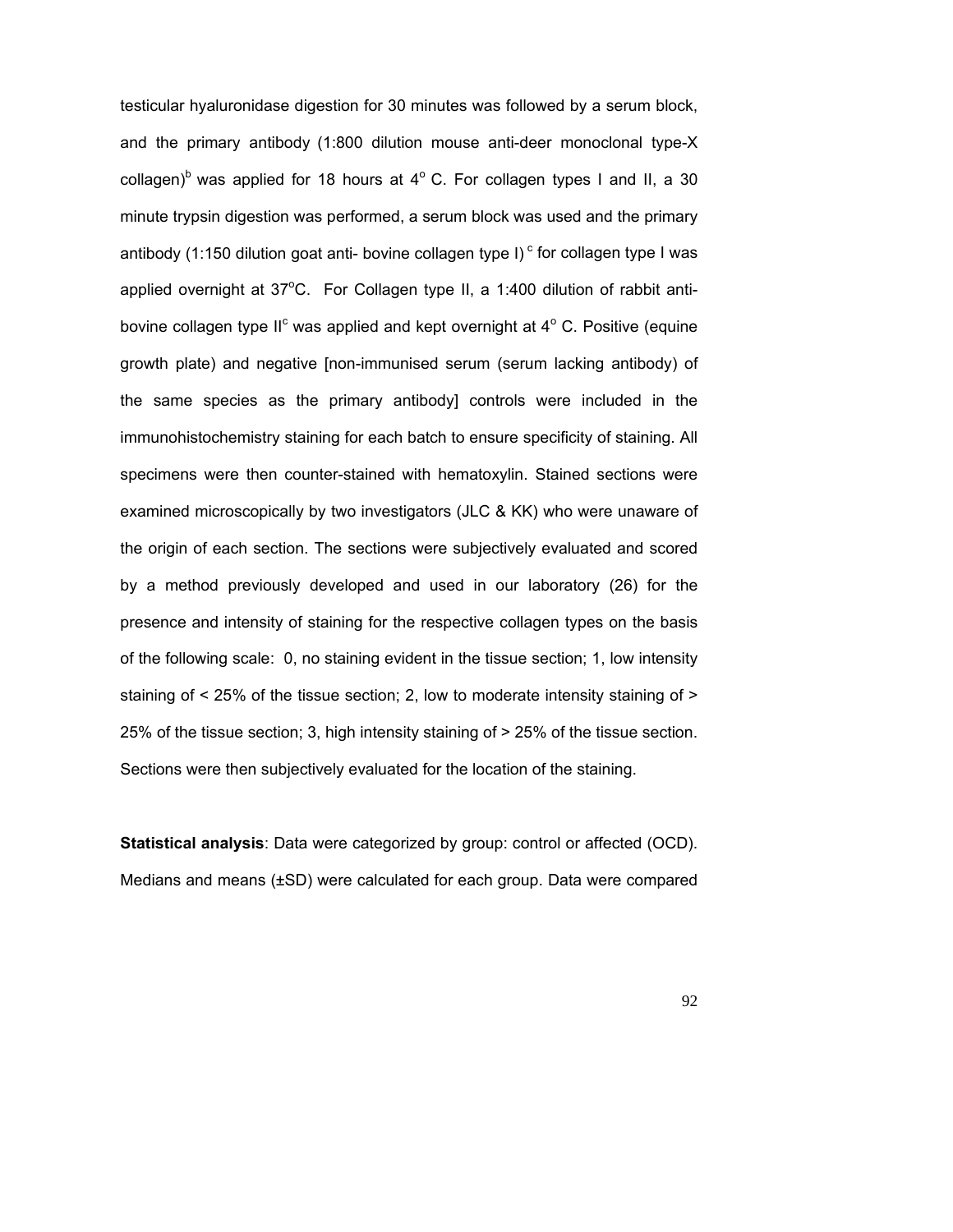using a Mann-Whitney rank sum test with significance at P < 0.05. Spearman rank order correlation was used to determine correlation between groups.

#### **Results**

Thirty-four cartilage samples were obtained from 20 horses with tarsocrural joint OCD with a mean age  $\pm$  SEM of 19.6  $\pm$  3.1 months. The breed distribution for horses with OC was Standardbred (8), Clydesdale (4), Quarter Horse (3), Warmblood (2), and other (3). Of the 20 horses with OCD, 14 were affected bilaterally, 4 had lesions only in the left tarsus and 2 had a lesion only in the right tarsus. Lesions were located on the distal intermediate ridge of the tibia (n= 30) and the lateral trochlear ridge of the talus (n=4). All osteochondral fragments were attached to the parent bone at the time of collection however, a clear defect in the cartilage was apparent to identify the extent of the OC fragment. The entire osteochondral fragment was removed and collected for evaluation. Twenty-six cartilage samples from 13 control horses with a mean age ± SEM of 14.6 ± 4 months were analyzed. The breed distribution for the control horses was Quarter Horse (4), Thoroughbred (2), Warmblood (3), and other (4).

**Glycosaminoglycan (GAG) content:** The mean GAG content of cartilage samples from control horses (919.2  $\pm$  126.7 mg/ml/g) was significantly higher than for samples collected from horses with OCD (209.9  $\pm$  48.8 mg/ml/g), P < 0.001 (Fig 1.1).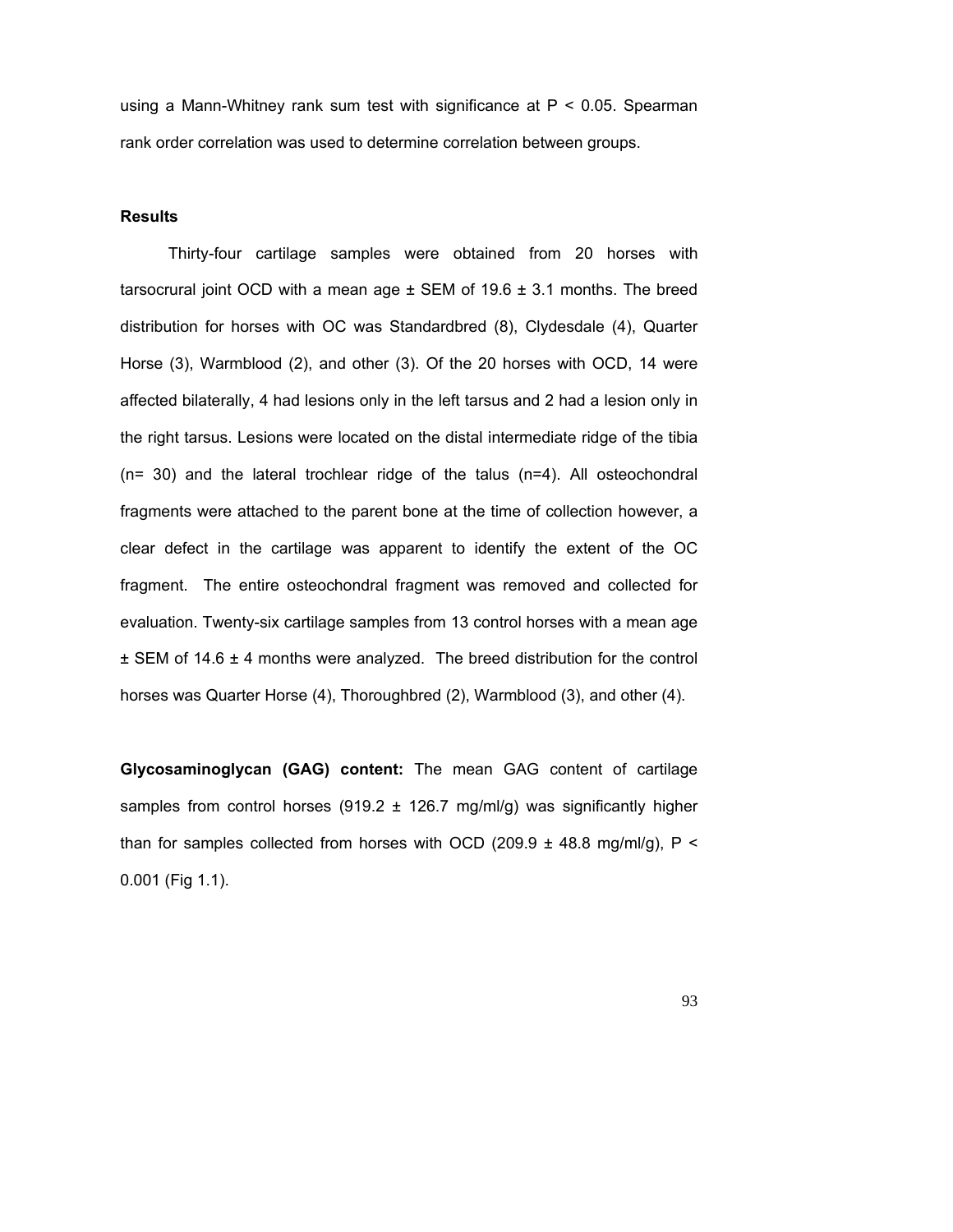**Hydroxyproline (HP) content:** The mean HP content of cartilage samples collected from control horses  $(170.8\pm 37.9 \text{ mg/ml/q})$  was significantly higher (P)  $<$  0.001) than for horses with OCD (56.8 $\pm$  6.7 mg/ml/g)(Fig 1.1).

**Histology:** The histologic appearance of cartilage from the control horses was consistent with normal hyaline cartilage, with little variation among sections. The TB stained sections had normal zonal arrangement from superficial to deep, lacked fibrillation and necrosis and exhibited strong staining of proteoglycan; a characteristic of normal hyaline cartilage. The tissue sections from OCD horses exhibited a wide variation in histologic characteristics (Fig 1.2). The affected tissue ranged from nearly normal-appearing hyaline cartilage fragments to small pieces of proliferative fibrocartilage with no evidence of normal hyaline cartilage to sections that were completely mineralized. Variable loss of proteoglycan staining was consistently observed with the staining being most intense in sections with hyaline like cartilage appearance. Subjectively less intense proteoglycan staining was noticed in sections with proliferative fibrocartilage, and chondrocyte necrosis was observed in many OCD cartilage samples. Areas of necrotic cartilage were detected in some sections. Many sections contained tissue that comprised only hypertrophic chondrocytes, which was consistent with areas of cartilage that had not undergone the normal endochondral ossification process. Histologic evidence of cartilage injury was present in many sections and consisted of necrosis, fissures, cleft formation, fragmentation, chondrocyte hypertrophy and clone clusters.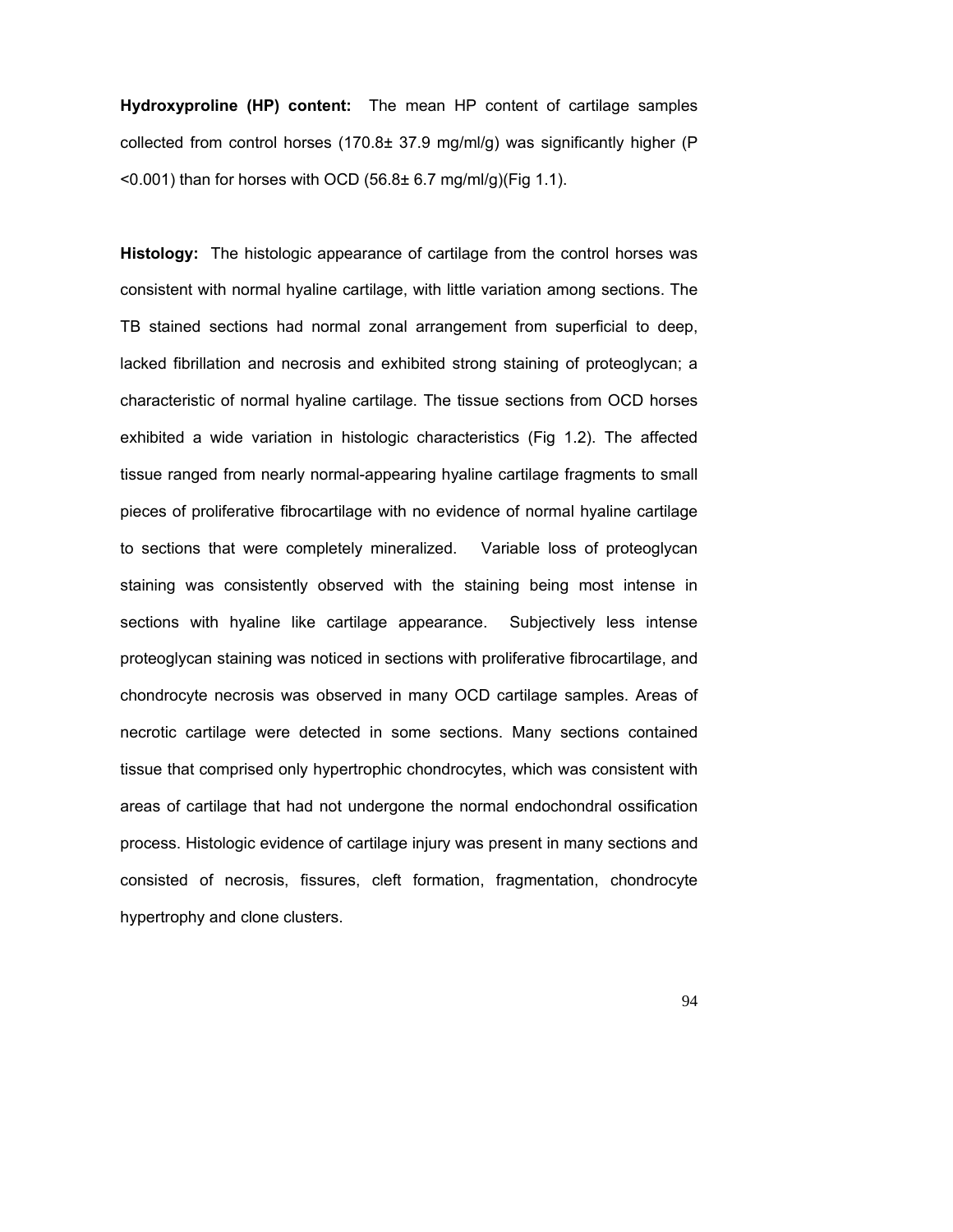**Collagen immunohistochemistry:** Subjective determination of staining intensity for type I collagen was increased for OCD samples compared to controls. Staining for type I collagen was diffusely distributed throughout the matrix of tissues that had a fibrocartilaginous or osteoarthritic appearance histologically. Cells in these samples were oval to fusiform and of high cell density, with clone clusters.

Control samples had a consistent staining pattern for collagen type II and X. Type-II collagen was located throughout each section and could be identified in pericellular, territorial, and interterritorial regions of each zone of the matrix in the control horses. Type II collagen staining intensity was decreased in samples from OCD horses compared to those from the control group. In the OCD samples, the pattern of staining varied from a normal distribution to patchy areas associated with islands of staining within the pericellular and territorial matrix of remaining chondrocytes.

Type X collagen staining in OCD samples was observed primarily in the pericellular and territorial matrix of hypertrophic chondrocytes, but in some sections diffuse staining was also observed in the interterritorial matrix of tissue with many oval to fusiform cells, with multiple clone clusters.

The mean immunoreactivity scores (mean  $\pm$  SEM) for types I, II and X collagen for normal horses were  $0.5 \pm 0.15$ , 2.16  $\pm$  0.21, and 0.16  $\pm$  0.09 respectively, whereas for OCD cartilage samples the scores were  $0.71 \pm 0.11$ , 1.645  $\pm$  0.16, and 0.548  $\pm$  0.11 (Fig 1.3). Although the difference in the staining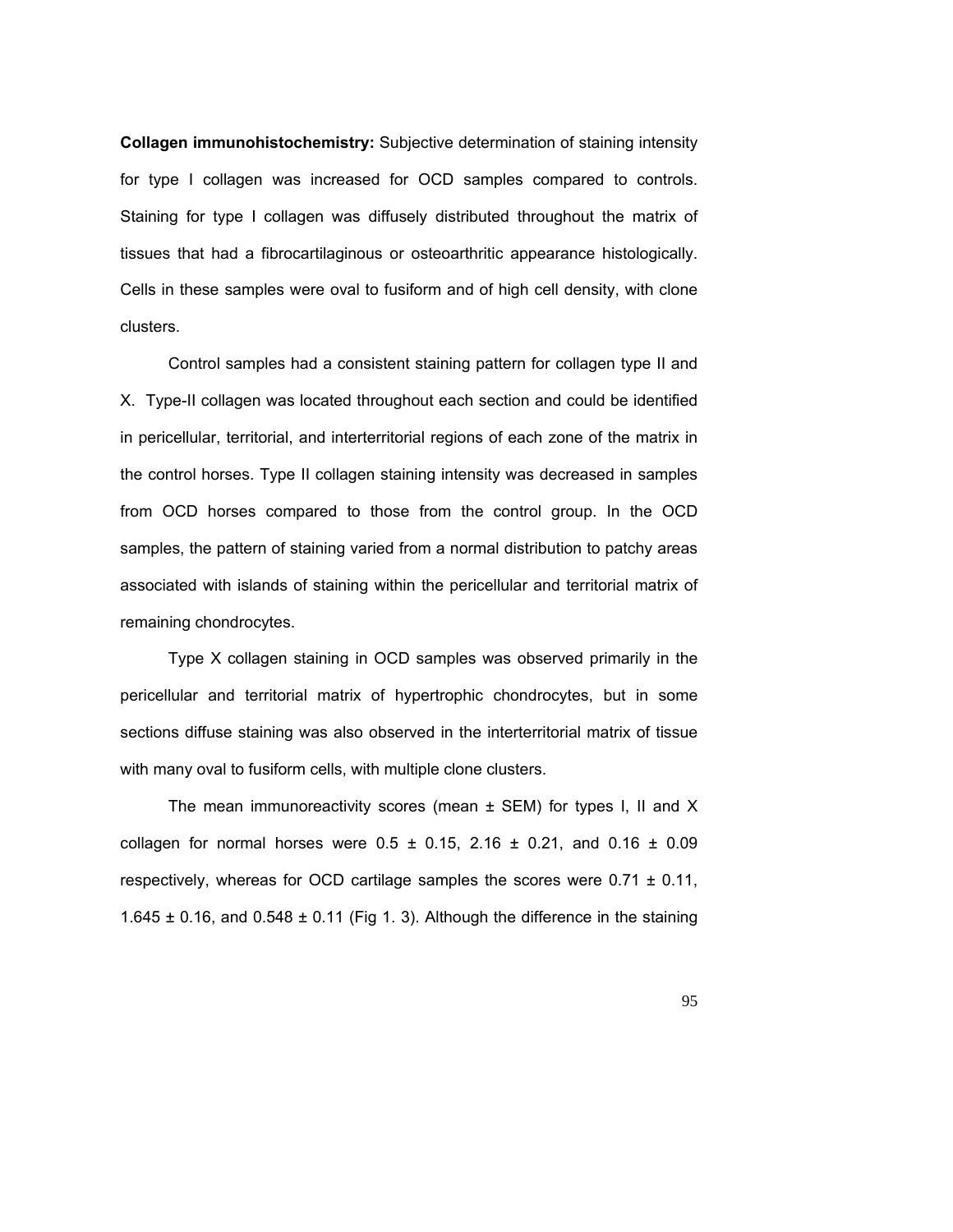intensity for collagen type I was not statistically significant  $(P = 0.169)$ , the differences in collagen types II and X between OCD and control groups were significant (P<0.039 and P<0.029, respectively). No significant correlations were found between collagen types I, II or X within OCD or control groups.

#### **Discussion:**

The objectives of the present study were to determine relevant biochemical characteristics of cartilage affected by OCD in comparison to normal cartilage in horses to contribute to understanding cartilage pathology associated with OC. The data from the present study are consistent with data from a similar study from our laboratory performed on dogs (26). In the canine study, we reported that cartilage affected by OCD contains less GAG and collagen type X and more type I collagen which provided initial evidence stimulating a series of studies characterizing cellular, molecular, and biomechanical aspects of OCD in dogs (27, 28). The present study showed similar changes in major ECM constituents to the initial canine study, as did another study investigating middle and late stage OCD in Dutch Warmblood foals (29). Importantly, these data suggest that OCD has a common disease pathway among species that involves resident cells' synthesis and turnover of major matrix constituents. The next steps are to investigate the initiating events and the temporal nature of the biochemical and histologic changes reported here.

In the present study, GAG content in samples from horses affected by OCD was significantly lower than that found in controls. These data support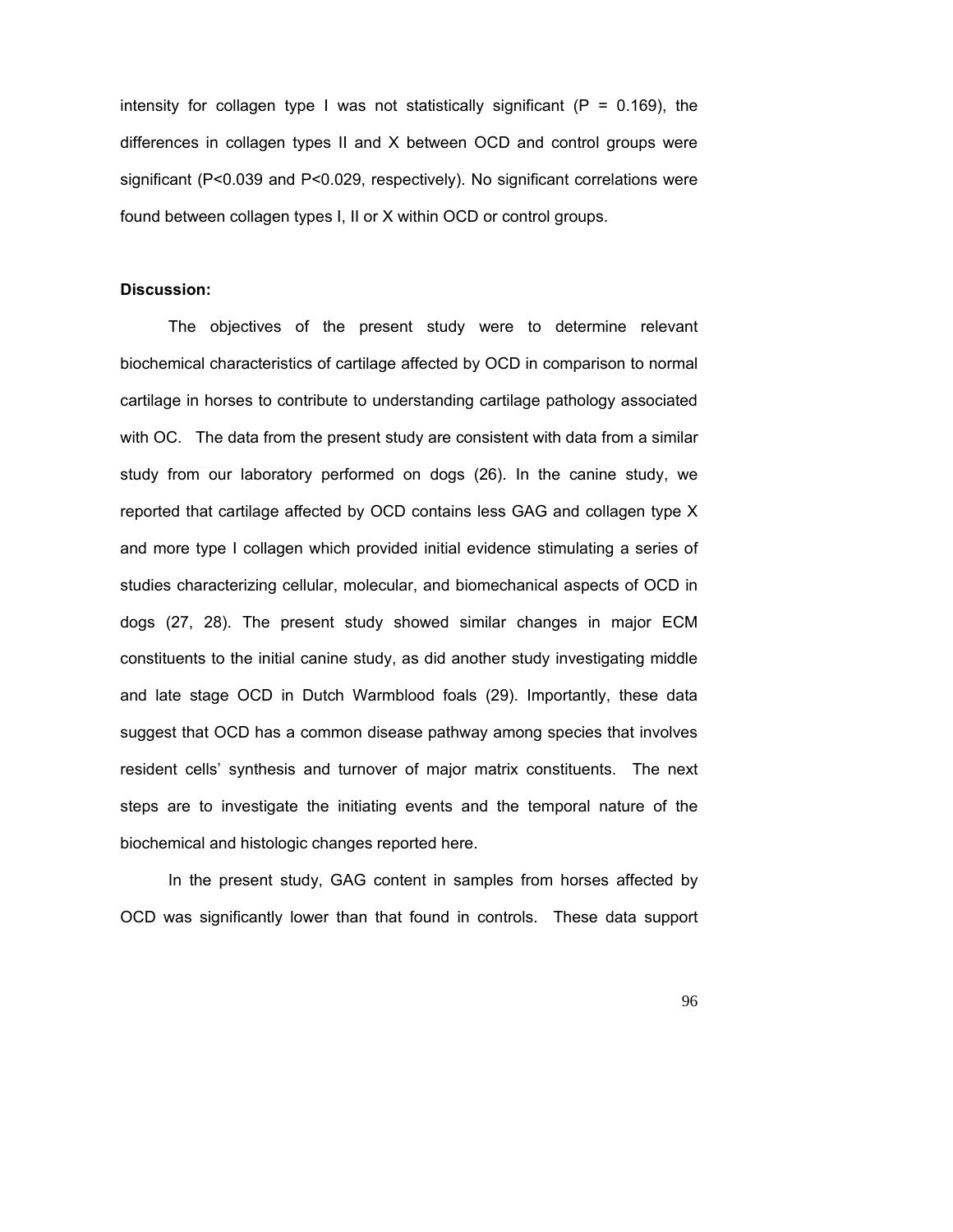earlier studies (26, 28, 29, 30-33) where GAG content was altered in OCD lesions from several different species. Abnormal GAG production could be the result of multiple factors, including genetic, nutritional, metabolic, or traumatic (26), and could occur either prior or subsequent to the completion of endochondral ossification and thus be a cause of, or the effect/ sequel of, the pathogenesis of OCD. This lower GAG content could be due to a decreased production by chondrocytes, an increased loss of extracellular matrix, or both (28, 34-37). Mechanisms by which these changes may occur include physiologic degradation of GAG in the absence of normal synthetic function due to genotypic or phenotypic abnormalities in cells, and imbalanced degradation of GAG secondary to pathologic enzymatic degradation that results from OCD induced osteoarthritis (26, 28, 31, 34-37). Abnormal GAG degradation is likely to be attributable to a programmed or induced alteration in the balance of chondrocyte GAG synthesis and degradation (34-37). This could again be associated with genetic, nutritional, metabolic, or traumatic factors. In a previous study from our laboratory, chondrocytes from naturally occurring OC lesions were less viable and less capable of producing extracellular matrix molecules than chondrocytes from unaffected dogs (28), providing evidence that decreased synthesis by chondrocytes may account for at least a portion of the decreased GAG consistently seen in OC. Further investigation into the genotypic and phenotypic characteristics of chondrocytes from horses affected by OC needs to be done to determine the etiopathogenesis and occurrence of decreased GAG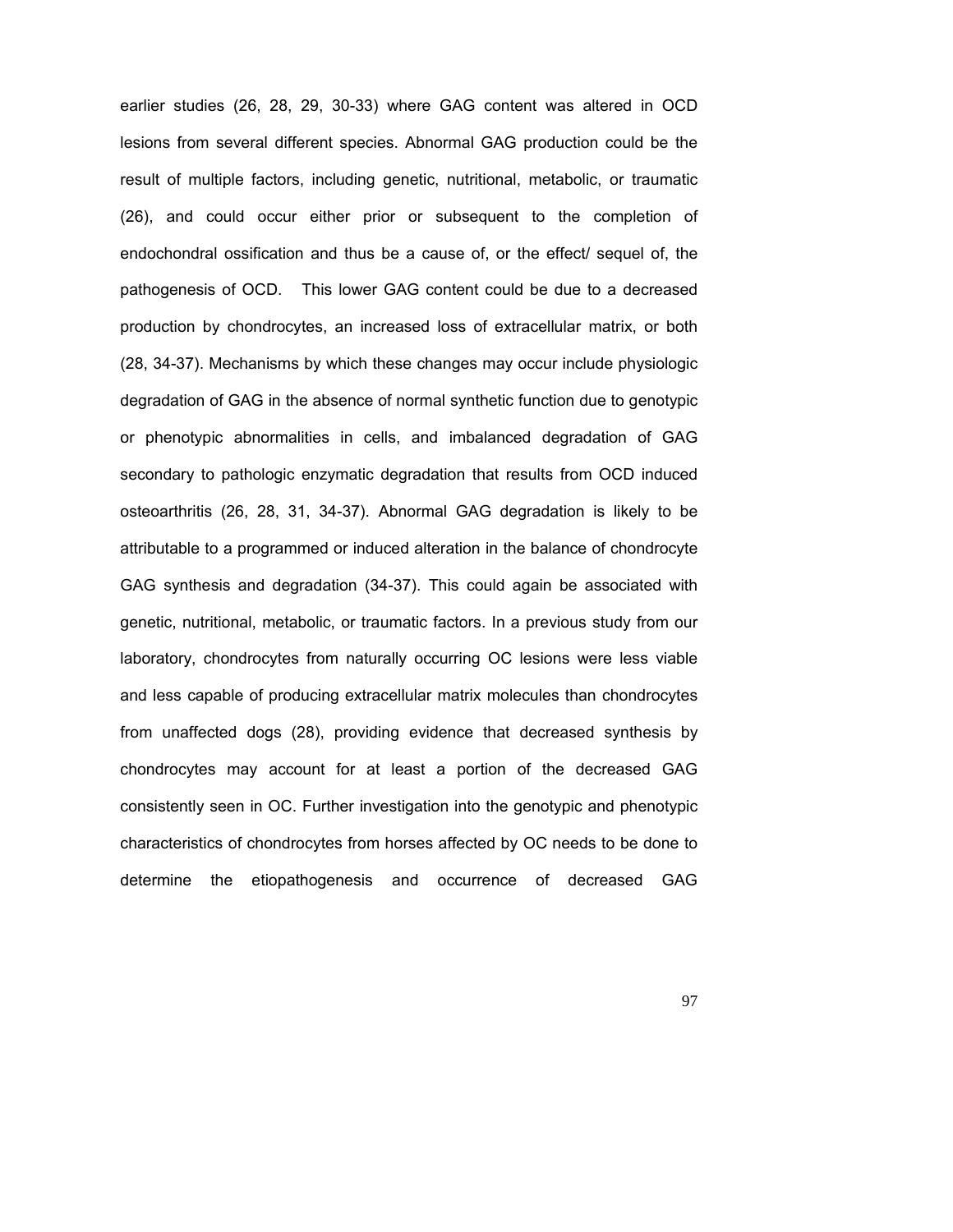concentrations in cartilage affected by OC and also to determine whether this is a primary change or the result of secondary degradation.

Increased degradative activity by MMP in OCD cartilage has also been reported (27, 38). These data suggest that the second mechanism discussed for GAG loss in OC, pathologic matrix degradation, is also a component in disease initiation and/or progression. The deficiency of GAG and increased MMP activity associated with OC lesions may result in areas of mechanical weakness allowing subsequent fissure formation and release of cartilage fragments into the joint space (38).

The staining pattern seen in the sections in our study was similar to those seen in other species (26). Immunoreactivity for collagen type I was greater in OCD samples than in control samples, though this difference was not statistically significant. A possible reason for this could be that although collagen type I is detectable in early chondrogenesis, it later becomes undetectable by standard methods (39). However, type-I collagen was detectable in the cartilage of adult pigs after prolonged digestion procedures (40). These data are in agreement with an earlier study where collagen type I was found to be increased in OCD cartilage when compared to normal samples (41). During endochondral ossification, hypertrophic chondrocytes replace type-II collagen with type-I collagen (42, 43). Therefore, the type-I collagen found in cartilage from horses with OCD in our study could be the result of normal production by hypertrophic chondrocytes. However, type-I collagen produced by normal chondrocytes usually occurs in the area of calcification and mineralization, which would not be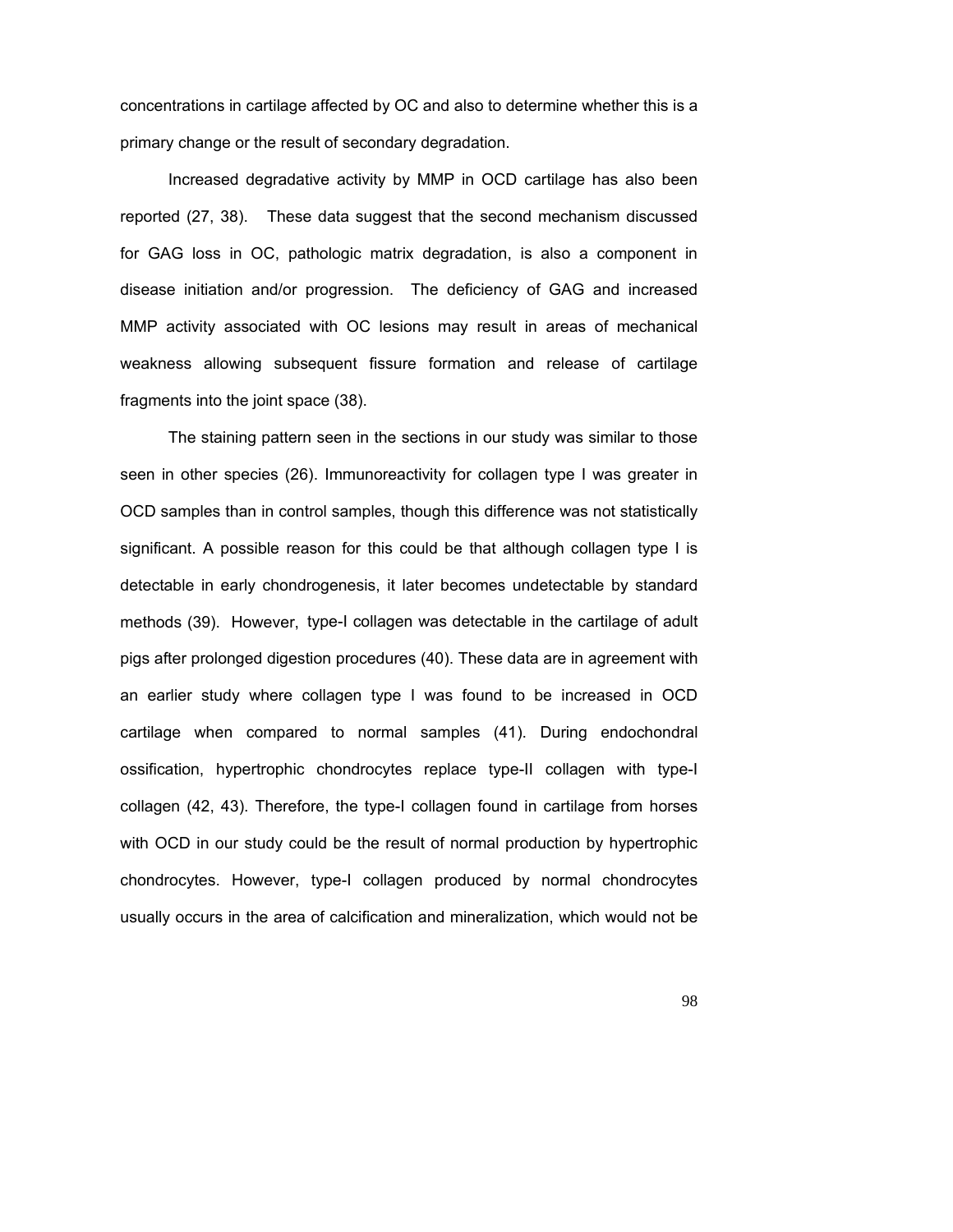expected to be part of an OCD lesion and was not identified in any of our samples.

The control samples in our study were collected from horses with a mean age of 15 months. The fact that horses of this age are still growing and maturing could explain the presence of collagen type I in control samples. Collagen type I is produced by hypertrophic chondrocytes, as well as fibroblasts. It is thus possible that the detection of type I collagen in OCD cartilage samples was a result of alterations in the phenotype of chondrocytes in response to OCD induced injuries (26). This is supported by the findings of the presence of fibrocartilage, and changes associated with osteoarthritis seen on histologic evaluation in these samples.

The predominant collagen in both normal and OCD samples was type II, which is consistent with reported findings (19, 26), Collagen type II plays an important role in maintaining the tensile strength of cartilage and any loss in collagen type II integrity, due to either decreased production or increased breakdown, will affect the ability of cartilage to bear load. Immunoreactivity for collagen type II was significantly lower in OCD samples compared to control samples which suggest degradation of type II collagen.

Type X collagen is present at the surface of normal articular cartilage (22). It is produced by hypertrophic chondrocytes and is associated with calcification (19, 22, 26). The expression of type II, VI and X collagen has been demonstrated in physeal cartilage and type VI and X collagens have been shown to be developmentally regulated (44). Type X collagen is common in young horses but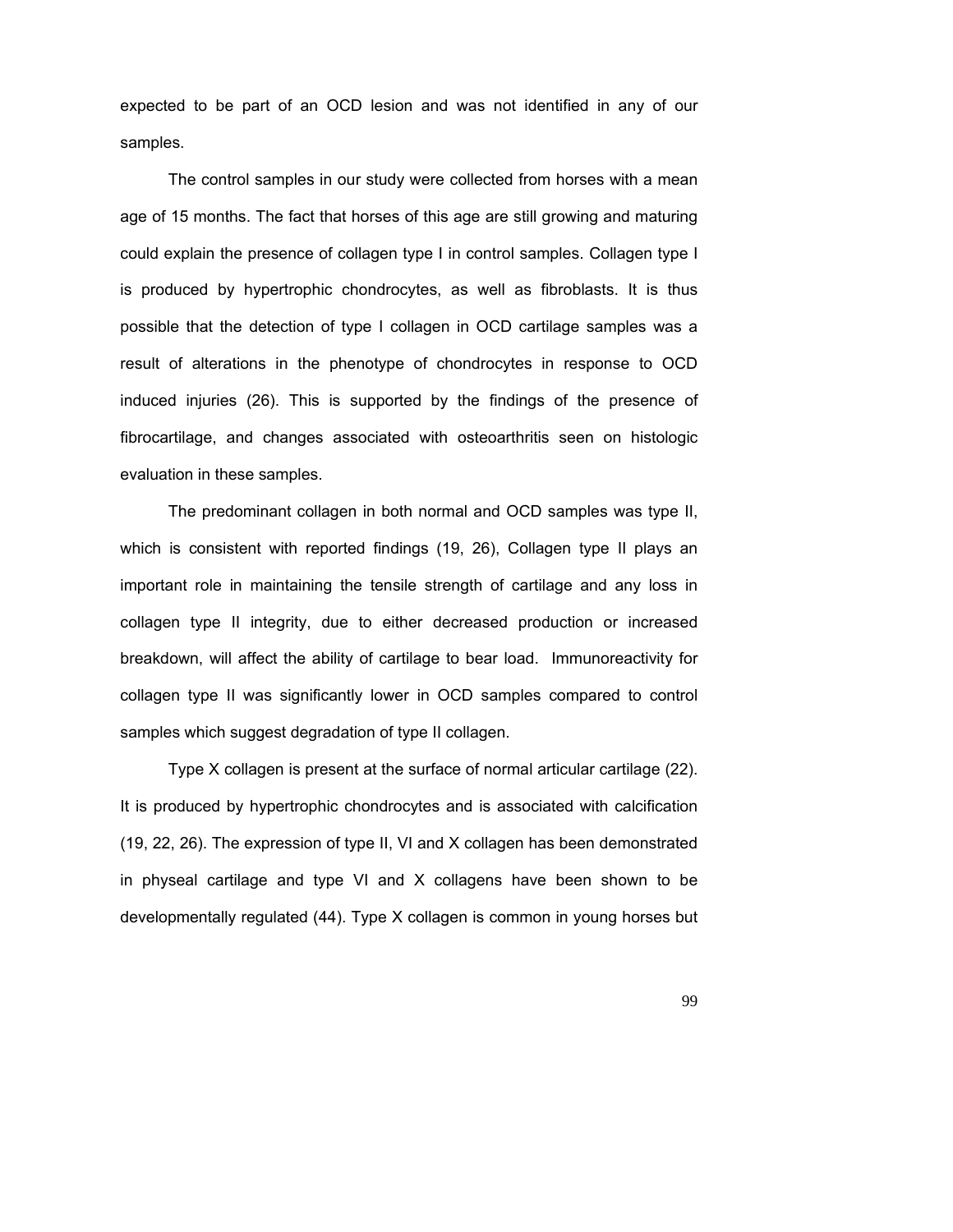in older horses it is present only in osteoarthritic articular cartilage (41). The data from our study shows a significant increase in immunoreactivity of type X collagen in OCD cartilage samples when compared to normal. This could be due to the presence of hypertrophic chondrocytes in OCD lesions. This finding is in agreement with earlier data which shows that the expression of type X collagen mRNA in equine epiphyseal cartilage is limited to hypertrophic chondrocytes in horses <24 months of age (44). Another study revealed an increase in collagen type X transcription but a decrease in collagen type X protein in the matrix (45). A subsequent study reported no difference in the expression of type X collagen mRNA between control and OCD groups (41).

In osteoarthritic cartilage, type X collagen is produced by clusters of hypertrophic cells (46). OCD samples from our study showed chondrocyte clone clusters. All sections with clone clusters stained for type I and type  $X$  collagen. These data are in agreement with a study on dogs performed in our laboratory (26). As collagen types I and X are produced by hypertrophic cells, the increased concentration of these collagen types in OCD samples seems to be consistent across species (26) and could indicate a defect in cartilage development which could either be a cause of or the result of secondary changes due to OCD or joint damage. There was no significant correlation between immunoreactivity scores for the different collagen types (I, II and X).

The significant decrease in HP content of OCD tissues is reflected in a significant decrease in collagen type II staining observed in the tissues. However, the results of this study also indicate that OCD tissues produce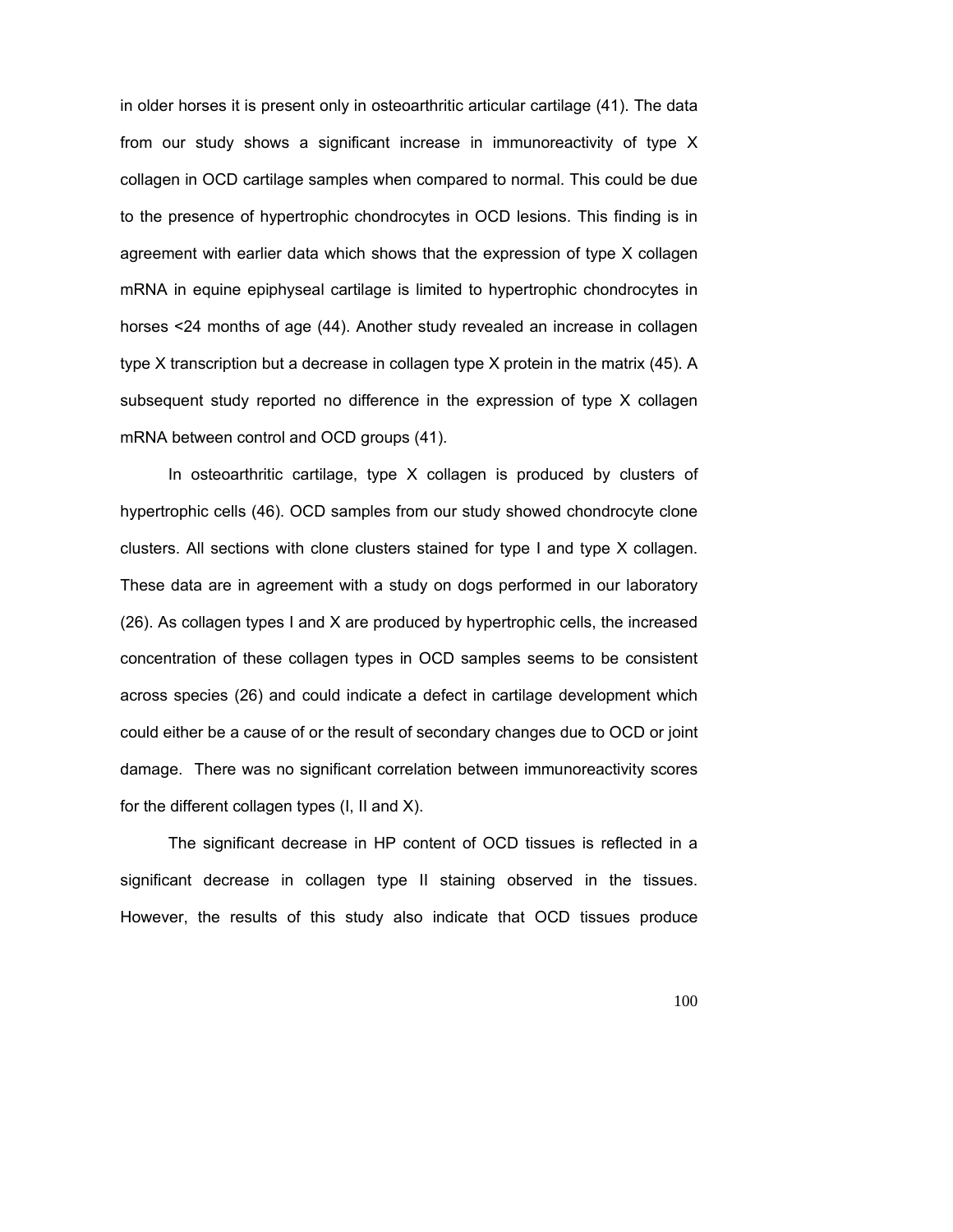increased levels of collagen types I and X, which may change the biomechanical properties of OCD cartilage tissue and propagate the changes observed in the tissues affected by OCD.

This study evaluated the changes that occur in OCD affected cartilage including articular cartilage degradation and increased activity of hypertrophic chondrocytes as evidenced by an increase in type X collagen. Further work needs to be directed at delineating the causes of these and other reported changes, and to delineate whether these changes are similar to the changes observed with OA or are more specific to the cartilage degradation associated with OCD.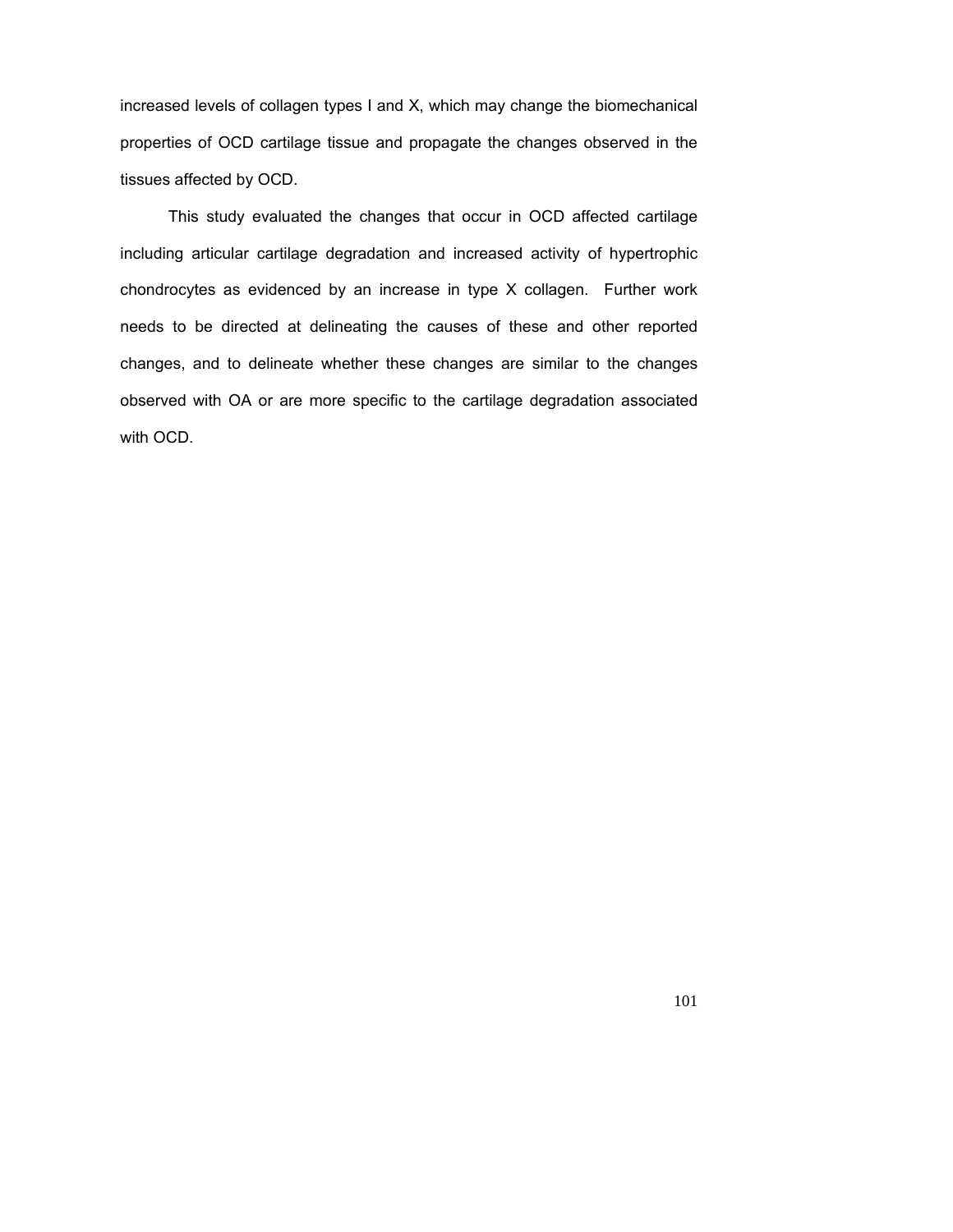# **Footnotes**

- a) Vectastain, Vector Laboratories, Inc, Burlingame, Calif.
- b) Dr. Gary Gibson, The Henry Ford Hospital, Detroit, Mich.
- c) Chemicon International, Inc, Temecula, Calif.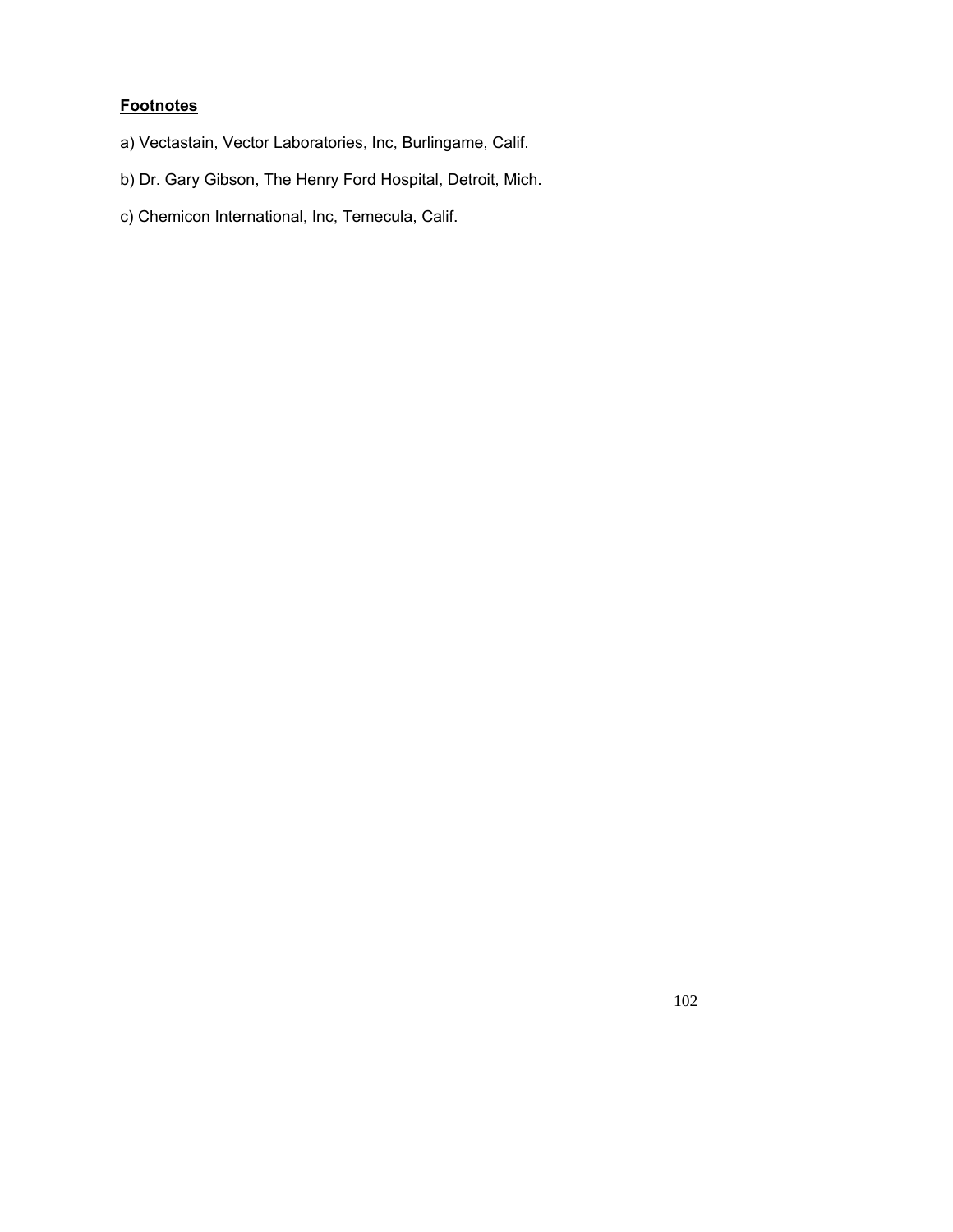## **Legend**

Figure 1 - GAG and HP content in OCD and normal cartilage.  $\models$  Normal,  $\blacksquare$  = OCD affected,  $*$  = Significant P  $\leq$  0.05.

Figure 2 - Toluidine blue staining of normal (A) and OCD affected (B) articular cartilage.

Figure 3 - Collagen types I, II and X content in OCD and normal cartilage.

 $=$  Normal,  $\blacksquare$  = OCD affected, \* = Significant P  $\leq$  0.05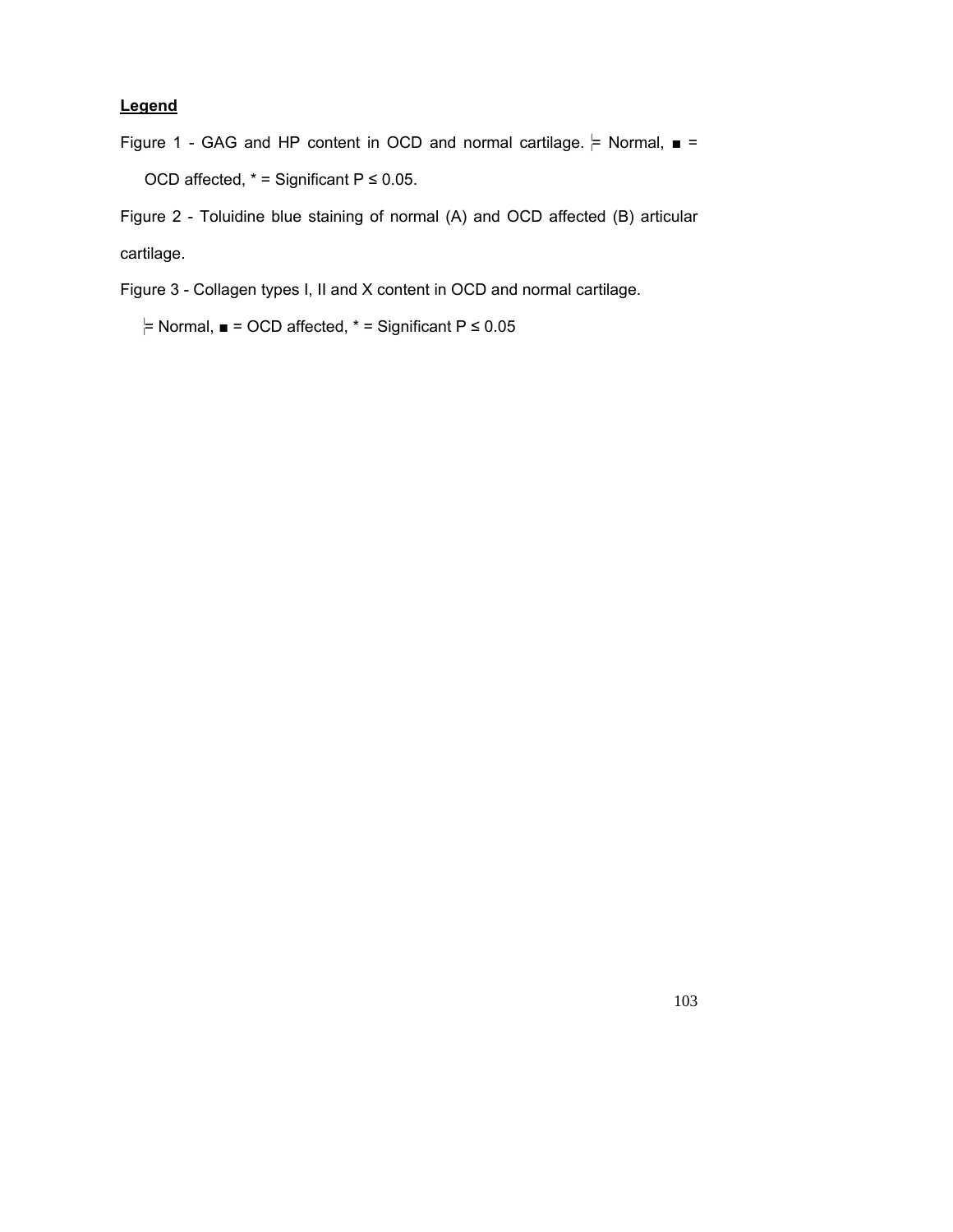References:

- 1. van Weeren PR, Barneveld A. The effect of exercise on the distribution and manifestation of osteochondrotic lesions in the Warmblood foal. Equine Vet J Suppl. 1999 Nov;31:16-25.
- 2. Barneveld A, van Weeren PR. Conclusions regarding the influence of exercise on the development of the equine musculoskeletal system with special reference to osteochondrosis. Equine Vet J Suppl. 1999 Nov;31:112- 9.
- 3. van Weeren PR. Osteochondrosis. In: Auer JA, ed. Equine Surgery. Ed 3. Philadelphia: WB Saunders Co. 2006:1166-1178.
- 4. Jeffcott LB. Osteochondrosis in the horse--searching for the key to pathogenesis. Equine Vet J. 1991 Sep;23(5):331-8.
- 5. Siffert RS. Classification of the osteochondroses. Clin Orthop Relat Res. 1981 Jul-Aug;158:10-18.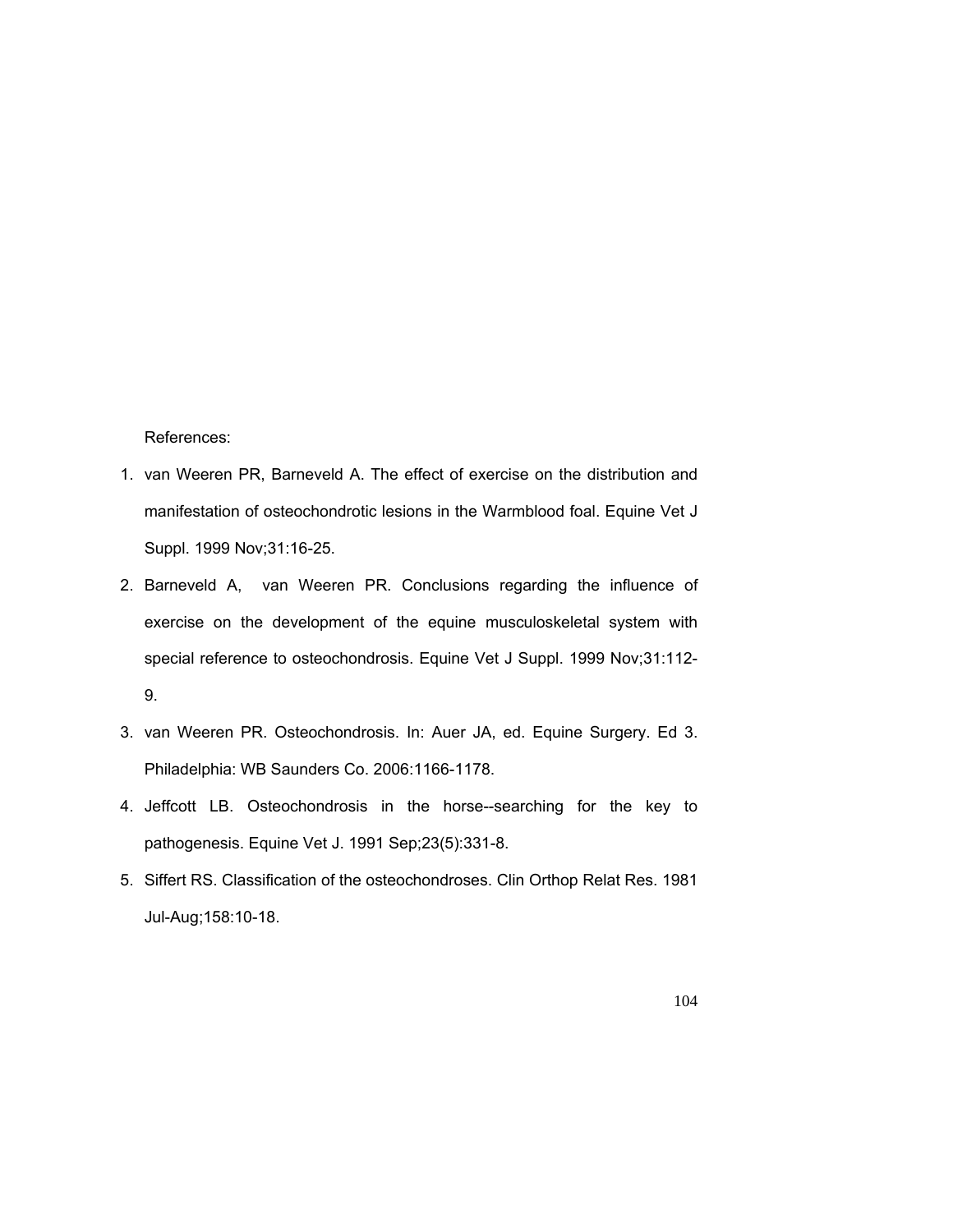- 6. Olson SE. Introduction. Acta Radiol. In: Olson SE, ed. Introduction Acta Radiol 1978:7-14.
- 7. Laverty S, Okouneff S, Ionescu M, Reiner A, Pidoux I, Webber C, [Rossier Y,](http://www.ncbi.nlm.nih.gov/entrez/query.fcgi?db=pubmed&cmd=Search&itool=pubmed_AbstractPlus&term=%22Rossier+Y%22%5BAuthor%5D) [Billinghurst RC,](http://www.ncbi.nlm.nih.gov/entrez/query.fcgi?db=pubmed&cmd=Search&itool=pubmed_AbstractPlus&term=%22Billinghurst+RC%22%5BAuthor%5D) [Poole AR.](http://www.ncbi.nlm.nih.gov/entrez/query.fcgi?db=pubmed&cmd=Search&itool=pubmed_AbstractPlus&term=%22Poole+AR%22%5BAuthor%5D) Excessive degradation of type II collagen in articular cartilage in equine osteochondrosis. J Orthop Res. 2002 Nov;20(6):1282-9.
- 8. Carlson CS, Cullins LD, Meuten DJ. Osteochondrosis of the articularepiphyseal cartilage complex in young horses: evidence for a defect in cartilage canal blood supply. Vet Pathol. 1995;32:641-7.
- 9. Carlson CS, Meuten DJ, Richardson DC. Ischemic necrosis of cartilage in spontaneous and experimental lesions of osteochondrosis. J Orthop Res. 1991;9:317-29.
- 10. Douglas G, Rang M. The role of trauma in the pathogenesis of the osteochondroses. Clin Orthop Relat Res. 1981 Jul-Aug(158):28-32.
- 11. Stromberg B. A review of the salient features of osteochondrosis in the horse. Equine Vet J. 1979 Oct;11(4):211-4.
- 12. Firth EC, Greydanus Y. Cartilage thickness measurement in foals. Res Vet Sci. 1987 Jan;42(1):35-46.
- 13. van Weeren PR, Sloet van Oldruitenborgh-Ooste, Barneveld A. The influence of birth weight, rate of weight gain and final achieved height and sex on the development of osteochondrotic lesions in a population of genetically predisposed Warmblood foals. Equine Vet J Suppl. 1999 Nov;31:26-30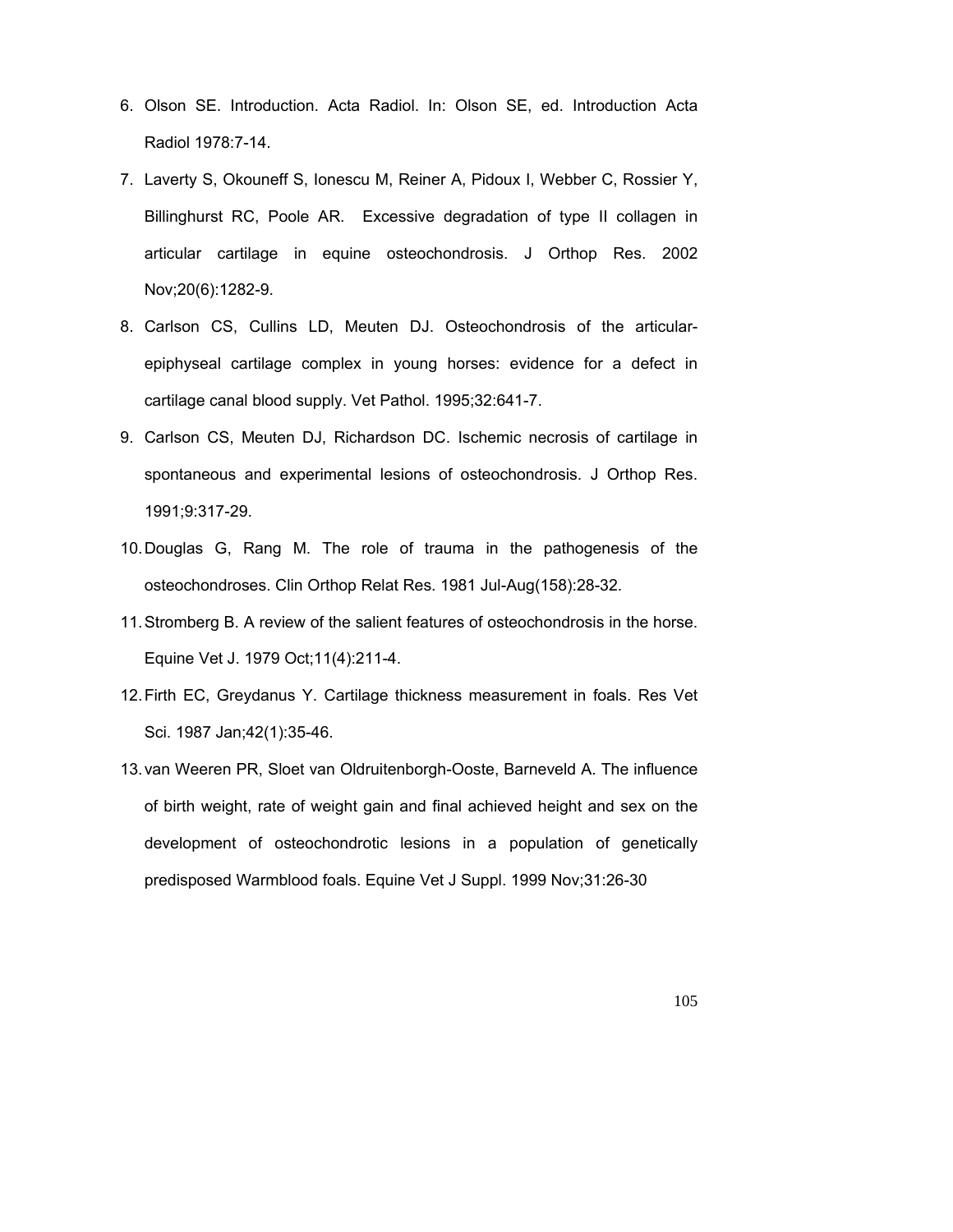- 14. Firth EC. [Morphology of the immature radius and metacarpus in horses and the relationship to bone infection and osteochondrosis]. Tijdschr Diergeneeskd. 1990 Dec 15;115(24):1175-81.
- 15. Firth EC, van Weeren PR, Pfeiffer DU, Delahunt J, Barneveld A. Effect of age, exercise and growth rate on bone mineral density (BMD) in third carpal bone and distal radius of Dutch Warmblood foals with osteochondrosis. Equine Vet J Suppl 1999 Nov;31:74-8.
- 16. Rosenberg LC, Buckwalter JA. Cartilage proteoglycan. In: Kuettner K, Schleyerbach R, Hascall VC, eds. Articular cartilage biochemistry. New York: Raven Press 1986:39-54.
- 17. Rooney JR. Clinical neurology of the horse. Pennsylvania: KNA Press Inc. 1971.
- 18. Poole AR, Pidoux I, Rosenberg L. Role of proteoglycans in endochondral ossification: immunofluorescent localization of link protein and proteoglycan monomer in bovine fetal epiphyseal growth plate. J Cell Biol. 1982 Feb;92(2):249-60.
- 19. Mayne R, Brewton RG. Extracellular matrix of cartilage: collagen. In: Woessner J, Howell D, eds. Joint cartilage degradation. New York: Marcel Dekker, Inc 1993:81-108.
- 20. Kempson GE. The mechanical properties of articular cartilage. In: Sokoloff L, ed. The joints and synovial fluid. New York: Academic Press Inc. 1980:177- 238.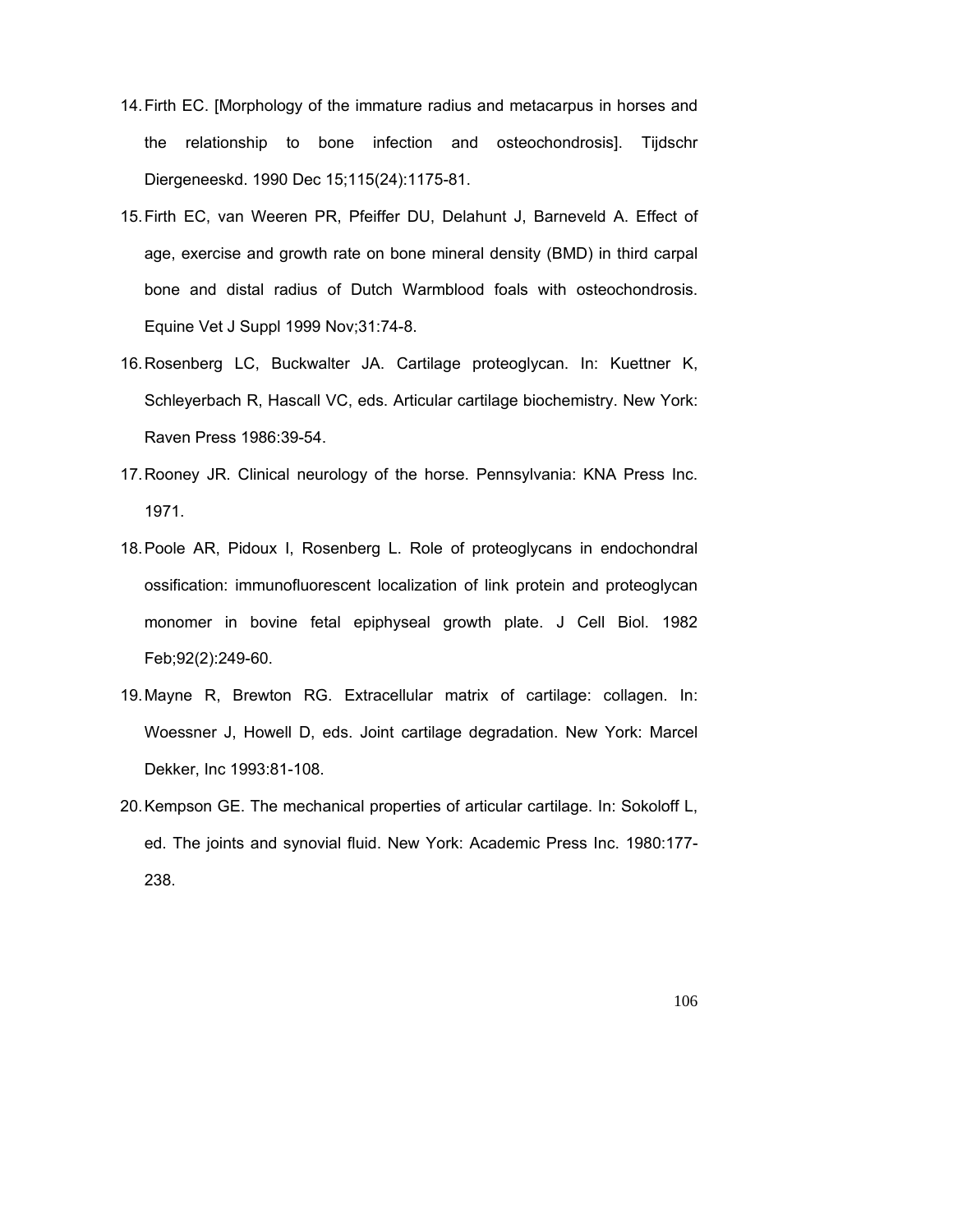- 21. Jurvelin J, Saamanen AM, Arokoski J, Helminen HJ, Kiviranta I, Tammi M. Biomechanical properties of the canine knee articular cartilage as related to matrix proteoglycans and collagen. Eng Med. 1988 Oct;17(4):157-62.
- 22. Morrison EH, Ferguson MW, Bayliss MT, Archer CW. The development of articular cartilage: I. The spatial and temporal patterns of collagen types. J Anat. 1996 Aug;189 ( Pt 1):9-22.
- 23. Wardale RJ, Duance VC. Characterization of articular and growth plate cartilage collagens in porcine osteochondrosis. J Cell Sci. 1994;107:47–59.
- 24. Reddy GK, Enwemeka CS. A simplified method for the analysis of hydroxyproline in biological tissues. Clin Biochem. 1996 Jun;29(3):225-9.
- 25. Farndale RW, Buttle DJ, Barrett AJ. Improved quantitation and discrimination of sulphated glycosaminoglycans by use of dimethylmethylene blue. Biochem Biophys Acta. 1986 Sep 4;883(2):173-7.
- 26. Tomlinson JL, Cook JL, Kuroki K, Kreeger JM, Anderson MA. Biochemical characterization of cartilage affected by osteochondritis dissecans in the humeral head of dogs. Am J Vet Res. 2001 Jun;62(6):876-81.
- 27. Kuroki K, Cook JL, Stoker AM, Turnquist SE, Kreeger JM, Tomlinson JL. Characterizing osteochondrosis in the dog: potential roles for matrix metalloproteinases and mechanical load in pathogenesis and disease progression. Osteoarthritis cartilage. 2005 Mar;13(3):225-34.
- 28. Kuroki K, Cook JL, Tomlinson JL, Kreeger JM. In vitro characterization of chondrocytes isolated from naturally occurring osteochondrosis lesions of the humeral head of dogs. Am J Vet Res. 2002 Feb;63(2):186-93.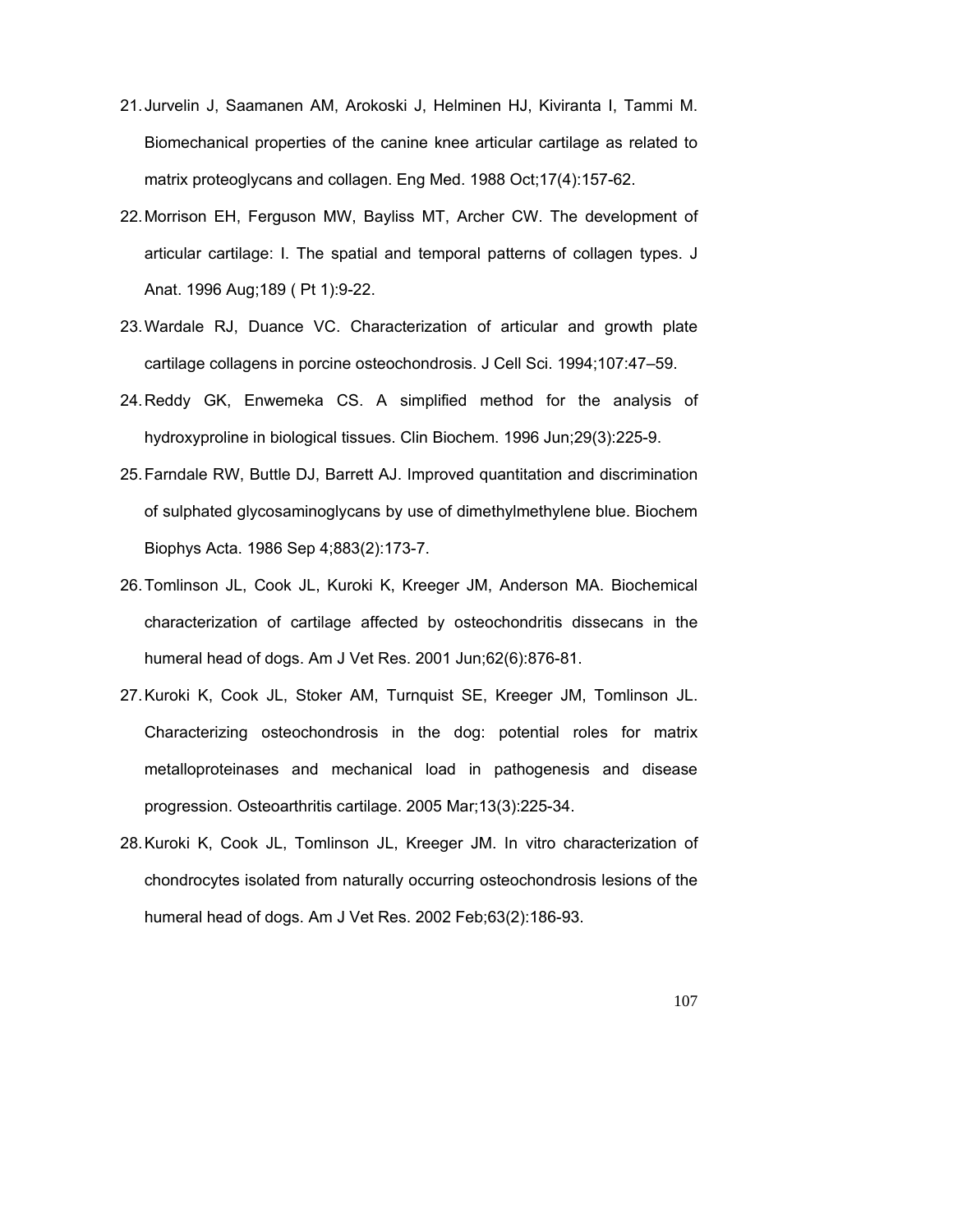- 29. van de Lest CH, Brama PA, van El B, DeGroot J, van Weeren PR. Extracellular matrix changes in early osteochondrotic defects in foals: a key role for collagen? Biochem Biophys Acta. 2004 Sep 6;1690(1):54-62.
- 30. Nakano T, Thompson JR, Aherne FX. Cartilage proteoglycans from normal and osteochondrotic porcine joints. Can J Comp Med. 1985 Apr;49(2):219-26.
- 31. Ekman S, Heinegard D, Johnell O, Rodriguez-Martinez H. Immunohistochemical localization of proteoglycans and non-collagenous matrix proteins in normal and osteochondrotic porcine articular-epiphyseal cartilage complex. Matrix. 1990 Dec;10(6):402-11.
- 32. Koch S, Kampen WU, Laprell H. Cartilage and bone morphology in osteochondritis dissecans. Knee Surg Sports Traumatol Arthrosc. 1997;5(1):42-5.
- 33. Lillich JD, Bertone A, Malemud CJ, Weisbrode SE, Ruggles AJ, Stevenson S. Biochemical, histochemical, and immunohistochemical characterization of distal tibial osteochondrosis in horses. Am J Vet Res. 1997 Jan;58(1):89-98.
- 34. Reife RA, Stuart J, Hasty KA. Pathological cartilage degradation in human arthritides. In: Woessner J, Howell D, eds. Joint cartilage degradation. New York: Marcel Dekker, Inc. 1993:409-433.
- 35. Goldring MB. Degradation of articular cartilage in culture: Regulatory factors. In: Woessner J, Howell D, eds. Joint cartilage degradation. New York: Marcel Dekker, Inc. 1993:281-345.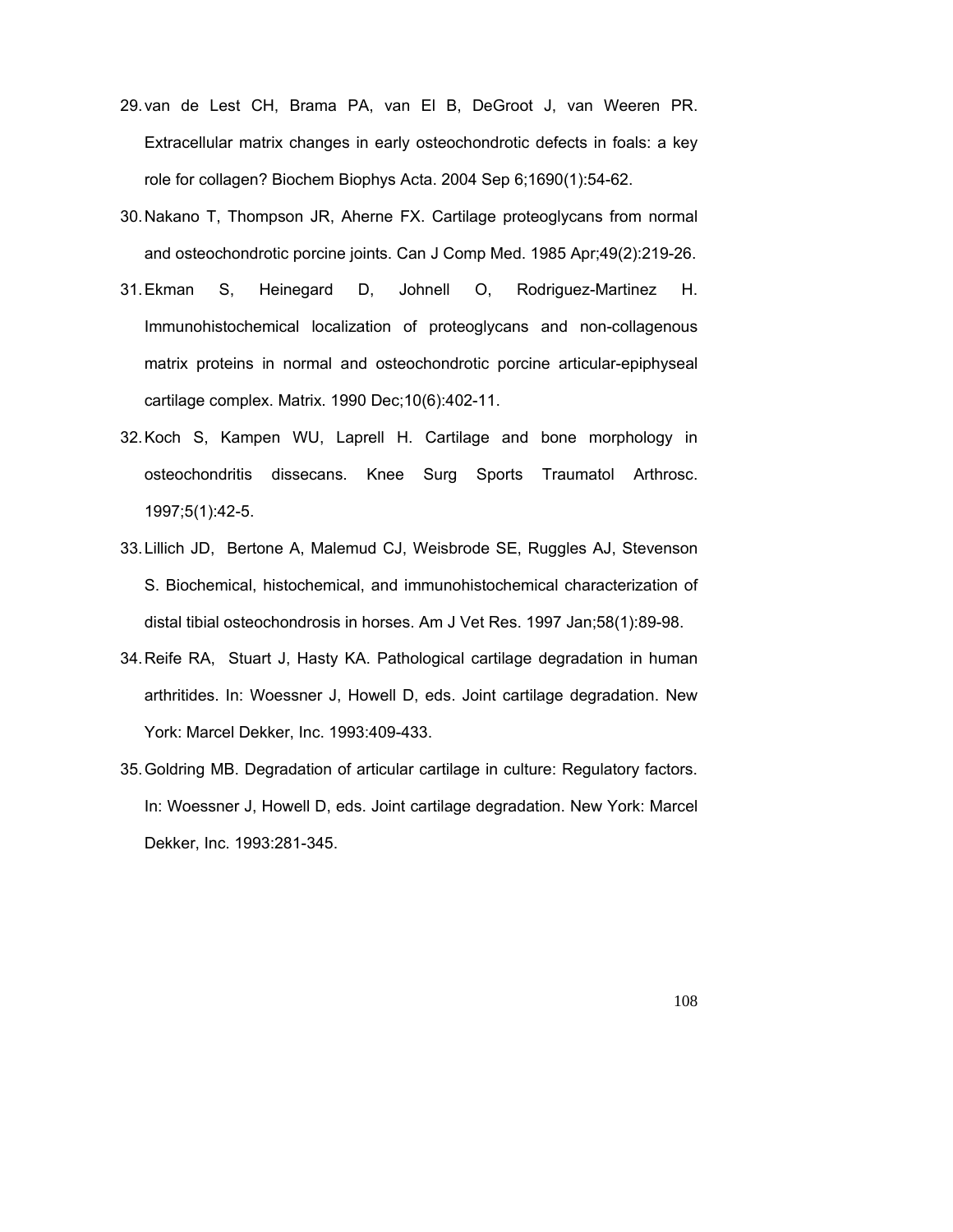- 36. Morales TI. Articular cartilage organ cultures: in vitro models of matrix homeostasis, resorption, or repair. In: Woessner JF, Howell DS, eds. Joint cartilage degradation. New York: Marcel Dekker, Inc. 1993:261-280.
- 37. Nagase H, Woessner JF. Role of endogenous proteinases in the degradation of cartilage matrix. In: Woessner J, Howell D, eds. Joint cartilage degradation. New York: Marcel Dekker, Inc. 1993:159-85.
- 38. Al-Hizab F, Clegg PD, Thompson CC, Carter SD. Microscopic localization of active gelatinases in equine osteochondritis dissecans (OCD) cartilage. Osteoarthritis Cartilage. 2002 Aug;10(8):653-61.
- 39. von der Mark K, von der Mark H, Gay S. Study of differential collagen synthesis during development of the chick embryo by immunofluoroescence. II. Localization of type I and type II collagen during long bone development. Dev Biol. 1976 Oct 15;53(2):153-70.
- 40. Wardale RJ, Duance VC. Quantification and immunolocalisation of porcine articular cartilage and growth plate cartilage collagens. J Cell Sci 1993;105:975–84.
- 41. Semevolos SA, Nixon AJ, Brower-Toland BD. Changes in molecular expression of aggrecan and collagen types I, II, and X, insulin-like growth factor-I, and transforming growth factor-beta1 in articular cartilage obtained from horses with naturally acquired osteochondrosis. Am J Vet Res. 2001 Jul;62(7):1088-94.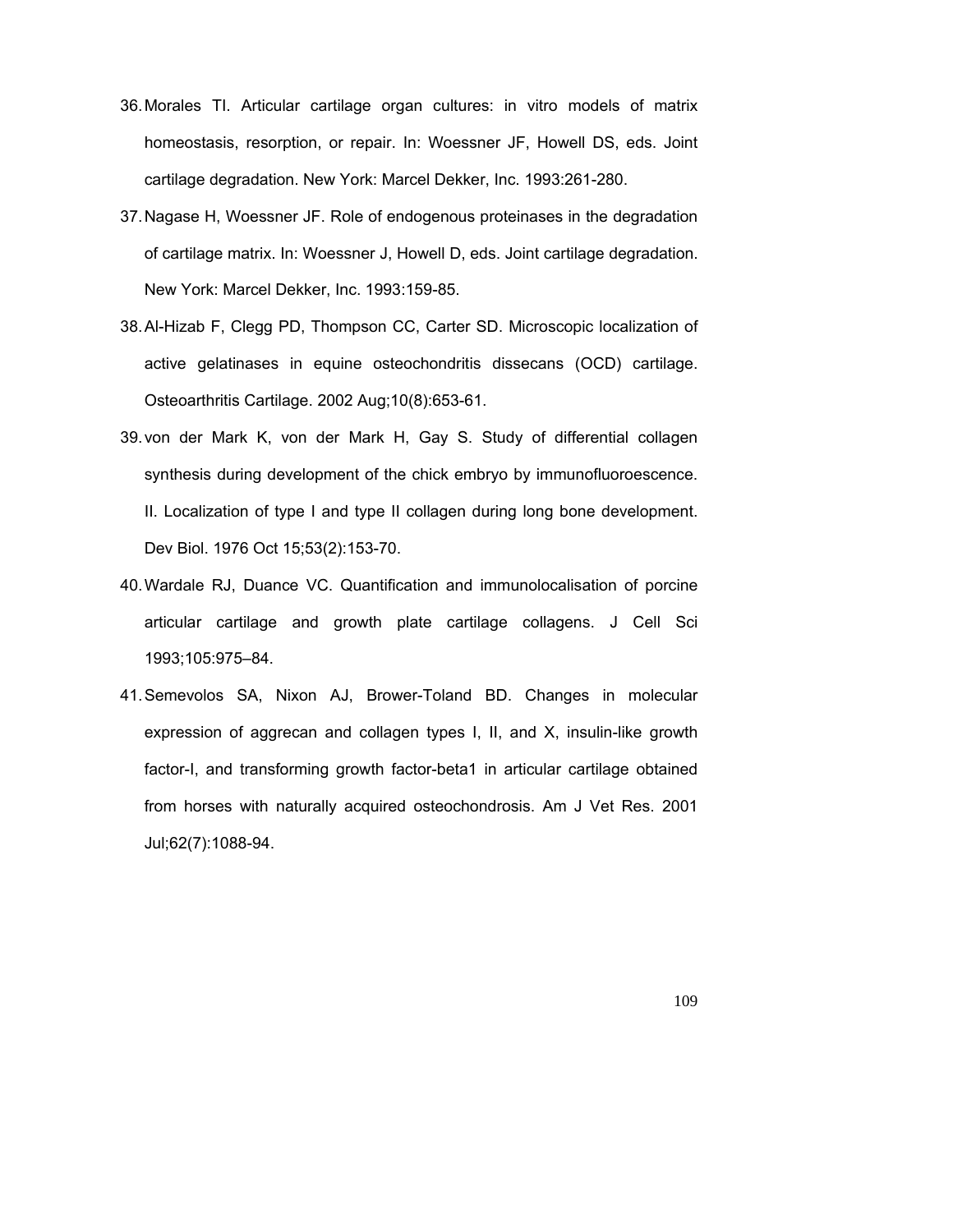- 42. Leboy PS, Shapiro IM, Uschmann BD, Oshima O, Lin D. Gene expression in mineralizing chick epiphyseal cartilage. J Biol Chem 1988 Jun 15;263(17):8515-20.
- 43. Galotto M, Campanile G, Robino, G, Cancedda, FD, Bianco P, Cancedda, R. Hypertrophic chondrocytes undergo further differentiation to osteoblast-like cells and participate in the initial bone formation in developing chick embryo. J Bone Miner Res 1994 Aug;9(8):1239-49.
- 44. Henson FM, Davies ME, Schofield PN, Jeffcott LB. Expression of types II, VI and X collagen in equine growth cartilage during development. Equine Vet J. 1996;28:189-98.
- 45. Thorp BH, Farquharson C, Kwan APL, Loveridge N. Osteochondrosis/ dyschondroplasia: a failure of chondrocyte differentiation. Equine Vet J. 1993;16 suppl:13-18.
- 46. Girkontaite I, Frischholz S, Lammi P, Wagner K, Swoboda B, Aigner T, Von der Mark K. Immunolocalization of type X collagen in normal fetal and adult osteoarthritic cartilage with monoclonal antibodies. Matrix Biol. 1996 Sep;15(4):231-8.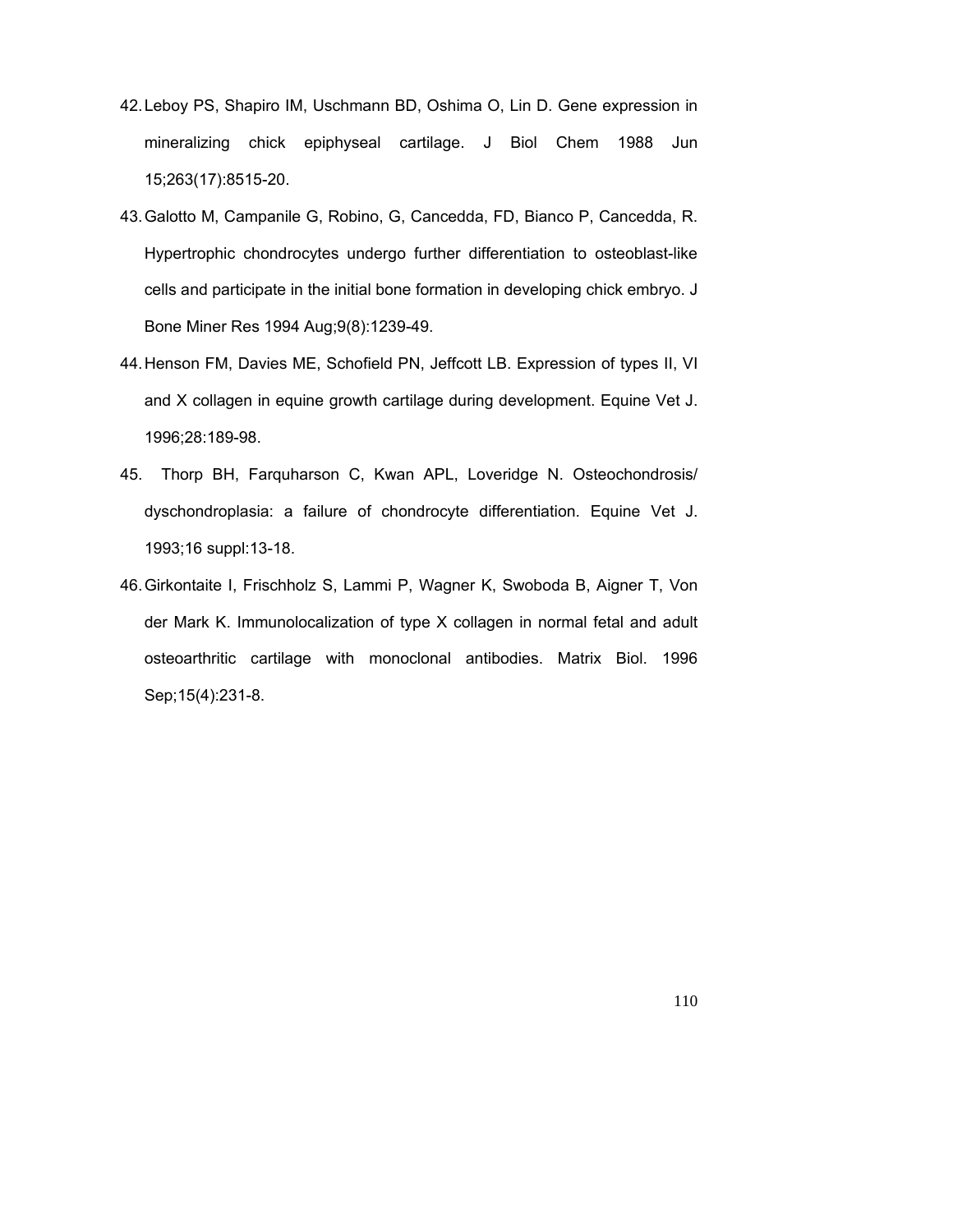**Fig 1.1 Tissue GAG and HP content.** 



\* Significantly different from control.



Pictomicrograph of Toluidine blue staining of normal (A) and OCD affected (B) articular cartilage. Note loss of proteoglygan staining and hypertrophic chondrocytes in OCD affected cartilage.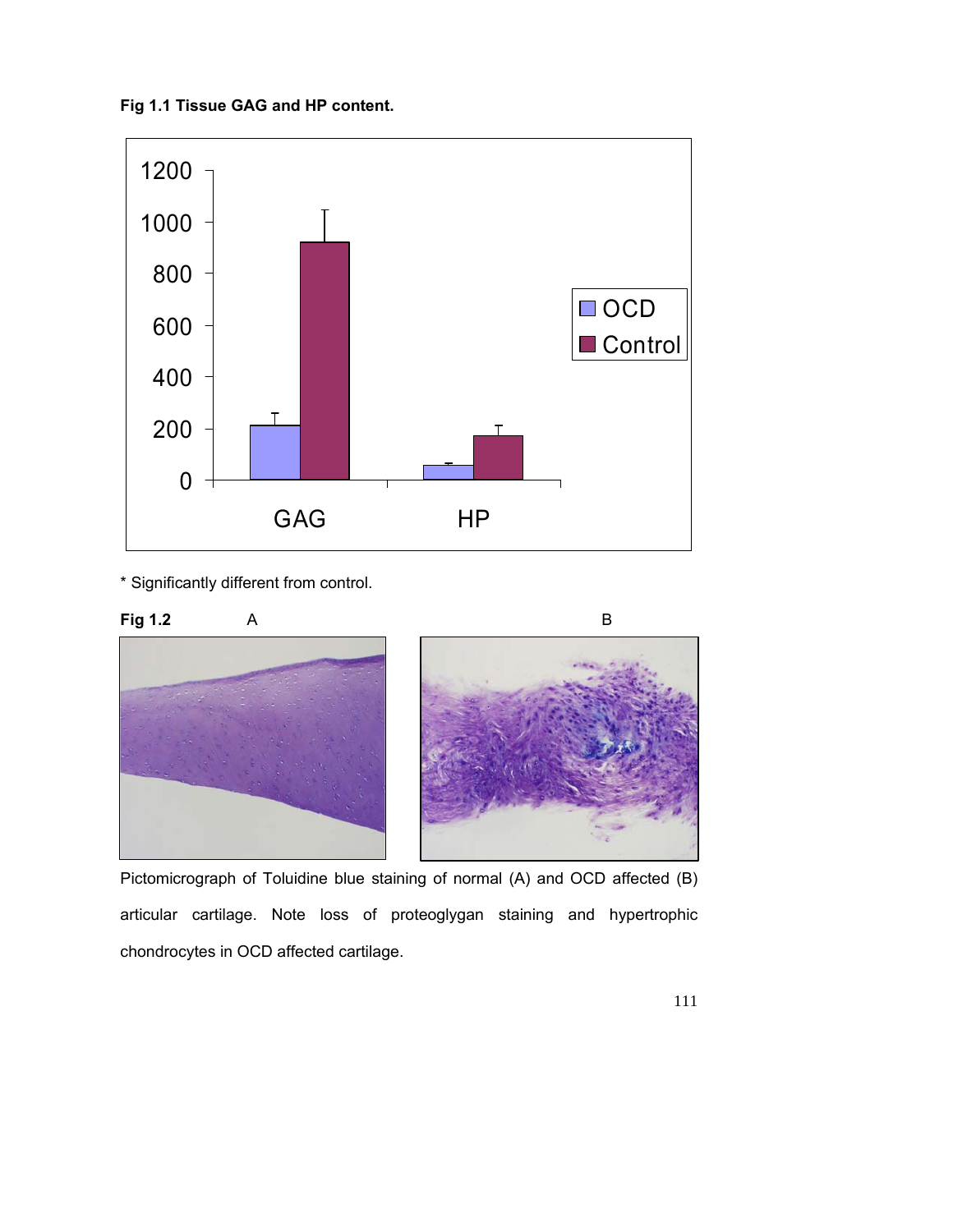**Fig 1.3 Collagen immunohistochemistry.** 



\* Significantly different from control.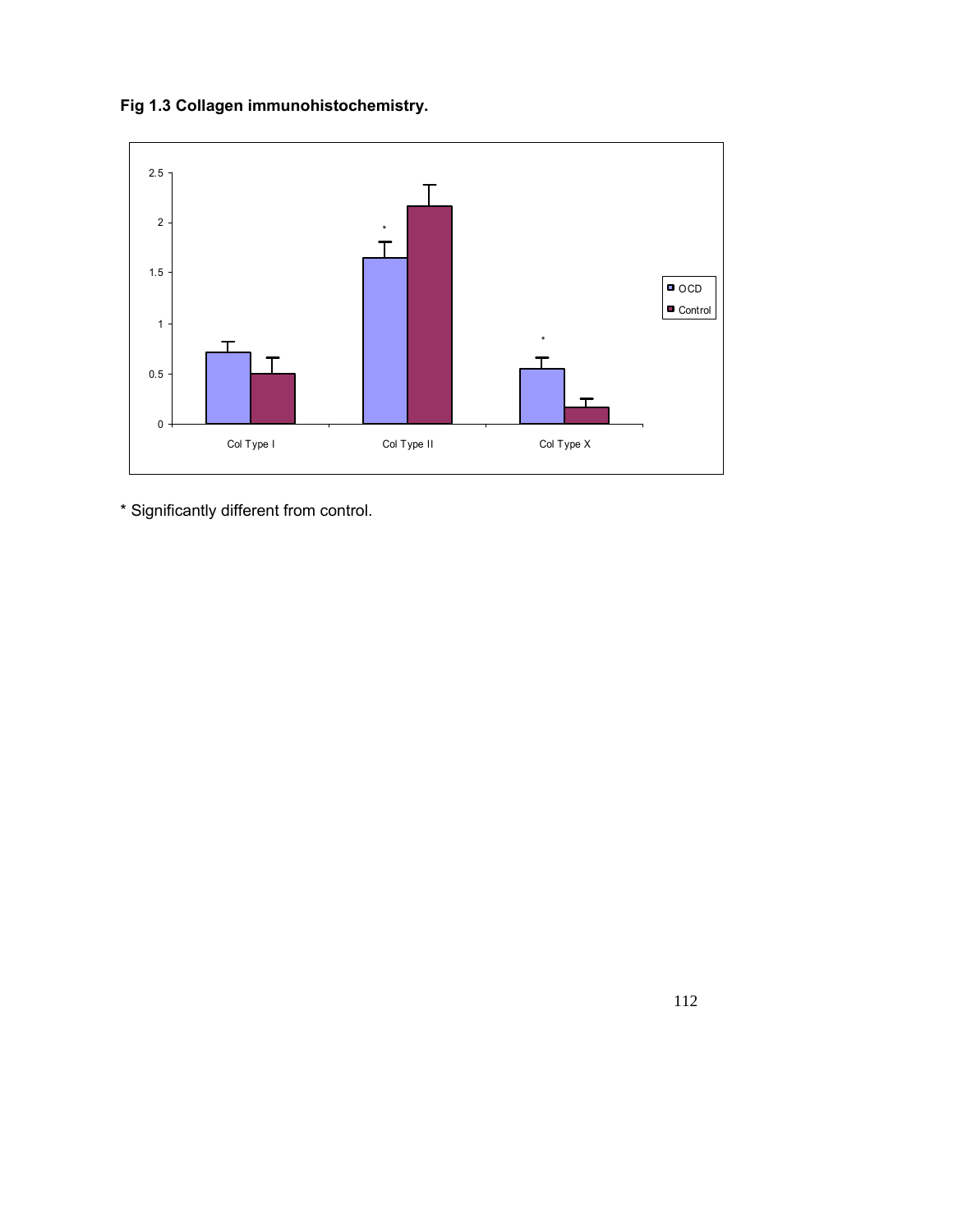#### **The effects of corticosteroids on chondrocytes. A biochemical study.**

Lameness results in more loss to the equine industry than any other single medical problem, primarily due to loss of use. The majority of lameness problems are due to affections of the joints and under the best circumstances joints heal slowly. Continued training or delay in treatment after injury can result in damage to the articular cartilage.

Corticosteroids are the most common treatment for joint injury in horses. Corticosteroids are used because they are the most potent anti-inflammatory drug available. The effect of corticosteroids on cartilage appears to be influenced by the type and dose of the corticosteroid used for treatment<sup>1,2</sup> The controversy associated with steroid treatment is not in the use of steroids for treatment, but rather the dose and duration of treatment in a horse. Steroids do have some undesirable side effects, and long term use can cause more harm than good to the cartilage.  $3$ 

Being such efficient anti-inflammatory drugs they reduce the pain and swelling, corticosteroids have a generalized inhibitory effect on collagen type II synthesis 4-6 *in-vitro* and *in- vivo* studies have shown that intra- articular injections of corticosteroids may have detrimental effects on the cartilage matrix and decrease proteoglycan synthesis.<sup>7-12,1</sup> Though there is an eventual recovery in proteoglycan synthesis the cartilage remains depleted of proteoglycan for several months.  $9,10$  In a study done on articular cartilage explants when the explants were incubated in medium containing methylprednisolone sodium succinate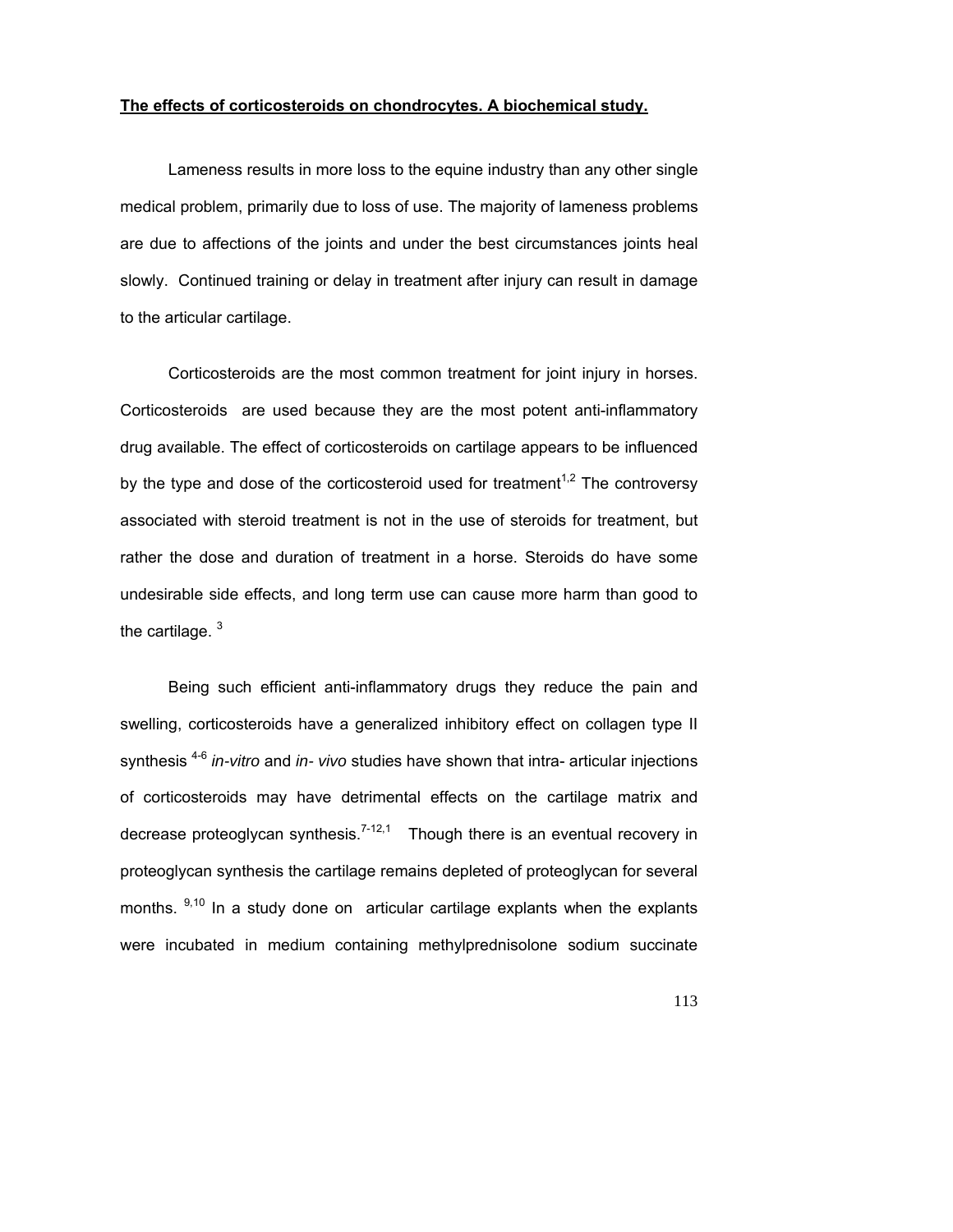(MPS) at 10mg/ml for 24 hours, proteoglycan synthesis was severly depressed and failed to recover after 13 days of culture in medium without MPS. <sup>13</sup> Other pathological changes of intra-articular administration of corticosteroids include decreased collagen synthesis, increased water content and delayed healing  $9-11$ thus making the cartilage more susceptible to mechanical injury.  $12,14$  Certain other studies have indicated the chondroprotective effects of steroids under certain conditions.<sup>15-17</sup>

Because steroids are used to treat not only joint diseases in horses and other species, but also other ailments such as airway disease, shock dermatitis, it is important for us to try and understand the effect of these drugs on various tissues, using *in vitro* systems that closely mimic the *in vivo* environment.

Previous studies have used models that have mostly ignored the influence of biomechanical stress on chondrocytes and its influence in mediating disease to analyze the effect of corticosteroids on articular cartilage. To the authors knowledge only one study has been done in this regard on canine cartilage explants, <sup>14</sup> and no such studies have been reported using agarose constructs seeded with chondrocytes.

Agarose gel cultures have been shown to maintain chondrocyte viability, phenotype and extra cellular matrix production (ECM).  $18-22$  where as in mono culture the chondrocytes change their phenotype and produce primarily collage type 1 and non aggregating proteoglycans<sup>23 24</sup>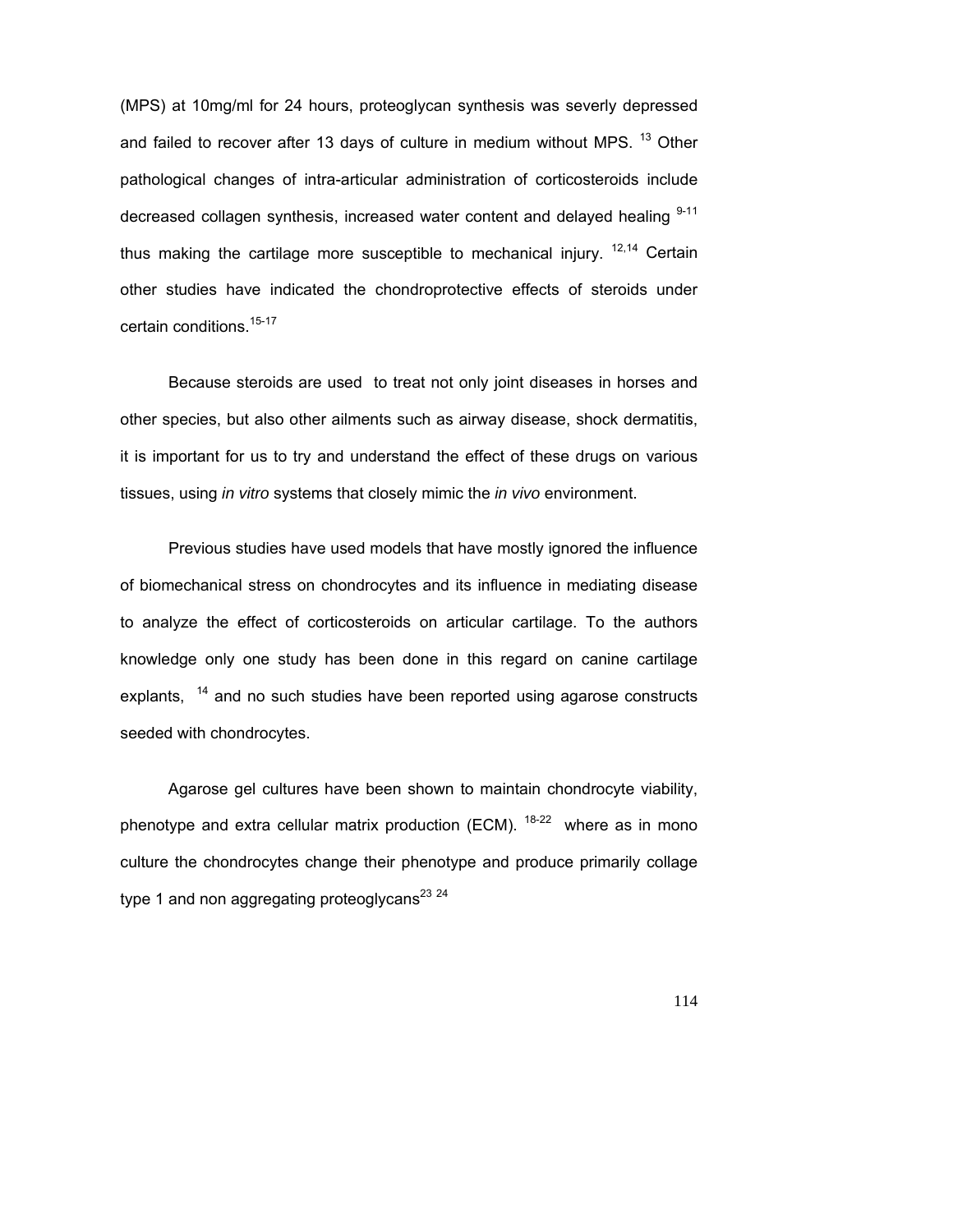An acceptable *in vitro* model should resemble the *in vivo* environment, be cost effective, reproducible and minimize sacrifice of horses. The authors contend that incorporating dynamic physiologic load to suspension cultures of equine chondrocytes would be an improved *in vitro* model for the study of chondrocyte response to steroid treatment.

**Hypothesis**: - subjecting chondrocytes treated with steroids to dynamic compressive load will influence chondrocyte viability and ECM metabolism drastically in comparison to chondrocytes treated with steroids but not subjected to load and only load groups.

The overall goal of this study was to understand the effect of load on chondrocytes treated with steroids. To achieve these goals the following experiments were conducted 1) peak dynamic load, 2) duration in culture, 3) dose of steroids.

## **Research design**.

Equine chondrocytes were cultured in Dulbeco's Modified Eagle Media (DMEM) with 20 % foetal bovine serum (FBS) 4mM L- glutamine, pencillin (57 /ml), streotomycin (57 µg/ml) and ascorbic acid (50 ug/ml), pH 7.2. These chondrocytes/agarose hydrogel discs were subjected to treatment with MPA and dynamic compressive stress in the FX- 400  $C^{TM}$  Flexercell Compression Plus bioreactor for 24 hours once a day starting 24 hours after their formation. Tratment groups will be formed for the evaluation of 2 doses of MPA (0, 0.4 mg/ml and 4.0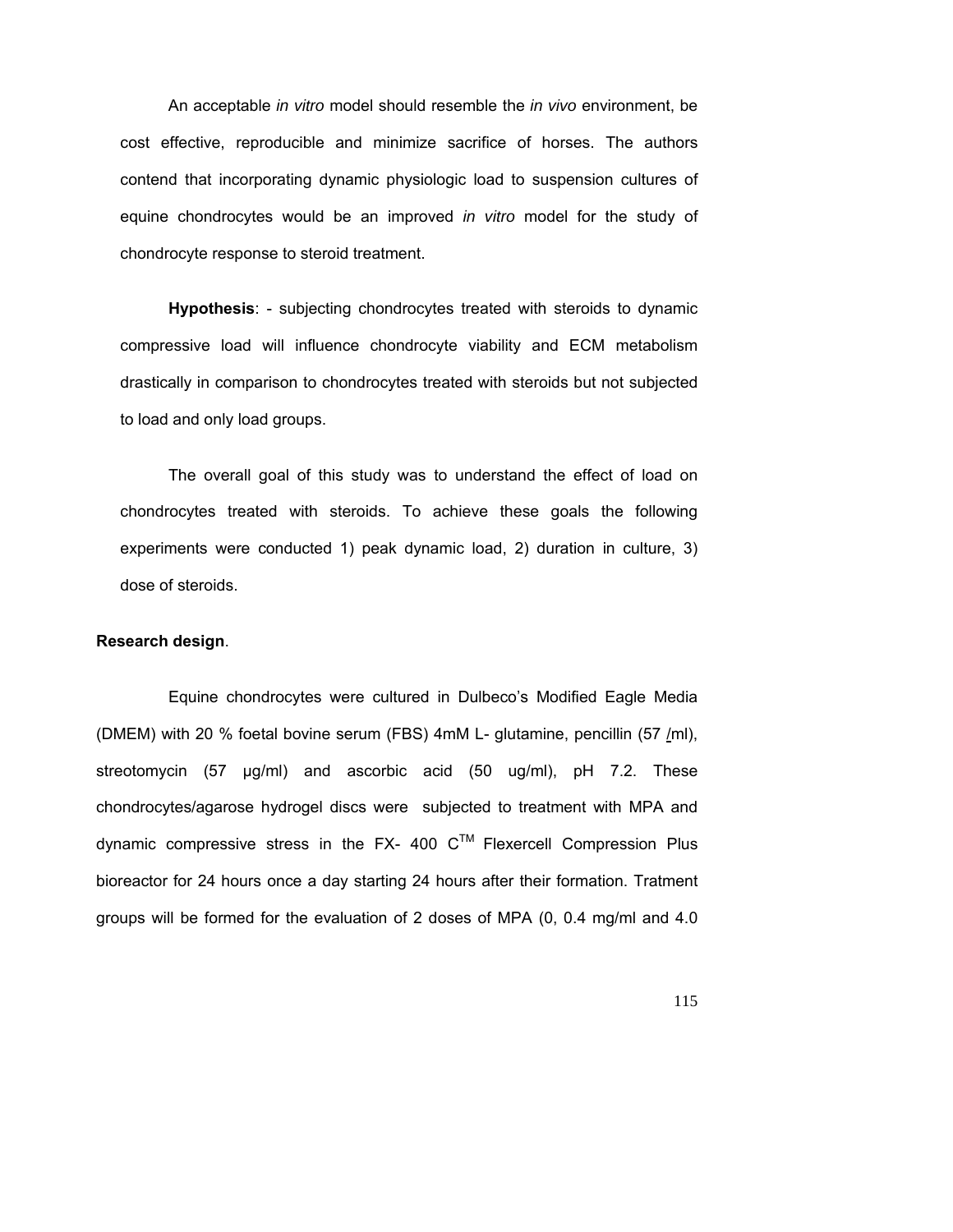mg/ml) and 3 levels of sinusoidal peak dynamic compressive stress (0, 10kPa, 25 kPa) delivered at 2 frequencies (0, 0.1 Hz) for 3 or 10 days. 2 agarose constructs per horse were subjected to each treatment and loading regime combination of peak load and frequency for 3 and 10 days. At the end of testing 1 construct each was subjected to evaluation as follows:- 1 section was used for viability testing . 1 construct was subjected to digestion for sulfated Glycosaminoglycan (GAG), hydroxyproline and DNA content determination. The media from each chonrocyte/ agarose contruct was collected at the time of each media replacement and construct harvest and was stored at  $-20^0$ c for subsequent biochemical analysis.

Selection of doses of MPA was done on the basis of previous studies. Todhunter *et al*,. reported a severe depression in proteoglycan synthesis and increased proteoglycan degradation with doses of 0.4 and 4.0 mg/ml of MPA. $^6$  The selections of load values were to some extent empirical. The compression bioreactor in our laboratory is configured to deliver defined forces up to 14 lbs and applied stress is calculated (1 MPa = 145.038 psi) The daily contact stress on a human joint has been reported to range from approximately 3 to 10 MPa,  $25$  and though no data is available for the stresses on equine stifle joints, the stress in the equine distal interhalangeal joint at a trot has been estimated to be as high as 5 MPa.  $^{26}$  Experience gained during other studies in our laboratory suggest that peak force applied to chondrocytes/agarose constructs should be restricted to kPa range to prevent the disruption of constructs.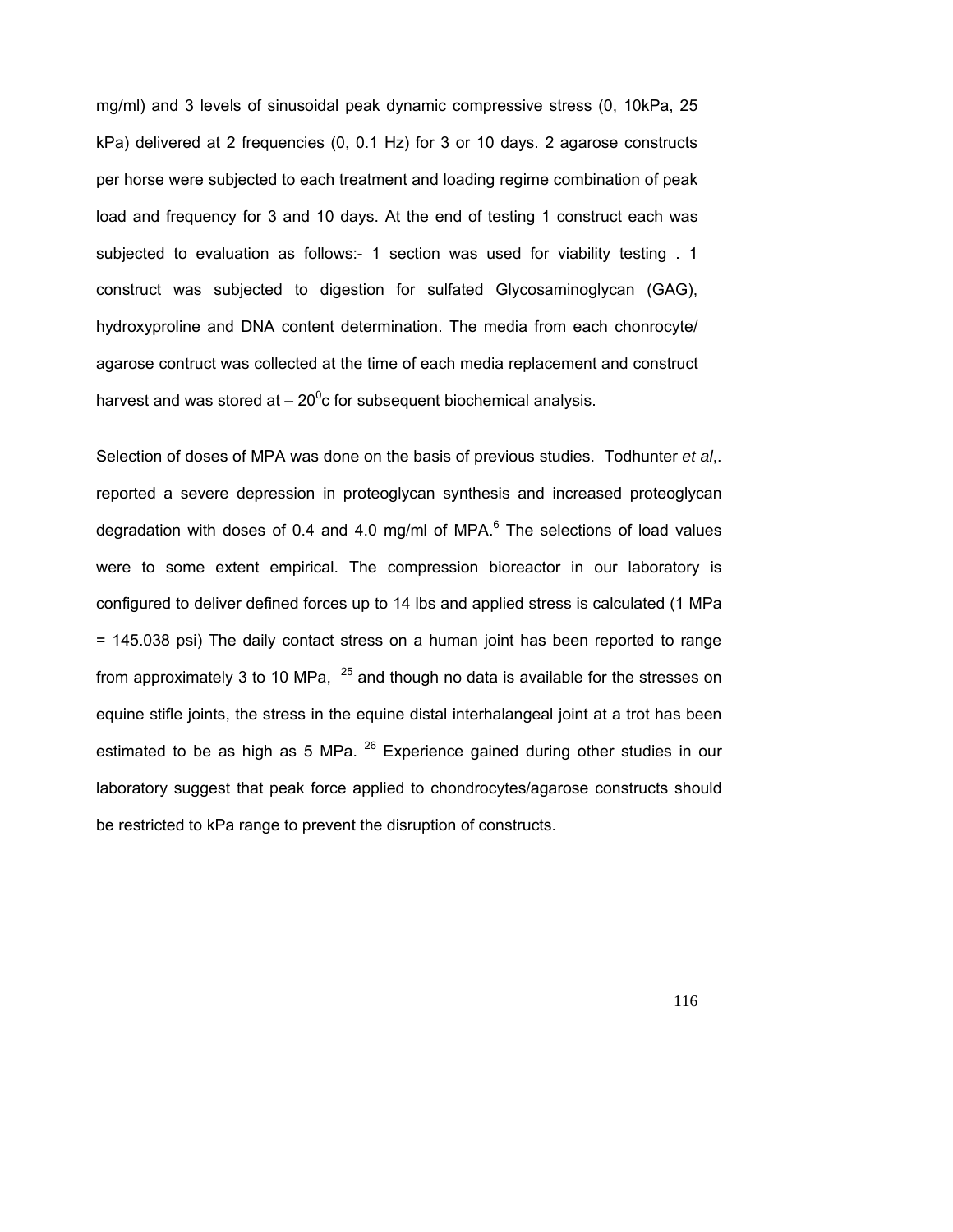## **Methods**

**Chondrocyte isolation**:– near full thickness articular cartilage was aseptically removed from the femeropatellar joints of 2-10 year old hores within 2 hours of euthenesia at the University of Missouri Veterinary Medical Teaching Hospital. Cartilage slices were washed in Earle's balanced salt solution (EBSS) and transferred to tissue cultured dishes containing DMEM (compostion of which is described earlier). Tissue samples were minced and subjected to collagenase (1 %) digestion at 37 $\mathrm{^0C}$ , 16 hours using standard procedure (21). Chonrocytes were washed twice with DMEM, counted using a hemcytometer , assessed for viability by trypan blue exclusion assay and resuspended in media at a concentration of 20 X 10<sup>6</sup> cell/ml.

**Preparation of constructs**:- chondrocyte suspensions were added to an equal volume of 3%(w/v) agarose type VII (Sigma Chemical Company, St. Louis, MO) in EBSS to yield a final concentration of 10 X 10<sup>6</sup> chondrocytes in 1.5 % (w.v) agarose. Chondrocyte/agarose suspensions were poured into Perspex moulds approximately 40 X 35 X 5 mm and allowed to harden at 4<sup>0</sup>C for 20 minutes. Cylindrical chondrocyte/agarose gel plugs were cut using sterile 5 mm diameter skin biopsy punches and cultured in DMEM (supplemented as previously described) to which was added 0.4 and 4.0 mg/ ml of MPS. The media was replenished every 3 days.

**Application of cyclic compression**:- constructs were subjected to cyclic compressive load using FX- 400  $C^{TM}$  Flexercell Compression Plus unit (Flexcell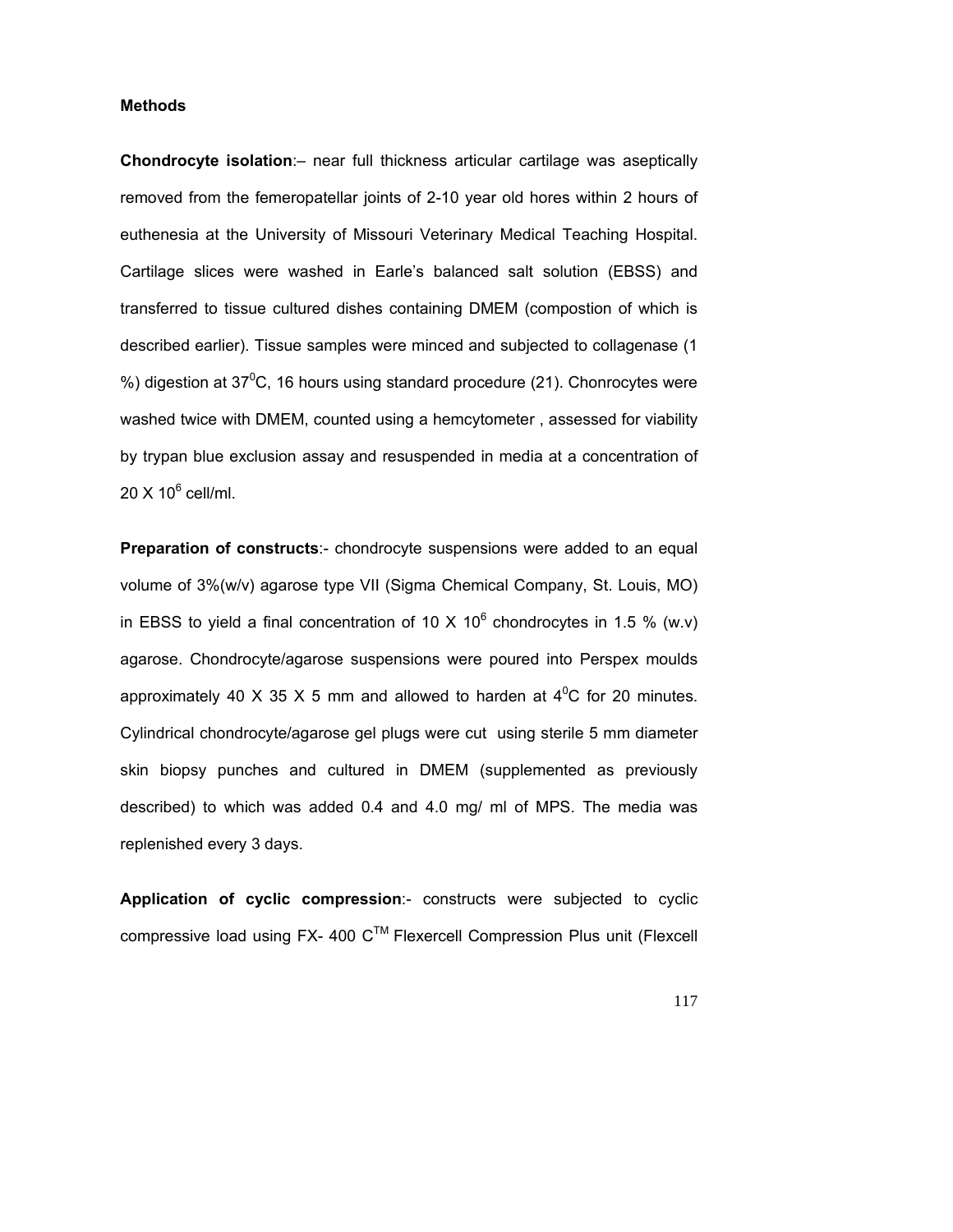international). Cyclic compression driven by air pressure was monitored by an inline manometer and controlled by solenoid valves using  $F$ lexsoft<sup>TM</sup> software. The application of biomechanical force to the constructs while in culture is enabled by flexible- bottom culture plates. Constructs were subjected to cyclic compression over a range of frequencies and peak magnitudes for 20 minutes once a day for 8 days. No load and no treatment groups were subjected to the described culture conditions but without cyclic compressive loading and/or treatment with MPA.

**Chondrocyte viability**:- chondrocyte/ agarose gel slices (~ 1.5 mm thick) were prepared with a scalpel blade and stained with ethidium homodimer-1 (13 µl/ml phosphate buffered saline (PBS)) and calcein acetoxymethylester (AM) (0.4 µl/ml PBS) fluorescent satin (LIVE/DEAD Viability/Cytotoxicity ki), Molecular Probes, Eugene, Orgon). Cell viability was determined by confocal microscopy. Sections were incubated for 30 minutes at room temperature, placed on glass slides, and moistoned with several drops of PBS. A confocal laser microscope (BioRad Radiance 2000 confocal system coupled to an Olympus I X 70 inverted microscope) equipped with Krypton- Agron and red diode lasers will be used with a triple labeling technique. The method of determining the location of surviving cells is based on the knowledge that viable and non- viable cell differ in their ability to exclude fluorescent dyes. <sup>27</sup>The cell membranes of dead, damaged or dying cells are penetrated by ethidium homodimer-1 to satin their nuclei red. Living cells with intact plasma membranes and active cytoplasm metabolise calcein AM and show green fluorescence.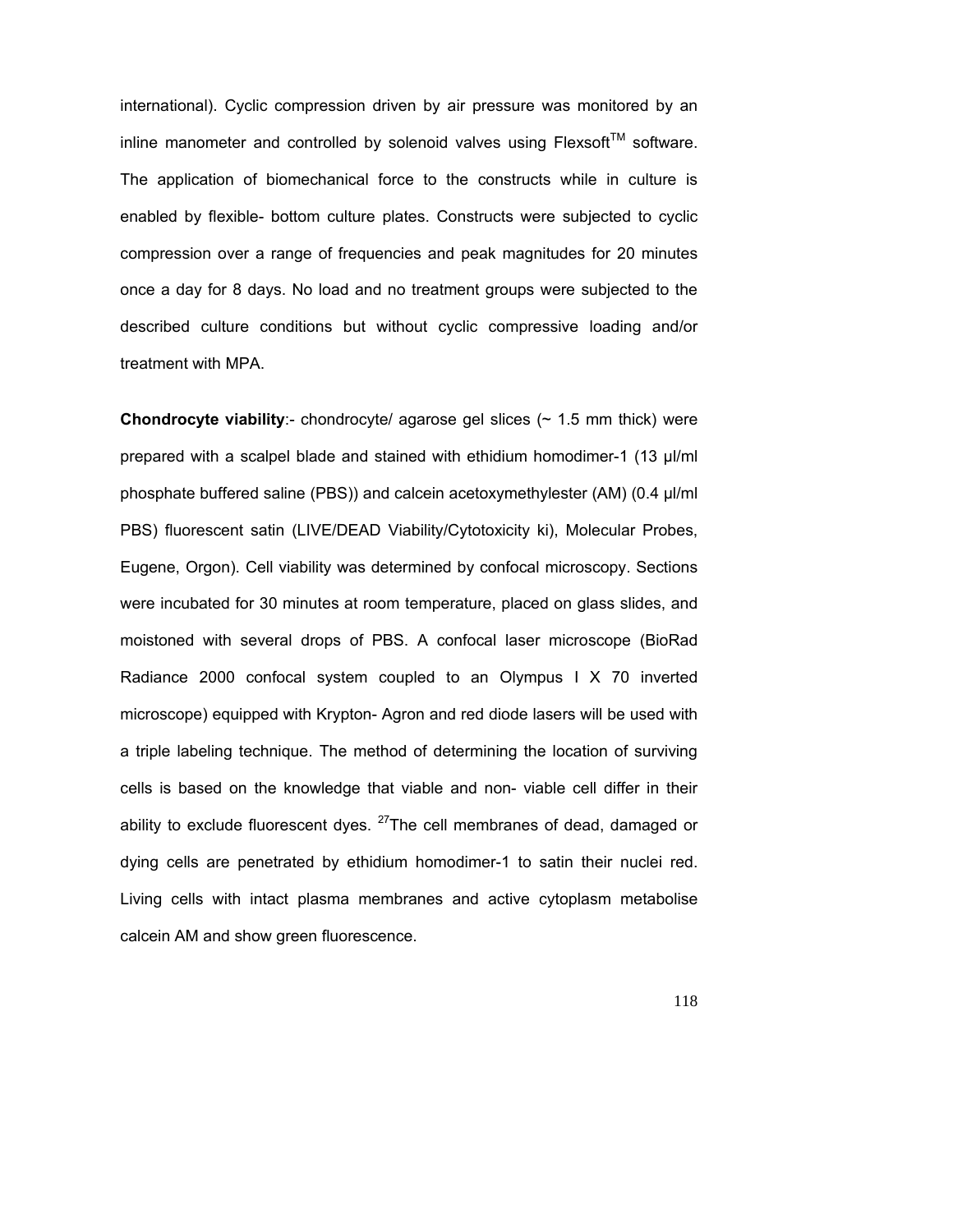**Glycosaminoglycan Analysis**:- total sulfated GAG was quantified using 1-9 dimethlymethylene blue (DMMB) spectrophotometeric assay. <sup>28</sup> Stored media and chondrocyte/agarose constructs were thawed and digested in solutions of 2.8 unit/ml papain or 2.8 unit/ml papain and 10 units/ml agarase respectively (Sigma Chemical Co., St. Louis, MO). A 10 µl aliquot of the digested solution was mixed with 240 µl of DMMB solution and absorbance will be determined at 525 nm spectrophotometrically (Beckman DU-65 spectrophotometer, Beckman Instruments, Inc., Fullerton, CA). A standard curve was constructed using bovine tracheal chondroitin sulfate A. The results were corrected for differences in sample weight and normalized by DNA content. Total sulfated GAG content is reported in µg GAG/ wet weight.

**PGE<sub>2</sub> Analysis**:- Total PGE<sub>2</sub> was determined in conditioned media by an enzyme immunoassay systems (Amersham International, PLC, Buchinghamshire, England). The stored media was thawed and assayed for PGE<sub>2</sub> content according to the manufacturer's instructions. All samples were run in duplicate. Sample concentrations were determined by comparison with the manufacturer supplied standard curves.

**NO Analysis**:- Nitric oxide (NO) content in media was determined by measuring nitrite concentration, which is one of the two stable products from the breakdown of NO. Stored samples were thawed and nitrite concentrations determined using the Griess Reaction (Promega, Madison WI ) and evaluation of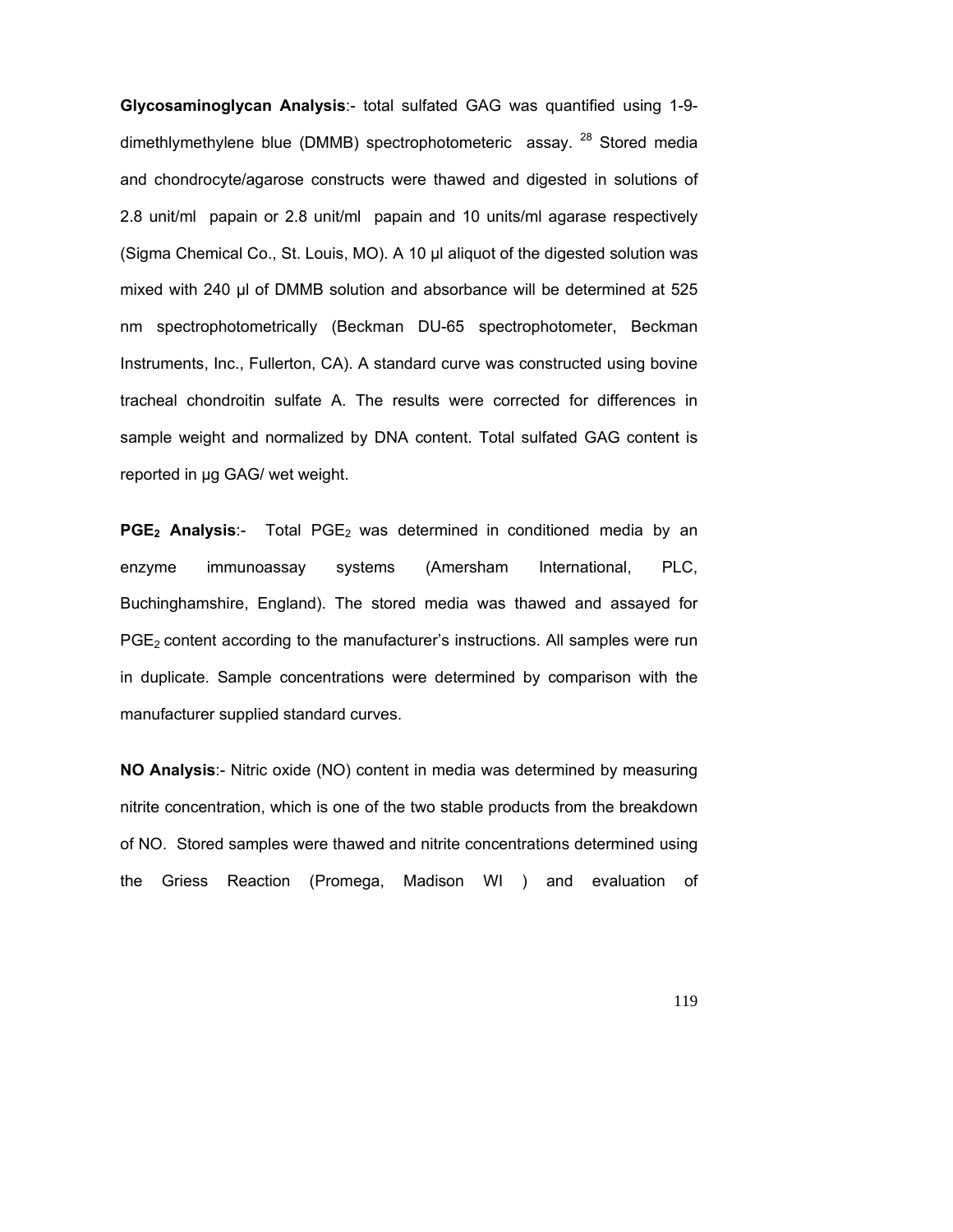spectrophotometric (Beckman DU-65, Beckman Instruments, Inc., Fullerton CA) absorbance at 520-550 nm.

**Statistical Analysis**:- All statistical analysis will be performed using a computer software program (SigmaStat, Jandel Scientific, San Rafael, CA). One way ANOVA will be performed to determine differences among treatment groups with respect to each assay at each time collection time. When significant differences among groups are detected, an all pair-wise multiple comparison (Tukey test) will be performed. Differences compared to day 0 controls with respect to each assay at different collection times will be analyzed similarly. Significance was be established at  $p < 0.05$ .

#### **Results:**

**Chondrocyte Viability**:-Chondrocyte viability decreased with increasing load and with the application of corticosteroids. Cell viability was significantly (P<0.030) decreased at day 3 in the 10 kPa 0.4 mg/ ml and both the MPA groups loaded at 25 kPa when compared to the day 3 untreated controls. A significant (P<0.030) decrease in cell viability was seen in the unloaded group treated with 4 mg/ml of MPA at day 10 when compared to day 3 untreated controls. A similar decrease was also noticed in both the MPA treated groups loaded at 25 kPa. Although a general trend of decreased viability was noticed in all groups with the application of load or MPA these were not significant when compared to their respective controls. Fig 2.1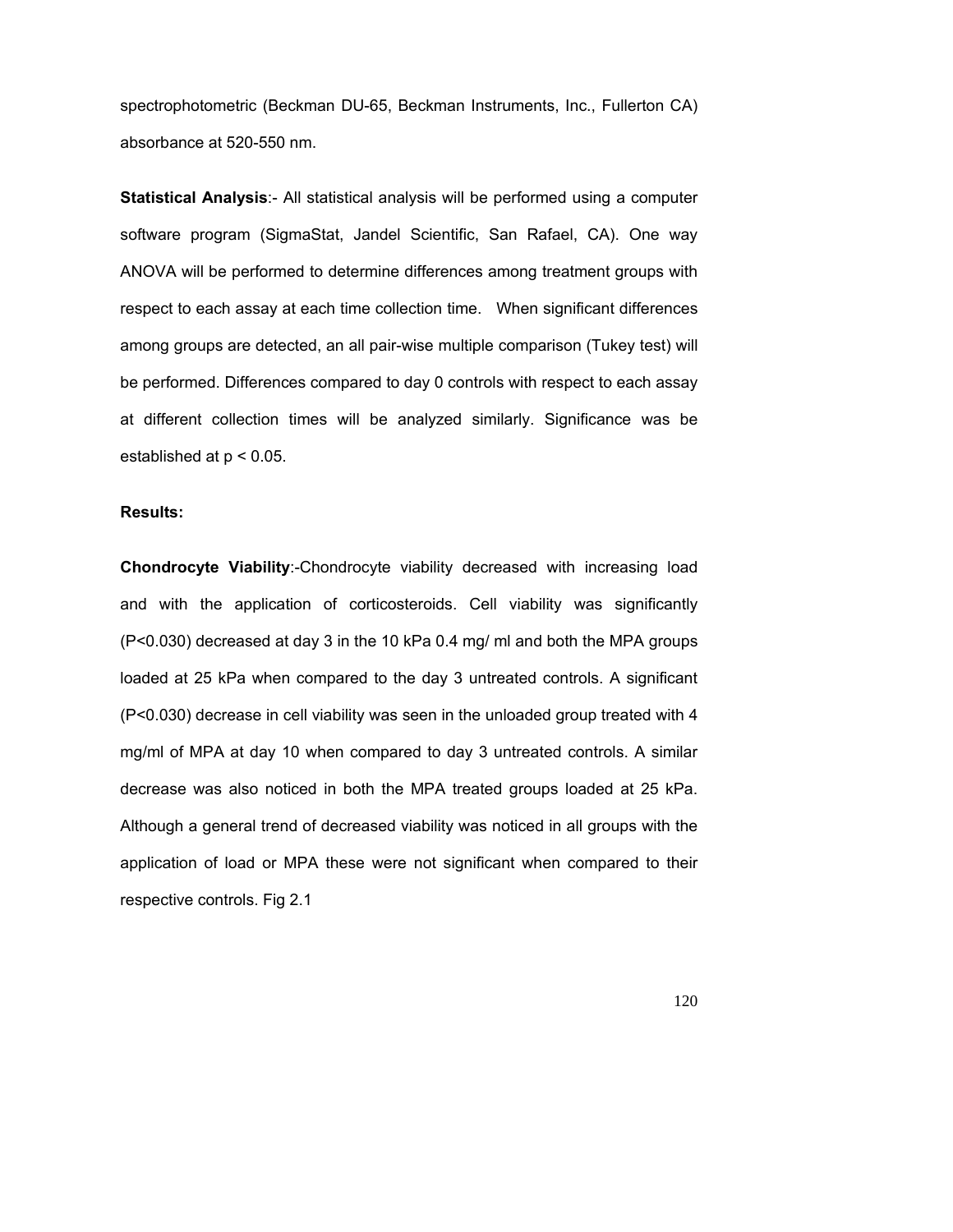**Nitric oxide assay**:-Release of nitric oxide to media decreased with time. Media NO content increased with load applied and also with the use of load and corticosteroids. A significant (P<0.030) increase in release of NO to media was seen in the loaded groups on day 3 when compared to the unloaded groups. Application of load and corticosteroids significantly (P<0.030) increased the release of NO to media when compared to their respective no load samples. A significant decrease was seen in the grous loaded at 10 kPa on day 6 when compared to the corresponding day 3 samples. Fig 2.2.

**PGE<sub>2</sub> Assay:-** The PGE<sub>2</sub> levels showed a different trend where an increase was seen with load but a decrease was seen with the addition of MPA.  $PGE<sub>2</sub>$  release to media increased with load but this increase was not significant. A decrease in  $PGE<sub>2</sub>$  content was seen in all groups treated with MPA and was significantly (P<0.030) decreased in the no load groups. A significant (P<0.030) decrease in the group treated with 0.4 mg/ml of MPA and loaded at 25 kPa was seen at all time points (days 3, 6 and 10) when compared to their corresponding no MPA group loaded at the same levels. Fig 2.3.

**Construct GAG content** : Although an increase in GAG content was seen in the group loaded at 10 kPa this was not significantly different from any of the load only groups, but was significantly higher when compared to the 0.4 mg/ml (p=0.04) and 4 mg/ml(p=0.030) MPA groups loaded at the same level. Fig 2.4

**Media HP and GAG**: HP and GAG content in media was not significantly different with the application of either load or MPA.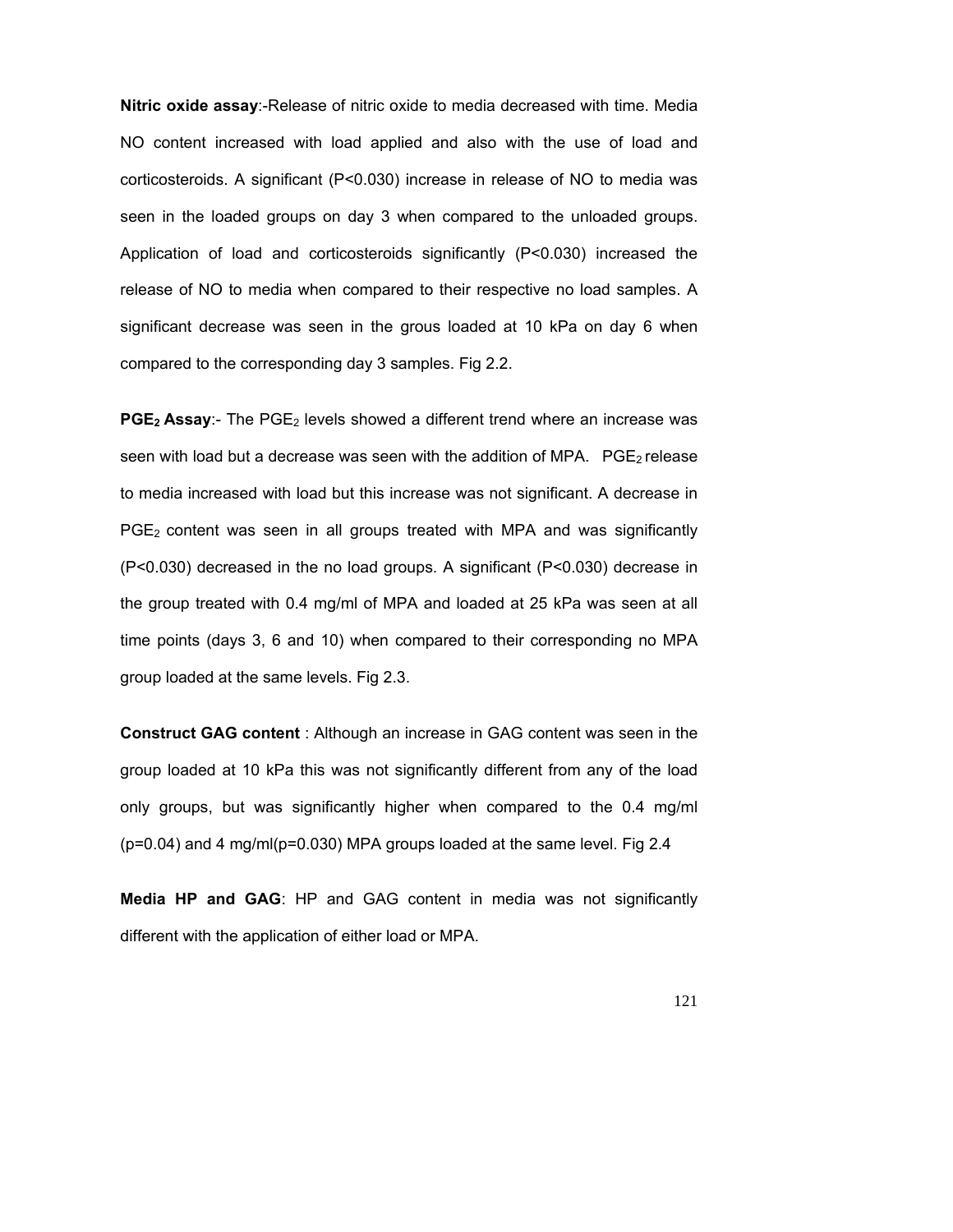## **Discussion:**

Corticosteroids are used extensively in the equine industry not only for conditions affecting the joints but also for various other conditions. Since corticosteroids are known to have systemic effects it becomes important to understand their affects on chondrocyte viability and ECM metabolism. Also a joint is constantly experiencing loads of various degrees and this factor should be taken in to consideration as load in itself has been shown to have both beneficial and detrimental effects. <sup>29,30</sup>

A significant decrease in chondrocyte viability was seen in the loaded groups treated with MPA. Previously a decrease in chondrocyte viability at a dose of 2000  $\mu q$ /ml of MPA  $^{31}$  has been reported and thus decreased viability at 0.4 and 4 mg/ml 4 mg/ml MPA would be expected. We did observe a decrease in chondrocyte viability in the MPA only groups also but this was significant only at 4 mg/ml of MPA. Chondrocytes are the only living component of the cartilage  $32$ and produce matrix components such as collagens and proteoglycans. Thus their viability is very important for the health of the cartilage. This data is in agreement with previously reported studies where corticosteroids have been shown to cause chondrocyte cytotoxicity, hypocelularity and necrosis.  $9,33,34$  Evidence suggests that corticosteroid treatment causes chondrocyte apoptosis in both cultures and arthritis models.<sup>35</sup>

Proteoglycans are important for cartilage health. Moderate levels of exercise have been shown to increase proteoglycan production and retention of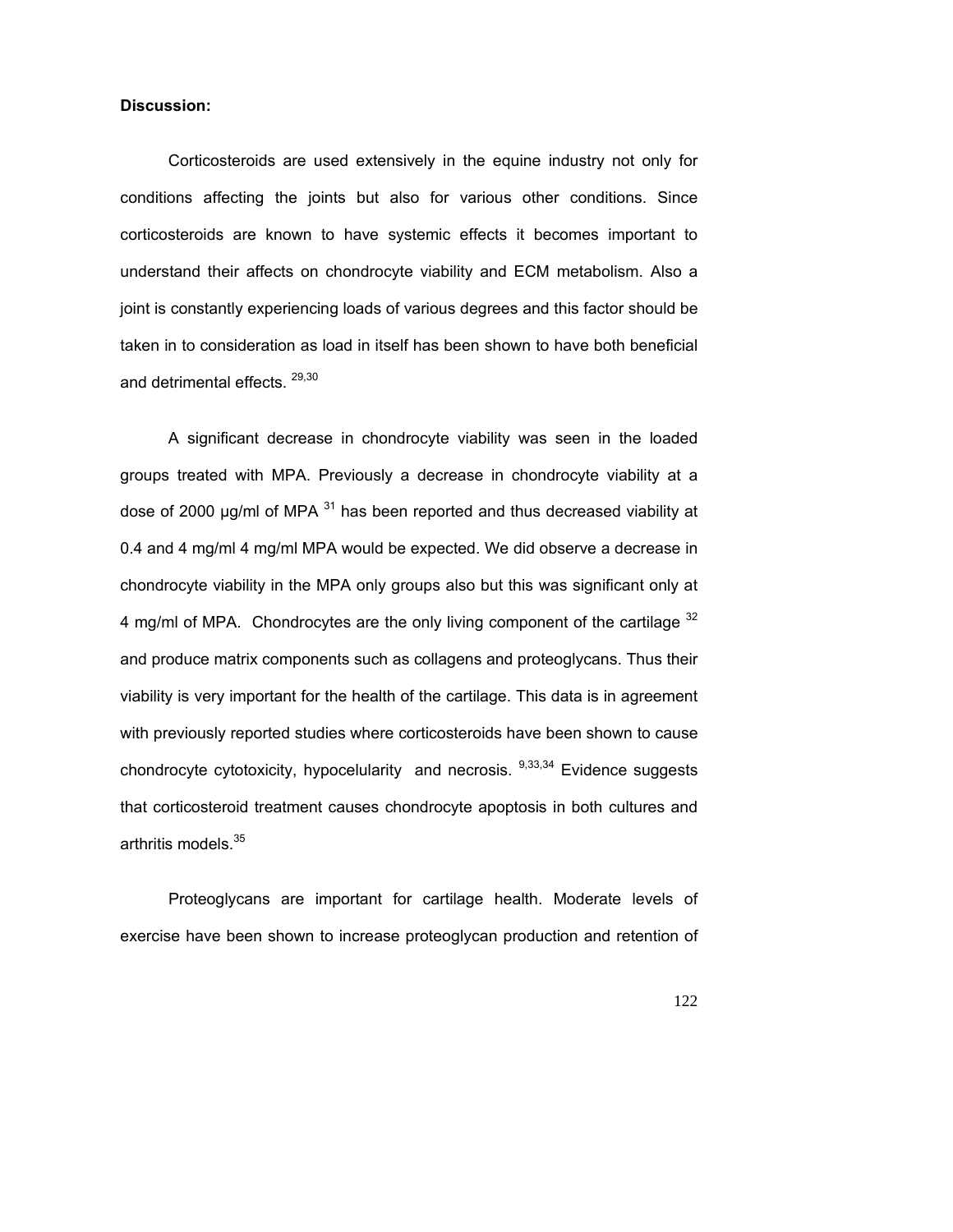ECM molecules  $36,37,30$ . We saw a moderate increase in proteoglycan content in the 10 kPa group on day 10. This could indicate an increase in proteoglycan synthesis by the chondrocytes. Where as a significant decrease was seen in the same group when treated wit MPA. This data is in agreement with other studies where doses of 0.1 and 1 mg of methylprednisolone depressed proteoglycan synthesis,  $13$  but they did see an increase in proteoglycan synthesis 2 days after methylprednisolone was removed. We would not see such an increase because our constructs were constantly exposed to methylprednisolone. In the same study they did see a significant decrease in proteoglycan synthesis at 10 mg/ml which failed to increase even after 13 days in culture. In another study doses of as little as 1 mg/ml reduced proteoglycan synthesis 49 % after 262-266 hrs following exposure to 1 mg/ml of MPS for 20 hrs.<sup>14</sup> Todhunter *et al*,. reported a severe depression in proteoglycan synthesis with doses of 0.4 and 4.0 mg/ml of MPA, which is closer to our study.  $6$ 

The increase seen in media NO with the addition of MPA could be as a response to load, but this is unlikely as the levels of NO in the load only groups were lower than their corresponding load plus MPA groups. Another probable reason could be that in a normal joint chondrocytes are embedded in a matrix which protects them and the cells would probably be exposed to the MPA in a gradual manner. In this situation the chondrocytes did not have any matrix and thus lacked protection. Further the fact that in the no load group a dose dependent decrease was seen in the NO content where as in the load groups a dose dependent increase was seen, further gives credence to this theory that the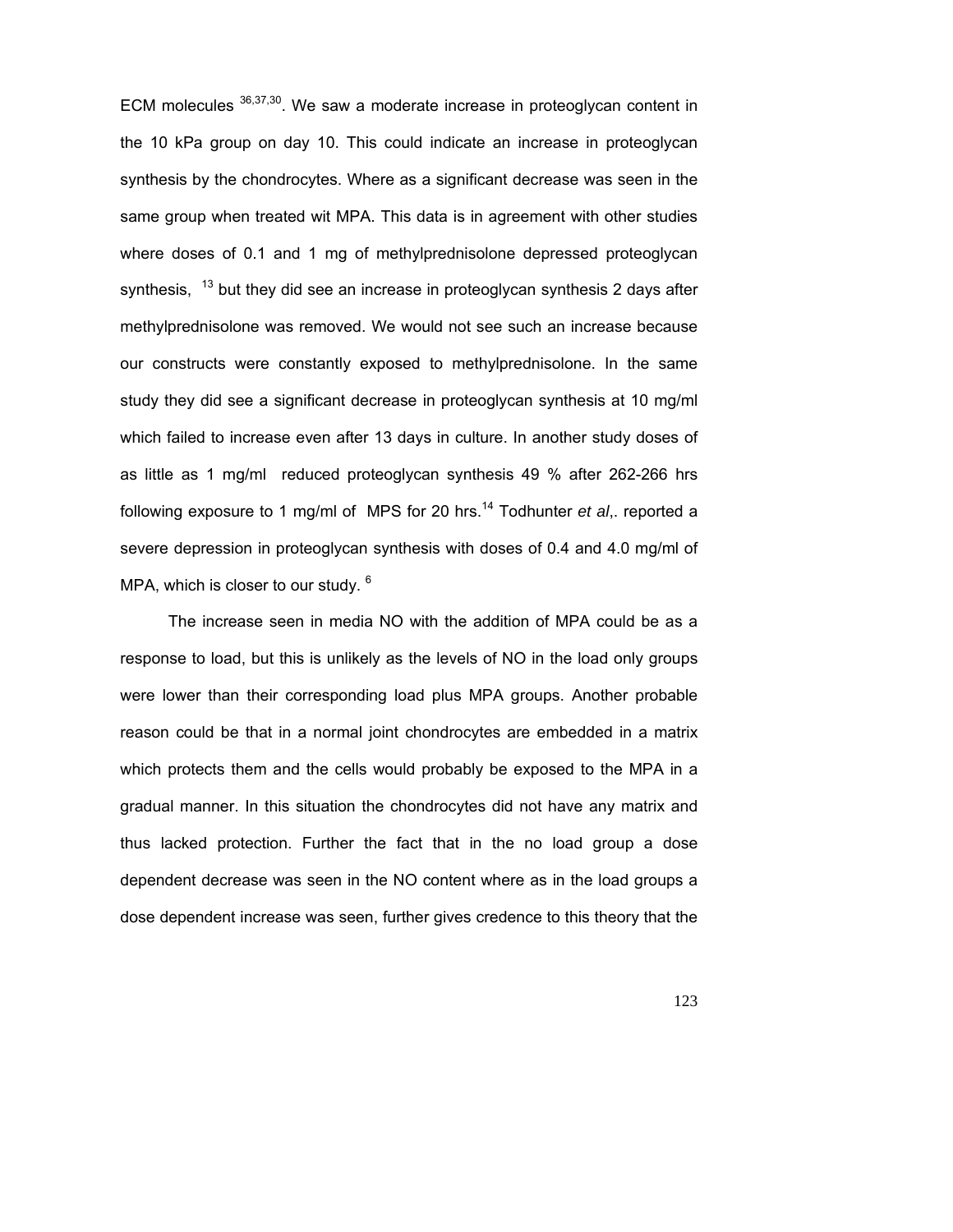increase seen could probably be due to interaction of the chondrocytes with the MPA as load would increase construct permeability thus increasing the supply of MPA to the chondrocytes. A good example to support the importance of cell matrix interactions is that this is that chondrocytes in agarose cultures do not show significant response to load until they have synthesized enough/measurable ECM. <sup>38,39</sup> Given the short duration of our cultures one would not expect the chondrocytes to produce a lot of ECM and this is supported by the lack of detection of collagen by the HP assay and the low numbers of our GAG assay.

The initial increase in both NO and  $PGE_2$  in all loaded groups compared to the unloaded controls were probably the response of chondrocytes to initial trauma of loading. NO and  $PGE<sub>2</sub>$ have been shown to act independent of each other in proteoglycan synthesis, $40$  and degradation and could thus be expressed differently. Since both NO and  $PGE<sub>2</sub>$  are produced by activated chondrocytes  $41$ and NO has been suggested to play a role in chondrocyte apoptosis<sup>42</sup> and since cell viability was decreased in the day 10 samples, it could explain the progressive decrease in their release to media.

Rats receiving corticosteroids and subjected to running exercises displayed fibrotic invasion and subchondral bone replacement of degenerated articular cartilage associated with areas of cell death, and loss of matrix staining when compared to rats that received running exercise or corticosteroids alone.<sup>12</sup> The findings of this stuydy and such previous studies suggests a synergestic and /or potentiative interaction between load and corticosteroids.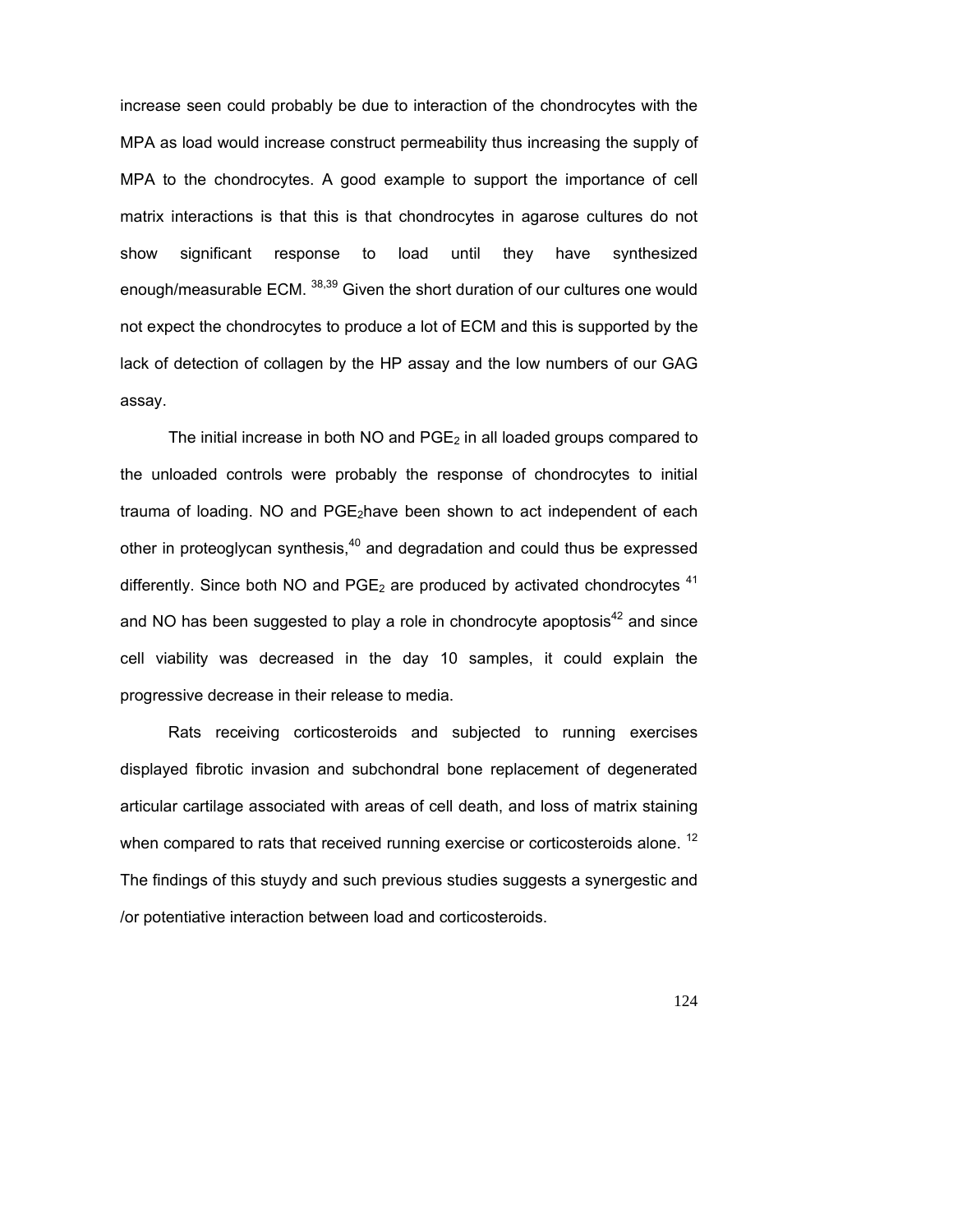### **References:**

- 1. Foland JW, McIlwraith CW, Trotter GW, et al. Effect of betamethasone and exercise on equine carpal joints with osteochondral fragments. *Vet Surg* 1994;23:369-376.
- 2. Frisbie DD, Kawcak CE, Trotter GW, et al. Effects of triamcinolone acetonide on an in vivo equine osteochondral fragment exercise model. *Equine Vet J* 1997;29:349-359.
- 3. Creamer P. Intra-articular corticosteroid treatment in osteoarthritis. *Curr Opin Rheumatol* 1999;11:417-421.
- 4. Oikarinen AI, Vuorio EI, Zaragoza EJ, et al. Modulation of collagen metabolism by glucocorticoids. Receptor-mediated effects of dexamethasone on collagen biosynthesis in chick embryo fibroblasts and chondrocytes. *Biochem Pharmacol* 1988;37:1451-1462.
- 5. Srinivas GR, Chichester CO, Barrach HJ, et al. Effects of certain antiarthritic agents on the synthesis of type II collagen and glycosaminoglycans in rat chondrosarcoma cultures. *Agents Actions* 1994;41:193-199.
- 6. Todhunter RJ, Fubini SL, Wootton JA, et al. Effect of methylprednisolone acetate on proteoglycan and collagen metabolism of articular cartilage explants. *J Rheumatol* 1996;23:1207-1213.
- 7. Tessler RH, Salmon WD, Jr. Glucocorticoid inhibition of sulfate incorporation by cartilage of normal rats. *Endocrinology* 1975;96:898-902.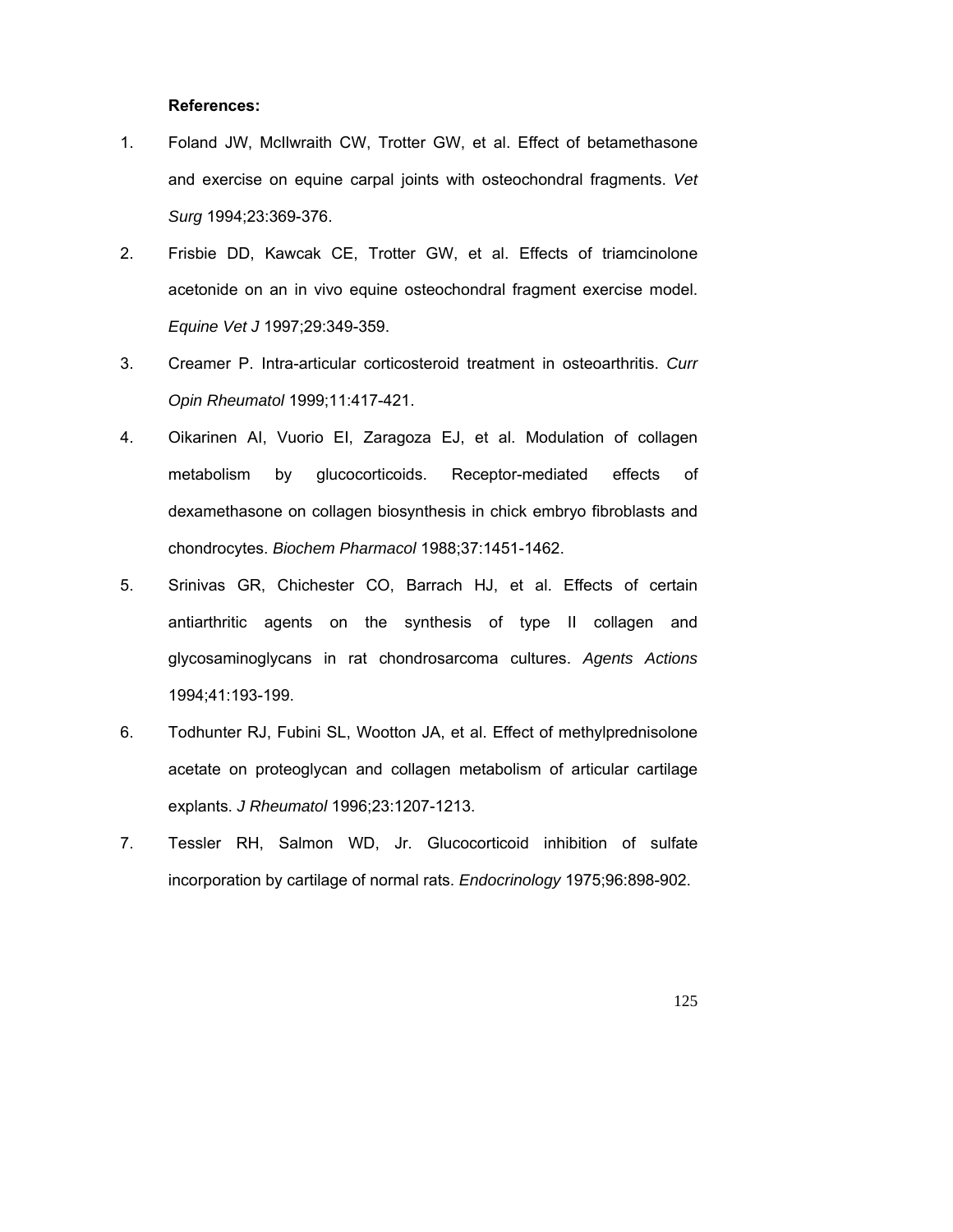- 8. Silbermann M, von der Mark K, Maor G, et al. Dexamethasone impairs growth and collagen synthesis in condylar cartilage in vitro. *Bone Miner* 1987;2:87-106.
- 9. Chunekamrai S, Krook LP, Lust G, et al. Changes in articular cartilage after intra-articular injections of methylprednisolone acetate in horses. *Am J Vet Res* 1989;50:1733-1741.
- 10. Trotter GW, McIlwraith CW, Yovich JV, et al. Effects of intra-articular administration of methylprednisolone acetate on normal equine articular cartilage. *Am J Vet Res* 1991;52:83-87.
- 11. Shoemaker RS, Bertone AL, Martin GS, et al. Effects of intra-articular administration of methylprednisolone acetate on normal articular cartilage and on healing of experimentally induced osteochondral defects in horses. *Am J Vet Res* 1992;53:1446-1453.
- 12. Gogia PP, Brown M, al-Obaidi S. Hydrocortisone and exercise effects on articular cartilage in rats. *Arch Phys Med Rehabil* 1993;74:463-467.
- 13. Murphy DJ, Todhunter RJ, Fubini SL, et al. The effects of methylprednisolone on normal and monocyte-conditioned medium-treated articular cartilage from dogs and horses. *Vet Surg* 2000;29:546-557.
- 14. Farquhar T, Todhunter RJ, Fubini SL, et al. Effect of methylprednisolone and mechanical loading on canine articular cartilage in explant culture. *Osteoarthritis Cartilage* 1996;4:55-62.
- 15. Pelletier JP, Mineau F, Raynauld JP, et al. Intraarticular injections with methylprednisolone acetate reduce osteoarthritic lesions in parallel with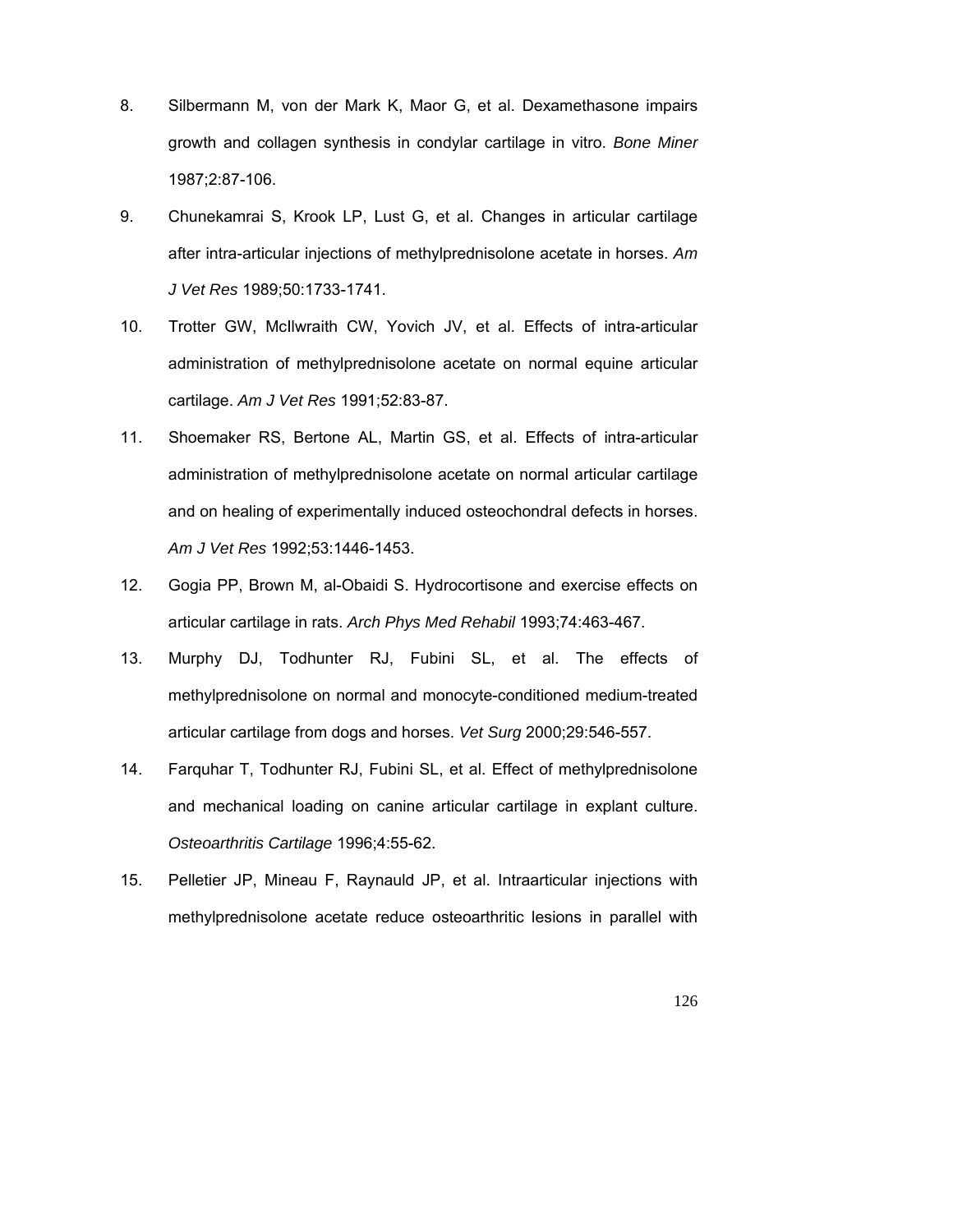chondrocyte stromelysin synthesis in experimental osteoarthritis. *Arthritis Rheum* 1994;37:414-423.

- 16. Pelletier JP, DiBattista JA, Raynauld JP, et al. The in vivo effects of intraarticular corticosteroid injections on cartilage lesions, stromelysin, interleukin-1, and oncogene protein synthesis in experimental osteoarthritis. *Lab Invest* 1995;72:578-586.
- 17. Stricker SJ, Lozman PR, Makowski AL, et al. Chondroprotective effect of betamethasone in lapine pyogenic arthritis. *J Pediatr Orthop* 1996;16:231- 236.
- 18. Bruckner P, Horler I, Mendler M, et al. Induction and prevention of chondrocyte hypertrophy in culture. *J Cell Biol* 1989;109:2537-2545.
- 19. Tschan T, Hoerler I, Houze Y, et al. Resting chondrocytes in culture survive without growth factors, but are sensitive to toxic oxygen metabolites. *J Cell Biol* 1990;111:257-260.
- 20. Cook JL, Kreeger JM, Payne JT, et al. Three-dimensional culture of canine articular chondrocytes on multiple transplantable substrates. *Am J Vet Res* 1997;58:419-424.
- 21. Anderson CC, Cook JL, Kreeger JM, et al. In vitro effects of glucosamine and acetylsalicylate on canine chondrocytes in three-dimensional culture. *Am J Vet Res* 1999;60:1546-1551.
- 22. Dvorak LD, Cook JL, Kreeger JM, et al. Effects of carprofen and dexamethasone on canine chondrocytes in a three-dimensional culture model of osteoarthritis. *Am J Vet Res* 2002;63:1363-1369.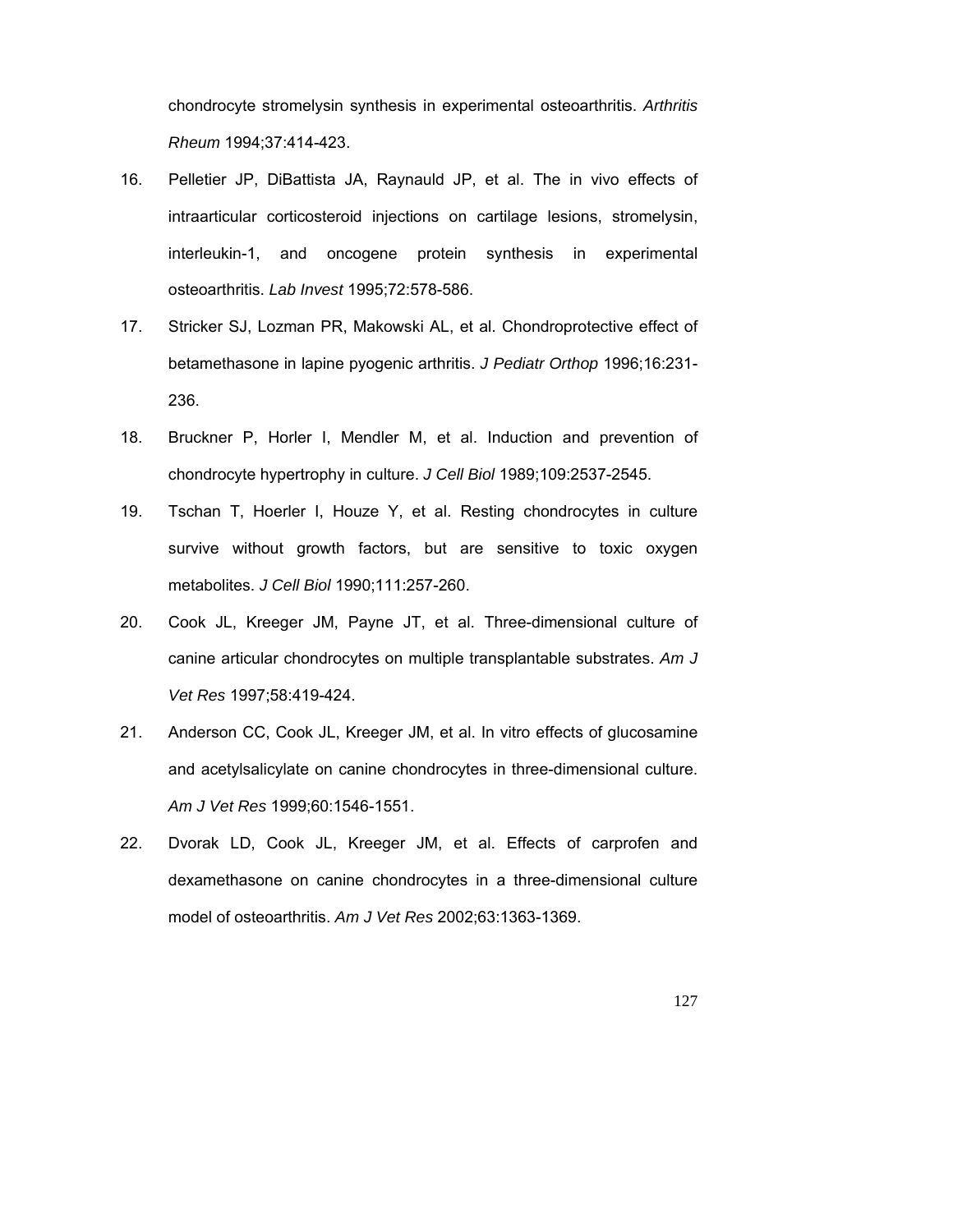- 23. Wang L, Verbruggen G, Almqvist KF, et al. Flow cytometric analysis of the human articular chondrocyte phenotype in vitro. *Osteoarthritis Cartilage* 2001;9:73-84.
- 24. Benya PD, Shaffer JD. Dedifferentiated chondrocytes reexpress the differentiated collagen phenotype when cultured in agarose gels. *Cell* 1982;30:215-224.
- 25. Mow VC, Ratcliffe A, Poole AR. Cartilage and diarthrodial joints as paradigms for hierarchical materials and structures. Biomaterials. *Biomaterials* 1992;13:67-97.
- 26. Bowker RM, Atkinson PJ, Atkinson TS, et al. Effect of contact stress in bones of the distal interphalangeal joint on microscopic changes in articular cartilage and ligaments. *Am J Vet Res* 2001;62:414-424.
- 27. Ohlendorf C, Tomford WW, Mankin HJ. Chondrocyte survival in cryopreserved osteochondral articular cartilage. *J Orthop Res* 1996;14:413-416.
- 28. Mankin HJ, Johnson ME, Lippiello L. Biochemical and metabolic abnormalities in articular cartilage from osteoarthritic human hips. III. Distribution and metabolism of amino sugar-containing macromolecules. *J Bone Joint Surg Am* 1981;63:131-139.
- 29. Arokoski JP, Hyttinen MM, Lapvetelainen T, et al. Decreased birefringence of the superficial zone collagen network in the canine knee (stifle) articular cartilage after long distance running training, detected by quantitative polarised light microscopy. *Ann Rheum Dis* 1996;55:253-264.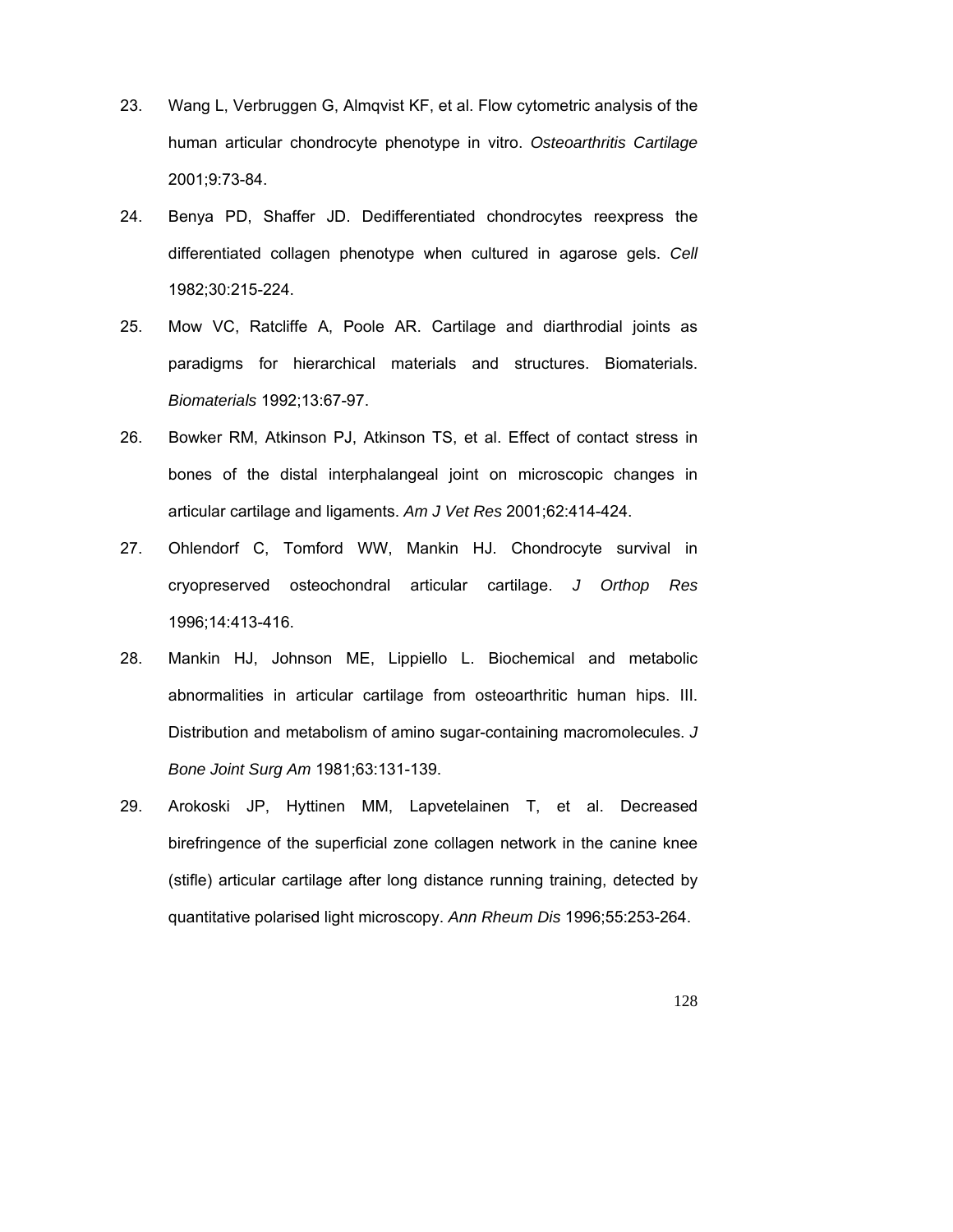- 30. Sauerland K, Raiss RX, Steinmeyer J. Proteoglycan metabolism and viability of articular cartilage explants as modulated by the frequency of intermittent loading. *Osteoarthritis Cartilage* 2003;11:343-350.
- 31. Jolly WT, Whittem T, Jolly AC, et al. The dose-related effects of phenylbutazone and a methylprednisolone acetate formulation (Depo-Medrol) on cultured explants of equine carpal articular cartilage. *J Vet Pharmacol Ther* 1995;18:429-437.
- 32. Fassbender HG. Role of chondrocytes in the development of osteoarthritis. *Am J Med* 1987;83:17-24.
- 33. Barrueco JL, Gazquez A, Redondo E, et al. Changes in the coxofemoral articular cartilage in Wistar rats after systemic administration of corticoids. *Ann Anat* 1993;175:47-51.
- 34. Fubini SL, Todhunter RJ, Burton-Wurster N, et al. Corticosteroids alter the differentiated phenotype of articular chondrocytes. *J Orthop Res* 2001;19:688-695.
- 35. Nakazawa F, Matsuno H, Yudoh K, et al. Corticosteroid treatment induces chondrocyte apoptosis in an experimental arthritis model and in chondrocyte cultures. *Clin Exp Rheumatol* 2002;20:773-781.
- 36. Parkkinen JJ, Lammi MJ, Helminen HJ, et al. Local stimulation of proteoglycan synthesis in articular cartilage explants by dynamic compression in vitro. *J Orthop Res* 1992;10:610-620.
- 37. Burton-Wurster N, Vernier-Singer M, Farquhar T, et al. Effect of compressive loading and unloading on the synthesis of total protein,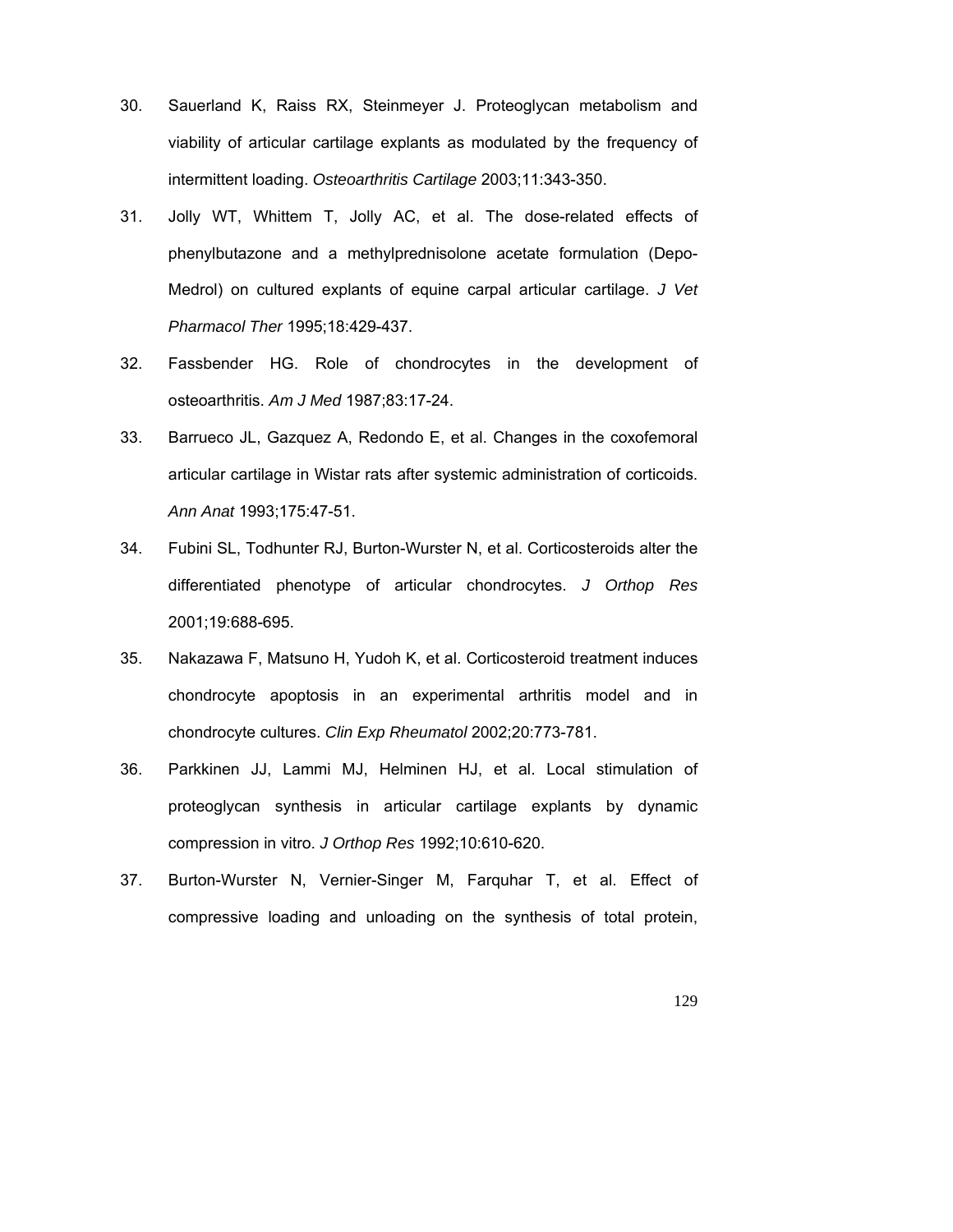proteoglycan, and fibronectin by canine cartilage explants. *J Orthop Res* 1993;11:717-729.

- 38. Buschmann MD, Gluzband YA, Grodzinsky AJ, et al. Mechanical compression modulates matrix biosynthesis in chondrocyte/agarose culture. *J Cell Sci* 1995;108 ( Pt 4):1497-1508.
- 39. Kerin A, Patwari P, Kuettner K, et al. Molecular basis of osteoarthritis: biomechanical aspects. *Cell Mol Life Sci* 2002;59:27-35.
- 40. Mastbergen SC. COX-2 inhibition in osteoarthritis:effects on cartilage. *department of Rheumatology & Clinical Immunology*. Uterecht: University of Utrecht, Netherlands, 2005;175.
- 41. Amin AR, Dave M, Attur M, et al. COX-2, NO, and cartilage damage and repair. *Curr Rheumatol Rep* 2000;2:447-453.
- 42. Hashimoto S, Takahashi K, Amiel D, et al. Chondrocyte apoptosis and nitric oxide production during experimentally induced osteoarthritis. *Arthritis Rheum* 1998;41:1266-1274.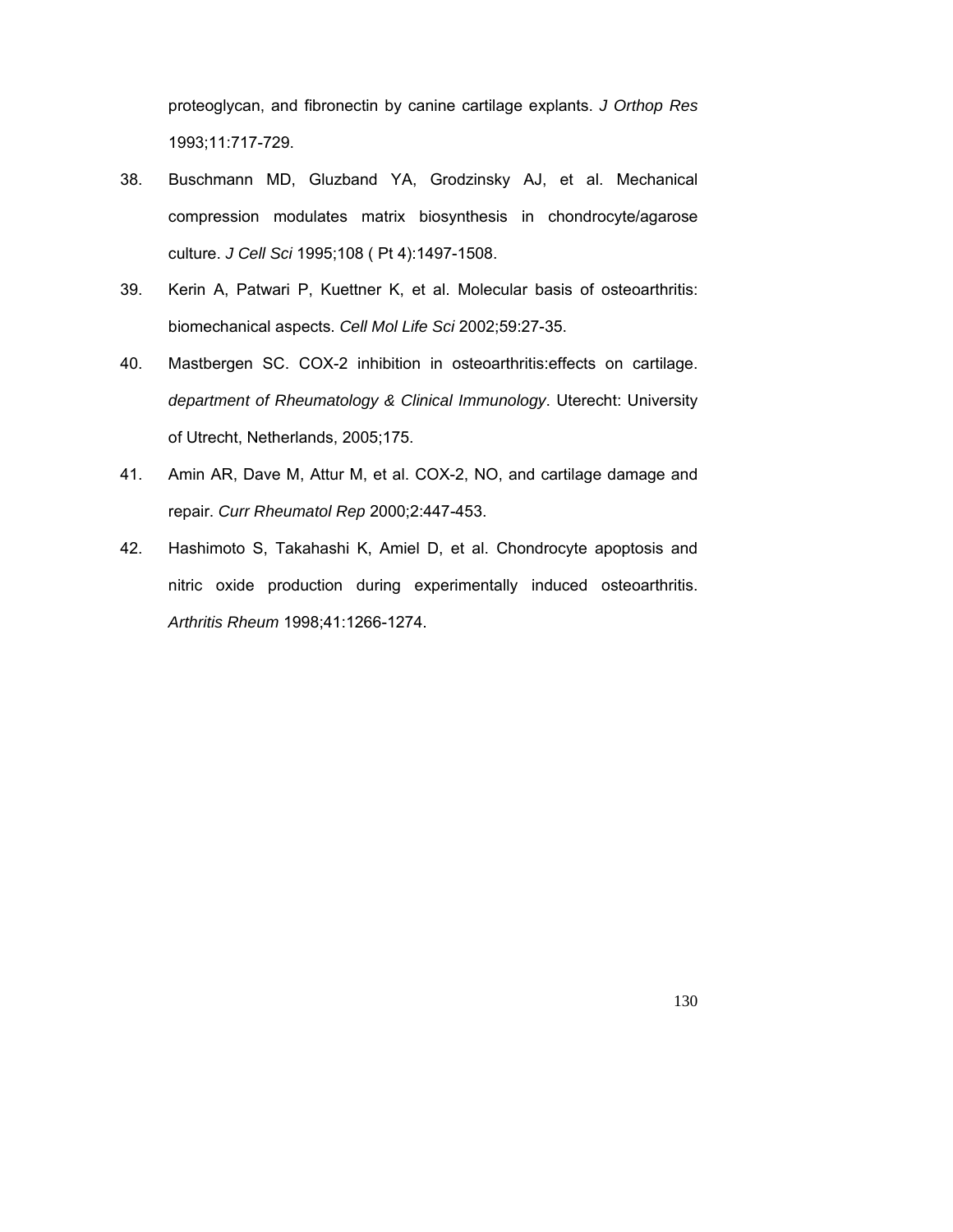**Figure 2.1 Cell viability** 



\* Significantly different form no load 0 mg/ml day 3.



# **Fig 2.2. Meidia NO content.**

\* Significantly different from no load 0 mg/ ml day 3.

a Significantly different from corresponding no load sample.

b Significantly different from corresponding day 3 sample.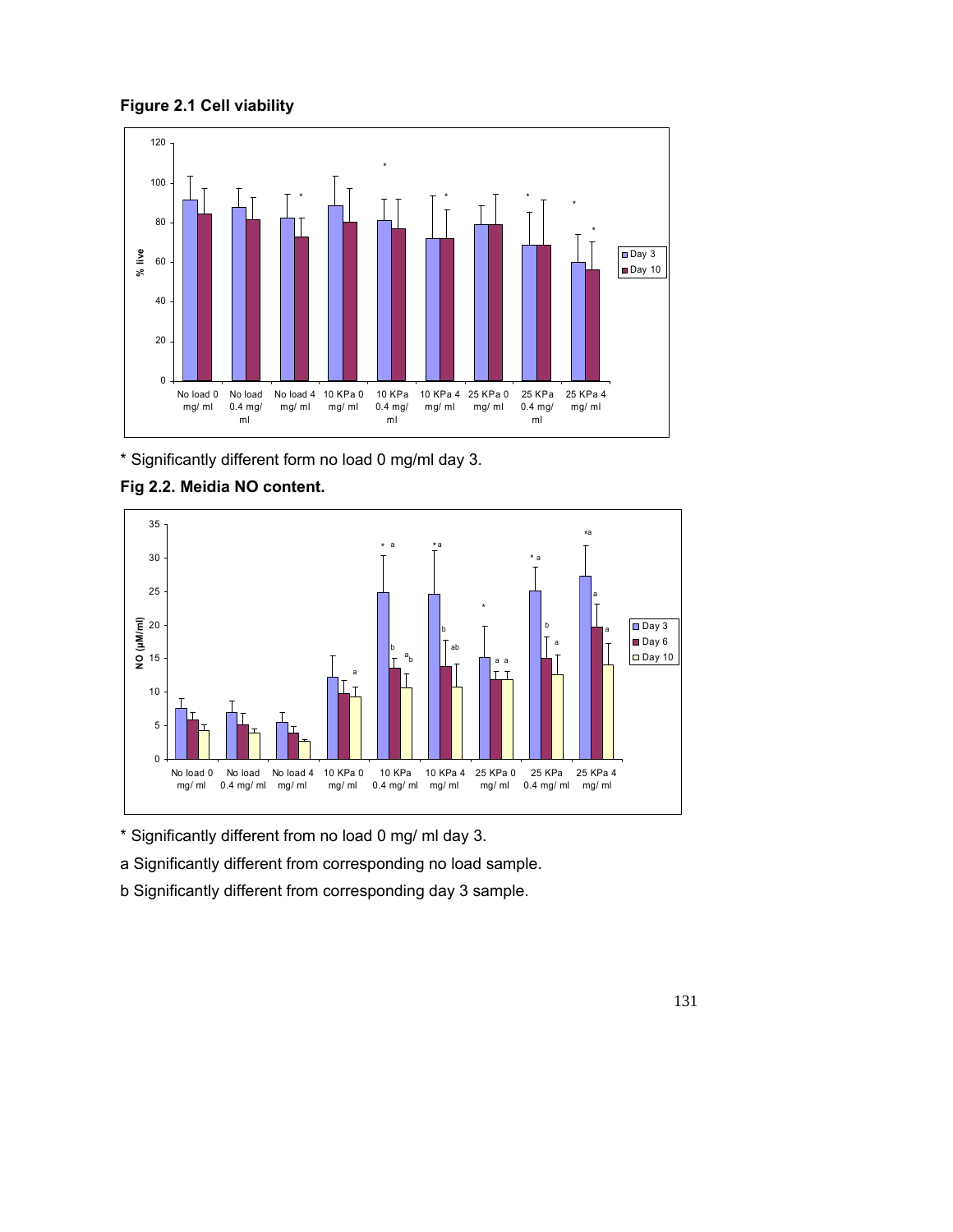



\* Significantly different from no load day 0 mg/ ml day 3

a Significantly different from corresponding no MPA group





\* Significantly different from corresponding no MPA group.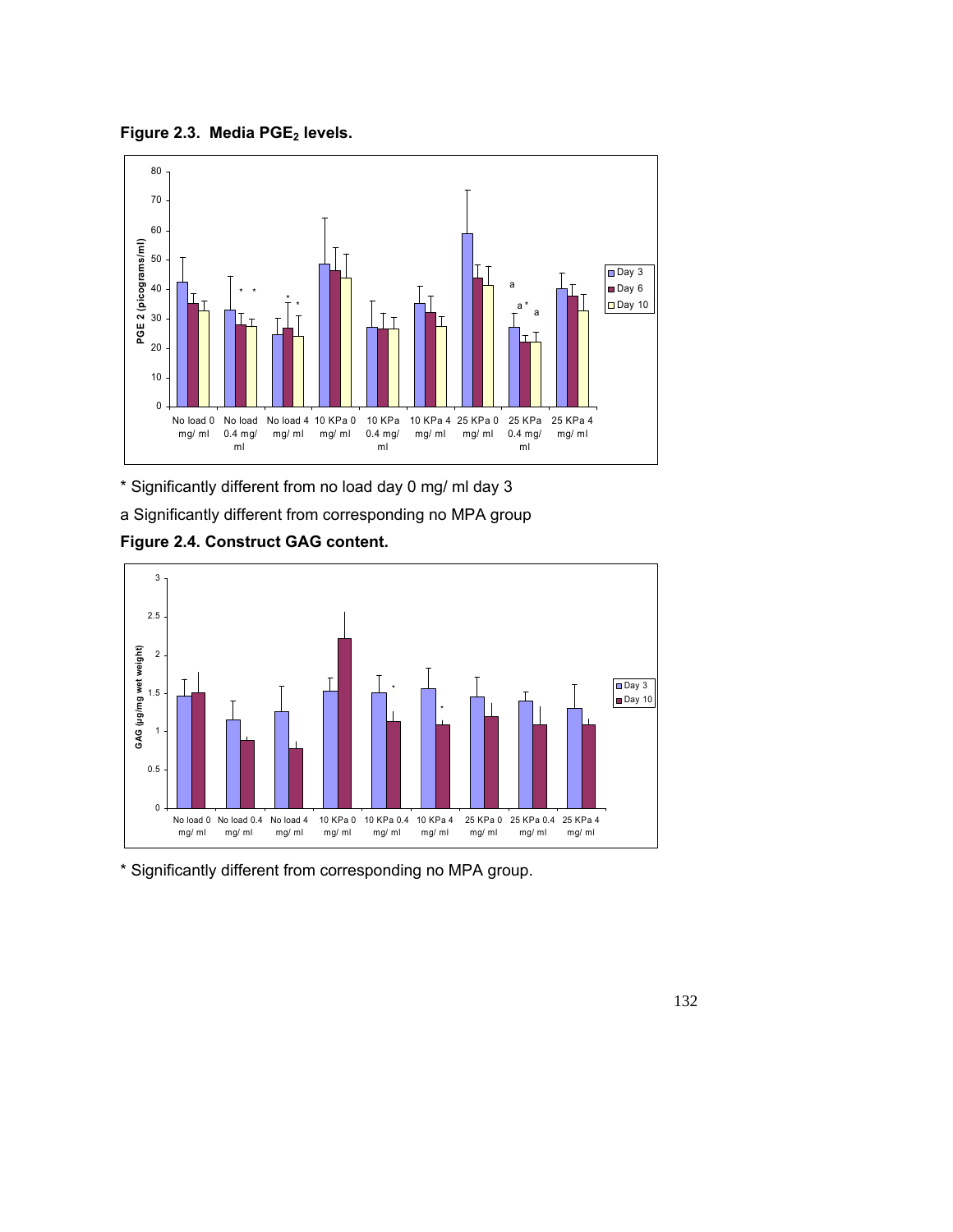# **An in vitro model of cartilage degradation: comparison of two loading regimes.**

Articular cartilage, acts as a cushion for the bones and, along with synovium, provides a low friction gliding surface for the joints. Articular cartilage is exposed to, and required to withstand, large cyclical stresses and strains. The ability to withstand these stresses and strains depends on the extracellular matrix (ECM). The cartilage ECM is mainly composed of water, collagen and proteoglycans.<sup>1-5</sup> These components work together in a delicate and complicated mechanism to provide cartilage the ability to withstand the large stresses and strains observed. Any disease of cartilage (such as osteoarthritis (OA) or osteochondrosis (OC)) affects the ECM and reduce its ability to bear weight. These conditions are a major problem in both humans and animals causing immense pain and loss of function and have significant economic costs in terms of lost use and treatment.

Collagens provide cartilage with its tensile strength and proteoglycans play a role in the resistance of compressive forces by attracting water and creating swelling pressure. Chondrocytes are the cellular component of cartilage and, although sparse, are the sole producers of the ECM. The chondrocytes play a central role in the production, organization and maintenance of the ECM and are in turn protected by the ECM from the biomechanical forces exerted on the cartilage. $2,4$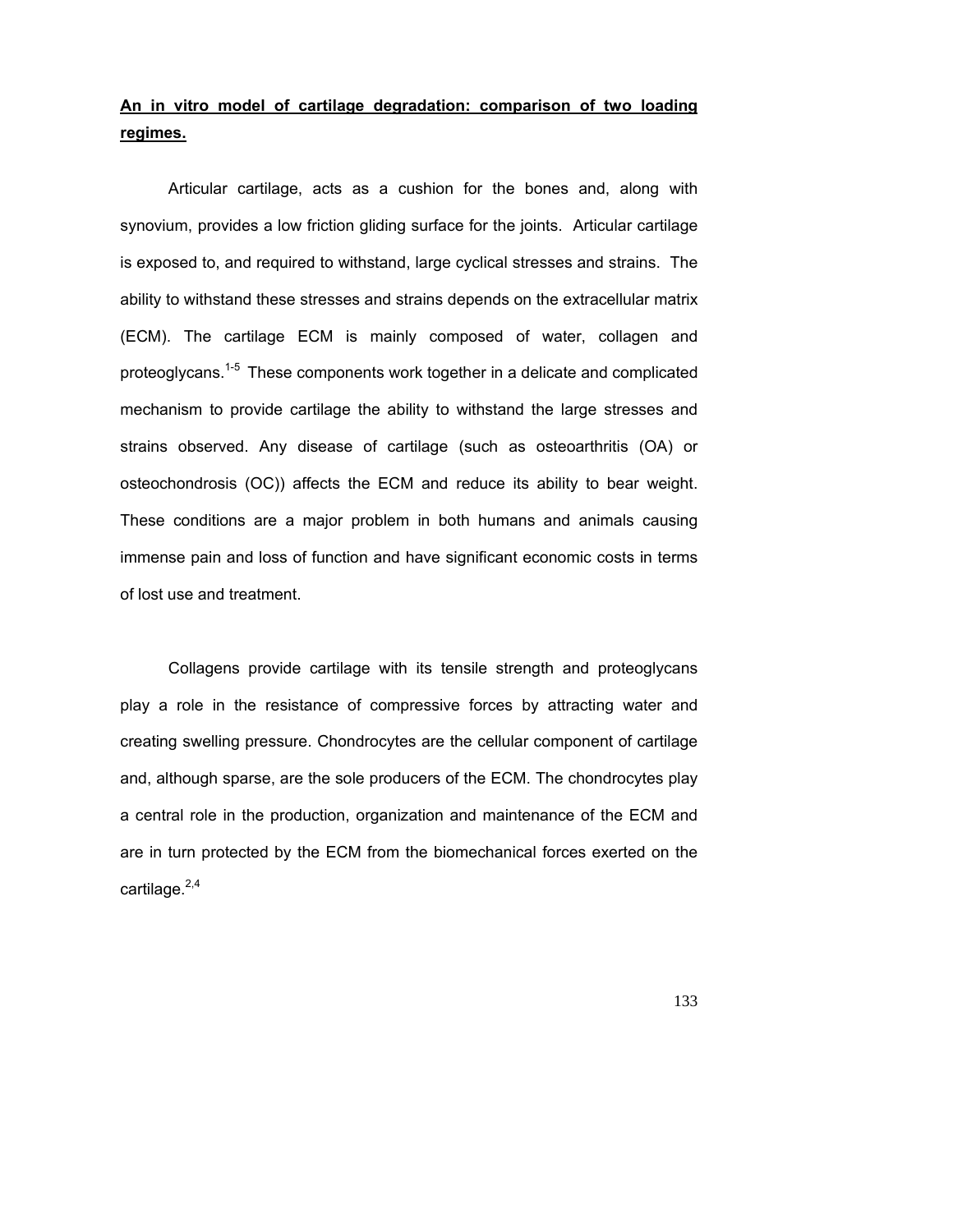Biomechanical stress plays a major role in cartilage health by enhancing fluid movement into and out of the cartilage matrix thus allowing distribution of matrix components synthesized by the chondrocytes and also nutrient/waste exchange.<sup>7</sup> Biomechanical forces also directly influence chondrocyte ECM through mechanotransduction. $8,9$  Various regions within a joint experience various degrees of load and it is likely that topographical differences in matrix synthesis and metabolism  $10^{-14}$ , cartilage morphology<sup>15,16</sup>, biochemical and mechanical properties,  $6,17,18$  are seen in different regions of the cartilage in a joint because of these various degrees of load. Thus biomechanical load plays an important role in cartilage development and health, but it could also well be that a disparity between stress and cartilage biomechanical properties could be a cause for cartilage degeneration.<sup>19,20</sup>

The magnitude and frequency of loading may also play an important role in influencing *in vitro* chondrocyte response. Application of relatively physiologic loads elicit an ECM sparing response by chondrocytes including decreased nitric oxide (NO) and prostaglandin  $E_2$  (PGE<sub>2</sub>) synthesis,<sup>21,22</sup>and increased glycosaminoglycan (GAG), total protein and DNA synthesis.<sup>23</sup> Application of supraphysiologic (excessive frequency/magnitude) loads elicit a net ECM catabolic response by chondrocytes characterized by increased expression of matrix metalloproteinases (MMP)-1, 3, 9 and 13, interleukin 1β (IL- 1 β), tumor necrosis factor  $\alpha$ , and cycloxygenase-2 (COX 2), increased chondrocyte cell death and increased synthesis of NO and  $PGE_2$ ,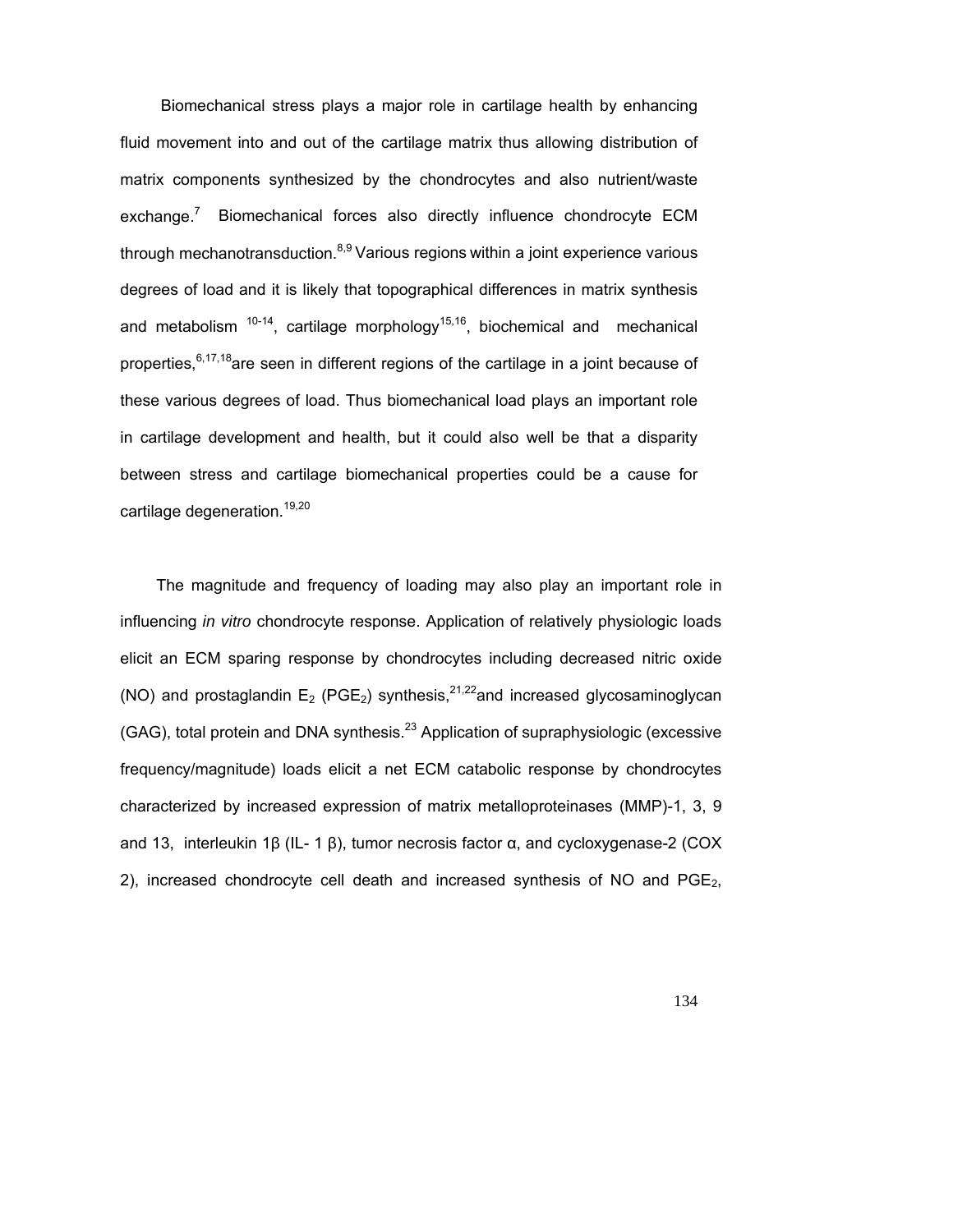reduced expression of type II collagen and aggrecan, and inhibited synthesis of DNA, proteoglycan, collagen and protein.<sup>24-28</sup>

Moderate levels of exercise have been shown to increase proteoglycan production and retention of ECM molecules <sup>29,30,20</sup> whereas static load results in degreased proteoglycan synthesis and increased protein loss. <sup>31-34</sup> Various other *in vitro* and *in vivo* studies in different species have shown that prolonged strenuous exercise leads to loss of proteoglycans and changes in cartilage matrix composition.35-38,20 A more recent study looked at cartilage deformation after different levels of physical activity and found that the deformation of cartilage was directly proportional to the intensity of loading which is dependent on activity.<sup>39</sup>

The daily contact stress on human joints range from approximately 3 to 10  $MPa<sup>40</sup>$  and though no data is available for the stresses on equine stifle joints, the stress in the equine distal interhalangeal joint at a trot has been estimated to be as high as 5 MPa.  $41$  At this time the effects of both load and frequency in physiologic levels is unclear. Currently there is no consensus on the dynamic loading profiles which closely resemble the *in vivo* situation, but it is important to understand the *in vivo* environment in order to better develop *in vitro* models. Though various models have been proposed including single impact models,  $38$ ,  $39$ an ideal model should accurately reflect the course of naturally occurring disease.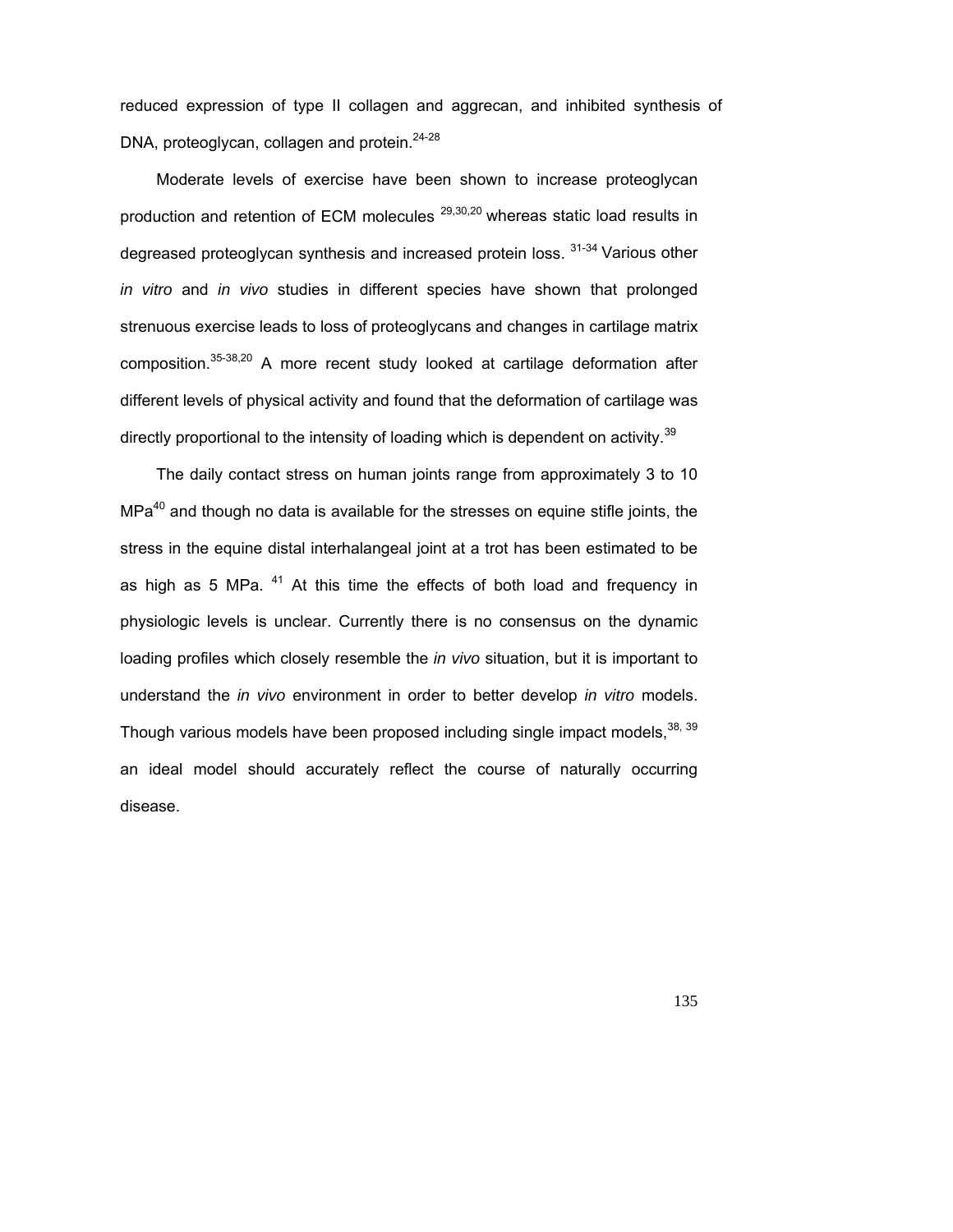The goal of this study was to develop a loading regimen suitable to cause cartilage degeneration, but which would be within the physiological range of load that joints are typically exposed to.

We hypothesized that cartilage damage will be directly proportional to the magnitude, frequency and duration of the load applied, and that a combination of increasing magnitude, frequency, and duration will cause increased cell death, increased expression of MMPs and altered matrix synthesis as seen in naturally occurring cartilage degeneration.

#### **Methods:**

*Cartilage explants*: - Articular cartilage samples were collected aseptically from the femoropatellar joints of 6 horses aged 2-10 years within 24 hours of death at the University of Missouri Veterinary Medical Teaching Hospital. Cartilage slices were washed in Earle's balanced salt solution (EBSS) and transferred to tissue culture dishes containing Dulbeco's Modified Eagle Media (DMEM). Tissue samples were cut into cylindrical plugs using sterile 3 mm diameter skin biopsy punches and cultured in DMEM with 10 % fetal bovine serum (FBS), 4mM L- glutamine, penicillin (57 U/ml), streptomycin (57 µg/ml) and ascorbic acid (50 ug/ml), and pH adjusted to 7.2.

*Application of cyclic compression*: - Explants were subjected to cyclic compressive load using a FX- 400  $C^{TM}$  Flexercell Compression Plus unit (Flexcell international, Hillsborough, North Carolina). Cyclic compression, driven by air pressure, was monitored by an inline manometer and controlled by solenoid valves using  $Flexsoft^{TM}$ software. The application of biomechanical force to the explants while in culture was enabled by flexible- bottom culture plates. Explants were subjected to cyclic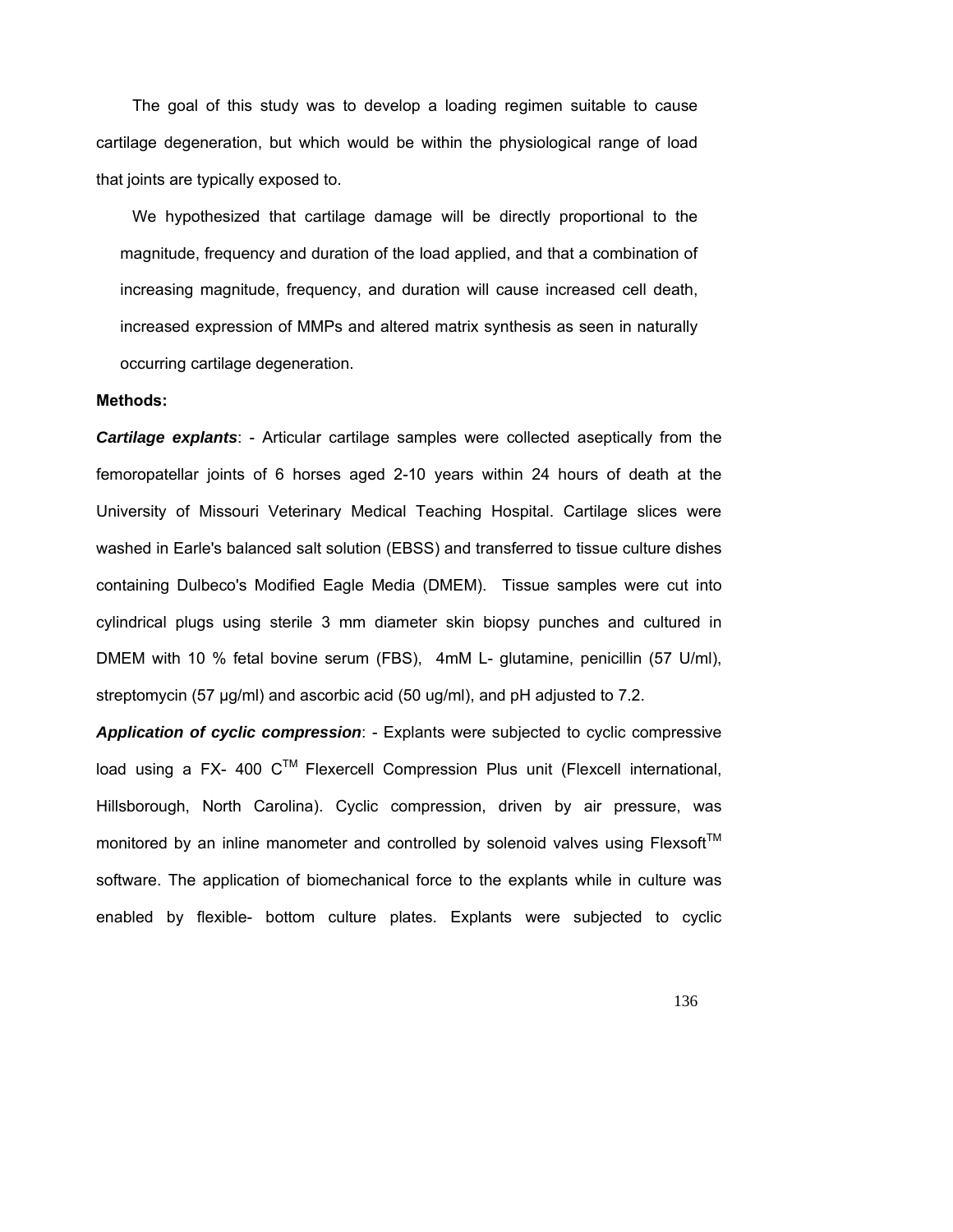compression over a range of frequencies (0.1 Hz or 1 Hz) and peak magnitudes (2 MPa or 6 MPa) for 20 minutes either once a day or three times a day for 3 and10 days. No load control groups were subjected to the described culture conditions but without cyclic compressive loading.

**Chondrocyte viability**:- Explants  $($   $\sim$  1.5 mm thick) were prepared with a scalpel blade and stained with ethidium homodimer-1 (13 µl/ml phosphate buffered saline (PBS)) and calcein acetoxymethylester (AM) (0.4 µl/ml PBS) fluorescent stain (LIVE/DEAD Viability/Cytotoxicity kit), Molecular Probes, Eugene, Oregon). Cell viability was determined by confocal microscopy. Sections were incubated for 30 minutes at room temperature, placed on glass slides, and moistened with several drops of PBS. A confocal laser microscope (BioRad Radiance 2000 confocal system coupled to an Olympus I X 70 inverted microscope) equipped with Krypton-Argon and red diode lasers were used with a triple labeling technique. The method of determining the location of surviving cells was based on the knowledge that viable and non-viable cells differ in their ability to exclude fluorescent dyes.<sup>42</sup> The cell membranes of dead, damaged or dying cells were penetrated by ethidium homodimer-1 to stain their nuclei red. Living cells with intact plasma membranes and active cytoplasm metabolize calcein AM and showed green fluorescence.

*RNA extraction*:- Snap frozen explant samples were pulverized, transferred to 0.5 ml screw cap tubes filled with 1.0 mm diameter Zirconia Beads (BioSpec Products) and Trizol reagent (Invitrogen, Carlsbad, CA), and homogenized using a mini- bead beater (BioSpec Products) at 5000 rpm for 30 seconds. RNA was extracted from the homogenates using the TRIspin methods as described.<sup>43</sup> Briefly, homogenates were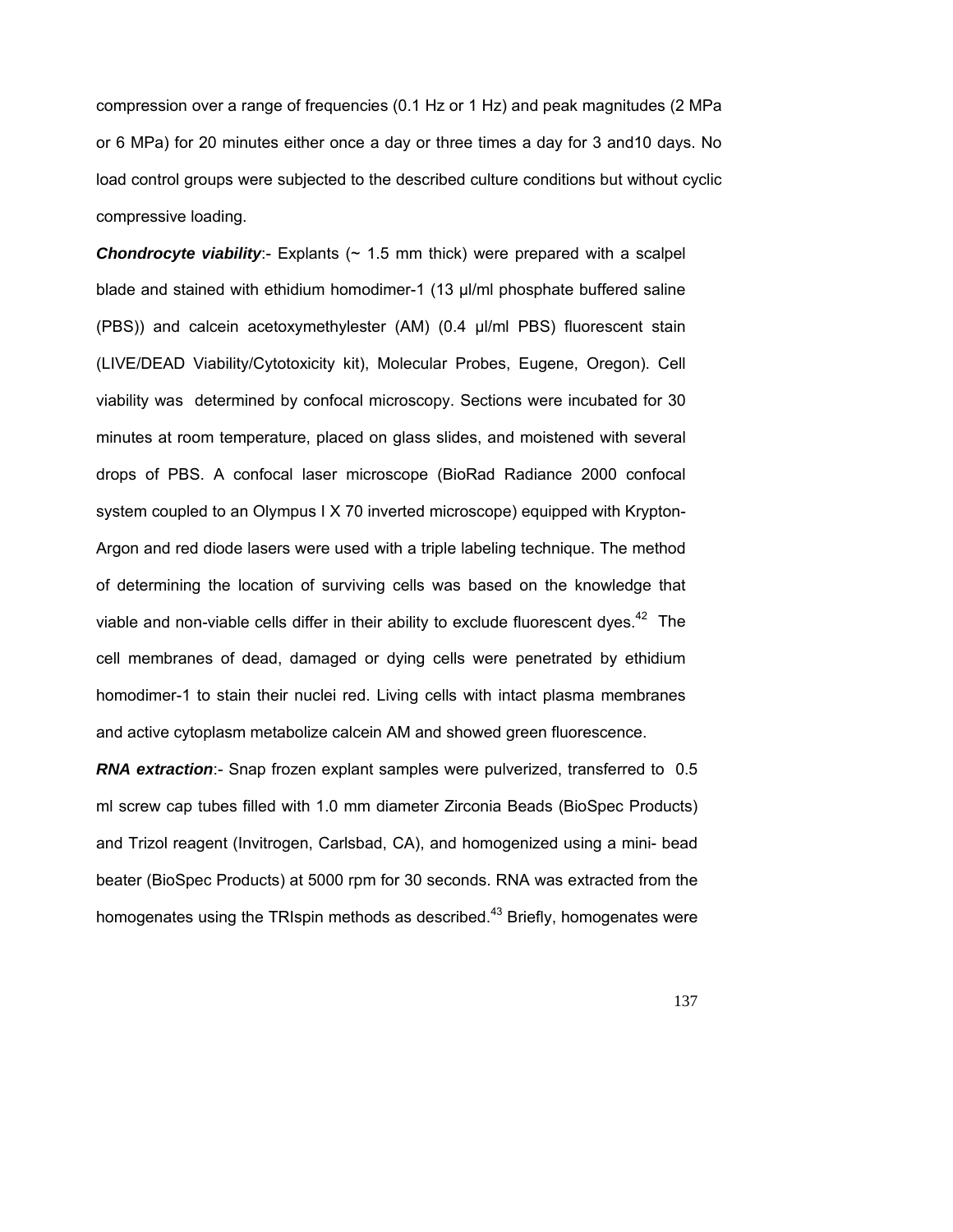chloroform extracted and separated by centrifugation. Ethanol was added to the aqueous phase to a final concentration of 35%, and subjected to RNeasy mini column chromatography (Qiagen Inc., Valencia, CA). The column was washed with RW1 buffer and subjected to an on column DNase 1 digest (Qiagen Inc., Valencia, CA) for 15 minutes at room temperature. Following serial washes with RW1 and RPE buffers, RNA was eluted with 30 µl of water. Isolated RNA was stored at - 80 $^{\circ}$ C following determination of concentration and purity.

*Reverse Transcription (RT)***:** Eight hundred ng of total RNA was reverse transcribed in 20 µl reactions using 0.5 µM of random hexamers and Stratascript reverse transcriptase(Stratagene, LaJolla, CA) according to the manufacturer's instructions. For each sample a No-RT control was run in parallel to assess DNA contamination. The RT profile was 42<sup>o</sup>C for 2 hours, 68<sup>o</sup>C for 10 minutes, 4<sup>o</sup>C hold. Two µl of the RT reaction was used for subsequent Polymerase Chain Reaction (PCR).

*Polymerase Chain Reaction (PCR)*: An assessment of steady state mRNA concentrations corresponding to genes of interest was made using Real-Time PCR. Primer pairs were designed (PrimerSelect, DNASTAR, Madison WI) for amplification of the following gene sequences: collagen (COL) types I, II and X, matrix metalloproteinases (MMPs) 1 and 13, tissue inhibitor of metalloproteinases (TIMP) - 1, Cyclo oxygenase 2 (Cox-2), Aggrecan, and glyceraldehyde 3- phosphate dehydrogenase (GAPDH). Real-Time PCR was performed with the Rotor-Gene RG-3000 (Corbett Research, Sydney, Australia) using the Quantitect SYBR green PCR kit (Qiagen) following the manufacturers guidelines. The PCR profile for all tests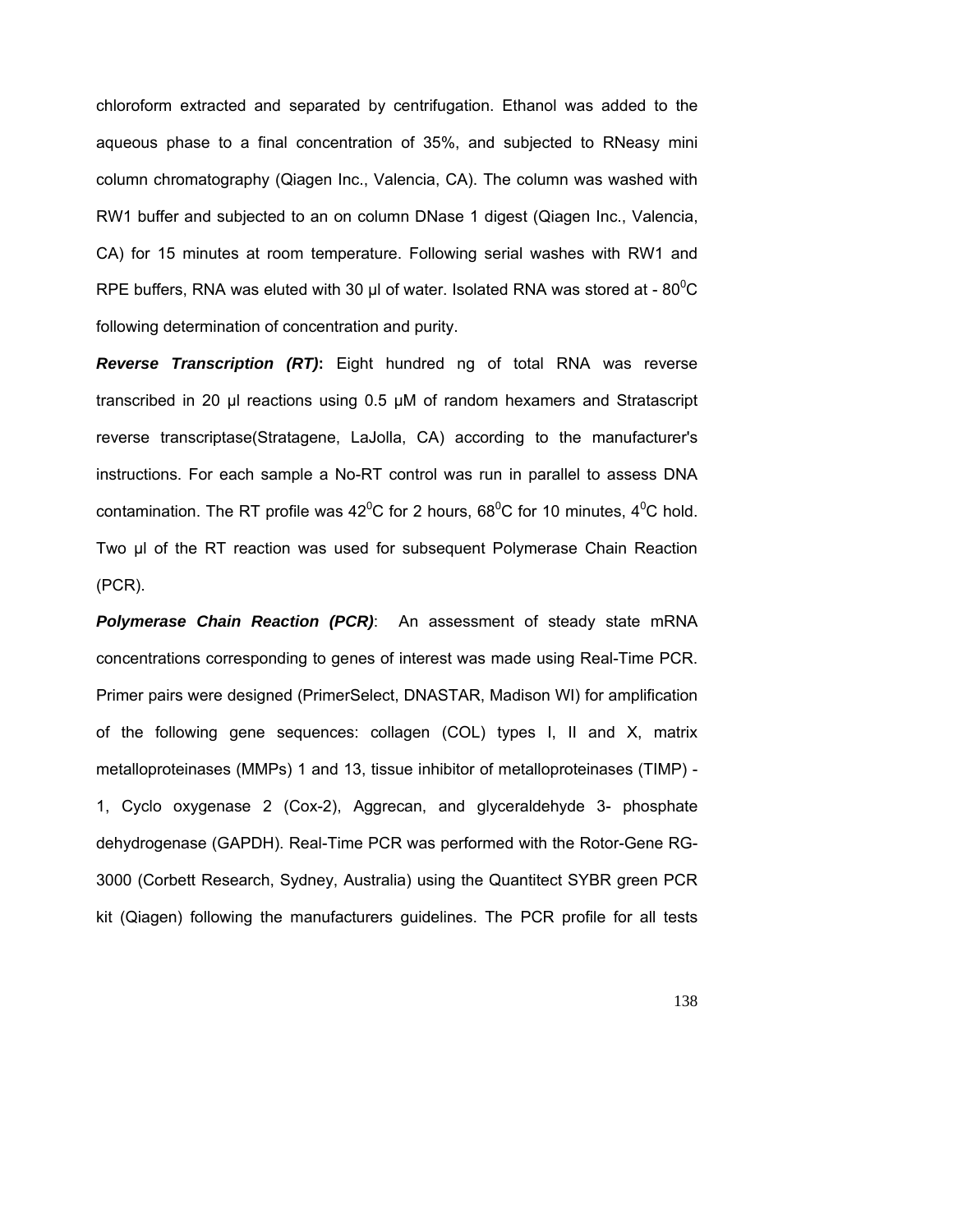consisted of an initial incubation of  $94^{\circ}$ C for 15 minutes, followed by 55 cycles of 5 seconds at  $94^0C$ , 10 seconds at  $57^0C$  and 20 seconds at  $72^0C$ . After the PCR profile, a melt curve analysis was done to ensure specific amplification for each sample. SYBR green fluorescence was monitored during the extension step of the PCR profile, and take off values and amplification efficiencies were determined using the Rotor-Gene software. Target gene expression was normalized to GAPDH expression and determined using  $Q$ -gene.<sup>45</sup> No-RT controls were tested for each primer set utilized to ensure that there was no contamination genomic DNA in the sample.

*Glycosaminoglycan Analysis*: Total sulfated GAG was quantified using 1-9 dimethlymethylene blue (DMMB) spectrophotometric assay.<sup>44</sup> Stored media and explants were thawed and digested in solutions of 2.8 units/ml papain (Sigma Chemical Co., St. Louis, MO). A 10 µl aliquot of the digested solution was mixed with 240 µl of DMMB solution and absorbance was determined at 525 nm spectrophotometrically (Beckman DU-65 spectrophotometer, Beckman Instruments, Inc., Fullerton, CA). A standard curve was constructed using bovine tracheal chondroitin sulfate A. The results were corrected for differences in sample weight and normalized by wet weight. Total sulfated GAG content was reported in µg GAG/ Wet Wt.

**Hydroxyproline assay:** The HP assay was used to estimate total collagen content in cartilage explants. Articular cartilage HP content was determined colorimetrically.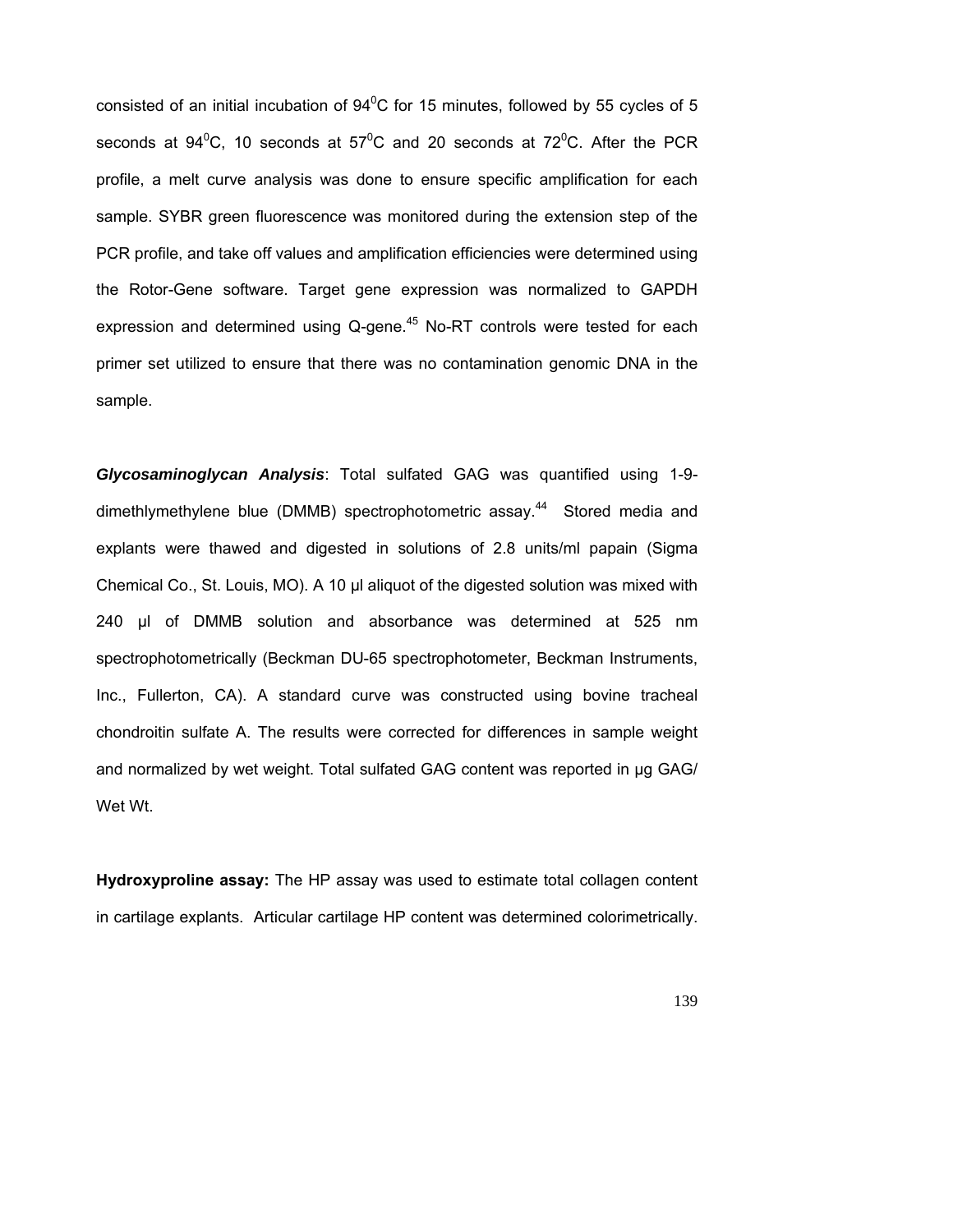<sup>45</sup> A 50 µl aliquot of papain digested articular cartilage was combined with 4N sodium hydroxide (50 ul) and hydrolyzed by autoclaving at 120 $\mathrm{^{\circ}C}$  for 20 minutes. Chloramine T reagent (450 µl) was added to the hydrolysate, mixed gently and oxidized at room temperature for 25 minutes. Ehrlich aldehyde reagent (450 µl) was then added to each sample. Samples were incubated at  $65^{\circ}$ C for 20 minutes to develop the chromophore. Known concentrations of HP standard were used to construct a standard curve. Absorbance (550 nm) was determined using a spectrophotometer. Hydroxyproline content was reported in microgram per milliliter per gram.

PGE<sub>2</sub> Analysis: Total PGE<sub>2</sub> was determined in conditioned media by an enzyme immunoassay system (Amersham International, PLC, Buchinghamshire, England). The stored media was thawed and assayed for  $PGE_2$  content according to the manufacturer's instructions. All samples were run in duplicate. Sample concentrations were determined by comparison with the manufacturer supplied standard curves.

*NO Analysis*: Nitric oxide (NO) content in media was determined by measuring nitrite concentration, which is one of the two stable products from the breakdown of NO. Stored samples were thawed and nitrite concentrations determined using the Griess Reaction (Promega, Madison WI) and evaluation of spectrophotometric (Beckman DU-65, Beckman Instruments, Inc., Fullerton CA) absorbance at 520-550 nm. Briefly, the standard was prepared according to the manufacturers' recommendation from the provided standard. A 50 µl sample was added to each of the test wells followed by the addition of 50 µl of sulfanilamide solution to all wells and incubation for 10 minutes. Fifty µl of N-1-naphthylethylenediamine dihydrochloride (NED) solution was then added to all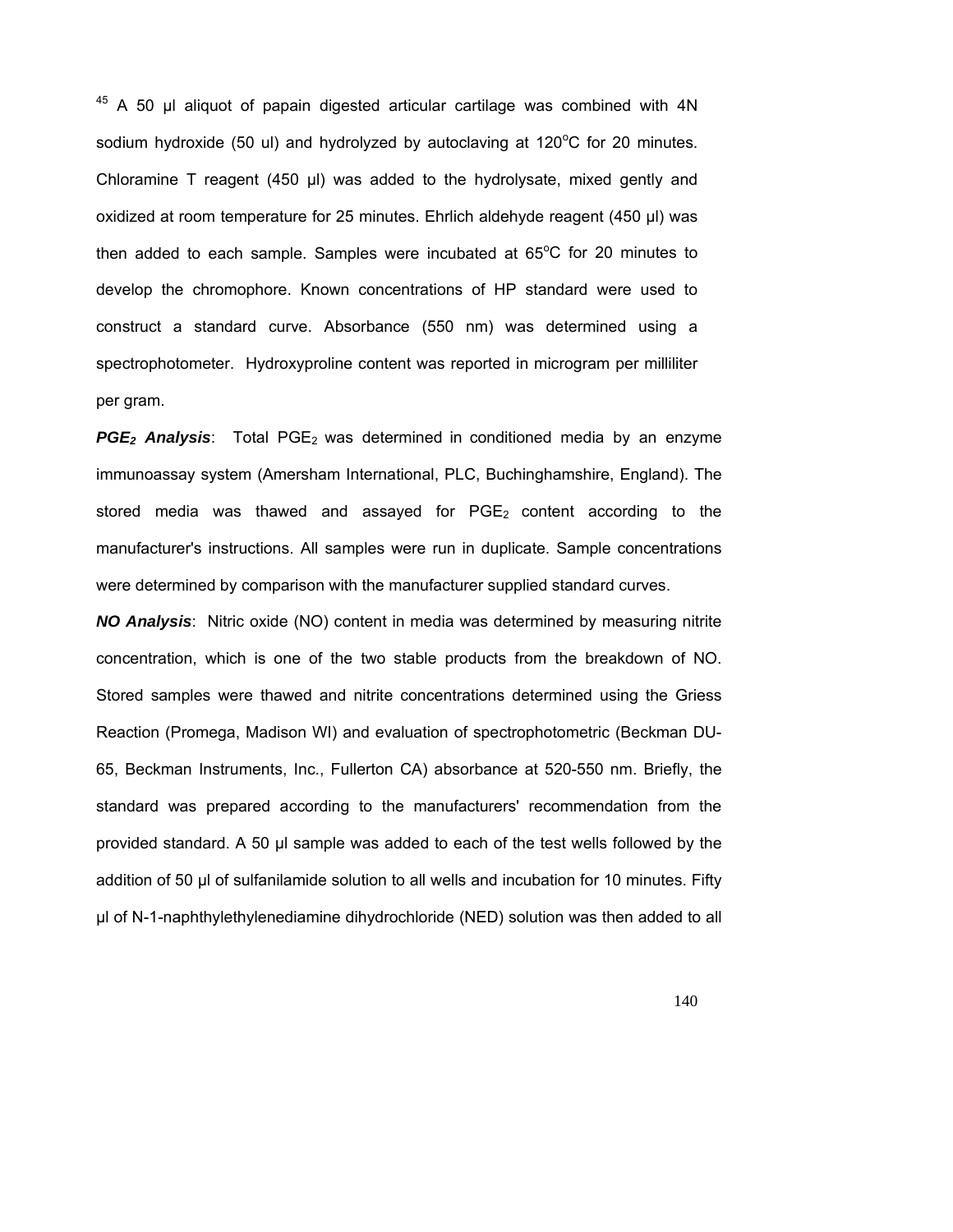wells and incubated for 10 minutes at room temperature and absorbance was read at 520-550 nm.

*Statistical Analysis*: All statistical analyses were performed using a computer software program (SAS 9.1, SAS institute, Cary, North Carolina). One way ANOVA and paired student T tests were performed to determine differences among treatment groups with respect to each assay at each collection time. When significant differences among groups were detected, an all pair-wise multiple comparison (Tukey test) was performed. Differences compared to day 0 controls with respect to each assay at different collection times were analyzed similarly. Significance was established at p < 0.05.

### **Results:**

#### **Gene expression:**

Collagen I gene expression was decreased in all loaded groups when compared to the unloaded control group at both days 3 and 10; however this decrease was not significant. When compared to the groups loaded at a similar regimen once a day a significant decrease was seen in collagen I gene expression at day 10 in the groups loaded at 2 MPa 1 Hz (p=0.039) and 6 MPa 1 Hz (p= 0.013) in the groups loaded three times a day. In general the maximum decrease was seen in the groups loaded three times a day and at a frequency of 1 Hz. Fig. 3.1

Collagen II gene expression showed a significant decrease (P<0.034) in the groups loaded at frequencies of 1 Hz 3 times a day on day 3 and in all the groups on day 10. In the groups loaded once a day a significant (P=0.037) decrease was seen in the groups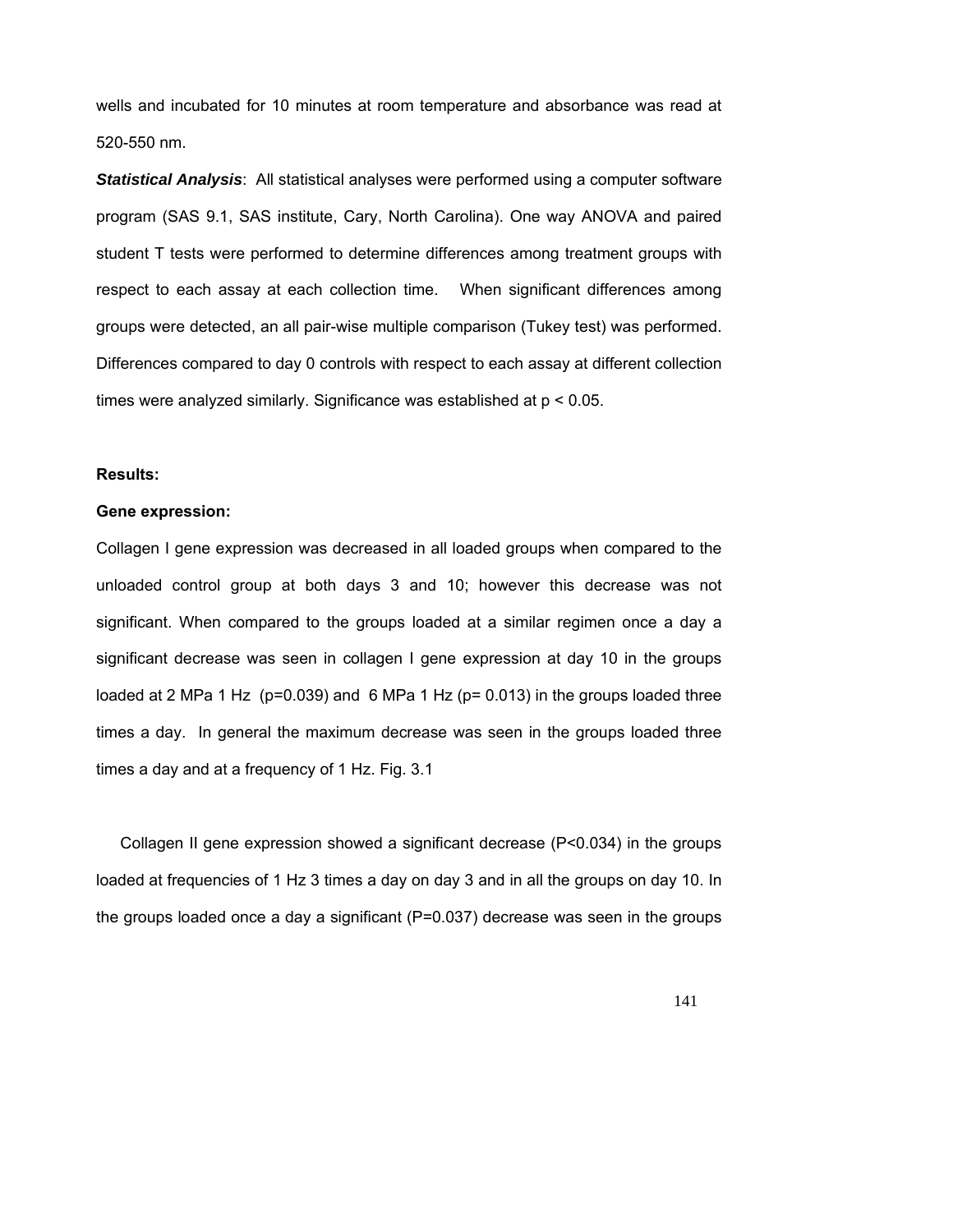loaded at 1 Hz on day 3, and 10 when compared to the day 3 controls. A significant (P<0.042) decrease was also seen between the groups loaded once a day and three times a day in the groups loaded at 2 MPa 1 Hz and 6 MPa 0.1 Hz. No significant differences were seen as a result of duration of loading or load and frequency on any of the groups loaded either three times a day or once a day when compared to groups loaded for similar time periods, except the group loaded at 6 MPa 1 Hz loaded once a day which was significantly  $(P=0.030)$  lower than the group loaded for the same duration at 6 MPa 0.1 Hz on day 10. Fig.3.2

Collagen X Gene expression showed no significant differences in any of the groups. Data not shown.

Aggrecan gene expression was significantly (P<0.036) decreased in the 2 MPa 1 Hz group and at both frequencies at 6 MPa on day 3 in the groups loaded three times a day and in the groups loaded at a frequency of 1 Hz in the groups loaded once a day when compared to the no load day 3 group. On day 10 aggrecan gene expression was significantly (P<0.008) decrease in all groups loaded three times a day and in the groups loaded at frequencies of 1 Hz (P< 0.024) once a day. A significant (P<0.042) decrease was seen in both the groups loaded at a frequency of 0.1 Hz three times a day on day 10 when compared to the their corresponding day 3 samples as well as the corresponding day 10 samples loaded once a day. Fig.3.3

Though MMP1 gene expression was increased in all groups loaded 3 times a day, this increase was significant (P=0.005) only in the 6 MPA 1 Hz group. This group was significantly (P< 0.010)higher when compared to all the other groups loaded either once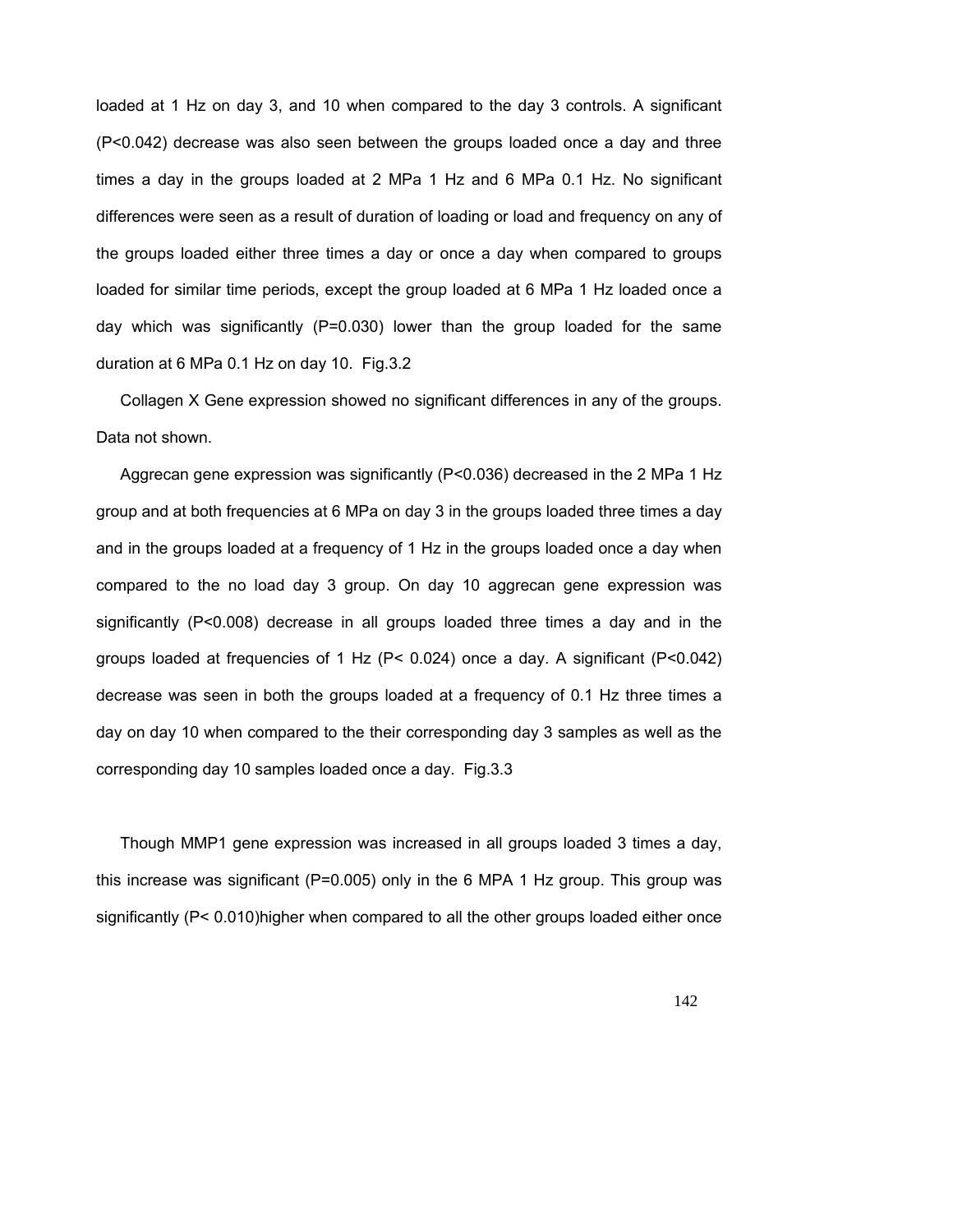a day or three times a day except the group loaded at 6 MPa 0.1 Hz. The greatest increase in this group at day 10 was observed in the 6 MPA 0.1HZ group but again this was not significant when compared to the other day 10 samples. MMP 1 gene expression remained elevated in all groups loaded at 3 times a day except for the day 10 6MPa 1Hz group. In the groups loaded once a day there were no significant difference in MMP 1 gene expression in any group loaded at a frequency of 0.1 Hz,, but at 1Hz, MMP 1 gene expression was greater than at 0.1Hz, but still insignificant. Fig.3.4

Although no significant differences were seen MMP 13 gene expression was increased at day 3 in the group loaded at 6 MPa 1Hz in both loading regimens when compared to the unloaded group on day 3. At day 10 the largest increase was seen at 2 MPA 1HZ and was remarkably decreased at 6 MPA 1HZ in the groups loaded three times a day. Though the levels of gene expression at day 3 in the groups loaded once a day were below those of the groups loaded 3 times a day, this trend was reversed at day 10. Data not shown

Gene expression patterns for TIMP 1 showed a dose dependent pattern with 3 times a day loading showing the maximum decrease in all groups loaded at 6 MPa 1 HZ in all loading regimens. TIMP 1 Gene expression was significantly (P=0.018) decreased by three times a day loading in the 6 MPa 1 Hz group and in all  $(P< 0.013)$  groups loaded 3 times a day on day 10 when compared to the day 3 no load control. In the groups loaded once a day a significant (P<0.036) decrease was observed only in the groups loaded at 1 Hz on day 10 when compared to the day 3 no load control. No such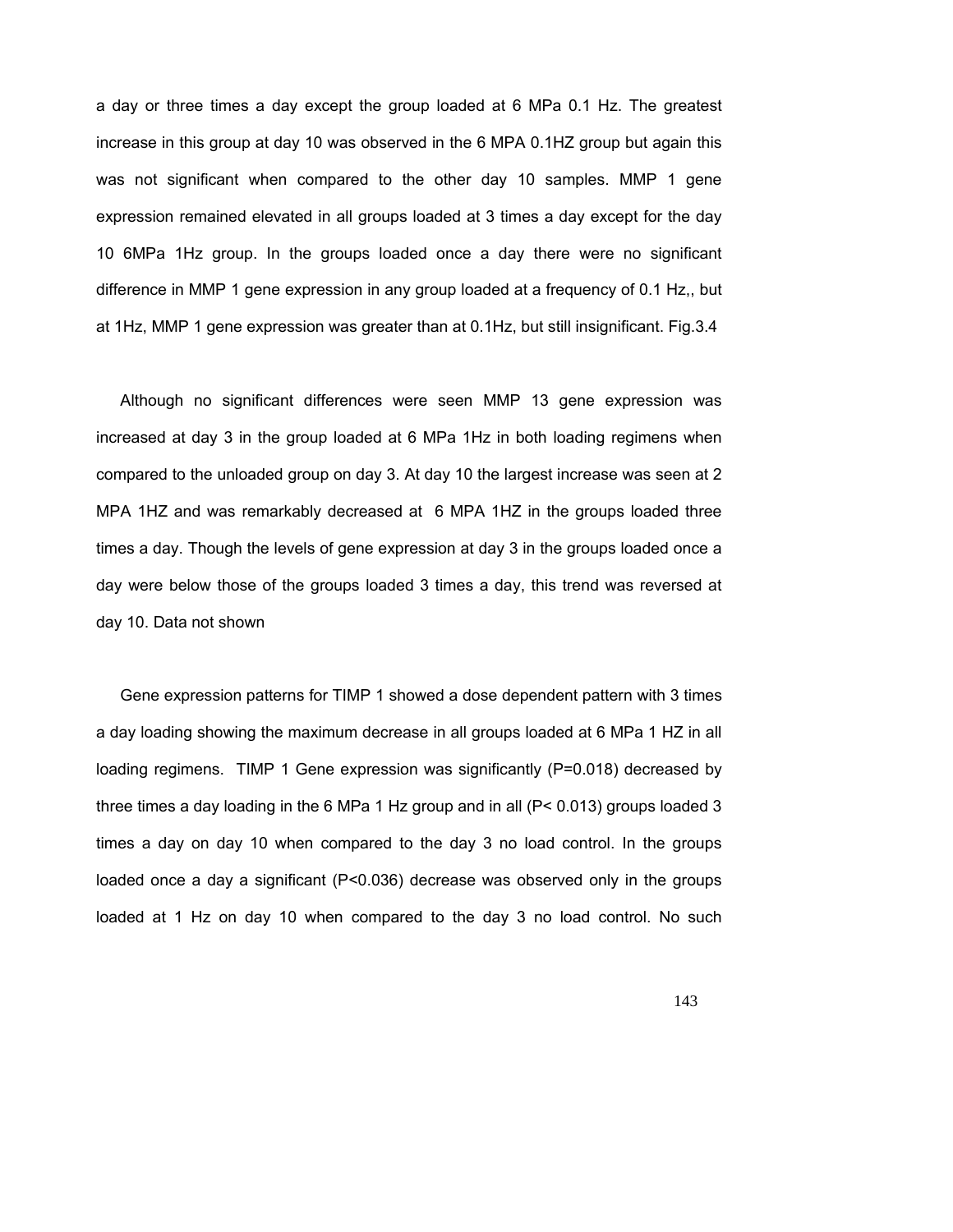differences were seen when any of the groups were compared to the day 10 no load controls. TIMP 1 gene expression significantly (P= 0.041) decreased by day 10 in the group loaded at 6 MPa 1 Hz when compared to the corresponding day 3 sample. Fig 3.5

Cox 2 gene expression showed a different trend with greater increase observed in day 10 groups. The groups loaded 3 times a day at 1 Hz showed a significant (P<0.036 ) increase at both time points when compared to the respective unloaded control groups. A slight increase in relative COX 2 gene expression was also seen in the unloaded groups at day 10. In the groups loaded once a day there was minimal to no increase in any of the groups compared to the respective controls at either time points. Fig 3.6

## **Hydroxyproline assay.**

A significant (P<0.005) decrease in HP content was observed in cartilage explants loaded at 6MPA 1 HZ on day 3 and 2 MPa 1 Hz and both 6 MPA groups on day 10 (P<0.045) with three times a day loading. A general trend of decreased collagen was also seen in the higher (1 Hz) frequency groups across all loading regimens. HP content was slightly elevated in samples loaded at 2 MPa 0.1 HZ for duration of 20 minutes once a day at both days 3 and 10 when compared to the respective unloaded controls, but this increase was not significant. In the groups loaded once a day a significant (P=0.035) decrease was observed only in the 6 MPa 1 Hz group on day 10 when compared to the no load day 3 group. Loads of 6 MPa at a frequency of 1 Hz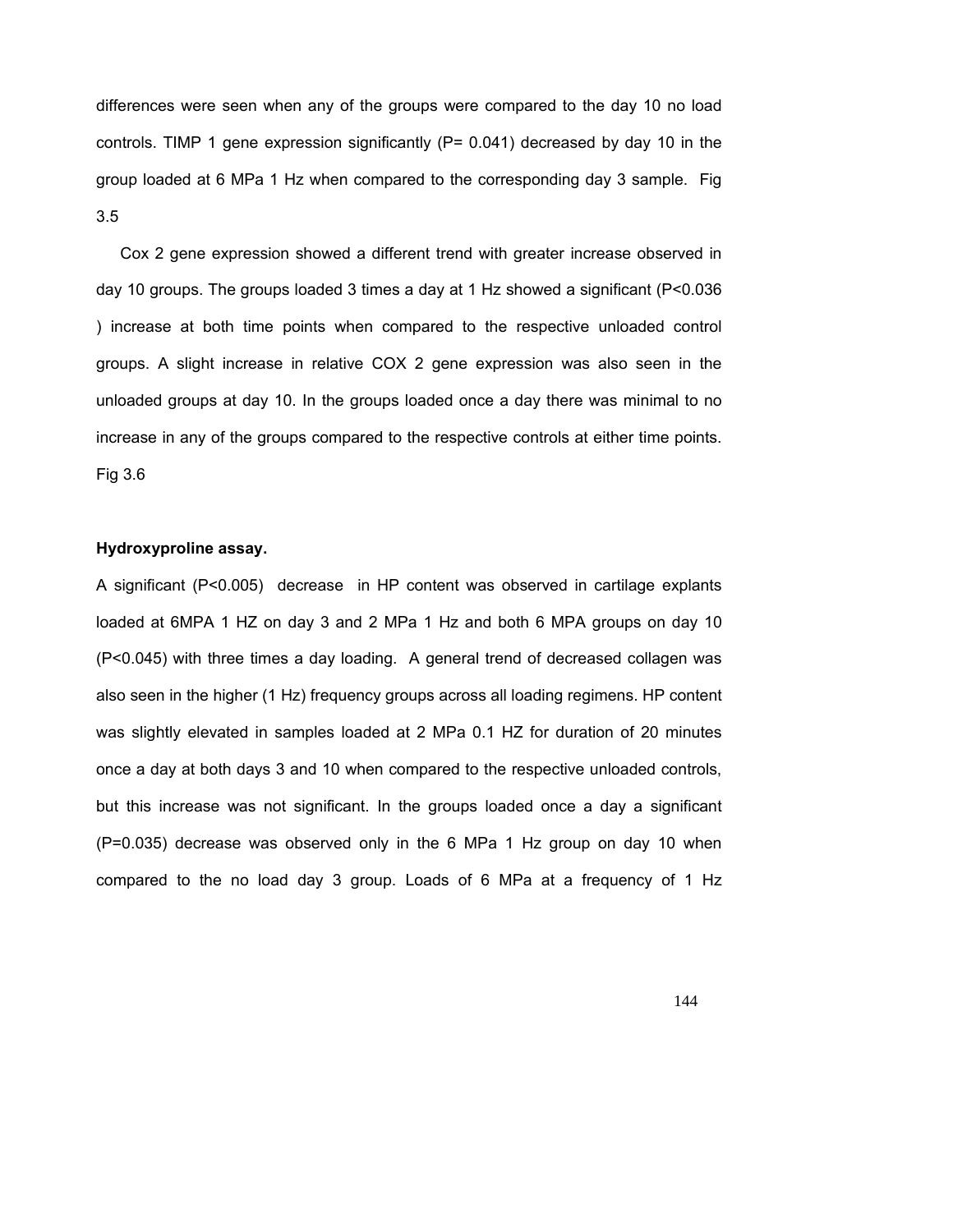significantly (P<0.030) decreased tissue collagen content when compared to similar loads at frequencies of 0.1 Hz on day 3, but not at day 10. Fig. 3.7

**Glycosaminoglycan content**: showed a slight but insignificant increase in GAG content at both time points (days 3 and 10) in the samples loaded at 2 MPa 0.1 HZ for duration of 20 minutes once a day at both time points when compared to the respective unloaded controls. In the samples loaded 3 times a day, the GAG content was significantly ( $P < 0.030$ ) reduced in the groups loaded at 1 Hz on day 3 and also in the 6 MPa 0.1 Hz group on day 10 (P<0.005) when compared to the day 3 controls. Although similar decreases were seen in the samples loaded once a day, these were significant only at day 10. Though not significant a general trend of decreased GAG content in all samples was observed at day 10 when compared to their respective day 3 samples. Fig.3.8

**DMMB Assay:** The GAG content in media from the unloaded samples remained fairly constant at all points of collection, but in the groups loaded once a day there was an insignificant initial increase at day 3 in all groups and the levels remained above the control groups on day 6, but returned to control levels on day 10 and were significantly lower than the previous levels (P<0.036). In the group loaded 3 times a day, the media GAG content was mildly elevated in the groups loaded at 0.1 Hz at day 3 when compared to the corresponding unloaded controls, whereas in the groups loaded at 1 Hz the levels remained below the corresponding control levels on all days. Fig 3.9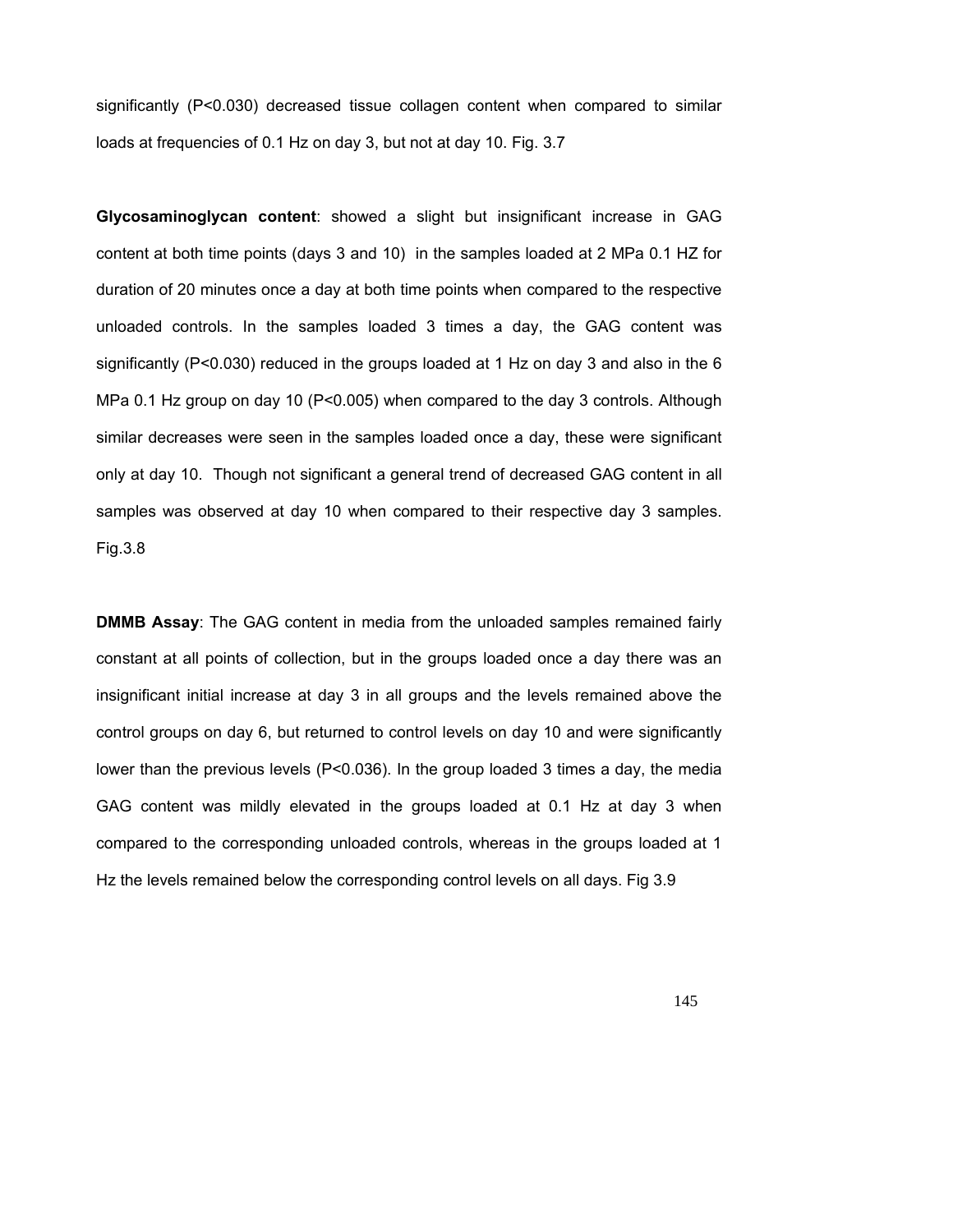**Nitric oxide content**: Release of NO to the media showed a significant (P<0.019) increase in all groups loaded three times a day except the 2 MPa 0.1 Hz group, an in the groups loaded once a day a significant (P<0.036) increase was seen in the groups loaded at a frequency of 1 Hz when compared to the unloaded group at day 3. By day 6 the levels of the samples loaded 3 times a day were still elevated when compared to the controls, but were below the levels of their corresponding once a day load samples. A significant  $(P<0.030)$  decrease was seen on day 6 when compared to day 3 in significantly elevated groups loaded three times a day. Fig. 3.10

Media PGE<sub>2</sub>: Release of PGE<sub>2</sub> to media was significantly (P<0.019 )increased at day 3 when compared to the unloaded controls in all groups other than the 2 MPa 0.1 Hz group loaded three times a day. The  $PGE<sub>2</sub>$  levels remained significantly (P<0.03) elevated in all groups, subjected to this loading regimen, on day 6, but were significantly (P<0.019) increased only in the 0.1 Hz groups on day 10 when compared to the respective unloaded controls. Though an insignificant increase in  $PGE<sub>2</sub>$  content was observed in the groups loaded once a day at day 3, these decreased to unloaded control levels by day 6 and remained stable through day 10. A significant (P<0.006) increase in media  $PGE_2$  content was seen in all groups loaded three times a day except the 6 MPa 1 Hz group when compared to their corresponding once a day load group. The levels of  $PGE_2$  from media loaded three times a day remained elevated across all time points, but also showed a decrease over time. Fig.3.11.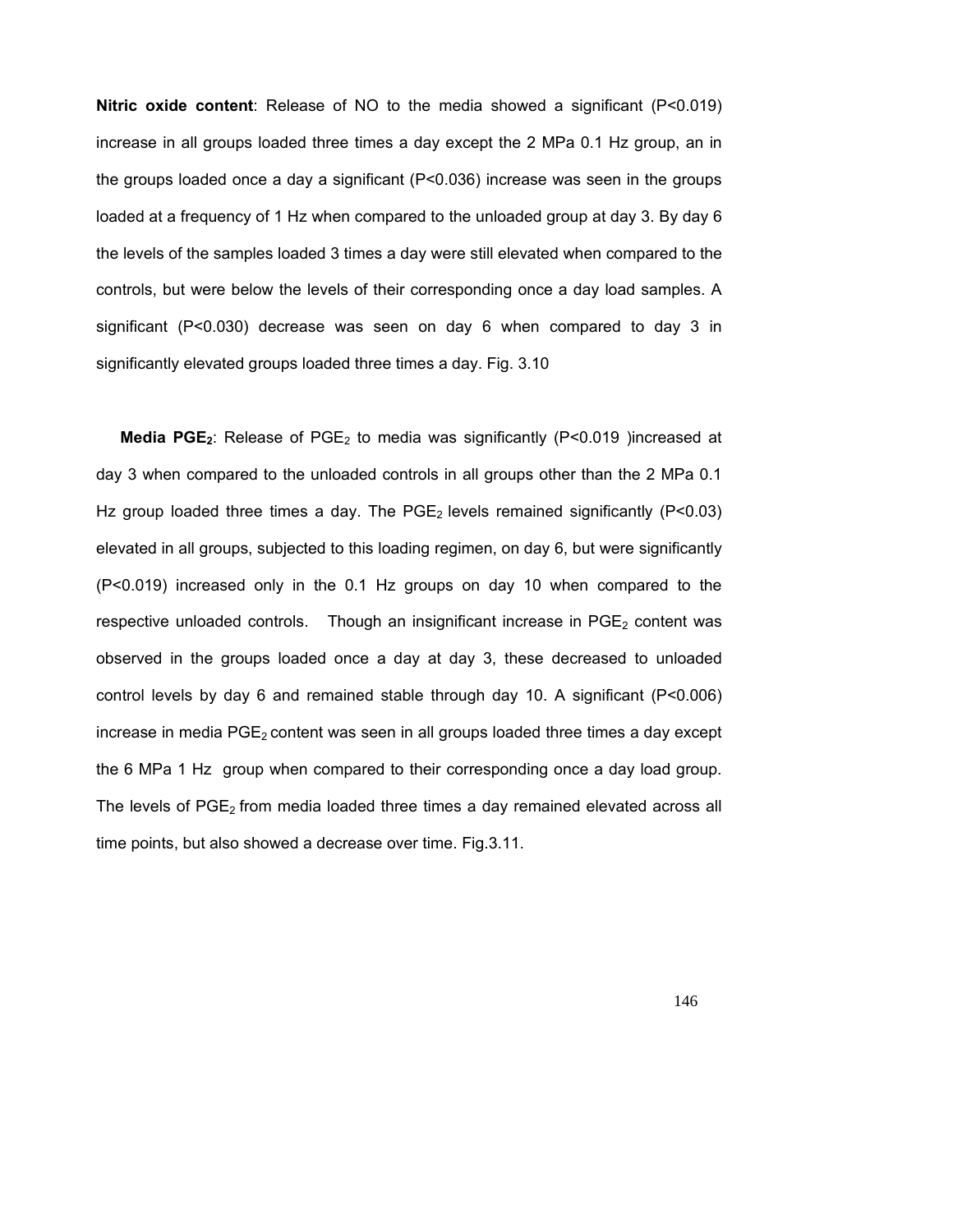**Cell Viability.** In our study cyclic loading at frequencies of 1 Hz at all loading regimens caused significant (P<0.019) cell death, irrespective of the loading protocol when compared to the respective unloaded controls at both days and compared to the day 3 unloaded control. Cell viability was relatively better in the groups loaded once a day when compared to their respective groups in the samples loaded three times a day. Superficial cell death was seen in all loaded groups at all time points, but at the groups loaded at 6 Mpa 1 Hz cell death was seen in all zones in all loading regimens. In the groups loaded at 2 MPa 0.1 Hz, increased cell death was observed in the groups loaded 3 times a day when compared to the corresponding group loaded once a day. Significantly (P= 0.030) higher cell death was observed at 6 MPA 0.1 Hz only on day 10 when compared to the unloaded controls. Cell viability decreased in explants loaded once a day from days 3 to 10 and was significant (P<0.030) in the 2 MPa 1 Hz and 6 MPa 0.1 Hz groups. Fig 3.12.

#### **Discussion:**

Various models have been proposed for the *in vitro* study of chondrocytes, either by seeding them in various construct materials or using explant cultures. Explant cultures have a theoretical advantage as they include the ECM which is an important component of articular cartilage. Hopefully, using explant cultures to evaluate the effects of load magnitude, frequency, and duration will provide a better understanding of the cartilage as a whole.

Various models have been created to study the responses of cartilage to physiologic and supraphysiological stresses. Some have used isolated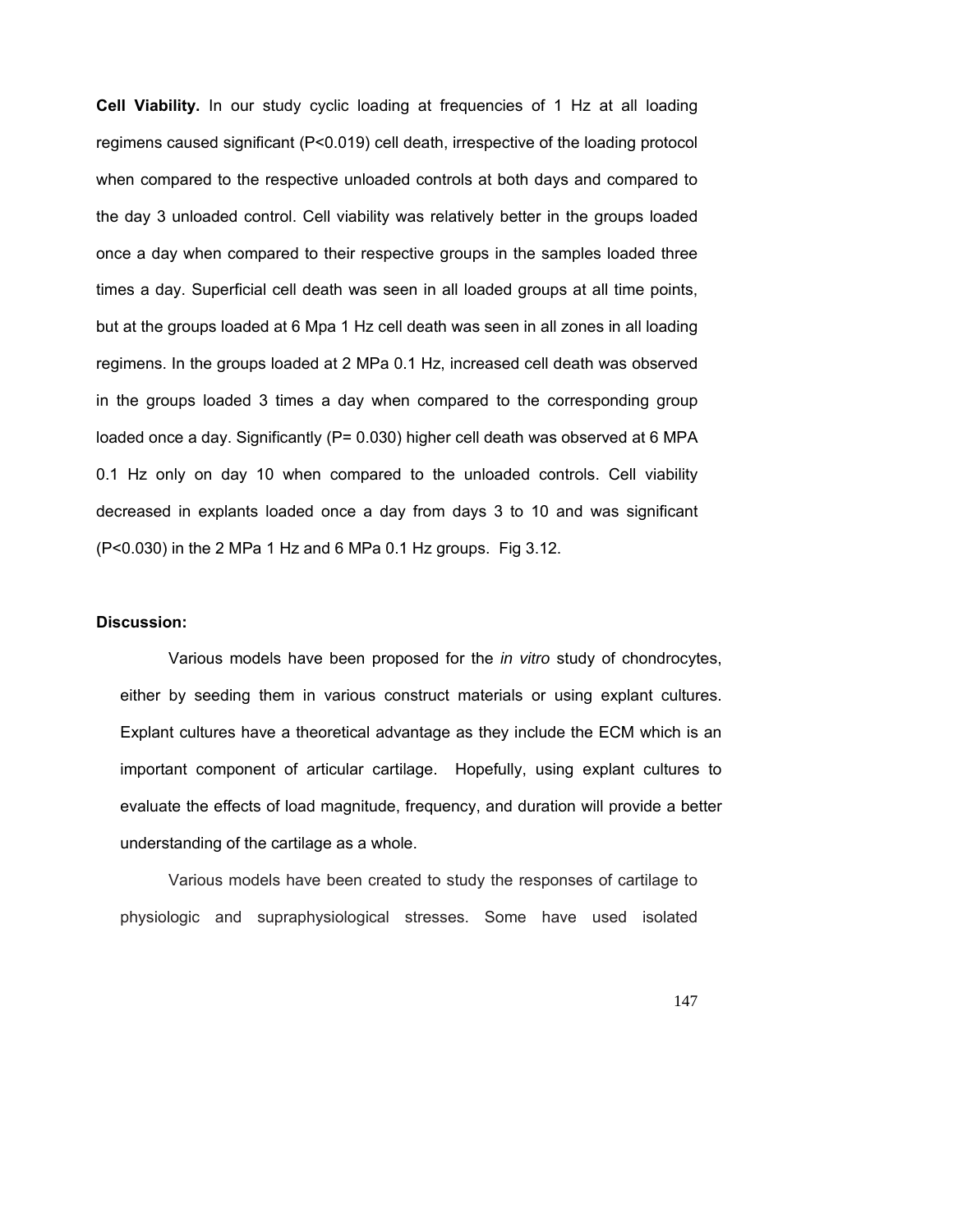chondrocytes while others have used cartilage explants, with or without the subchondral bone attached. Explants have been subjected to wide range of load regimens ranging from single-impact,  $46-48$  static<sup>31,32,49</sup> to cyclic loading<sup>20</sup> at various frequencies in either confined  $50$  or unconfined  $20,51$  conditions. The response of cartilage in *in vivo* animal models of exercise<sup>36,37,14</sup> and trauma<sup>52</sup> have also been developed.

 It is important to understand how mechanical factors in the physiological range effect cartilage to be able to further develop models of cartilage damage and degeneration as would happen in a living animal. Currently there is no consensus on the dynamic loading profiles which closely resemble the *in vivo* situation.

In our study superficial cell death was observed in all loaded samples. Similar results have been reported in other studies done in our laboratory and by other investigators.  $53,54,20,55$  55 One of the reasons for superficial cell death could be that it is due to contact of tissue with our loading platen. This could be a possible and relatively likely cause for superficial cell death as the platens used in our study are relatively smooth, non-porous, rigid and hard. Similar patterns of cell death have been reported in other loading studies<sup>20</sup> and also in studies where two cartilage pieces<sup>53</sup> were placed opposing each other. It could well be possible that synovial fluid which is present between the opposing cartilage ends in an *in vivo* environment provides a cushion to the cartilage and the absence of synovial fluid in *in vitro* studies could result in the increased cell death. Another possible explanation could be the absence of subchondral bone, which would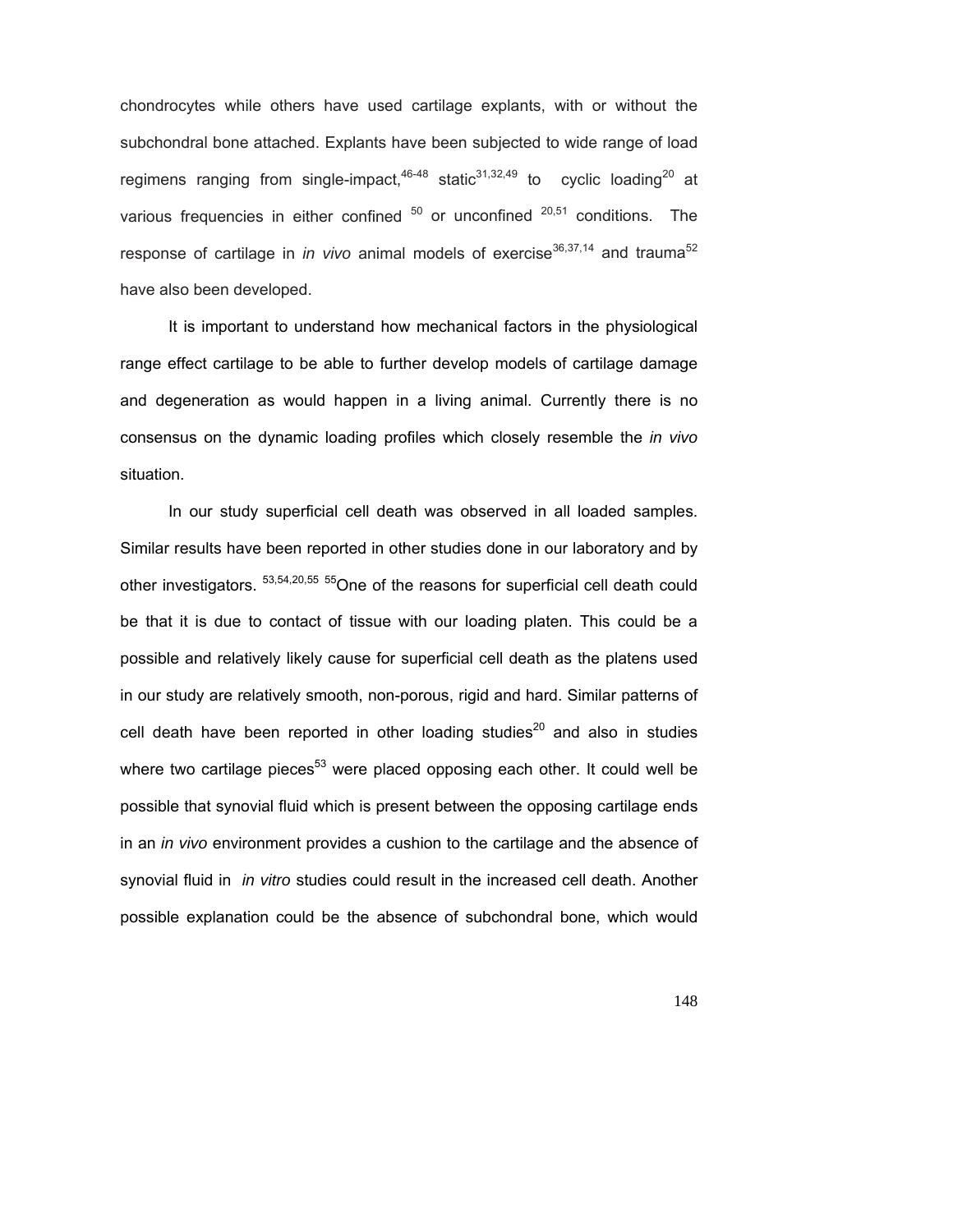provide further support *in vivo*. Further the compositional differences among the different layers of the cartilage could also play a role in cell death. $20$  Previous studies<sup>20</sup> have also shown an increase in cell death due to mechanical trauma and it could be possible that the cells in the superficial zone of the cartilage are directly exposed to the force and hence the increased cell death in this zone. Further we see a pattern of increasing cell death even in the deeper zones with increased frequency over a period of 10 days in our explants. This indicates that higher frequency loading can cause cartilage damage. This may not be all that true in an *in vivo* situation where other factors which support the cartilage are involved. There is also much more cartilage and thus weight probably gets distributed over a wider surface and shear forces are minimized. Also one could argue that in an *in vivo* situation the likelihood of the same section of cartilage being exposed to loads at a frequency of 1 Hz for 20 minutes would be unlikely if not impossible, but even in an *in vivo* situation long term strenuous exercise has been shown to cause osteoarthritis like changes in cartilage.

The goal of our study was to create a model of cartilage degeneration in a reasonable time period to mimic an *in vitro* situation, but still be within the physiological range. Further investigation is needed to determine if this decrease in chondrocyte viability is due to apoptosis or necrosis. Also, the exact mechanism leading from trauma/ excessive load to cell death needs to be investigated and it could well be that certain other factors such as caspases $^{56}$  are activated and involved in the actual process of initiating cell death rather than the trauma itself.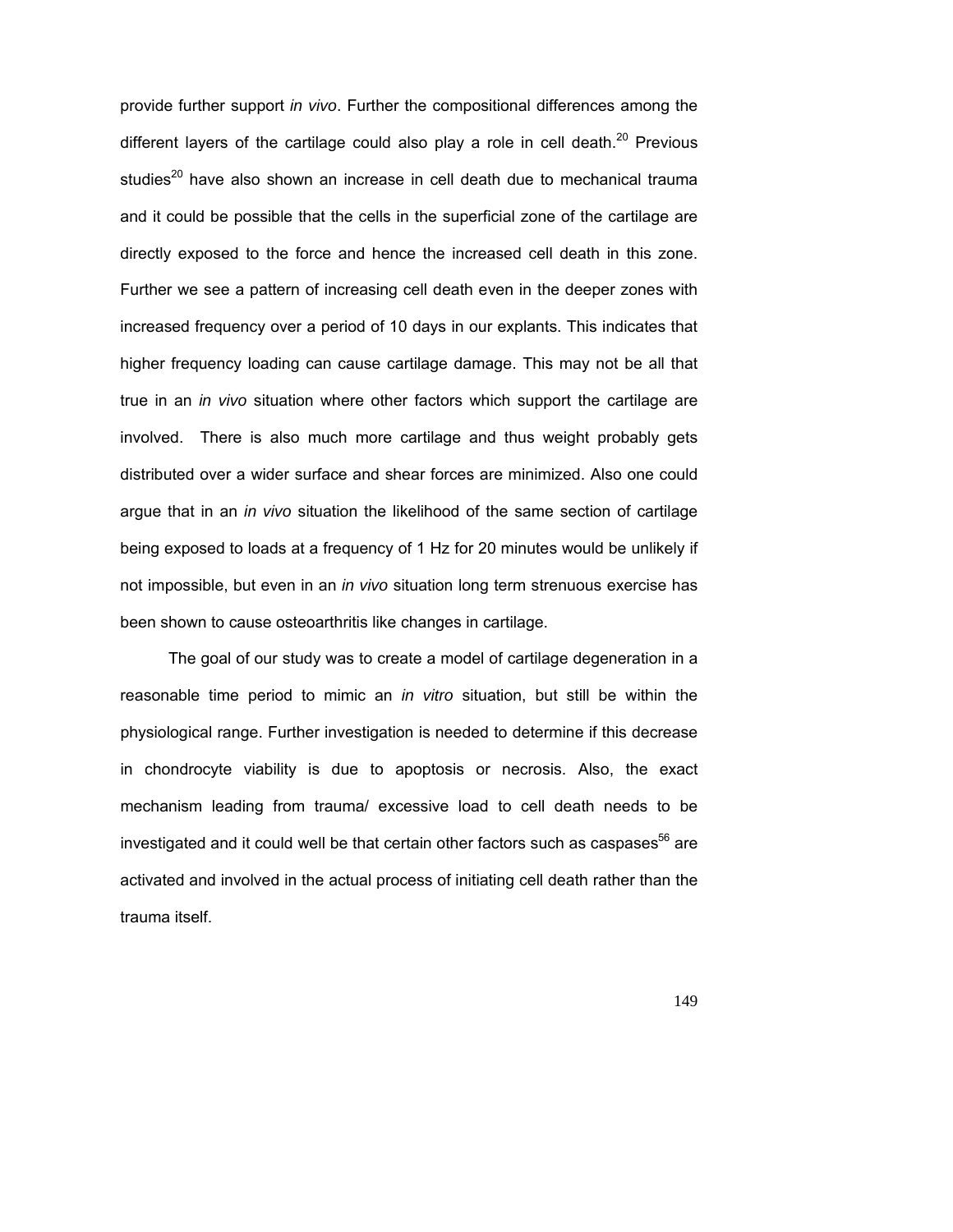Proteoglycans are an important component in cartilage health and are responsible for maintaining the hydration of the cartilage. Proteoglycans and collagens act together in maintaining cartilage hydration in that the negatively charged proteoglycans attract water into the cartilage and the collagen network prevents the expansion of the cartilage to a maximum of 20  $%$  of its volume.<sup>57</sup> Cartilage swelling indicates a breakdown of this mechanism. $46,57$  Though we did not include this parameter in our study, casual visual examination during sample collection noted an increase in the size of the tissues in some of the loaded groups when compared to the unloaded controls. Cartilage swelling has been reported in a range of studies looking at mechanical trauma/forces. <sup>57,58</sup>

There is a controversy as to the levels of proteoglycan in early stages of OA. Some report a decrease in proteoglycan content and an increase in water content as one of the earliest changes in  $OA$   $59,60$  whereas other studies have shown an increase in proteoglycan synthesis<sup>61</sup> in early stages of OA. It is possible that breakdown of the collagen network and a corresponding lack of restriction on the level of tissue expansion, proteoglycans are able to attract large quantities of water into the tissue, resulting in increased tissue hydration and cartilage swelling.

In our study we found a moderate increase in proteoglycan content in the group loaded once a day at 2 MPa 0.1 Hz. Light to moderate exercise has been shown to increase proteoglycan production. Brama *et al.*,<sup>62</sup> reported a significant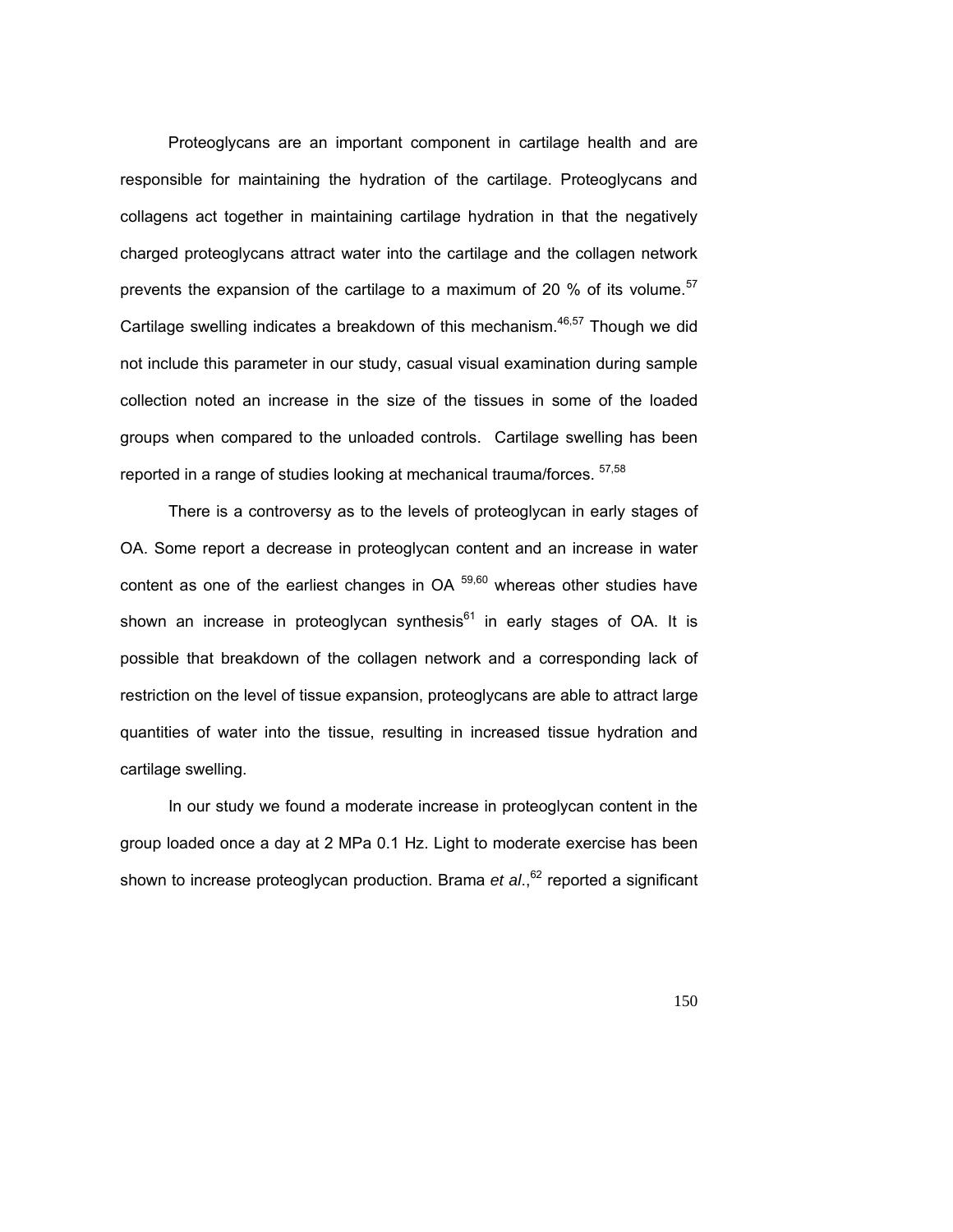increase in proteoglycan content in cartilage from horses kept on pasture compared to boxed horses, but not compared to an exercise group.

Aggrecan gene expression correlated with tissue proteoglycan content in that similar patterns were observed with the groups loaded 3 times a day showing decreased protein and gene expression when compared to the groups loaded once a day.

The results of the DMMB assay showed a similar trend of increased GAG content in the groups loaded once a day when compared to the groups loaded three times a day. Increased GAG content in media could be either due to increased synthesis or increased degradation. We feel that in our study the increased loss of GAG to media in the samples once a day could be due to a balance between synthesis and natural proteoglycan degradation. One might expect to see a significant increase in GAG content in media from the loaded groups, but it could be possible that since our explant size (3 mm) was small the release of GAG into media due to degradation could not be detected by our assay and requires a more sensitive assay. Also, since there was a gradual decrease in media GAG content in the groups loaded three times a day rather than a drastic sudden decrease, it could be possible that there was a gradual loss in proteoglycans over time.

Gene expression for collagens I, II and X was decreased in the loaded groups. Collagen II is the main collagen found in cartilage and collagen I and X are seen in young growing animals and in hypertrohic chondrocytes.<sup>63,64</sup> Our cartilage samples were collected from horses below 2 years of age and were still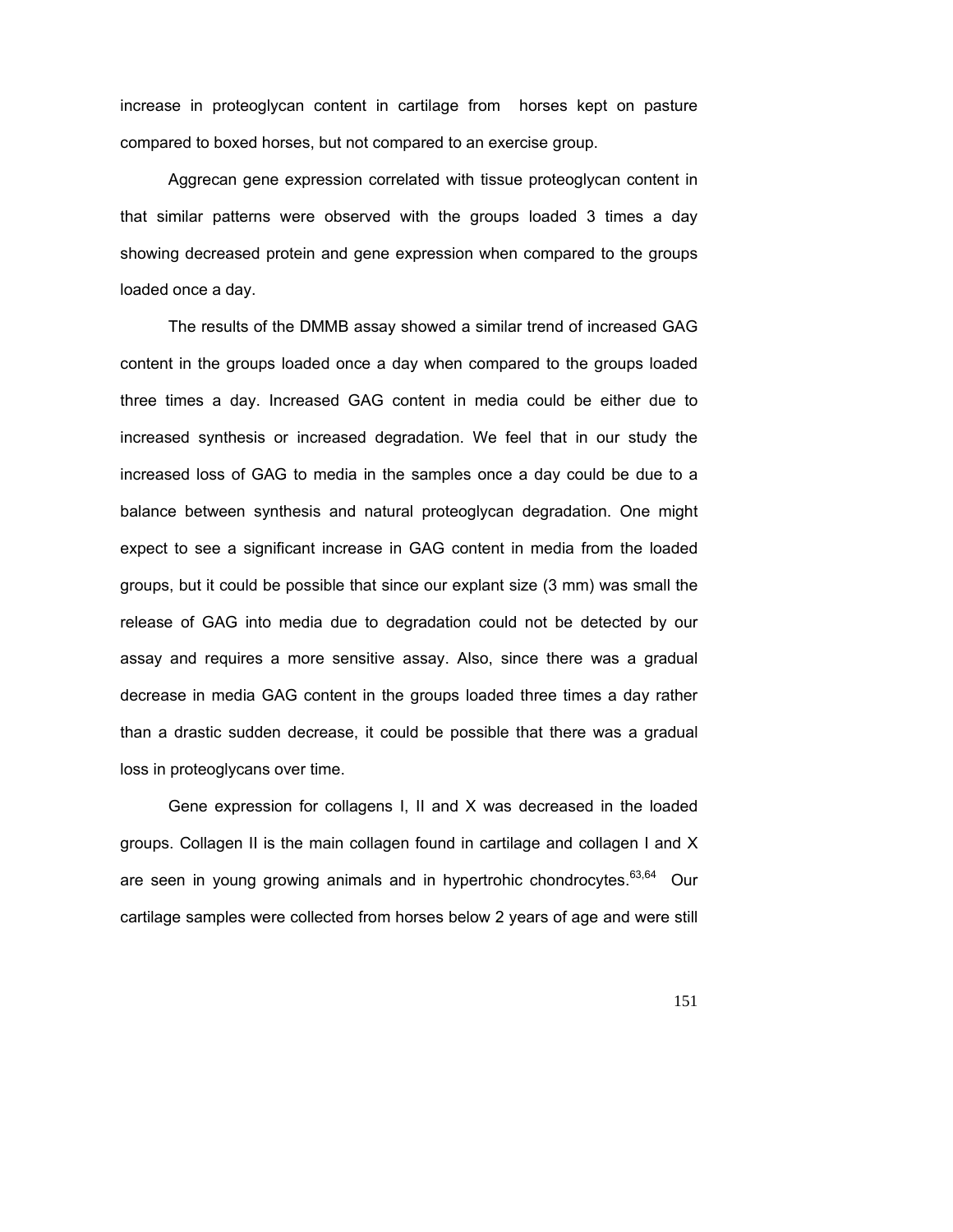growing which could explain the presence of these collagens in our samples. A decrease in the expression of these collagens correlates well with a similar pattern of decrease seen in the results of our hydroxyproline assay, though the marked decrease in gene expression does not correlate well with the subtle difference seen in the tissue. A possible explanation for this could be that collagen turnover in tissue is exceptionally long  $(> 100 \text{ years})$ .<sup>65</sup> Therefore, although a decrease in gene expression was observed, a corresponding decrease in total collagen content in tissues was not observed in groups other than the group loaded at 6 MPa 1 HZ. The results of our study are similar to the results of another study where loading at peak stresses between 3.5 and 14 MPa caused an immediate dose dependent denaturation of cartilage collagen. <sup>66</sup>

MMPs are the major degrading enzymes affecting collagens and has been reported to be increased in animal models of  $OA^{67}$  and in animals affected with OC.<sup>55 68</sup> The increased expression in samples loaded at 6 MPa 1 HZ in both loading regimens at day 3 could be indicative of cartilage degradation and could be the cause for the severe decrease seen in the collagen gene expression patterns in these samples. The decrease in MMP expression in groups loaded at this regimen 3 times a day by day 10 could be due to increased cell death, which could also be the cause for the decrease in gene expression of other components and related protein content. The similar pattern of decrease in TIMP 1 gene expression may confirm that these changes are associated with decreased cell viability thus affecting their ability to produce matrix molecules.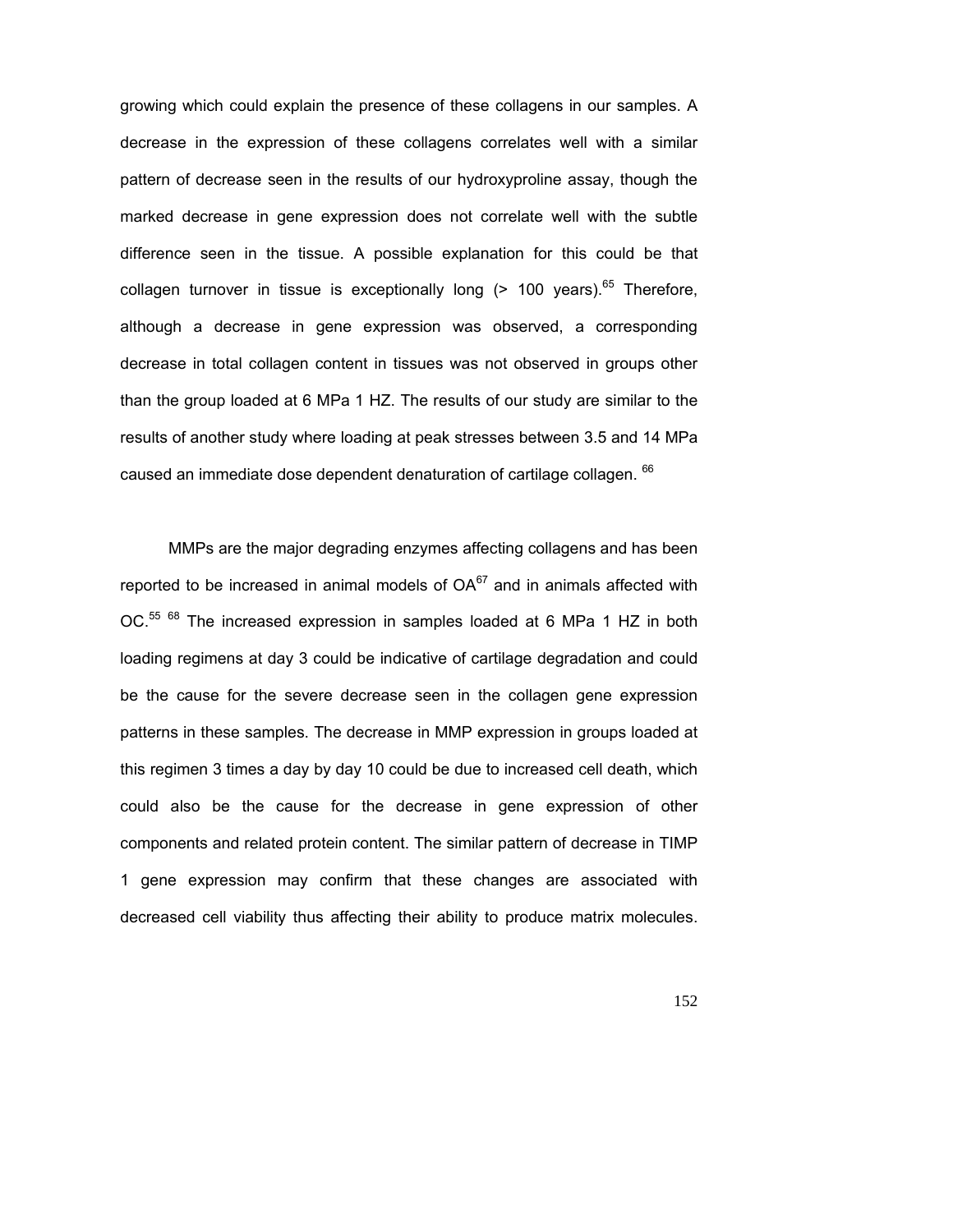The increase in MMP in the group loaded at 6MPa 1 Hz at day 3 and the simultaneous decrease in the TIMP 1 in this group could indicate tissue degradation. TIMPs are the inhibitors of MMPs and a balance between them is essential for cartilage health. The decrease in TIMP as early as day 3 is intriguing because one would expect a compensatory increase in TIMP to counteract the increase in MMP expression. Further work is needed to evaluate the protein expression of these molecules, however the present data indicates that cartilage degradation could be either due to the increase in MMP or the decrease in TIMP. Further work needs to determine which occurs first.

Media NO and PGE2 were elevated in all loaded samples to various degrees at all time points, indicating an inflammatory process. However NO elevation was observed more in the groups loaded once a day compared to the groups loaded three times a day. NO and  $PGE<sub>2</sub>$ have been shown to act independent of each other in proteoglycan synthesis,<sup>69</sup> and degradation and could thus be expressed differently. The initial increase in both NO and  $PGE<sub>2</sub>$  in all loaded groups compared to the unloaded controls were probably the response of chondrocytes to initial trauma of loading. Since both NO and  $PGE_2$  are produced by activated chondrocytes  $70$  and NO has been suggested to play a role in chondrocyte apoptosis<sup>71</sup> and since cell viability was decreased in the day 10 samples, it could explain the progressive decrease in their release to media.

COX-2 gene expression showed a different trend with the maximum increase seen in the groups loaded three times a day at 6 MPA 1 Hz at both time points. The discrepancy in the results of gene expression and  $PGE_2$  release to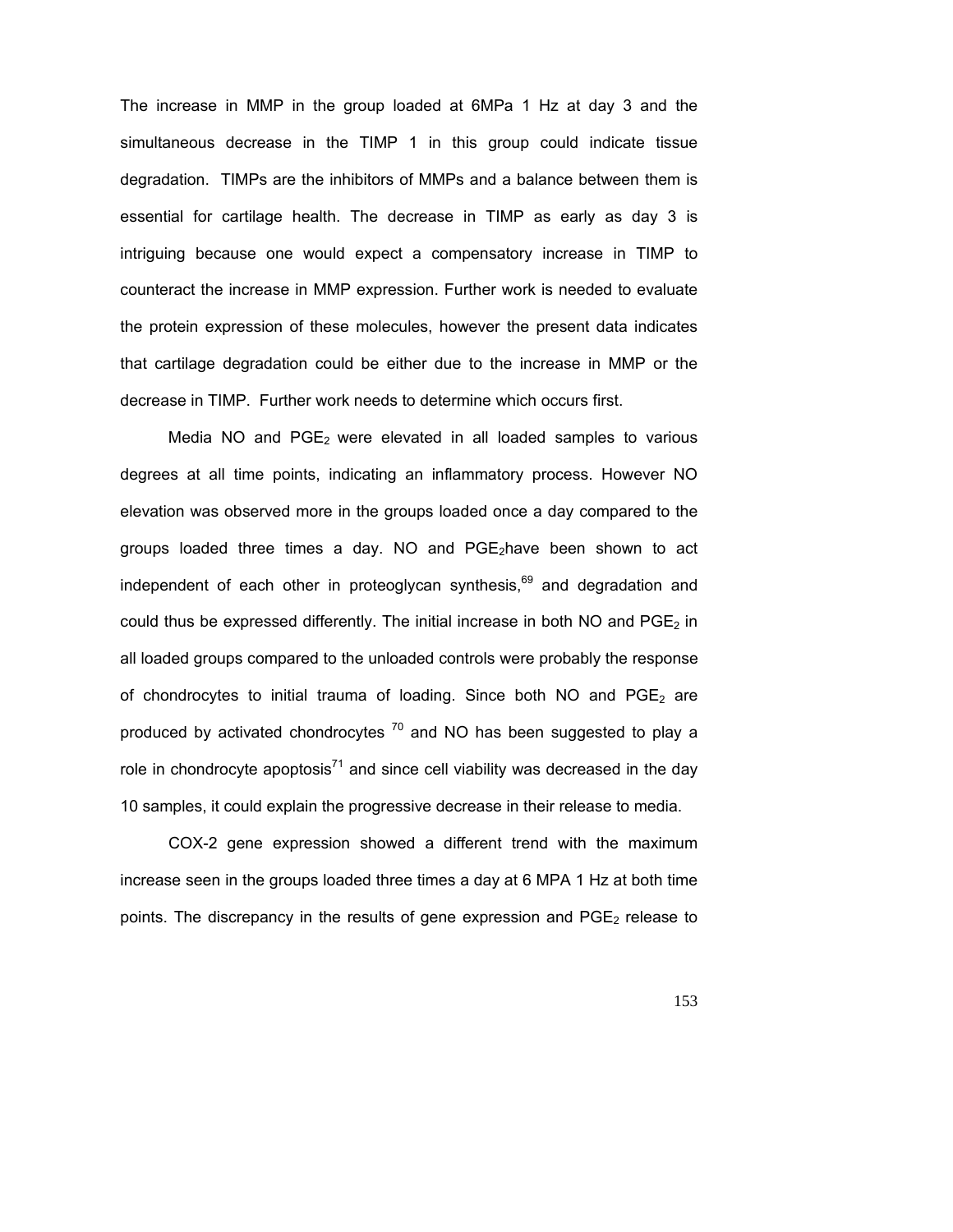media needs to be investigated further, but it could also be possible that other mechanisms are involved in the production of  $PGE_2$ .

The results of this study indicate that high levels of load at high frequencies for prolonged duration may cause progressive cartilage damage even if applied within physiological limits. Although the amount of load applied is important in producing cartilage damage, the frequency seems to play a more significant role as indicated by the results of our loading regimen at 2 MPa 1 Hz vs 6 MPa 0.1 Hz. Based on the results of our study, we feel that a loading regimen of 2 or 6 MPa at a frequency of 1 Hz delivered three times a day would be ideal for producing models of cartilage degeneration within physiological limits. Further work needs to be done to understand the mechanism of initiation of cell death as not only has cell death been accepted as a hall mark of inflammatory and degenerative joint disease, $72$  but chondrocyte senescence  $73$  is also thought to play a major role in primary OA.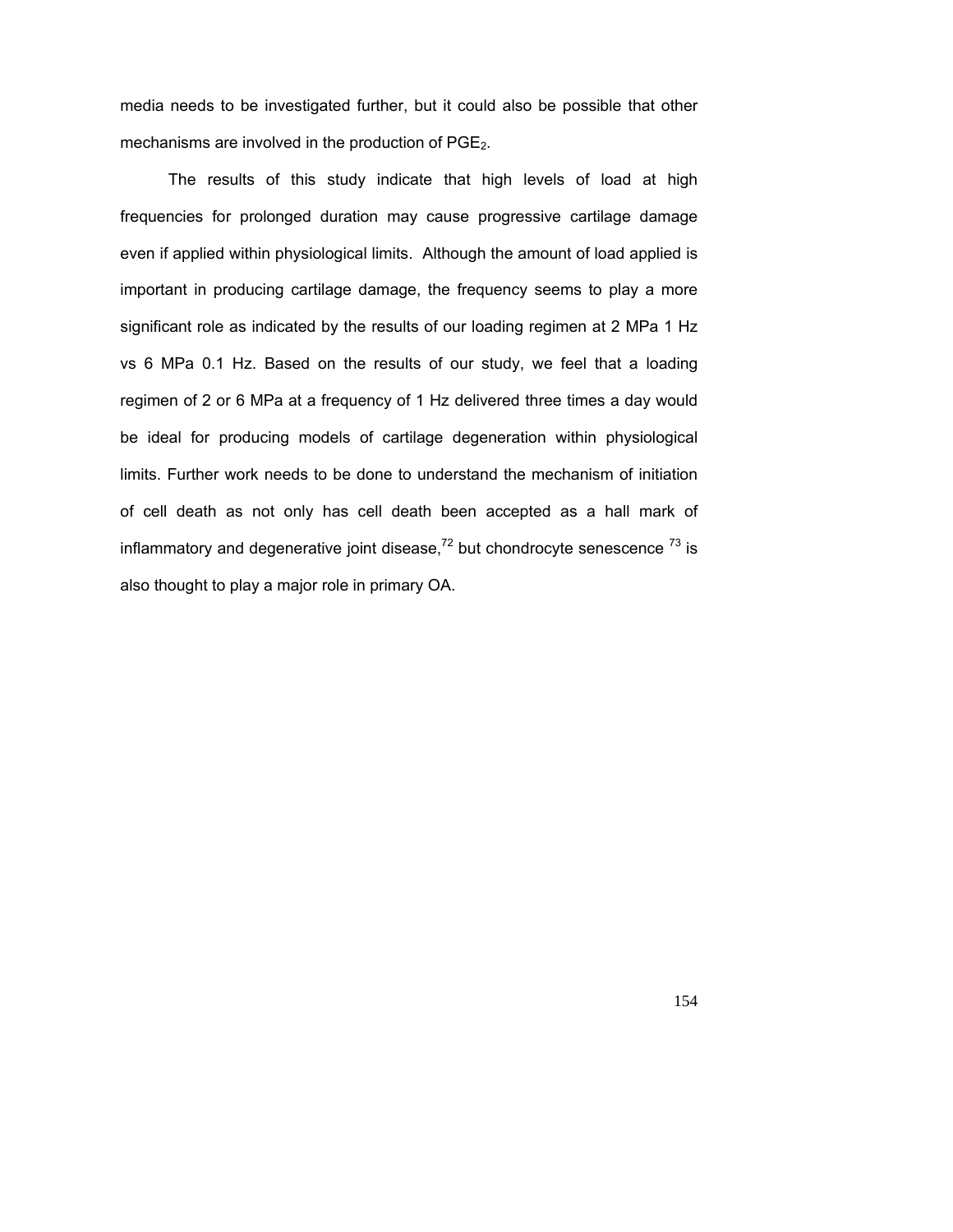#### **References:**

- 1. Stockwell RA, Scott JE. Distribution of acid glycosaminoglycans in human articular cartilage. *Nature* 1967;215:1376-1378.
- 2. Stockwell R. Biology of Cartilage Cells. Cambridge, UK: Cambridge University Press. , 1979.
- 3. Lai WM, Hou JS, Mow VC. A triphasic theory for the swelling and deformation behaviors of articular cartilage. *J Biomech Eng* 1991;113:245- 258.
- 4. Pool CA. The structure and function of articular cartilage matrixes In: Woessner JF Jr HD, ed. *Joint Cartilage Degradation*. New York Marcel Dekker Inc., 1993;1-35.
- 5. Mow VC, Gu, W.Y, Chen, F.H. Structure and Function of Articular Cartilage and Meniscus In: Mow VC HR, ed. *Basic Orthopaedic Biomechanics and Mechano-Biology*. 3 ed. Philadelphia: Lippincott Williams & Wilkins, 2005;181-258.
- 6. Athanasiou KA, Rosenwasser MP, Buckwalter JA, et al. Interspecies comparisons of in situ intrinsic mechanical properties of distal femoral cartilage. *J Orthop Res* 1991;9:330-340.
- 7. Mow VC HM, Lai WM. . Fluid transport and mechanical properties of articular cartilage: a review *J Biomech* 1984;17:377-394.
- 8. Vunjak-Novakovic G MI, Obradovic B, Treppo S, Grodzinsky AJ, Langer R, Freed LE. . Bioreactor cultivation conditions modulate the composition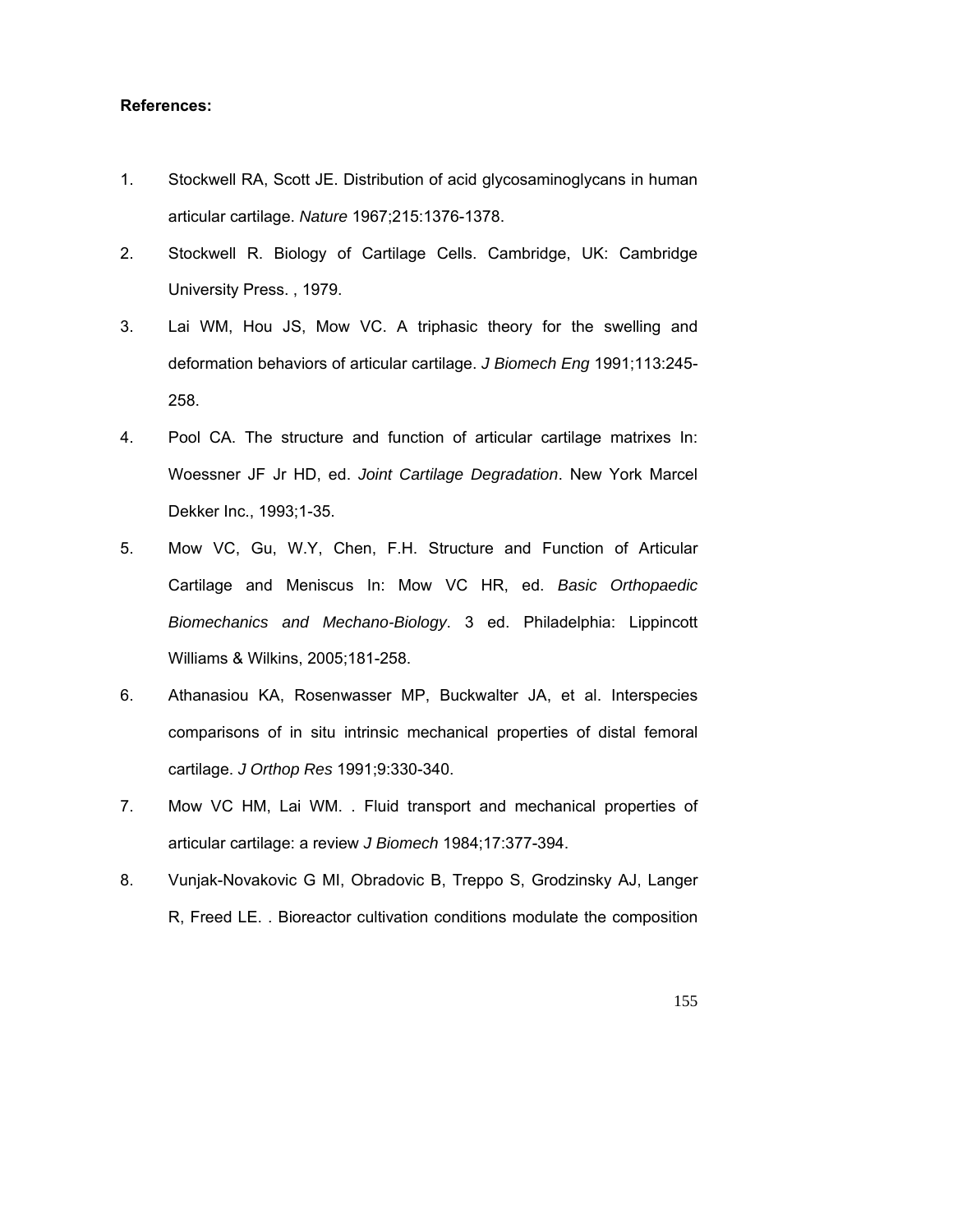and mechanical properties of tissue-engineered cartilage. *J Orthop Res* 1999 Jan;17:130-138.

- 9. Carver SE HC. Increasing extracellular matrix production in regenerating cartilage with intermittent physiological pressure *Biotechnol Bioeng* 1999 Jan 20;;62:166-174.
- 10. Little CB, Ghosh P, Bellenger CR. Topographic variation in biglycan and decorin synthesis by articular cartilage in the early stages of osteoarthritis: an experimental study in sheep. *J Orthop Res* 1996;14:433-444.
- 11. Little CB, Ghosh P, Rose R. The effect of strenuous versus moderate exercise on the metabolism of proteoglycans in articular cartilage from different weight-bearing regions of the equine third carpal bone. *Osteoarthritis Cartilage* 1997;5:161-172.
- 12. Bayliss MT, Osborne D, Woodhouse S, et al. Sulfation of chondroitin sulfate in human articular cartilage. The effect of age, topographical position, and zone of cartilage on tissue composition. *J Biol Chem* 1999;274:15892-15900.
- 13. Murray RC, Janicke HC, Henson FM, et al. Equine carpal articular cartilage fibronectin distribution associated with training, joint location and cartilage deterioration. *Equine Vet J* 2000;32:47-51.
- 14. Murray RC, Birch HL, Lakhani K, et al. Biochemical composition of equine carpal articular cartilage is influenced by short-term exercise in a sitespecific manner. *Osteoarthritis Cartilage* 2001;9:625-632.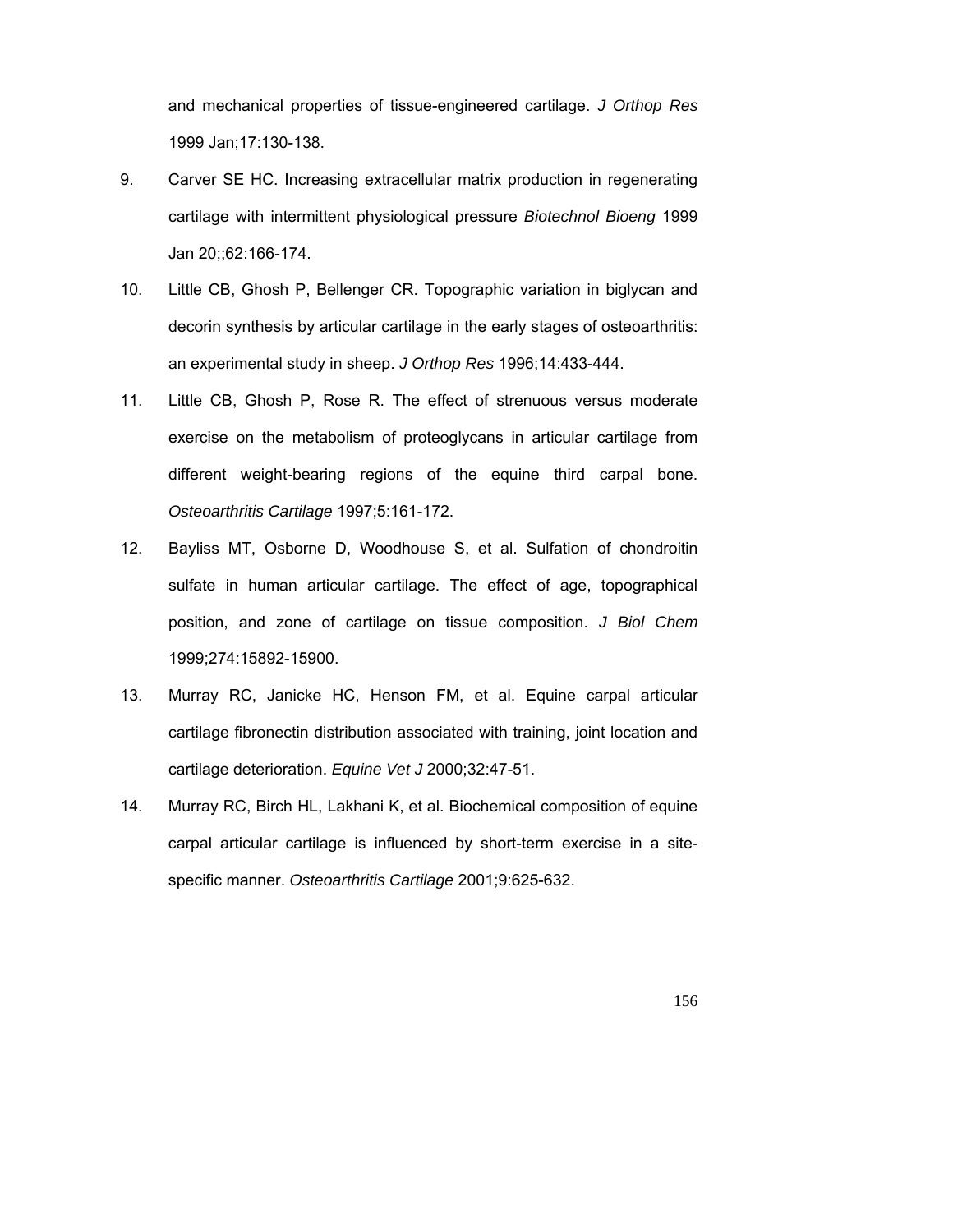- 15. Moskowitz RW, Davis W, Sammarco J, et al. Experimentally induced corticosteroid arthropathy. *Arthritis Rheum* 1970;13:236-243.
- 16. Chateauvert JM, Grynpas MD, Kessler MJ, et al. Spontaneous osteoarthritis in rhesus macaques. II. Characterization of disease and morphometric studies. *J Rheumatol* 1990;17:73-83.
- 17. Murray RC, DeBowes RM, Gaughan EM, et al. The effects of intraarticular methylprednisolone and exercise on the mechanical properties of articular cartilage in the horse. *Osteoarthritis Cartilage* 1998;6:106-114.
- 18. Brama PA, Tekoppele JM, Bank RA, et al. Functional adaptation of equine articular cartilage: the formation of regional biochemical characteristics up to age one year. *Equine Vet J* 2000;32:217-221.
- 19. Arokoski JP, Jurvelin JS, Vaatainen U, et al. Normal and pathological adaptations of articular cartilage to joint loading. *Scand J Med Sci Sports* 2000;10:186-198.
- 20. Sauerland K, Raiss RX, Steinmeyer J. Proteoglycan metabolism and viability of articular cartilage explants as modulated by the frequency of intermittent loading. *Osteoarthritis Cartilage* 2003;11:343-350.
- 21. Chowdhury TT BD, Lee DA. Dynamic compression inhibits the synthesis of nitric oxide and PGE(2) by IL-1beta-stimulated chondrocytes cultured in agarose constructs. *Biochem Biophys Res Commun* 2001 Aug 3;285:1168-1174.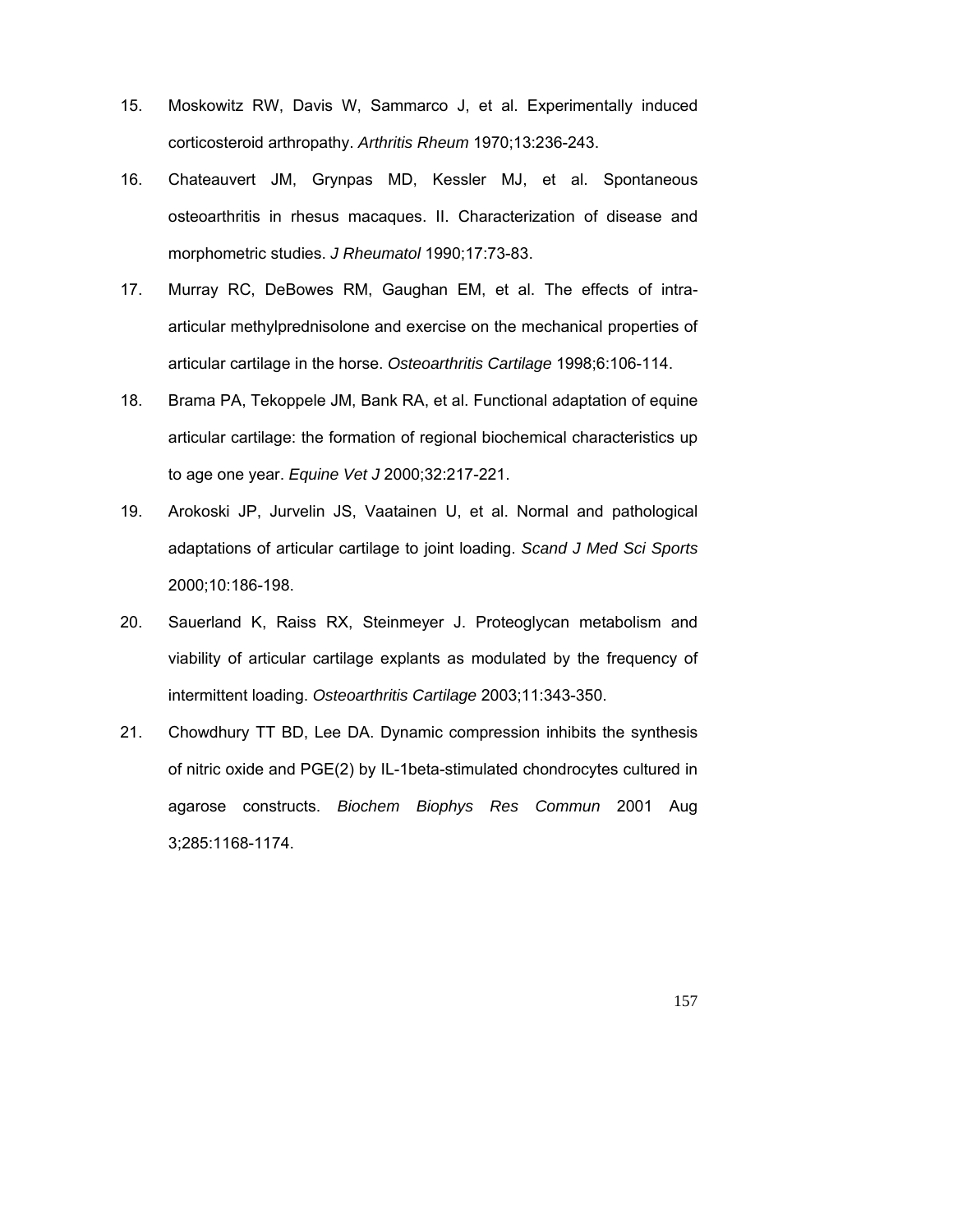- 22. Weisman M HF, Lee DA, Bader DL. . Dynamic compressive starin inhibits nitric oxide synthesis by equine chondrocytes isolated from different areas of the cartilage surface. *Equine Vet J* 2003;35:451-456.
- 23. Lee DA BD. Compressive strains at physiological frequencies influence the metabolism of chondrocytes seeded in agarose. *J Orthop Res* 1997 Mar;15:181-188.
- 24. Fujisawa T HT, Takahashi K, Kuboki T, Yamashita A, Takigawa M. Cyclic mechanical stress induces extracellular matrix degradation in cultured chondrocytes via gene expression of matrix metalloproteinases and interleukin-1. . *J Biochemistry* 1999 May;125:966-975.
- 25. Ragan PM BA, Cook M, Chin VI, Gowen M, Grodzinsky AJ, Lark MW. Down-regulation of chondrocyte aggrecan and type-II collagen gene expression correlates with increases in static compression magnitude and duration *J Orthop Res* 1999 Nov;17:836-842.
- 26. Honda K OS, Tanimoto K, Ijuin C, Tanaka N, Doi T, Kato Y, Tanne K. . The effects of high magnitude cyclic tensile load on cartilage matrix metabolism in cultured chondrocytes. *Eur J Cell Biol* 2000 Sep;79:601- 609.
- 27. Fermor B WJ, Pisetsky DS, Misukonis MA, Fink C, Guilak F. Induction of cyclooxygenase-2 by mechanical stress through a nitric oxide-regulated pathway. *Osteoarthritis Cartilage* 2002 Oct;10:792-798.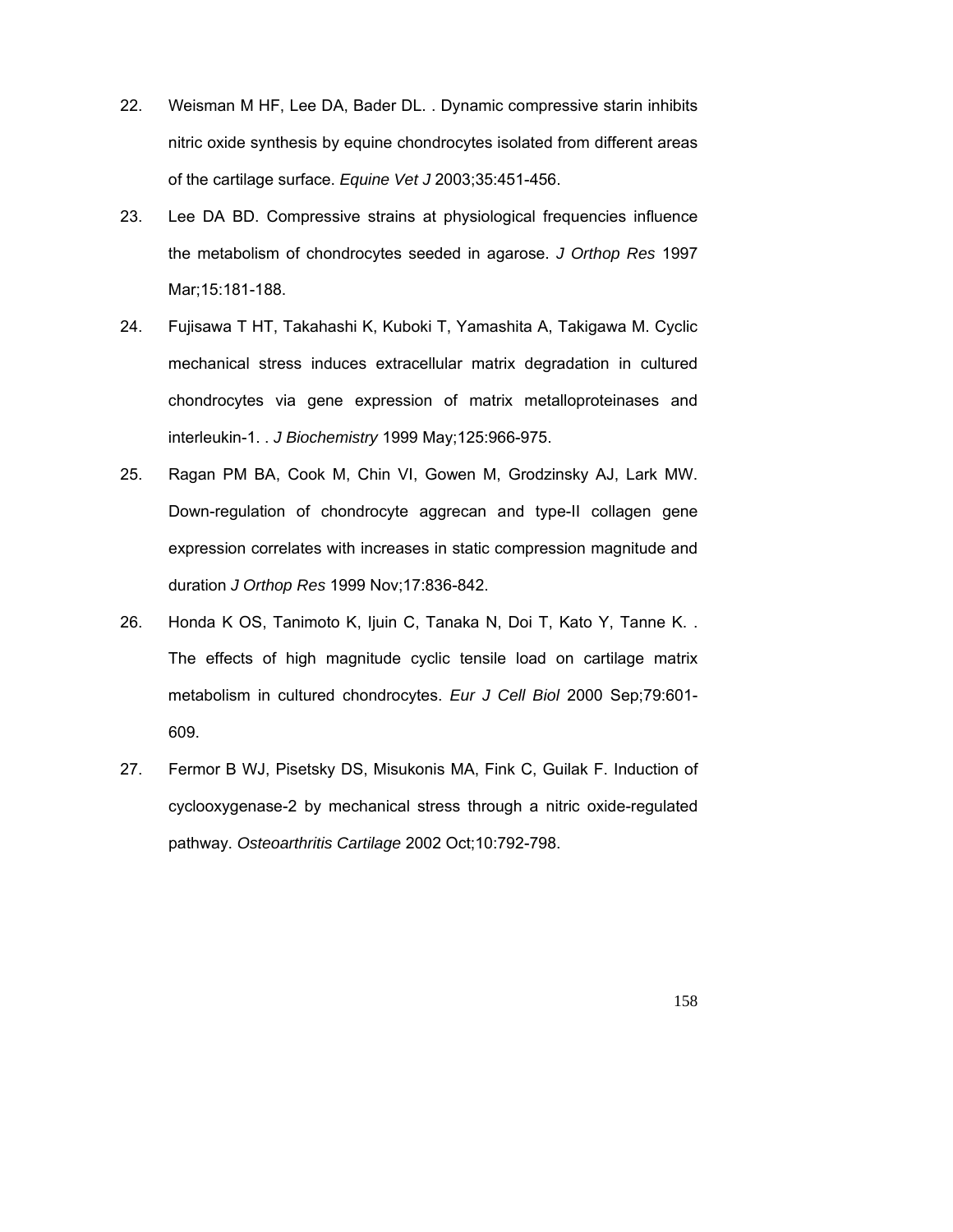- 28. Sauerland K PA, Raiss RX, Steinmeyer J. . The sulfation pattern of chondroitin sulfate from articular cartilage explants in response to mechanical loading. . *Biochim Biophys Acta* 2003 Jul 30 1638:241-248.
- 29. Parkkinen JJ, Lammi MJ, Helminen HJ, et al. Local stimulation of proteoglycan synthesis in articular cartilage explants by dynamic compression in vitro. *J Orthop Res* 1992;10:610-620.
- 30. Burton-Wurster N, Vernier-Singer M, Farquhar T, et al. Effect of compressive loading and unloading on the synthesis of total protein, proteoglycan, and fibronectin by canine cartilage explants. *J Orthop Res* 1993;11:717-729.
- 31. Sah RL, Doong JY, Grodzinsky AJ, et al. Effects of compression on the loss of newly synthesized proteoglycans and proteins from cartilage explants. *Arch Biochem Biophys* 1991;286:20-29.
- 32. Korver TH, van de Stadt RJ, Kiljan E, et al. Effects of loading on the synthesis of proteoglycans in different layers of anatomically intact articular cartilage in vitro. *J Rheumatol* 1992;19:905-912.
- 33. Ohshima H, Urban JP, Bergel DH. Effect of static load on matrix synthesis rates in the intervertebral disc measured in vitro by a new perfusion technique. *J Orthop Res* 1995;13:22-29.
- 34. Nugent GE, Schmidt TA, Schumacher BL, et al. Static and dynamic compression regulate cartilage metabolism of PRoteoGlycan 4 (PRG4). *Biorheology* 2006;43:191-200.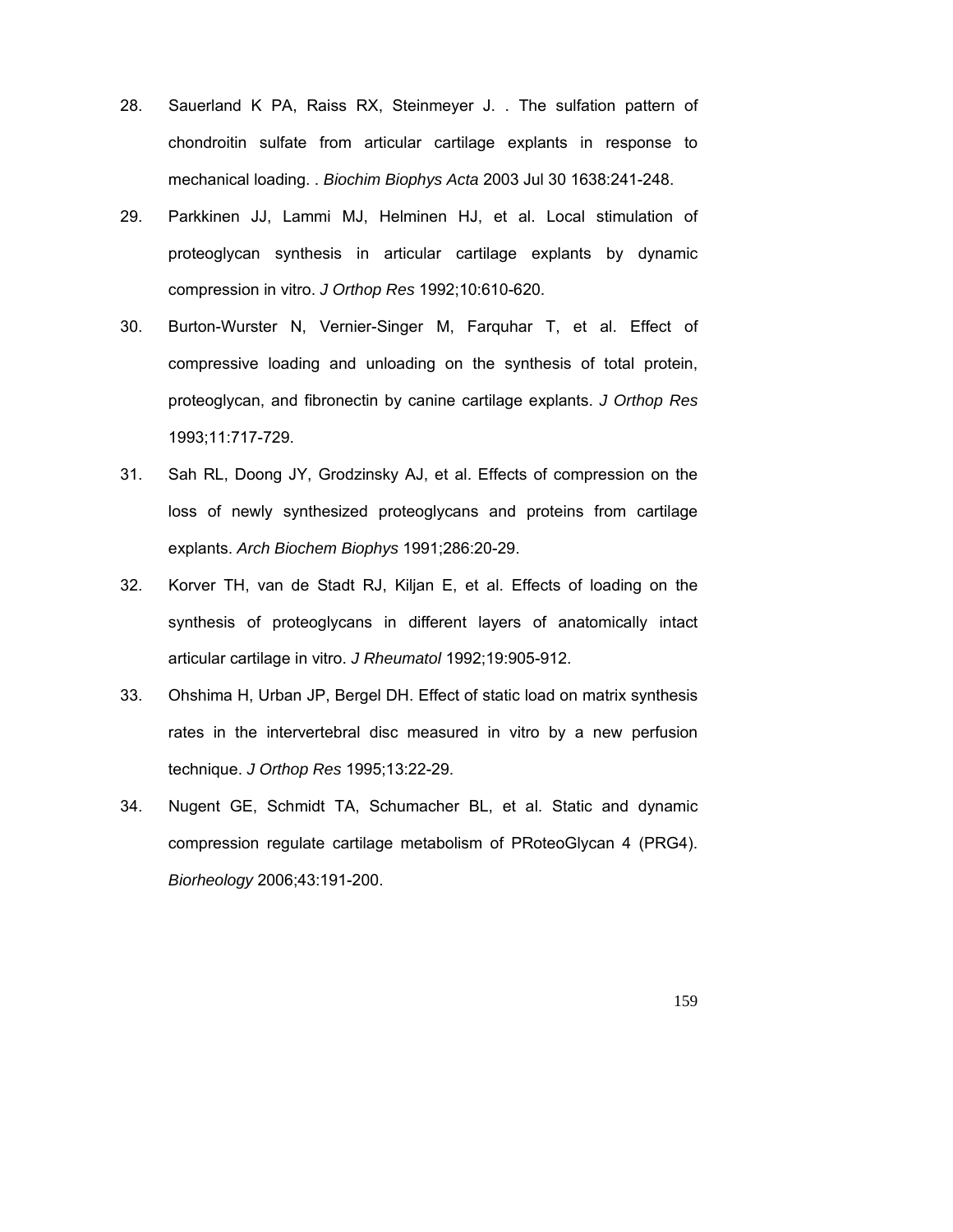- 35. Vasan N. Effects of physical stress on the synthesis and degradation of cartilage matrix. *Connect Tissue Res* 1983;12:49-58.
- 36. Kiviranta I, Tammi M, Jurvelin J, et al. Articular cartilage thickness and glycosaminoglycan distribution in the canine knee joint after strenuous running exercise. *Clin Orthop Relat Res* 1992:302-308.
- 37. Lapvetelainen T, Nevalainen T, Parkkinen JJ, et al. Lifelong moderate running training increases the incidence and severity of osteoarthritis in the knee joint of C57BL mice. *Anat Rec* 1995;242:159-165.
- 38. Arokoski JP, Hyttinen MM, Lapvetelainen T, et al. Decreased birefringence of the superficial zone collagen network in the canine knee (stifle) articular cartilage after long distance running training, detected by quantitative polarised light microscopy. *Ann Rheum Dis* 1996;55:253-264.
- 39. Eckstein F, Lemberger B, Gratzke C, et al. In vivo cartilage deformation after different types of activity and its dependence on physical training status. *Ann Rheum Dis* 2005;64:291-295.
- 40. Mow VC, Ratcliffe A, Poole AR. Cartilage and diarthrodial joints as paradigms for hierarchical materials and structures. *Biomaterials* 1992;13:67-97.
- 41. Bowker RM, Atkinson PJ, Atkinson TS, et al. Effect of contact stress in bones of the distal interphalangeal joint on microscopic changes in articular cartilage and ligaments. *Am J Vet Res* 2001;62:414-424.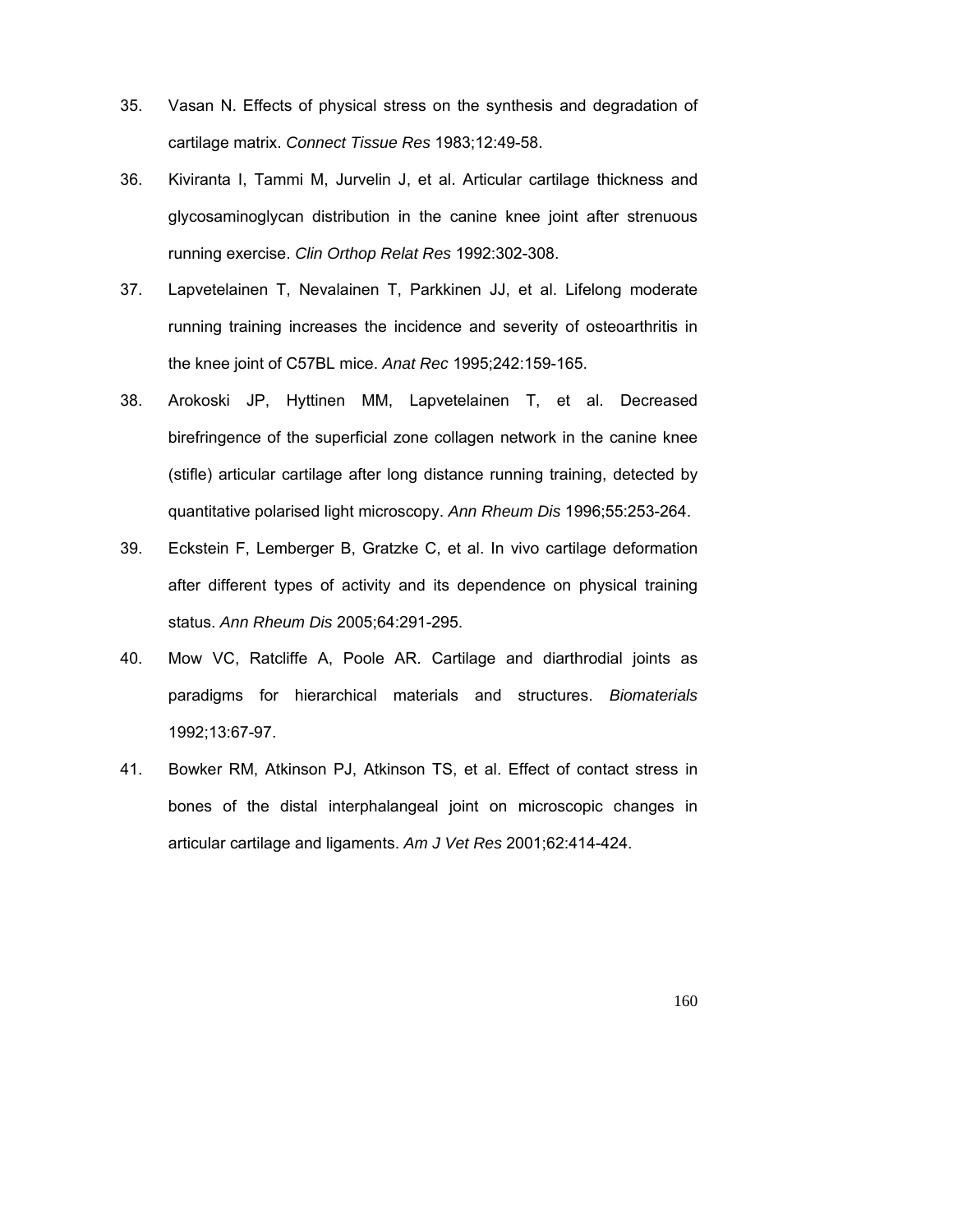- 42. Ohlendorf C, Tomford WW, Mankin HJ. Chondrocyte survival in cryopreserved osteochondral articular cartilage. *J Orthop Res* 1996;14:413-416.
- 43. Reno C, Marchuk L, Sciore P, et al. Rapid isolation of total RNA form small samples of hypocellular, dense connective tissues. *Biotechniques* 1997;22:1082-1086.
- 44. Mankin HJ, Johnson ME, Lippiello L. Biochemical and metabolic abnormalities in articular cartilage from osteoarthritic human hips. III. Distribution and metabolism of amino sugar-containing macromolecules. *J Bone Joint Surg Am* 1981;63:131-139.
- 45. Reddy GK, Enwemeka CS. A simplified method for the analysis of hydroxyproline in biological tissues. *Clin Biochem* 1996;29:225-229.
- 46. Jeffrey JE, Gregory DW, Aspden RM. Matrix damage and chondrocyte viability following a single impact load on articular cartilage. *Arch Biochem Biophys* 1995;322:87-96.
- 47. D'Lima DD, Hashimoto S, Chen PC, et al. Human chondrocyte apoptosis in response to mechanical injury. *Osteoarthritis Cartilage* 2001;9:712-719.
- 48. Huser CA, Davies ME. Validation of an in vitro single-impact load model of the initiation of osteoarthritis-like changes in articular cartilage *J Orthop Res* 2006 Apr;24:725-732.
- 49. Fehrenbacher A, Steck E, Rickert M, et al. Rapid regulation of collagen but not metalloproteinase 1, 3, 13, 14 and tissue inhibitor of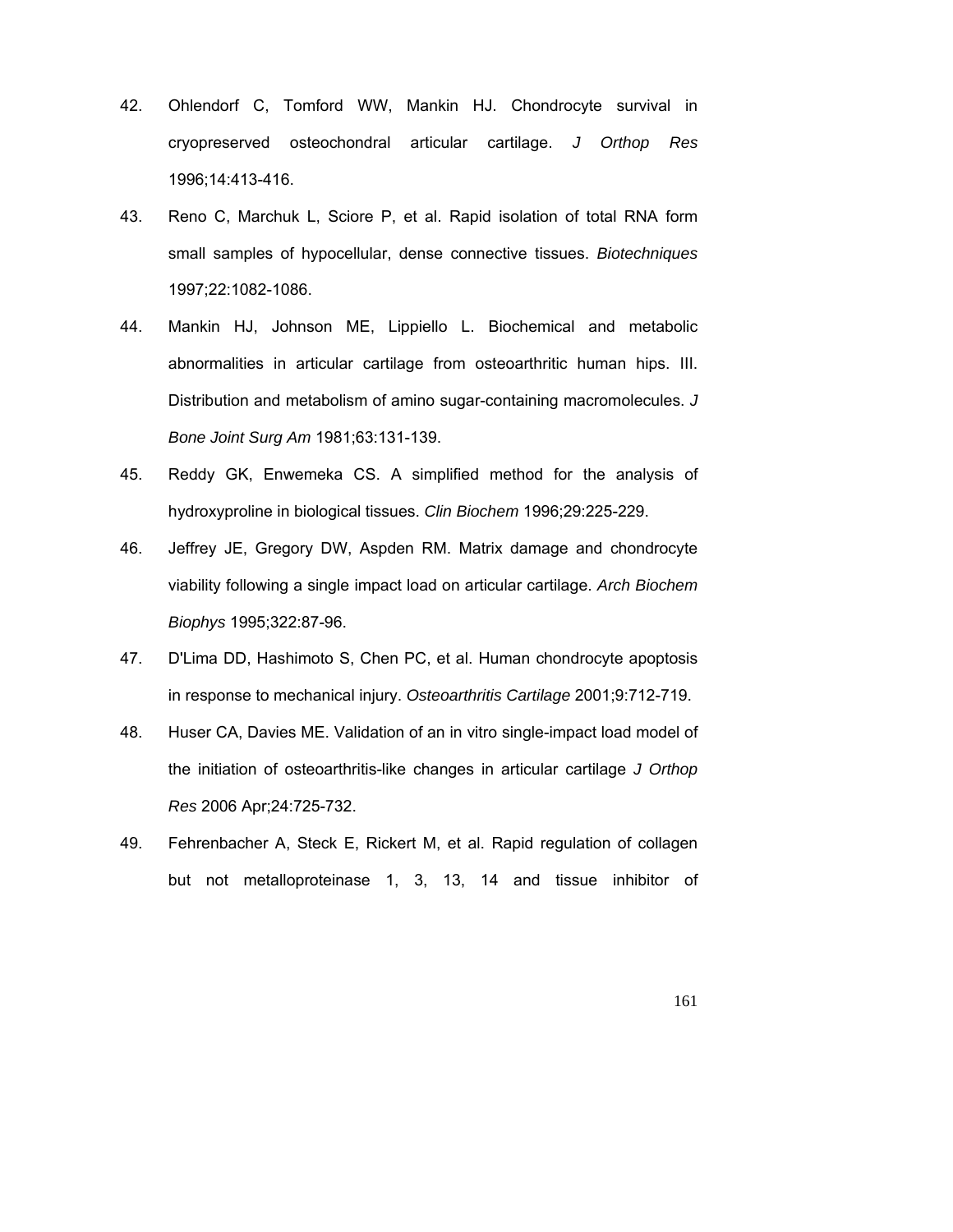metalloproteinase 1, 2, 3 expression in response to mechanical loading of cartilage explants in vitro. *Arch Biochem Biophys* 2003;410:39-47.

- 50. Milentijevic D, Torzilli PA. Influence of stress rate on water loss, matrix deformation and chondrocyte viability in impacted articular cartilage. *J Biomech* 2005;38:493-502.
- 51. Bush PG, Hodkinson PD, Hamilton GL, et al. Viability and volume of in situ bovine articular chondrocytes-changes following a single impact and effects of medium osmolarity. *Osteoarthritis Cartilage* 2005;13:54-65.
- 52. Milentijevic D, Rubel IF, Liew AS, et al. An in vivo rabbit model for cartilage trauma: a preliminary study of the influence of impact stress magnitude on chondrocyte death and matrix damage. *J Orthop Trauma* 2005;19:466-473.
- 53. Lucchinetti E, Adams CS, Horton WE, Jr., et al. Cartilage viability after repetitive loading: a preliminary report. *Osteoarthritis Cartilage* 2002;10:71-81.
- 54. Chen CT, Bhargava M, Lin PM, et al. Time, stress, and location dependent chondrocyte death and collagen damage in cyclically loaded articular cartilage. *J Orthop Res* 2003;21:888-898.
- 55. Kuroki K, Cook JL, Stoker AM, et al. Characterizing osteochondrosis in the dog: potential roles for matrix metalloproteinases and mechanical load in pathogenesis and disease progression. *Osteoarthritis Cartilage* 2005;13:225-234.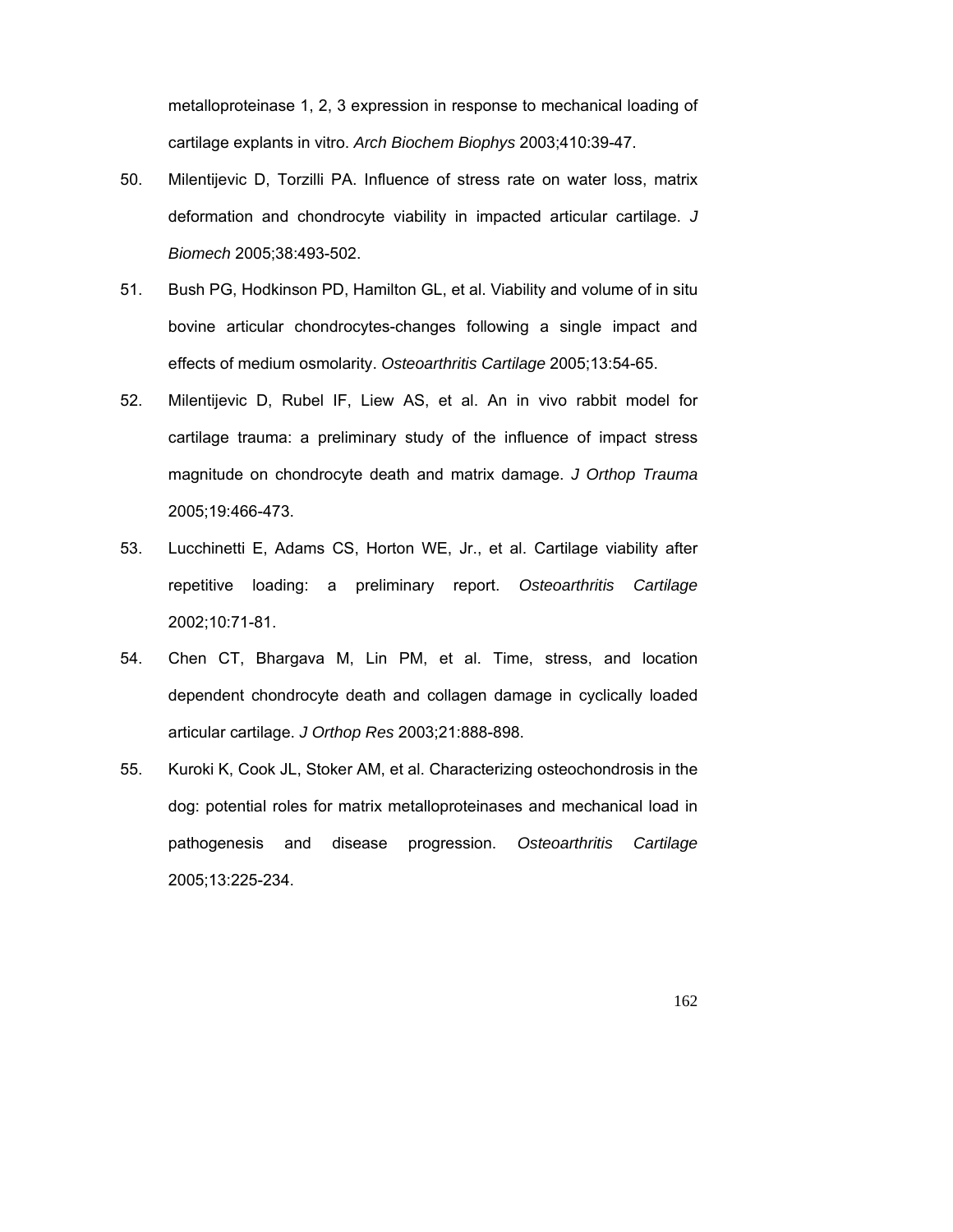- 56. Huser CA, Peacock M, Davies ME. Inhibition of caspase-9 reduces chondrocyte apoptosis and proteoglycan loss following mechanical trauma. *Osteoarthritis Cartilage* 2006;14:1002-1010.
- 57. Torzilli PA, Grigiene R, Borrelli J, Jr., et al. Effect of impact load on articular cartilage: cell metabolism and viability, and matrix water content. *J Biomech Eng* 1999;121:433-441.
- 58. Huser CA, Davies ME. Validation of an in vitro single-impact load model of the initiation of osteoarthritis-like changes in articular cartilage. *J Orthop Res* 2006;24:725-732.
- 59. McDevitt CA, Muir H. Biochemical changes in the cartilage of the knee in experimental and natural osteoarthritis in the dog. *J Bone Joint Surg Br* 1976;58:94-101.
- 60. Blumenkrantz G, Majumdar S. Quantitative magnetic resonance imaging of articular cartilage in osteoarthritis. *Eur Cell Mater* 2007;13:76-86.
- 61. Venn G, Billingham MEJ, Hardingham TE. Increased proteoglycan synthesis in cartilage in experimental canine osteoarthritis does not reflect a permanent change in chondrocyte phenotype. *Arthritis & Rheumatism* 2005;38:525-532.
- 62. Brama PA, Tekoppele JM, Bank RA, et al. Influence of different exercise levels and age on the biochemical characteristics of immature equine articular cartilage. *Equine Vet J Suppl* 1999:55-61.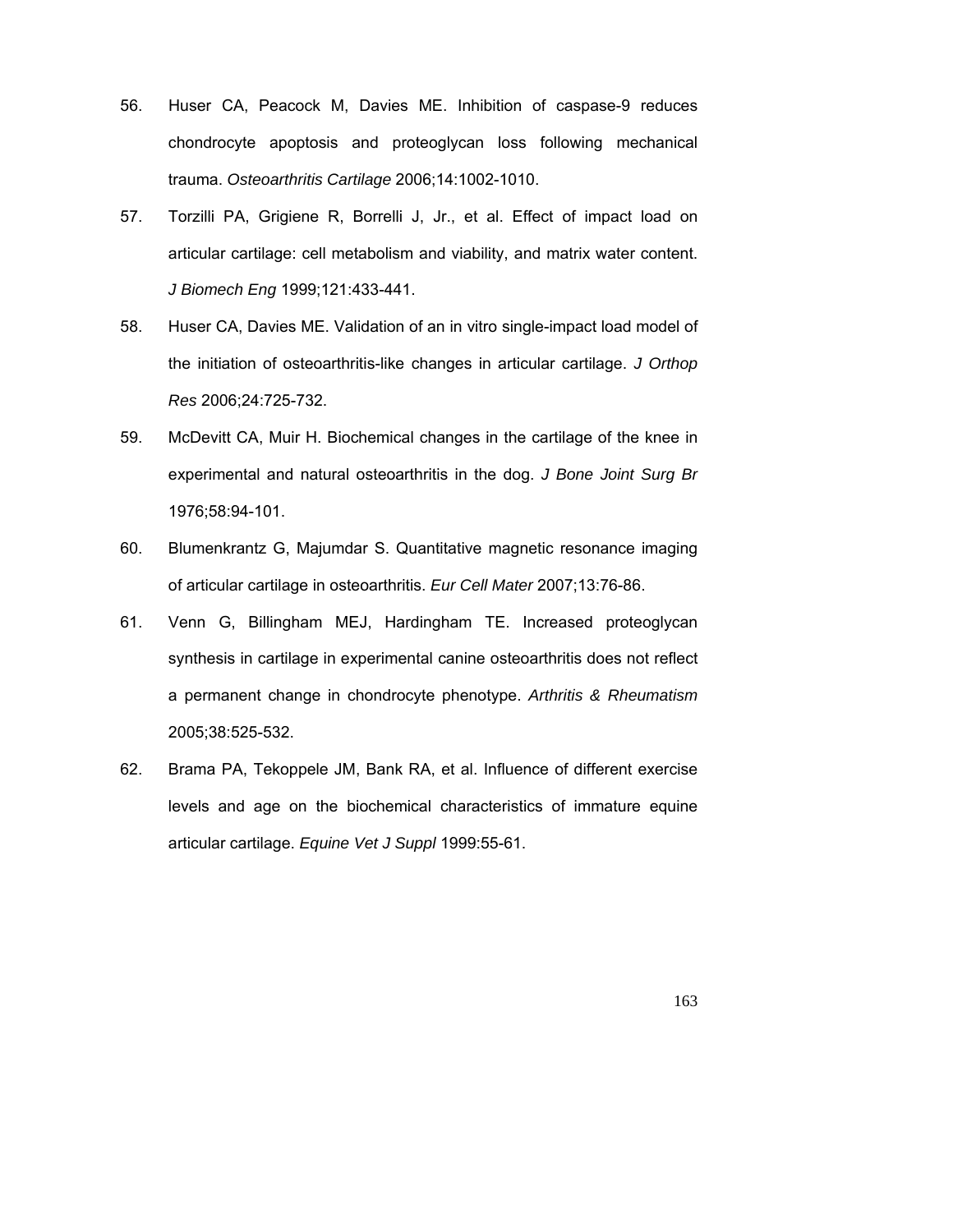- 63. Mayne R, Brewton RG. Extracellular matrix of cartilage: collagen In: Woessner J,Howell D, eds. *Joint cartilage degradation*. New York: Marcel Dekker, Inc, 1993;81-108.
- 64. Morrison EH, Ferguson MW, Bayliss MT, et al. The development of articular cartilage: I. The spatial and temporal patterns of collagen types. *J Anat* 1996;189 ( Pt 1):9-22.
- 65. Maroudas A, Palla G, Gilav E. Racemization of aspartic acid in human articular cartilage. *Connect Tissue Res* 1992;28:161-169.
- 66. Clements KM, Hollander AP, Sharif M, et al. Cyclic loading can denature type II collagen in articular cartilage. *Connect Tissue Res* 2004;45:174- 180.
- 67. Marijnissen AC, van Roermund PM, TeKoppele JM, et al. The canine 'groove' model, compared with the ACLT model of osteoarthritis. *Osteoarthritis Cartilage* 2002;10:145-155.
- 68. Brama PA, TeKoppele JM, Beekman B, et al. Matrix metalloproteinase activity in equine synovial fluid: influence of age, osteoarthritis, and osteochondrosis. *Ann Rheum Dis* 1998;57:697-699.
- 69. Mastbergen SC. COX-2 inhibition in osteoarthritis:effects on cartilage. *department of Rheumatology & Clinical Immunology*. Uterecht: University of Utrecht, Netherlands, 2005;175.
- 70. Amin AR, Dave M, Attur M, et al. COX-2, NO, and cartilage damage and repair. *Curr Rheumatol Rep* 2000;2:447-453.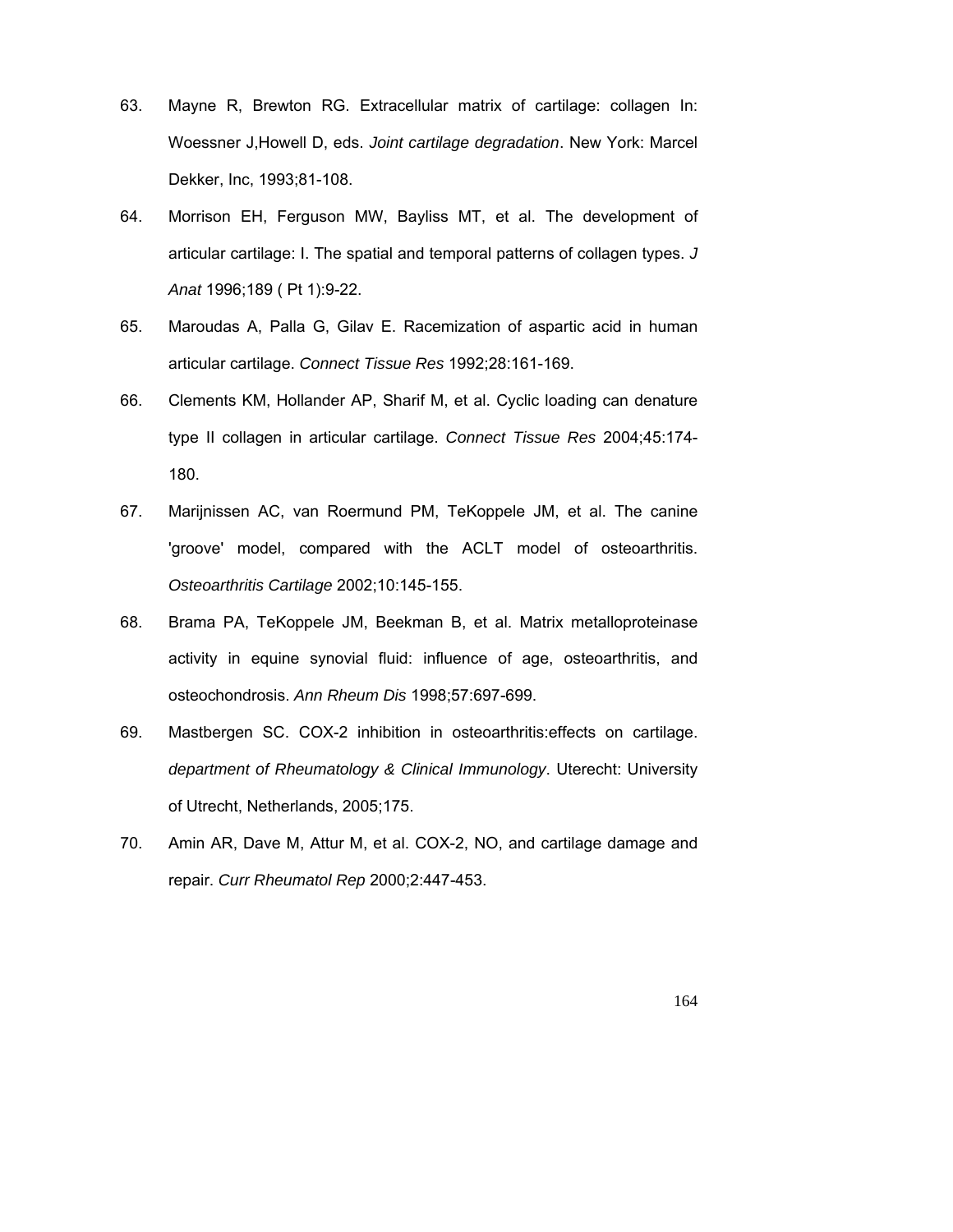- 71. Hashimoto S, Takahashi K, Amiel D, et al. Chondrocyte apoptosis and nitric oxide production during experimentally induced osteoarthritis. *Arthritis Rheum* 1998;41:1266-1274.
- 72. Whiteman M, Armstrong JS, Cheung NS, et al. Peroxynitrite mediates calcium-dependent mitochondrial dysfunction and cell death via activation of calpains. *Faseb J* 2004;18:1395-1397.
- 73. Aigner T, Rose J, Martin J, et al. Aging theories of primary osteoarthritis: from epidemiology to molecular biology. *Rejuvenation Res* 2004;7:134- 145.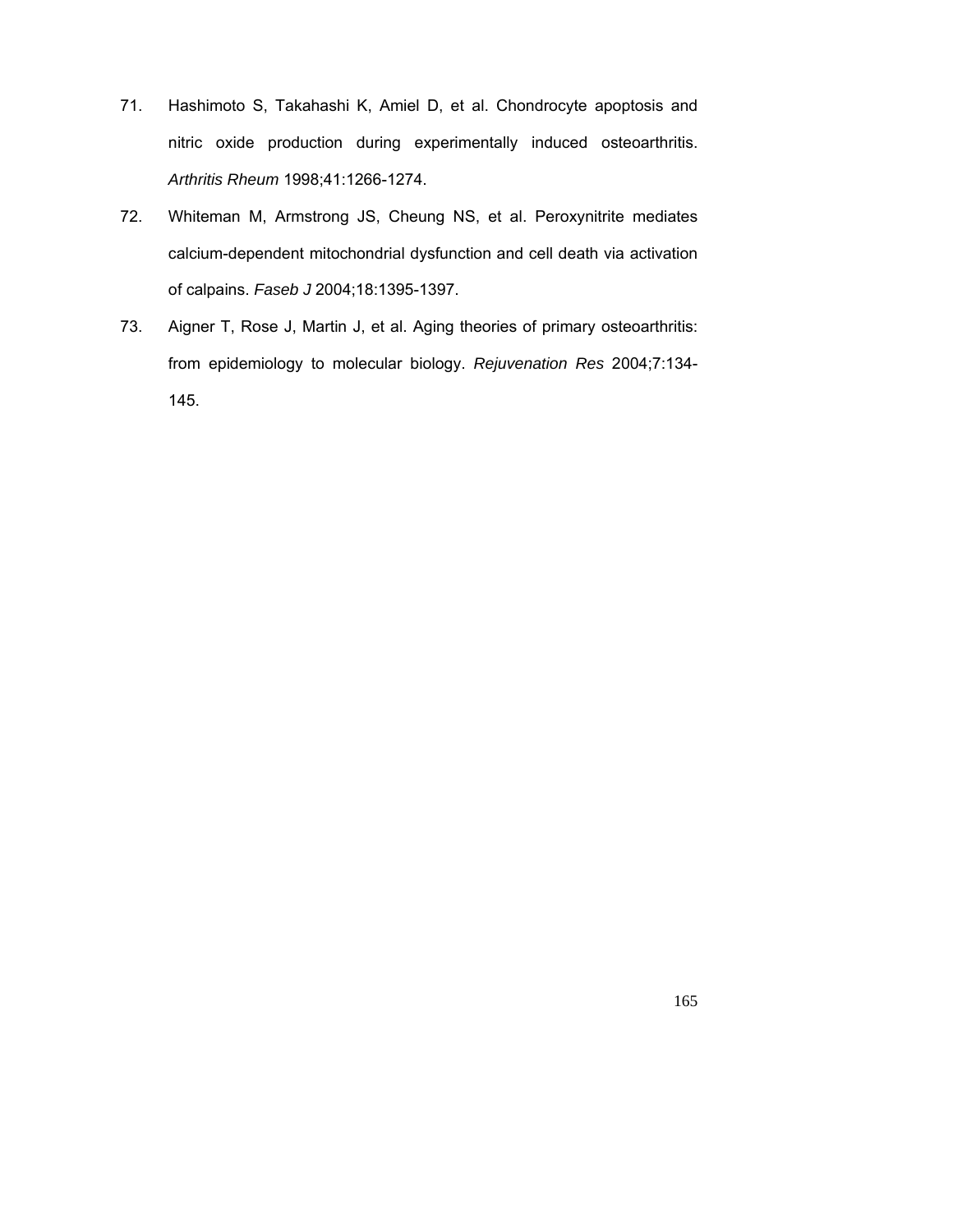

Figure 3.1. Relative gene expression for collagen 1

\* Significantly different from corresponding group loaded once a day.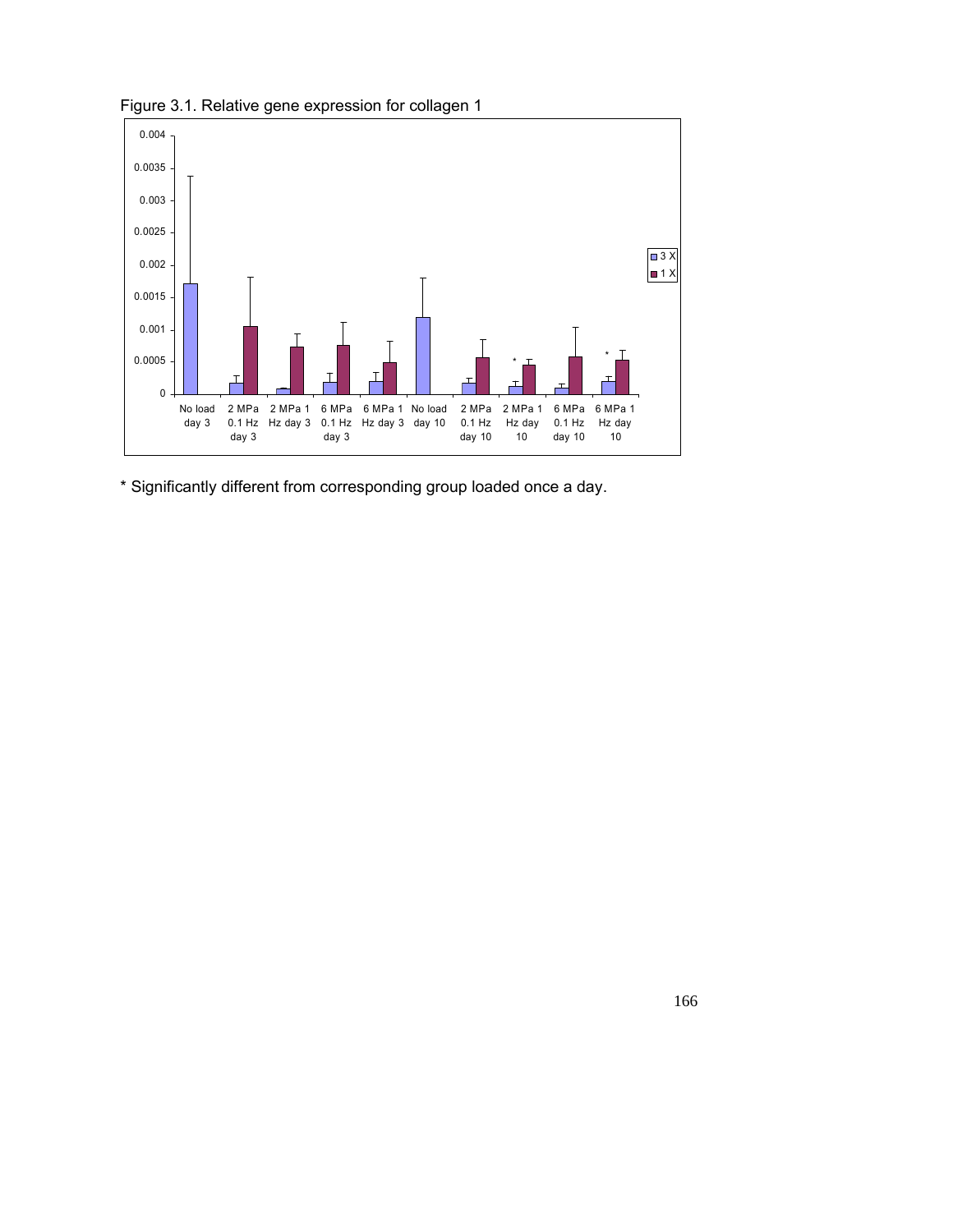Figure 3.2. Relative gene expression collagen II



\* Significantly different from no load day 3.

a Significantly different from group loaded at similar regimen once a day.

b Significantly different form 6 MPa o.1 Hz once a day.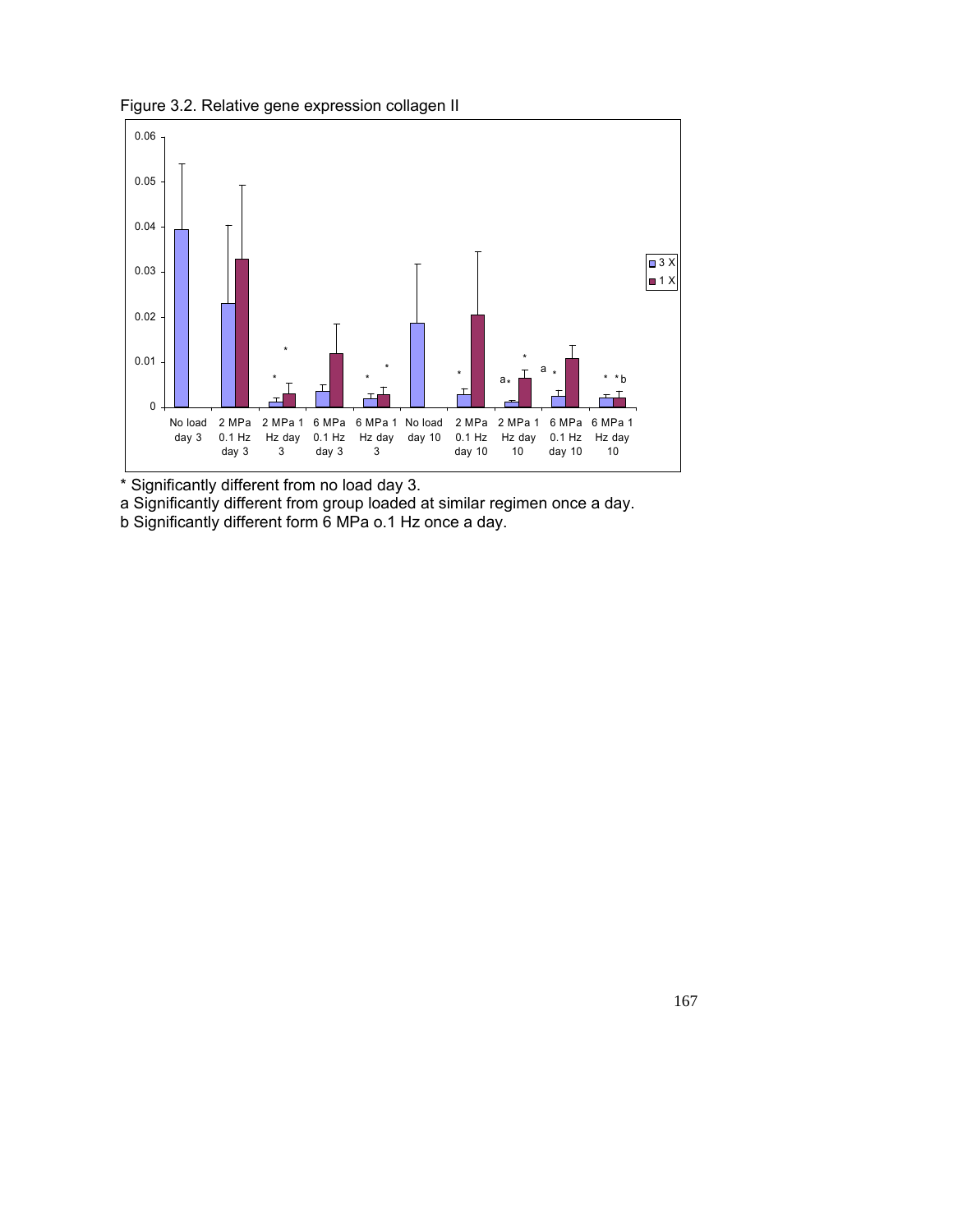Figure 3.3. Relative gene expression for Aggrecan



\* Significantly different from no load day 3

a Significantly different from corresponding day 3

b Significantly different from no load day 10.

c Significantly different from corresponding sample loaded once a day.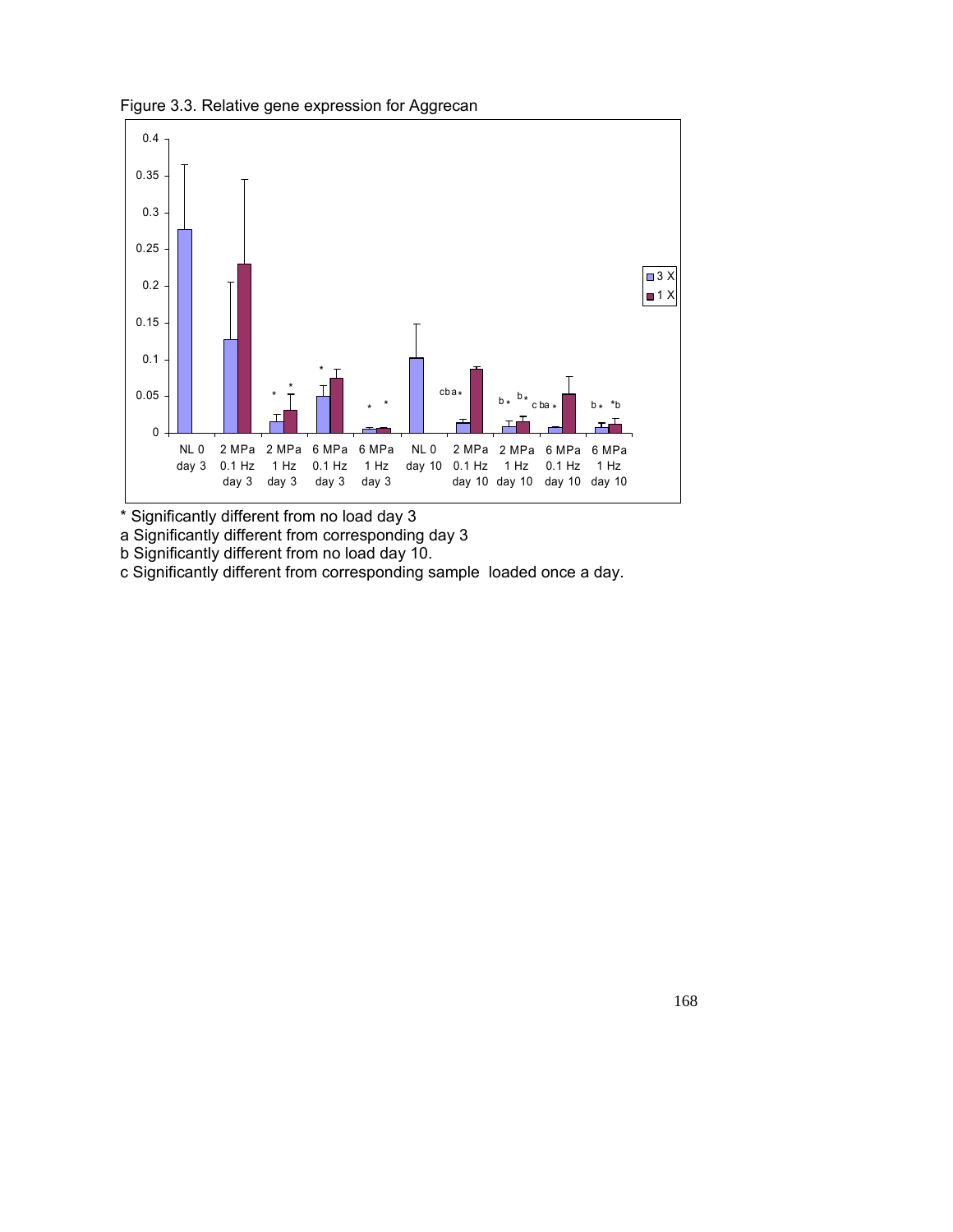Figure 3.4. Relative gene expression for MMP 1



\* Significantly different form 6 MPa 1 Hz day 3





\* Significantly different from no load day 3.

a Significantly different from corresponding day 3 sample.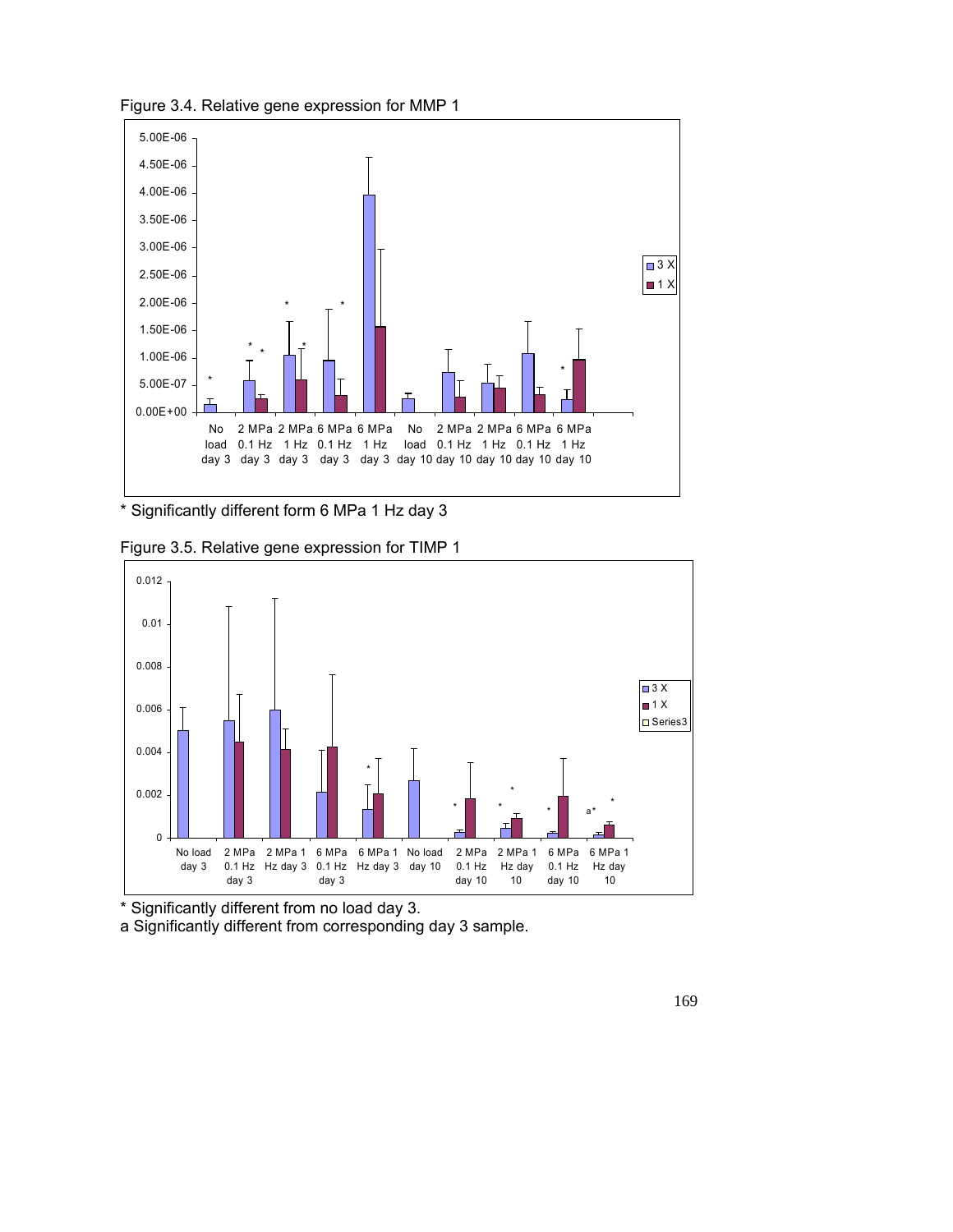

Figure 3.6. Relative gene expression for COX 2

\* Significantly different from no load day 3. a Significantly different from no load day 10

Figure 3.7. Total tissue hydroxyproline content.



\* Significantly different from no load day 3

a Significantly different from no load day 10

b Significantly different from group loaded at similar MPa but lower frequency.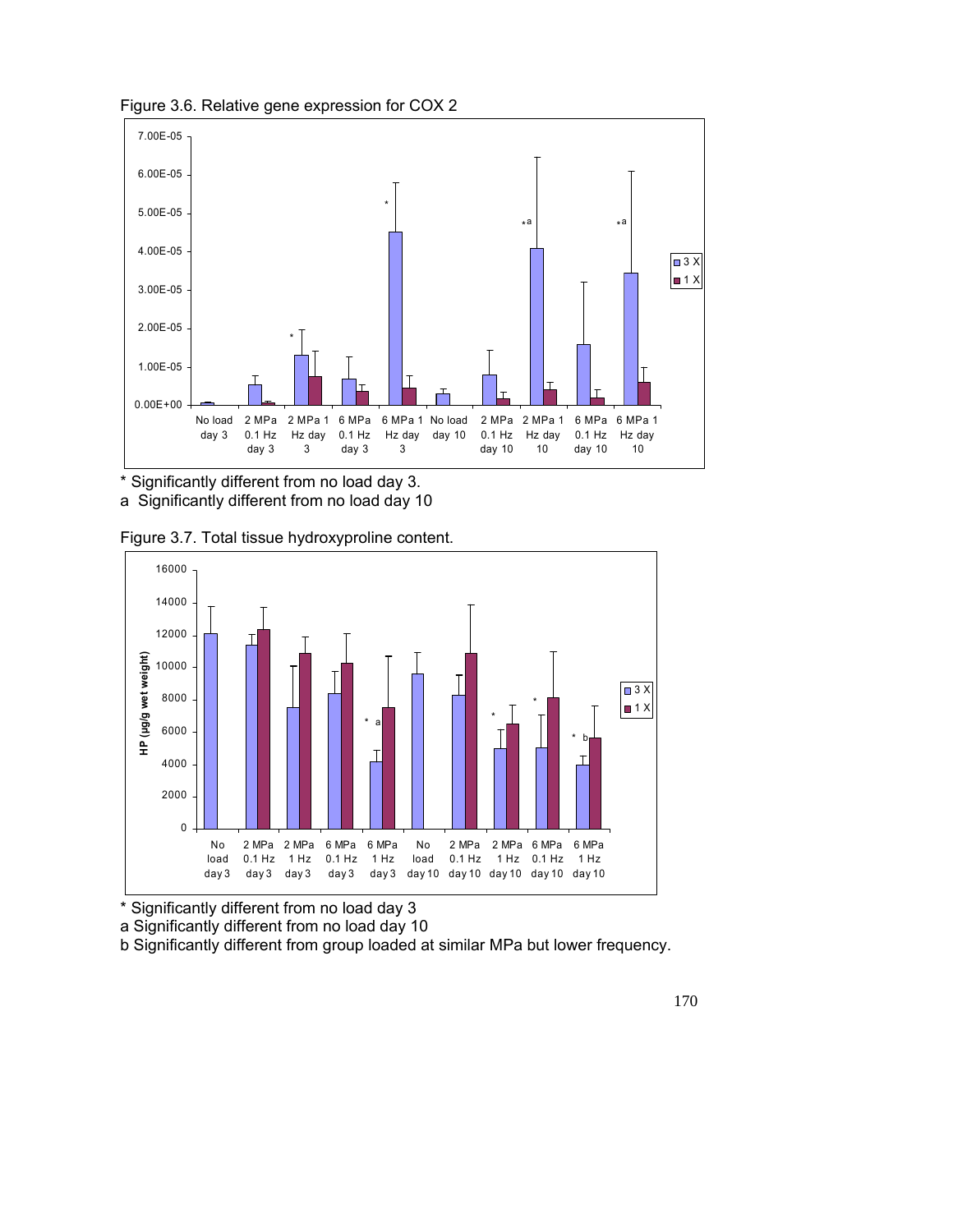Fig 3.8 Total tissue glycosaminoglycan content.



\* Significantly different from no load day 3

a Significantly different from lower frequency at same MPa

b Significantly different from corresponding day 3 group.

Fig 3.9 Total media glycosaminoglycan content.



\* Significantly different from corresponding day 3. Note: 1X: samples loaded once a day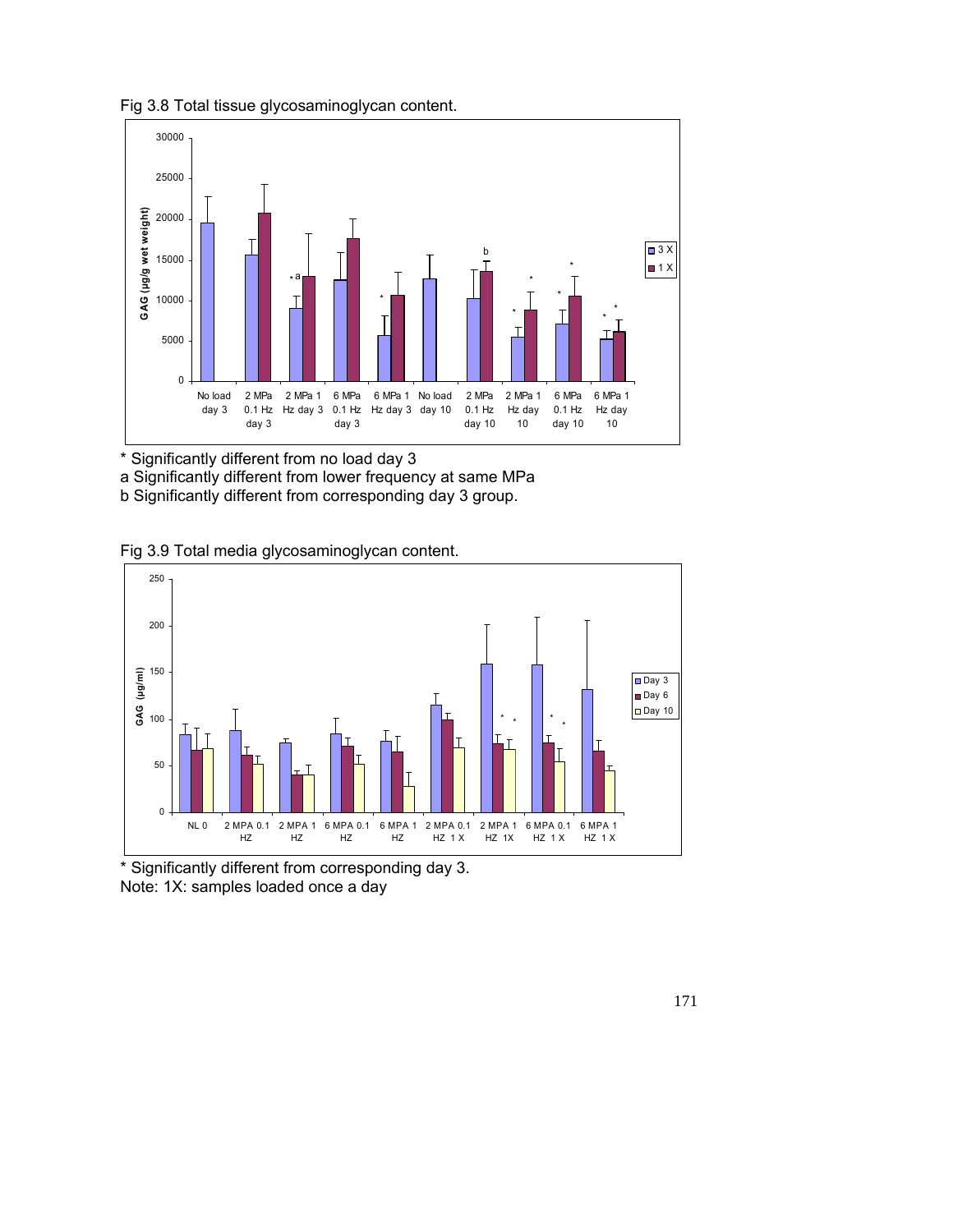Figure 3.10 Media NO content.



\* Significantly different from corresponding day no load a Significantly different from corresponding day 3 Note: 1X: samples loaded once a day.

Figure 3.11. Media PGE<sub>2</sub>content.



\* Significantly higher than corresponding no load sample a Significantly lower than corresponding day 3 sample b Significantly lower than corresponding sample loaded three times a day. Note: 1X: samples loaded once a day.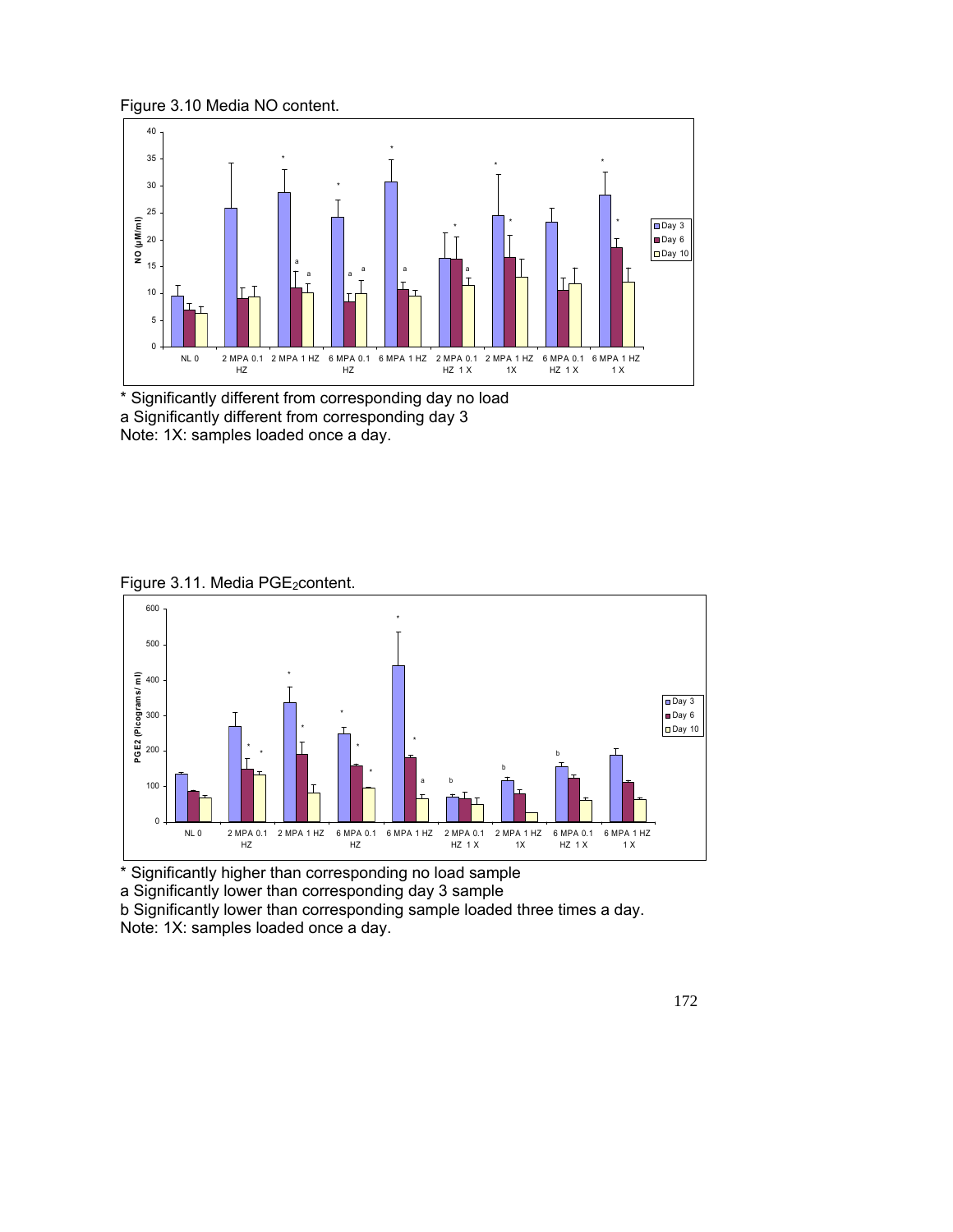Figure 3.12. Cell viability (% live)



\* Significantly different from no load day 3.

a Significantly different from no load day 10.

b Significantly different from corresponding day 3 group.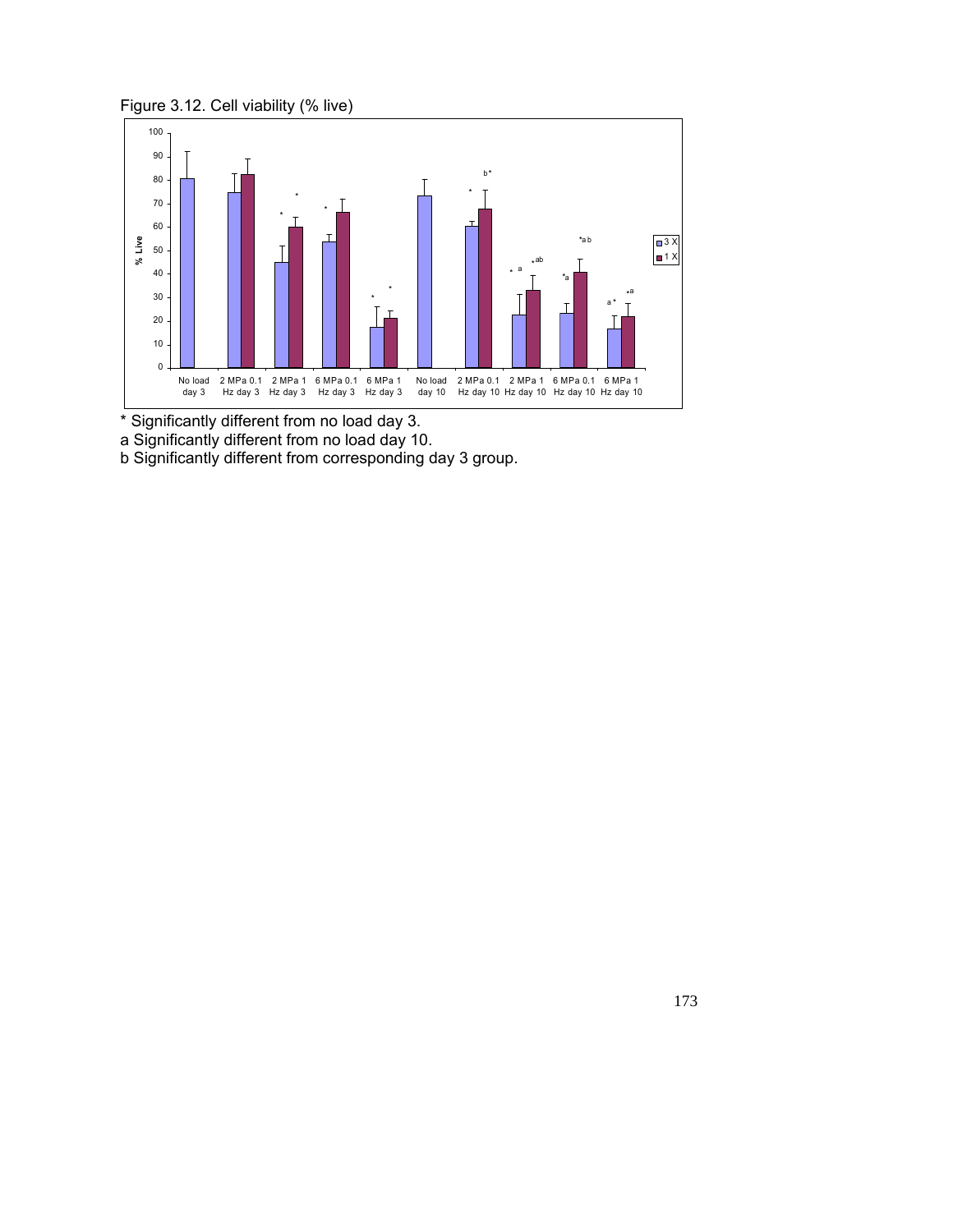## **Effect of Corticosteroids and Load on Articular Cartilage Explants.**

Corticosteroids are potent anti-inflammatory agents commonly used in the treatment of joint injury in horses.  $1$  Their effects on cartilage appear to be dependent on the type and dose of agent used for treatment.  $2.3$  For horses, the major controversy of intra-articular therapy is not the use of steroids, but rather the dose and duration of intra-articular treatment. Steroids are also used to treat ailments such as airway disease, shock and dermatitis in horses for which they have systemic effects.

Despite their clinical success in the reduction of pain and swelling, corticosteroids have a generalized inhibitory effect on collagen type II synthesis.<sup>4-6</sup> *In vitro* and *in vivo* studies have shown that intra-articular injections of corticosteroids may have detrimental effects on cartilage matrix and decrease proteoglycan synthesis.<sup> $7-12,2$ </sup> Although there is eventual recovery of proteoglycan synthesis, the cartilage remains depleted of proteoglycan for several months. $9-11$  In a study of articular cartilage explants were incubated in medium containing methylprednisolone acetate (MPA) at 10mg/ml for 24 hours, proteoglycan synthesis was severely depressed and failed to recover after 13 days of culture in medium without MPA. <sup>13</sup> Other undesirable side effects resulting from long term intra-articular administration of corticosteroids include decreased collagen synthesis, increased water content and delayed healing,  $9-11,14$  thus making the cartilage more susceptible to mechanical  $injury<sup>12,15</sup>$  Rats receiving corticosteroids and subjected to running exercise displayed fibrotic invasion and subchondral bone replacement of degenerated articular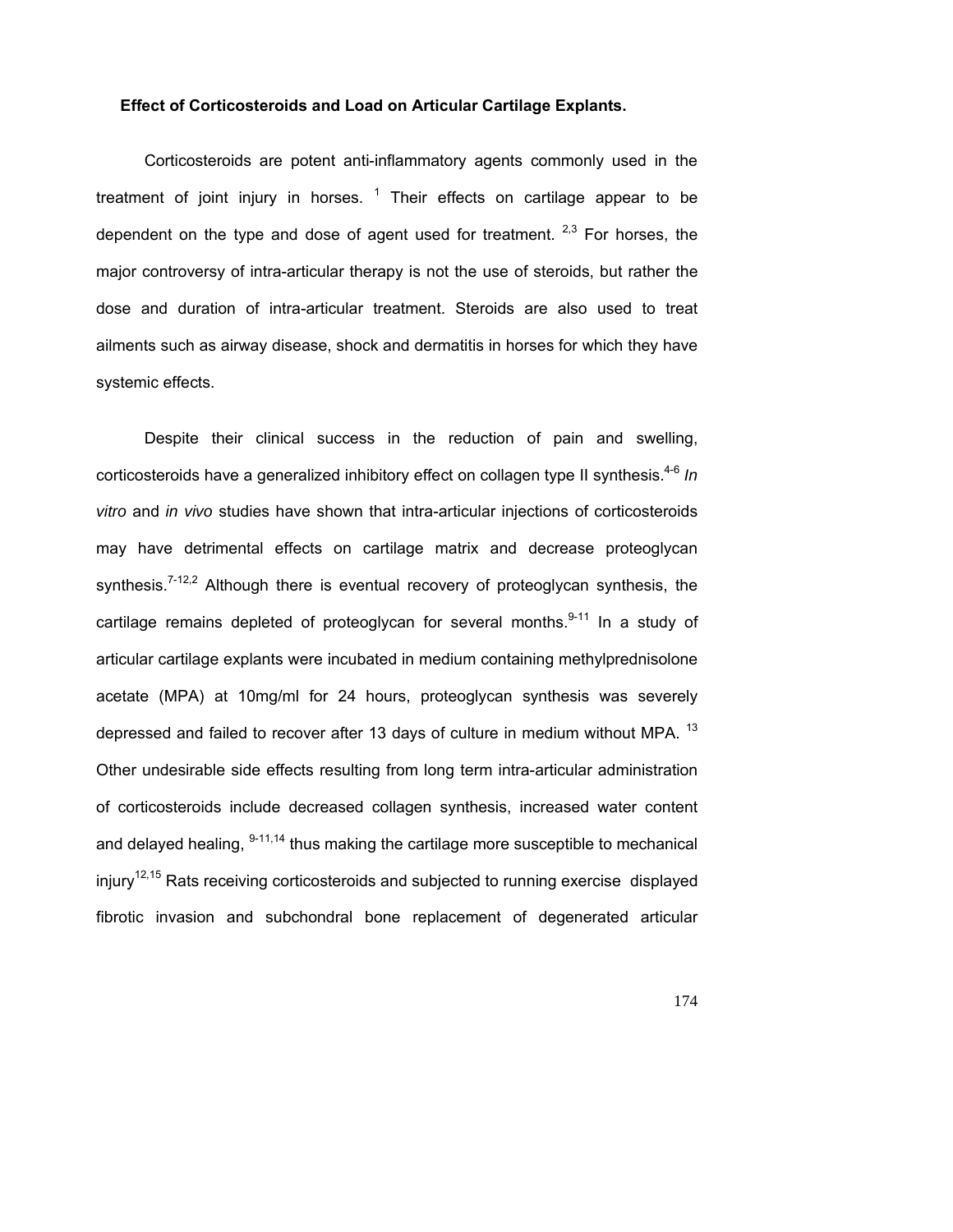cartilage associated with areas of cell death, and loss of matrix staining when compared to rats that received running exercise or corticosteroids alone.  $12$  The latter finding suggests a synergestic and /or potentiative interaction between corticosteroids and exercise. Carter et al.,<sup>16</sup> reported a decrease in the formation of repair tissue and synovial inflammation with the long term use of MPA.

Using an *in vitro* system that closely mimics the *in vivo* environment, the responses of cartilage to steroid treatment can begin to be determined. By providing biomechanical stimulus to cartilage in the culture system, we can determine if loading of cartilage causes a differential response to steroid treatment, and whether any or both of these agents are involved in the progression of cartilage pathology.

We hypothesized that subjecting articular cartilage to dynamic compressive stress and corticosteroids influences ECM metabolism.

## **Material and methods:**

Equine articular cartilage was collected aseptically within 24 hrs of death from the medial and lateral trochlear ridges of the femurs in grossly normal femoropatellar joints with grossly normal articular cartilage of 7 adult horses that died or were euthanized for reasons unrelated to joint disorders. Three mm explants were made using a biopsy punch, and cultured in Dulbeco's Modified Eagle Media (DMEM) with 10 % fetal bovine serum (FBS) 4mM L- glutamine, penicillin (57 U/ml), streptomycin (57 µg/ml) and ascorbic acid (50 ug/ml), pH 7.2. These cartilage explants were subjected to treatment with methylprednisolone acetate (MPA) and dynamic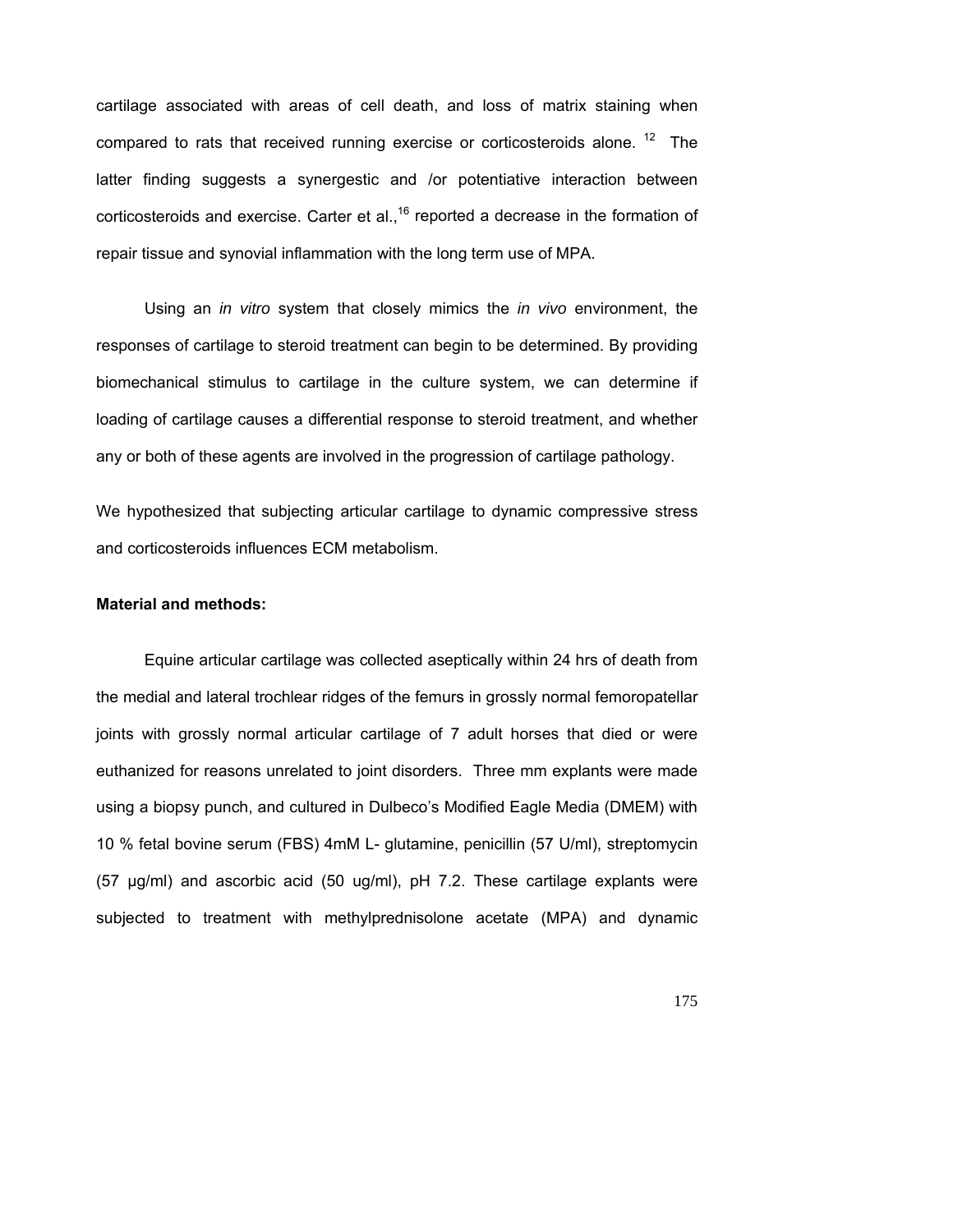compressive stress in the FX- 400  $C^{TM}$  Flexercell Compression Plus bioreactor for 20 minutes three times a day starting 24 hours after their formation. Treatment groups were formed for the evaluation of 2 doses of MPA (0, 0.4 mg/ml and 4.0 mg/ml) and 3 levels of sinusoidal peak dynamic compressive stress (0, 2 MPa and 6 MPa) delivered at 3 frequencies (0, 0.1, and 1 Hz) for 10 days. Three cartilage explants per horse were subjected to each treatment and loading regime combination of peak load and frequency for 3 or 10 days. At the end of testing 1 explant each was subjected to evaluation as follows: 1 section used for viability testing; 1 explant was subjected to digestion for sulfated GAG and hydroxyproline determination; and 1 explant was processed for protein and PCR analysis. The media from each explant was collected at the time of each media replacement and explant harvest and was stored at  $-20^0C$  for subsequent biochemical analysis.

Selection of doses of MPA was based on previous studies. Todhunter *et al*,. reported a severe depression in proteoglycan synthesis and increased proteoglycan degradation with doses of 0.4 and 4.0 mg/ml of MPA. $^6$  The selections of load values were to some extent empirical. The compression bioreactor in our laboratory is configured to deliver defined forces up to 14 lbs and applied stress is calculated (1 MPa = 145.038 psi) The daily contact stress on a human joint has been reported to range from approximately 3 to 10 MPa, $^{17}$  and though no data is available for the stresses on equine stifle joints, the stress in the equine distal interphalangeal joint at a trot has been estimated to be as high as 5 MPa.<sup>18</sup>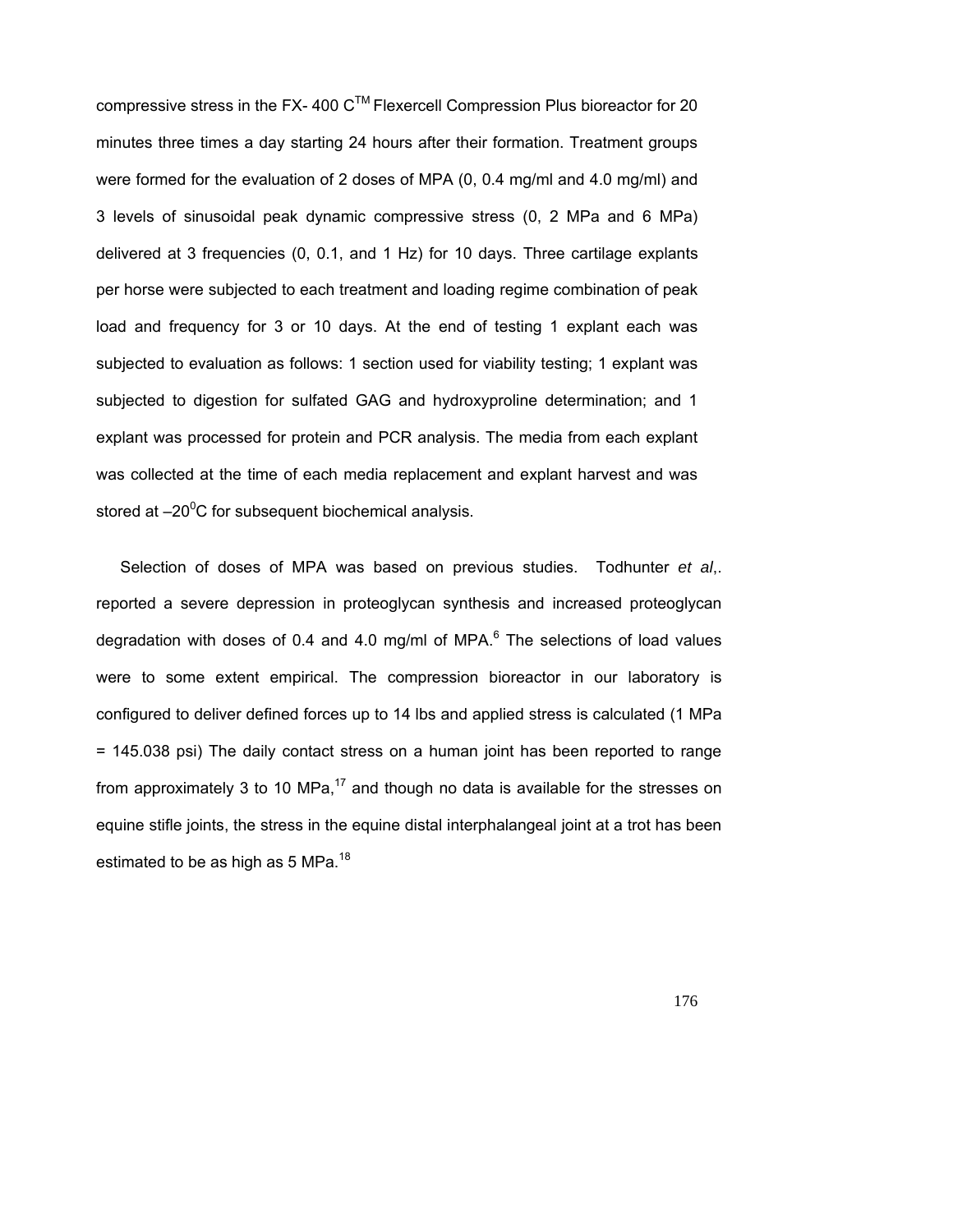*Application of cyclic compression*: - Explants were subjected to cyclic compressive load using FX- 400  $C^{TM}$  Flexercell Compression Plus unit (Flexcell International, Hillsborough, North Carolina). Cyclic compression driven by air pressure was monitored by an inline manometer and controlled by solenoid valves using  $F$ lexsoft<sup>TM</sup> software. The application of biomechanical force to the explants while in culture is enabled by flexible- bottom culture plates. Explants were subjected to cyclic compression over a range of frequencies and peak magnitudes for 20 minutes every eight hours for 3 or 10 days. No load and no treatment control groups were subjected to the described culture conditions but without cyclic compressive loading and/or treatment with MPA. The loads applied to the cartilage explants in this study were 5.6 and 16.8 lb for 2 and 6 MPa respectively calculated on the formula: pressure = force/area.

**RNA extraction**: Total RNA was extracted using a modified TRIspin method.<sup>19</sup> Snap frozen explant samples were powdered by crushing, transferred to 1ml of Trizol (Invitrogen, Carlsbad, CA), and homogenized using 3.2mm steel beads (BioSpec Products) and a mini- bead beater (BioSpec Products) set at 5000 rpm for 30 seconds. Homogenates were chloroform extracted and separated by centrifugation. The RNA was precipitated using isopropanol, and the pellet was resuspended in 100µl of DEPC water. The RNA was then further cleaned using the RNeasy Minelute cleanup kit (Qiagen Inc., Valencia, CA) following the manufactures protocol. Total RNA was eluted with 14µl of water and contaminating DNA was digested using the Turbo DNase kit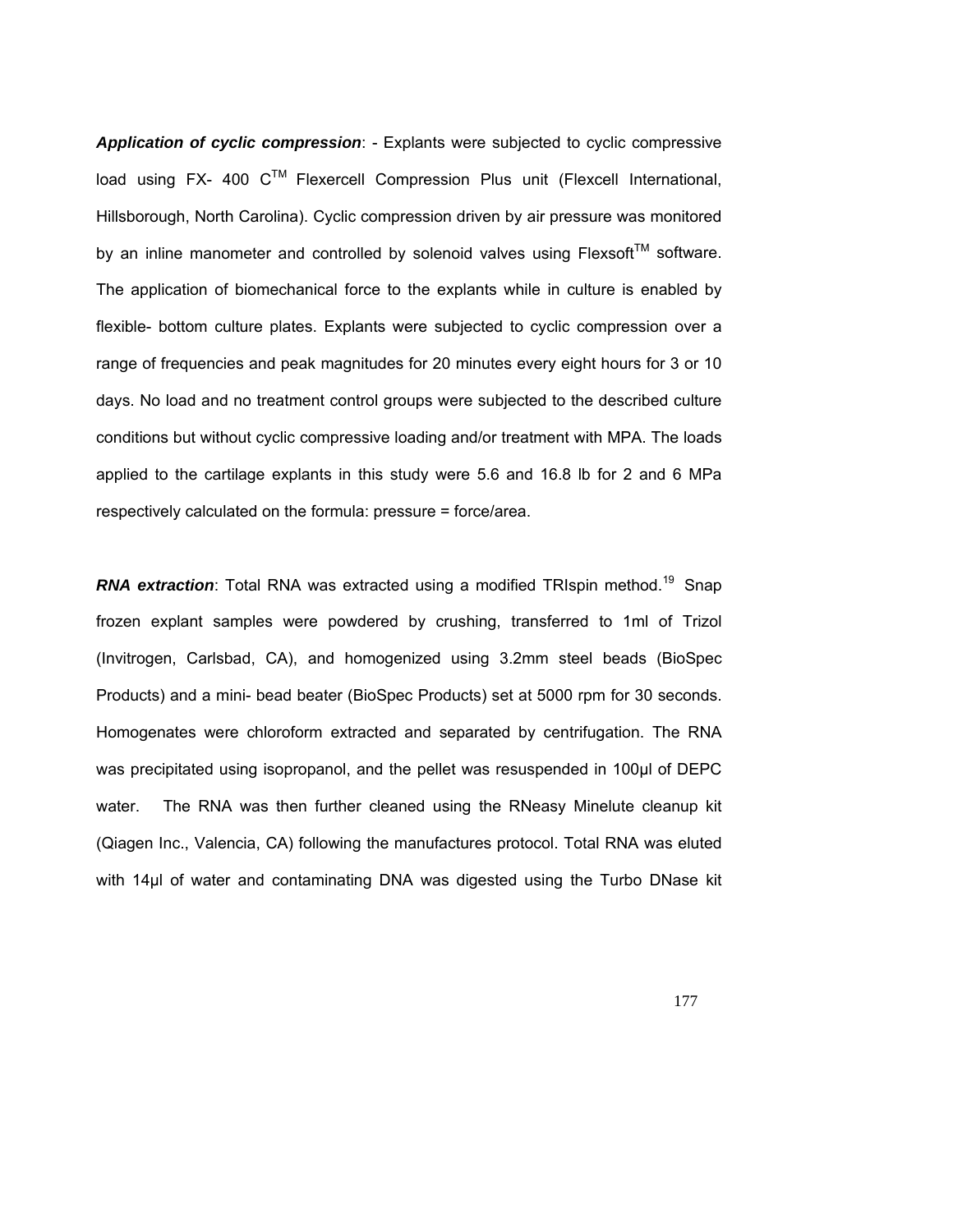(Ambion). Isolated RNA was stored at  $-80^{\circ}$ C following determination of concentration and purity.

*Reverse Transcription (RT)***: Five hundred** ng of total RNA was reverse transcribed in 20 µl reactions using 0.5µM of random hexamers and Superscript III reverse transcriptase (Invitrogen, Carlsbad, CA) according to the manufacturer's instructions. For each sample a No-RT control was run in parallel to assess DNA contamination. The RT profile was: 42<sup>°</sup>C for 2 hours, 68<sup>°</sup>C for 10 minutes, 4<sup>°</sup>C hold. The cDNA was diluted with 180 $\mu$  of water, and 4 $\mu$  of the diluted cDNA was used for subsequent real-time Polymerase Chain Reaction (PCR).

*Polymerase Chain Reaction (PCR)*: An assessment of steady state mRNA concentrations corresponding to genes of interest was made using Real-Time PCR. Primer pairs have been designed (PrimerSelect, DNASTAR, Madison WI) for amplification of the following gene sequences: collagen types I, II and X, matrix metalloproteinases (MMPs) 1, 3 and 13, tissue inhibitor of metalloproteinases (TIMP) - 1, aggrecan, cyclooxygenase (COX) 2, inducible nitric oxide (iNOS), and glyceraldehyde 3- phosphate dehydrogenase (GAPDH). Real–Time PCR was performed with the Rotor-Gene RG- 3000 (Corbett Research, Sydney, Australia) using the Quantitect SYBR green PCR kit (Qiagen, Inc.) following the manufacturers guidelines. The PCR profile for all tests consisted of an initial incubation of 94<sup>0</sup>C for 15 minutes, followed by 55 cycles of 5 seconds at  $94^0C$ , 10 seconds at  $57^0C$  and 20 seconds at  $72^{\circ}$ C. After the PCR profile, a melt curve analysis was done to ensure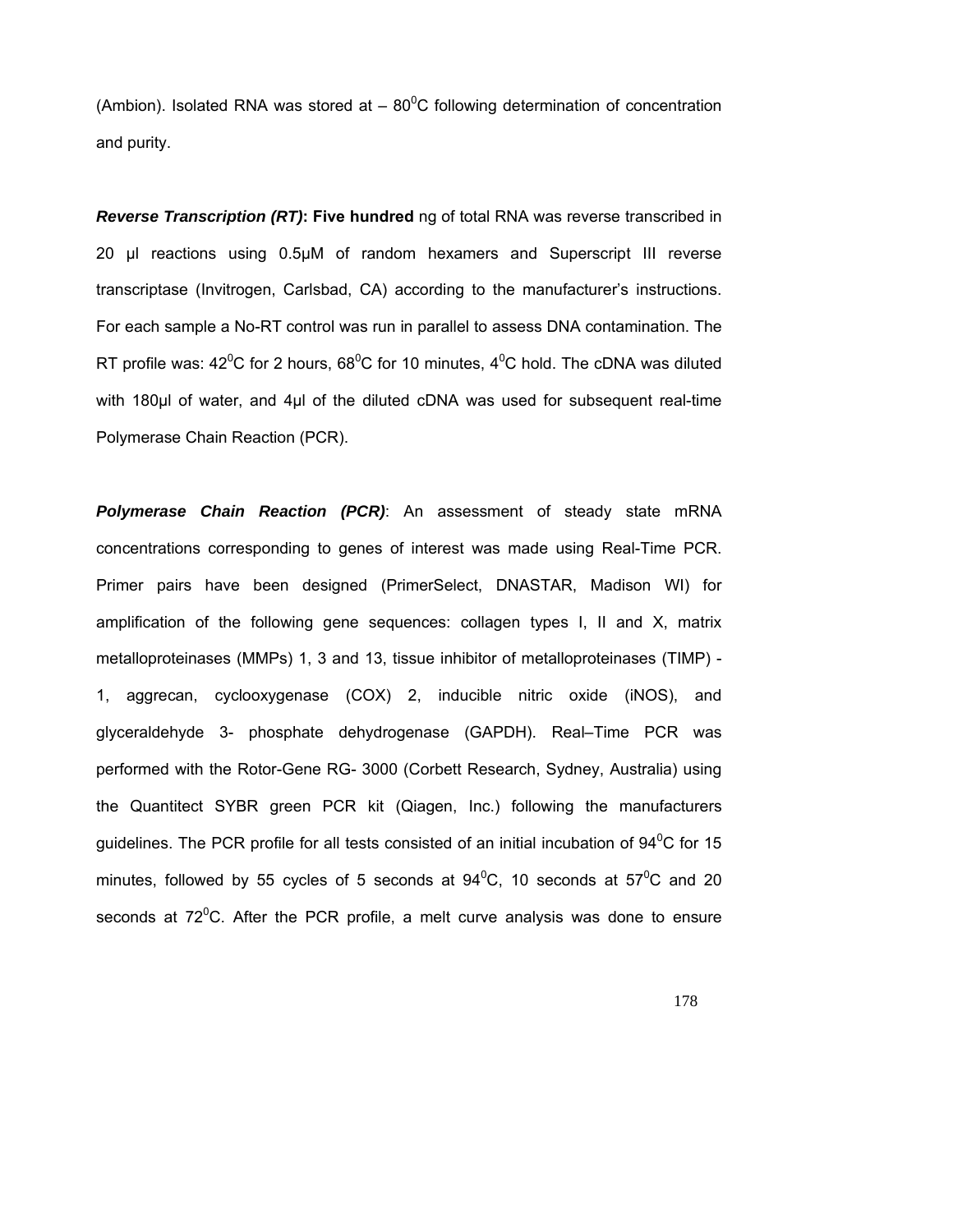specific amplification for each sample. SYBR green fluorescence was monitored during the extension step of the PCR profile, and take off values and amplification efficiencies were determined using the Rotor–Gene software. Target gene expression were normalized to GAPDH expression and determined using  $Q$ -gene.<sup>20</sup> No-RT controls were tested for each primer set utilized to ensure that there was no contamination genomic DNA in the sample.

*Glycosaminoglycan Analysis*: Total sulfated GAG was quantified using 1-9 dimethlymethylene blue (DMMB) spectrophotometeric assay.<sup>21</sup> Stored media and explants were thawed and digested in solutions of 2.8 units/ml papain (Sigma Chemical Co., St. Louis, MO). A 10 µl aliquot of the digested solution was mixed with 240 µl of DMMB solution and absorbance was determined at 525 nm spectrophotometrically (Beckman DU-65 spectrophotometer, Beckman Instruments, Inc., Fullerton, CA). A standard curve was constructed using bovine tracheal chondroitin sulfate A. The results were corrected for differences in sample weight and normalized to dry weight of the sample. Total GAG content in cartilage explants was reported as GAG/weight (μg/g). GAG concentrations in the liquid media were reported as a percentage of total GAG in the cartilage explant.

*Hydroxyproline Assay*: Total collagen content in cartilage explants was determined by measuring the HP content using a colorimetric procedure, $^{22}$ as previously described.<sup>23</sup> HP content was reported in HP/weight ( $\mu$ g/g).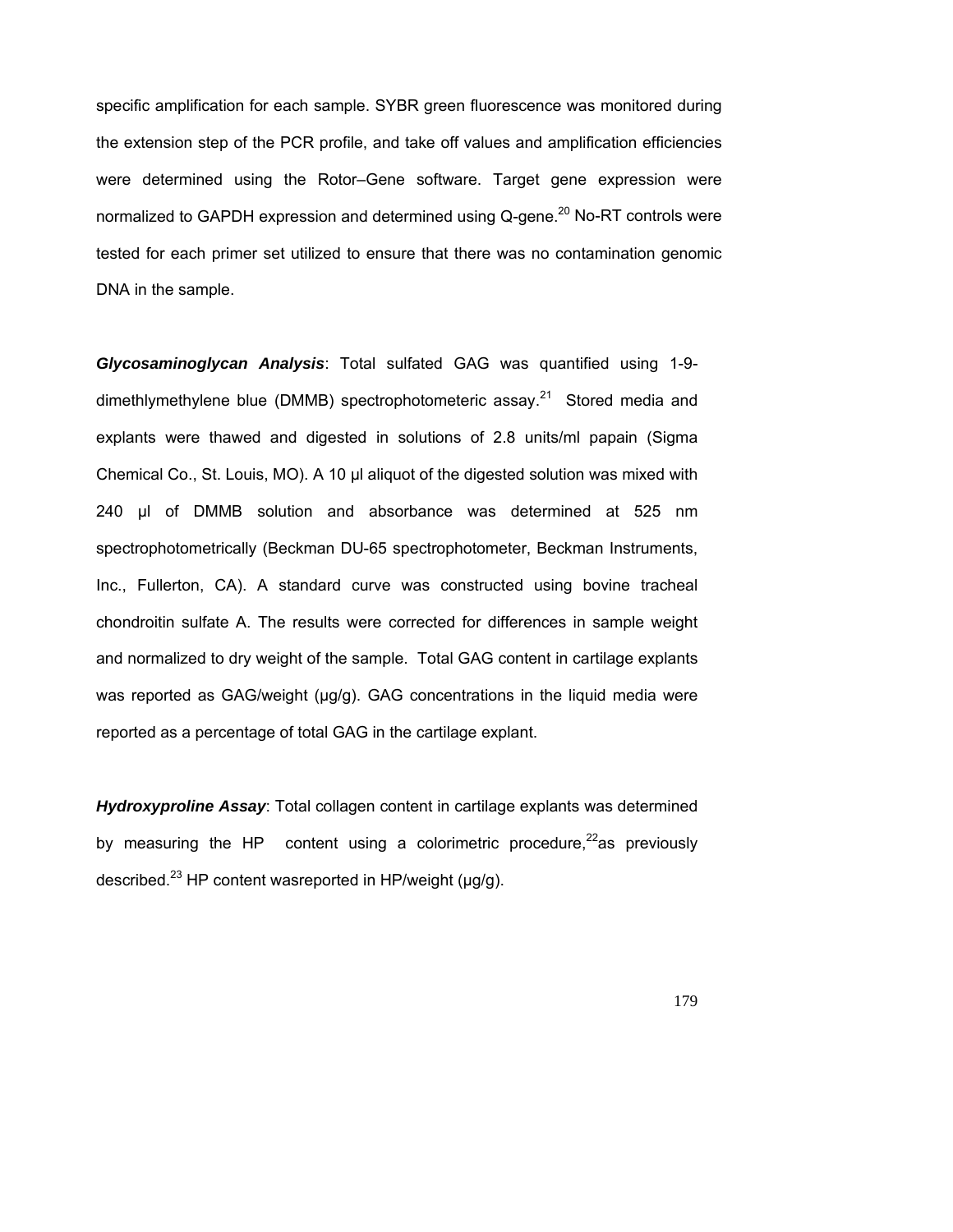**PGE<sub>2</sub> Analysis**: Total PGE<sub>2</sub> was determined in conditioned media by an enzyme immunoassay system (Amersham International, PLC, Buchinghamshire, England). The stored media was thawed and assayed for  $PGE<sub>2</sub>$  content according to the manufacturer's instructions. All samples were run in duplicate. Sample concentrations were determined by comparison with the manufacturer supplied standard curves.

*NO Analysis*: Nitric oxide (NO) content in media was determined by measuring nitrite concentration, which is one of the two stable products from the breakdown of NO. Stored samples were thawed and nitrite concentrations determined using the Griess Reaction (Promega, Madison WI) and evaluation of spectrophotometric (Beckman DU-65, Beckman Instruments, Inc., Fullerton CA) absorbance at 520-550 nm. Briefly, the standard was prepared according to the manufacturers' recommendation from the provided standard. Fifty µl of sample was added to each of the test wells followed by the addition of 50 µl of sulfanilamide solution to all wells and incubated for 10 minutes. Fifty µl of N-1-naphthylethylenediamine dihydrochloride (NED) solution was then added to all wells and incubated for 10 minutes at room temperature and absorbance was read at 520-550 nm.

**Chondrocyte viability**:- Explants (~ 1.5 mm thick) were prepared with a scalpel blade and stained with ethidium homodimer-1 (13 µl/ml phosphate buffered saline (PBS)) and calcein acetoxymethylester (AM) (0.4 µl/ml PBS) fluorescent stain (LIVE/DEAD Viability/Cytotoxicity kit), Molecular Probes, Eugene, Oregon). Cell viability was determined by confocal microscopy. Sections were incubated for 30 minutes at room temperature, placed on glass slides, and moistened with several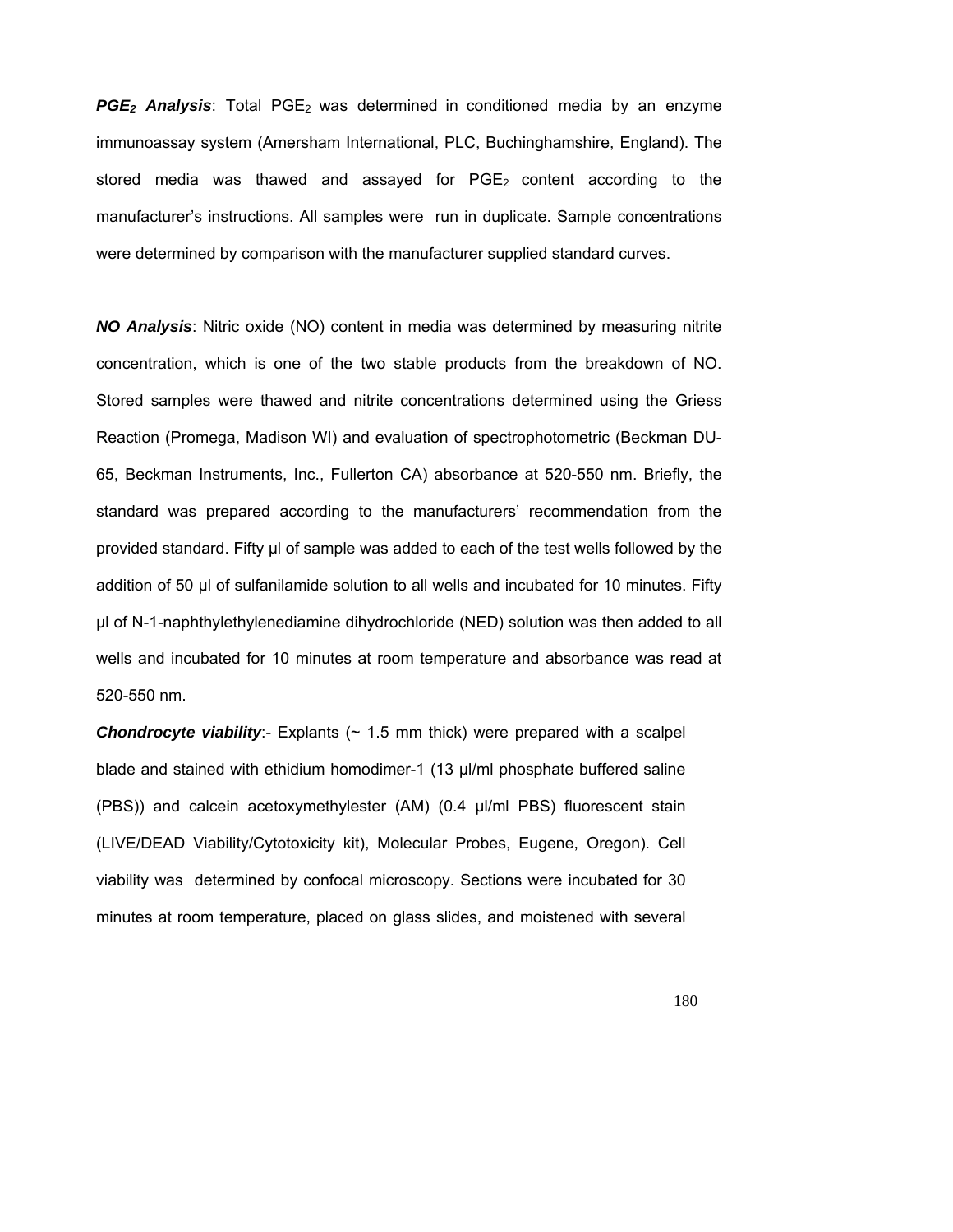drops of PBS. A confocal laser microscope (BioRad Radiance 2000 confocal system coupled to an Olympus I X 70 inverted microscope) equipped with Krypton-Argon and red diode lasers were used with a triple labeling technique. The method of determining the location of surviving cells was based on the knowledge that viable and non-viable cells differ in their ability to exclude fluorescent dyes.<sup>42</sup> The cell membranes of dead, damaged or dying cells were penetrated by ethidium homodimer-1 to stain their nuclei red. Living cells with intact plasma membranes and active cytoplasm metabolize calcein AM and showed green fluorescence.

*Statistical Analysis*: All statistical analyses were performed using a computer software program (SAS 9.1, SAS institute, Cary, North Carolina). One way ANOVA and paired student *t* tests were performed to determine differences among treatment groups with respect to each assay at each collection time. When significant differences among groups were detected, an all pair-wise multiple comparison (Tukey test) was performed. Differences compared to day 0 controls with respect to each assay at different collection times were analyzed similarly. Significance was established at p < 0.05.

## **Results**:

**Tissue hydroxyproline and GAG content**: A significant (P < 0.045) decrease was observed in collagen content on day 3 in the groups treated with 4 mg/ ml MPA which were either unloaded or loaded at a frequency of 1 Hz, when compared to day 3 untreated controls. On day 10, a significant (P < 0.030) decrease was observed in collagen content in the load only groups at frequencies of 1 Hz at both load levels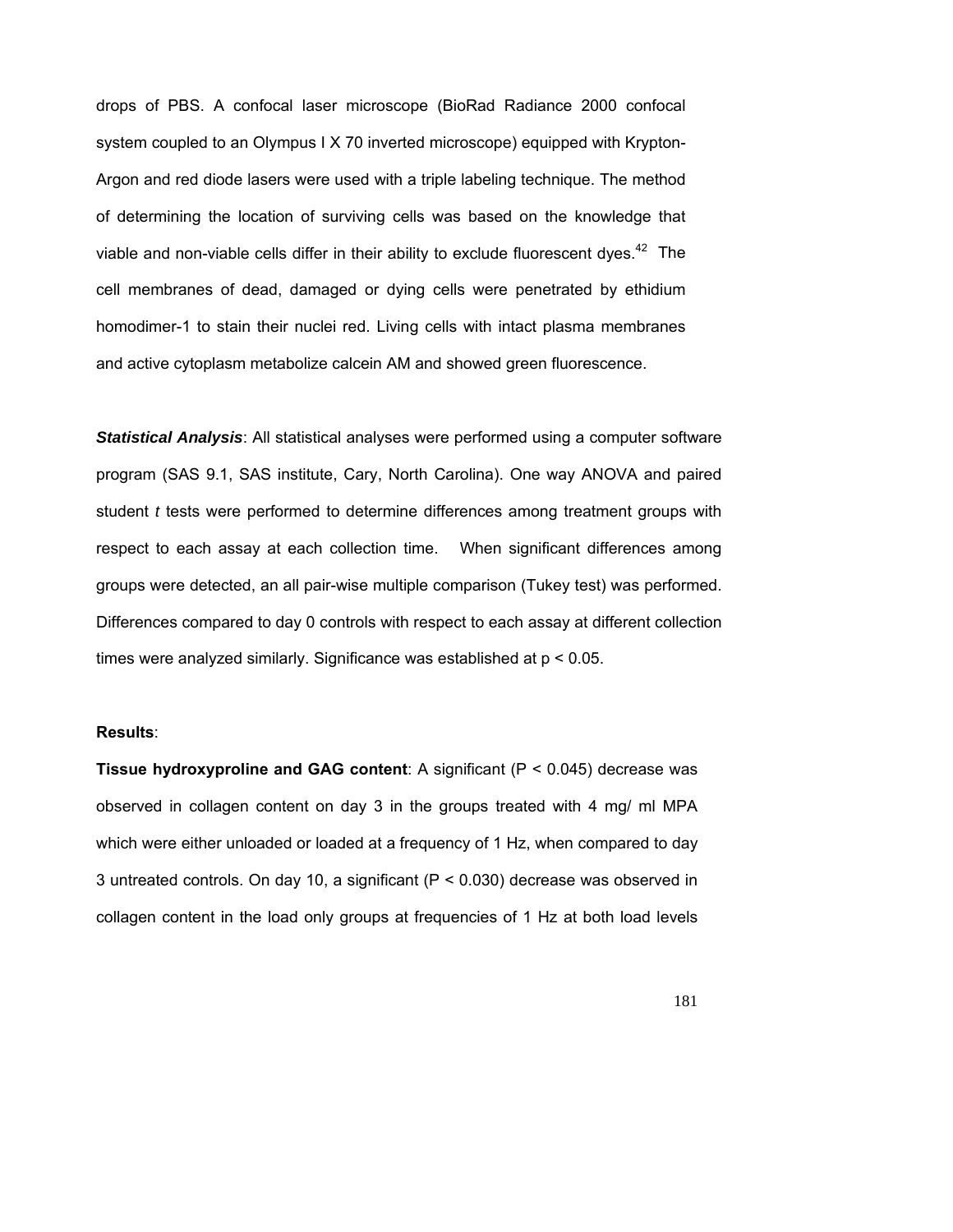when compared to the day 3 unloaded controls, but not the day 10 unloaded controls. Whereas with the use of MPA, a significant  $(P < 0.045)$  decrease was seen in the 4 mg/ml group in the 2 MPa 1 Hz group and in the 6 MPa groups, a decrease was also seen in the 0.4 mg/ml group in addition to the 4 mg/ml group when compared to the unloaded controls on day 3. When these were compared to the day 10 unloaded controls a significant ( $P < 0.045$ ) decrease was only seen in the 6 MPa 1 Hz 4 mg/ml group when compared to the untreated control and the no load 0.4 mg/ml group. Though a general trend of decrease in collagen content was observed with the addition of MPA in all groups when compared to their respective controls, this was not statistically significant (p=0.080. power=0.57). Figure 4. 1

Total GAG content was significantly ( $P < 0.030$ ) decreased in the groups loaded at a frequency of 1 Hz in the load only group at day 3, but was significant only in the groups loaded at 6 MPa at day 10 when compared to the day 3 untreated controls ( $P < 0.030$ ). In the corticosteroid only group, a significant ( $P = 0.037$ ) decrease was seen with 4 mg/ ml of MPA on day 3 and 10 when compared to the day 3 untreated controls.

In groups where a combination of load and MPA were used, a significant (P < 0.013) decrease was seen at all combinations of load and MPA in the groups loaded at 1 Hz on day 3, but at day 10, in addition to these groups, all doses in the groups loaded at 6 MPa 0.1 Hz were significant ( $P = 0.005$ ) when compared to the day 3 untreated controls. When compared to the day 10 untreated controls, although a decrease was seen in other groups, this was significant ( $P = 0.030$ ) only at 6 MPa 1 Hz 4 mg/ ml MPA. Total GAG content was decreased in the no load groups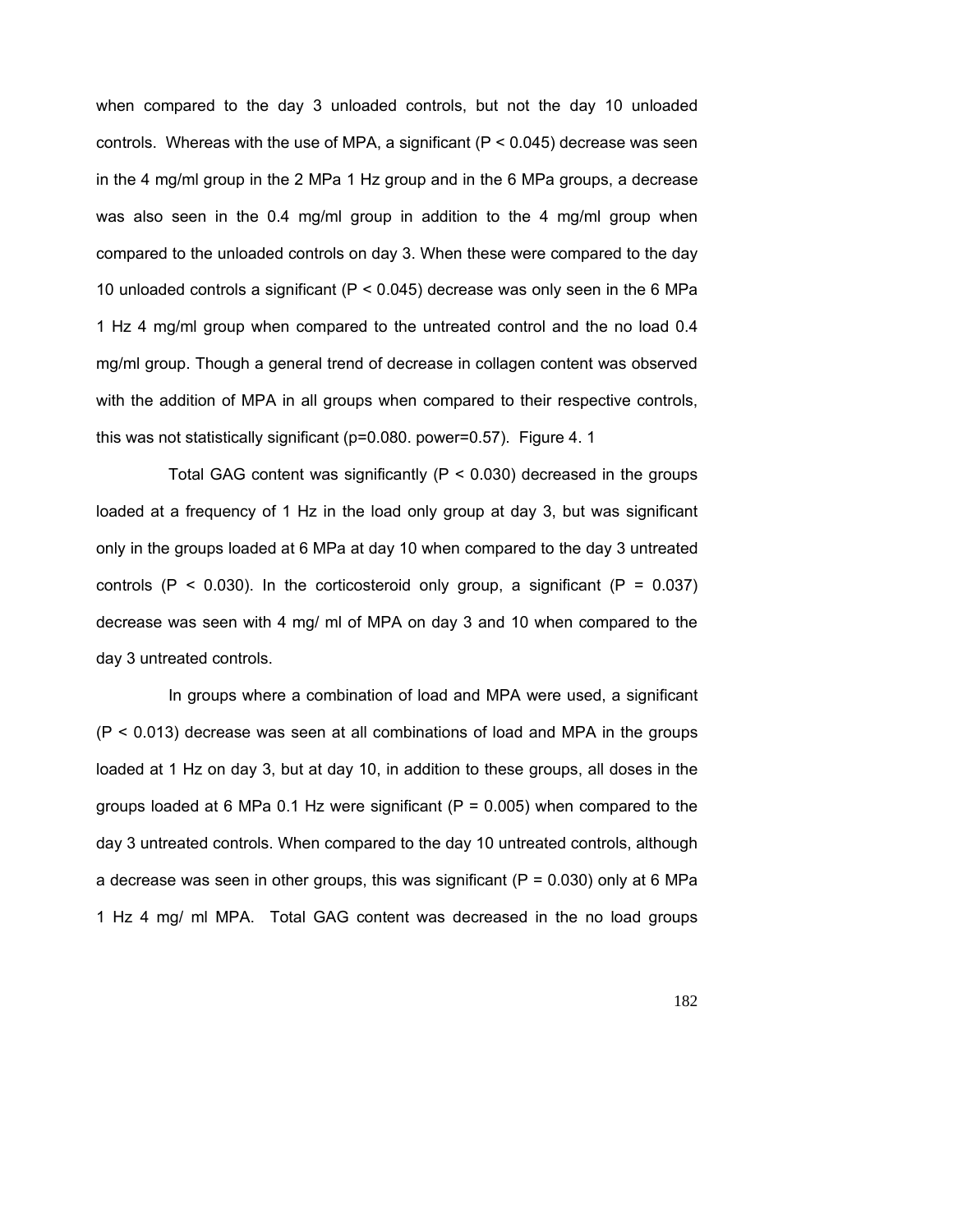exposed to 0.4 mg/ml, but was significant only at 4 mg/ml of MPA ( $p = 0.037$ ). The decrease in GAG content was further increased with application of load on day 3 in the groups loaded at frequencies of 1 Hz. Although a general trend towards decrease was seen in all loaded groups and the decrease was more in the groups where corticosteroids were used when compared to their respective loaded controls these were not significant at any time point. The greatest decrease was seen in the groups loaded at 6 MPa 1 Hz. Figure 4.2

**Media GAG**: Release of GAG to media was decreased by addition of load and corticosteroids either alone or in combination in all groups except in the load only group at 2 MPa 0.1 Hz, where a mild and insignificant increase was seen on day 3 but not on days 6 or 10. Release of GAG to media further decreased on days 6 and 10 in all groups. Release of GAG to media was decreased in all groups where a combination of MPA and load was applied on day 3 but was significant (P< 0.036) only in the groups loaded at 2 MPA and 6 MPA (0.4 and 4 mg/ml) at frequencies of 1 Hz when compared to the no load no MPA control group at 3. Release of GAG to media in these groups was further decreased on days 6 and 10 when compared to the no load no MPA control group on these day. Figure 4.3

**Gene expression**: The use of MPA suppressed collagen I gene expression on day 3 in all groups except the group loaded at 6 MPa 1 Hz and treated with 0.4 or 4 mg/ml of MPA which was significantly increased when compared to the no load 4 mg/ml group (P=0.008) at the same time point. A significant (P<0.041) increase at this dose level was seen when compared to all the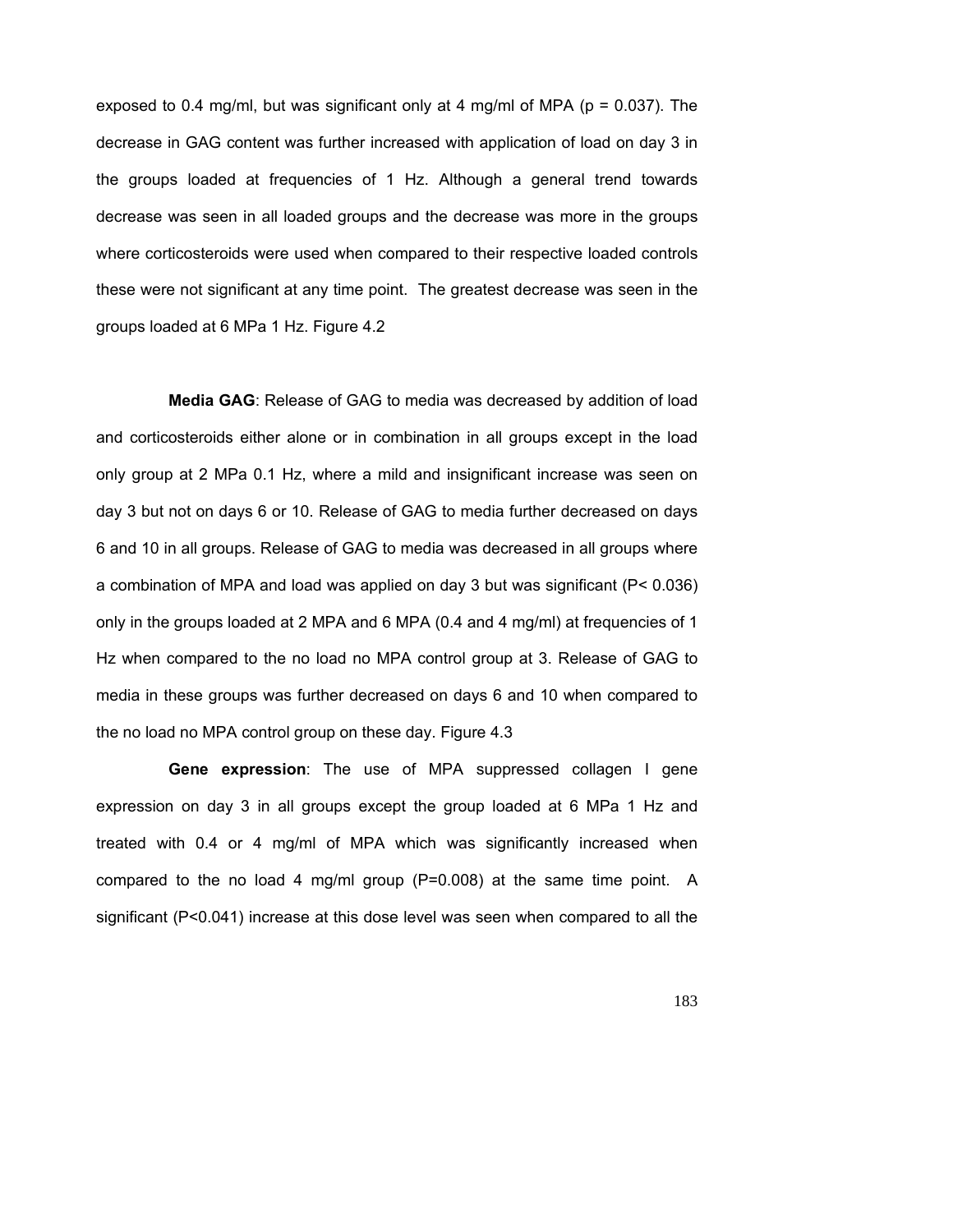other groups at day 3, but not when compared to the untreated control. On day 10 gene expression for collagen I was significantly increased in the samples treated with MPA and loaded at 2 MPa 1 HZ when compared to the day 3 samples ( $p =$ 0.04 and 0.007) for the 0.4 mg/ml and 4 mg/ ml groups respectively and ( $p = 0.04$ , 0.002 ) respectively for the 0.4 mg/ml and 4 mg/ ml when compared to the untreated control on day 10.These groups were significantly higher (p= 0.03, 0.004 ) respectively for the 0.4 mg/ml and 4 mg/ ml when compared to the load only group at this load level. In the other groups an increase of about 2-3 times was seen on day 10 when compared to the day 3 samples, but this was not significant. Figure 4.4

 Collagen II gene expression was decreased in a dose dependent manner in the load only groups at day 3, but was significant only in the group loaded at 6 MPa 1 Hz ( $p = 0.0143$ ). In the group loaded at 2 MPa with a similar frequency this was not significant ( $p = 0.0546$ ) when compared to the day 3 control. A sharp but insignificant decrease was seen in the MPA only groups at doses of 0.4 mg/ml (p = 0.0596) and a significant (p=0.0120) decrease was seen in the groups exposed to 4 mg/ ml of MPA at day 3. In groups where a combination of load and MPA were used a significant decrease was seen in all groups at doses of 4 mg/ ml of MPA and also at 0.4 mg/ ml of MPA at 6 MPa on day 3 (P<0.036). By day 10 a significant (P<0.045) decrease was seen in all groups where MPA and load were used. The addition of load at 1 Hz in samples treated with 4 mg/ ml of MPA significantly (P<0.036) decreased collagen II gene expression by day 10 when compared to the day 3 unloaded sample exposed to the same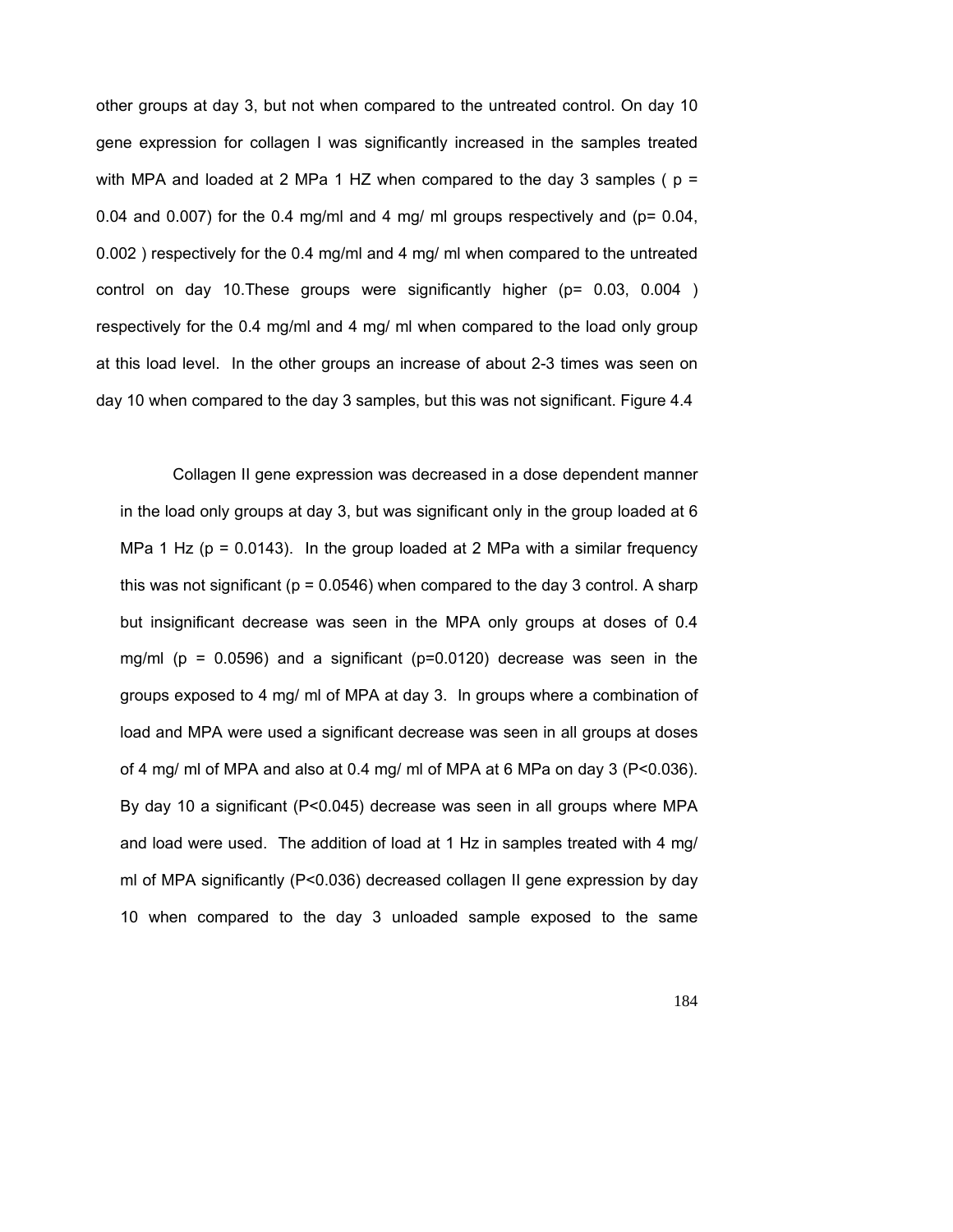concentration of MPA. A significant (0.021) decrease was seen in the group loaded at 6 MPa 0.1 Hz when MPA was added at any concentration on day 3 but not at day 10. Figure 4.5

Though no significant differences were found in collagen X gene expression between any of the groups, an initial dose dependent decrease was seen in all groups treated with MPA except the 6 MPA 1 Hz group where an increase was seen on day 3. On day 10 this trend was reversed and a dose dependent increase was observed in the MPA treated groups in all groups except the 6 MPa 1 Hz group. The maximum increase was seen in the 2 MPa 1 Hz 4 mg/ ml group. Figure 4.6

Aggrecan gene expression was significantly (P<0.021) decreased in all groups treated with MPA and load. In the load only groups a significant (P< 0.012) decrease was seen in the groups loaded at a frequency of 1 Hz when compared to the unloaded controls on day 3. When compared to the day 3 control a significant (P<0.035) decrease was seen in all groups on day 10 except the day 10 untreated controls. In the group treated at 4 mg/ ml of MPA a significant (P<0.018) decrease in aggrecan gene expression was seen with the addition of load on day 10 in all loading regimens with similar concentrations of MPA when compared to the day 3 and 10 no load 4 mg/ ml MPA group. Increasing the frequency and magnitude of load from 2 MPa 0.1 Hz to 2 or 6 MPa 1 Hz caused a significant (P<0.020) decrease in aggrecan gene expression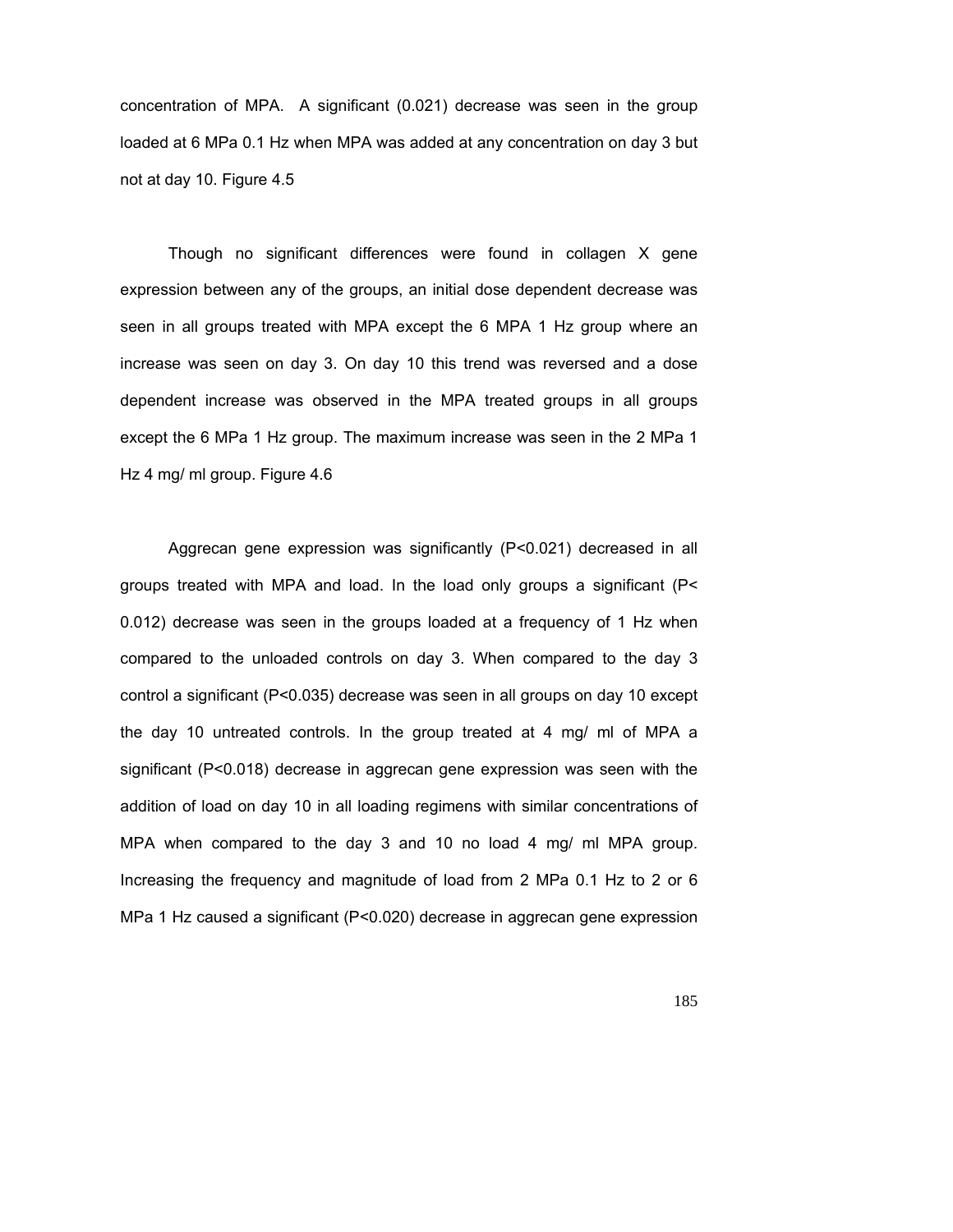on day 3. A significant (P<0.033) decrease in aggrecan gene expression was also seen in the 2 MPa 0.1 Hz group at day 10 with or without the addition of MPA when compared to the day 3 load only group with a similar loading regimen. In the loaded groups on day 10 doses of MPA further decreased aggrecan gene expression. Figure 4.7

MMP 1 gene expression was significantly (P< 0.034) increased in the groups loaded at 6 MPa 1 Hz at both doses of MPA on day 3 when compared to the no treatment group. These groups were also significantly (P<0.031) higher than their corresponding no load groups exposed to similar levels of MPA. When compared to the no treatment group on day 10 a significant increase was seen in the groups treated with MPA and were not subjected to load (P<0.031). In the groups where a combination of load and MPA were used the levels were above the untreated control group, but were below the MPA only group at frequencies of 0.1 Hz. Where as at frequencies of 1 Hz this increase was more pronounced irrespective of the load applied, although it was slightly higher in the 6 MPa group. The levels returned to normal in groups treated with 0.4 mg/ml of MPA except in the group where no load was applied, but remained elevated in the groups treated with 4 mg/ml MPA even at day 10. Figure 4.8.

Gene expression of MMP 13 gradually increased and was dependent on dose, load and frequency. A significant increase was seen (P<0.010) in the groups loaded at frequencies of 1 Hz and exposed to doses of 4 mg/ ml of MPA at both load levels when compared to the untreated controls at day 3. When the day 3 untreated controls were compared to the day 10 MMP gene expression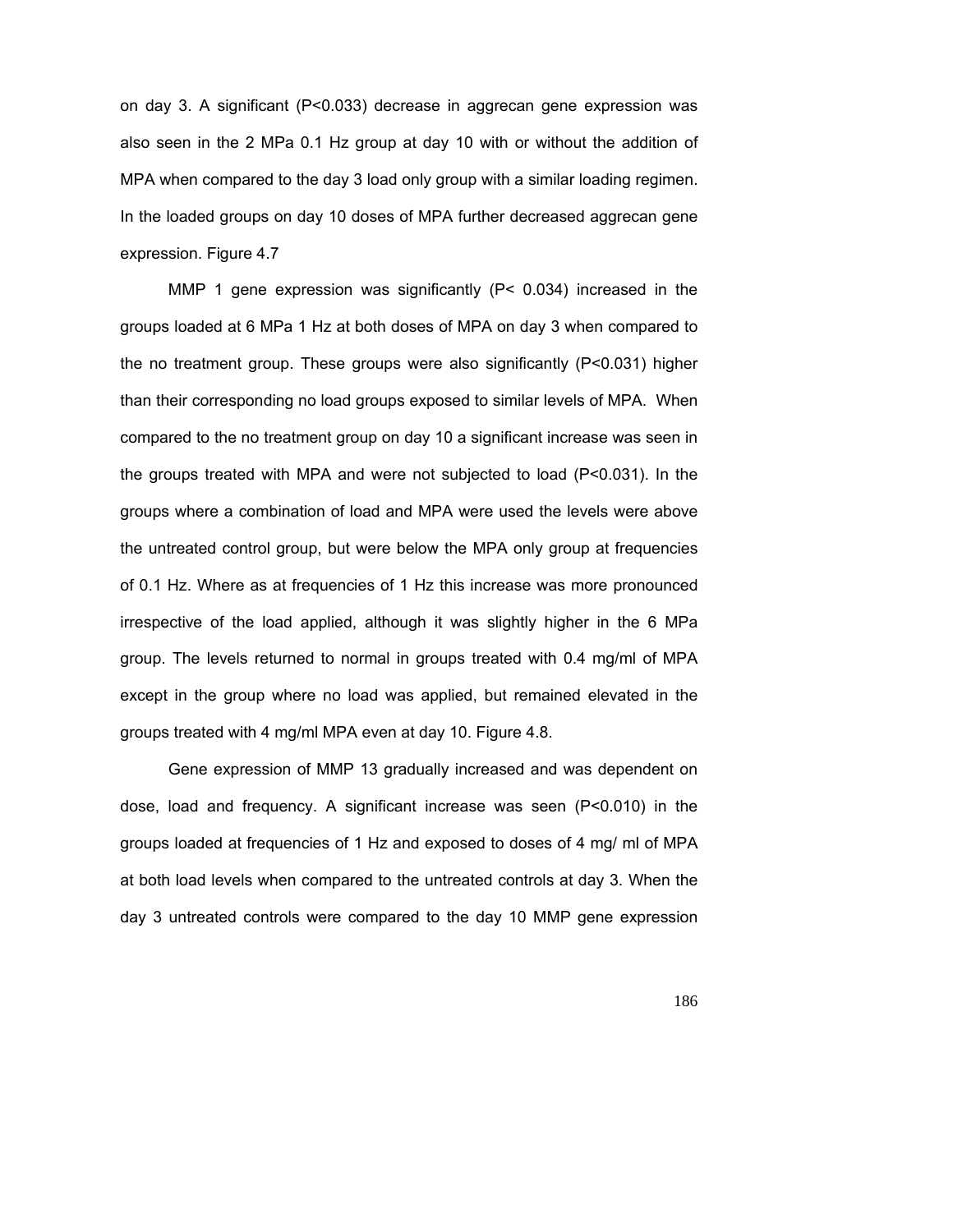levels a significant (P<0.022) increase was seen in all groups where a combination of load and 4 mg/ml of MPA was used except in the 6 MPa 1 Hz group. A significant (P<0.043) increase was seen with the addition of load of 2 MPa to groups treated with 0.4 mg/ml of MPA by day 10 when compared to the unloaded group at day 3. Although a slight increase was seen in the no load groups with the addition of MPA this was not significant at day 10 when compared to the corresponding day 3 samples. A significant (P<0.022) increase in MMP 13 gene expression was seen in the groups treated with 4 mg/ml MPA when compared to the unloaded group treated with a similar concentration of MPA at day 3 at loads of 6 MPa 1 Hz, and at 2 MPa 1 Hz and 6 MPa 0.1 Hz on day 10. No significant differences were seen when the corresponding day 10 unloaded sample was compared to these groups. MMP 13 gene expression was significantly (P< 0.010) lower in the 6 MPa 1 Hz group at day 10 when compared to the 2 MPa 0.1 Hz group and also when compared to its corresponding sample from day 3. A significant (P<0.043) increase was also seen in the samples loaded at 2 MPa 1 Hz and 6 MPa 0.1 Hz and treated with 0.4 and 4 mg/ ml of MPA when compared to the untreated controls on day 10. Such an increase was also seen on day 10 in the groups treated with 0.4 mg/ml of MPA and loaded at 2 MPa when compared to the corresponding unloaded sample at day 10. (Table 4.9.B). Figure 4.9.

Expression of TIMP 1 gene was generally reduced at day 10 when compared to day 3 in all groups but was significant only in the no treatment group (P<0.018). In the only load groups TIMP-1 gene expression was maintained to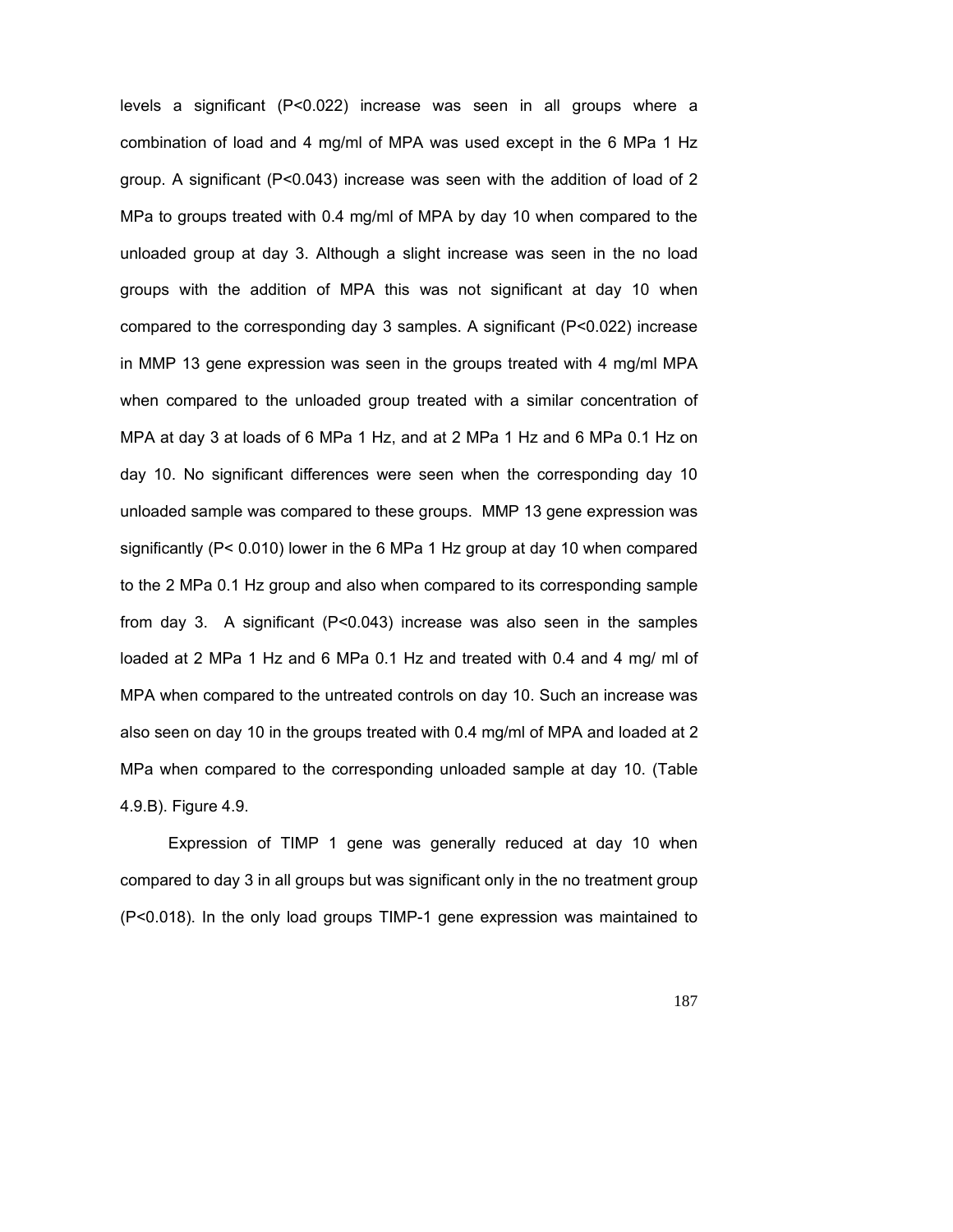levels of the control group at day 3 in the groups loaded at 2 MPa, but a significant (P<0.022) decrease was seen at day 10 in these as well as the 6 MPa groups. In groups where a combination of load and corticosteroids was used an immediate decrease was seen across all groups on day 3 when compared to the control group on day 3 but was significant (P<0.030) at a frequency of 1 Hz at both load levels and at 0.1 Hz in the 6 MPa group . MPA seemed to cause generalized inhibition of TIMP 1 gene expression irrespective of the dose although a slightly greater decrease was seen with doses of 4 mg/ml this was not significant. Also a combination of load and MPA caused decreased TIMP 1 expression in all groups when compared to load or MPA alone and was significantly (P<0.035) different at day 10, thus indicating a synergistic effect.. Figure 4.10

Cox 2 gene expression was elevated in all groups loaded at 1 Hz by day 10 except in the group loaded at 6 MPa 1 Hz, in this group an increase was seen on day 3 followed by a decrease at day 10, this increase was dependent on the dose of MPA used. The maximum increase in COX 2 gene expression was seen in the 6 MPa 1 Hz no MPA group on day 3 and although it was decreased by day 10 the significance (P< 0.041) varied when compared to the no load controls and the groups loaded at 0.1 Hz. Cox 2 gene expression was highest within all groups on day 10 in the samples exposed to 4 mg/ml of MPA. Figure 4.11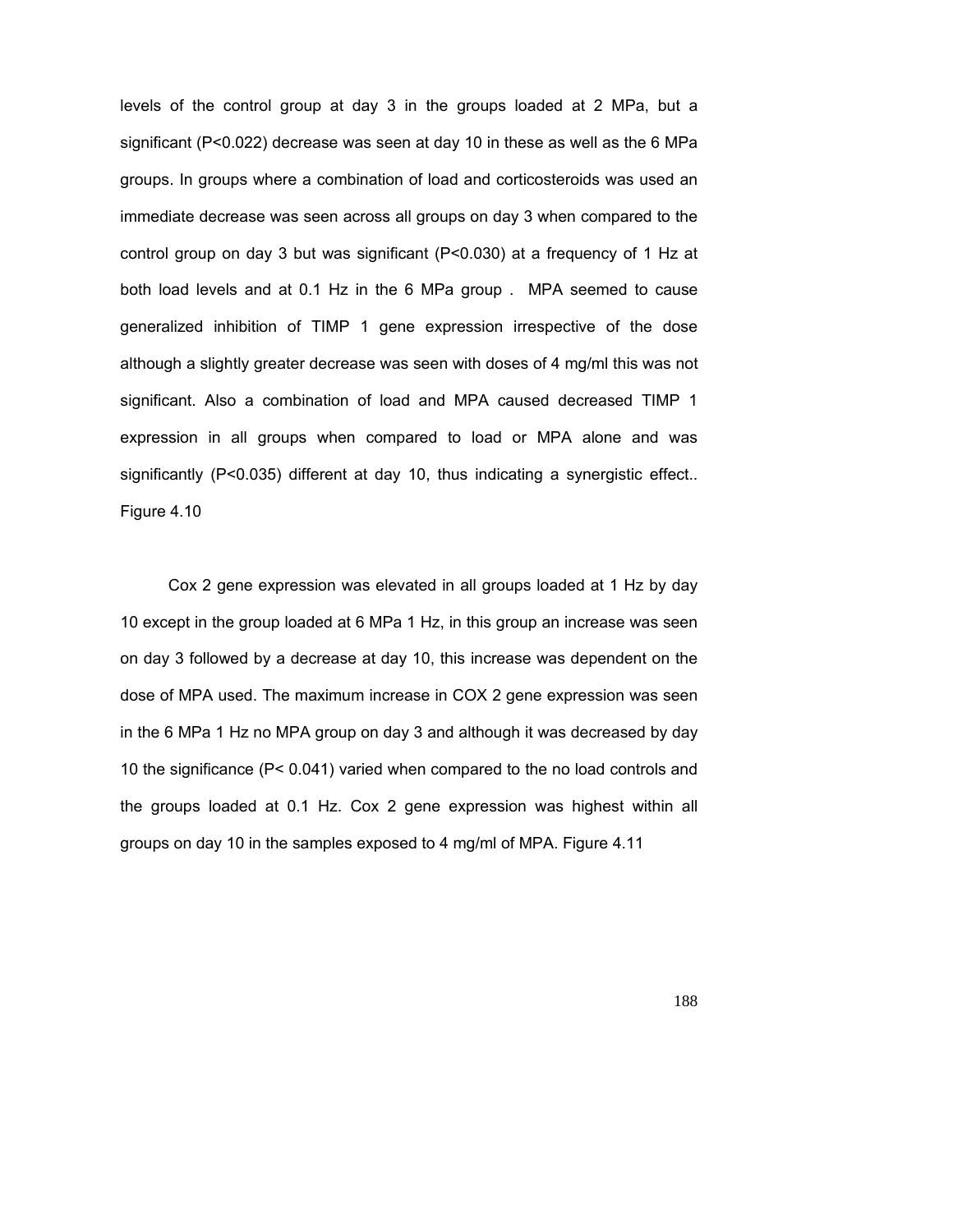**PGE <sub>2</sub> Assay:** PGE <sub>2</sub> content in the media decreased with dose of corticosteroids used when compared to the respective controls in each group. A significant (P< 0.021) increase in PGE  $_2$  content was seen with increasing frequency and load in all groups but was more dependent on frequency. PGE  $_2$  content decreased over time in all samples. Although the PGE  $_2$  content in media decreased over time in the loaded groups these levels remained above the unloaded controls at all time points. Figure 4.12.

**Media NO assay**: Release of NO to the media was inhibited by MPA in all groups in a dose dependent manner. A significant (P<0.037) increase in media NO content was seen in all groups loaded at 6 MPa and though increased in the 2 MPa group the levels this was not significant. Figure 4.13

**Cell viability assay**: Cell viability decreased progressively in a dose dependent manner. A significant (P<0.030) decrease in cell viability was seen in all groups treated with MPA on day 10. On day 3 a significant (P<0.030) decrease was seen in the no load group and all groups where a combination of MPA and load above 2 MPa 1 Hz was used. In the load only groups a significant decrease in cell viability was seen in the 1 Hz groups at both time point s and the 6 MPa 0.1 Hz group on day 10 when compared to the untreated control. Increasing the frequency significantly decreased cell viability in the 2 MPa group. Figure 4. 14.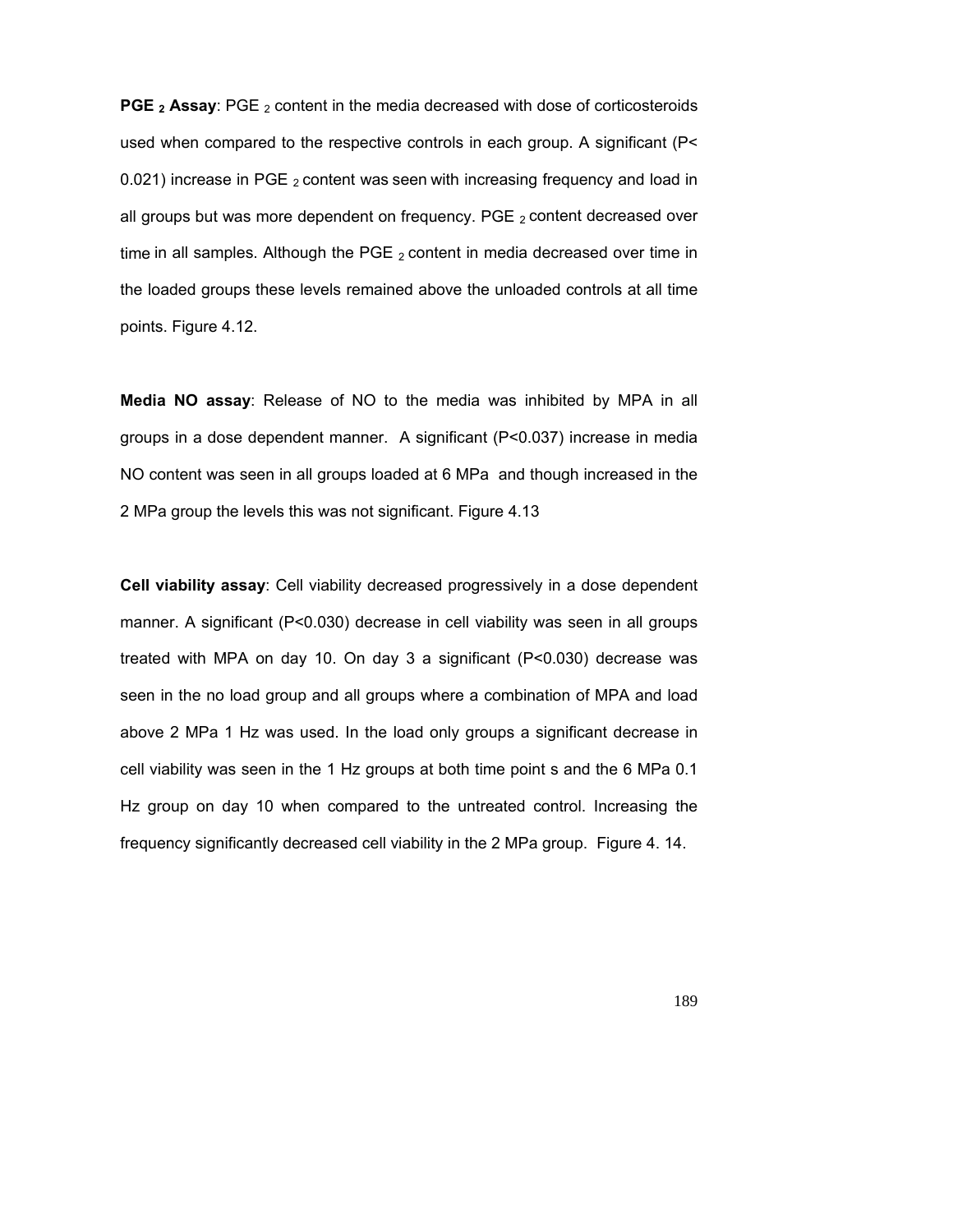## **Discussion:**

In this study, we had the opportunity to study the effects of corticosteroids, with and without load, on articular cartilage explants in culture. Corticosteroids are used extensively in the equine industry not only for conditions affecting the joints but also for other inflammatory conditions in horses. Since corticosteroids have both local and systemic effects, it is vitally important to understand their effects on chondrocyte viability and ECM metabolism for ethical use of these products in clinical veterinary medicine. The fact that equine joints constantly experience loads of varying degrees should also be considered as joint loading has been shown to have both beneficial and detrimental effects. <sup>24,25</sup> The data from this study delineate the negative effects of corticosteroids with and without load, on cartilage.

Chondrocytes are the only living component of healthy articular cartilage  $^{26}$ and produce functional matrix components including collagens and proteoglycans. Thus chondrocyte viability is critical to cartilage health and joint function. Our data are in agreement with previously reported studies where corticosteroids have been shown to cause chondrocyte cytotoxicity, hypocellularity and necrosis. <sup>9,27,28</sup> A significant decrease in chondrocyte viability was seen in groups treated with 4 mg/ml of MPA. Decreases in chondrocyte viability at doses as low as 2 mg/ml of MPA  $^{29}$  have been previously reported and thus decreased viability at 4 mg/ml MPA would be expected. Evidence suggests that corticosteroid treatment causes chondrocyte death through apoptosis. $30$ Apoptosis may have been the principal cause of cell death observed in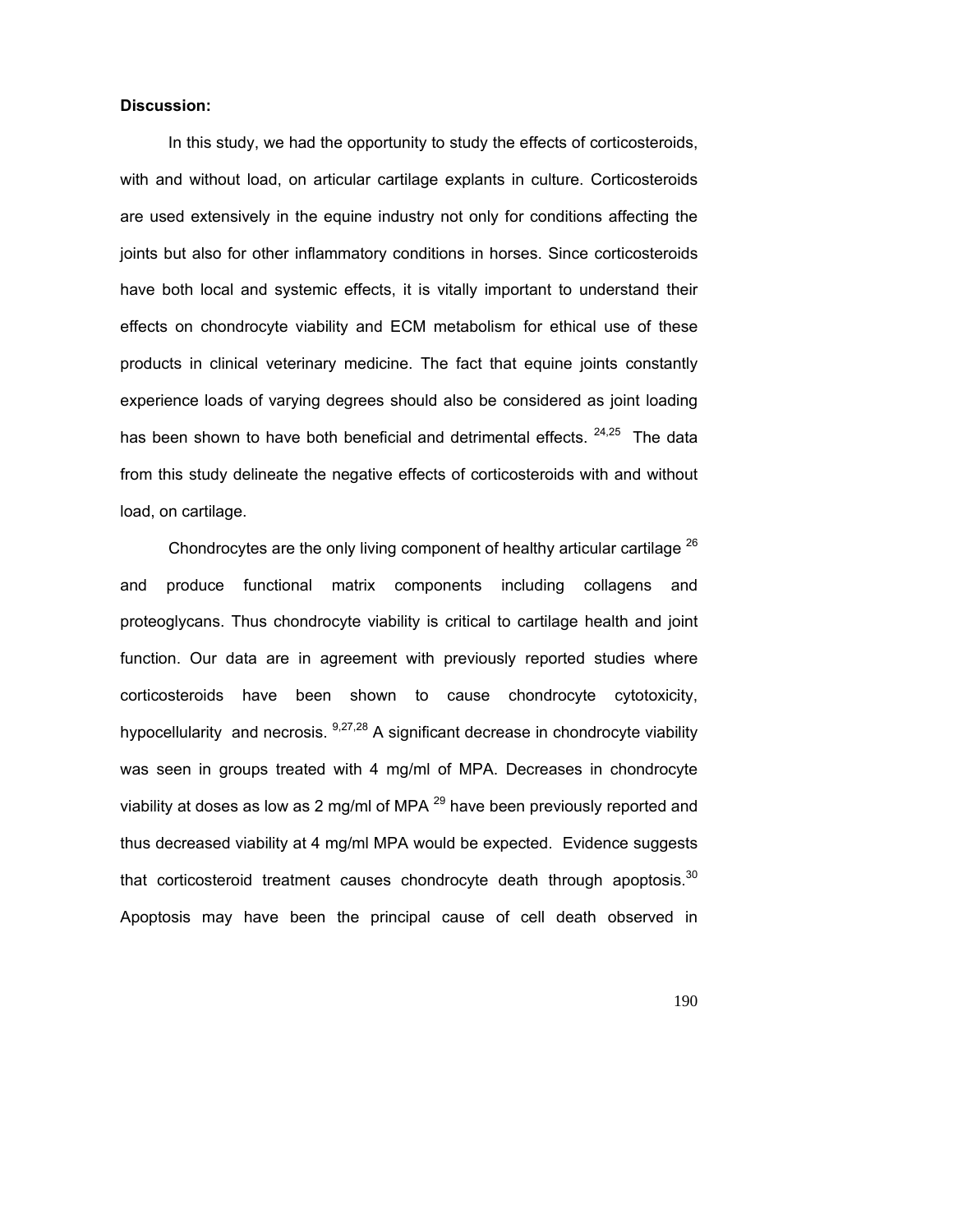corticosteroid alone treated cartilage in our study, while the increased cell death see in loaded samples suggests a combination of necrosis and apoptosis for loss of cell viability. Previous studies in our laboratory using canine cartilage explants revealed similar trends. 31

To survive and function properly, chondrocytes need an attachment to either the ECM or another cell. In cartilage degradation there is extensive loss of proteoglycans and a breakdown of the collagen network, resulting in a loss of chondrocyte anchorage to the ECM. $32$  This could also be an explanation for the cell death observed in our study as we did observe a decrease in proteoglycan and collagen content in our samples. Further investigation needs to be done to investigate if cell death is due to apoptosis or necrosis or both and if it precedes ECM degradation of is a sequel of this process.

Proteoglycans are an important component in cartilage health and are responsible for maintaining the hydration of the cartilage as well as resistance to compressive loads. Proteoglycans and collagens act together in maintaining cartilage hydration in that the negatively charged proteoglycans attract water into the cartilage, and the collagen network prevents the expansion of the cartilage to a maximum of 20% of its volume. $33$  Cartilage swelling indicates a breakdown of the collagen network. $34,33$  We noticed an increase in the size of the tissues in some of the loaded groups during sample collection when compared to the unloaded controls. Cartilage swelling has been reported in a range of studies looking at mechanical trauma/forces.  $^{33,35}$  Corticosteroids are known to suppress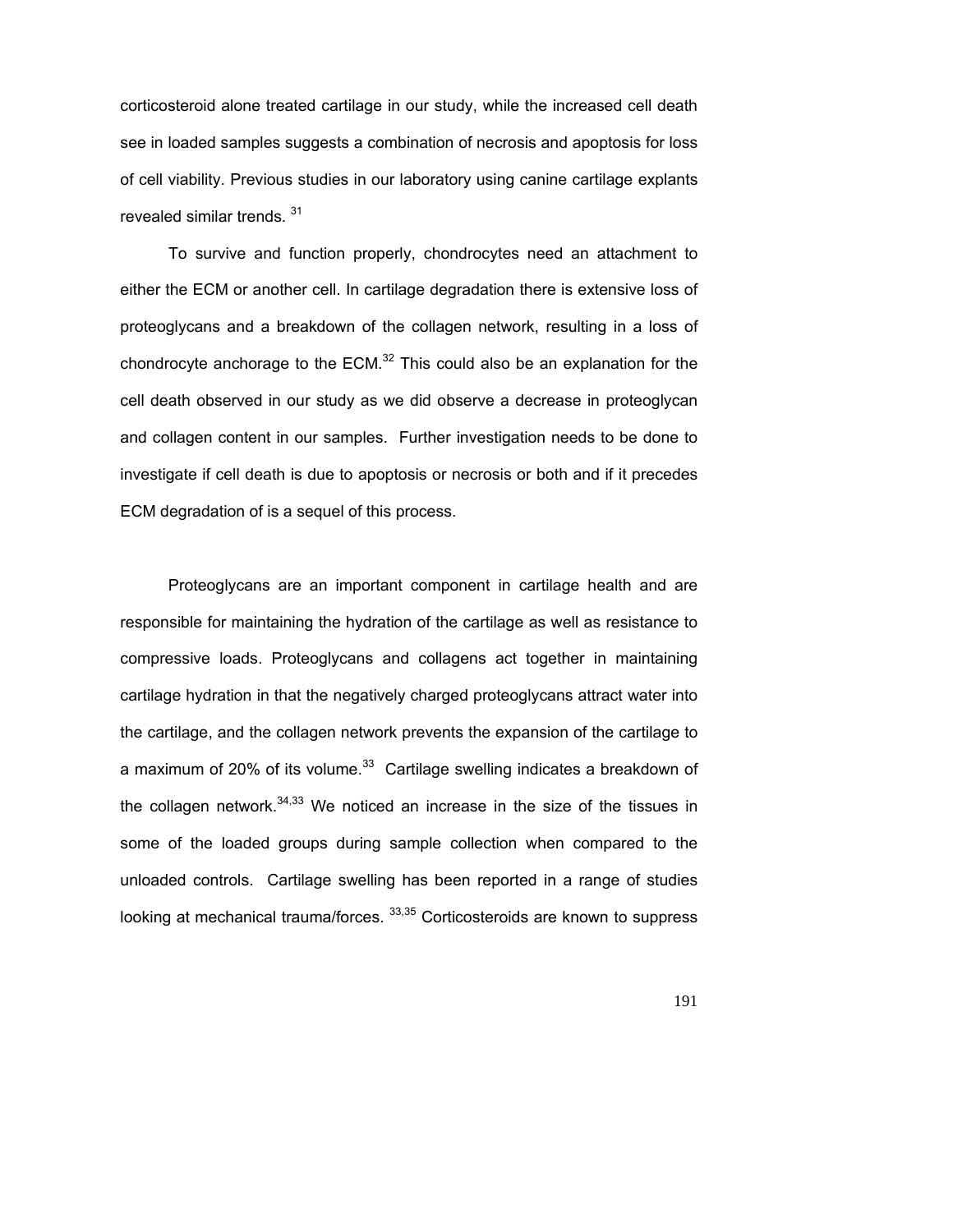collagen synthesis  $^{28}$  and this could exacerbate the effects of load leading to increased collagen degradation. An increase in tissue hydration following corticosteroids has been reported and this breakdown in collagen network could be the cause of the increased tissue water content. <sup>9</sup>

A decrease in proteoglycan synthesis and an increase in degradation have been previously reported.  $13$  In this study, doses of 0.1 and 1 mg of methylprednisolone depressed proteoglycan synthesis, but they did see an increase in proteoglycan synthesis 2 days after methylprednisolone was removed. We would not have observed such an increase because our explants were constantly exposed to methylprednisolone. In the same study they reported a significant decrease in proteoglycan synthesis at 10 mg/ml which failed to recover even after 13 days in culture. In another study doses of as little as 1 mg/ml reduced proteoglycan synthesis 49 % after 262-266 hrs following exposure to 1 mg/ml of MPS for 20 hrs.<sup>15</sup> Todhunter *et al*,. reported a severe depression in proteoglycan synthesis with doses of 0.4 and 4.0 mg/ml of MPA, which is closer to our study.  $^6$  Although we did not see significant decrease with a dose of 0.4 mg/ml we did see a significant decrease with 4 mg/ml MPa.

The results from the GAG assay correspond to our aggrecan gene expression results wherein we observed a significant decrease in GAG and aggrecan when exposed to MPA and loading frequencies of 1 Hz. The ability of MPA to suppress proteoglycan synthesis is important as a decrease in total tissue proteoglycan results in decreased compressibility of the cartilage.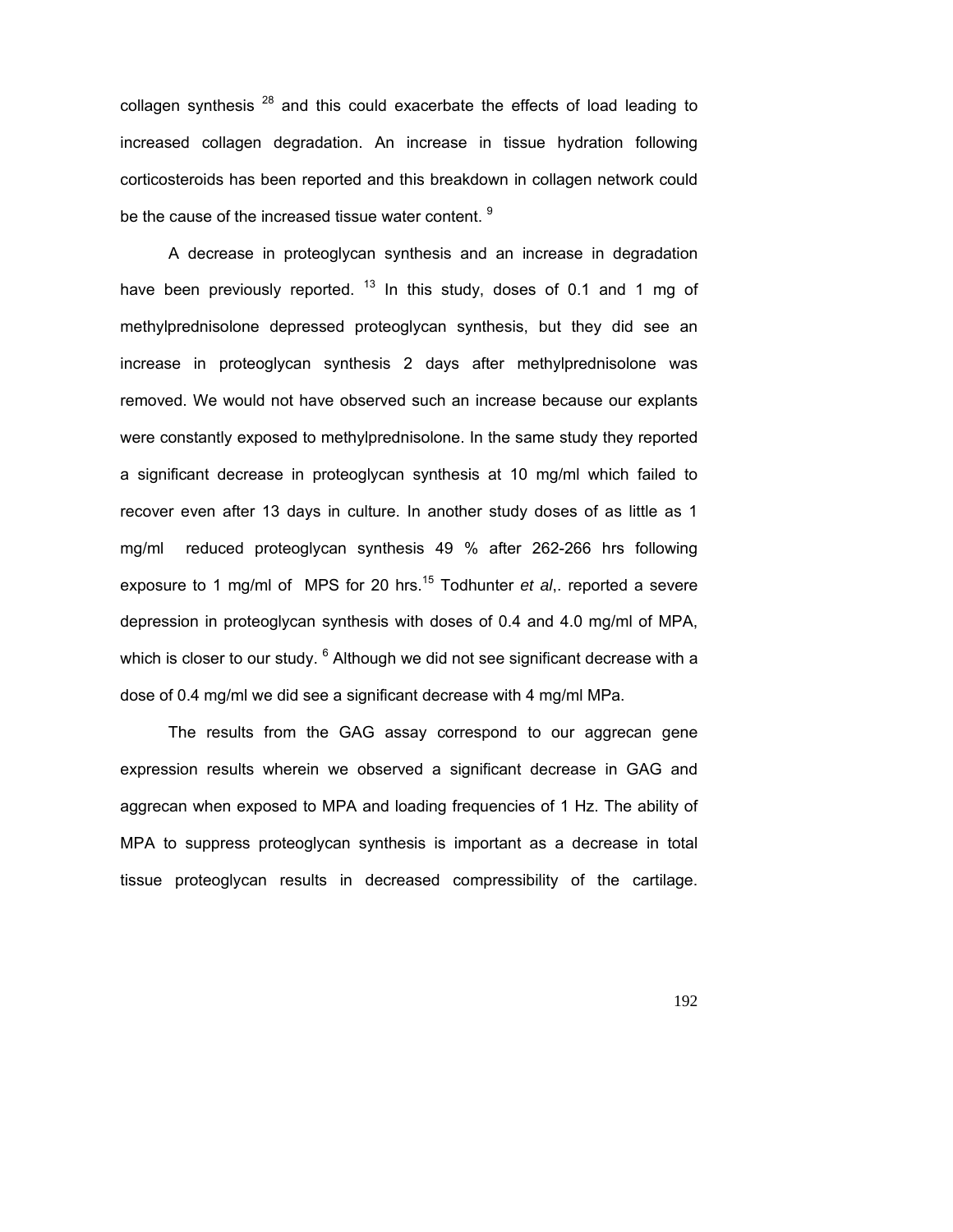Proteoglycans attract water into the cartilage to maintain its hydration and compressibility.

One would expect to see an increase in proteoglycan loss to the media, but in our study we actually saw a decrease of release corresponding to a decrease in total proteoglycan in tissue. A possible reason could be due to decreased synthesis due to increased cell death. Also in these samples the aggrecan gene expression was suppressed which could be another reason for the decrease in proteoglycan synthesis. Another likely cause could be that the size of our explants was 3 mm and the amounts we detected in our media were at the outer limits of detection by our instrument.

A decrease in total collagen could indicate either suppression of synthesis or increased degradation. It is possible the decrease in total collagen observed in our samples could be a result of both. We observed a decrease in collagen II gene expression which is the principal collagen in cartilage which could indicate a decrease in synthesis. The simultaneous increase in MMPs could lead to increased degradation.

Collagen type II plays an important role in maintaining the tensile strength of cartilage and any defects will affect the ability of cartilage to bear load. We 0bserved a decrease in collagen II gene expression in our samples with doses of as little as 0.4 mg/ml of MPA. Our data is in agreement with other studies where a decrease in type II procollagen with concentrations of 10<sup>5</sup> pg/ml was reorted.<sup>28</sup>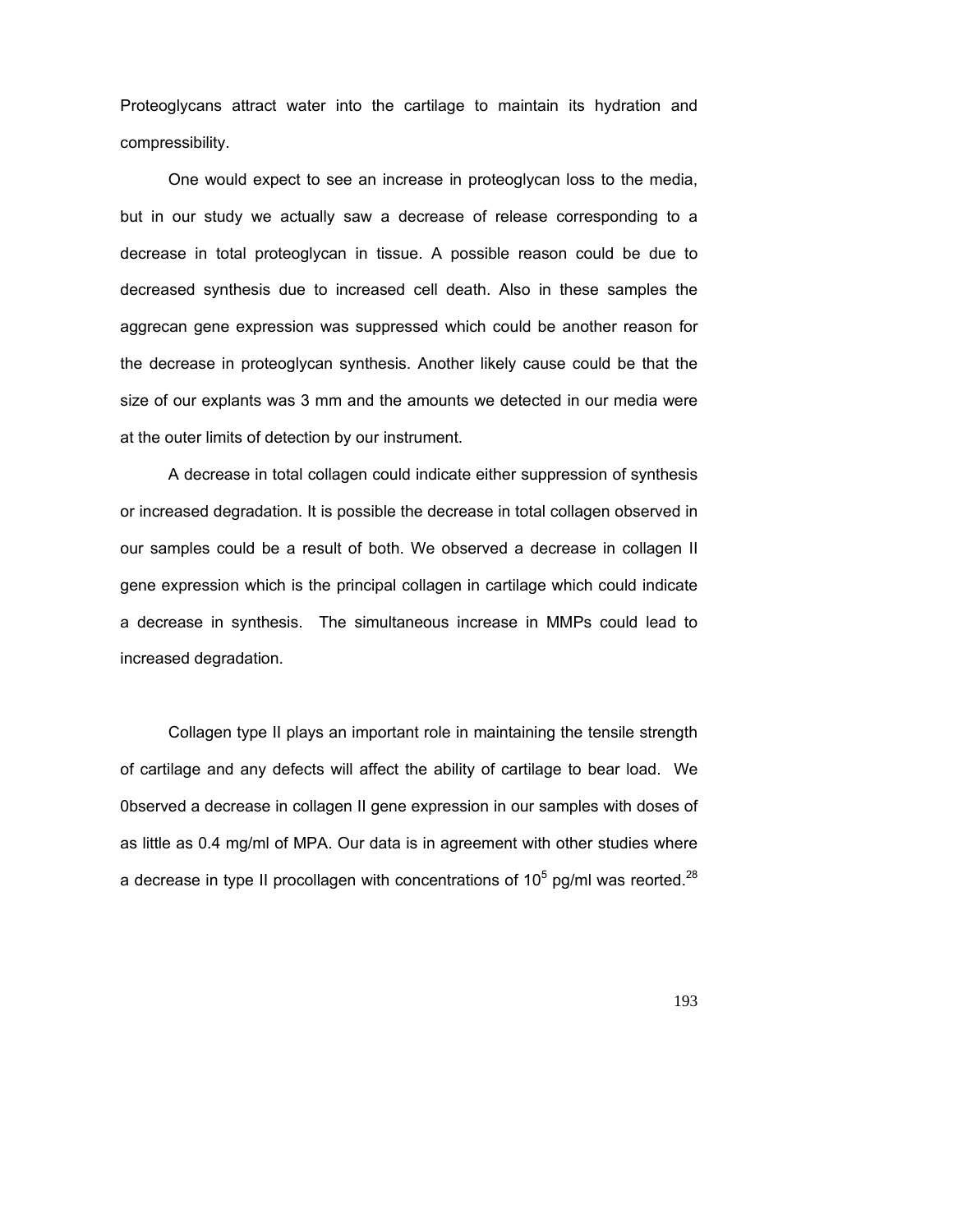Robion et al., reported an inhibition of procollagen II synthesis by repeated injections of MPA.<sup>36</sup>

The increase in collagen I and X gene expression is interesting and to the authors knowledge has not been previously reported. Although we did not see an increase in gene expression of collagen I and X at day 3 except in the groups loaded at 6 MPa 1 Hz and treated with corticosteroids, an increase was seen in all the other groups at day 10 when compared to the no load no corticosteroid group and the respective untreated groups in each loading regimen. Type I and X collagen are thought to be produced by hypertrophic chondrocytes. $37$  The presence of COL I and X in our control samples could probably be due to the fact that our samples were collected from yearlings which are still growing. The simultaneous increase of MMP 13, which has also been shown to be produced by hypertrophic chondrocytes,  $38-40$  could indicate a shift in chondrocyte morphology. Corticosteroids have been shown to alter chondrocyte phenotype  $^{28}$ and it is possible the expression of Type I collagen and MMP 13 in corticosteroid treated groups could be due to corticosteroid therapy. Further, the increase observed on day 3 in the 6 MPA 1 Hz groups exposed to corticosteroids indicates a synergistic effect of these factors in combination, and the subsequent decrease seen in these groups on day 10 was most likely due to cell death. In support of an earlier *in vivo* study using rats receiving corticosteroids and subjected to running exercise, fibrotic invasion and subchondral bone replacement of degenerated articular cartilage associated with areas of cell death, and loss of matrix staining was observed when compared to rats that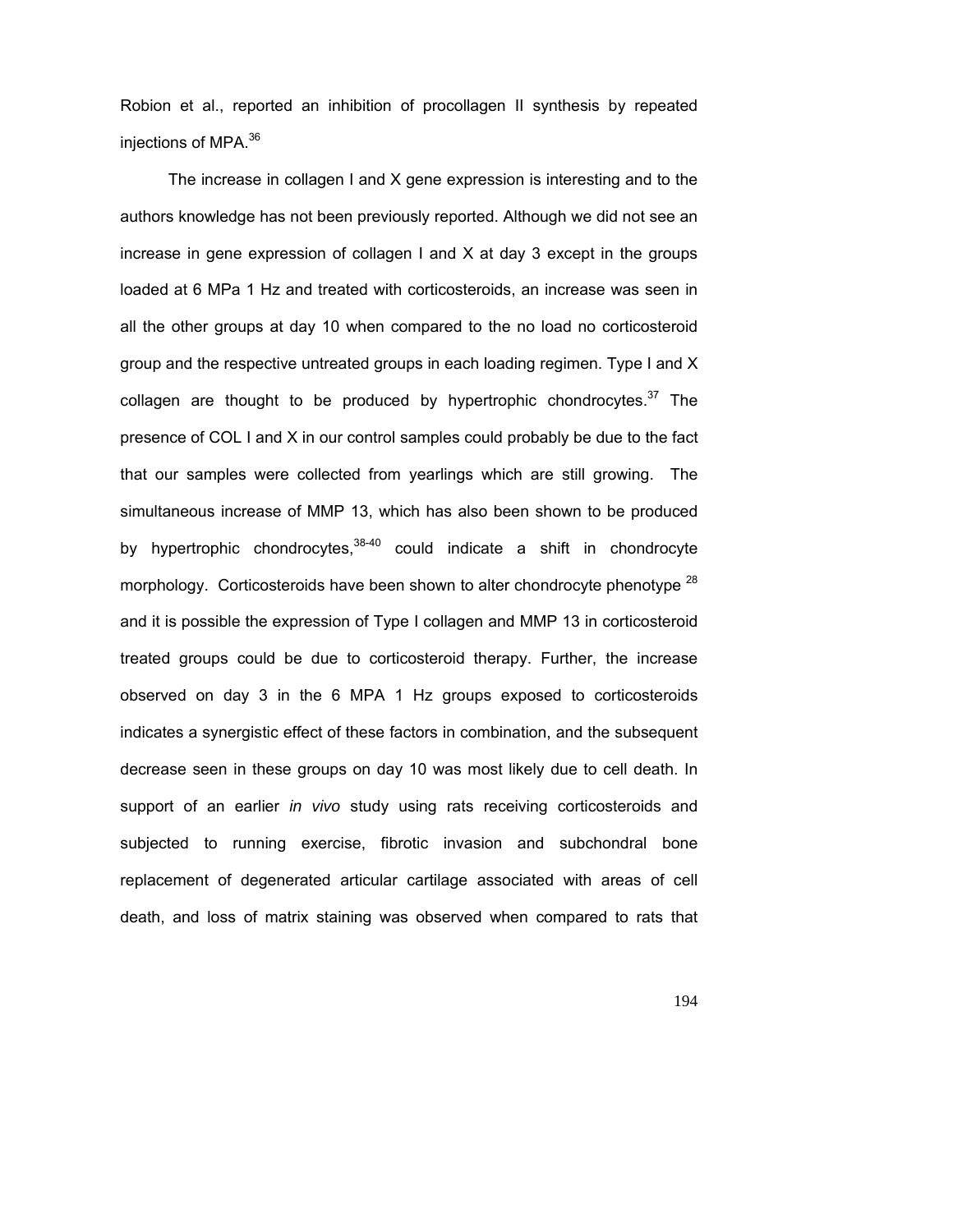received running exercise or corticosteroids alone.  $12$  Another study comparing MPA and hyaluronate (HA) in osteoarthritic cases found that patients receiving HA showed a better response when compared to the MPA group.  $41$  Shoemaker *et.al*., reported that cartilage from horses treated with MPA had morphologic changes, which included chondrocyte cluster formation, loss of architecture, and cell necrosis.

The half life of MPA in synovial fluid has been estimated to be 10.3 hours.<sup>42,43</sup> If 80 mg of MPA (40 mg/ml) was injected into a midcarpal joint and that joint typically contains 6 mls of synovial fluid, the initial concentration of the drug would be 12.5 mg/ml (33mM). This concentration would decrease to 6.25mg /ml (16.5 mM) after 10.3 hrs and further decrease over time. Literature suggests that the concentrations would remain above 2 mM for more than 36 hrs.<sup>28</sup> In our model, the explants were exposed to concentrations of 0.4 mg/ml (1mM) and 4 mg/ml (10 mM) for a period of 10 days. Furthermore, methylprednisolone, which is the active form of MPA, $44$  has been detected in samples taken from the joint for as long as 39 days after intra articular administration and MPA has been detected for 6 days after administration in horses.<sup>42</sup> This proves that despite a single shot of MPA, concentrations would be maintained at some level for a long time and thus repeated treatment with MPA could result in some of the changes seen in our study. Such a situation may not arise in a living horse as the pharmacokinetics would be different in an actual joint. However, the changes in collagen I and X, and MMP 1 and13 gene expression observed in our study would be something to consider as these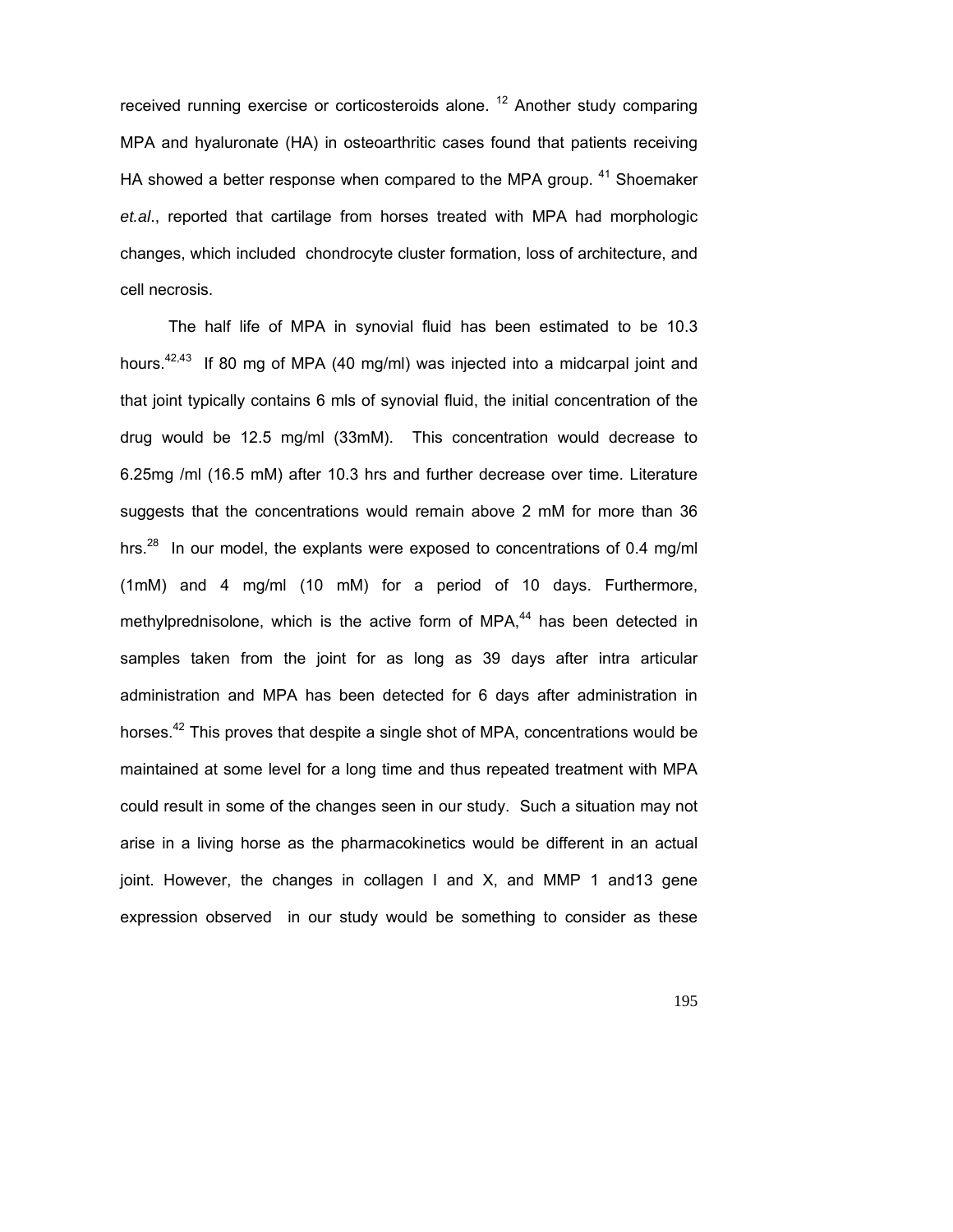changes could indicate a shift towards hypertrophic chondrocytes. It is possible that this shift may have occurred and is a possible reason for the changes reported in other studies.<sup>9,11,12,14</sup>

Another interesting finding was the increase in MMP 1 and 13 gene expression in the MPA treated groups. Though various studies indicate that corticosteroids decrease MMP synthesis in cartilage and chondrocytes, most of these studies were done using affected cartilage. Although one study used normal chondrocytes the culture period in this study was one day.<sup>45</sup> The fact that corticosteroids seemed to have beneficial effects at day 3 when compared to their respective untreated groups, but caused an increase at day 10 needs to be further investigated. It also needs to be investigated if the changes seen in the gene expression pattern also translate into protein activity or are a compensatory mechanism by the tissue. MMP1 has also been reported to be present in hypertrophic chondrocytes.  $46,47$ 

Various studies have reported the decrease in synthesis and increase in degradation of proteoglycans with the use of corticosteroids.<sup>6,28</sup> It is generally accepted that MMPs 1 and to some extent 13 $48$  play a role in proteoglycan breakdown. It is possible that the sudden surge in MMP1 and 13 could be responsible for the increased proteoglycan degradation.

TIMPs are the natural inhibitors of MMPs and an imbalance between TIMPs and MMPs in affected cartilage has been suggested.<sup>31</sup> We observed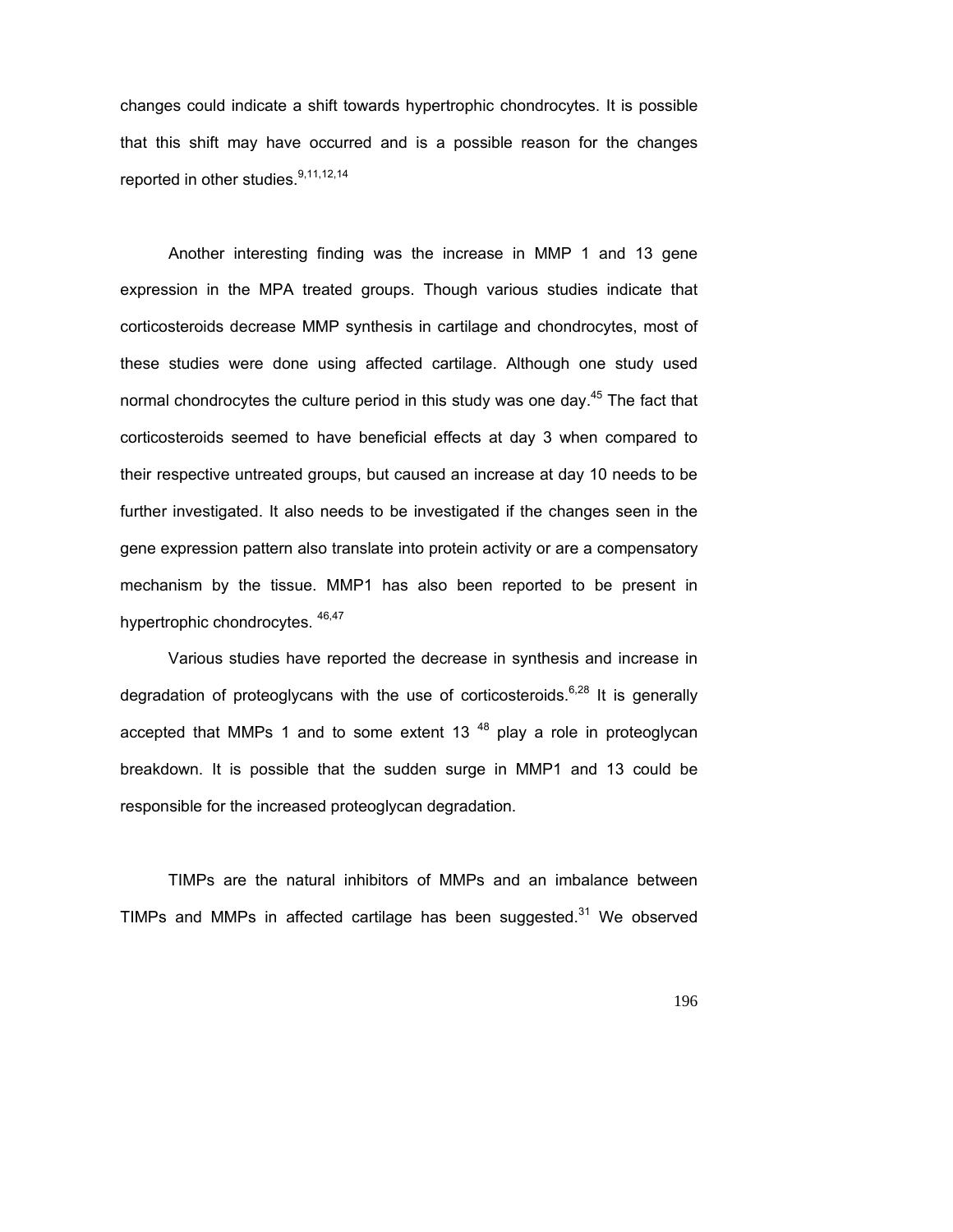significant changes in TIMP 1 gene expression with the addition of MPA and load. Previous reports have suggested corticosteroids can suppress TIMP.<sup>49</sup> This phenomenon needs further investigation as an imbalance in MMPs and TIMPs in the tissue can damage the tissue.

NO and PGE 2 release to the media decreased with increasing dose. This data is in agreement with various other studies where a similar decrease was observed with the use of corticosteroids.<sup>50</sup> However, this data does not agree with COX 2 gene expression. COX-2 is highly inducible by a number of stimuli including cytokines and is associated with inflammation.<sup>51</sup> Although various reports have suggested the inhibitory effects of corticosteroids on COX 2, we found a slight but insignificant increase in COX 2 gene expression in samples on day 10 which was dependent on dose and load. Although a dose dependent decrease was seen on day 3. This shift in COX 2 expression needs to be further investigated. Previous studies have reported decreased healing and synovial inflammation after prolonged use of corticosteroids.<sup>16</sup> The increase in COX 2 gene expression could indicate the start of an inflammatory process or the beginning of chondrocyte induced arthropathy.

 In our study, cartilage was exposed to corticosteroids for 10 days. Such a situation would not be likely to arise in a living animal. Another consideration is that in our model, a 3 mm tissue was exposed to a supraphysiologic amount of MPA and load, but our goal was to see the effects of long term corticosteroid treatment in horses. As this increase was seen only at day 10 could mean that the tissue at this stage is changing its morphology, such a change has been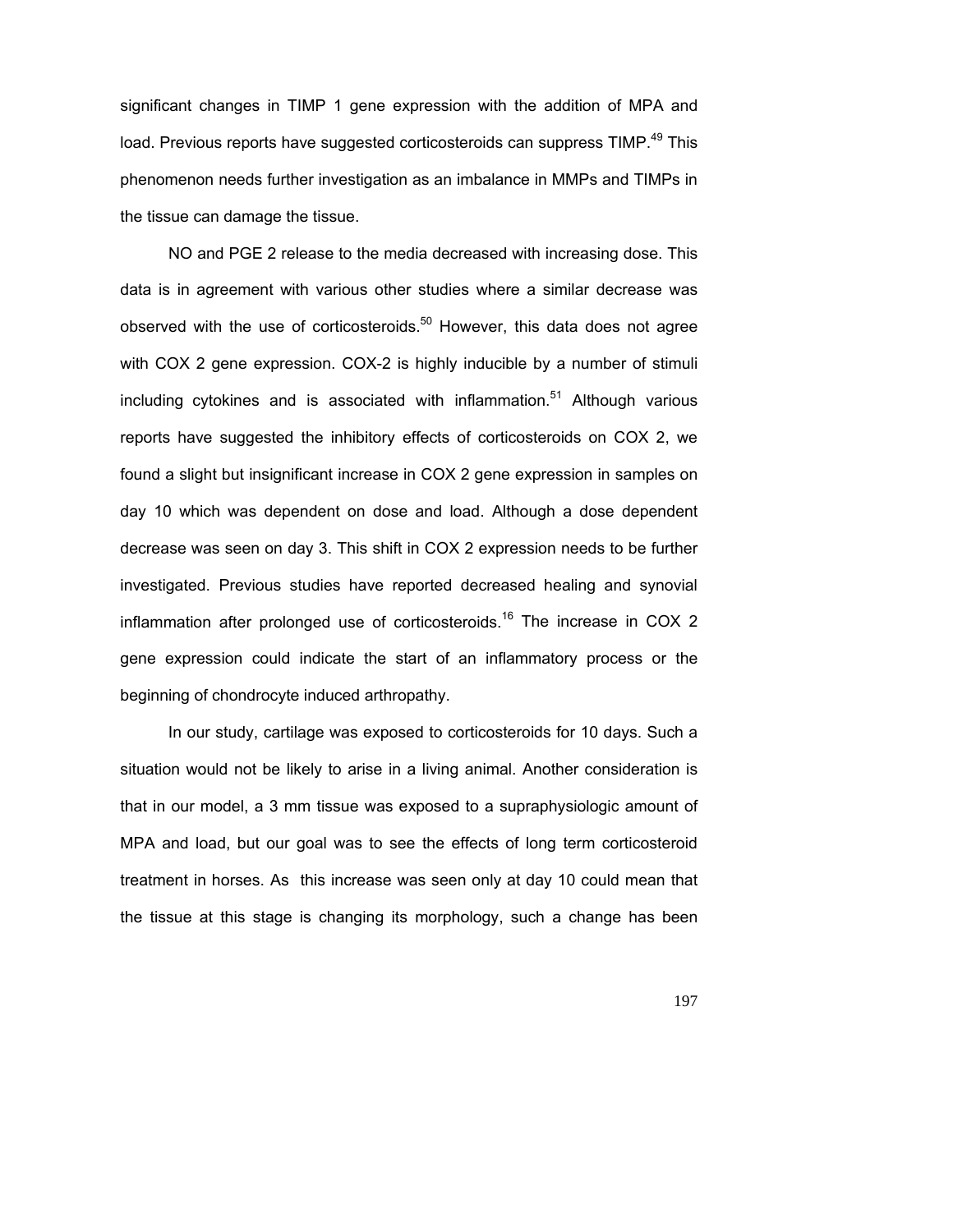previously reported. <sup>28</sup> The cyotoxic nature of corticosteroids as seen in our study has been previously reported  $^{28}$  and could be a potential cause of some of the changes seen in our study. Also the results of this study must be taken with caution given the low numbers of our samples and the weak powers which were below the desirable power of 0.800

From this study we could conclude that long term use of corticosteroids would alter cartilage metabolism. When used in combination with exercise these changes are exacerbated, decreasing the collagen and proteoglycan content of the cartilage tissue and could result in similar changes in cartilage gene expression observed after cartilage damage. These results are similar to changes previously reported in studies combining exercise and corticosteroid treatment. Further investigation is needed to determine if these changes in gene expression translate into changes in protein production and activity, as well as changes in cartilage biomechanical properties. Previous studies have reported changes in protein production and cartilage tissue matrix composition similar to the gene expression and biochemical data obtained in this study.<sup>9,11,12</sup>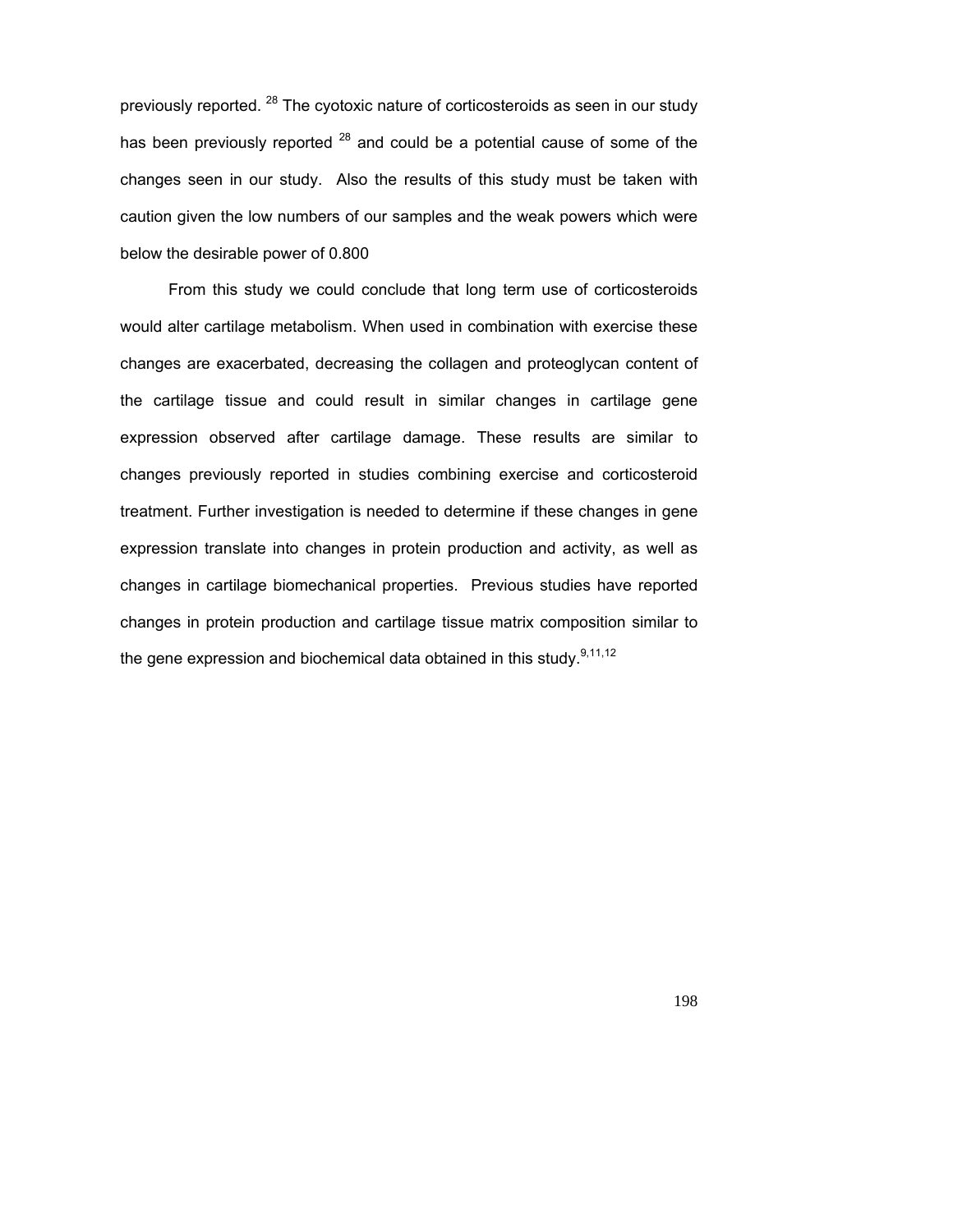### **References:**

- 1. Carson CP, Genovese RL. Principles and practices of joint disease treatment. In: Ross MW,Desson SJ, eds. *Diagnosis and management of lameness in the horse*. Philadelphia: WB Saunders Co, 2003;746-764.
- 2. Foland JW, McIlwraith CW, Trotter GW, et al. Effect of betamethasone and exercise on equine carpal joints with osteochondral fragments. *Vet Surg* 1994;23:369-376.
- 3. Frisbie DD, Kawcak CE, Trotter GW, et al. Effects of triamcinolone acetonide on an in vivo equine osteochondral fragment exercise model. *Equine Vet J* 1997;29:349-359.
- 4. Oikarinen AI, Vuorio EI, Zaragoza EJ, et al. Modulation of collagen metabolism by glucocorticoids. Receptor-mediated effects of dexamethasone on collagen biosynthesis in chick embryo fibroblasts and chondrocytes. *Biochem Pharmacol* 1988;37:1451-1462.
- 5. Srinivas GR, Chichester CO, Barrach HJ, et al. Effects of certain antiarthritic agents on the synthesis of type II collagen and glycosaminoglycans in rat chondrosarcoma cultures. *Agents Actions* 1994;41:193-199.
- 6. Todhunter RJ, Fubini SL, Wootton JA, et al. Effect of methylprednisolone acetate on proteoglycan and collagen metabolism of articular cartilage explants. *J Rheumatol* 1996;23:1207-1213.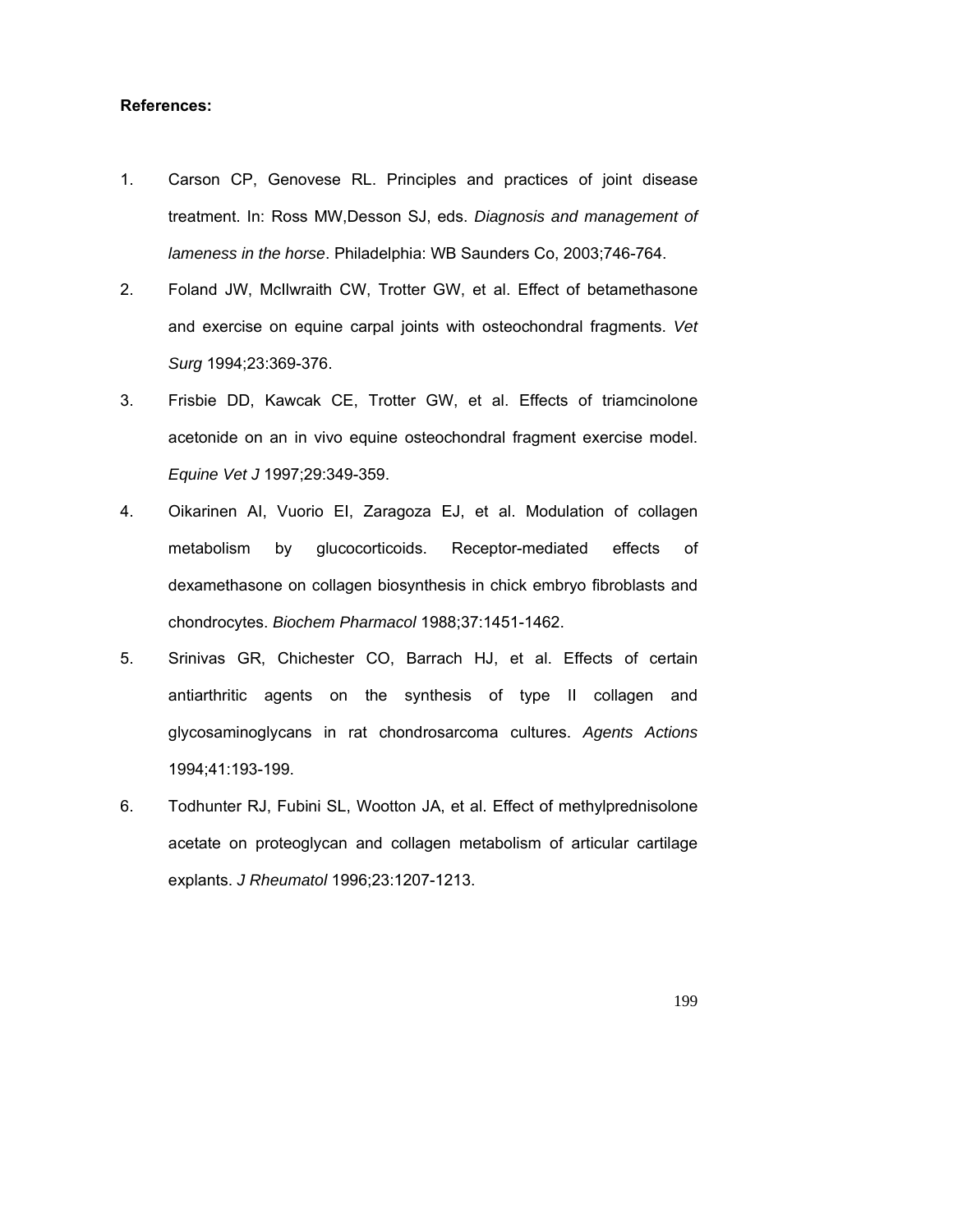- 7. Tessler RH, Salmon WD, Jr. Glucocorticoid inhibition of sulfate incorporation by cartilage of normal rats. *Endocrinology* 1975;96:898-902.
- 8. Silbermann M, von der Mark K, Maor G, et al. Dexamethasone impairs growth and collagen synthesis in condylar cartilage in vitro. *Bone Miner* 1987;2:87-106.
- 9. Chunekamrai S, Krook LP, Lust G, et al. Changes in articular cartilage after intra-articular injections of methylprednisolone acetate in horses. *Am J Vet Res* 1989;50:1733-1741.
- 10. Trotter GW, McIlwraith CW, Yovich JV, et al. Effects of intra-articular administration of methylprednisolone acetate on normal equine articular cartilage. *Am J Vet Res* 1991;52:83-87.
- 11. Shoemaker RS, Bertone AL, Martin GS, et al. Effects of intra-articular administration of methylprednisolone acetate on normal articular cartilage and on healing of experimentally induced osteochondral defects in horses. *Am J Vet Res* 1992;53:1446-1453.
- 12. Gogia PP, Brown M, al-Obaidi S. Hydrocortisone and exercise effects on articular cartilage in rats. *Arch Phys Med Rehabil* 1993;74:463-467.
- 13. Murphy DJ, Todhunter RJ, Fubini SL, et al. The effects of methylprednisolone on normal and monocyte-conditioned medium-treated articular cartilage from dogs and horses. *Vet Surg* 2000;29:546-557.
- 14. Creamer P. Intra-articular corticosteroid treatment in osteoarthritis. *Curr Opin Rheumatol* 1999;11:417-421.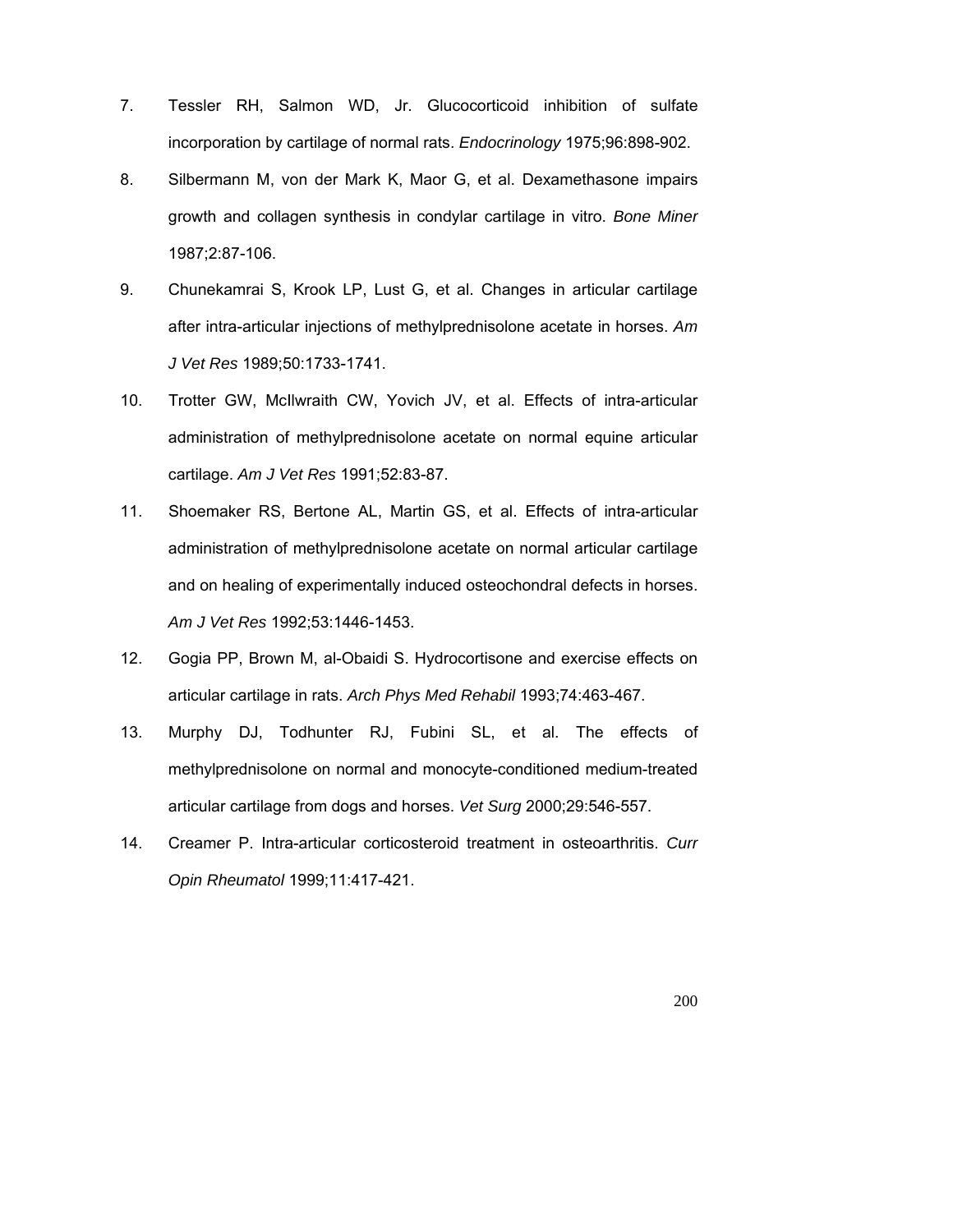- 15. Farquhar T, Todhunter RJ, Fubini SL, et al. Effect of methylprednisolone and mechanical loading on canine articular cartilage in explant culture. *Osteoarthritis Cartilage* 1996;4:55-62.
- 16. Carter BG, Bertone AL, Weisbrode SE, et al. Influence of methylprednisolone acetate on osteochondral healing in exercised tarsocrural joints of horses. *Am J Vet Res* 1996;57:914-922.
- 17. Mow VC, Ratcliffe A, Poole AR. Cartilage and diarthrodial joints as paradigms for hierarchical materials and structures. Biomaterials. *Biomaterials* 1992;13:67-97.
- 18. Bowker RM, Atkinson PJ, Atkinson TS, et al. Effect of contact stress in bones of the distal interphalangeal joint on microscopic changes in articular cartilage and ligaments. *Am J Vet Res* 2001;62:414-424.
- 19. Reno C ML, Sciore P, Frank CB, Hart DA. . Rapid isolation of total RNA form small samples of hypocellular, dense connective tissues. *Biotechniques* 1997;22:1082-1086.
- 20. Muller PY JH, Miserez AR, Dobbie Z. Processing of gene expression data generated by quantitative real- time RT- PCR. *Biotechniques* 2002 Jun;32:1372-1379.
- 21. Farndale RW BD, Barrett AJ. . Improved quantitation and discrimination of sulphated glycosaminoglycans by use of dimethylmethylene blue. *Biochim Biophys Acta* 1986;883:173-177.
- 22. Reddy GK, Enwemeka CS. A simplified method for the analysis of hydroxyproline in biological tissues. *Clin Biochem* 1996;29:225-229.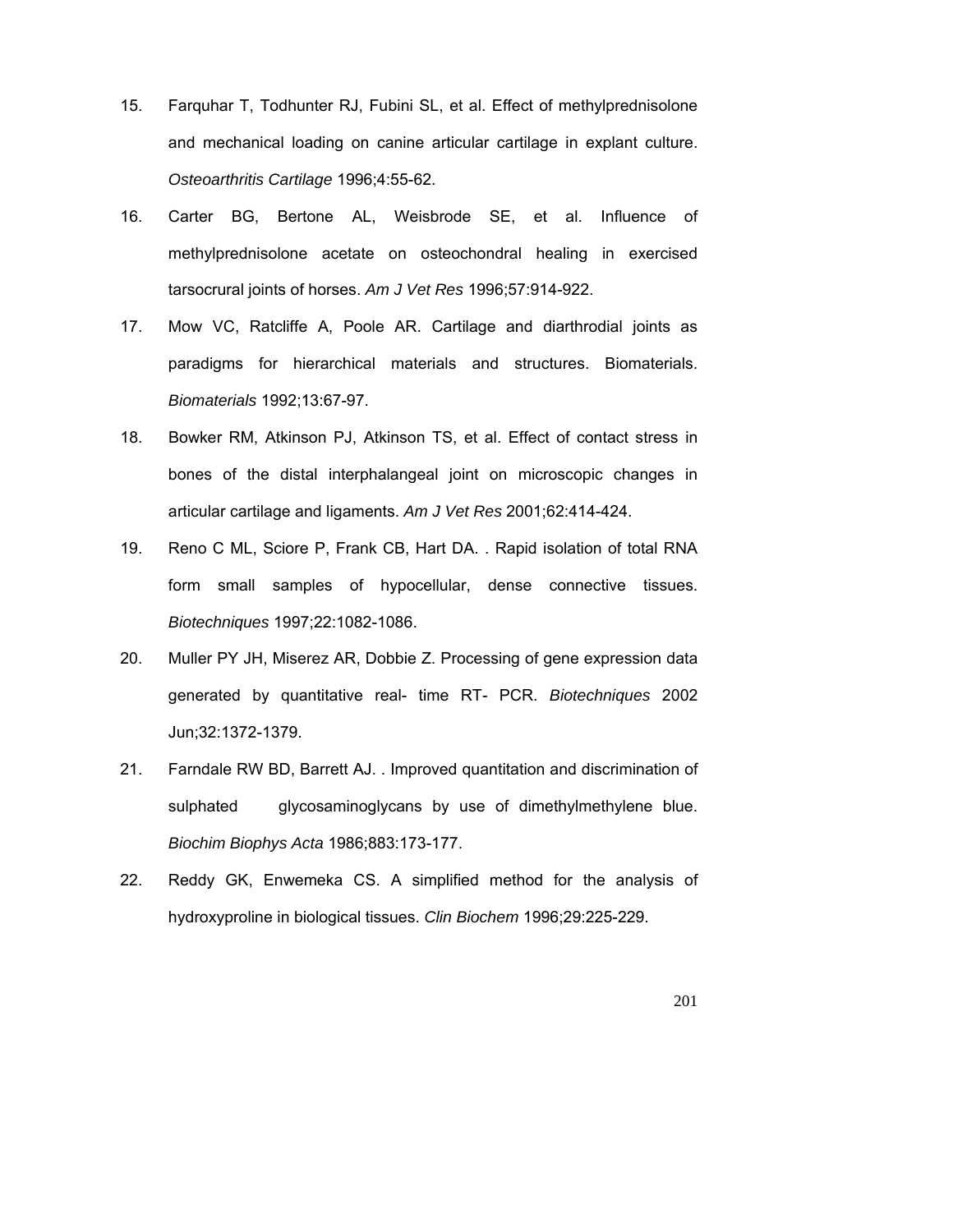- 23. Kuroki K CJ, Kreeger JM, Tomlinson JL. . The effects of TIMP-1 and -2 on canine chondrocytes cultured in three-dimensional agarose culture system. *Osteoarthritis Cartilage* 2003;11:625-635.
- 24. Arokoski JP, Hyttinen MM, Lapvetelainen T, et al. Decreased birefringence of the superficial zone collagen network in the canine knee (stifle) articular cartilage after long distance running training, detected by quantitative polarised light microscopy. *Ann Rheum Dis* 1996;55:253-264.
- 25. Sauerland K, Raiss RX, Steinmeyer J. Proteoglycan metabolism and viability of articular cartilage explants as modulated by the frequency of intermittent loading. *Osteoarthritis Cartilage* 2003;11:343-350.
- 26. Fassbender HG. Role of chondrocytes in the development of osteoarthritis. *Am J Med* 1987;83:17-24.
- 27. Barrueco JL, Gazquez A, Redondo E, et al. Changes in the coxofemoral articular cartilage in Wistar rats after systemic administration of corticoids. *Ann Anat* 1993;175:47-51.
- 28. Fubini SL, Todhunter RJ, Burton-Wurster N, et al. Corticosteroids alter the differentiated phenotype of articular chondrocytes. *J Orthop Res* 2001;19:688-695.
- 29. Jolly WT, Whittem T, Jolly AC, et al. The dose-related effects of phenylbutazone and a methylprednisolone acetate formulation (Depo-Medrol) on cultured explants of equine carpal articular cartilage. *J Vet Pharmacol Ther* 1995;18:429-437.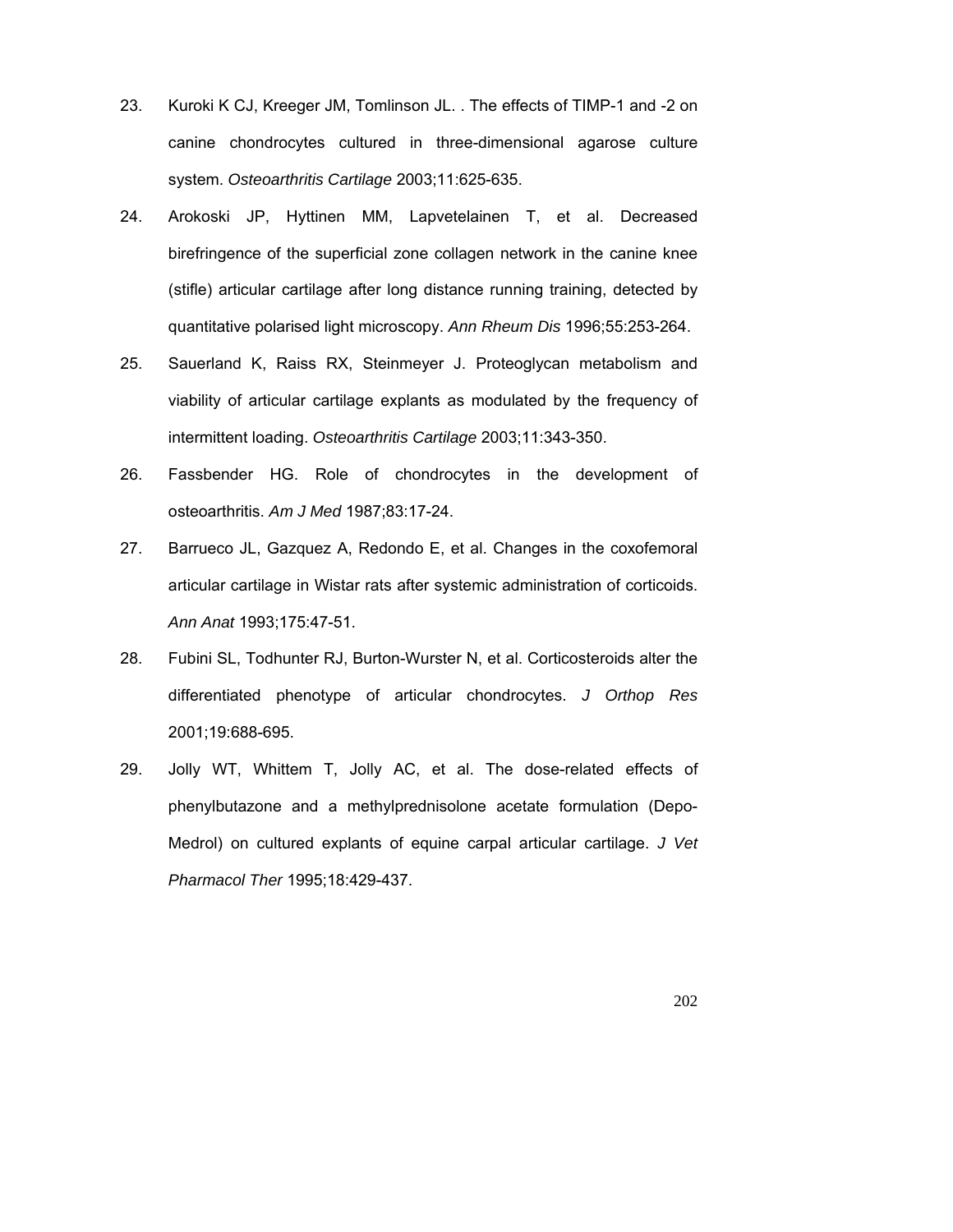- 30. Nakazawa F, Matsuno H, Yudoh K, et al. Corticosteroid treatment induces chondrocyte apoptosis in an experimental arthritis model and in chondrocyte cultures. *Clin Exp Rheumatol* 2002;20:773-781.
- 31. Kuroki K, Cook JL, Stoker AM, et al. Characterizing osteochondrosis in the dog: potential roles for matrix metalloproteinases and mechanical load in pathogenesis and disease progression. *Osteoarthritis Cartilage* 2005;13:225-234.
- 32. Aigner T, Kim HA. Apoptosis and cellular vitality: issues in osteoarthritic cartilage degeneration. *Arthritis Rheum* 2002;46:1986-1996.
- 33. Torzilli PA, Grigiene R, Borrelli J, Jr., et al. Effect of impact load on articular cartilage: cell metabolism and viability, and matrix water content. *J Biomech Eng* 1999;121:433-441.
- 34. Jeffrey JE, Gregory DW, Aspden RM. Matrix damage and chondrocyte viability following a single impact load on articular cartilage. *Arch Biochem Biophys* 1995;322:87-96.
- 35. Huser CA, Davies ME. Validation of an in vitro single-impact load model of the initiation of osteoarthritis-like changes in articular cartilage. *J Orthop Res* 2006;24:725-732.
- 36. Robion FC, Doize B, Boure L, et al. Use of synovial fluid markers of cartilage synthesis and turnover to study effects of repeated intra-articular administration of methylprednisolone acetate on articular cartilage in vivo. *J Orthop Res* 2001;19:250-258.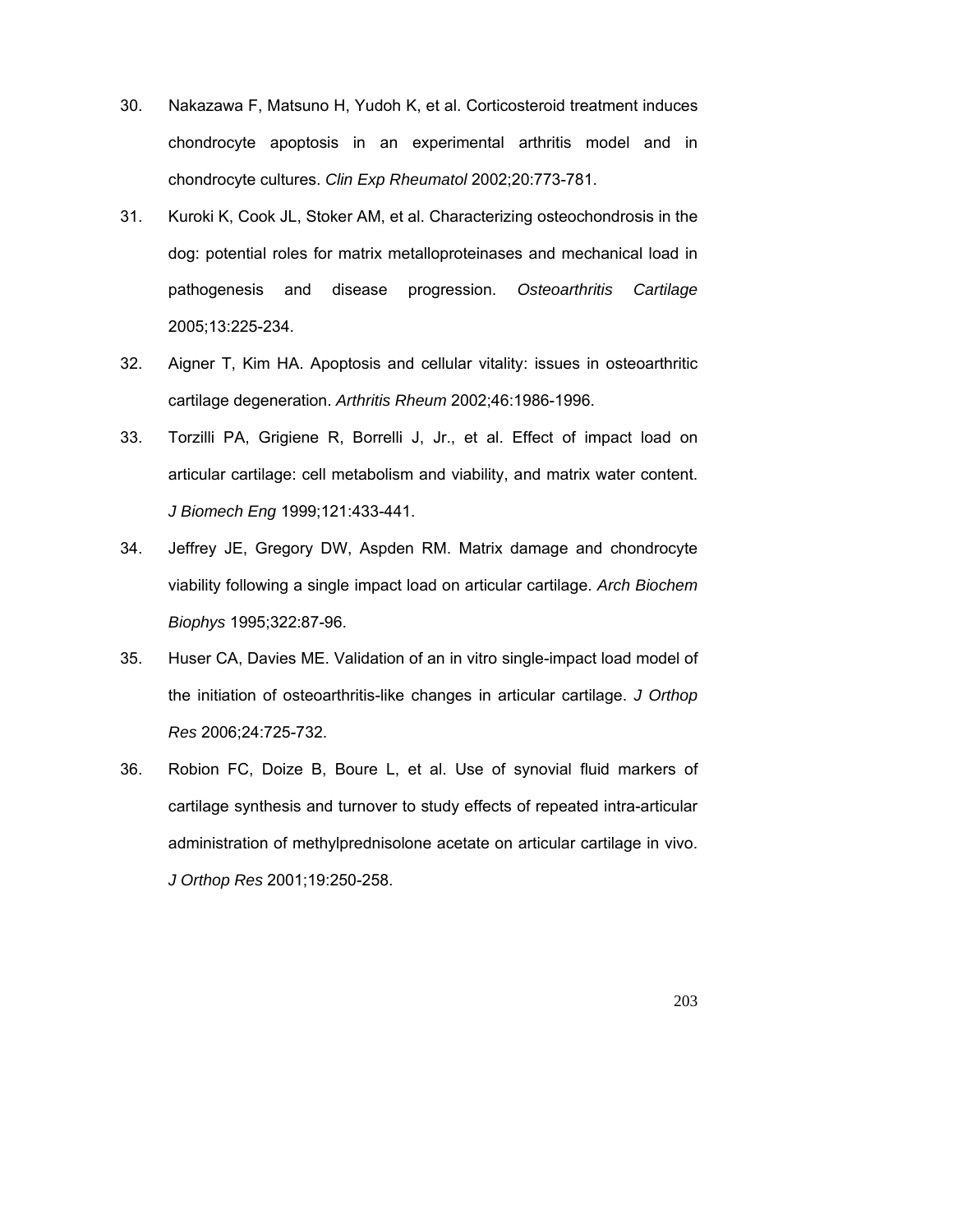- 37. Tomlinson JL, Cook JL, Kuroki K, et al. Biochemical characterization of cartilage affected by osteochondritis dissecans in the humeral head of dogs. *Am J Vet Res* 2001;62:876-881.
- 38. Johansson N, Saarialho-Kere U, Airola K, et al. Collagenase-3 (MMP-13) is expressed by hypertrophic chondrocytes, periosteal cells, and osteoblasts during human fetal bone development. *Dev Dyn* 1997;208:387-397.
- 39. D'Angelo M, Yan Z, Nooreyazdan M, et al. MMP-13 is induced during chondrocyte hypertrophy. *J Cell Biochem* 2000;77:678-693.
- 40. Tchetina EV, Kobayashi M, Yasuda T, et al. Chondrocyte hypertrophy can be induced by a cryptic sequence of type II collagen and is accompanied by the induction of MMP-13 and collagenase activity: implications for development and arthritis. *Matrix Biol* 2007;26:247-258.
- 41. Guidolin DD, Ronchetti IP, Lini E, et al. Morphological analysis of articular cartilage biopsies from a randomized, clinical study comparing the effects of 500-730 kDa sodium hyaluronate (Hyalgan) and methylprednisolone acetate on primary osteoarthritis of the knee. *Osteoarthritis Cartilage* 2001;9:371-381.
- 42. Autefage A, Alvinerie M, Toutain PL. Synovial fluid and plasma kinetics of methylprednisolone and methylprednisolone acetate in horses following intra-articular administration of methylprednisolone acetate. *Equine Vet J* 1986;18:193-198.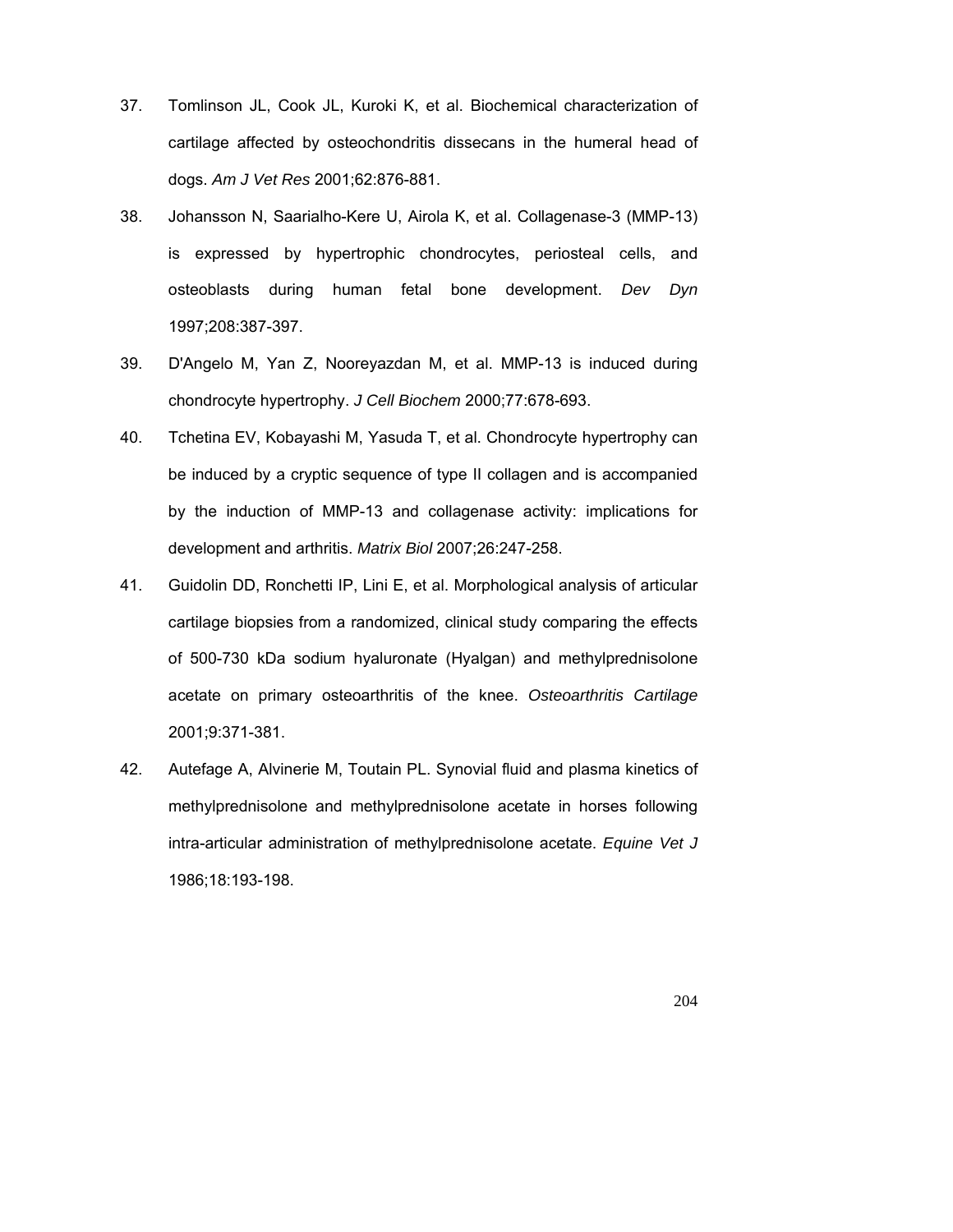- 43. Lillich JD, Bertone AL, Schmall LM, et al. Plasma, urine, and synovial fluid disposition of methylprednisolone acetate and isoflupredone acetate after intra-articular administration in horses. *Am J Vet Res* 1996;57:187-192.
- 44. Soma LR, Uboh CE, Luo Y, et al. Pharmacokinetics of methylprednisolone acetate after intra-articular administration and its effect on endogenous hydrocortisone and cortisone secretion in horses. *Am J Vet Res* 2006;67:654-662.
- 45. Richardson DW, Dodge GR. Dose-dependent effects of corticosteroids on the expression of matrix-related genes in normal and cytokine-treated articular chondrocytes. *Inflamm Res* 2003;52:39-49.
- 46. Gack S, Vallon R, Schmidt J, et al. Expression of interstitial collagenase during skeletal development of the mouse is restricted to osteoblast-like cells and hypertrophic chondrocytes. *Cell Growth Differ* 1995;6:759-767.
- 47. Ishizeki K, Nawa T. Further evidence for secretion of matrix metalloproteinase-1 by Meckel's chondrocytes during degradation of the extracellular matrix. *Tissue Cell* 2000;32:207-215.
- 48. Monfort J, Tardif G, Reboul P, et al. Degradation of small leucine-rich repeat proteoglycans by matrix metalloprotease-13: identification of a new biglycan cleavage site. *Arthritis Res Ther* 2006;8:R26.
- 49. Tung JT, Fenton JI, Arnold C, et al. Recombinant equine interleukin-1β induces putative mediators of articular cartilage degradation in equine chondrocytes. *Can J Vet Res* 2002 Jan;66:19-25.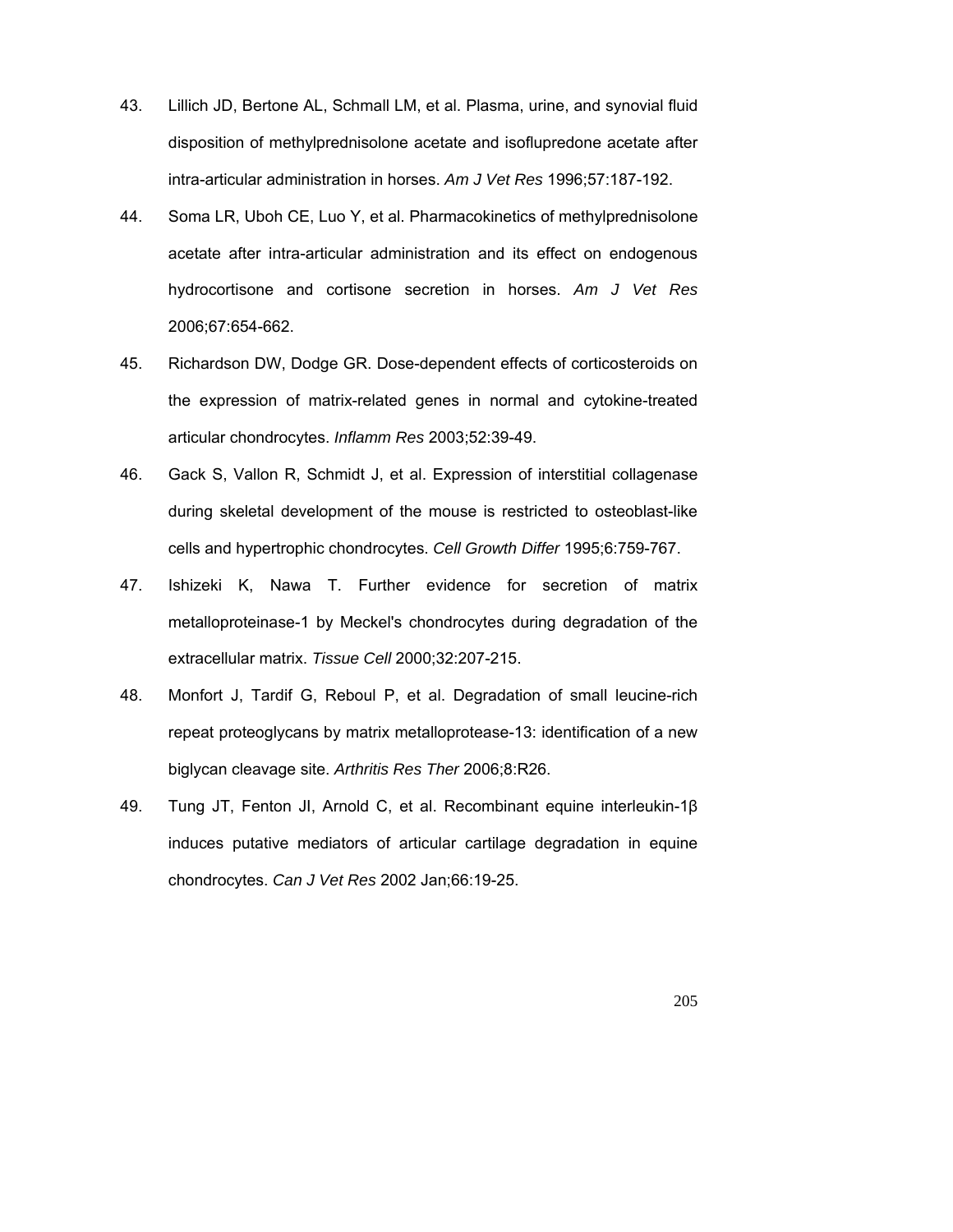- 50. Grabowski PS, Macpherson H, Ralston SH. Nitric oxide production in cells derived from the human joint. *Br J Rheumatol* 1996;35:207-212.
- 51. Pang L. COX-2 expression in asthmatic airways: the story so far. *Thorax* 2001;56:335-336.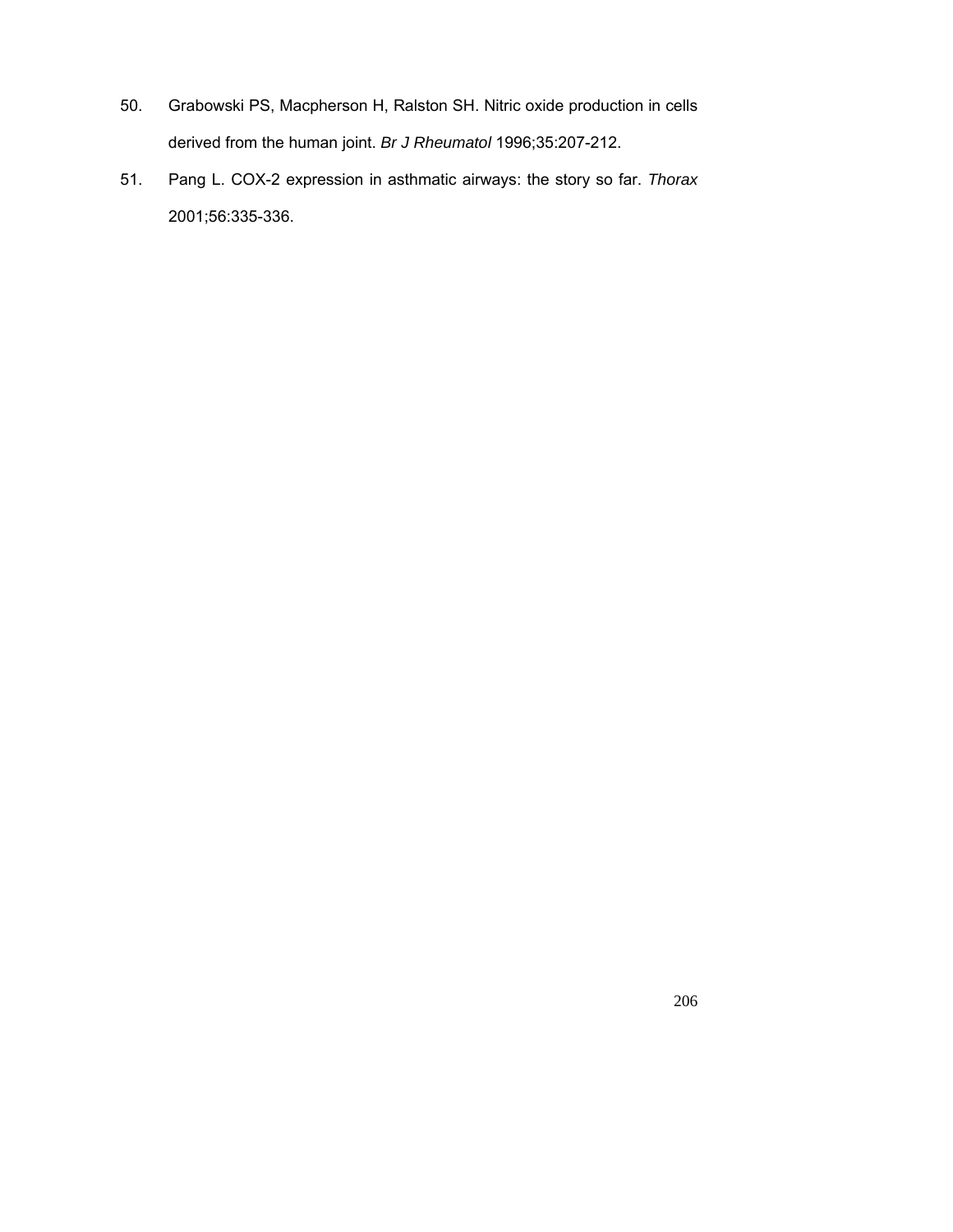**Figure 4. 1 Total tissue collagen content**



\* significantly different form no load 0 mg/ ml day 3.

a significantly different form no load 0 mg/ ml day 10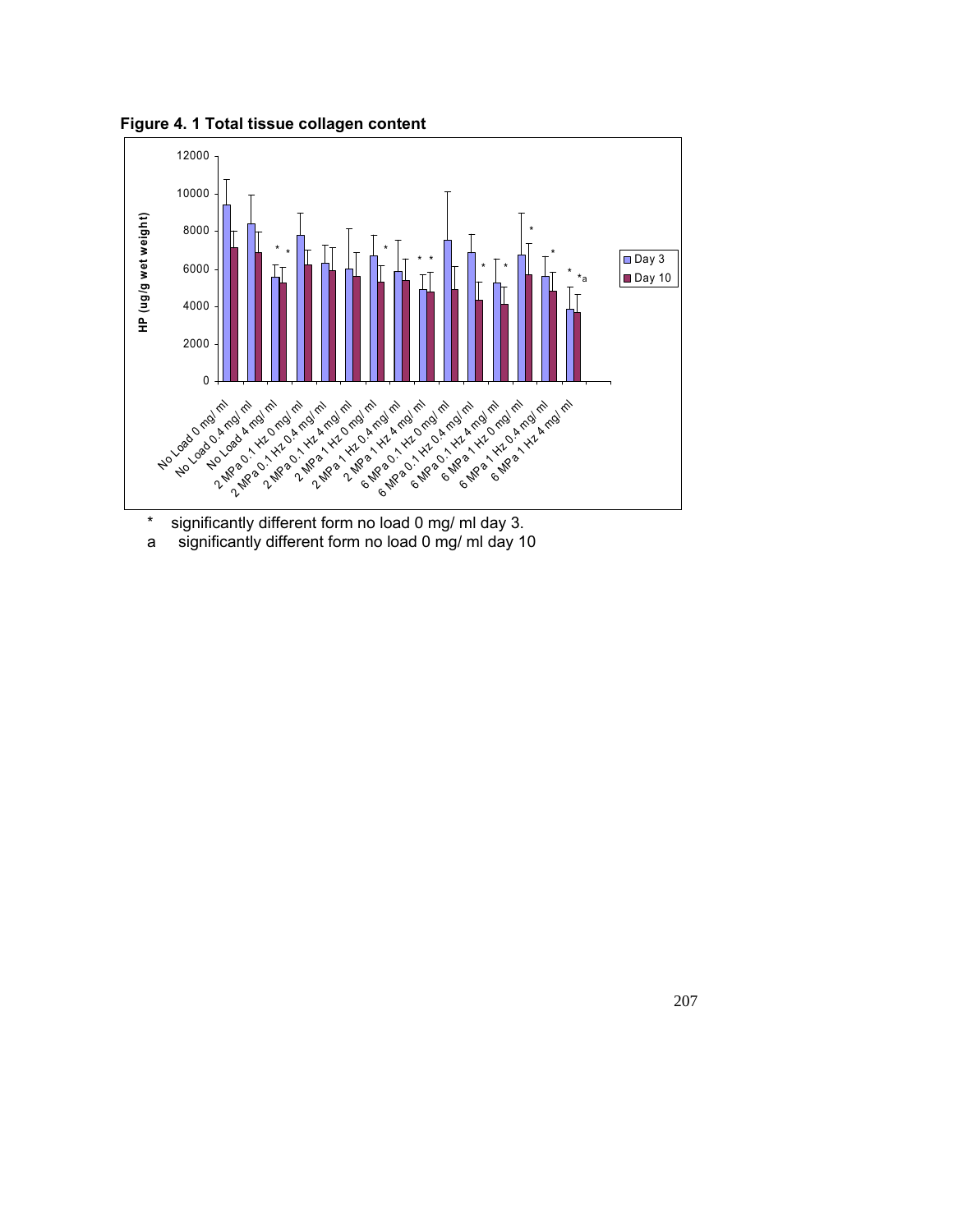

**Figure 4.2 Total tissue glycosaminoglycan content**

\* Significantly different form no load 0 mg/ ml day 3.

a Significantly different from no load 0 mg/ ml day 10.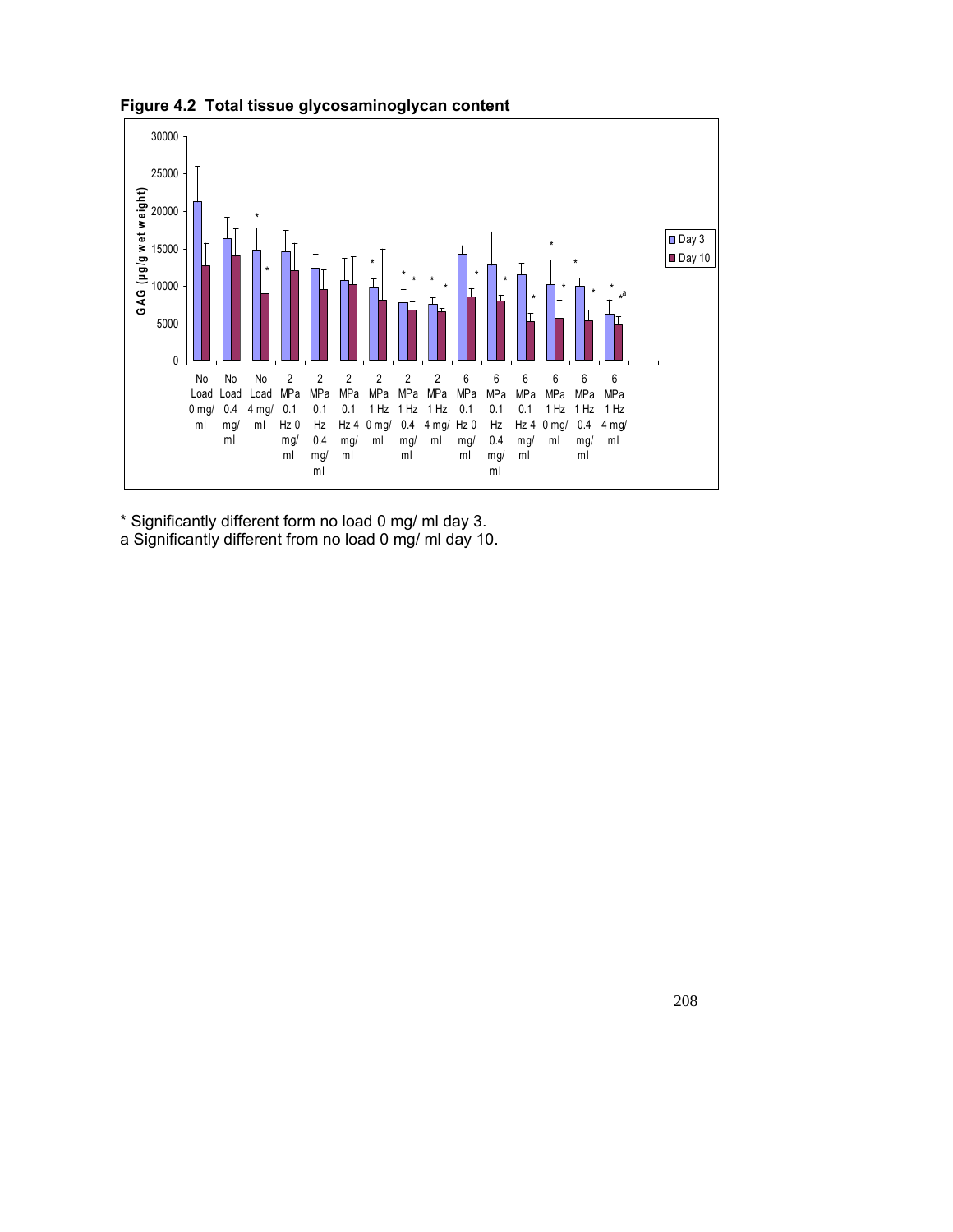**Figure 4.3 Media GAG content.**



\* Significantly different from corresponding no load 0 mg/ ml.

a Significantly different from corresponding no MPA group.

- b Significant differences between days
- c significantly different from corresponding no load group.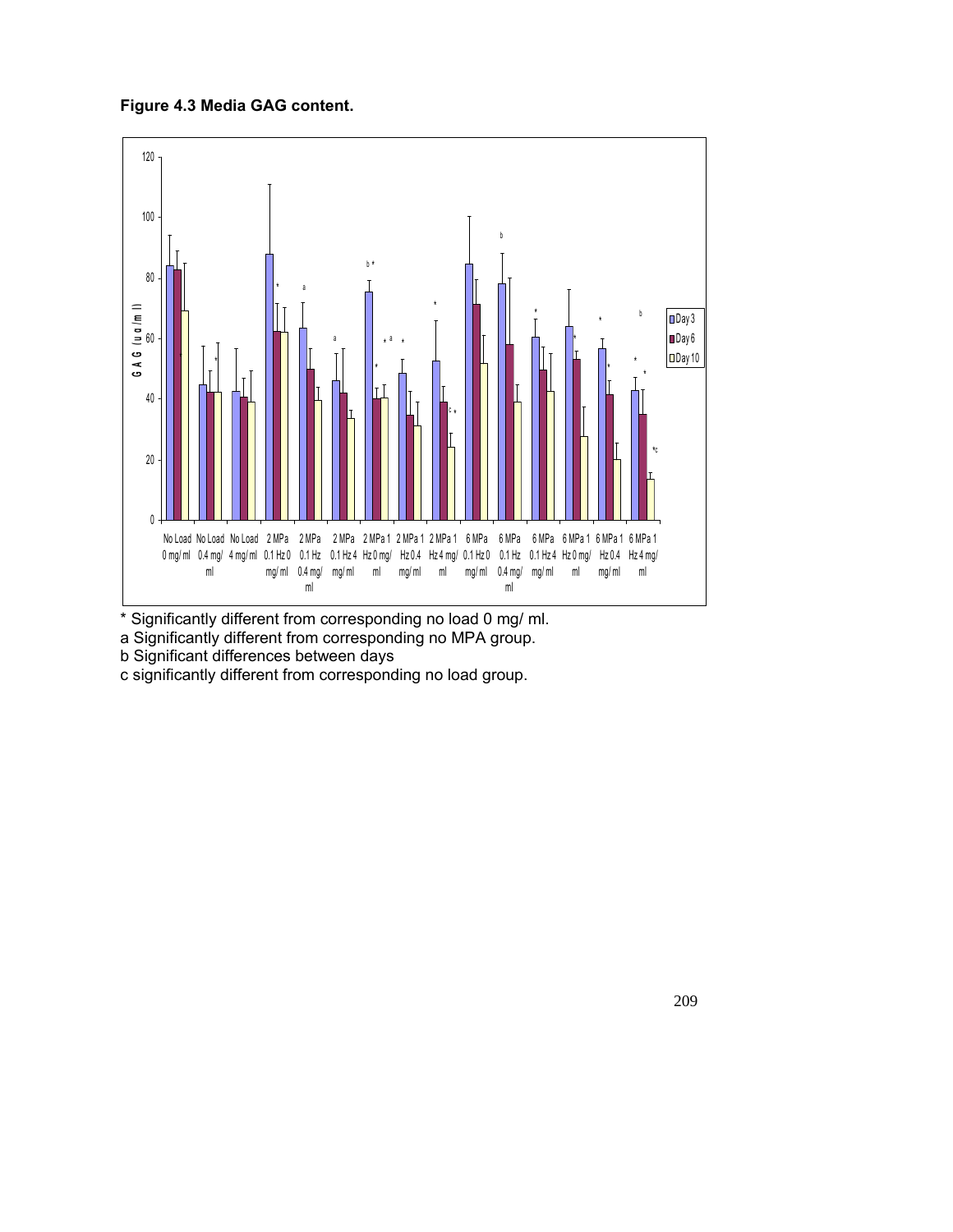**Figure 4.4 Relative gene expressions for Collagen I**



\* Significantly different from both 6 MPa 1 Hz 0.4 and 4 mg on day 3.

a Significantly different from only 6 MPa 1 Hz 4 mg on day 3.

b Significantly different from both 2 MPa 1 Hz 0.4 and 4 mg on day 10.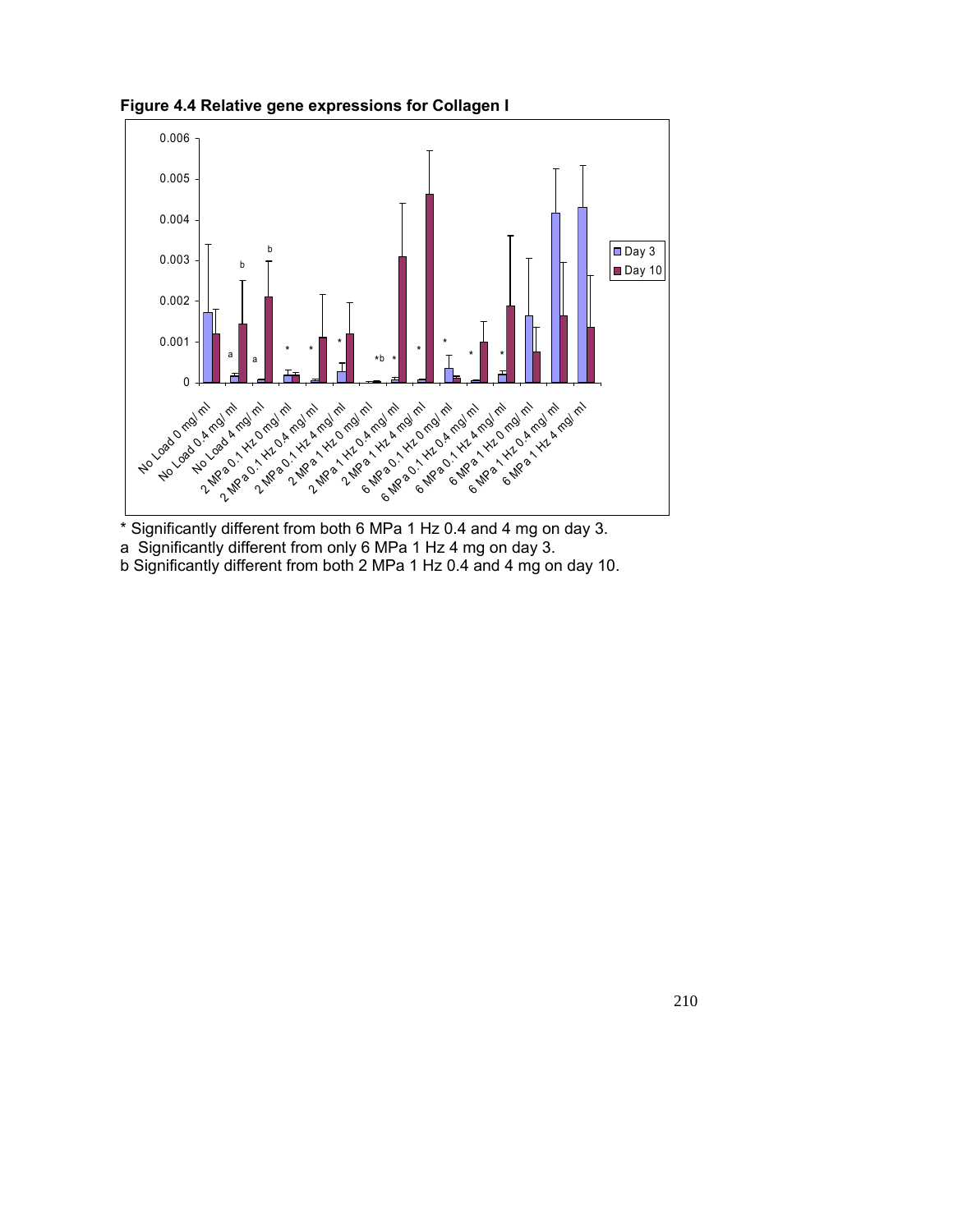

**Figure 4.5 Relative gene expression collagen II**

\* significantly different from untreated control day 3.

a significantly different form no load 4 mg/ ml day 3.

b significantly different from 2 MPa 0.1 Hz 0 mg/ ml day 3.

c significantly different from its corresponding no MPA group.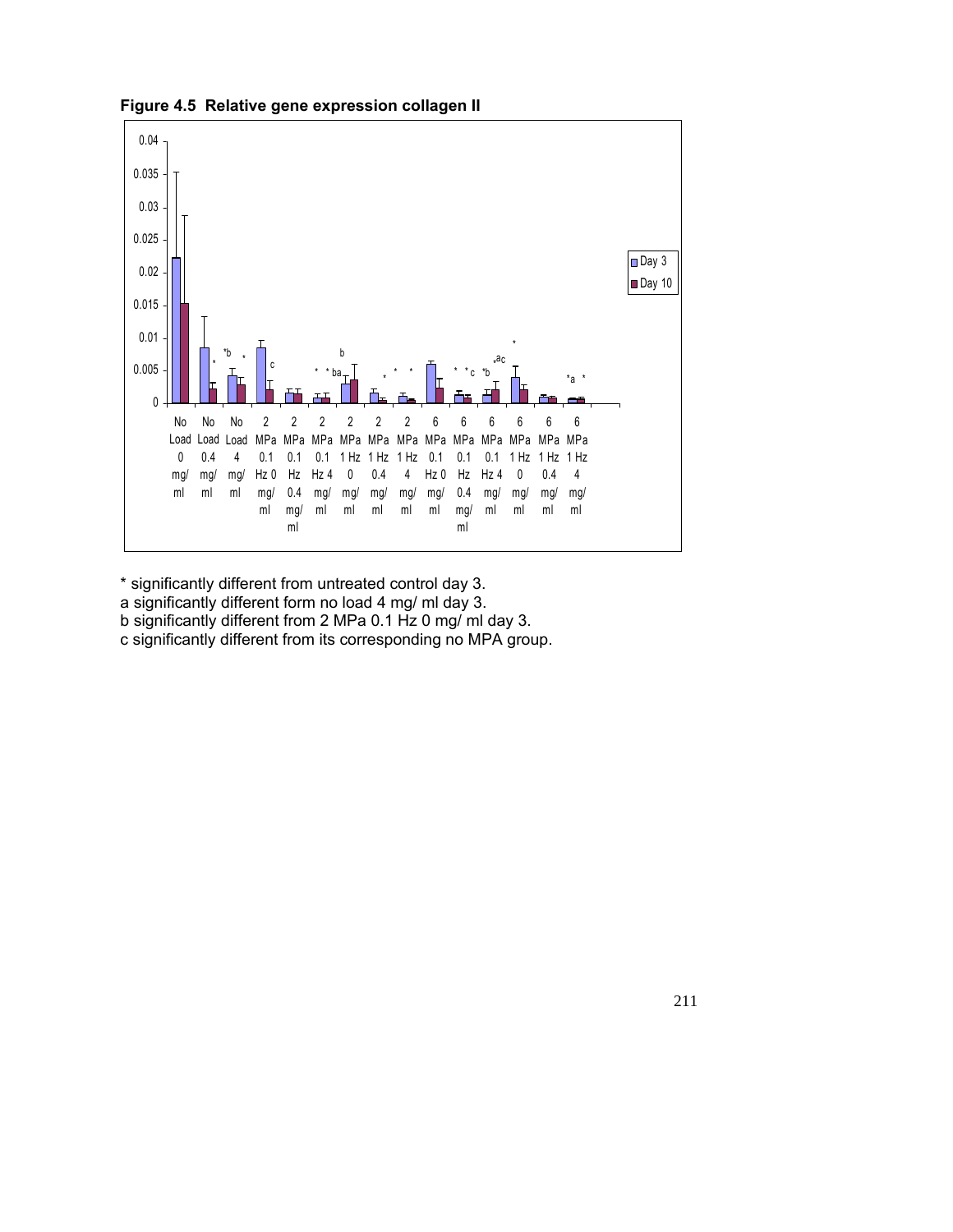

**Fig 4.6 Relative gene expression for collagen X**





a significantly different from day 3 no load

b significantly different form no load day 3 4 mg/ ml

c significantly different form 2 MPa 0.1 Hz 0 mg day 3.

\* significantly different form the corresponding no MPA loaded group.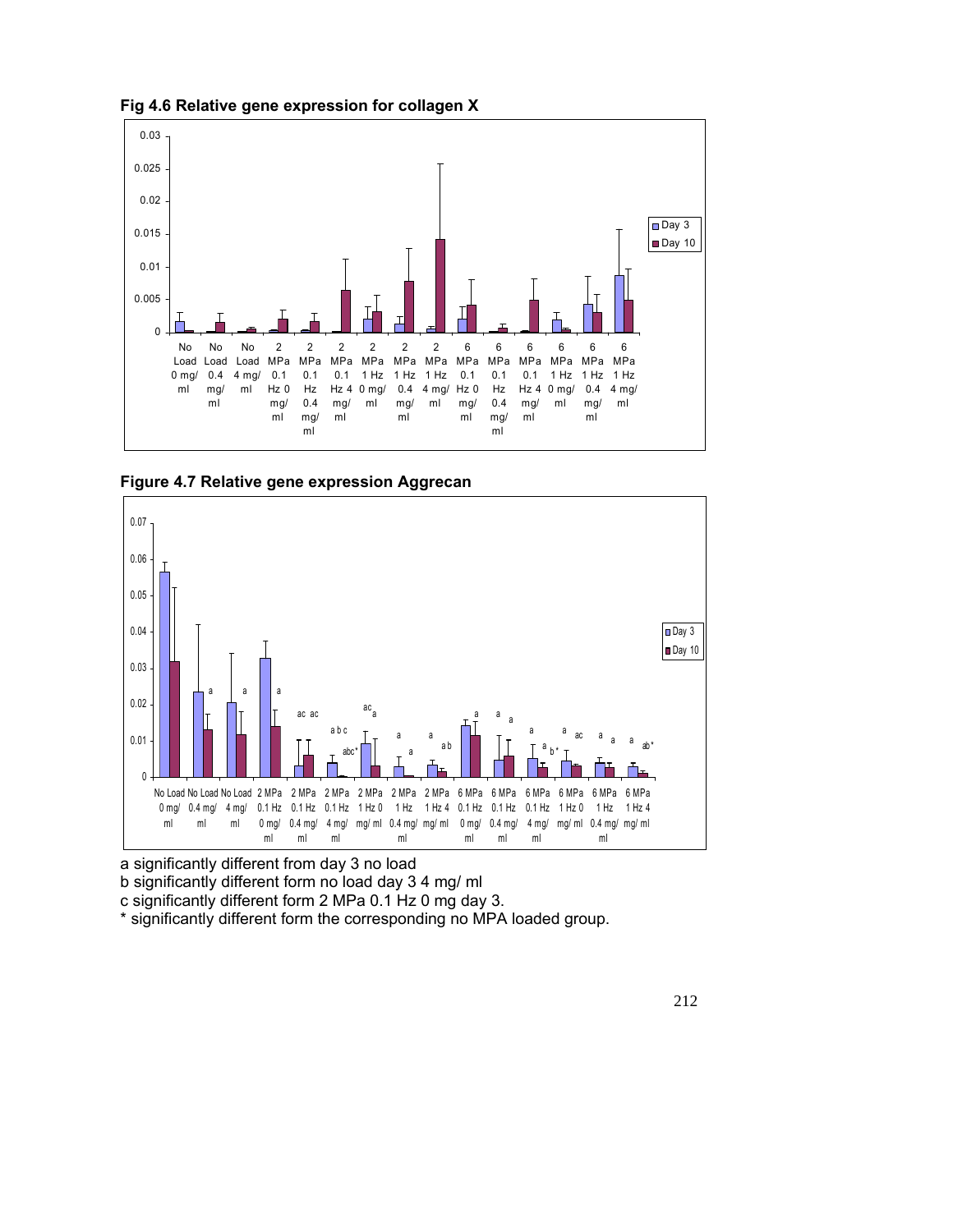**Figure 4.8 Relative gene expression for MMP 1.**



a Sigificantly higher than corresponding no load 0 mg/ ml. b Sigificantly higher than corresponding no load sample.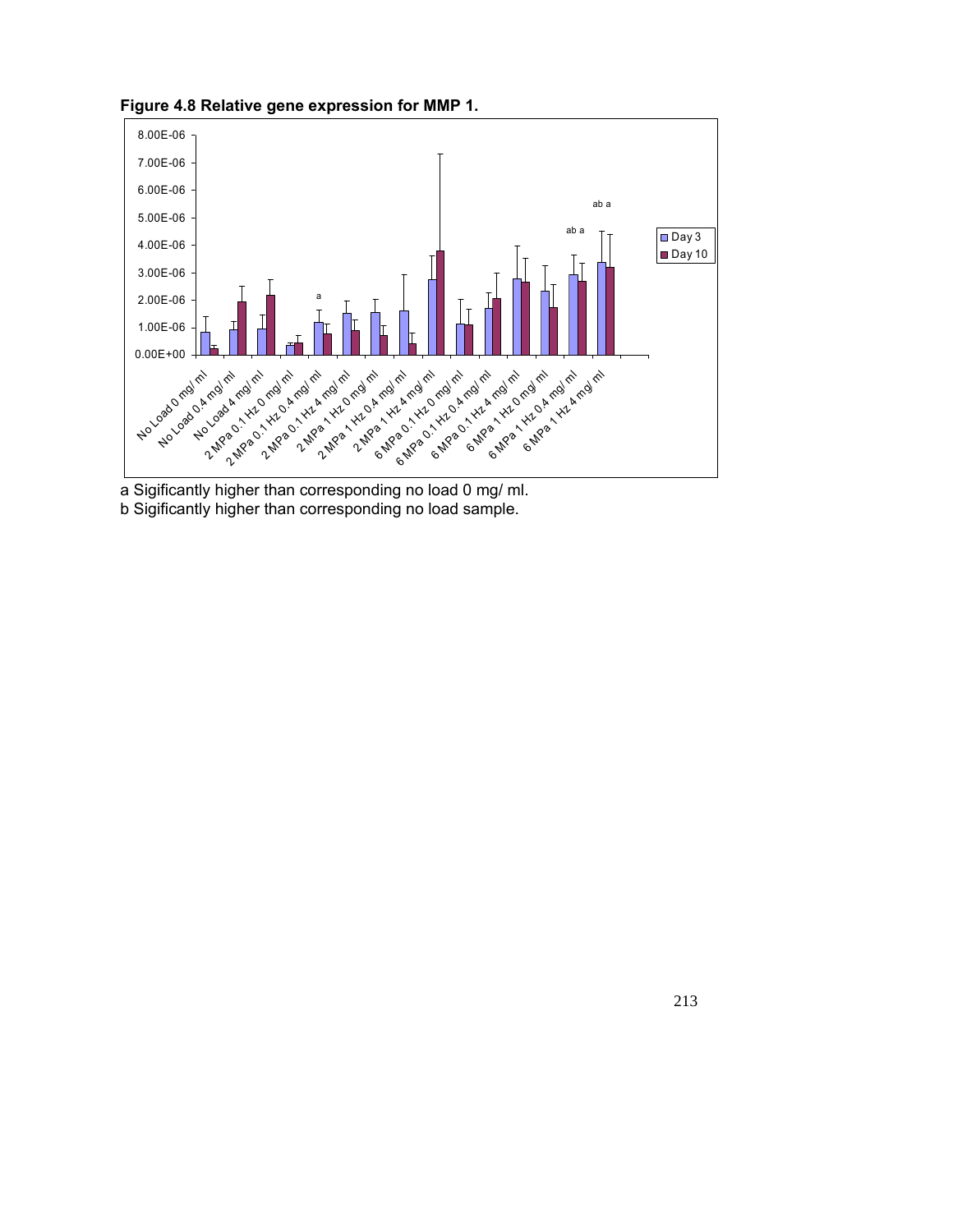

**Fig 4.9 Relative gene expression for MMP 13**

\* significantly different from no load 0 mg/ ml day 3 a significantly different from no load 0.4 mg/ ml day 3 b significantly different from no load 4 mg/ ml day 3 c significantly different from 6 MPa 0.1 Hz 0 mg/ ml day 3 d significantly different from no load 0 mg/ ml day 10 e significantly different from no load 0.4 mg/ ml day 10 f significantly different from 2 MPa 0.1 Hz 0 mg/ ml day 3.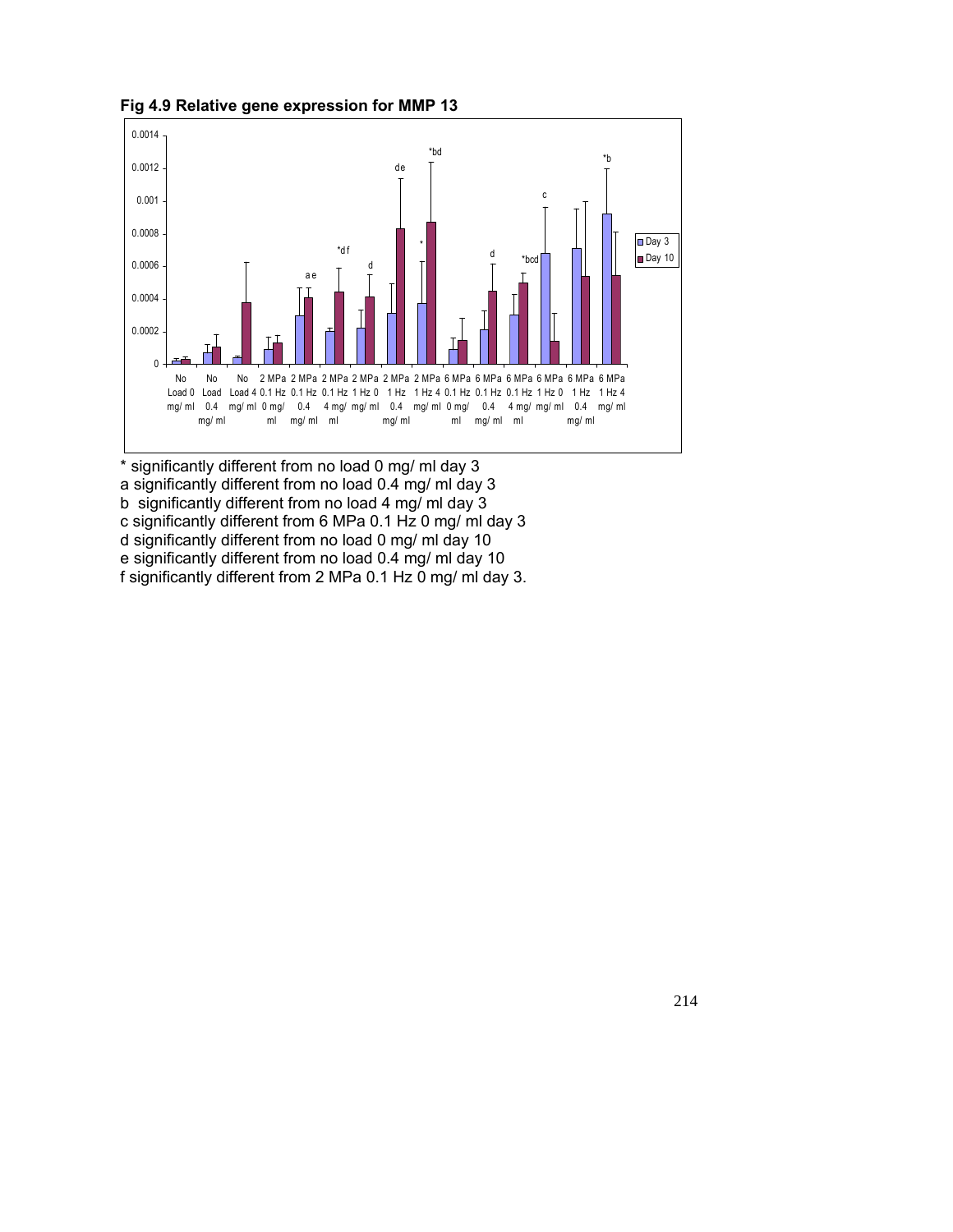**Fig 4.10 Relative gene expression for TIMP 1**



\* significantly different form no load 0 mg/ ml day 3. a significantly different form no load 0.4 mg/ ml day 3. b significantly different from no load 4 mg/ ml day 3.





\* Significantly different from 6 MPa 1 Hz 0 mg/ ml day 3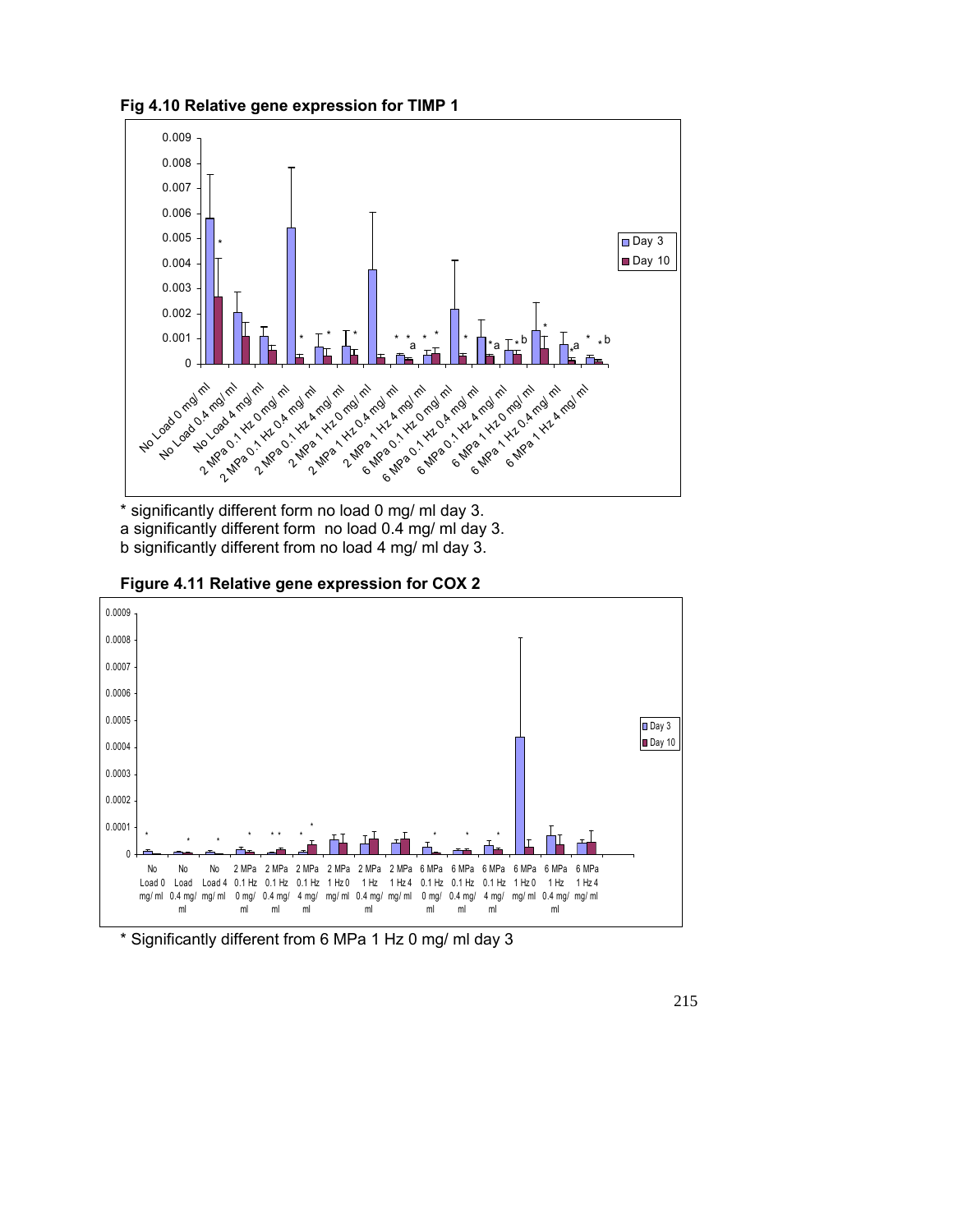



\* Significantly different from corresponding no treatment sample a Significant differences between days.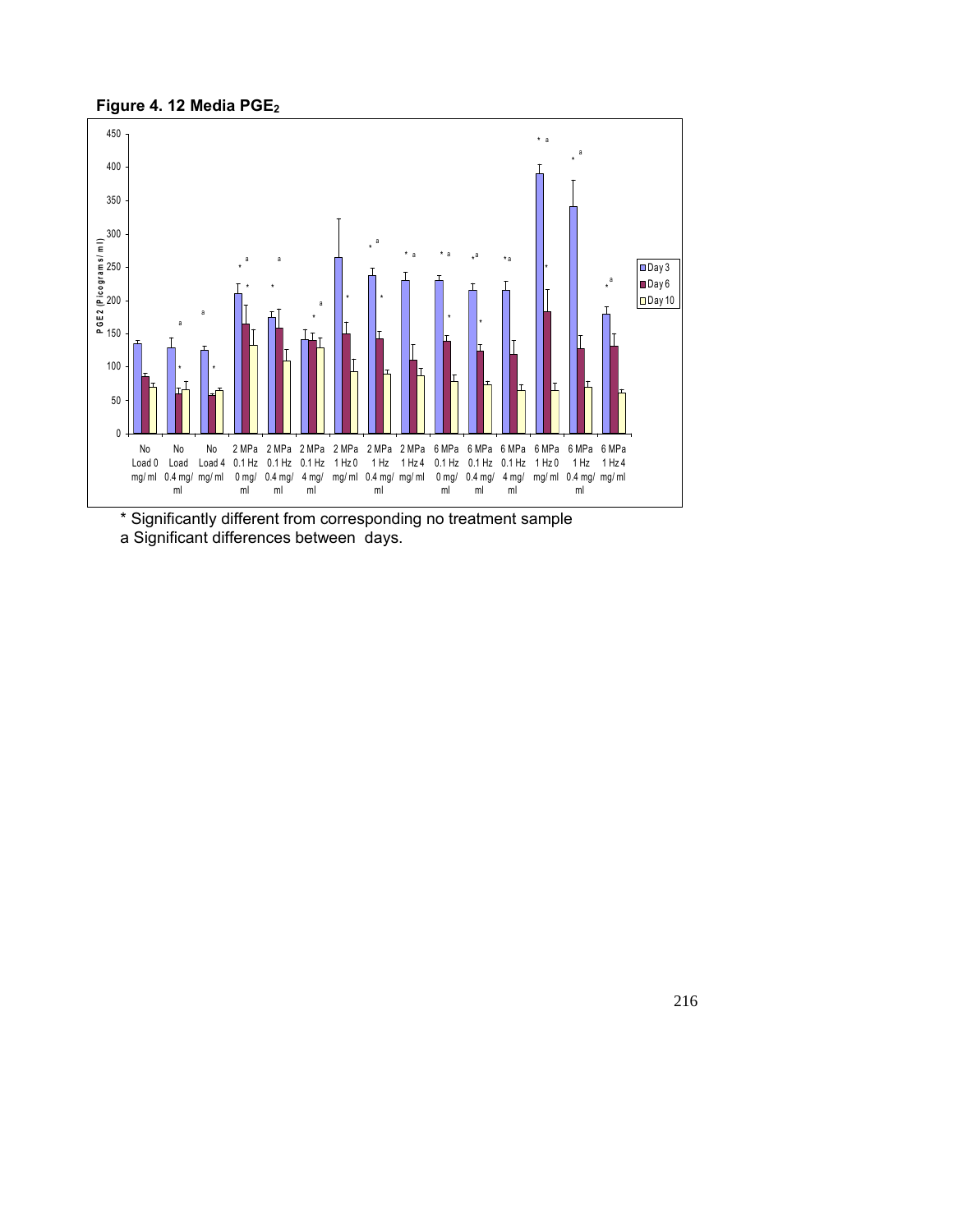



\* Significantly different from corresponding day 3 sample a Significantly different from corresponding no load sample.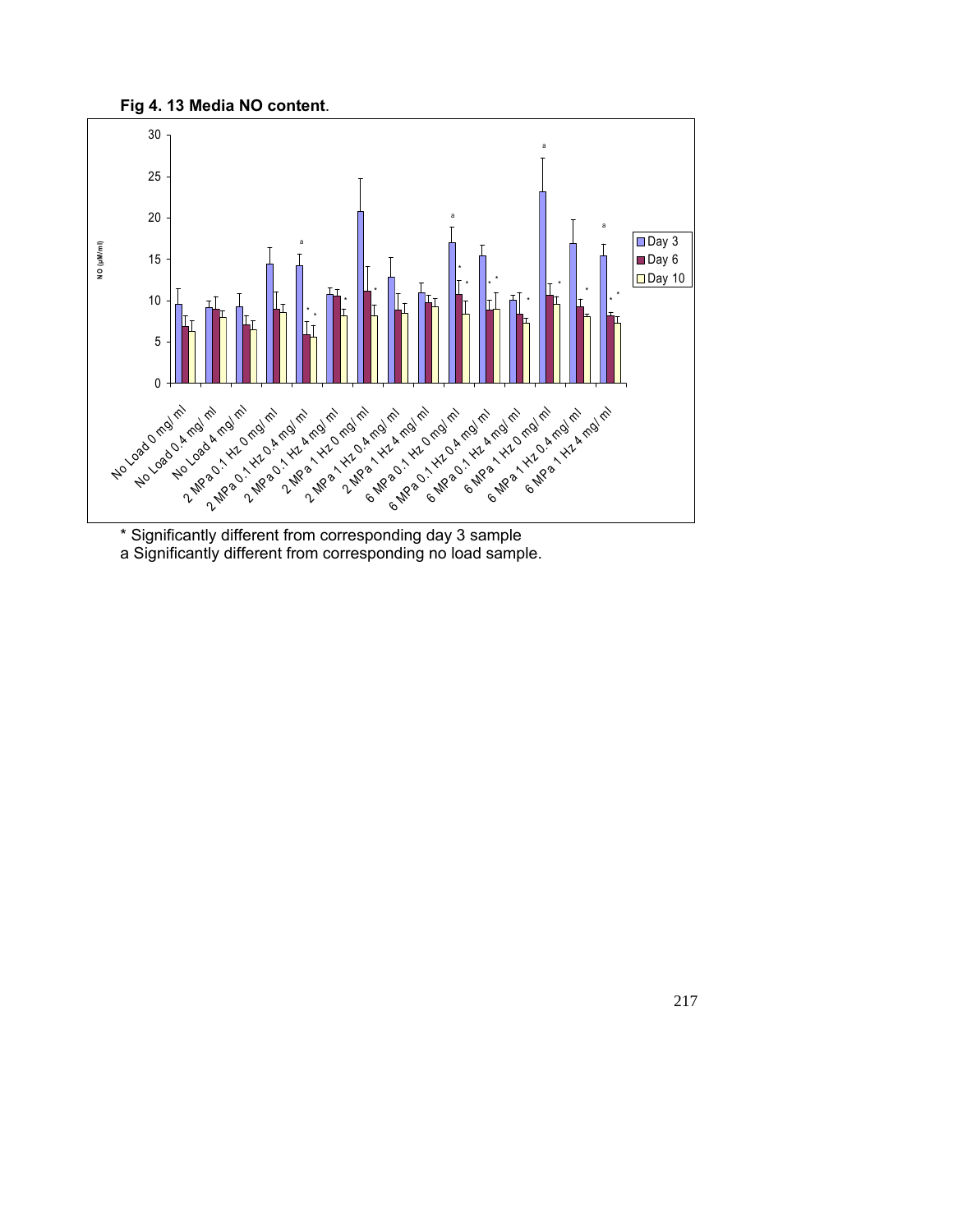## **Fig. 4.14 Cell viability**



\* Significantly lower than corresponding no treatment a Significantly lower than corresponding day 3

b Significantly lower than corresponding 2 MPa 0.1 Hz.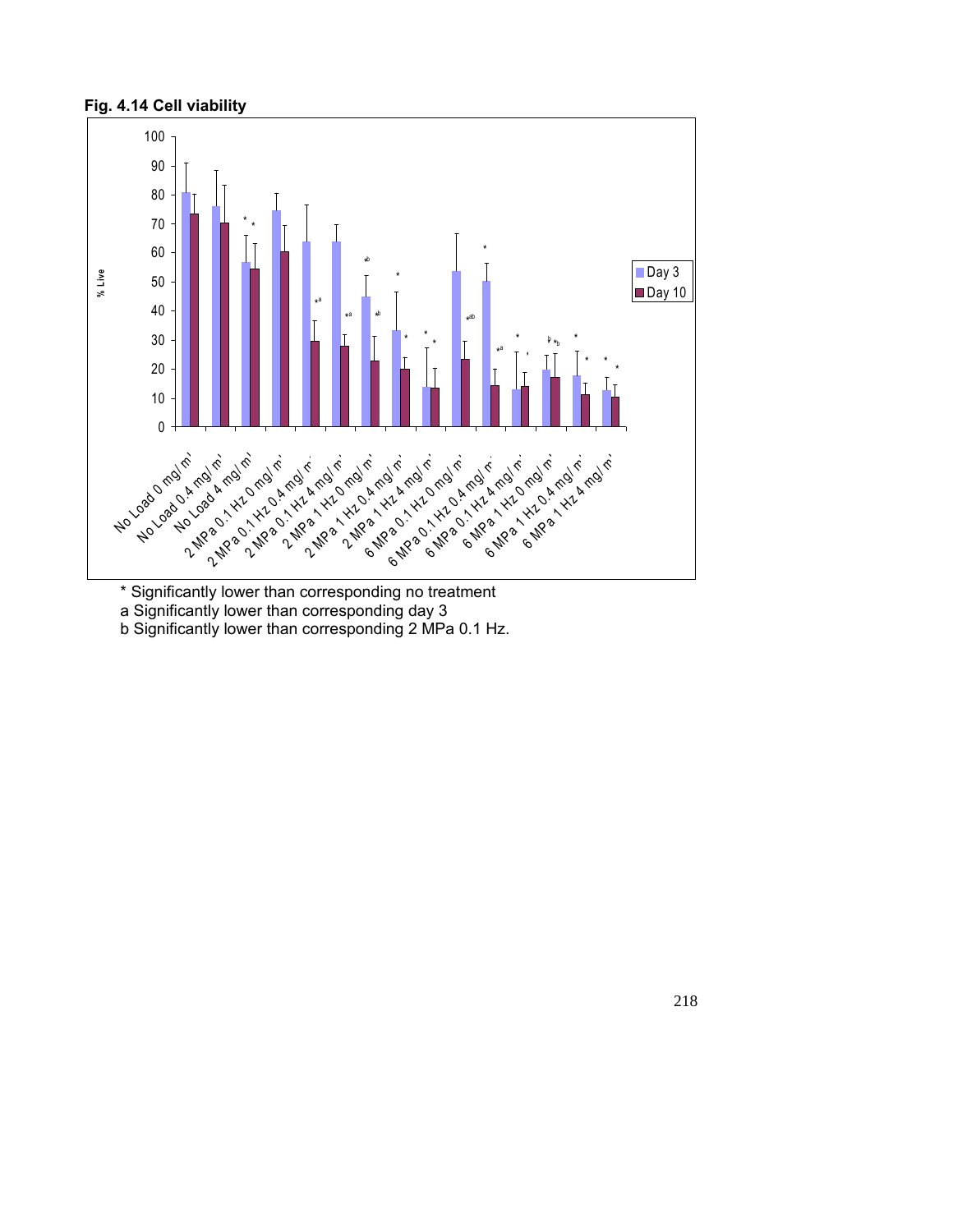# **An in vitro model of osteoarthritis a comparison of recombinant human and equine IL-1β with compressive loads.**

Osteoarthritis is a complex interactive, degradative and repair process of cartilage, bone and synovium characterized by progressive and irreversible articular cartilage extracellular matrix (ECM) degeneration .<sup>1-5</sup>

OA is a major problem in both animals and humans. It is believed that some form of arthritis affects more than 70 million people (1 in 3 adults) in the United States and up to 90% of individuals older than 65 years of age. $6$  The cost of arthritis is thought to exceed \$90 billion dollars annually in humans. In horses lameness is estimated to cost 1.4 billion dollars annually.<sup>7</sup> A survey of racing thoroughbreds showed that 55% were lame at some point of time during their two to three year old careers, many due to problems associated with the joint. $8\,$  In 20% of these cases, the problem was of sufficient severity to prevent further training. $8$  Traditionally, OA has been thought to be caused by wear and tear resulting in noninflammatory arthrosis. It is now increasingly being seen as a mechanically driven, chemically mediated process, where various factors such as mechanical loads, hydrostatic pressures, and soluble mediators from the subchondral bone, synovium, synovial fluid, and cartilage influence the activity of the chondrocytes, resulting in ultimate cartilage breakdown.

Though various factors are involved in the initiation and progression of OA, it has been capsulized as "the application of abnormal stress to normal cartilage or the application of normal stress to abnormal cartilage". $9,10$  Biomechanical stress plays a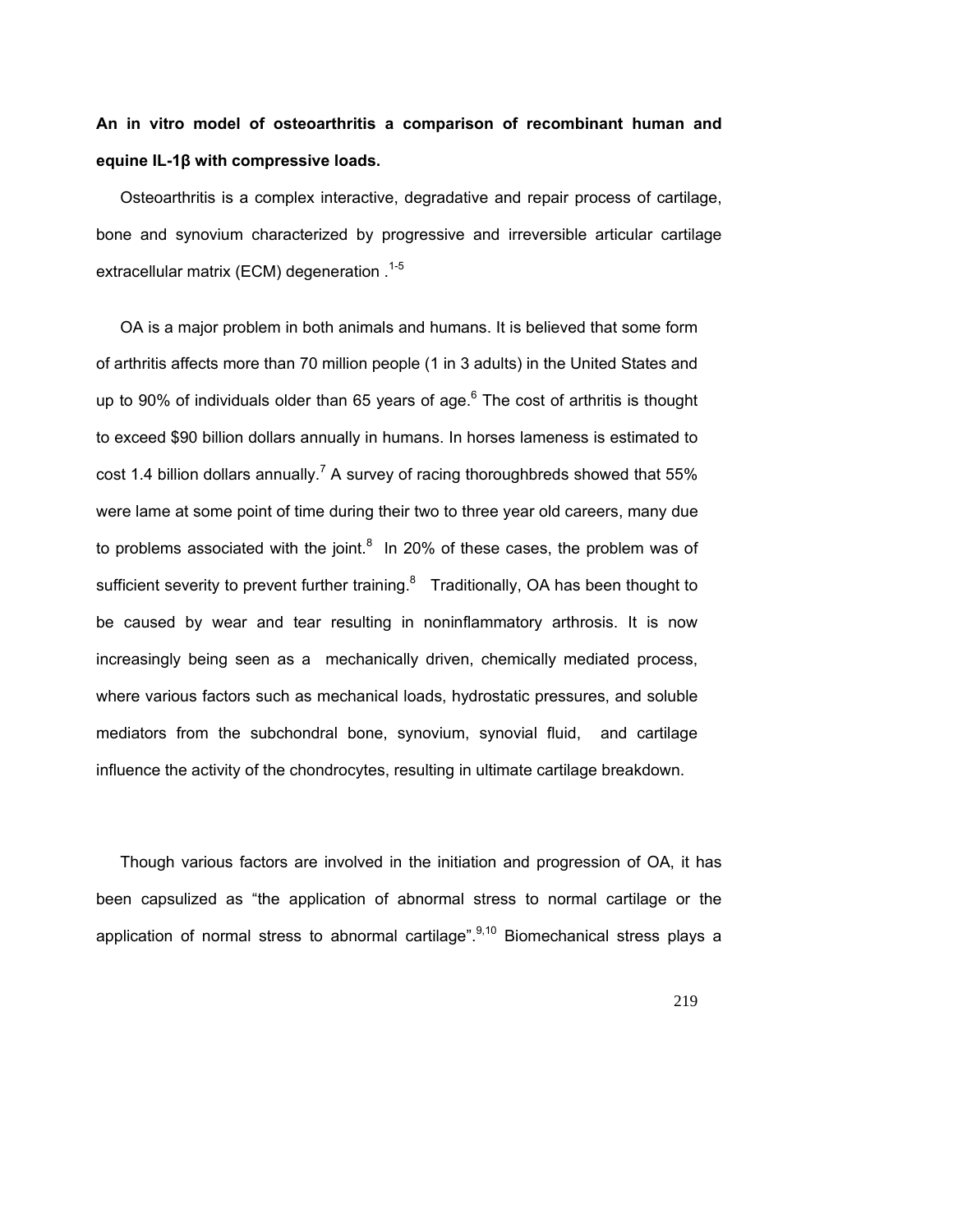major role in cartilage health by enhancing fluid movement into and out of the cartilage matrix thus allowing distribution of matrix components synthesized by the chondrocytes and also nutrient/waste exchange.<sup>11</sup> Biomechanical forces also directly influence chondrocyte ECM through mechanotransduction.<sup>12,13</sup> The magnitude and frequency of loading also play an important role in influencing *in vitro* chondrocyte response. Application of relatively physiologic loads elicit an ECM sparing response by chondrocytes including decreased nitric oxide (NO) and prostaglandin  $E_2$  (PGE<sub>2</sub>) synthesis,<sup>14,15</sup>and increased glycosaminoglycan (GAG), total protein and DNA synthesis.<sup>16</sup> Application of supraphysiologic (excessive frequency/magnitude) loads result in increased expression by chondrocytes of matrix metalloproteinase (MMP)-1, MMP-3, MMP-9, interleukin 1β (IL- 1 β), tumor necrosis factor α, cycloxygenase-2, increased chondrocyte cell death and increased synthesis of  $NO$  and  $PGE<sub>2</sub>$ , reduced expression of type II collagen and aggrecan, and inhibited synthesis of DNA, proteoglycan, collagen and protein thus exerting net ECM catabolic response.<sup>17-21</sup>

 Various *in vitro* models have been based on chondrocyte monolayer, chondrocyte suspension and cartilage cultured with or without biochemical agents and or traumatic force used to initiate a simulated OA-like response.<sup>22-24,21,25</sup> The advantages of these *in vitro* systems over *in vivo* models are reduced cost, reduction of confounding variables, reduced biological variability, increased experimental control, the use of methodologies which are not feasible *in vivo*, their basic simplicity and above all the need for fewer animals. Although it is possible to isolate large numbers of chondrocytes from normal equine cartilage, growth in an adherent monolayer culture results in dedifferentiation to a more fibroblast-like phenotype characterized by change from round to spindle-shaped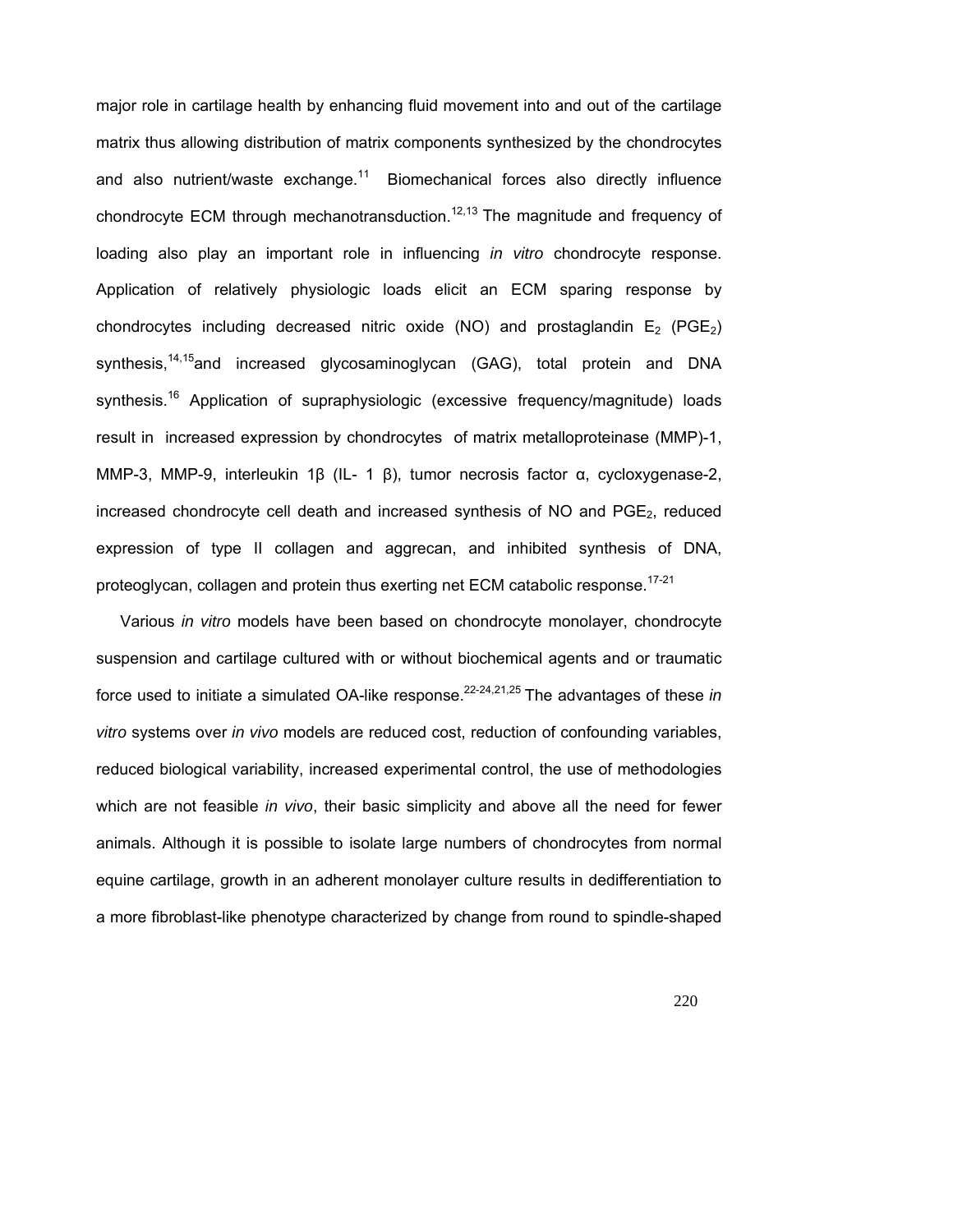cells, increased proliferative capacity, decreased expression of collagen type II and aggrecan and increased expression of collagen type I and  $III^{26,22}$ In contrast, chondrocytes in cartilage explant culture have low mitotic activity, maintain their differentiated phenotype, and the ECM is similar to that observed in vivo.<sup>22</sup> However explants isolated from different locations within a joint exhibit significant differences in biochemical characteristics [total collagen, Glycosaminoglycan (GAG) and DNA concentration] and chondrocyte ECM metabolism (aggrecan, decorin and biglycan synthesis). Therefore, the number of explants available per animal for critical evaluation is somewhat limited because of the desire to compare explants from specific sites within a specific joint.<sup>27-30</sup>

 Current models for equine OA have ignored the role of biomechanical stress in the maintenance of chondrocyte homeostasis and the role it plays in initiation and or progression of disease. To the authors knowledge no studies have been reported describing the application of dynamic compressive load to equine cartilage explants. A similar study was done using equine chondrocytes seeded in agarose and subjected to 15% peak cyclic strain for 48 hours. In this study they found reduced NO synthesis; though differences in cell proliferation and PG synthesis were not observed.<sup>15</sup> Though various models have been proposed including single impact models, $^{25}$  an ideal model should accurately reflect the course of naturally occurring disease. IL-1 is known to be one of the principal cytokines involved in cartilage catabolism,  $31$  and is thought to play an important role in the initiation and progression of the disease. IL-1 which could be released by either the synovium or chondrocytes themselves decreases synthesis of collagens and proteogylgans and increases their degradation by increasing the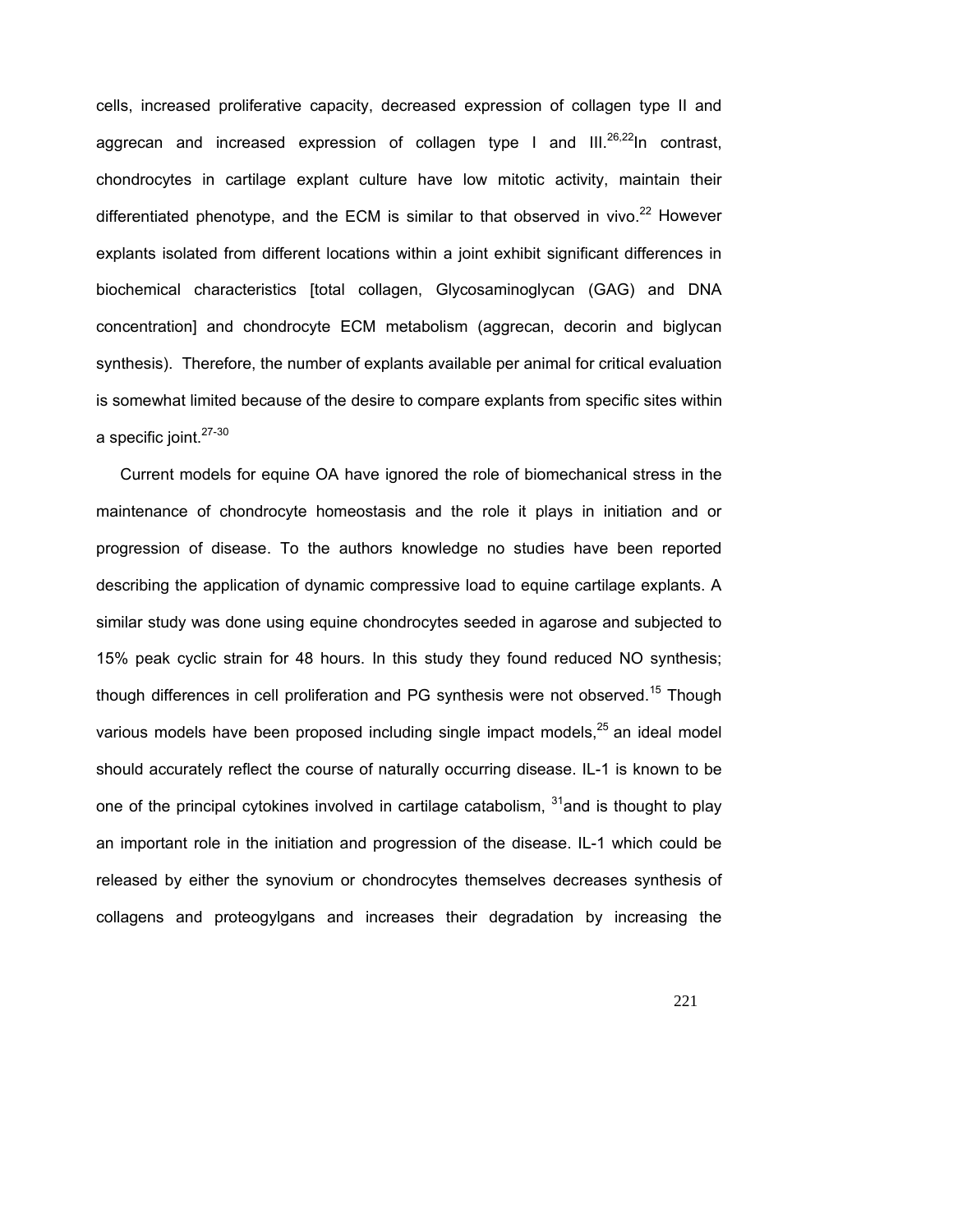expression of metalloproteinases and decreasing cell viability due to increased cell death. <sup>31</sup>

Biochemical responses of cartilage in culture can be measured and the response of cells to IL-1β can be examined. IL-1β has been reported to play a central role in the pathophysiology of cartilage damage and degradation in arthritis<sup>32</sup> IL-1β stimulates various enzymes (particularly MMPs) that result in cartilage degradation,  $33-36$  and also inhibits the compensatory synthesis pathways used by chondrocytes to restore the integrity of the degraded ECM. $^{37}$  IL-1 injected one time into mouse joints produced only mild inflammation, but resulted in substantial inhibition of proteoglycan synthesis and enhanced breakdown. Repeated injections however had very severe degradative effects on the cartilage and produced profound inflammation.<sup>38,39</sup> An increase in release of IL-1β in osteoarthritic cartilage has also been reported.  $32$ 

Most studies use evaluating the effects of IL-1β on articular cartilage have used rh IL-1β.,  $40,41$  more recently, re IL-1β has been cloned and used in evaluating its effects on articular cartilage.<sup>42-44</sup>In a study done by Tung et al.,<sup>45</sup> where chondrocyte and explant cultures were exposed to various doses of equine and human IL-1β, the results indicated a apparent increase in the gene expression of MMPs 1, 3,13, and Cox 2 and an increase in the release of NO, MMP 3, and 13 to the media of re IL-1β treated groups when compared to the rh IL-1β group indicating a potential species specific response. The main advantage of using re IL-1β on equine tissues and cells would be that re IL-1β would be more effective in smaller doses than rh IL-1β; however the lack of commercial availability of re IL-1β limits its use to only a few researchers. It is therefore essential to compare the differential effect of re and rh IL-1β on equine tissues and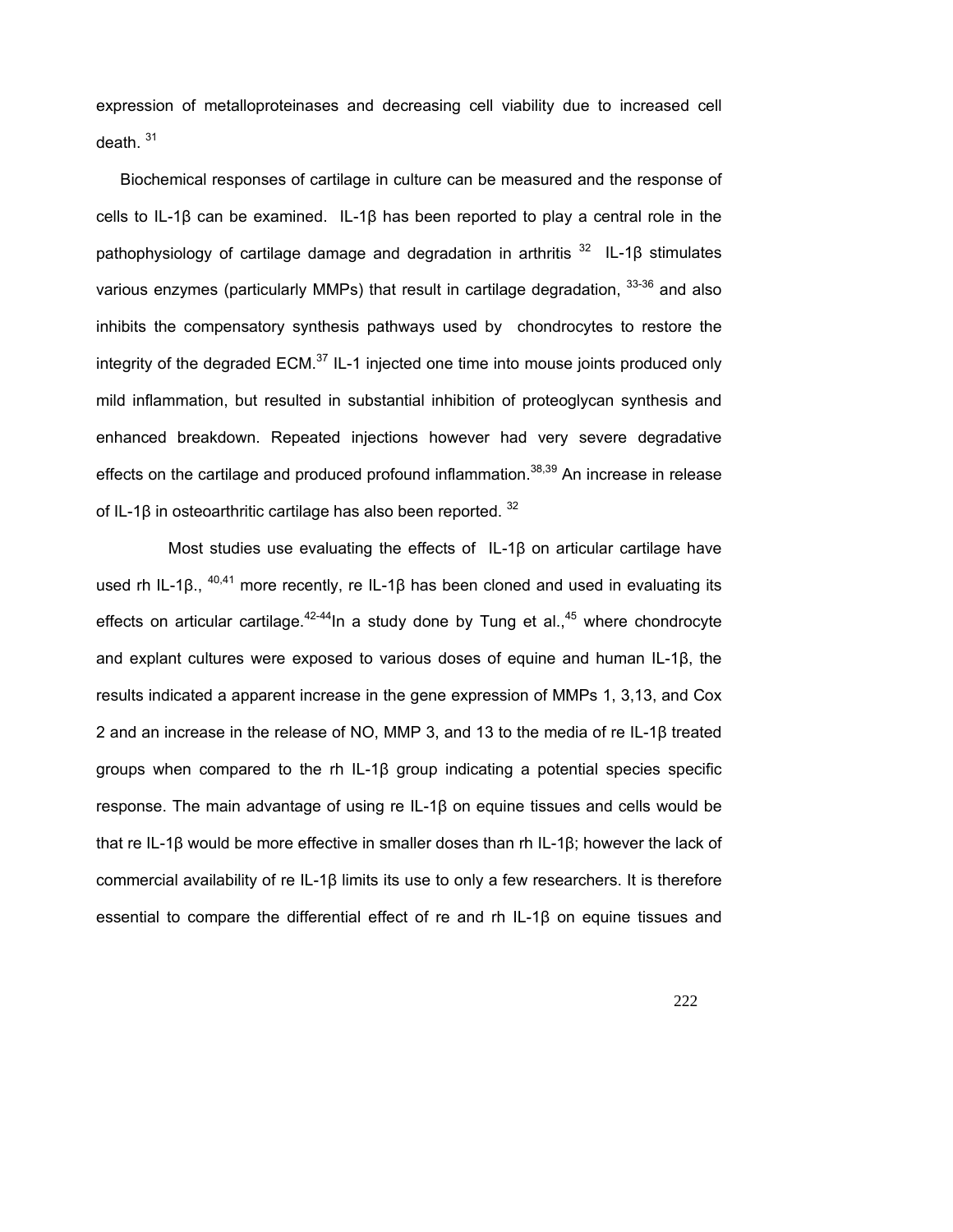identify specific dose regimens that produce similar effects for the study of orthopaedic disease.

In naturally occurring OA, the cartilage matrix molecules are exposed to both IL-1 β and load during movement. Therefore, in an *in vitro* model of OA, it is important to incorporate these factors into the model. This study was designed to develop an *in vitro* model to better mimic the initiation and progression of OA in the living horse. The primary goal of this study was to develop an *in vitro* model of equine OA based on cultured cartilage subjected to dynamic compressive loads and stimulated with IL-1β.

 **Hypothesis**: We hypothesized that 1)subjecting articular cartilage to dynamic compressive loads will influence chondrocyte gene expression, tissue  $PGE<sub>2</sub>$  and NO production, and ECM metabolism, and these effects will be related to the magnitude and frequency of applied load, 2) subjecting articular cartilage to IL-1 $\beta$  will influence chondrocyte gene expression, tissue  $PGE<sub>2</sub>$  and NO production, and ECM metabolism and these effects will be related to the concentration of IL-1β, 3) equine recombinant (re) IL-1β will be more effective than human recombinant (rh) IL-1β at producing degradative changes in equine articular cartilage.

 Our **overall goal** was to develop an *in vitro* model for the study of equine OA. The following experiments were conducted to achieve this goal; 1) determine the effect of IL-1β on articular cartilage subjected to dynamic compressive load compared to unloaded and untreated controls, 2) determine the optimum loading frequency needed to initiate OA like changes, 3) determine the effect of various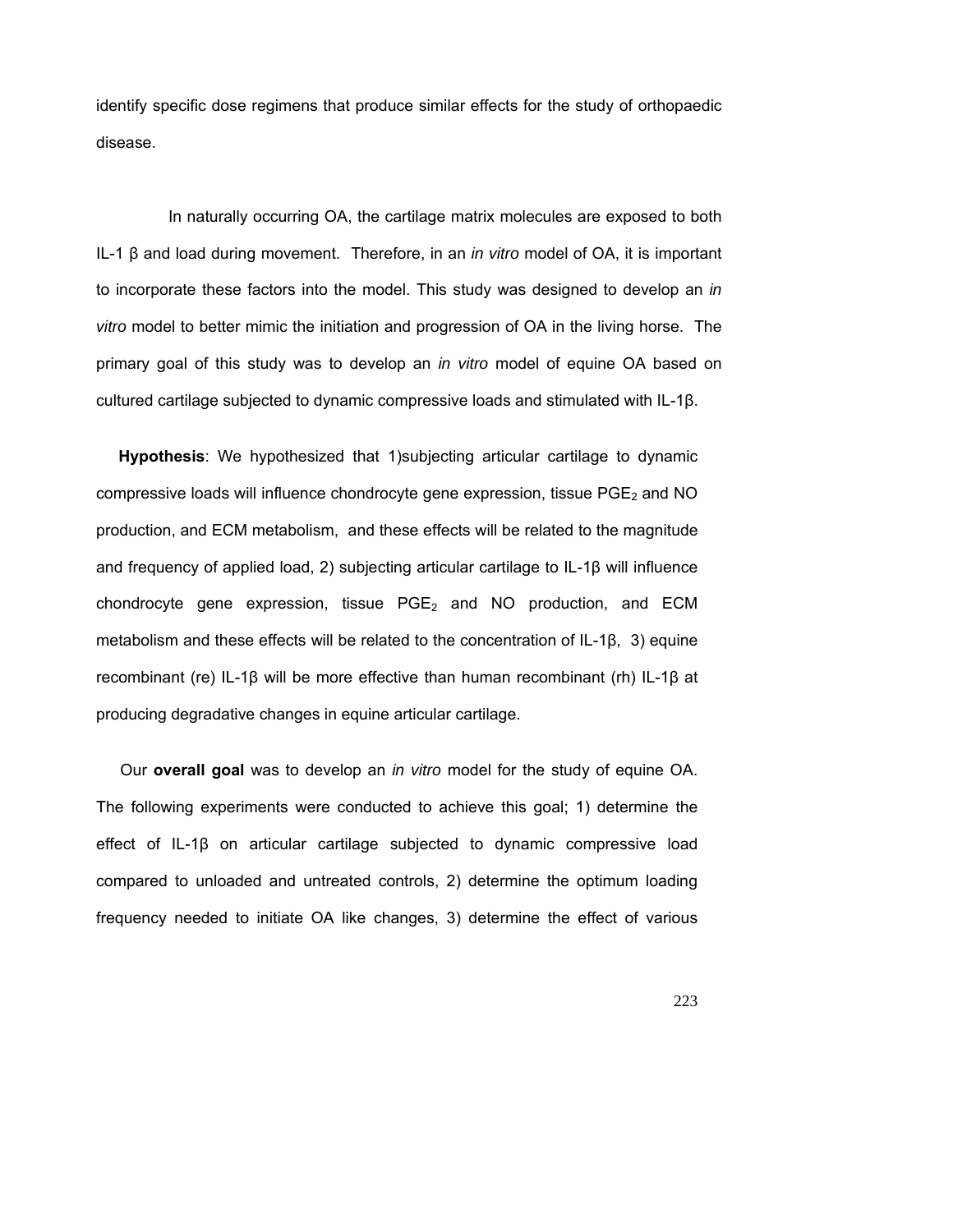doses of IL-1β on loaded and unloaded articular cartilage, and 4) determine the effects of various doses of re IL-1β to rh IL-1β on loaded and unloaded articular cartilage.

### **Materials and methods**.

Equine articular cartilage was collected aseptically within 24 hrs of death from grossly normal femoropatellar joints with grossly normal articular cartilage of 6 adult horses that died or were euthanized for reasons unrelated to joint disorders. The cartilage was collected from the medial and lateral trochlear ridges to avoid biochemical and ECM metabolism variations in cartilage due to weight bearing. Cartilage explants were prepared, cultured, and subjected to treatment with rh IL-1β, re IL-1β and dynamic compressive stress after their formation. Twenty five treatment groups (Table 5.1.1) were formed based on concentration of IL-1β { (re 0,10 ng/ml and 100 ng/ml)and (rh 100 and 200 ng/ml)} as well as, level (0, 2 MPa and 6 MPa) and frequency (0.1, and 1 Hz) of sinusoidal peak dynamic compressive stress . Three explants per horse were cultured in each treatment group for either 3 or 10 days At the end of testing, 1 explant each will be subjected to evaluation as follows: 1 explant was subjected to digestion for sulfated glycosaminoglycan (GAG), and hydroxyproline; 1 explant was processed for PCR analysis; and 1 explant was prepared for cell viability assay. The media from each explant was collected at the time of each media replacement and explants harvested and stored at  $-20^0C$  for subsequent biochemical analysis for  $PGE_2$  and NO.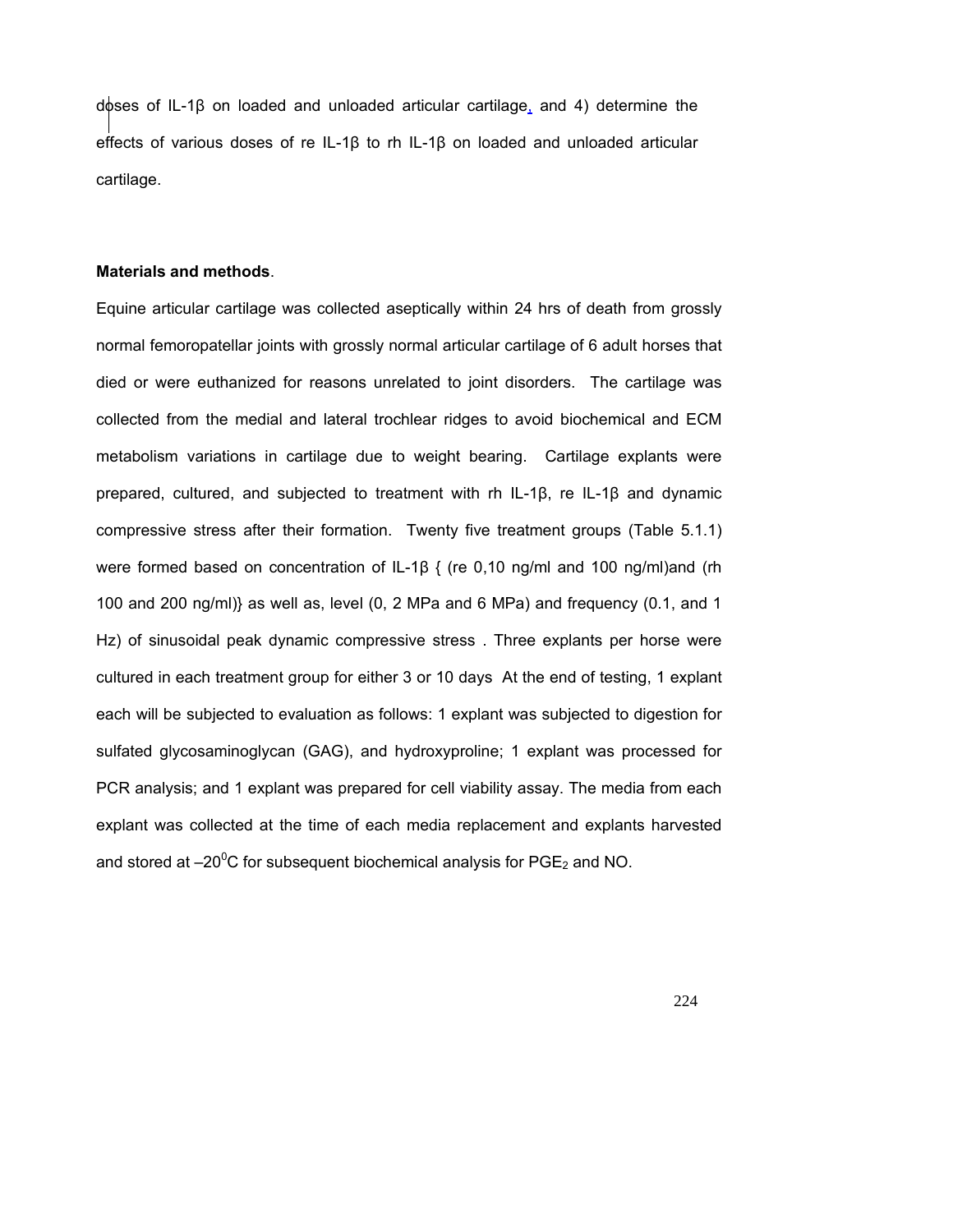Selection of doses of rh IL-1β was based on data from our laboratory  $31$  where dose levels of 100 ng/ml significantly increased gene expression of MMP 13 and TIMP 1 and 2, and 200 ng/ ml of IL-1β caused a significant decrease in GAG content in canine cartilage. The dose of re IL-1β was based on the results of previous studies. In an earlier study done on equine chondrocytes and explant cultures using re IL-1 $\beta$ ,<sup>46</sup> an increase in gene expression was found for MMP 1, MMP 3, MMP 13, TIMP 1, and COX 2 and saturation was reached at 10ng/ml with no significant increase from 10 to 100 ng/ml. The selection of load values was to some extent empirical. The compression bioreactor in our laboratory is configured to deliver defined forces up to 14 lbs and applied stress is calculated (1 MPa = 145.038 psi). The daily contact stress on human joints ranges from approximately 3 to 10 MPa. $47$  Although no data is available for the stresses on equine stifle joints, the stress in the equine distal interhalangeal joint at a trot has been estimated to be as high as 5 MPa.<sup>48</sup>

*Cartilage explants*: – Near full thickness articular cartilage were aseptically removed from the femoropatellar joints of 6 horses aged less than 2 years within 24 hours of death at the University of Missouri Veterinary Medical Teaching Hospital. Cartilage slices were washed in Earle's balanced salt solution (EBSS) and transferred to tissue culture dishes containing Dulbeco's Modified Eagle Media (DMEM). Tissue samples were cut into cylindrical plugs using sterile 3 mm diameter skin biopsy punches and cultured in DMEM with 10 % fetal bovine serum (FBS), 4mM L- glutamine, penicillin (57 U/ml), streptomycin (57 µg/ml) and ascorbic acid (50 ug/ml), and pH adjusted to 7.2 to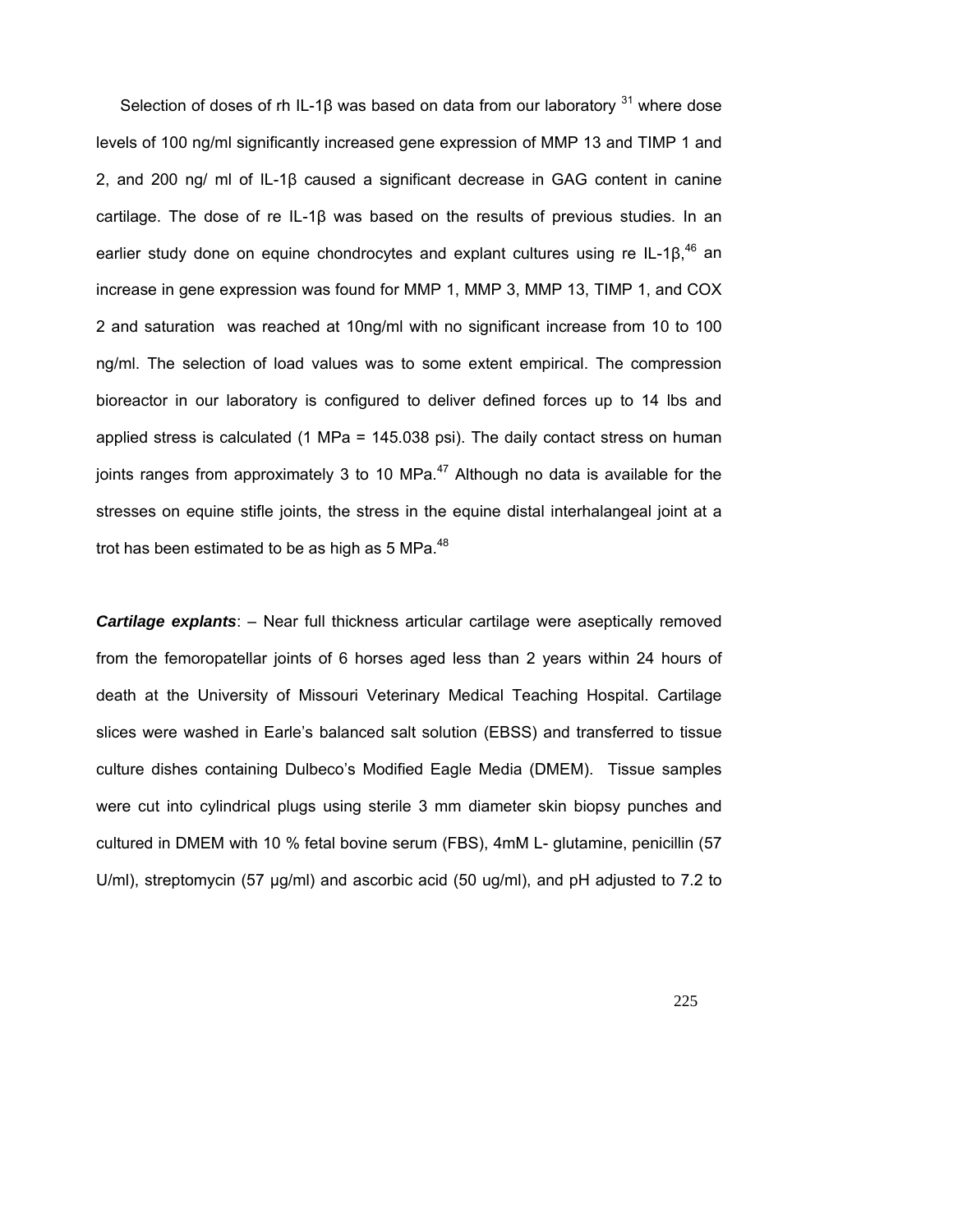which was added re IL-1β (10 or 100 ng/ ml) or rh IL-1β (100 or 200 ng/ml). The media was replenished on days 3, 6 and 10.

*Application of cyclic compression*: - Explants were subjected to cyclic compressive load using FX- 400  $C^{TM}$  Flexercell Compression Plus unit (Flexcell international, Hillsborough, North Carolina). Cyclic compression driven by air pressure was monitored by an inline manometer and controlled by solenoid valves using  $Flexsoft^{TM}$  software. The application of biomechanical force to the explants while in culture is enabled by flexible- bottom culture plates. Explants were subjected to cyclic compression over a range of frequencies and peak magnitudes for 20 minutes three times a day for 3 and 10 days. No load and no treatment control groups were subjected to the described culture conditions but without cyclic compressive loading and/or treatment with rh/re IL-1β.

**Chondrocyte viability**:- explants ( $\sim$  1.5 mm thick) were prepared with a scalpel blade and stained with ethidium homodimer-1 (13 µl/ml phosphate buffered saline (PBS)) and calcein acetoxymethylester (AM) (0.4 µl/ml PBS) fluorescent stain (LIVE/DEAD Viability/Cytotoxicity kit), Molecular Probes, Eugene, Oregon). Cell viability was determined by confocal microscopy. Sections were incubated for 30 minutes at room temperature, placed on glass slides, and moistened with several drops of PBS. A confocal laser microscope (BioRad Radiance 2000 confocal system coupled to an Olympus I X 70 inverted microscope) equipped with Krypton-Argon and red diode lasers were used with a triple labeling technique. The method of determining the location of surviving cells was based on the knowledge that viable and non-viable cells differ in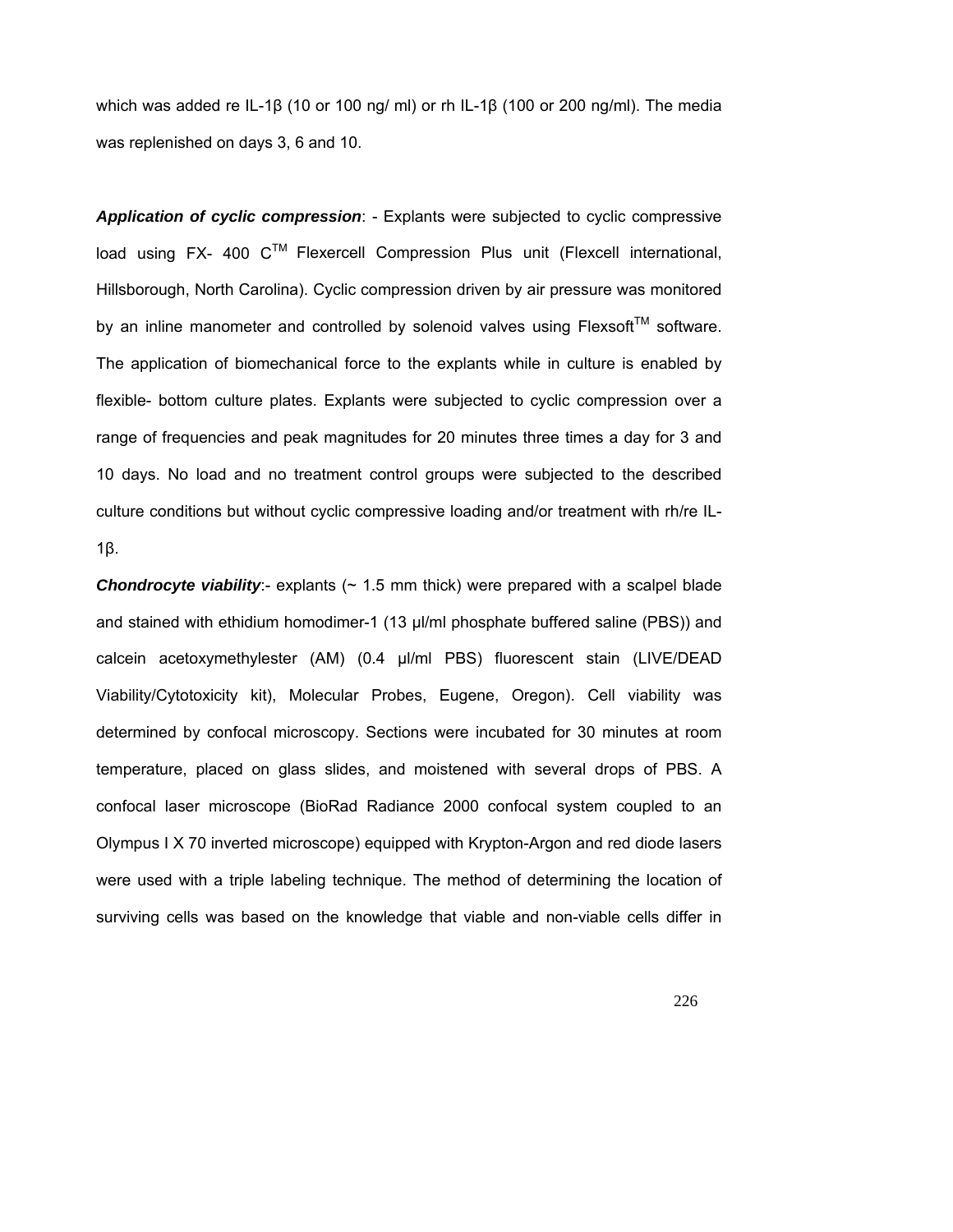their ability to exclude fluorescent dyes. $49$  The cell membranes of dead, damaged or dying cells were penetrated by ethidium homodimer-1 to stain their nuclei red. Living cells with intact plasma membranes and active cytoplasm metabolize calcein AM and showed green fluorescence.

**RNA extraction:**- Total RNA was extracted using a modified TRIspin method.<sup>50</sup> Snap frozen explant samples were powdered by crushing, transferred to 1ml of Trizol (Invitrogen, Carlsbad, CA), and homogenized using 3.2mm steel beads (BioSpec Products) and a mini-bead beater (BioSpec Products) set at 5000 rpm for 30 seconds. Homogenates will be chloroform extracted and separated by centrifugation. The RNA was precipitated using isopropanol, and the pellet will be resuspended in 100µl of DEPC water. The RNA was then further cleaned using the RNeasy Minelute cleanup kit (Qiagen Inc., Valencia, CA) following the manufactures protocol. Total RNA was eluted with 14µl of water and contaminating DNA was digested using the Turbo DNase kit (Ambion). Isolated RNA was stored at  $-80^{\circ}$ C following determination of concentration and purity.

*Reverse Transcription (RT)***:** 500 ng of total RNA was reverse transcribed in 20 µl reactions using 0.5µM of random hexamers and Superscript III reverse transcriptase (Invitrogen, Carlsbad, CA) according to the manufacturer's instructions. For each sample a No-RT control was run in parallel to assess DNA contamination. The RT profile will be:  $42^{\circ}$ C for 2 hours, 68 $^{\circ}$ C for 10 minutes,  $4^{\circ}$ C hold. The cDNA was diluted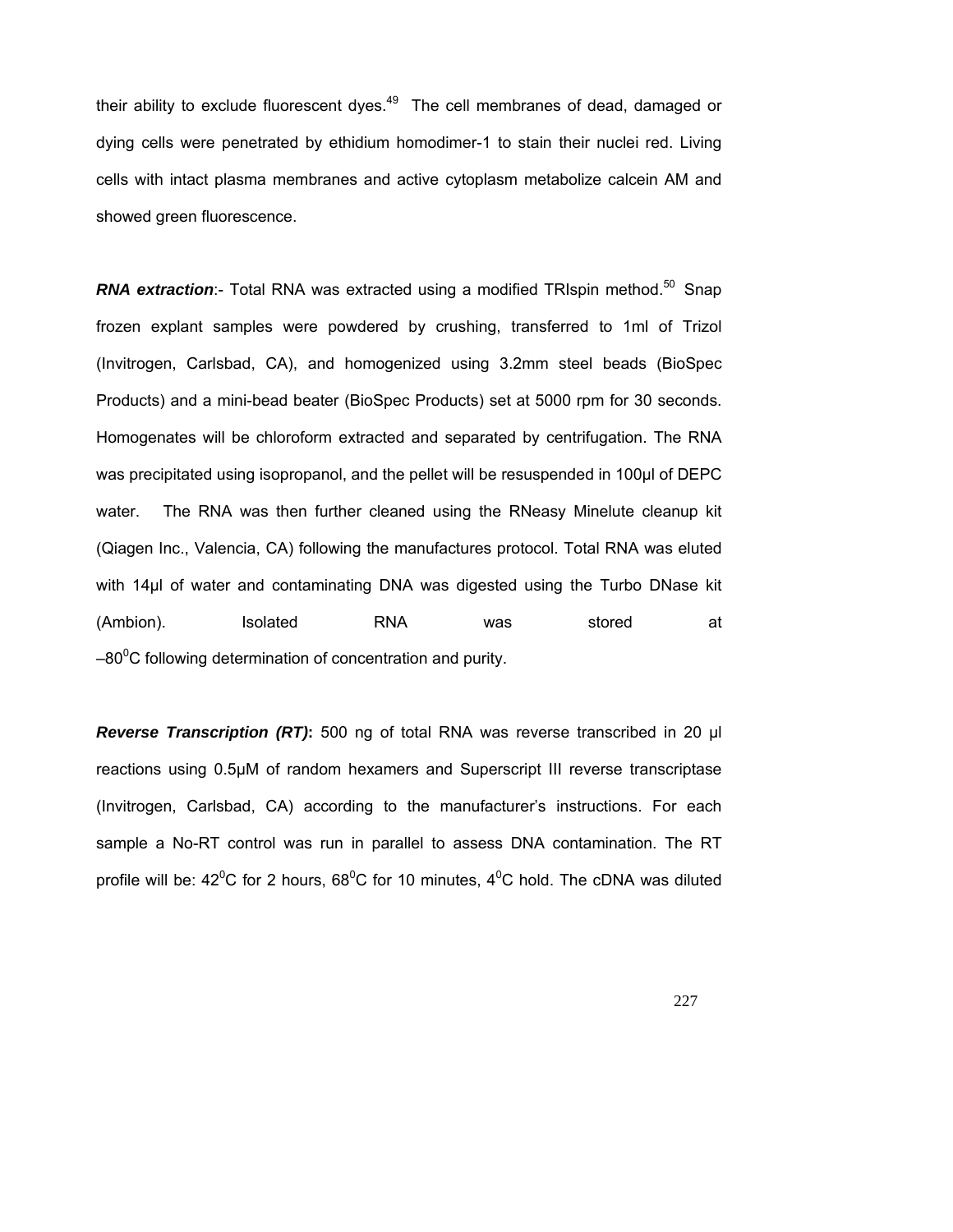with 180µl of water, and 4µl of the diluted cDNA was used for subsequent real-time Polymerase Chain Reaction (PCR).

*Polymerase Chain Reaction (PCR)*:- An assessment of steady state mRNA concentrations corresponding to genes of interest was made using Real-Time PCR. Primer pairs have been designed (PrimerSelect, DNASTAR, Madison WI) for amplification of the following gene sequences: collagen types I and II matrix metalloproteinases (MMPs) 1 and 13, tissue inhibitor of metalloproteinases (TIMP) - 1, Aggrecan, cyclooxygenase (COX) 2 and glyceraldehyde 3- phosphate dehydrogenase (GAPDH). Real–Time PCR was performed with the Rotor-Gene RG- 3000 (Corbett Research, Sydney, Australia) using the Quantitect SYBR green PCR kit (Qiagen) following the manufacturers guidelines. The PCR profile for all tests consisted of an initial incubation of 94<sup>0</sup>C for 15 minutes, followed by 55 cycles of 5 seconds at 94<sup>0</sup>C, 10 seconds at 57<sup>°</sup>C and 20 seconds at 72<sup>°</sup>C. After the PCR profile, a melt curve analysis was done to ensure specific amplification for each sample. SYBR green fluorescence was monitored during the extension step of the PCR profile, and take off values and amplification efficiencies were determined using the Rotor–Gene software. Target gene expression were normalized to GAPDH expression and determined using Q-gene.<sup>51</sup> No-RT controls were tested for each primer set utilized to ensure there was no contamination genomic DNA in the sample.

*Glycosaminoglycan Analysis*: Total sulfated GAG was quantified using 1-9 dimethlymethylene blue (DMMB) spectrophotometeric assay.<sup>52</sup> Stored media and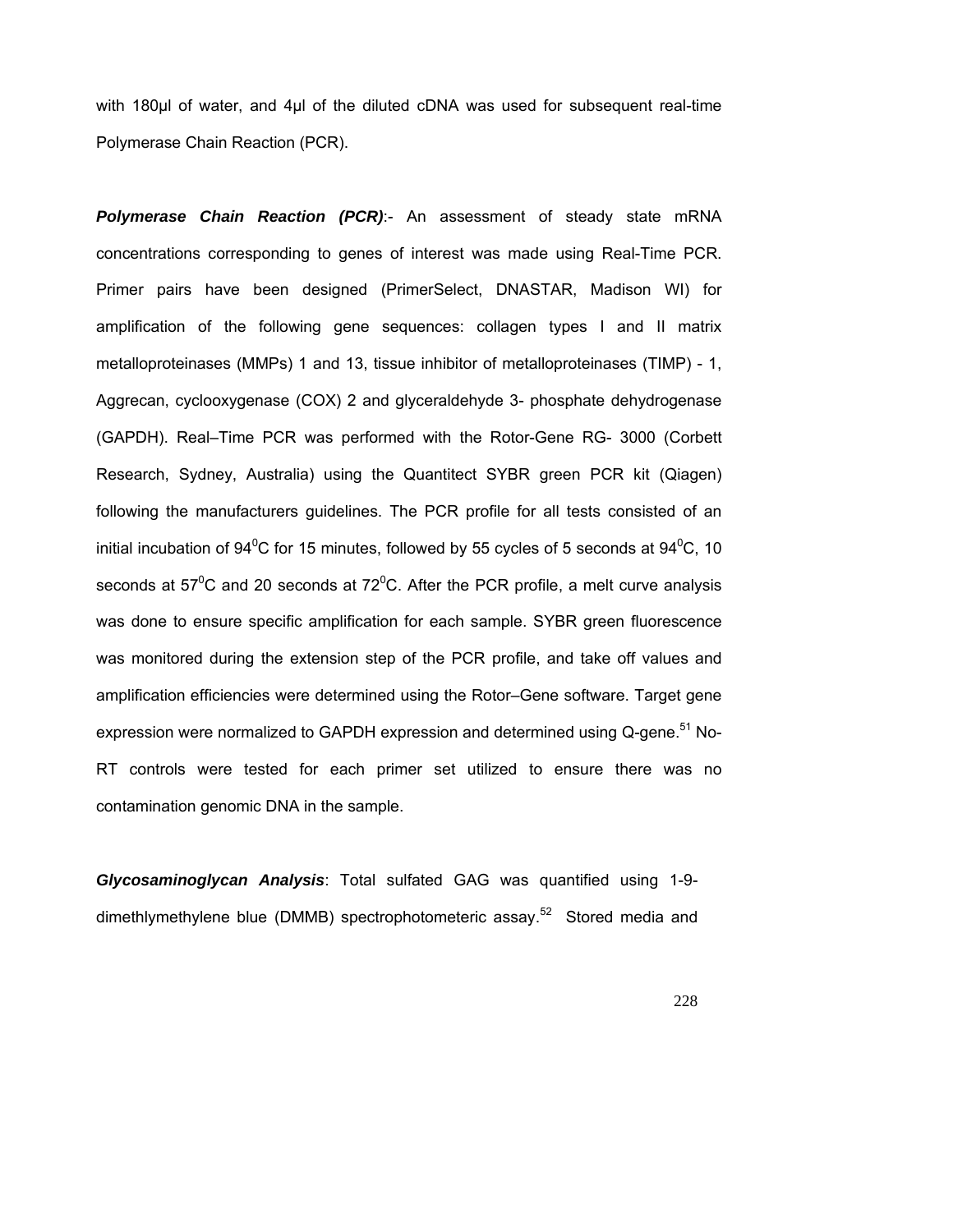explants were thawed and digested in solutions of 2.8 unit/ml papain (Sigma Chemical Co., St. Louis, MO). A 10 µl aliquot of the digested solution was mixed with 240 µl of DMMB solution and absorbance was determined at 525 nm spectrophotometrically (Beckman DU-65 spectrophotometer, Beckman Instruments, Inc., Fullerton, CA). A standard curve was constructed using bovine tracheal chondroitin sulfate A. The results were corrected for differences in sample weight and normalized to dry weight of the sample. Total GAG content in cartilage explants is reported as GAG/weight (μg/g). GAG concentrations in the liquid media were reported as a percentage of total GAG in the cartilage explant.

*Hydroxyproline Assay*: Total collagen content in cartilage explants were determined by measuring the HP content using a colorimetric procedure, as previously described.<sup>53</sup>-<sup>54</sup> HP content was reported in HP/weight (µg/g).

*PGE<sub>2</sub> Analysis*: - Total PGE<sub>2</sub> was determined in conditioned media by an enzyme immunoassay system (Amersham International, PLC, Buchinghamshire, England). The stored media was thawed and assayed for  $PGE<sub>2</sub>$  content according to the manufacturer's instructions. All samples were run in duplicate. Sample concentrations were determined by comparison with the manufacturer supplied standard curves.

*NO Analysis*: - Nitric oxide (NO) content in media was determined by measuring nitrite concentration, which is one of the two stable products from the breakdown of NO. Stored samples were thawed and nitrite concentrations determined using the Griess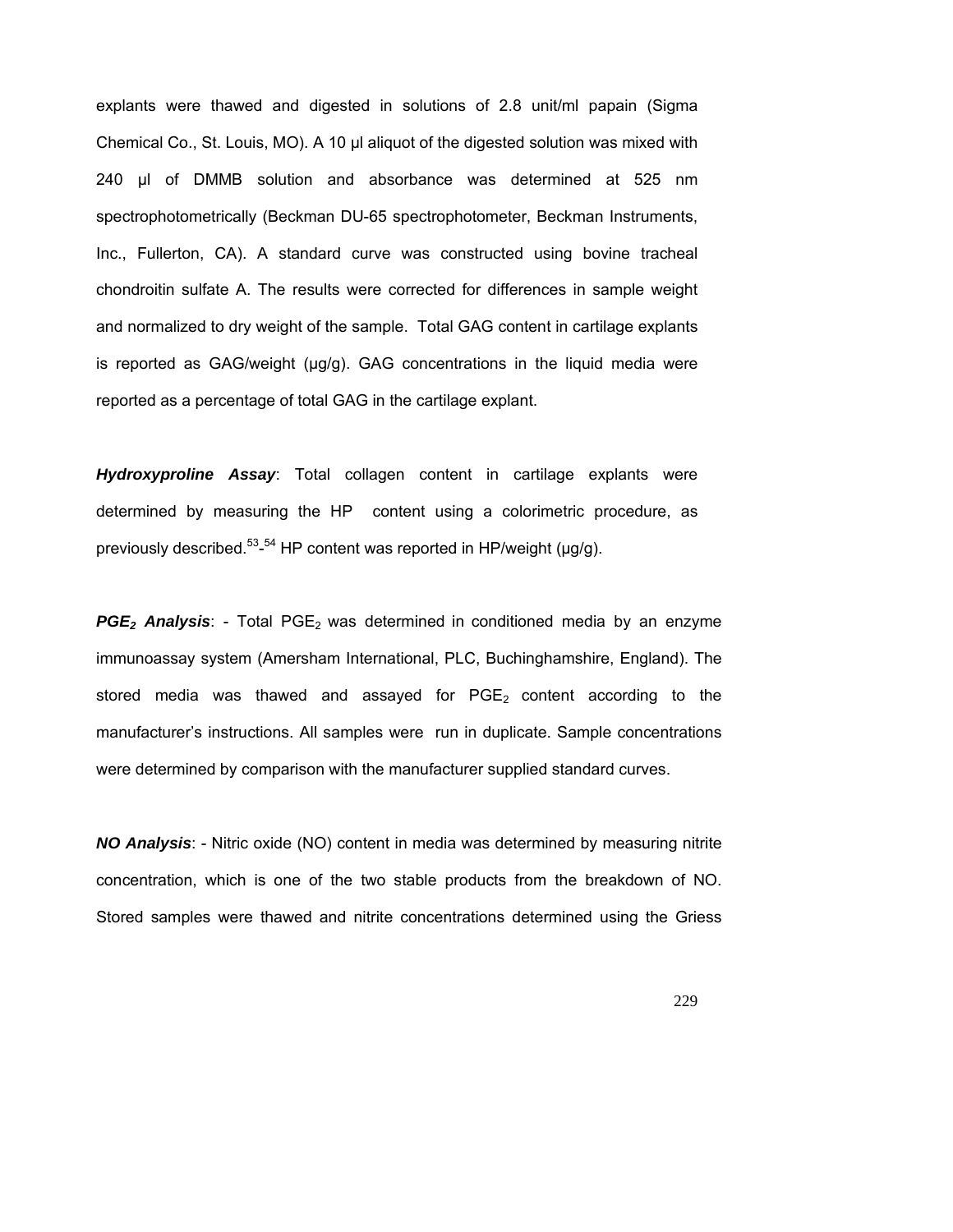Reaction (Promega, Madison WI) and evaluation of spectrophotometric (Beckman DU-65, Beckman Instruments, Inc., Fullerton CA) absorbance at 520-550 nm. Briefly, the standard was prepared according to the manufacturers' recommendation from the provided standard. 50 µl of sample was added to each of the test wells followed by the addition of 50 µl of sulfanilamide solution to all wells and incubation for 10 minutes. Fifty µl of N-1-naphthylethylenediamine dihydrochloride (NED) solution was then added to all wells and incubated for 10 minutes at room temperature and absorbance was read at 520-550 nm.

*Statistical Analysis*: - All statistical analyses was performed using a computer software program (SAS 9.1, SAS institute, Cary, North Carolina). One way ANOVA and paired student T tests were performed to determine differences among treatment groups with respect to each assay at each collection time. When significant differences among groups were detected, an all pair-wise multiple comparison (Tukey test) was performed. Differences compared to day 0 controls with respect to each assay at different collection times were analyzed similarly. Significance was established at p < 0.05.

### **Results**

**Hydroxyproline**: Though a general decrease in hydroxyproline content was observed with increasing load, frequency and IL-1β, the differences were not significant. No significant differences were observed between re and rh treated groups. Figure 5.1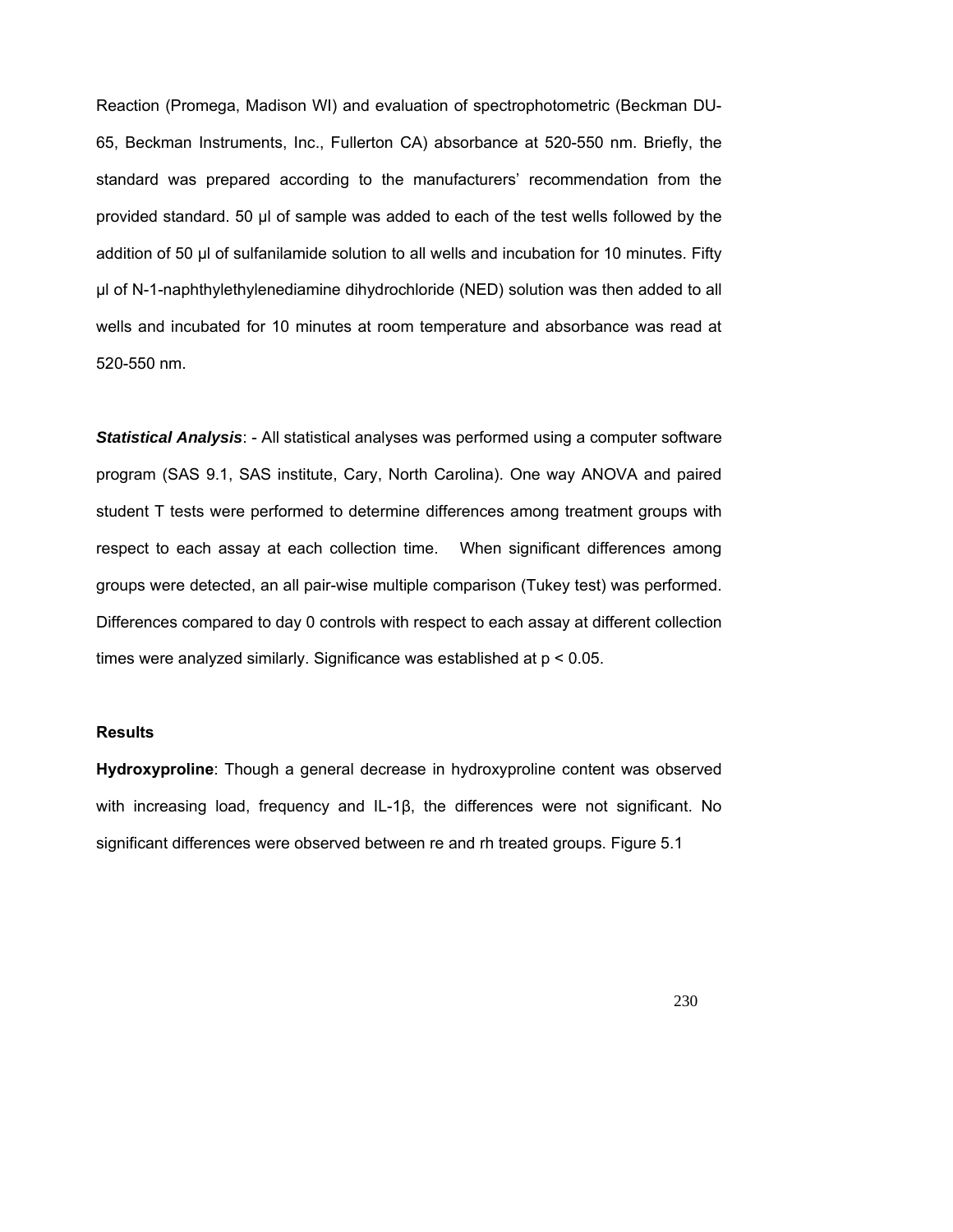**Tissue GAG**: Tissue GAG content decreased with increasing dose load and frequency reaching significance (P<0.030) at frequencies of 1 Hz and IL-1β doses of 100 ng/ml and 200 ng/ml of re and rh IL-1β, respectively on day 3. Although there was a significant (P< 0.030) decrease in tissue GAG content with just IL-1β or load, combinations of either 2 or 6 MPa at 1 Hz and IL-1β doses of 100 ng/ml and 200 ng/ml of re and rh IL-1β respectively, caused the greater decrease in GAG content. A moderate increase in GAG content was observed in all groups loaded at 2 MPA 0.1 Hz with the exception of the no IL-1β group, when compared to the unloaded group. Figure 5.2

**Media GAG:** Release of GAG to media varied among tested samples. Samples treated with 10 ng/ml of reIL-1β and 100 ng/ml of rhIL-1β did not differ form either the untreated controls or the respective groups subjected to the same loading regimens. Whereas the groups treated with 100 ng/ml of reIL-1β and 200 rhIL-1β, a significant (P< 0.036) increase in GAG loss to the media was observed when compared to the unloaded groups on day 3 and a similar increase was noticed in the groups loaded at 2 MPa at a frequency of 0.1 Hz on day 3 and was significant (P=0.035) at 200 ng/ml rhIL-1β, but not on days 6 and 10. A significant (P< 0.012) decrease in media GAG content was seen on day 3 in the samples treated with 100 and 200 ng/ml rhIL-1β in the 6 MPa 1 Hz group when compared to their corresponding untreated controls. Loss of GAG to media decreased over time in all samples and was signicantly (P<0.036) decreased in the unloaded group and the group loaded at 2 MPa 0.1 Hz when compared to their respective untreated controls on days 6 and 10. Figure 5. 3.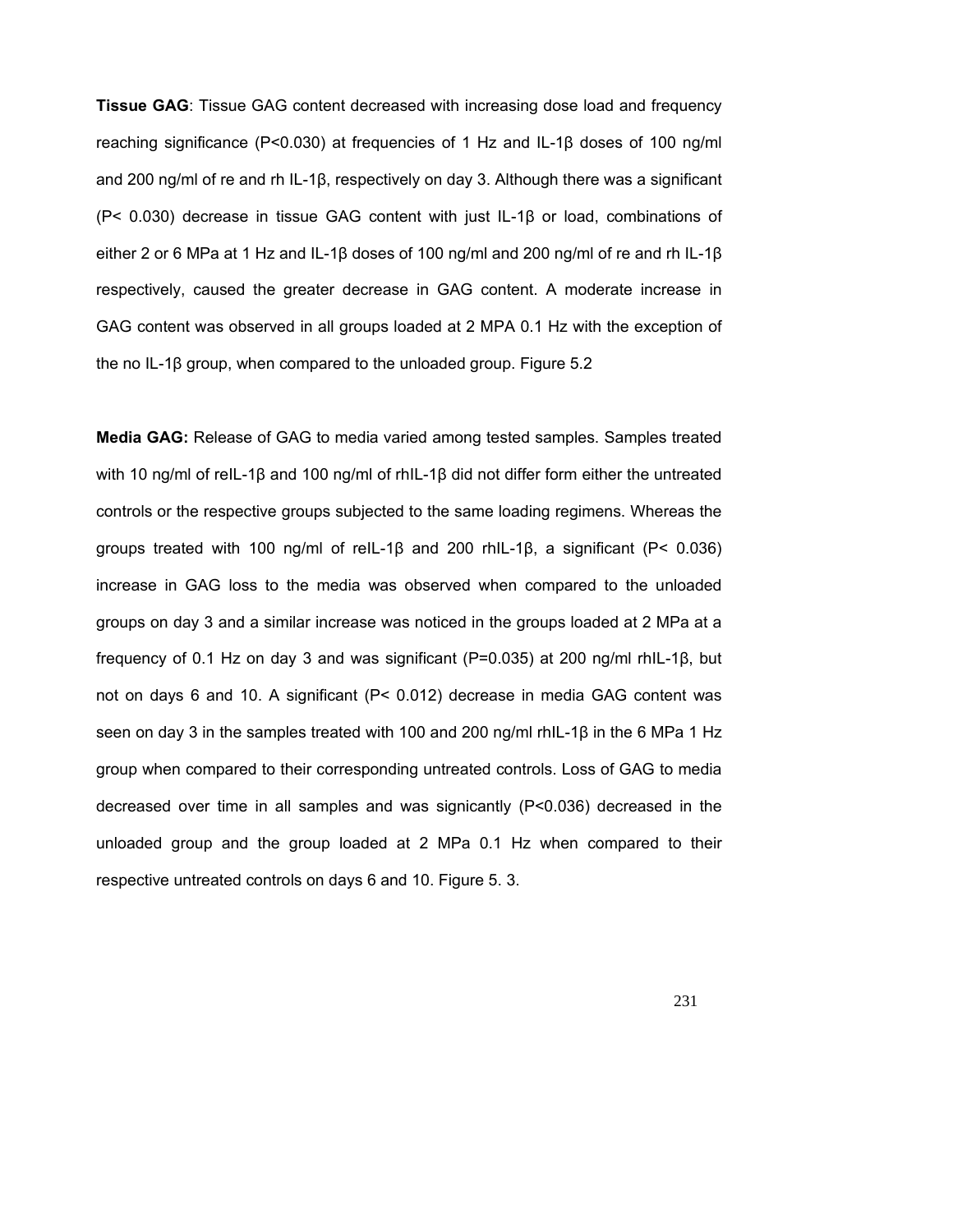**Gene expression:** Collagen (COL) I gene expression decreased progressively with increasing load. Gene expression of COLI was significantly (P< 0.034) decreased by all doses and types of IL-1β on day 3. COL I gene expression decreased with increasing load. The decreases were significant in the groups treated with IL-1β and the greatest decreases (P<0.011) were observed in the groups treated with reIL-1β in the unloaded control groups. Col I gene expression was also significantly decreased in the load only groups loaded at 1 Hz (P< 0.035). Table 5.4, Figure 5.4

In the loaded groups, the levels of COL II gene expression was significantly (P< 0.036) reduced, but not in the 0.1 Hz groups. No significant differences were seen in the load groups treated with 100 ng/ ml rhIL-1β except at 6 MPa 1 Hz. A greater decrease was seen in the group loaded at 6 MPa 1 Hz when compared to the other groups. An interesting finding here is that in all groups loaded at 2 MPa 0.1 Hz, 2 MPa 1 Hz and 6 MPa 0.1 Hz, the gene expression of COL II was higher than in the no load IL-1β groups when compared to the day 3 groups treated with only IL-1β, also where as all unloaded groups treated with IL-1β were significantly (P<0.036) lower on day 10 than the corresponding no load control no such decrease was observed the groups loaded at 0.1 Hz and treated with IL-1β. Though a general trend of further decrease in collagen gene expression was seen in all groups where combinations of load and IL-1β were used, these were not significant when compared to their respective load only groups except at 6 MPa 1 Hz. Figure 5.5.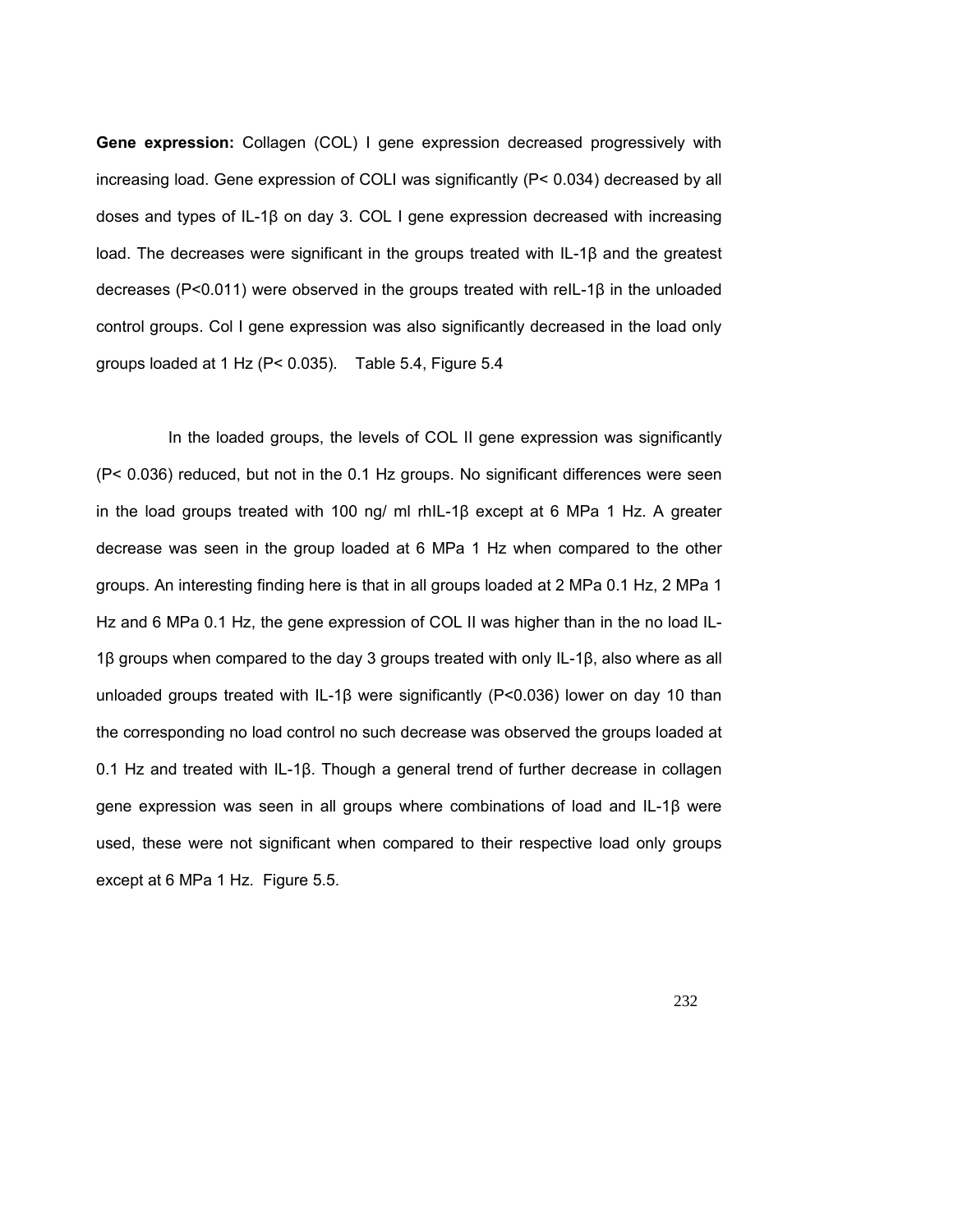Aggrecan gene expression was significantly (P<0.012) reduced by 100 ng/ml reIL-1β or 200ng/ml rhIL-1β in the unloaded group. Aggrecan gene expression progressively decreased with increasing load. A significant (P< 0.036) decrease was seen in aggrecan gene expression in all load and IL-1β combinations. In the load only groups a significant (P< 0.021) decrease was seen only at 1 Hz on day 3. Figure 5.6.

MMP 1 gene expression was significantly  $(P= 0.007)$  increased in the group loaded at 6 MPa 1 Hz and the groups treated at 200 ng/ml rhIL-1β on day 3, but was significantly ( $P = 0.017$ ) below the no load group treated at a similar concentration of rhIL-1β. Though a marked increase was seen in both the re and rh groups only the 10 ng/ml re group was significant (P=0.012) when compared the day 3 controls in the unloaded group, but when compared to the day 10 all the groups were significantly (P<0.034) higher than the controls. MMP 1 gene expression was relatively decreased by day 10 in all samples where an increase was seen at day 3. The greatest increases in MMP 1 gene expression occurred in the no load groups which were significantly (P<0.043) higher than the groups where a combination of load and IL-1β were used. Figure 5.7

MMP 13 gene expression in the unloaded group showed a significant (P<0.011) increase when exposed to IL-1β but this was more with either 100 ng/ml or 200 ng/ml rhIL-1β on day 3 and was further elevated at day 10 in these groups, but on day 10 MMP 13 gene expression in the 100 ng/ml re IL-1β was higher than a similar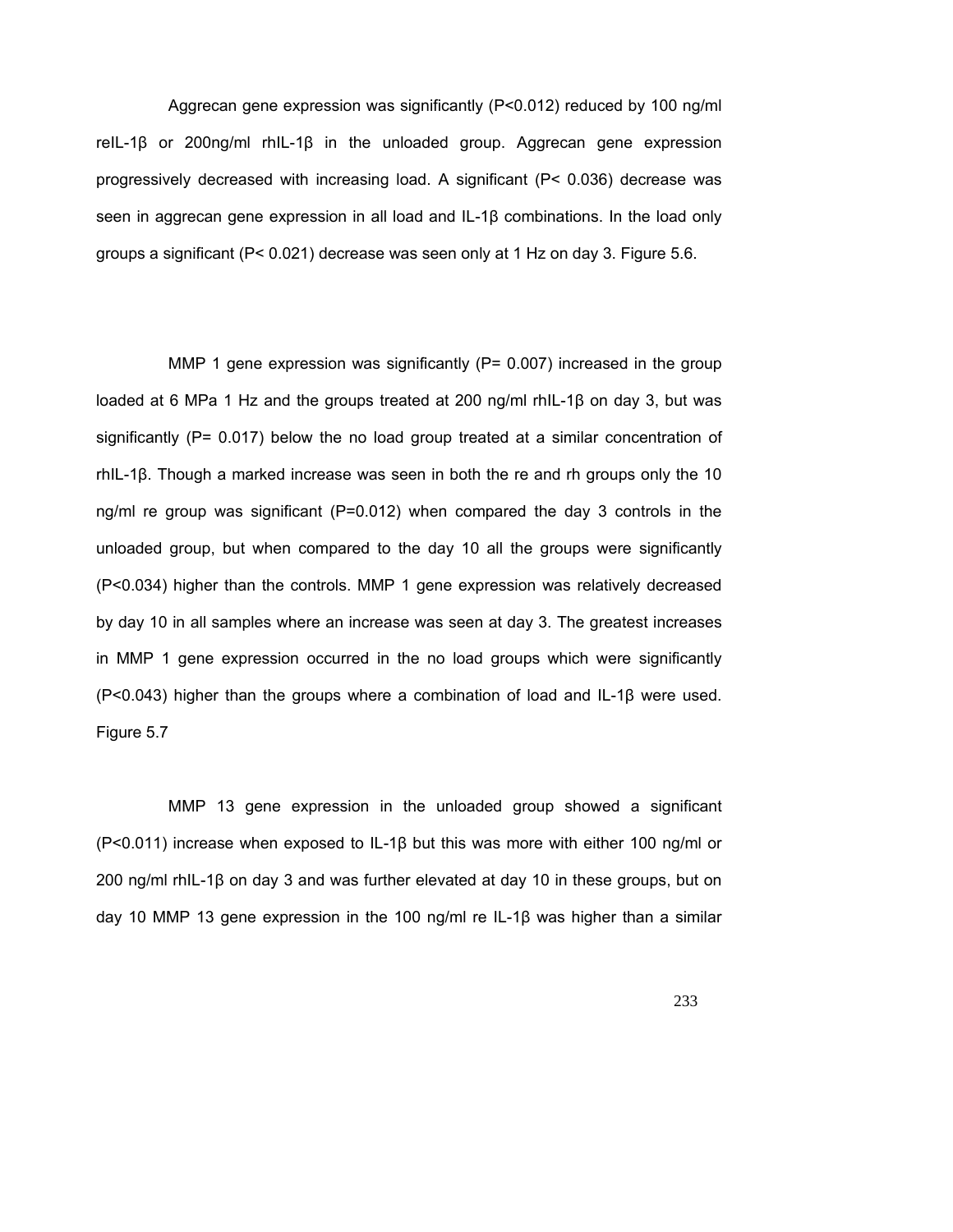concentration of rh IL-1β. In the groups where a combination of IL-1β and load was used, an increase was observed on day 10 in the groups treated with IL-1β and loaded at 0.1 Hz. Such increases were also observed at other combinations of load and IL-1β. However these levels remained below ( $P < 0.036$ ) the no load groups only treated with IL-1β. The groups loaded at 1 Hz with IL-1β showed an increase in MMP gene expression on day 3, whereas in the 0.1 Hz groups, this increase was seen on day 10 indicating the effects of frequency. Figure 5.8

TIMP -1 gene expression decreased with increased dose and load levels, when compared to the untreated controls and the respective no IL-1β controls used in each group. An exception to this trend were the groups loaded at 6 MPa 1 Hz and exposed to 100 ng/ml reIL-1β or 200 ng/ml rhIL-1β, where there was a significant (P<0.013) increase when compared to the untreated control group subjected to similar loading regimen. A strong but insignificant increase in TIMP 1 gene expression was also seen in the unloaded group treated with 200 ng/ml of rhIL-1β. Figure 5.9

Gene expression patterns of COX 2 showed a significant increase in the 200ng/ml rhIL-1β group in the unloaded samples. A significant (P<0.013 ) increase was seen in the groups loaded at 6 MPa 1 Hz and treated with 100 ng/ml reIL-1β, 100 ng/ml rh IL-1β and 200 ng/ml rh IL-1β on day 3, but this was not seen on day 10. In the unloaded groups this increase (P< 0.036) was sustained through day 10. Though the levels of COX 2 gene expression were elevated in all treated groups when compared to the untreated controls at both time points this difference was not significant. Figure 5.10.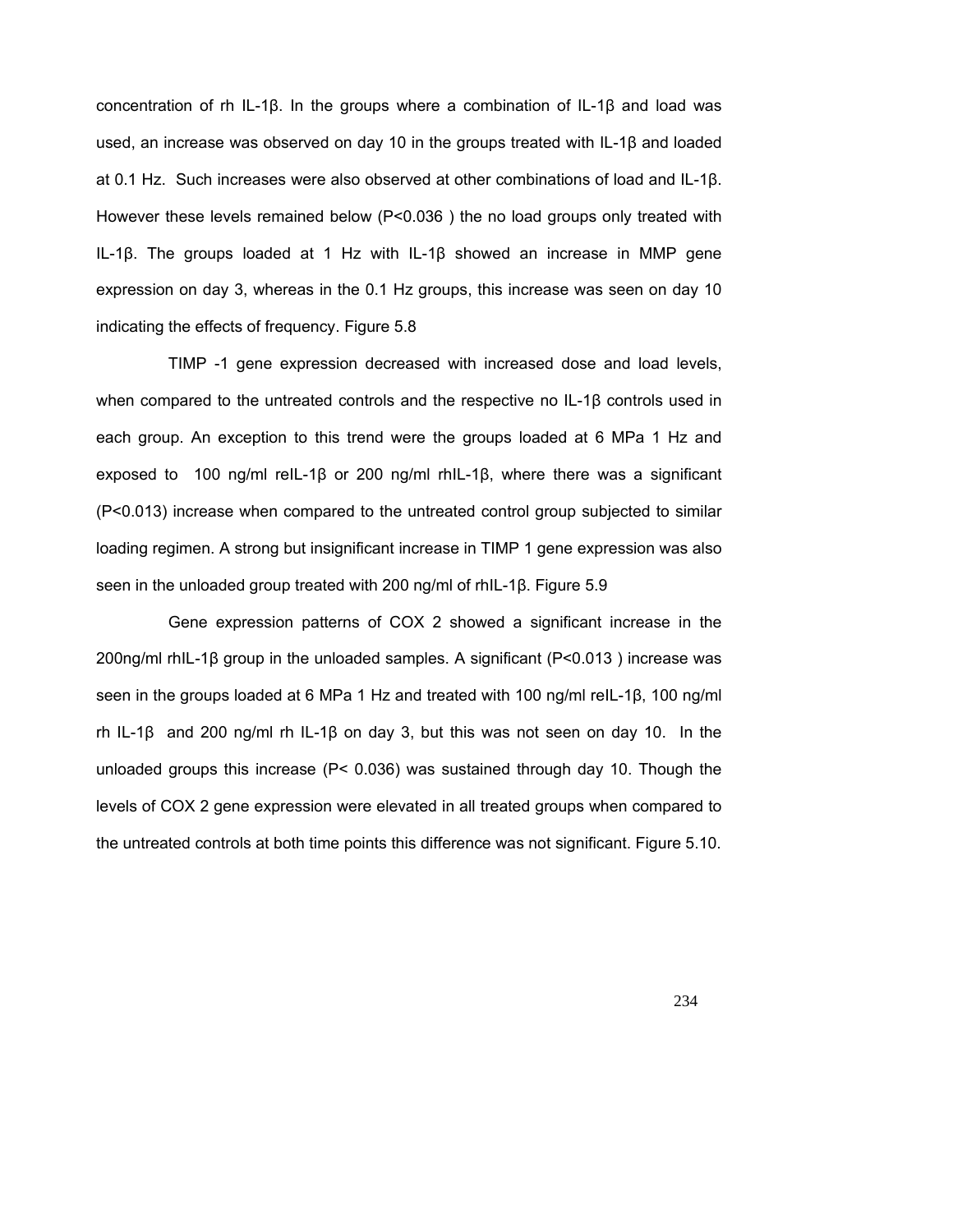**Nitric oxide:** Although an increase in release of NO was seen in the treated groups when compared to the controls, these were not significant.. (Data not shown).

**PGE2 Assay:** The release of PGE 2 to the media as measured by the PGE2 assay showed a significantly (P<0.036) higher release at all doses of re and rhIL-1β in the unloaded group except at re 10 ng/ml. In the groups where both load and IL-1β were used, though not significant the levels were above their respective only load groups, but were still below their respective IL-1β treated no load groups. However the levels of PGE 2 remained below their corresponding no load IL-1β group at all times. Figure 5.11

**Cell Viability:** Cell viability was significantly (P< 0.037)decreased in all the groups loaded at 6 MPa 1 Hz and in groups exposed to IL-1β in the unloaded groups except the 10 ng/ml re IL-1β(P=0.067) unloaded group. Although significantly (P=0.037) decreased when compared to the untreated controls at day three cell viability was better with a similar dose of rh IL-1β than with 100 ng/ml re IL-1β. In the load only groups loading frequencies of 0.1 Hz did not cause a significant (P>0.059) decrease in cell viability on day 3 when compared to the day 3 controls. A combination of 2 and 6 MPa at frequency of 1 Hz and does of 100 ng/ml reIL-1β or 200 ng/ml rhIL-1β showed the maximum cell death even at day 3. Cell death progressively increased in all groups from day 3 to 10 when compared to the untreated controls. Figure 5.12

**Discussion:**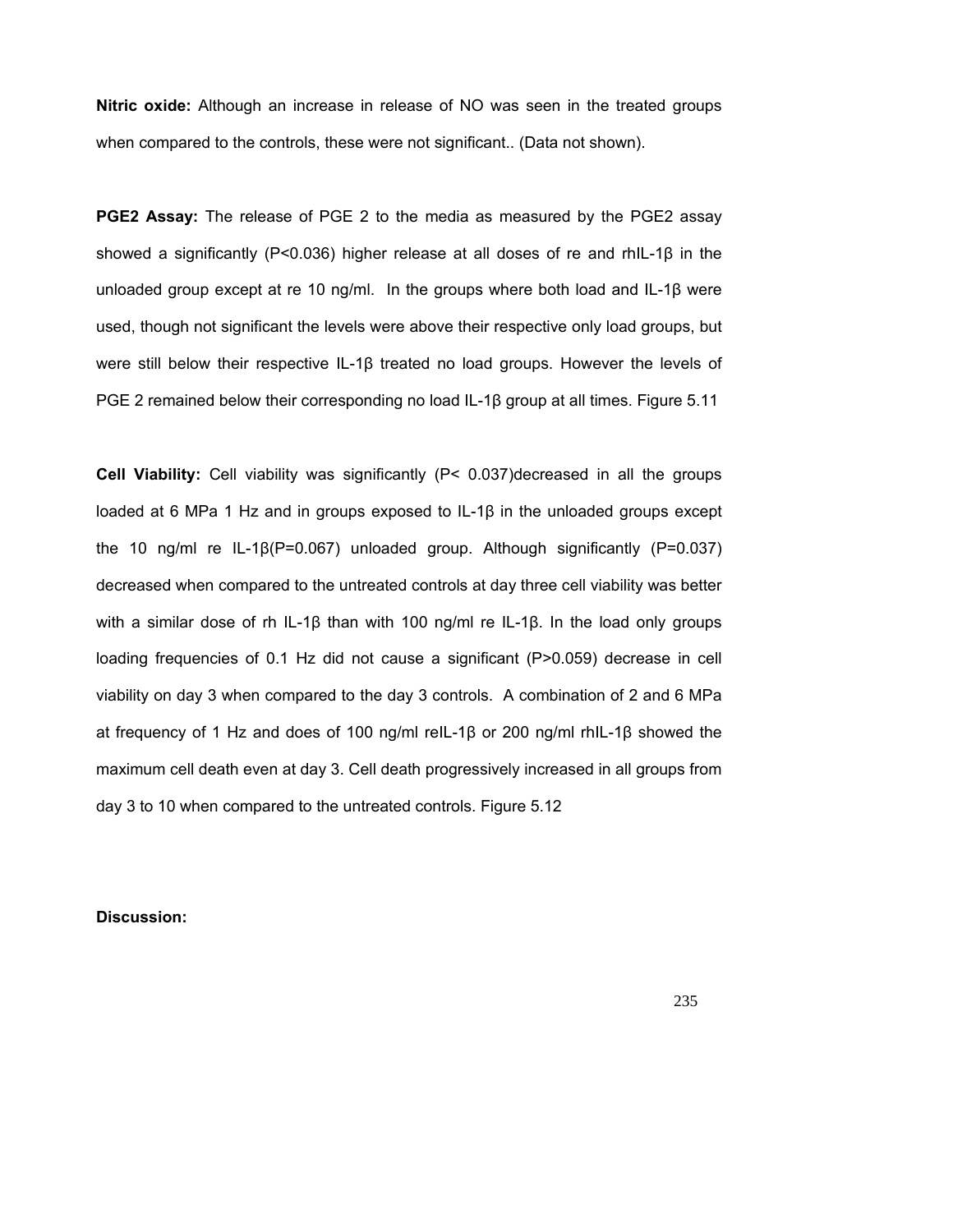The most interesting finding of this study was the ability of load to moderate the delitirious effects of IL-1β in an *in vitro* situation. Traditionally, OA has been thought to be caused by wear and tear resulting in noninflammatory arthrosis. It is now increasingly being seen as a mechanically driven, chemically mediated process, where various factors such as mechanical loads, hydrostatic pressures, and soluble mediators from the subchondral bone, synovium, synovial fluid, and cartilage influence the activity of the chondrocytes, resulting in ultimate cartilage breakdown. Cyclic loading can cause an increase in MMP expression and activity in cartilage,  $55$  and inflammatory cytokines such as TNF- $\alpha$ , IL-1 $\beta$ , and IL-6 further disrupt cartilage homeostasis resulting in progressive, MMP-mediated digestion of cartilage matrix in OA.<sup>56</sup>

A transient increase in collagen denaturatation of 50-100% was seen in bovine cartilage exposed to repeated compressive stresses of  $3.5-6.5$  MPa.<sup>57</sup> An increase in denatured collagen was also reported by other investigators.<sup>58</sup> The decrease in collagen content in our tissues was not significant in any of the treated groups, but gene expression patterns varied widely indicating a potential decrease in the synthesis of new collagen. Although collagen content is maintained initially in the early stages of OA, its organization is severely perturbed in more advanced stages of OA.<sup>59</sup> This could explain the increased hydration seen in other studies,  $60,61$  and even though we did not study this parameter, we did notice an increase in the tissue size in some of the treated groups where load was applied. It is possible that since the collagen network prevents the tissue from swelling to more than 20% of its volume, $60$  a breakdown in the collagen network would result in a failure of this restriction, thus resulting in tissue swelling.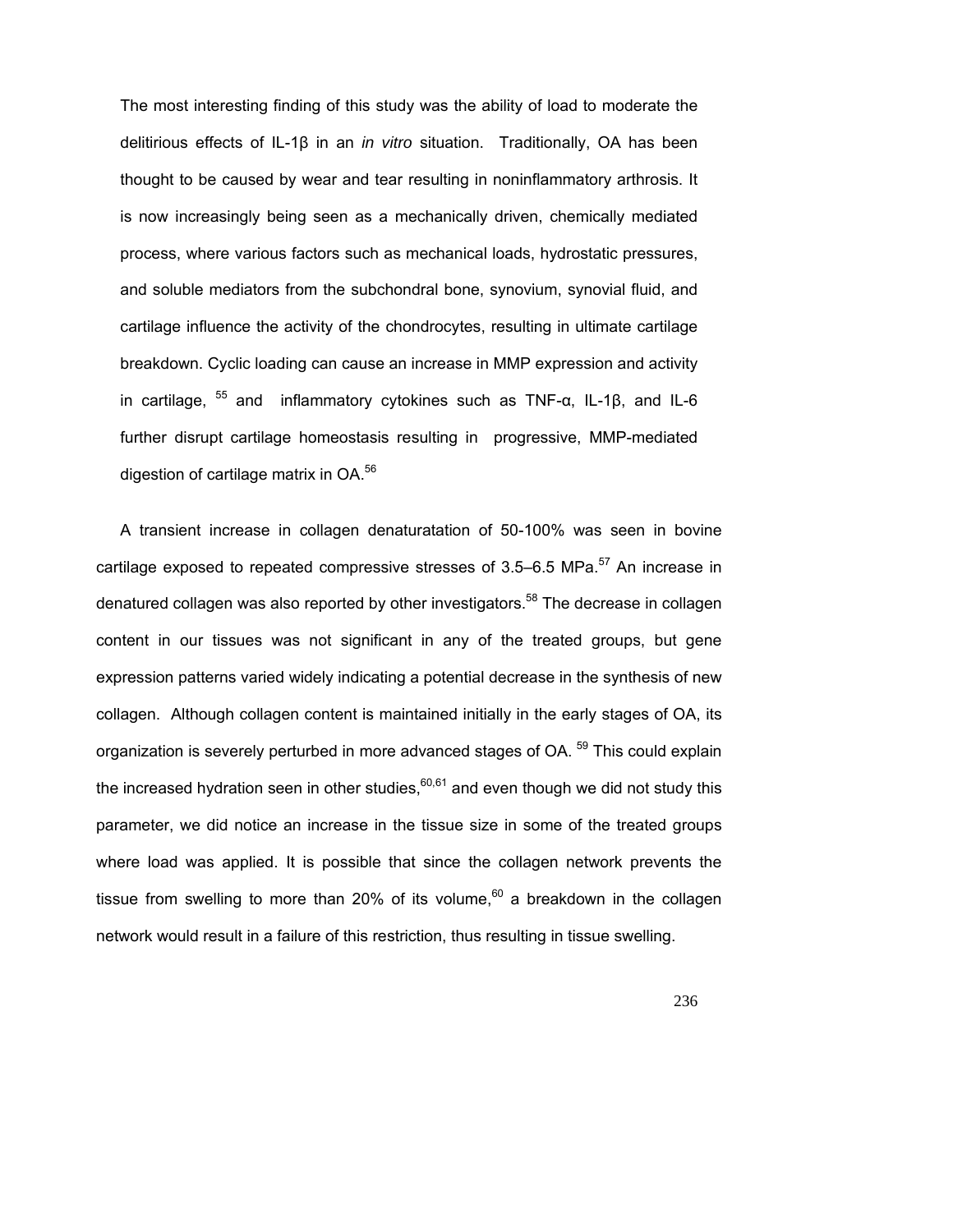Collagen type I is produced by hypertrophic and osteoarthritic chondrocytes, as well as fibroblasts. $62$  The decrease in the expression of COL-I needs to be further investigated as one would expect to see an increase in its expression in osteoarthritic tissue. Type-I collagen is known to be present early in chondrogenesis but later becomes undetectable by standard methods.<sup>63</sup> However, type-I collagen was detectable in the cartilage of adult pigs after prolonged digestion procedures.  $64$  The samples in our study were collected from horses with a mean age of less than 2 years. The fact that horses of this age are still growing and maturing could explain the presence of collagen type I in the untreated samples. In other studies from our laboratory, we have observed a decrease in COL I expression during culture even with IL-1β and feel this may be an artifact of culturing.

Moderate exercise has been shown to be beneficial for cartilage.<sup>65,66</sup> We saw an increase in gene expression of collagen II in all groups treated at 2 MPa and in the 6 MPa 0.1 Hz group where a combination of IL-1β and load were used. These results are in agreement with a previous study, where they found that cyclic tensile strain abrogates the affects of IL-1 $\beta$  on chondrocytes,  $67$  but these beneficial effects of loading were not seen in the group loaded at 6 MPa 1 Hz where the two seemed to have a synergistic effect. Patients diagnosed with OA have also reported decreased pain and improved mobility after exercise.<sup>68</sup> The increased COL-II gene expression and GAG content noted in our study could indicate that moderate levels of load may help overcome some of the deleterious effects of IL-1β or it is possible that these increases were a compensatory response of cartilage to degradation caused by IL-1β.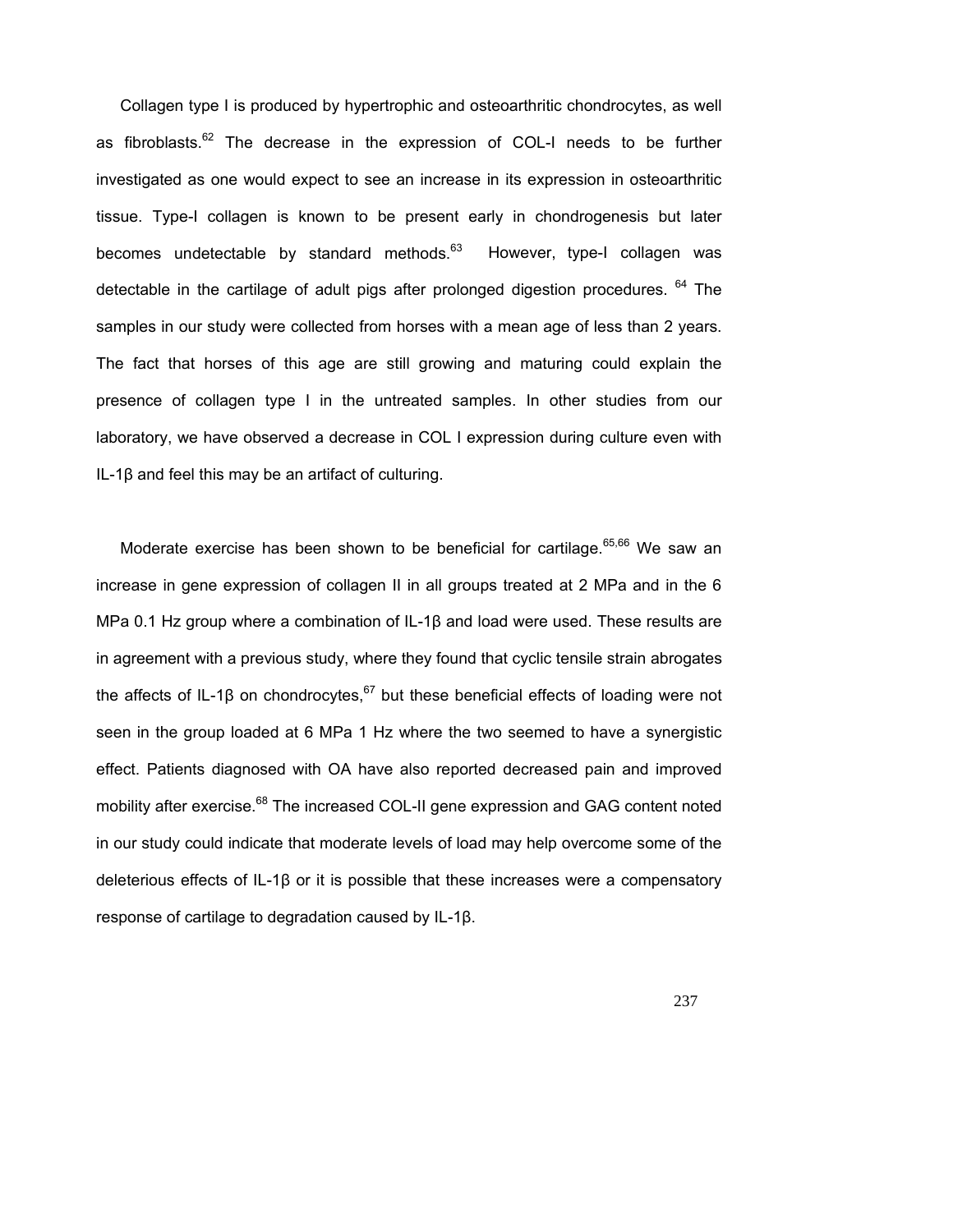Aggrecans are the most widely studied proteoglycans. Because of their high negative charge and water-binding capacity, aggrecan molecules provide the mechanical properties of compressibility and elasticity to the cartilage and have also been shown to have a protective effect on collagen  $II^{69}$  In a previous study,<sup>70</sup> a decrease in Aggrecan expression in OA cartilage was reported in the superficial layer. We found an overall decrease in aggrecan gene expression in our samples with increasing frequency and dose combinations. These data agree with our GAG assay data. However, further investigation is needed to determine if the decrease in aggrecan was primarily associated with the superficial layer or the entire explant. Since we saw increased chondrocyte death in all layers of samples treated with these combinations of load, frequency, duration and various formulations and concentrations of IL-1β, the decrease in aggrecan was probably throughout the tissue.

Various studies have shown that proteoglycan is rapidly depleted in models of articular cartilage degradation.<sup>71-73</sup> A similar trend in the declining GAG content in the tissue was observed in all our treatment groups. We also saw an increased release of GAG to the media in all groups treated with either re or rh IL-1β without load, or a load of 2 MPa or 6 MPa at a frequency of 0.1 HZ, and high dose of re or rh IL-1β. These results go well with the results of tissue GAG content in the unloaded group as it was these groups which saw the maximum decrease in GAG content. In the loaded group the maximum decrease in tissue GAG content was seen in the groups loaded at either 2 or 6 MPa or a frequency of 1 Hz. Therefore, we might expect to see an increase in release of GAG to the media in these groups. A possible explanation could be that since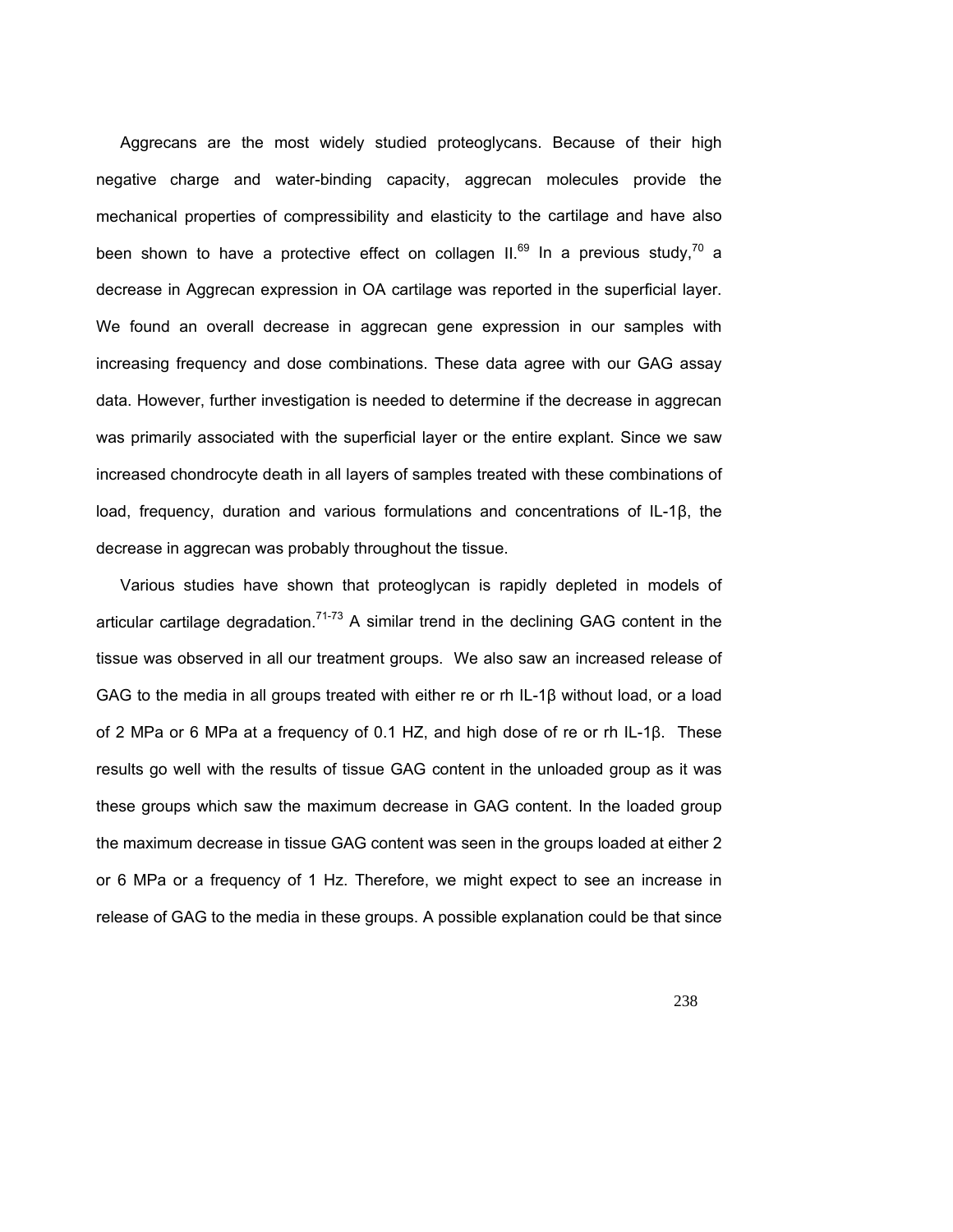cell death was rapid in the group loaded at 6 MPa 1 Hz, there was no production of GAG and what was being released to the media was what was in the cartilage. The size of our explants was only 3 mm, and therefore the quantity of GAG produced may have been below the detectable range of our assay. It could also be that in the groups where we saw an increased release of GAG to the media, it was due to a compensatory increase in GAG synthesis by the cells. But, given that aggrecan gene expression was not increased in these tissues, this is an unlikely explanation.

MMPs are responsible for digestion of cartilage ECM. MMPs, particularly MMP-1 and 13, are thought to play a major role in the degradation of type II collagen  $OA^{74,56}$ MMP-3 has been reported to be involved in the degradation of proteoglycans  $75$  TIMPs are the inhibitors of MMPs and in the normal joint the levels of MMPs and TIMPs are tightly regulated. In OA the levels of TIMPs and MMPs become imbalanced. <sup>56</sup> Cyclic loading can increase MMP expression and activity in cartilage. $55$  Inflammatory cytokines such as TNF-α, IL-1β, and IL-6 further disrupt cartilage homeostasis resulting in progressive, MMP-mediated digestion of cartilage matrix in OA.<sup>56</sup> In our study, a similar trend was noted with an increase in MMP gene expression on day 3 but not at day 10 in the groups with a combination of load and IL-1β and a continued increase in groups treated with only IL-1β. The decrease in MMP levels on day 10 could be due to increased cell death. Although MMPs appear to be the principle molecules responsible for matrix catabolism, the molecular mechanism of MMP regulation remains unclear. In a previous study done in our laboratory, increasing frequency and load caused an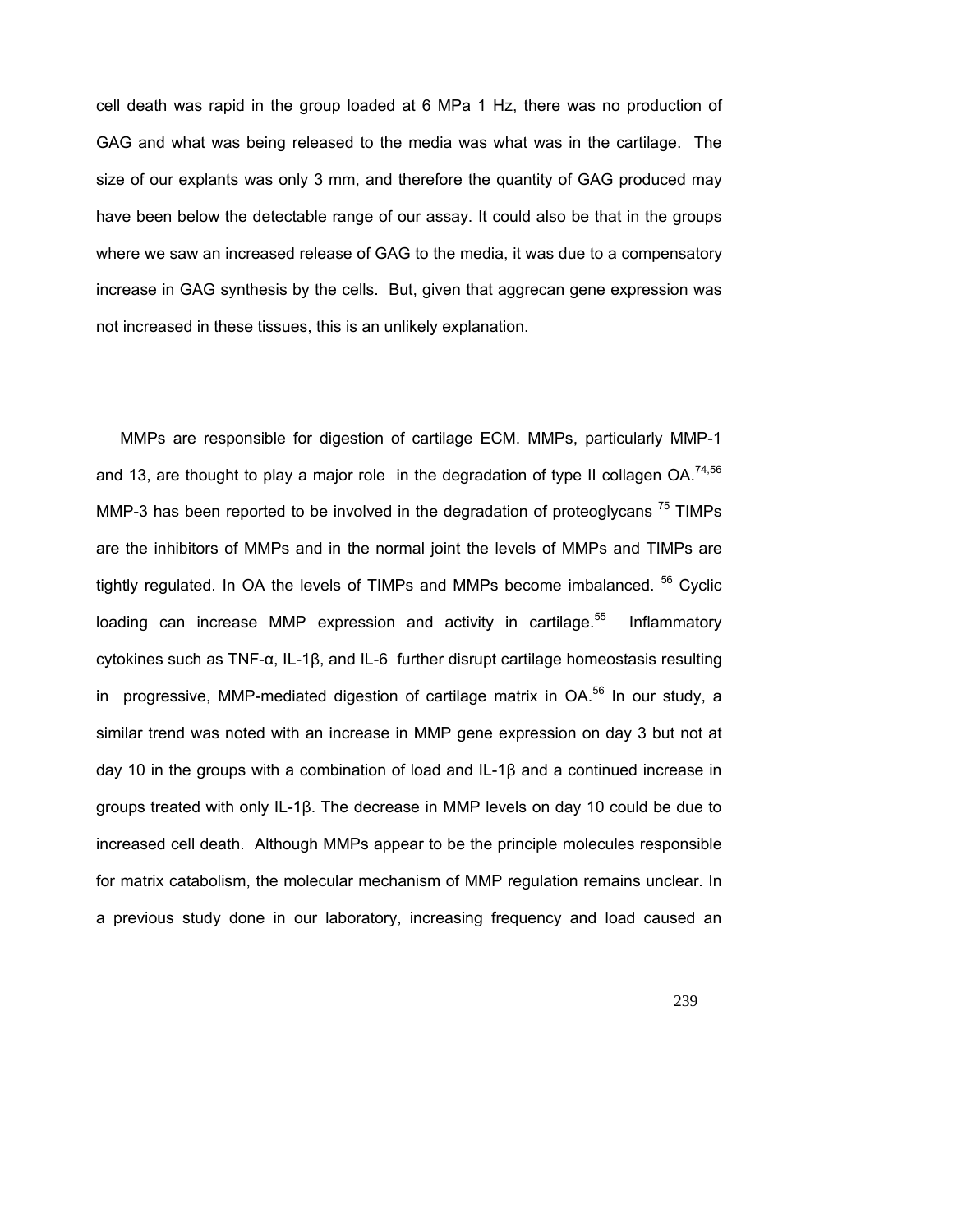increase in MMP gene expression. When evaluated separately, an increase in MMP gene expression was still seen in the loaded groups in this study, but the increase was much greater in the IL-1β only groups. In the loaded groups also treated with IL-1β these levels are significantly below the IL-1β only groups. Xu et al.,  $67$  showed that cyclic tensile strains of 0.05 Hz reduced MMP expression in IL-1β stimulated chondrocytes. Similar results were seen in synovial cells stimulated with IL-1β and exposed to tensile strains of 1 Hz. $^{76}$  Our results were in agreement with these studies as we saw a marked increase in the IL-1β only groups, but this response significantly decreased in the groups where both load and IL-1β were used in combination. Additionally, an increased degradation of collagen and proteoglycans was seen in our study when load and IL-1β were used in combination. Further studies are required to determine why MMP expression is reduced in the presence of increased degradation of collagen and proteoglycans when exposed to the combination of load and IL-1 $\beta$ . Both load  $^{72,66}$  and  $IL-1\beta^{56}$  have been reported to increase MMP synthesis individually and we expected to see a more pronounced and severe effect of these in combination. Although mechanical overload may stimulate deregulation of MMP expression in chondrocytes, inflammatory cytokines are the main promoters of this response or may represent an alternative pathway in the development of OA.

IL-1β has been shown to alter chondrocyte metabolism to increase MMP synthesis, and decrease the synthesis of collagen, proteoglycans, and inhibitors of MMP. <sup>56</sup> A similar trend was noted in our samples loaded at higher frequencies and exposed to higher doses of IL-1β. Others have reported a species specific response to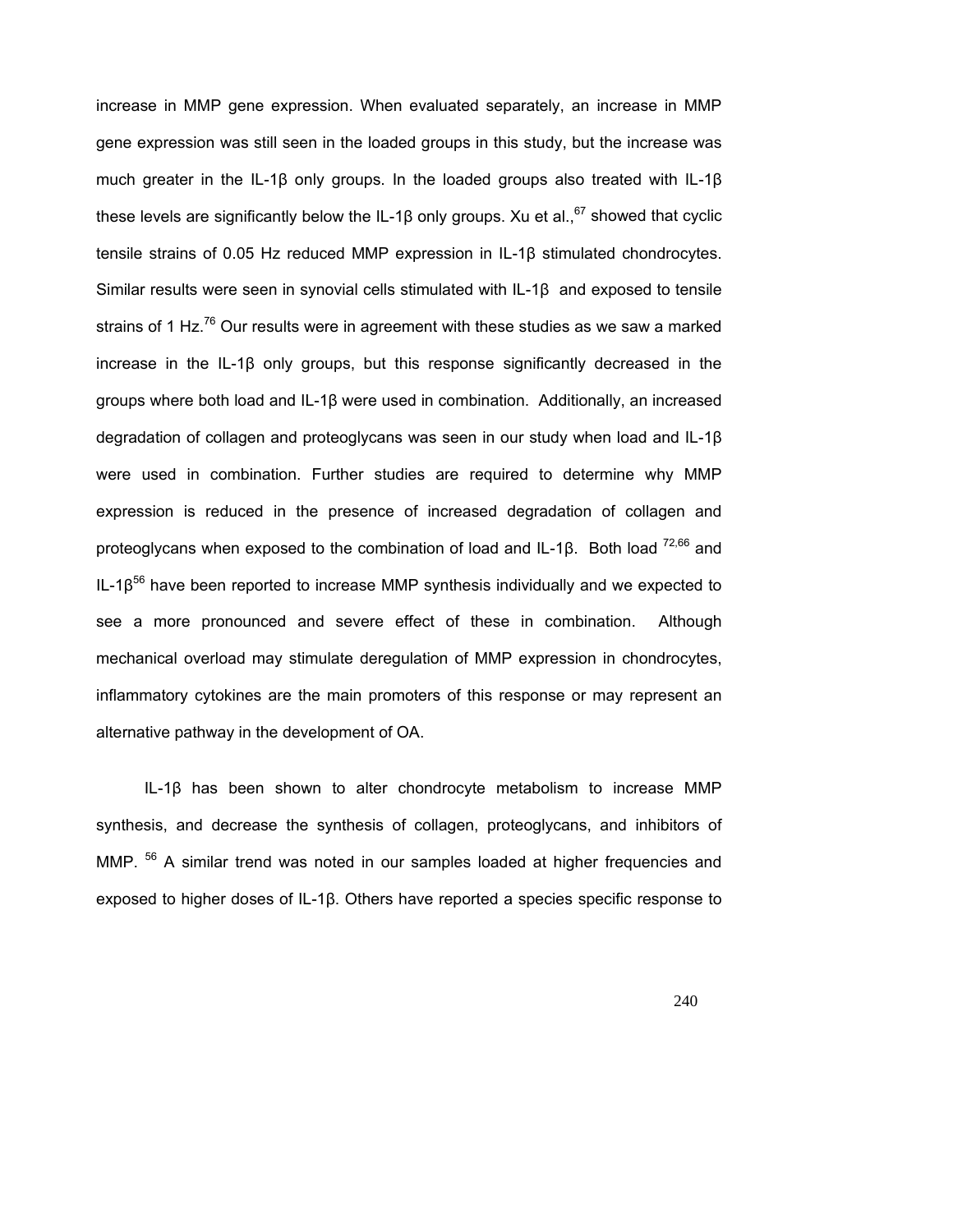re Vs rh IL- 1β. 45 Our results were consistent with this provious report in that equine articular cartilage is more sensitive to re IL-1β than rh IL-1β.

The increase in TIMP-1 gene expression was observed mostly in samples where there was a simultaneous increase in MMP gene expression on day 3. Previous studies have also reported an increase in TIMP expression with high magnitudes of cyclic load.  $77$  This could be a compensatory mechanism whereby an increased production of TIMPs was attempted to control the rising levels of MMPs in those samples at day 3.

The expression of COX 2 and its main product PGE 2 showed a similar trend. COX 2 gene expression and PGE 2 release were significantly increased in the IL-1β only group and the load + IL-1 $\beta$  group at 6 MPa 1 Hz. It is possible that dynamic compression may suppress the effects of IL-1β, but when an over load occurs these have a synergistic effect. Another possibility could be that OA chondrocytes have a higher sensitivity to the stimulation of metalloprotease synthesis by IL-1β than do normal cells and since the cells exposed to these loads were probably damaged, they could be more sensitive to stimulation by IL-1β.

Previous studies have demonstrated that mechanical loading can have effects on chondrocyte viability and matrix breakdown, which are more pronounced in the superficial zone.<sup>78,79,66</sup> In our study, superficial cell death was observed in all loaded samples. Similar results have been reported in other studies done in our laboratory and by other investigators.<sup>78,79,66</sup> One of the reasons for superficial cell death could be that it is due to contact of tissue with our loading platen. The platens used in our study are relatively smooth and non porous, but are rigid and hard and may be the cause for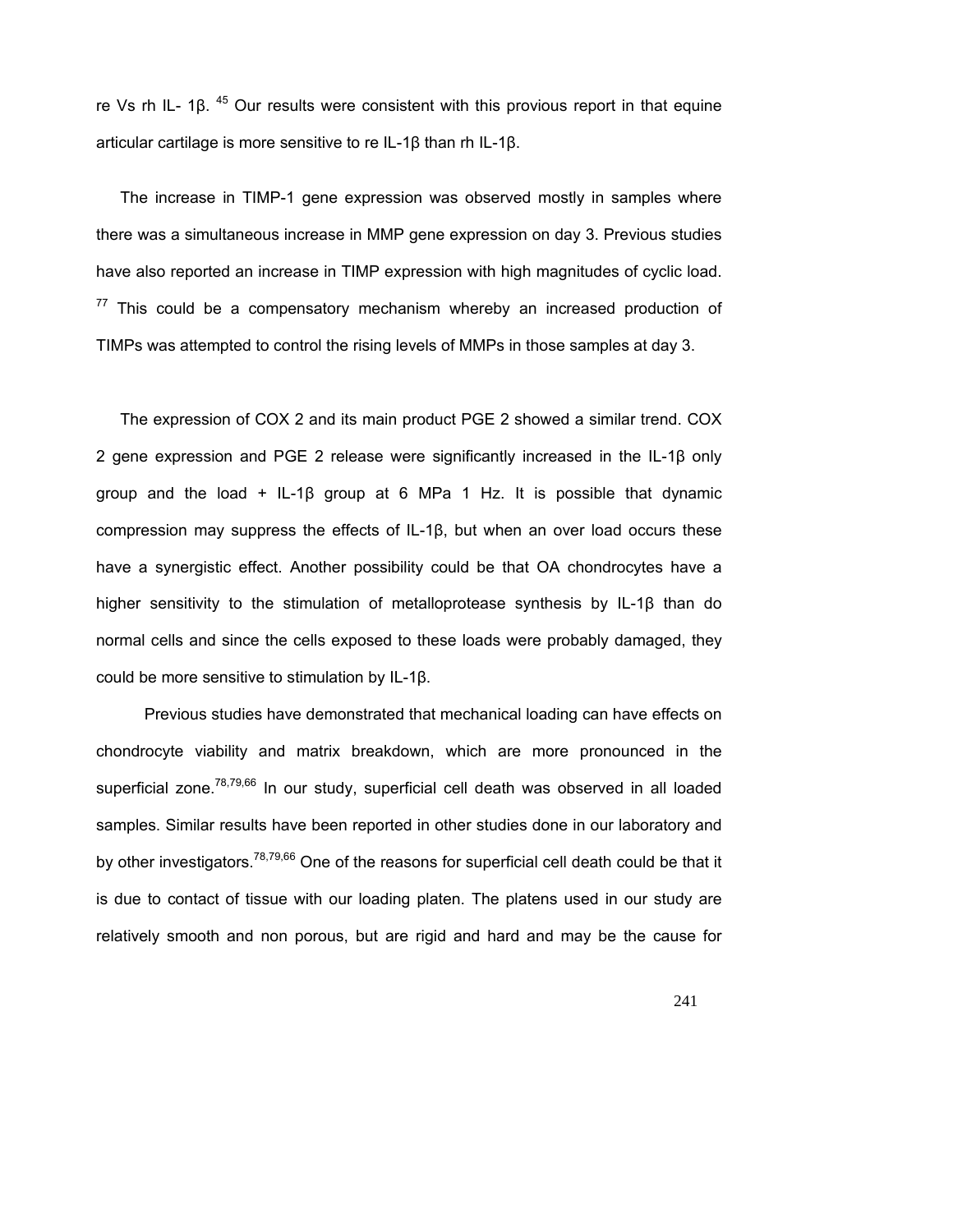superficial cell death. Similar patterns of cell death have been reported in other loading studies<sup>66</sup> and also in studies where two cartilage pieces were placed opposing each other.<sup>78</sup> It is possible that synovial fluid, which is present between the opposing cartilage surfaces, in an *in vivo* environment, provides a cushion to the cartilage and in *in vitro*  studies; cell death could be increased due to the absence of synovial fluid. Another possible explanation could be the absence of subchondral bone, which would provide further support *in vivo*. Further the compositional differences among the different layers of the cartilage could also play a role in cell death. $66$  Previous studies have also reported an increase in cell death due to mechanical trauma and it is likely the cells in the superficial zone of the cartilage are directly exposed to the force and hence could result in the increased cell death observed in this zone.<sup>79,66</sup>

Another factor for death in the superficial zone involves the compressive modulus, which is lowest at the superficial zone and deforms up to 25 times more than the middle or deep zones. $80$  This deformation could lead to membrane rupture and eventual cell death. Further, we see a pattern of increasing cell death even in the deeper zones with increased frequency over a period of 10 days in our explants. This indicates that higher frequency and prolonged loading may cause cartilage damage. This may not be true in the live animal where other factors are involved which support the cartilage and weight probably gets distributed over a wider surface area. Also one could argue that in an *in vivo* situation the likelihood of the same section of cartilage being exposed to loads at a frequency of 1 Hz for 20 minutes would be unlikely, if not impossible. However even in an *in vivo* situation, long term strenuous exercise has been shown to cause osteoarthritis like changes in cartilage. $81,82$  Also, the exact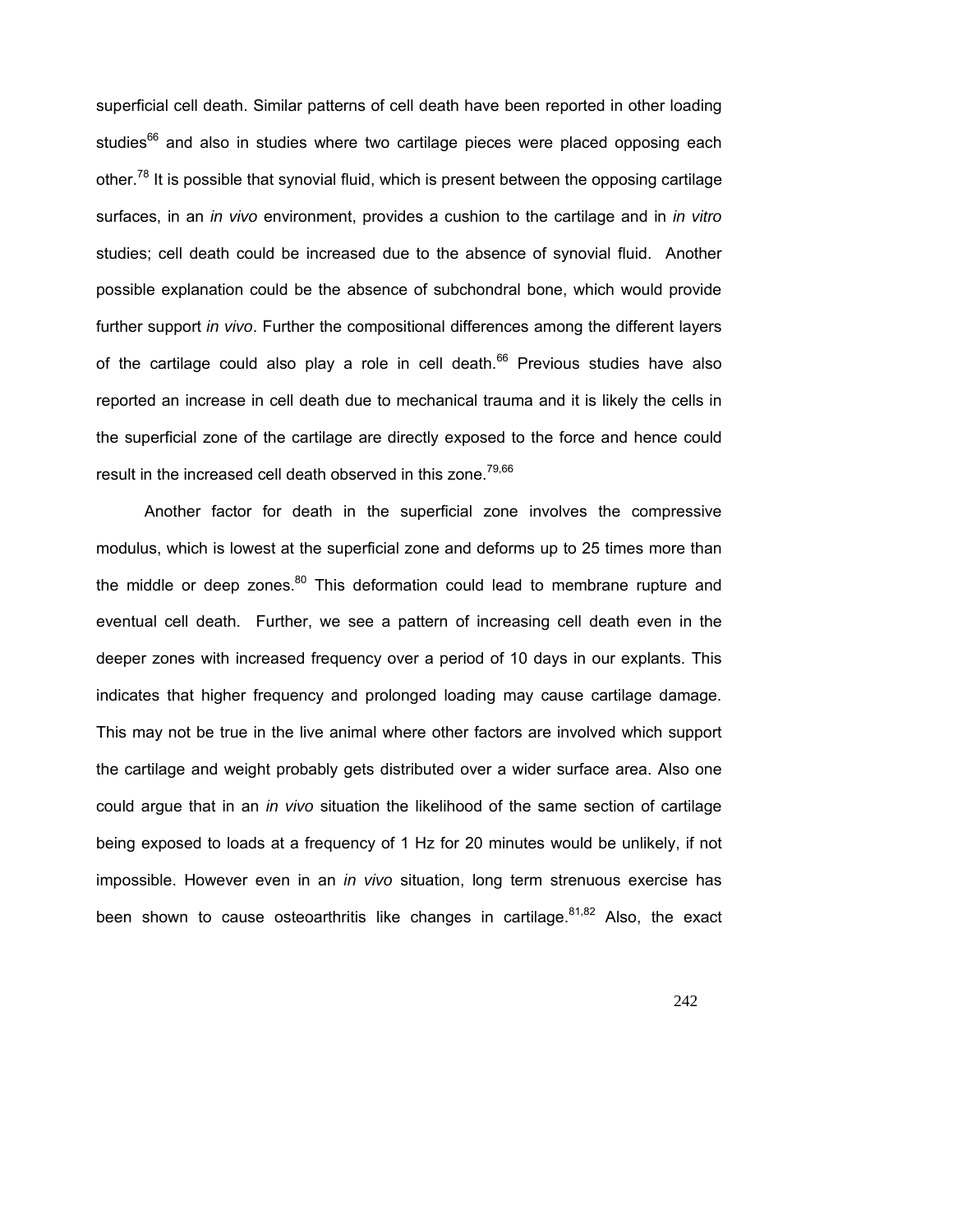mechanism leading from trauma/ excessive load to cell death needs to be investigated and it could well be that certain other factors such as caspases $^{83}$  which are also activated by IL-1 $\beta^{84}$  are activated and involved in the actual process of initiating cell death rather than the trauma itself.

Recently Thomas et al., $85$  reported an incidence of apoptosis as high as 44% in the most severely degenerate cartilage from horses. To survive and function properly, chondrocytes need an attachment to either the ECM or another cell. In cartilage degradation there is extensive loss of proteoglycans and a breakdown of the collagen network, resulting in a loss of chondrocyte anchorage to the ECM.<sup>86</sup> This could also be an explanation for the cell death noted in our study as we observed a decrease in proteoglycan content in our samples. Further investigation needs to determine if cell death is due to apoptosis or necrosis and if it precedes ECM degradation or is a sequel of this process. Though it is possible the cell death noted in our study was due to necrosis rather than apoptosis, apoptosis is generally seen in post-loading incubation.<sup>79</sup>

The results of this study indicate that moderate loads mitigate some of the deleterious effects of IL-1β, whereas at higher loads, where direct tissue damage occurs, the effects of load and IL-1β are synergistic. An ideal model for the study of OA should be one which causes tissue damage in a situation similar to the joint. This study demonstrates that exposing tissue to IL-1β or load alone causes increased tissue damage and degradation. However, the combination of IL-1β and load may prove to be a better model for the development of OA. This study has further shown the effects of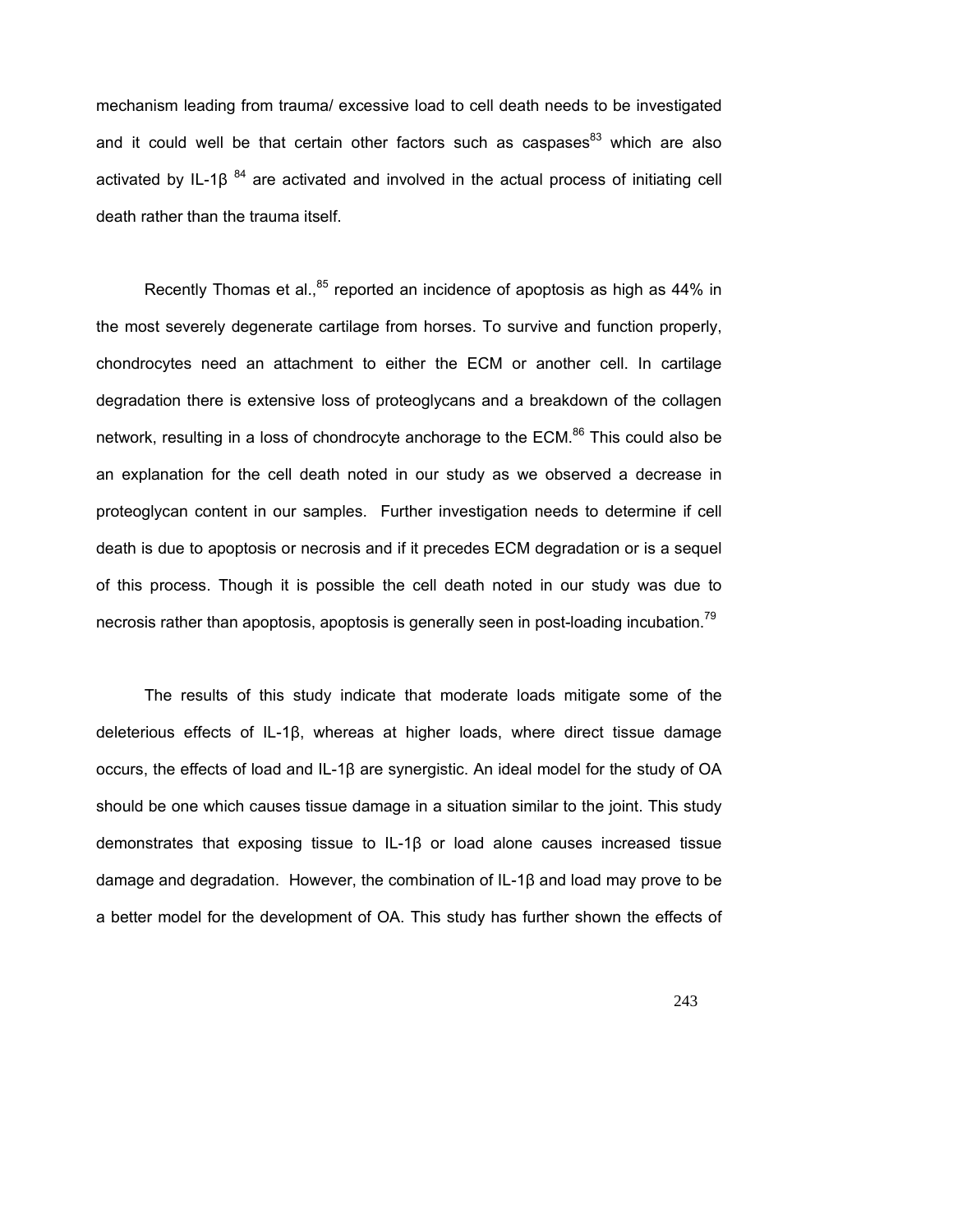species specificity, as lower doses of re IL-1β were equally if not more effective than rh IL-1β on equine tissue. The ideal model for the *in vitro* study of OA should include intermittent loading in the presence of IL-1β.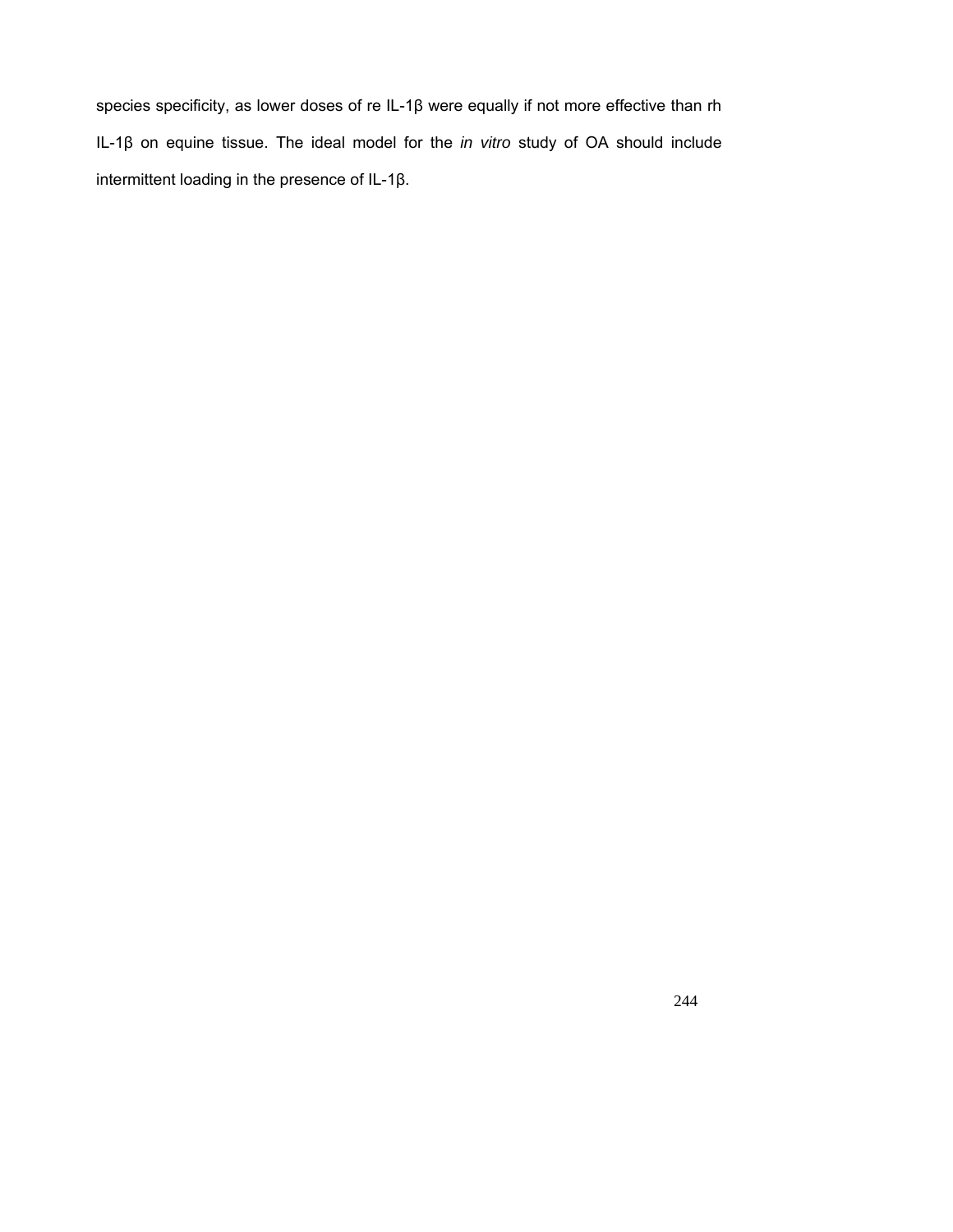## Reference:

- 1. McIlwraith CW. Diseases of joints, tendons, ligaments and related structures In: Stashak TS, ed. *in Adams Lameness in Horses*. 4th ed. Philadelphia: Lea & Febiger, 1987;339-485.
- 2. Remmers EF, Lafyatis R, Kumkumian GK, et al. Cytokines and growth regulation of synoviocytes from patients with rheumatoid arthritis and rats with streptococcal cell wall arthritis. *Growth Factors* 1990;2:179-188.
- 3. Vachon AM, Keeley FW, McIlwraith CW, et al. Biochemical analysis of normal articular cartilage in horses. . *Am J Vet Res* 1990 Dec;51:1905- 1911.
- 4. Pelletier JP, Roughley PJ, DiBattista JA, et al. Are cytokines involved in osteoarthritic pathophysiology? . *Semin Arthritis Rheum 1* 1991 Jun;20:12- 25.
- 5. Howell DS, Pelletier,J.P *Etiopathogenesis of osteoarthritis, in Arthritis and Allied Conditions .12th ed Edited by McCarthy DJ and Koopman WJ. Philadelphia, Lea & Febiger*, 1993.
- 6. Mankin HJ, Mow VC, Buckwalter JA. Articular cartilage repair and osteoarthritis In: Buckwalter JA, Einhorn TA,Simon SR, eds. *Orthopaedic basic science*. 2nd ed. Rosemont, IL: American Academy of Orthopaedic Surgeons, 2000;472-488.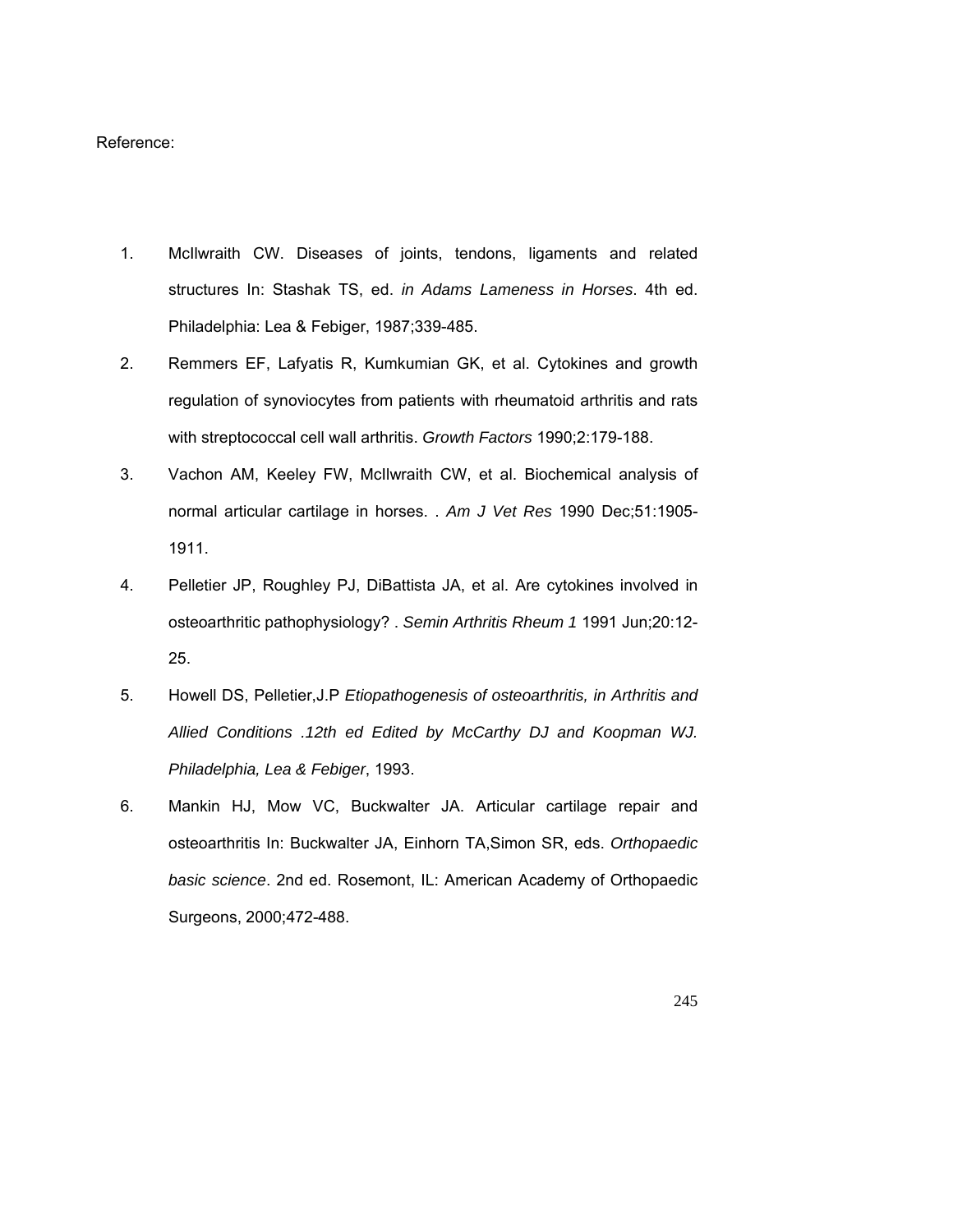- 7. USDA National Animal Health Monitoring System (NAHMS) Equine '98 Study. Part I: Baseline reference of 1998 Equine Health and Management., 1998.
- 8. Jeffcott LB, Rossdale PD, Freestone J, et al. An assessment of wastage in thoroughbred racing from conception to 4 years of age. *Equine Vet J* 1982 Jul;14:185-198.
- 9. Mitchell NS, Cruess RL. Classification of degenerative arthritis. *Can Med Assoc J* 1977;117:763-765.
- 10. McIlwraith CW. General principles of joint pathobiology In: McIlwraith CW, Trotter,G.W, ed. *in Joint Disease in the Horse*. Philadelphia: W.B. Saunders company 1996;40-70.
- 11. Mow VC HM, Lai WM. . Fluid transport and mechanical properties of articular cartilage: a review *J Biomech* 1984;17:377-394.
- 12. Vunjak-Novakovic G MI, Obradovic B, Treppo S, Grodzinsky AJ, Langer R, Freed LE. . Bioreactor cultivation conditions modulate the composition and mechanical properties of tissue-engineered cartilage. *J Orthop Res* 1999 Jan;17:130-138.
- 13. Carver SE HC. Increasing extracellular matrix production in regenerating cartilage with intermittent physiological pressure *Biotechnol Bioeng* 1999 Jan 20;;62:166-174.
- 14. Chowdhury TT BD, Lee DA. Dynamic compression inhibits the synthesis of nitric oxide and PGE(2) by IL-1beta-stimulated chondrocytes cultured in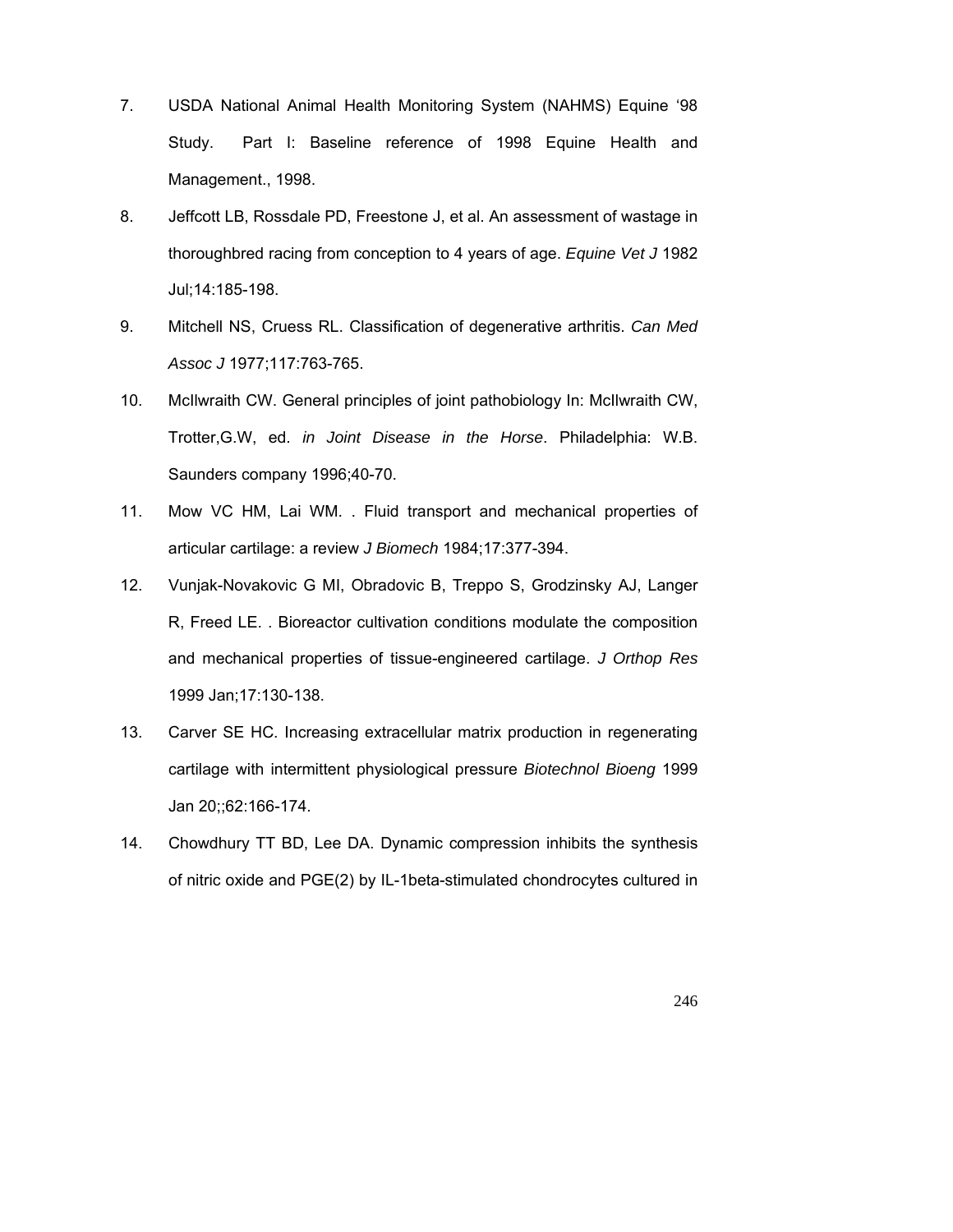agarose constructs. *Biochem Biophys Res Commun* 2001 Aug 3;285:1168-1174.

- 15. Weisman M HF, Lee DA, Bader DL. . Dynamic compressive starin inhibits nitric oxide synthesis by equine chondrocytes isolated from different areas of the cartilage surface. *Equine Vet J* 2003;35:451-456.
- 16. Lee DA BD. Compressive strains at physiological frequencies influence the metabolism of chondrocytes seeded in agarose. *J Orthop Res* 1997 Mar;15:181-188.
- 17. Fujisawa T HT, Takahashi K, Kuboki T, Yamashita A, Takigawa M. Cyclic mechanical stress induces extracellular matrix degradation in cultured chondrocytes via gene expression of matrix metalloproteinases and interleukin-1. . *J Biochemistry* 1999 May;125:966-975.
- 18. Ragan PM BA, Cook M, Chin VI, Gowen M, Grodzinsky AJ, Lark MW. Down-regulation of chondrocyte aggrecan and type-II collagen gene expression correlates with increases in static compression magnitude and duration *J Orthop Res* 1999 Nov;17:836-842.
- 19. Honda K OS, Tanimoto K, Ijuin C, Tanaka N, Doi T, Kato Y, Tanne K. . The effects of high magnitude cyclic tensile load on cartilage matrix metabolism in cultured chondrocytes. *Eur J Cell Biol* 2000 Sep;79:601- 609.
- 20. Fermor B WJ, Pisetsky DS, Misukonis MA, Fink C, Guilak F. Induction of cyclooxygenase-2 by mechanical stress through a nitric oxide-regulated pathway. *Osteoarthritis Cartilage* 2002 Oct;10:792-798.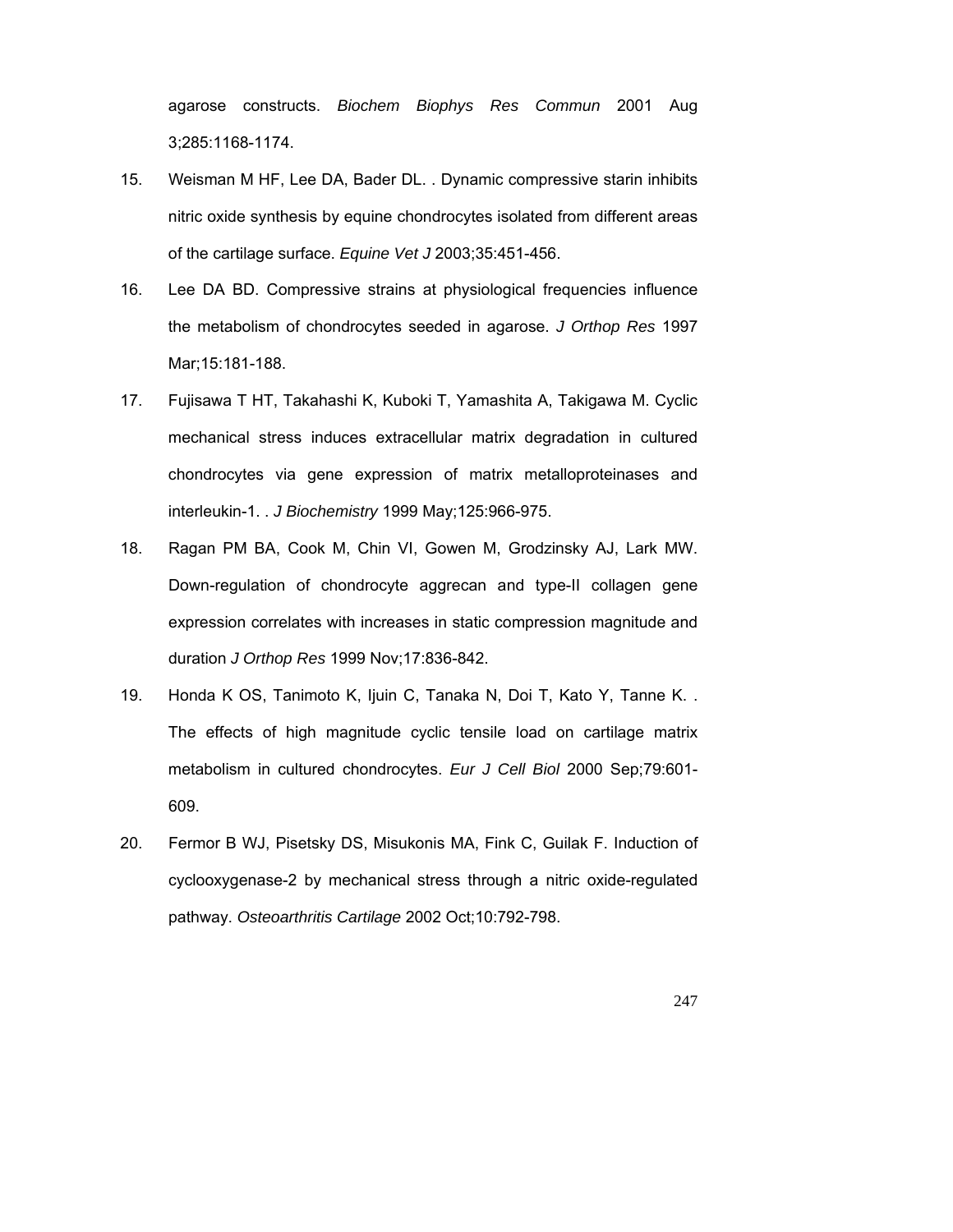- 21. Sauerland K PA, Raiss RX, Steinmeyer J. . The sulfation pattern of chondroitin sulfate from articular cartilage explants in response to mechanical loading. . *Biochim Biophys Acta* 2003 Jul 30 1638:241-248.
- 22. Platt D. Isolated Chondrocyte and Cartilage Explant Culture Systems as Techniques to Investigate the Pathogenesis of Equine Joint Disease In: McIlwraith C W,Trotter G, W., eds. *Joint disease in the horse*. Philadelphia: WB Saunders 1996.
- 23. Cook JL KJ, Payne JT, Tomlinson JL. . Three-dimensional culture of canine articular chondrocytes on multiple transplantable substrates. *Am J Vet Res* 1997 Apr;58:419-424.
- 24. Cook JL ACC, Kreeger JM, Tomlinson JL. Effects of human recombinant interleukin-1beta on canine articular chondrocytes in three-dimensional culture. *Am J Vet Res* 2000 Jul;61:766-770.
- 25. Huser CA DM. Validation of an in vitro single-impact load model of the initiation of osteoarthritis-like changes in articular cartilage *J Orthop Res* 2006 Apr;24:725-732.
- 26. Benya PD PS, Nimmi ME. . Independent regulation of collagen types by chondrocytes during loss of differential function in cell culture. *Cell* 1978;15:1313-1321.
- 27. Little CB GP, Rose R. The effect of strenuous versus moderate exercise on the metabolism of proteoglycans in articular cartilage from different weight-bearing regions of the equine third carpal bone. Osteoarthritis Cartilage. *Osteoarthritis Cartilage* 1997;May;5:161-172.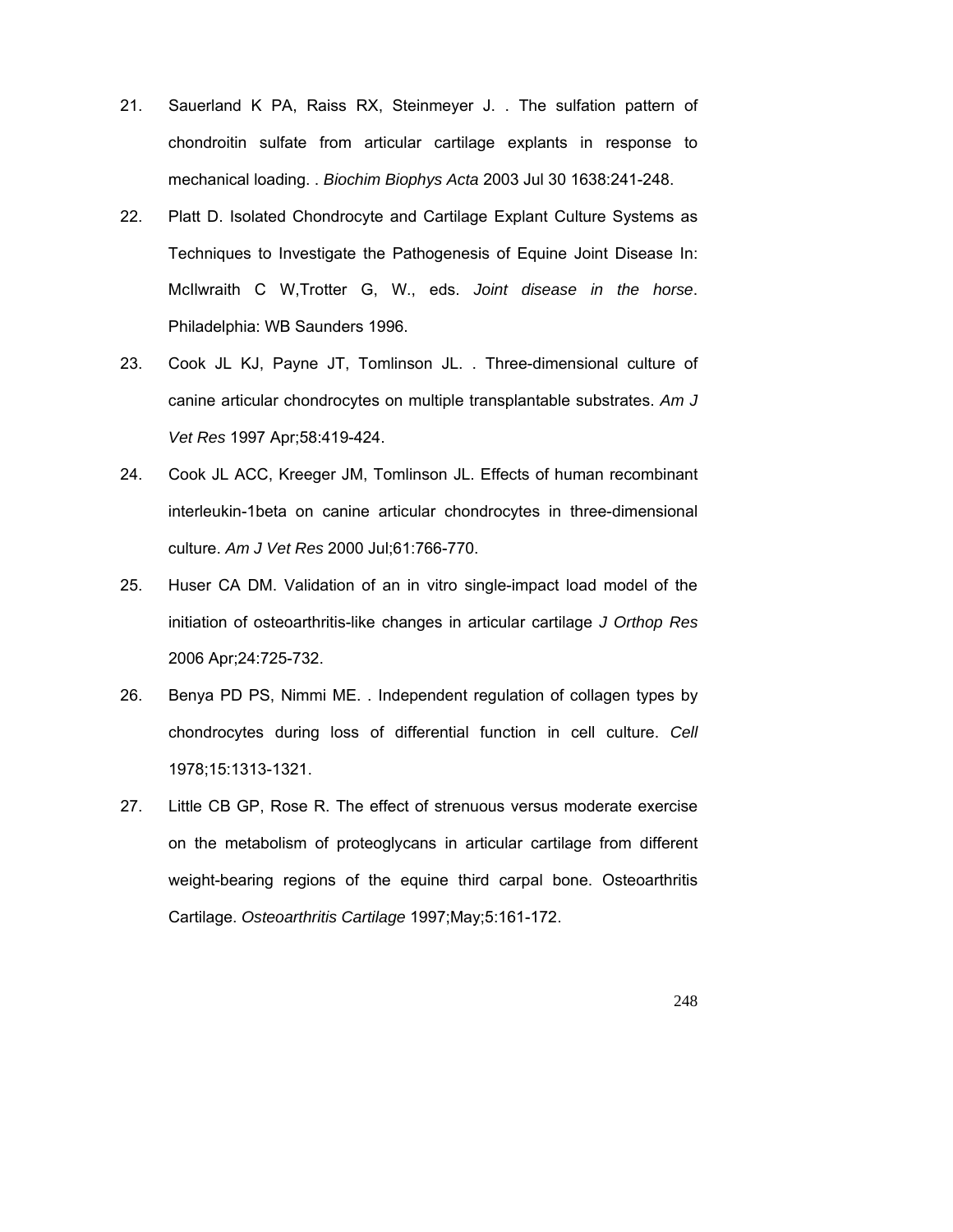- 28. Little CB GP. Variation in proteoglycan metabolism by articular chondrocytes in different joint regions is determined by post-natal mechanical loading. *Osteoarthritis Cartilage* 1997 Jan;5:49-62.
- 29. Murray RC JH, Henson FM, Goodship A. . Equine carpal articular cartilage fibronectin distribution associated with training, joint location and cartilage deterioration. *Equine Vet J* 2000 Jan;32:47-51.
- 30. Murray RC BH, Lakhani K, Goodship AE. . Biochemical composition of equine carpal articular cartilage is influenced by short-term exercise in a site-specific manner. *Osteoarthritis Cartilage* 2001 Oct;9:625-632.
- 31. Cook JL, Kuroki K, Stoker AM, et al. Review of In Vitro Models and Development and Initial Validation of a Novel Co-Culture Model for the Study of Osteoarthritis. *Current Rheumatology Reviews* 2007;3:172-182.
- 32. Attur MG PI, Patel RN, Abramson SB, Amin AR. . Autocrine production of IL-1 beta by human osteoarthritis-affected cartilage and differential regulation of endogenous nitric oxide, IL-6, prostaglandin E2, and IL-8. *Proc Assoc Am Physicians* 1998 Jan-Feb;110:65-72.
- 33. Pujol JP LG. Interleukin-1 and osteoarthritis. *Life Sci* 1987 Sep 7;41:1187- 1198.
- 34. Verschure PJ VNC. The effects of interleukin-1 on articular cartilage destruction as observed in arthritic diseases, and its therapeutic control. *Clin Exp Rheumatol* 1990 May- Jun;8:303-313.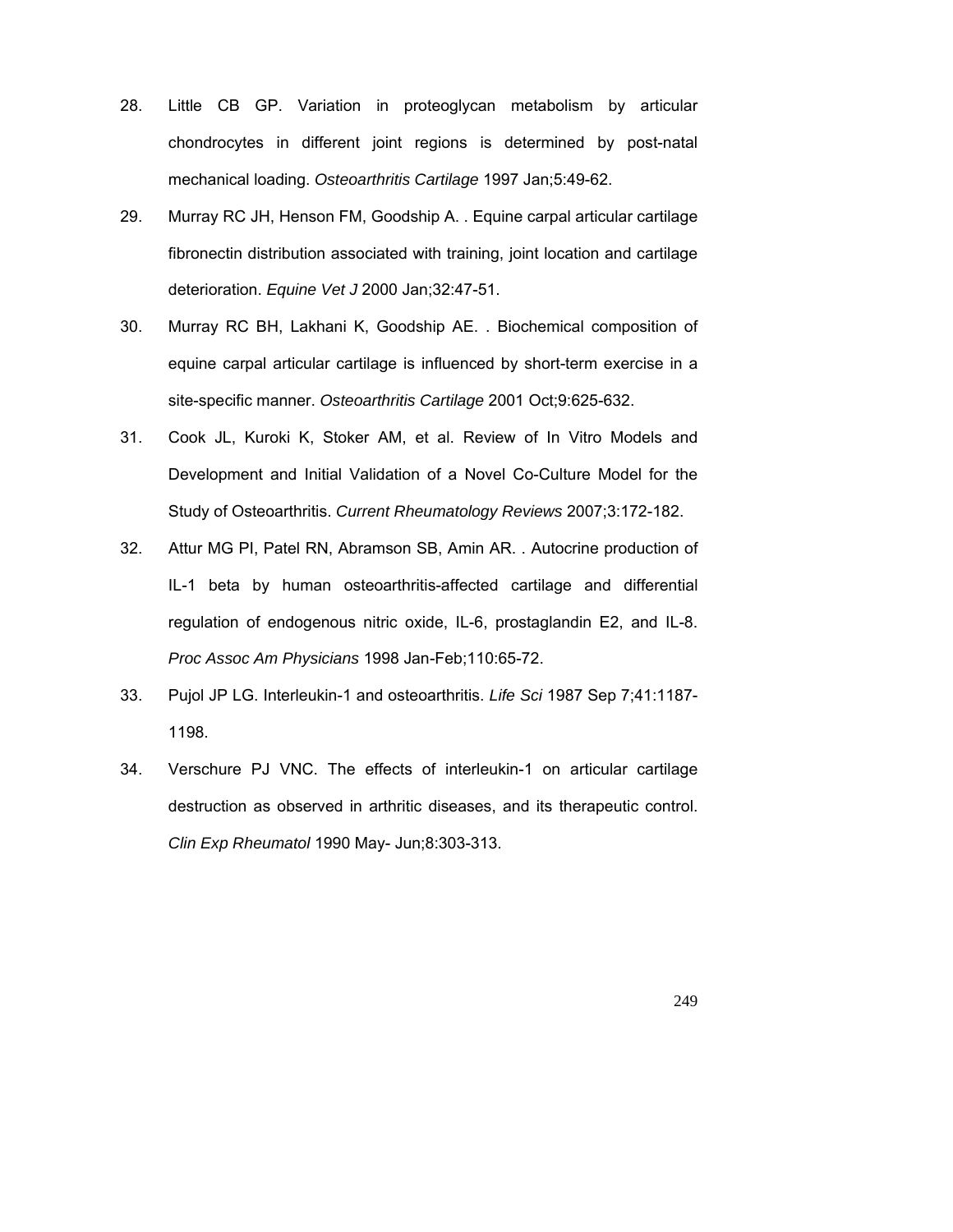- 35. Tiku K T-VS, Ramachandrula A, Tiku ML. . Articular chondrocytes secrete IL-1, express membrane IL-1, and have IL-1 inhibitory activity. . *Cell Immunol* 1992 Mar;140:1-20.
- 36. Priddy NH, Cook JL, Dodam JR, et al. Effects of an opioid receptor agonist and antagonist on cytokine-stimulated canine articular chondrocytes in three-dimensional culture. *Vet Comp Orthop Traumatol* 2002;15.
- 37. Fernandes JC M-PJ, Pelletier JP. The role of cytokines in osteoarthritis pathophysiology. *Biorheology* 2002;39:237-246.
- 38. Chandrasekhar S, Harvey AK, Hrubey PS, et al. Arthritis induced by interleukin-1 is dependent on the site and frequency of intraarticular injection. *Clin Immunol Immunopathol* 1990;55:382-400.
- 39. van de Loo AA, van den Berg WB. Effects of murine recombinant interleukin 1 on synovial joints in mice: measurement of patellar cartilage metabolism and joint inflammation. *Ann Rheum Dis* 1990;49:238-245.
- 40. May SA, Hooke RE, Lees P. Interleukin-1 stimulation of equine articular cells. *Res Vet Sci* 1992;52:342-348.
- 41. David F, Farley J, Huang H, et al. Cytokine and chemokine gene expression of IL-1beta stimulated equine articular chondrocytes. *Vet Surg* 2007;36:221-227.
- 42. Howard RD, McIlwraith CW, Trotter GW, et al. CLoning of equine interleukin 1 alpha and equine interleukin 1 beta and determination of their full-length cDNA sequences. *Am J Vet Res* 1998;59:704-711.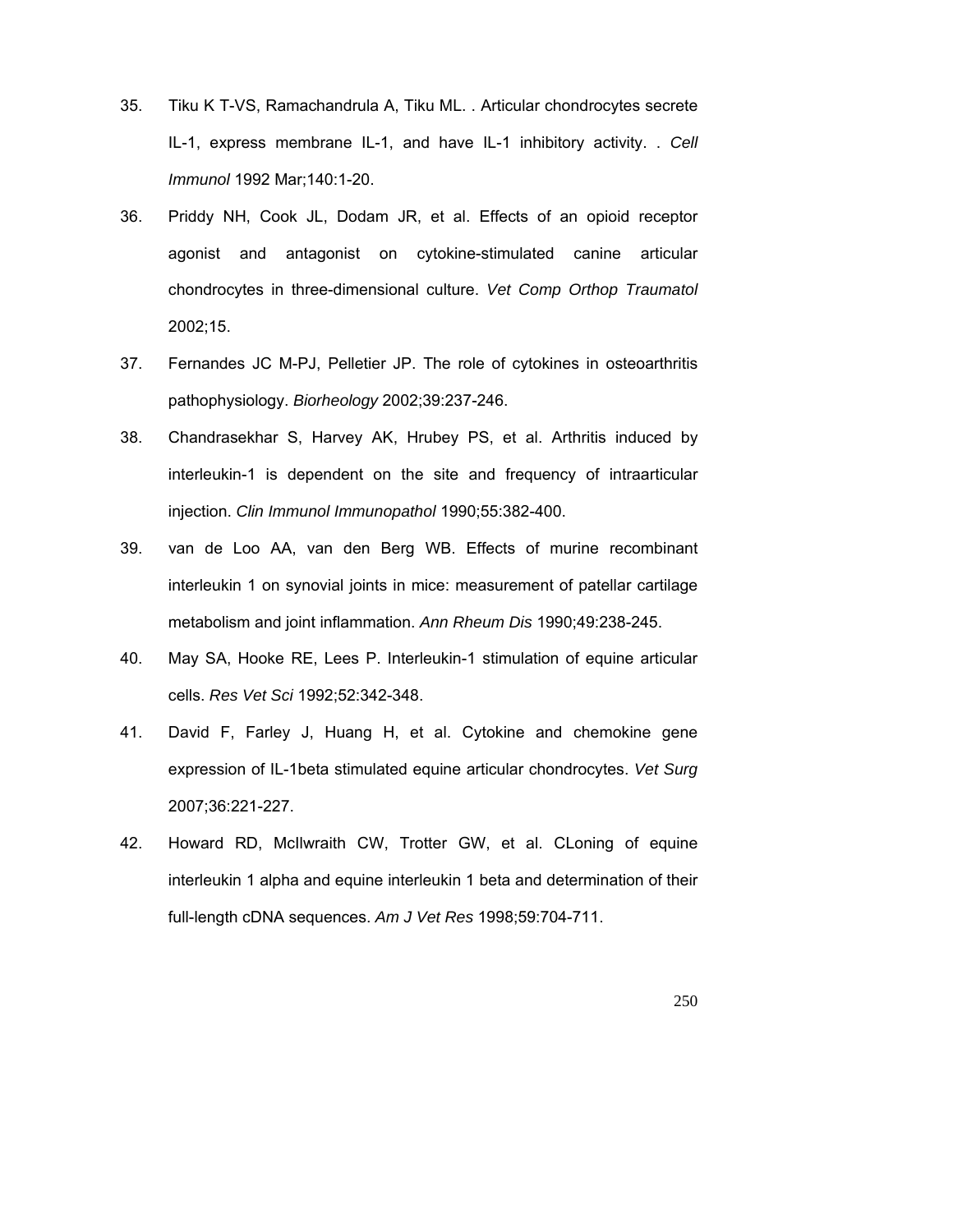- 43. Takafuji V, Cosme R, Lublin D, et al. Prostanoid receptors in intestinal epithelium: selective expression, function, and change with inflammation. *Prostaglandins Leukot Essent Fatty Acids* 2000;63:223-235.
- 44. Takafuji VA, Howard RD, Ward DL, et al. Modulation of equine articular chondrocyte messenger RNA levels following brief exposures to recombinant equine interleukin-1beta. *Vet Immunol Immunopathol* 2005;106:23-38.
- 45. Tung JT, Fenton JI, Arnold C, et al. Recombinant equine interleukin-1β induces putative mediators of articular cartilage degradation in equine chondrocytes. *Can J Vet Res* 2002 Jan;66:19-25.
- 46. Tung JT FJ, Arnold C, Alexander L, Yuzbasiyan-Gurkan V, Venta PJ, Peters TL, Orth MW, Richardson DW, Caron JP. . Recombinant equine interleukin-1β induces putative mediators of articular cartilage degradation in equine chondrocytes. *Can J Vet Res* 2002 Jan;66:19-25.
- 47. Mow VC RA, Poole Ar. . Cartilage and diarthrodial joints as paradigms for hierarchical materials and structures. Biomaterials. *Biomaterials* 1992;13:67-97.
- 48. Bowker RM, Atkinson PJ, Atkinson TS, et al. Effect of contact stress in bones of the distal interphalangeal joint on microscopic changes in articular cartilage and ligaments. *Am J Vet Res* 2001;62:414-424.
- 49. Ohlendorf C, Tomford WW, Mankin HJ. Chondrocyte survival in cryopreserved osteochondral articular cartilage. *J Orthop Res* 1996;14:413-416.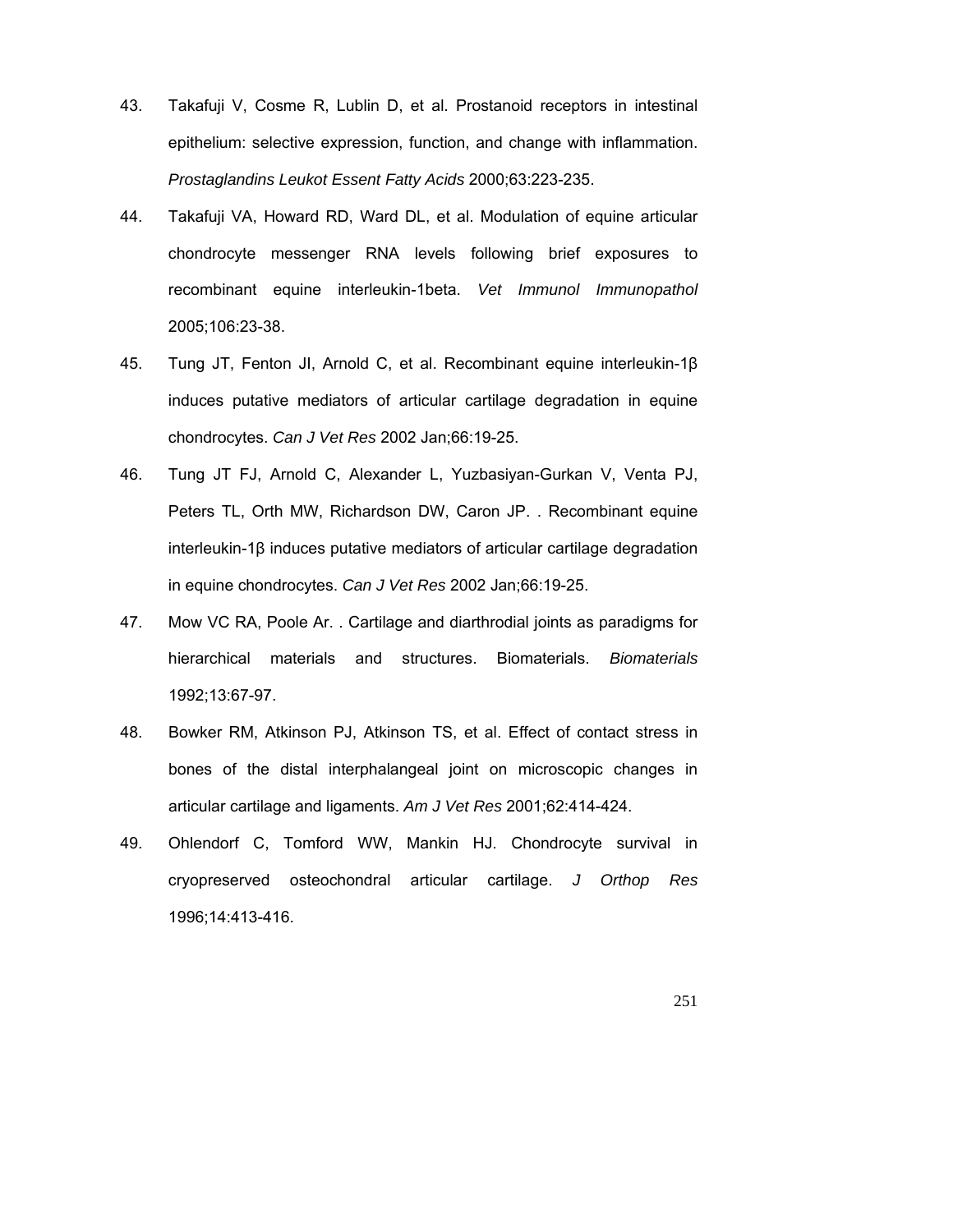- 50. Reno C ML, Sciore P, Frank CB, Hart DA. . Rapid isolation of total RNA form small samples of hypocellular, dense connective tissues. *Biotechniques* 1997;22:1082-1086.
- 51. Muller PY JH, Miserez AR, Dobbie Z. Processing of gene expression data generated by quantitative real- time RT- PCR. *Biotechniques* 2002 Jun;32:1372-1379.
- 52. Farndale RW BD, Barrett AJ. . Improved quantitation and discrimination of sulphated glycosaminoglycans by use of dimethylmethylene blue. *Biochim Biophys Acta* 1986;883:173-177.
- 53. Reddy GK, Enwemeka CS. A simplified method for the analysis of hydroxyproline in biological tissues. *Clin Biochem* 1996;29:225-229.
- 54. Kuroki K CJ, Kreeger JM, Tomlinson JL. . The effects of TIMP-1 and -2 on canine chondrocytes cultured in three-dimensional agarose culture system. *Osteoarthritis Cartilage* 2003;11:625-635.
- 55. Lin PM, Chen CT, Torzilli PA. Increased stromelysin-1 (MMP-3), proteoglycan degradation (3B3- and 7D4) and collagen damage in cyclically load-injured articular cartilage. *Osteoarthritis Cartilage* 2004;12:485-496.
- 56. Martel-Pelletier J. Pathophysiology of osteoarthritis. *Osteoarthritis Cartilage* 2004;12 Suppl A:S31-33.
- 57. Thibault M, Poole AR, Buschmann MD. Cyclic compression of cartilage/bone explants in vitro leads to physical weakening, mechanical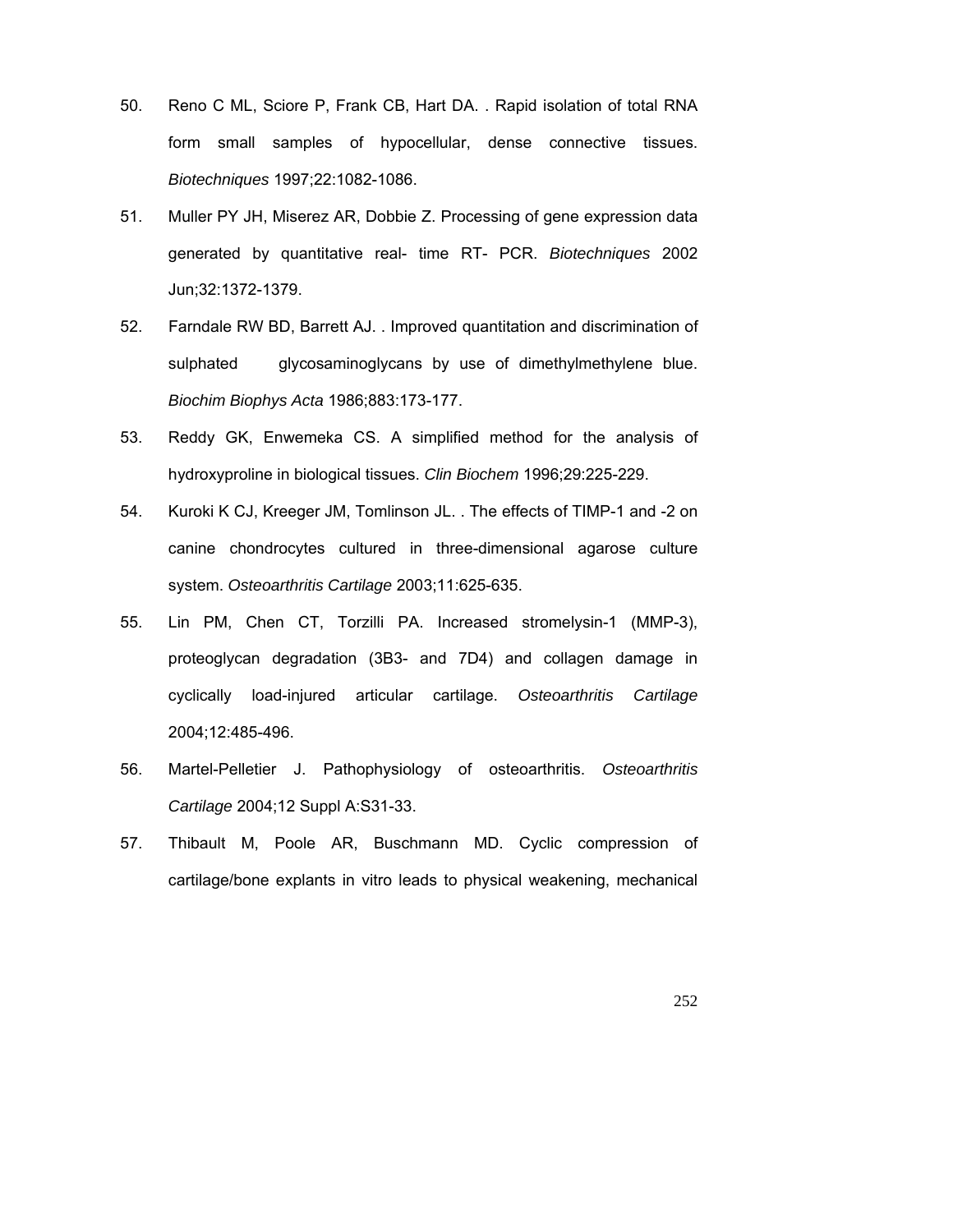breakdown of collagen and release of matrix fragments. *J Orthop Res* 2002;20:1265-1273.

- 58. Clements KM, Hollander AP, Sharif M, et al. Cyclic loading can denature type II collagen in articular cartilage. *Connect Tissue Res* 2004;45:174- 180.
- 59. Pearle AD, Warren RF, Rodeo SA. Basic science of articular cartilage and osteoarthritis. *Clin Sports Med* 2005;24:1-12.
- 60. Torzilli PA, Grigiene R, Borrelli J, Jr., et al. Effect of impact load on articular cartilage: cell metabolism and viability, and matrix water content. *J Biomech Eng* 1999;121:433-441.
- 61. Huser CA, Davies ME. Validation of an in vitro single-impact load model of the initiation of osteoarthritis-like changes in articular cartilage. *J Orthop Res* 2006;24:725-732.
- 62. Tomlinson JL, Cook JL, Kuroki K, et al. Biochemical characterization of cartilage affected by osteochondritis dissecans in the humeral head of dogs. *Am J Vet Res* 2001;62:876-881.
- 63. Craig FM, Bentley G, Archer CW. The spatial and temporal pattern of collagens I and II and keratan sulphate in the developing chick metatarsophalangeal joint. *Development* 1987;99:383-391.
- 64. Wardale RJ, Duance VC. Quantification and immunolocalisation of porcine articular and growth plate cartilage collagens. *J Cell Sci* 1993;105 ( Pt 4):975-984.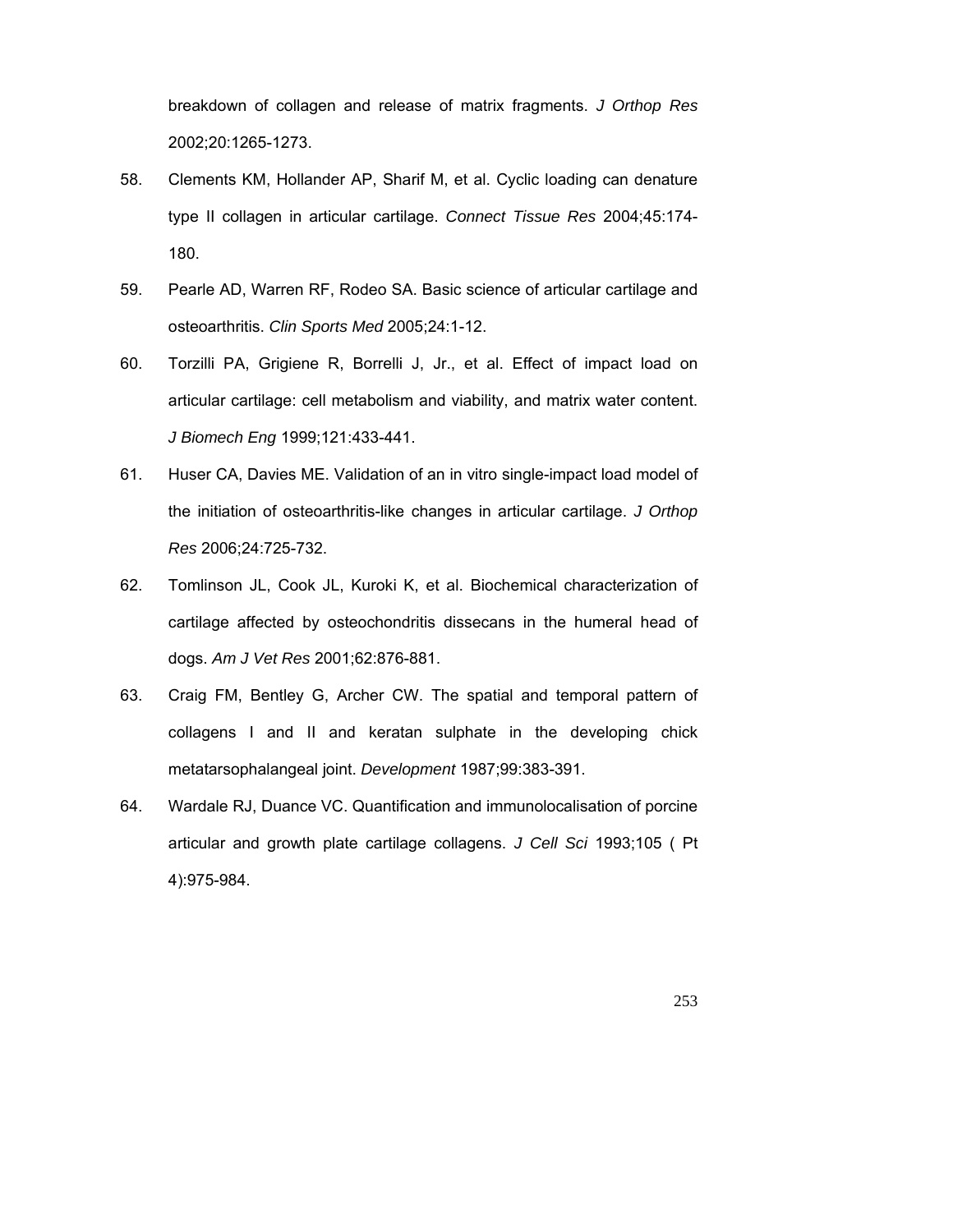- 65. Burton-Wurster N, Vernier-Singer M, Farquhar T, et al. Effect of compressive loading and unloading on the synthesis of total protein, proteoglycan, and fibronectin by canine cartilage explants. *J Orthop Res* 1993;11:717-729.
- 66. Sauerland K, Raiss RX, Steinmeyer J. Proteoglycan metabolism and viability of articular cartilage explants as modulated by the frequency of intermittent loading. *Osteoarthritis Cartilage* 2003;11:343-350.
- 67. Xu Z, Buckley MJ, Evans CH, et al. Cyclic tensile strain acts as an antagonist of IL-1 beta actions in chondrocytes. *J Immunol* 2000;165:453- 460.
- 68. Tak E, Staats P, Van Hespen A, et al. The effects of an exercise program for older adults with osteoarthritis of the hip. *J Rheumatol* 2005;32:1106- 1113.
- 69. Pratta MA, Yao W, Decicco C, et al. Aggrecan protects cartilage collagen from proteolytic cleavage. *J Biol Chem* 2003;278:45539-45545.
- 70. Pfander D, Heinz N, Rothe P, et al. Tenascin and aggrecan expression by articular chondrocytes is influenced by interleukin 1beta: a possible explanation for the changes in matrix synthesis during osteoarthritis. *Ann Rheum Dis* 2004;63:240-244.
- 71. MacDonald MH, Stover SM, Willits NH, et al. Regulation of matrix metabolism in equine cartilage explant cultures by interleukin 1. *Am J Vet Res* 1992 Dec;53:2278-2285.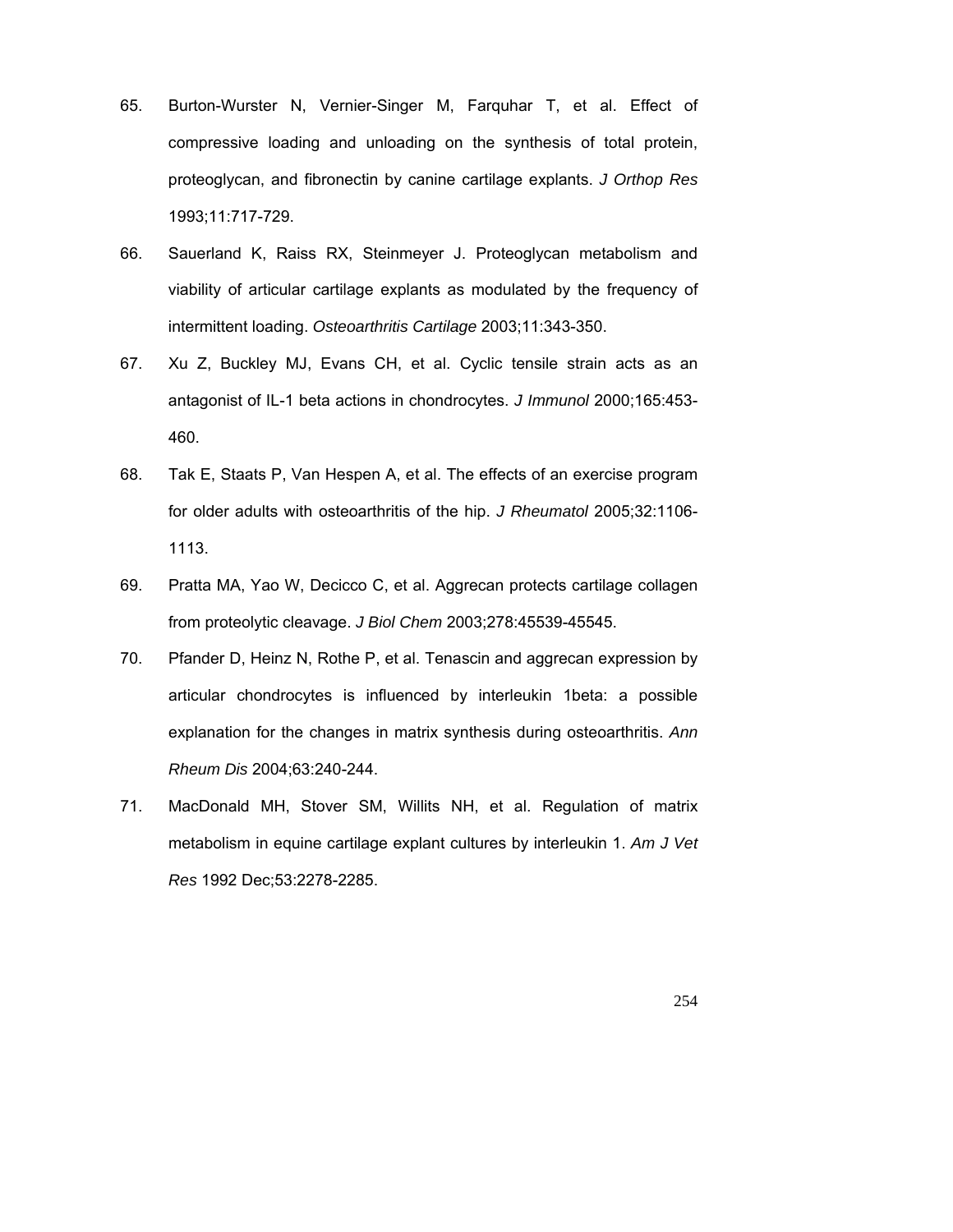- 72. Steinmeyer J, Knue S, Raiss RX, et al. Effects of intermittently applied cyclic loading on proteoglycan metabolism and swelling behaviour of articular cartilage explants. *Osteoarthritis Cartilage* 1999;7:155-164.
- 73. Takafuji VA, Howard,R.D, Ward,D.L, Sharova,L.V, Crisman,M.V Modulation of equine articular chondrocyte messenger RNA levels following brief exposures to recombinant equine interleukin-1beta. . *Vet Immunol Immunopathol ;* 2005 Jun 15;106:23-38.
- 74. Reboul P, Pelletier JP, Tardif G, et al. The new collagenase, collagenase-3, is expressed and synthesized by human chondrocytes but not by synoviocytes. A role in osteoarthritis. *J Clin Invest* 1996;97:2011-2019.
- 75. Lark MW, Bayne EK, Flanagan J, et al. Aggrecan degradation in human cartilage. Evidence for both matrix metalloproteinase and aggrecanase activity in normal, osteoarthritic, and rheumatoid joints. *J Clin Invest* 1997;100:93-106.
- 76. Sun HB, Nalim R, Yokota H. Expression and activities of matrix metalloproteinases under oscillatory shear in IL-1-stimulated synovial cells. *Connect Tissue Res* 2003;44:42-49.
- 77. Honda K, Ohno S, Tanimoto K, et al. The effects of high magnitude cyclic tensile load on cartilage matrix metabolism in cultured chondrocytes. *Eur J Cell Biol* 2000 Sep;79:601-609.
- 78. Lucchinetti E, Adams CS, Horton WE, Jr., et al. Cartilage viability after repetitive loading: a preliminary report. *Osteoarthritis Cartilage* 2002;10:71-81.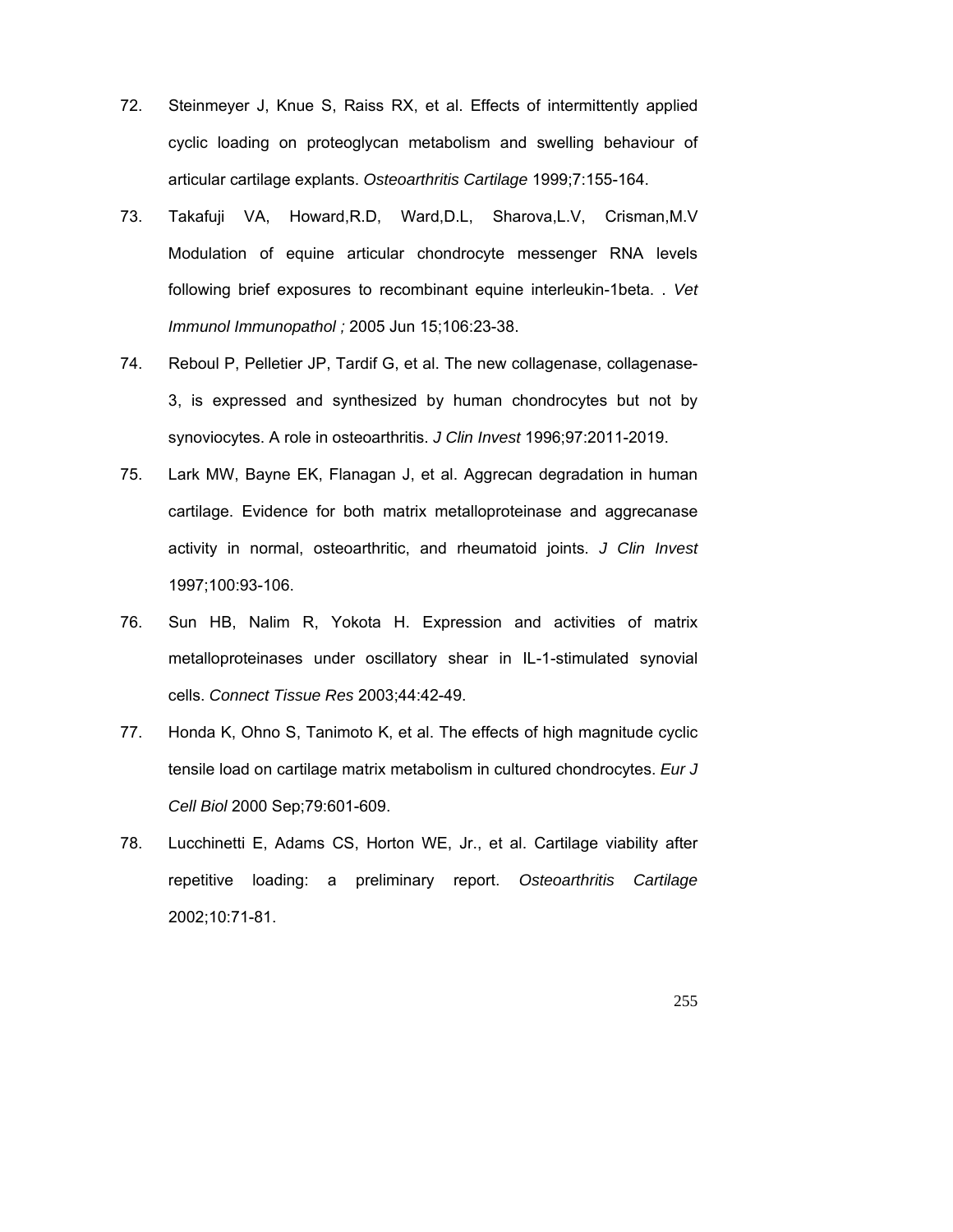- 79. Chen CT, Bhargava M, Lin PM, et al. Time, stress, and location dependent chondrocyte death and collagen damage in cyclically loaded articular cartilage. *J Orthop Res* 2003;21:888-898.
- 80. Schinagl RM, Gurskis D, Chen AC, et al. Depth-dependent confined compression modulus of full-thickness bovine articular cartilage. *J Orthop Res* 1997;15:499-506.
- 81. Radin EL, Orr RB, Kelman JL, et al. Effect of prolonged walking on concrete on the knees of sheep. *J Biomech* 1982;15:487-492.
- 82. Pap G, Eberhardt R, Sturmer I, et al. Development of osteoarthritis in the knee joints of Wistar rats after strenuous running exercise in a running wheel by intracranial self-stimulation. *Pathol Res Pract* 1998;194:41-47.
- 83. Huser CA, Peacock M, Davies ME. Inhibition of caspase-9 reduces chondrocyte apoptosis and proteoglycan loss following mechanical trauma. *Osteoarthritis Cartilage* 2006;14:1002-1010.
- 84. Shakibaei M, John T, Seifarth C, et al. Resveratrol inhibits IL-1 betainduced stimulation of caspase-3 and cleavage of PARP in human articular chondrocytes in vitro. *Ann N Y Acad Sci* 2007;1095:554-563.
- 85. Thomas CM, Fuller CJ, Whittles CE, et al. Chondrocyte death by apoptosis is associated with cartilage matrix degradation. *Osteoarthritis Cartilage* 2007;15:27-34.
- 86. Aigner T, Kim HA. Apoptosis and cellular vitality: issues in osteoarthritic cartilage degeneration. *Arthritis Rheum* 2002;46:1986-1996.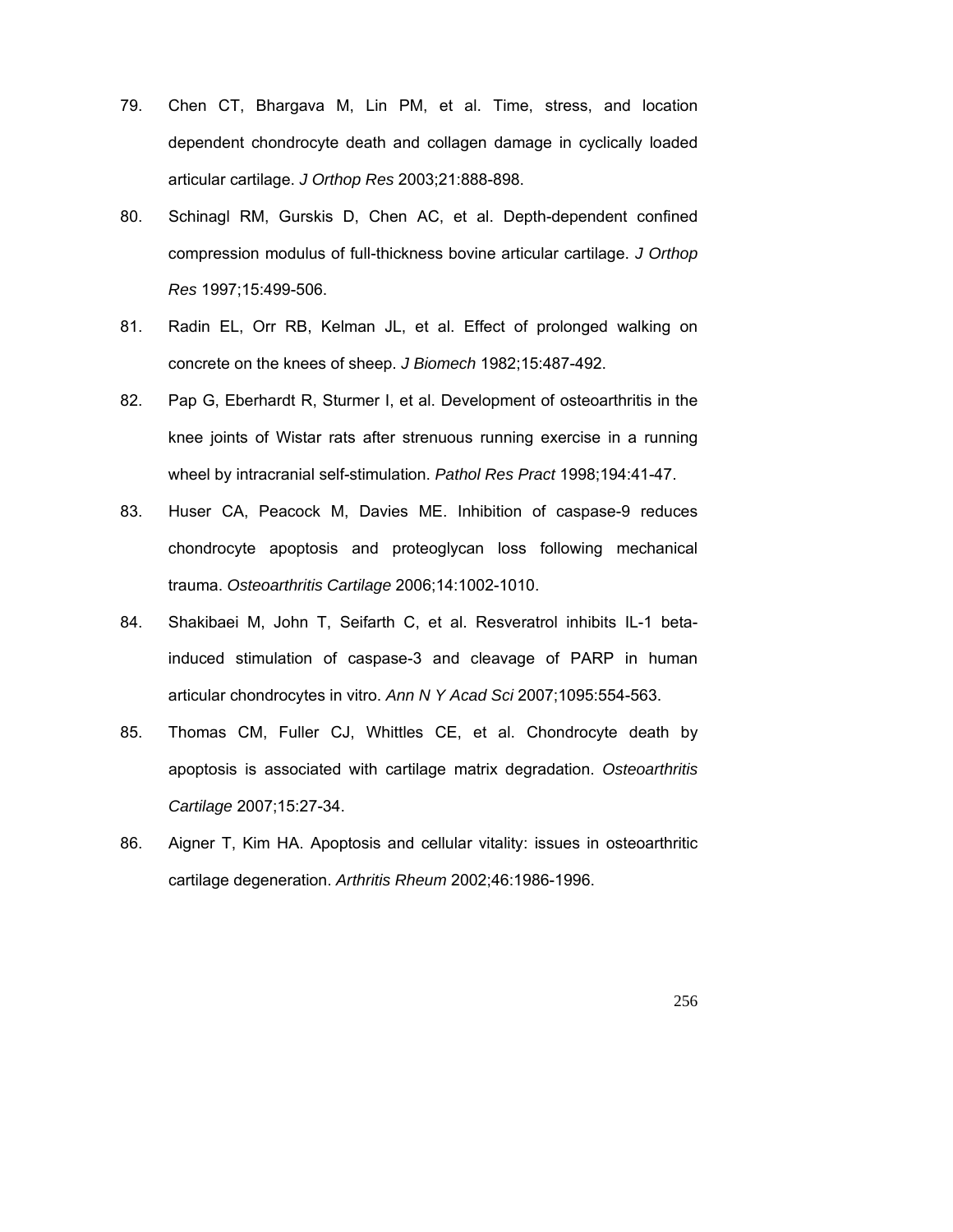|                                     | $IL-1\beta$ (ng/ml)     |                         |                         |                         |                         |                         |                         |                         |                         |                         |
|-------------------------------------|-------------------------|-------------------------|-------------------------|-------------------------|-------------------------|-------------------------|-------------------------|-------------------------|-------------------------|-------------------------|
|                                     | re                      |                         |                         | r <sub>h</sub>          |                         | <b>Load (MPa)</b>       |                         |                         | <b>Frequency (Hz)</b>   |                         |
| Group                               | $\overline{\mathbf{0}}$ | 10                      | 100                     | 100                     | 200                     | $\overline{\mathbf{0}}$ | $\overline{2}$          | $\overline{\mathbf{6}}$ | 0.1                     | $\overline{\mathbf{1}}$ |
| $\overline{1}$                      | $\overline{\mathbf{X}}$ |                         |                         |                         |                         | $\overline{\mathbf{X}}$ |                         |                         |                         |                         |
| $\overline{2}$                      |                         | $\overline{\mathbf{X}}$ |                         |                         |                         | $\overline{\mathbf{X}}$ |                         |                         |                         |                         |
| $\overline{\mathbf{3}}$             |                         |                         | $\overline{\mathbf{X}}$ |                         |                         | $\overline{\mathbf{X}}$ |                         |                         |                         |                         |
| $\overline{4}$                      |                         |                         |                         | $\overline{\mathbf{X}}$ |                         | $\overline{\mathbf{X}}$ |                         |                         |                         |                         |
| $\overline{\mathbf{5}}$             |                         |                         |                         |                         | $\overline{\mathbf{X}}$ | $\overline{\mathbf{X}}$ |                         |                         |                         |                         |
| $\overline{\mathbf{6}}$             | $\overline{\textbf{X}}$ |                         |                         |                         |                         |                         | $\overline{\mathbf{X}}$ |                         | $\overline{\mathbf{X}}$ |                         |
| $\overline{7}$                      |                         | $\overline{\mathbf{X}}$ |                         |                         |                         |                         | $\overline{\mathbf{X}}$ |                         | $\overline{\mathbf{X}}$ |                         |
| $\overline{\mathbf{8}}$             |                         |                         | $\overline{\mathbf{X}}$ |                         |                         |                         | $\overline{\mathbf{X}}$ |                         | $\overline{\mathbf{X}}$ |                         |
| $\overline{9}$                      |                         |                         |                         | $\overline{\mathbf{X}}$ |                         |                         | $\overline{\textbf{X}}$ |                         | $\overline{\textbf{X}}$ |                         |
| 10                                  |                         |                         |                         |                         | $\overline{\mathbf{X}}$ |                         | $\overline{\mathbf{X}}$ |                         | $\overline{\mathbf{X}}$ |                         |
| $\overline{11}$                     | $\overline{\mathbf{X}}$ |                         |                         |                         |                         |                         | $\overline{\textbf{X}}$ |                         |                         | $\overline{\mathbf{X}}$ |
| $\overline{12}$                     |                         | $\overline{\mathbf{X}}$ |                         |                         |                         |                         | $\overline{\textbf{X}}$ |                         |                         | $\overline{\textsf{x}}$ |
| 13                                  |                         |                         | $\overline{\mathbf{X}}$ |                         |                         |                         | $\overline{\mathbf{X}}$ |                         |                         | $\overline{\mathbf{X}}$ |
| $\overline{14}$                     |                         |                         |                         | $\overline{\mathbf{X}}$ |                         |                         | $\overline{\mathbf{X}}$ |                         |                         | $\overline{\textbf{x}}$ |
| $\overline{\overline{\mathbf{15}}}$ |                         |                         |                         |                         | $\overline{\mathbf{X}}$ |                         | $\overline{\textbf{X}}$ |                         |                         | $\overline{\textbf{x}}$ |
| 16                                  | $\overline{\mathbf{X}}$ |                         |                         |                         |                         |                         |                         | $\overline{\textbf{X}}$ | $\overline{\mathbf{X}}$ |                         |
| $\overline{17}$                     |                         | $\overline{\textbf{X}}$ |                         |                         |                         |                         |                         | $\overline{\textbf{x}}$ | $\overline{\textbf{X}}$ |                         |
| $\overline{18}$                     |                         |                         | $\overline{\mathsf{x}}$ |                         |                         |                         |                         | $\overline{\textbf{X}}$ | $\overline{\mathbf{X}}$ |                         |
| 19                                  |                         |                         |                         | $\overline{\mathbf{X}}$ |                         |                         |                         | $\overline{\mathbf{X}}$ | $\overline{\mathbf{X}}$ |                         |
| $\overline{20}$                     |                         |                         |                         |                         | $\overline{\textbf{X}}$ |                         |                         | $\overline{\textbf{x}}$ | $\overline{\textbf{X}}$ |                         |
| $\overline{21}$                     | $\overline{\mathbf{X}}$ |                         |                         |                         |                         |                         |                         | $\overline{\textbf{x}}$ |                         | $\overline{\mathbf{X}}$ |
| $\overline{22}$                     |                         | $\overline{\mathbf{X}}$ |                         |                         |                         |                         |                         | $\overline{\mathbf{X}}$ |                         | $\overline{\mathsf{x}}$ |
| $\overline{23}$                     |                         |                         | $\overline{\mathbf{X}}$ |                         |                         |                         |                         | $\overline{\textbf{x}}$ |                         | $\overline{\textbf{x}}$ |
| $\overline{24}$                     |                         |                         |                         | $\overline{\mathbf{X}}$ |                         |                         |                         | $\overline{\textbf{x}}$ |                         | $\overline{\textbf{x}}$ |
| $\overline{25}$                     |                         |                         |                         |                         | $\overline{\mathbf{X}}$ |                         |                         | $\overline{\mathbf{X}}$ |                         | $\overline{\mathbf{X}}$ |

**Table 5.1.**: Description of treatment groups based on concentration of re IL-1β and rh IL-1β, and the level and frequency of load applied

**Note: E= recombinant equine IL-1, H = recombinant human IL-1**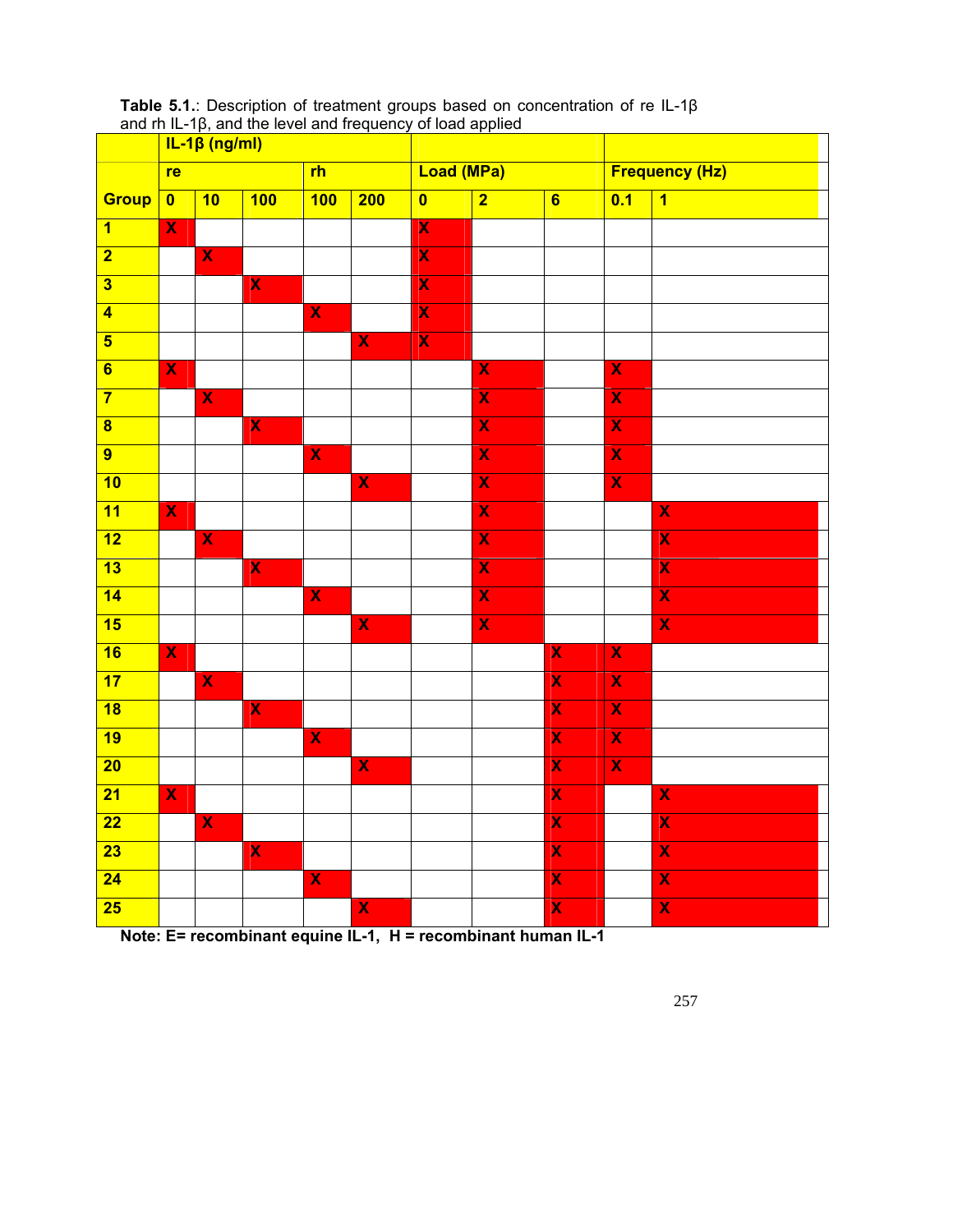**Figure 5.1 Tissue HP content** 

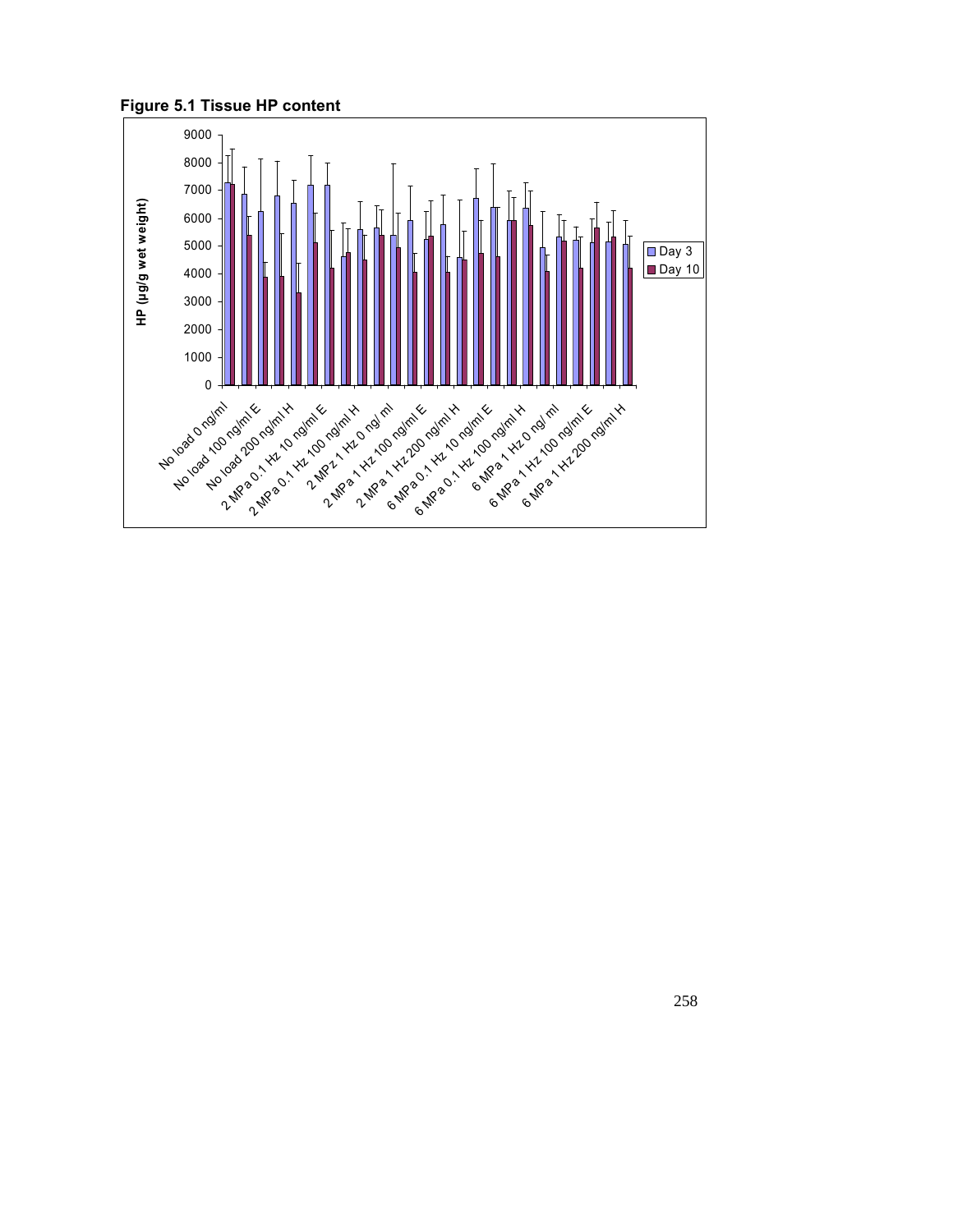



\* significantly different from untreated day 3 control.

- a significantly different from 2 MPa 0.1 Hz day 3
- b significantly different form its no IL 1 group on day 3.
- c significantly different form corresponding day 3 group.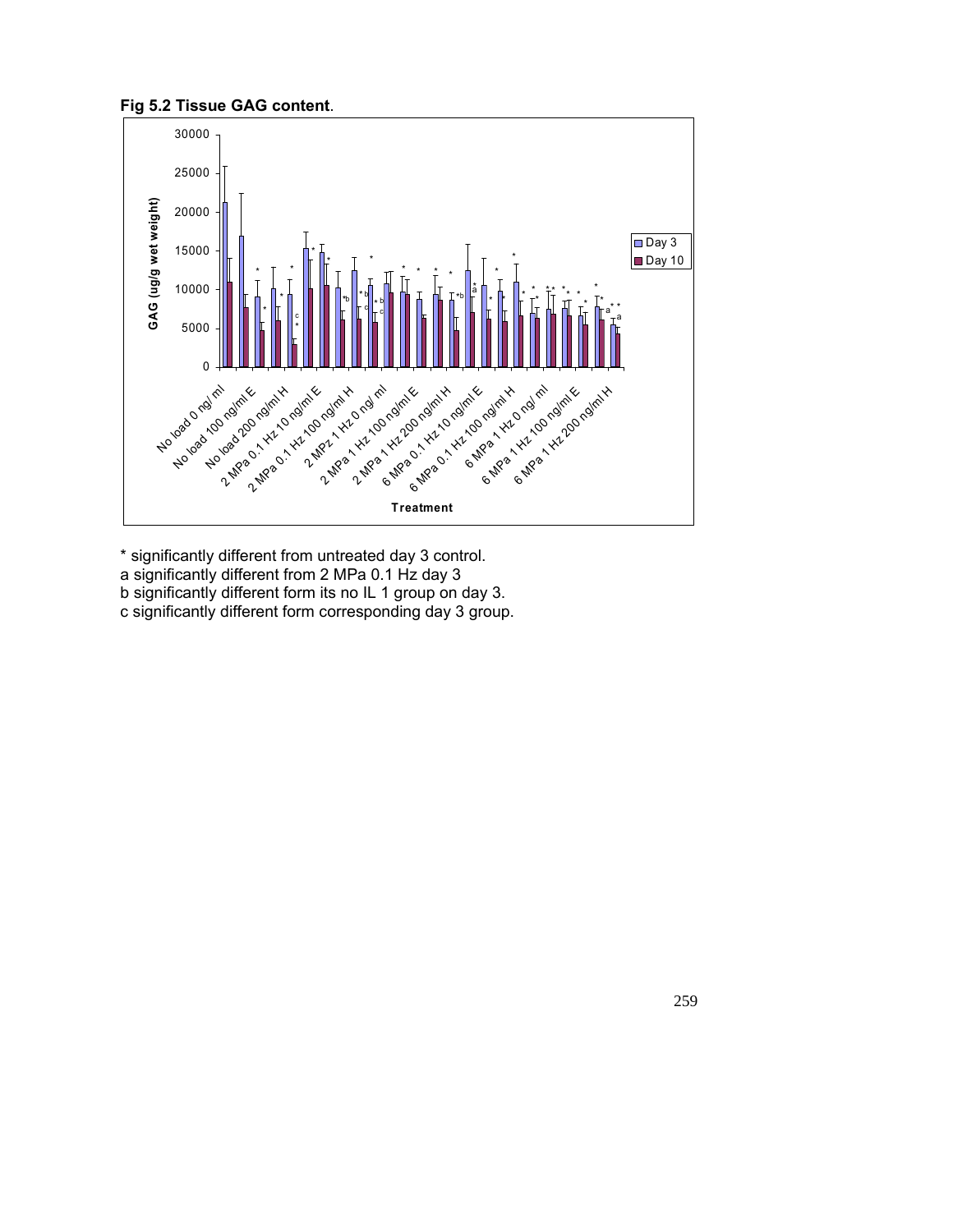

<sup>\*</sup> Significantly different from corresponding no treatment control. a Significantly different from corresponding day 3.



**Fig 5.4 Col I Relative gene expression.**

a Not significantly different from no load 0 ng/ ml day 3 \* Significantly different from no load 0 ng/ ml day 10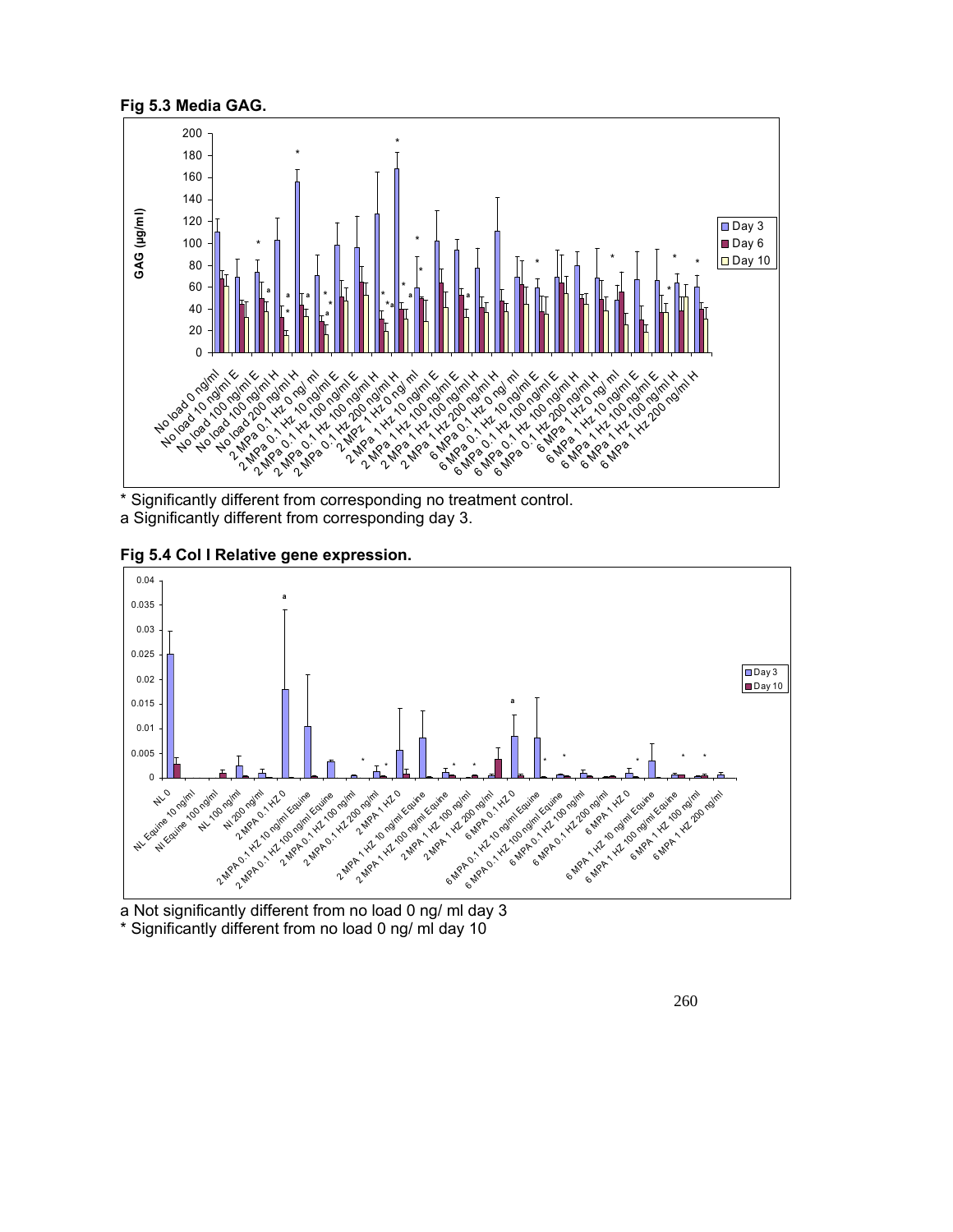

**Figure 5.5 Relative gene expression collagen II** 

\* not significantly different from no treatment control day 3 a significantly different from no treatment control day 10 b significantly different from its respective no IL 1 Control 1 significantly different from similar treatment at day 3 c significantly higher than 6 MPa 1 Hz 200 ng/ ml H day 10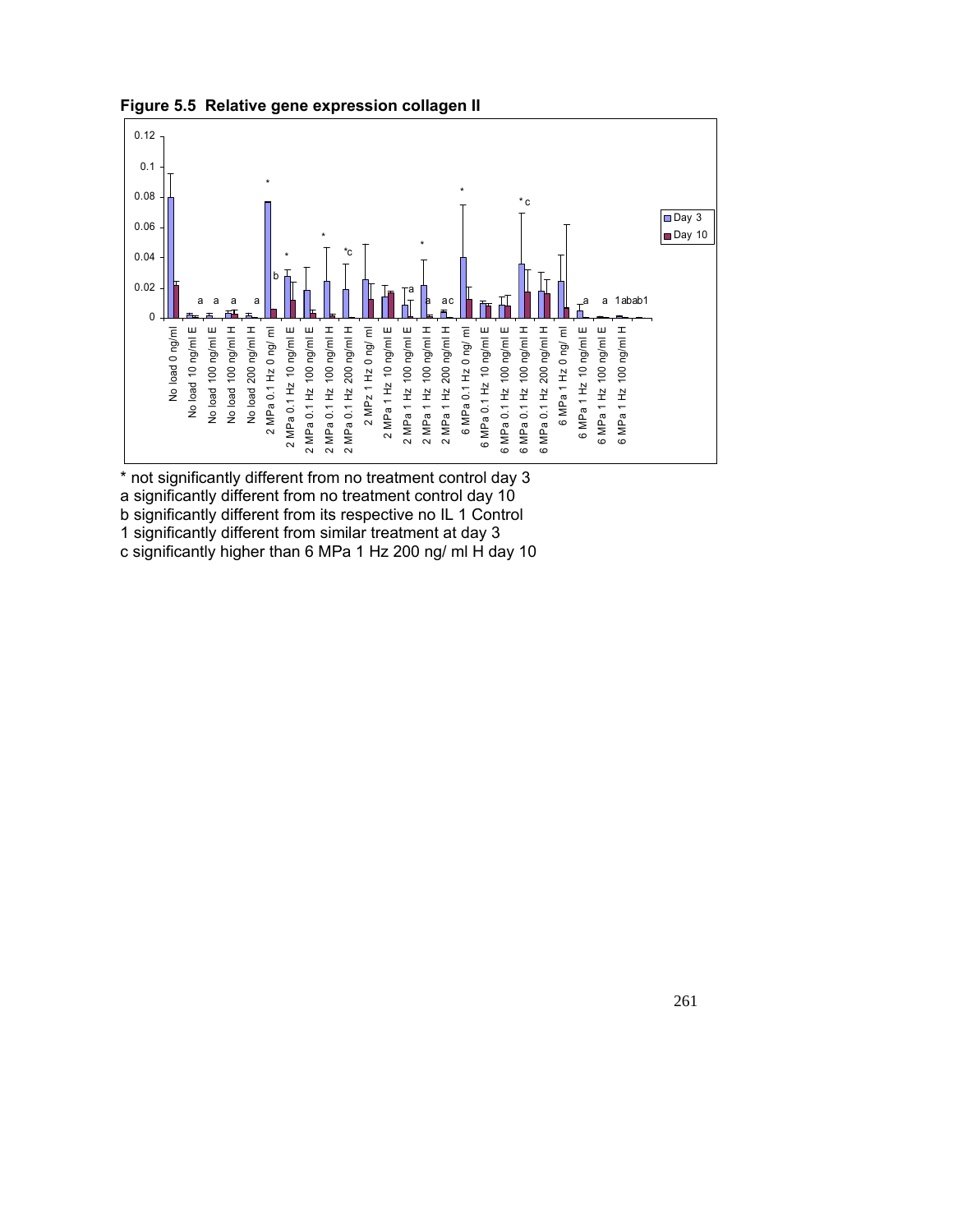**Figure 5.6 Relative gene expression aggrecan.**



- \* not significantly different from no load 0 mg/ ml day 3.
- a significantly different from 2 MPa 0.1 Hz 0 ng/ ml.
- b significantly different from 10 ng/ ml E.
- c significantly different from no load 0 mg/ ml day 10.
- d significantly different from 2 MPa 0.1 Hz 100 ng/ ml H.
- e significantly different from 2 MPa 0.1 Hz 10 ng/ ml E.





\* Significantly different from corresponding no load group. a Significantly different from corresponding control.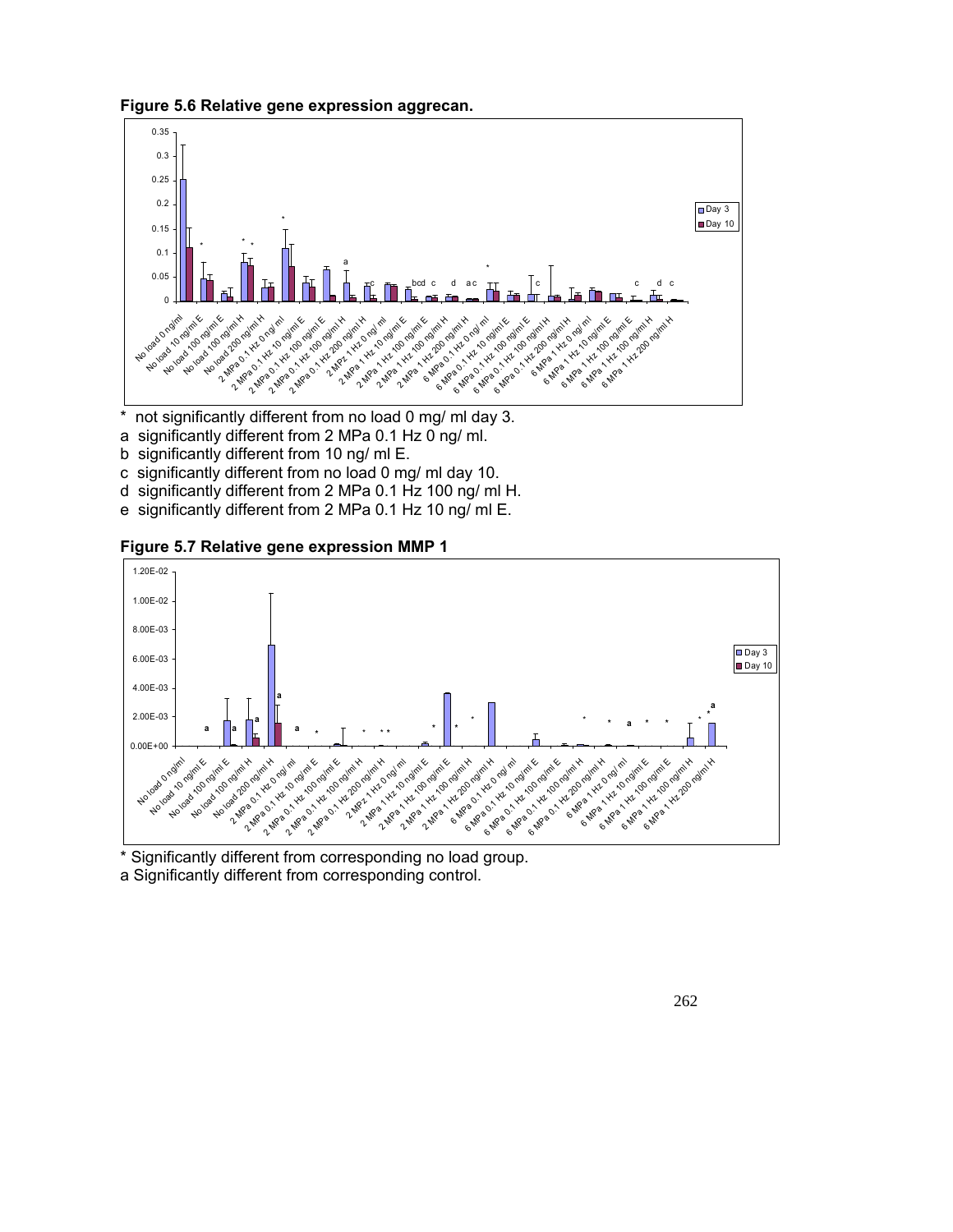**Figure 5.8 MMP 13 relative gene expression**.



\* Significantly different from corresponding control. a Significantly different from corresponding no load group.





Significantly different from corresponding no load group. a Significantly different from corresponding control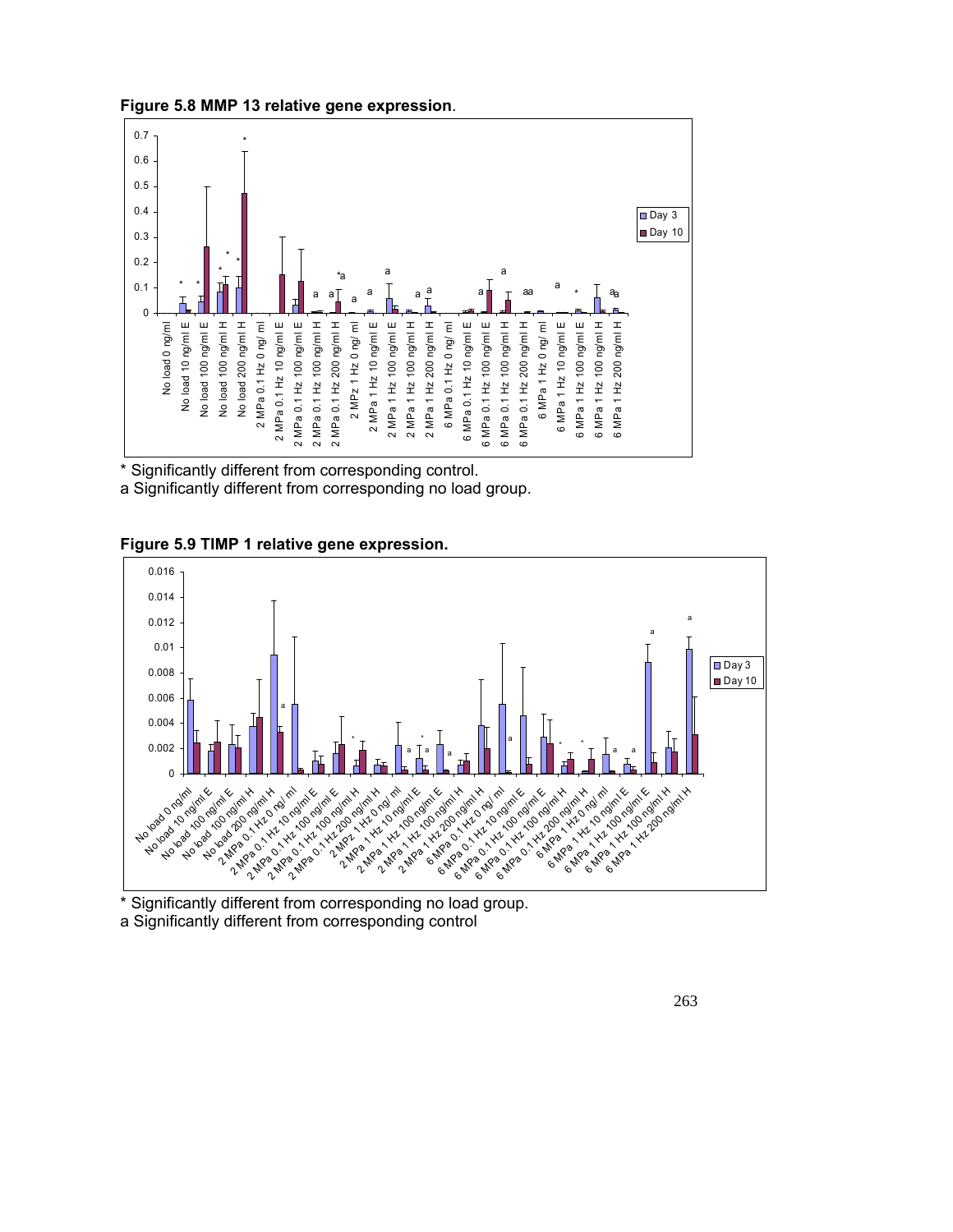



\* Significantly different from corresponding control.

a Significantly different from corresponding no load group.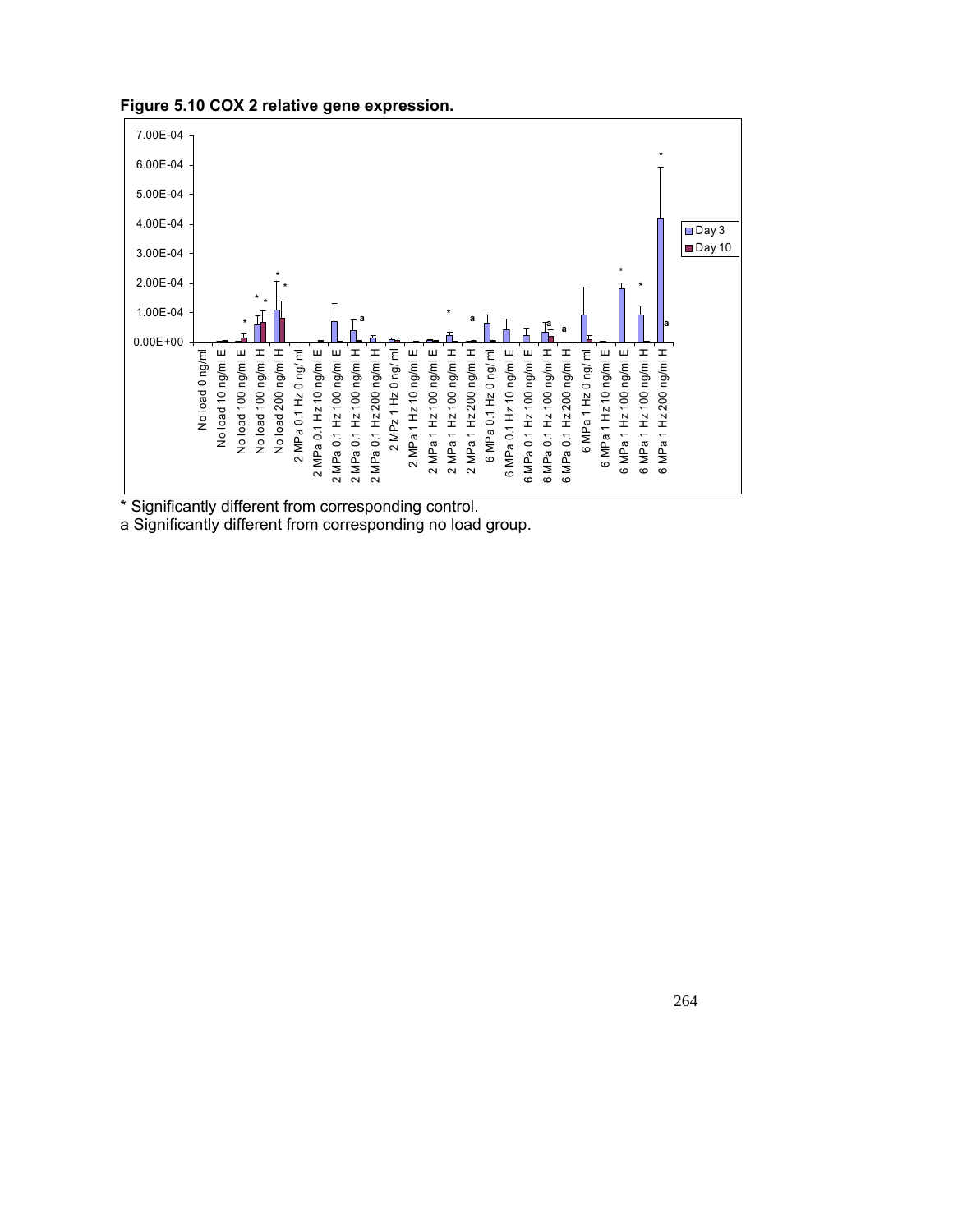



\* Significantly different from corresponding no load group.

a Significantly different from corresponding no treatment group.